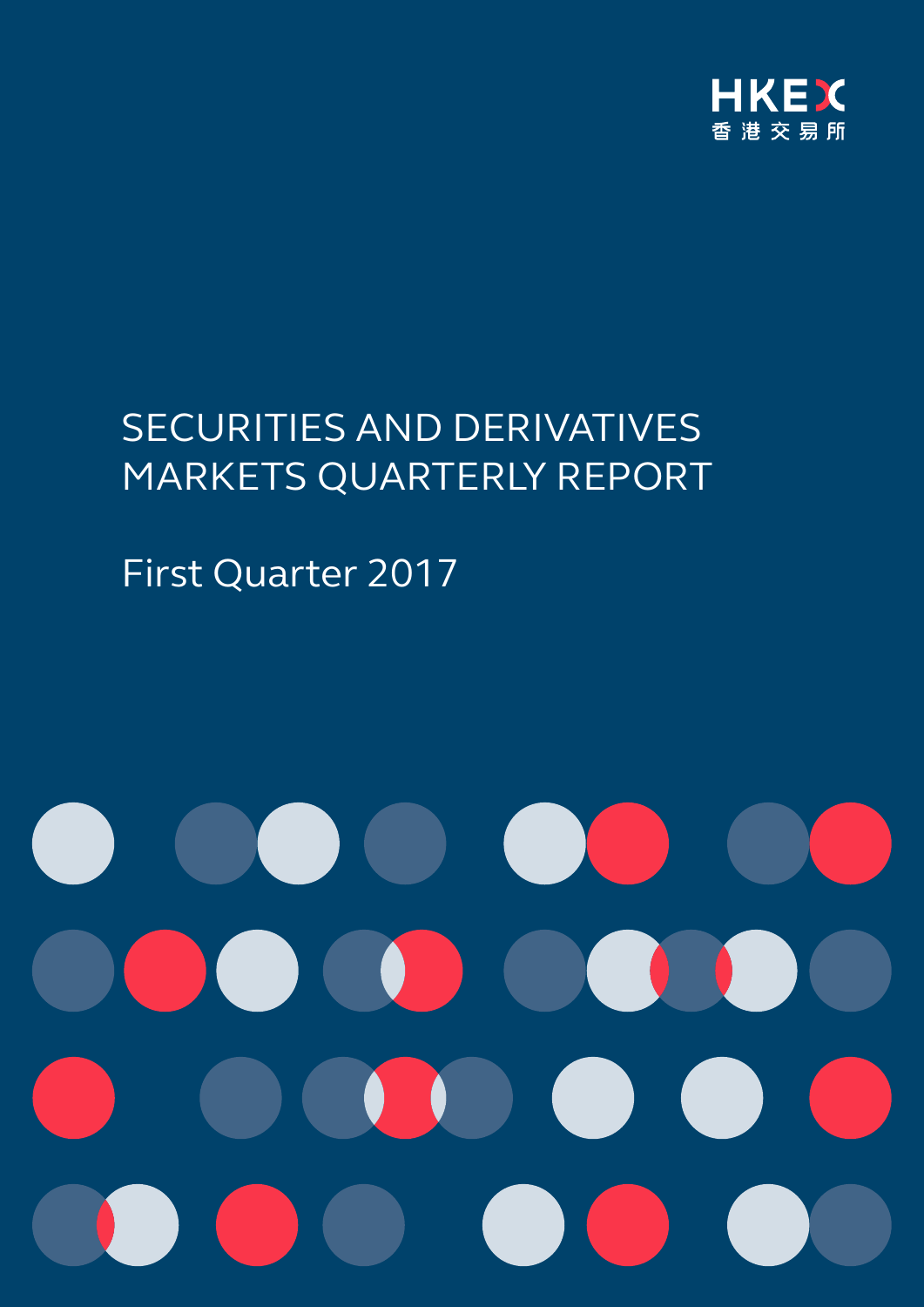### MARKET HIGHLIGHTS

#### **Market Highlights – Main Board**

| <b>Highlights</b>                      | 1st Quarter 2017   | 1st Quarter 2016   |  |
|----------------------------------------|--------------------|--------------------|--|
| No. of listed companies                | 1,732              | 1,656              |  |
| No. of listed securities               | 9,114              | 8,392              |  |
| Equities                               |                    |                    |  |
| Ordinary shares                        | 1,733              | 1,657              |  |
| Preference shares                      | 10                 | 8                  |  |
| Warrants                               | 3,995              | 4,196              |  |
| Equity                                 | 7                  | 12                 |  |
| Derivative                             | 3,988              | 4,184              |  |
| Equity linked instrument               | 0                  | $\mathbf 0$        |  |
| Callable bull/bear contracts           | 2,271              | 1,613              |  |
| Unit trusts/mutual funds               | 169                | 149                |  |
| Debt securities                        | 936                | 769                |  |
| No. of trading only stocks             |                    |                    |  |
| Nasdaq stocks                          | $\bf 6$            | 6                  |  |
| <b>iShares</b>                         | $\overline{2}$     | $\overline{2}$     |  |
|                                        |                    |                    |  |
| No. of trading days                    | 62                 | 59                 |  |
| Total turnover in value (HK\$mil.) *   | 4,580,724.35       | 4,262,404.49       |  |
| Total turnover in shares (mil. shs)    | 12,466,547.39      | 12,958,166.14      |  |
| Total number of trades (deals)         | 69,018,006         | 69,912,665         |  |
| Total market capitalisation (HK\$mil.) | 26,911,572.81      | 23, 195, 583. 34   |  |
| Average P/E ratio (times)              | 12.99              | 10.14              |  |
| Average dividend yield (%)             | 3.10               | 3.56               |  |
| Number of exchange participants        |                    |                    |  |
| - Trading                              | 575                | 526                |  |
| - Non-trading                          | 35                 | 33                 |  |
| Turnover in value (HK\$mil.)           |                    |                    |  |
| Highest                                | 121,257.23 (17/03) | 107,199.72 (07/01) |  |
| Lowest                                 | 49,248.76 (02/02)  | 54,246.46 (10/03)  |  |
| Turnover in shares (mil. shs)          |                    |                    |  |
| Highest                                | 268,750.58 (15/02) | 299,010.95 (20/01) |  |
| Lowest                                 | 156,910.25 (01/02) | 164,211.59 (11/03) |  |
|                                        |                    |                    |  |
| Total number of trades (deals)         |                    |                    |  |
| Highest                                | 1,514,456 (17/03)  | 1,652,054 (07/01)  |  |
| Lowest                                 | 802,324 (17/01)    | 939,682 (05/02)    |  |

\* Included turnover value traded in non-HKD currency securities.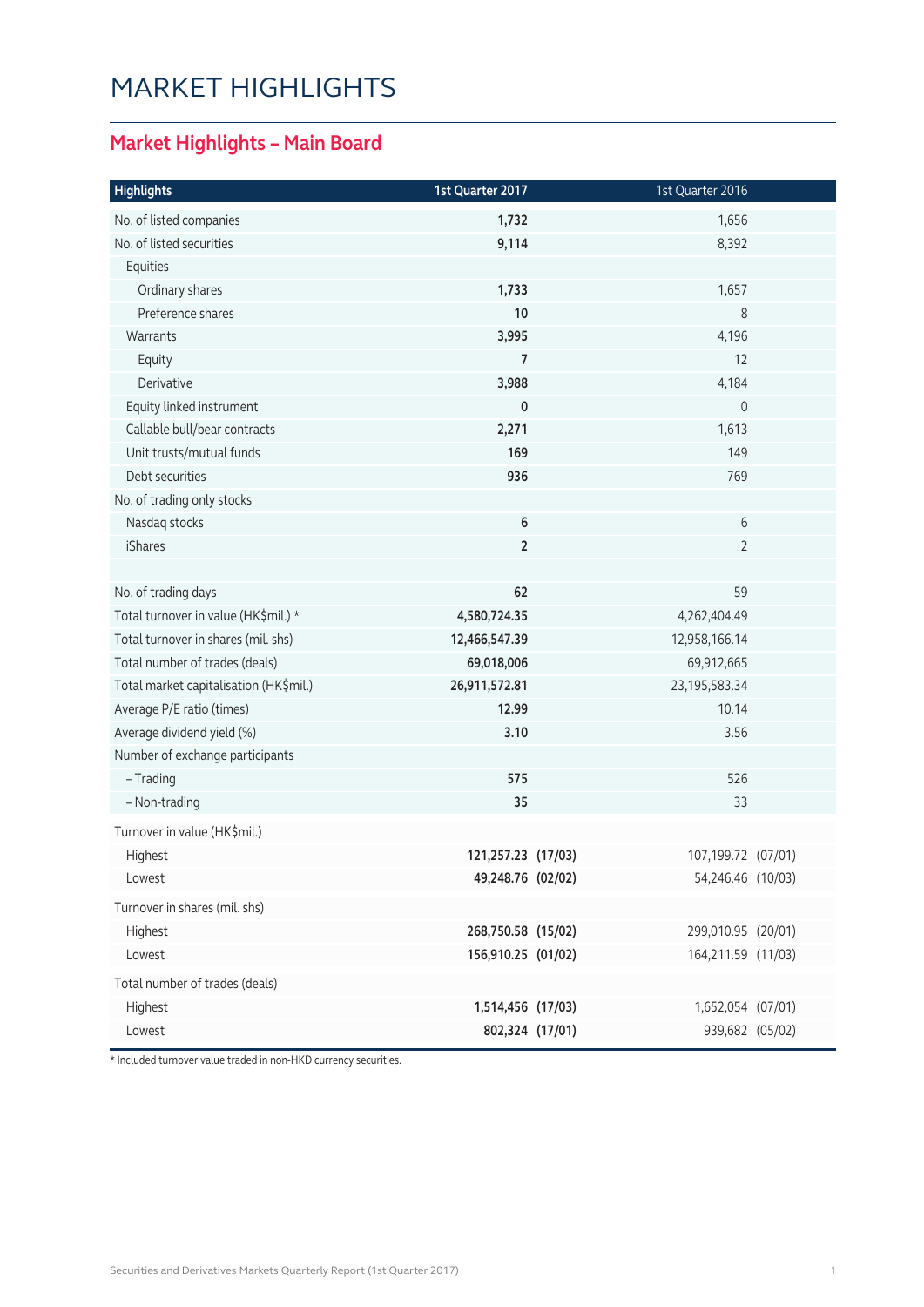### MARKET HIGHLIGHTS

#### **Market Highlights – Growth Enterprise Market (GEM)**

| <b>Highlights</b>                      | 1st Quarter 2017 |                | 1st Quarter 2016 |                |
|----------------------------------------|------------------|----------------|------------------|----------------|
| No. of listed companies                | 277              |                | 227              |                |
| No. of listed securities               | 278              |                | 229              |                |
| Equities                               | 277              |                | 227              |                |
| Warrants                               | $\mathbf{1}$     |                | $\overline{2}$   |                |
|                                        |                  |                |                  |                |
| No. of trading days                    | 62               |                | 59               |                |
| Total turnover in value (HK\$mil.) *   | 28,023.36        |                | 25,669.47        |                |
| Total turnover in shares (mil. shs)    | 97,585.16        |                | 85,659.35        |                |
| Total number of trades (deals)         | 829,405          |                | 731,277          |                |
| Total market capitalisation (HK\$mil.) | 324,082.25       |                | 248,978.34       |                |
| Average P/E ratio (times)              | 47.70            |                | 57.93            |                |
| Average dividend yield (%)             | 0.28             |                | 0.30             |                |
| Turnover in value (HK\$mil.)           |                  |                |                  |                |
| Highest                                | 1,054.14 (30/03) |                |                  | 714.28 (23/03) |
| Lowest                                 |                  | 205.07 (01/02) |                  | 293.89 (14/03) |
| Turnover in shares (mil. shs)          |                  |                |                  |                |
| Highest                                | 3,452.56 (06/03) |                | 4,254.12 (23/03) |                |
| Lowest                                 |                  | 730.61 (01/02) |                  | 788.91 (15/02) |
| Total number of trades (deals)         |                  |                |                  |                |
| Highest                                |                  | 29,348 (29/03) |                  | 23,086 (23/03) |
| Lowest                                 |                  | 6,373 (01/02)  |                  | 8,185 (11/02)  |
|                                        |                  |                |                  |                |

\* Included turnover value traded in non-HKD currency securities.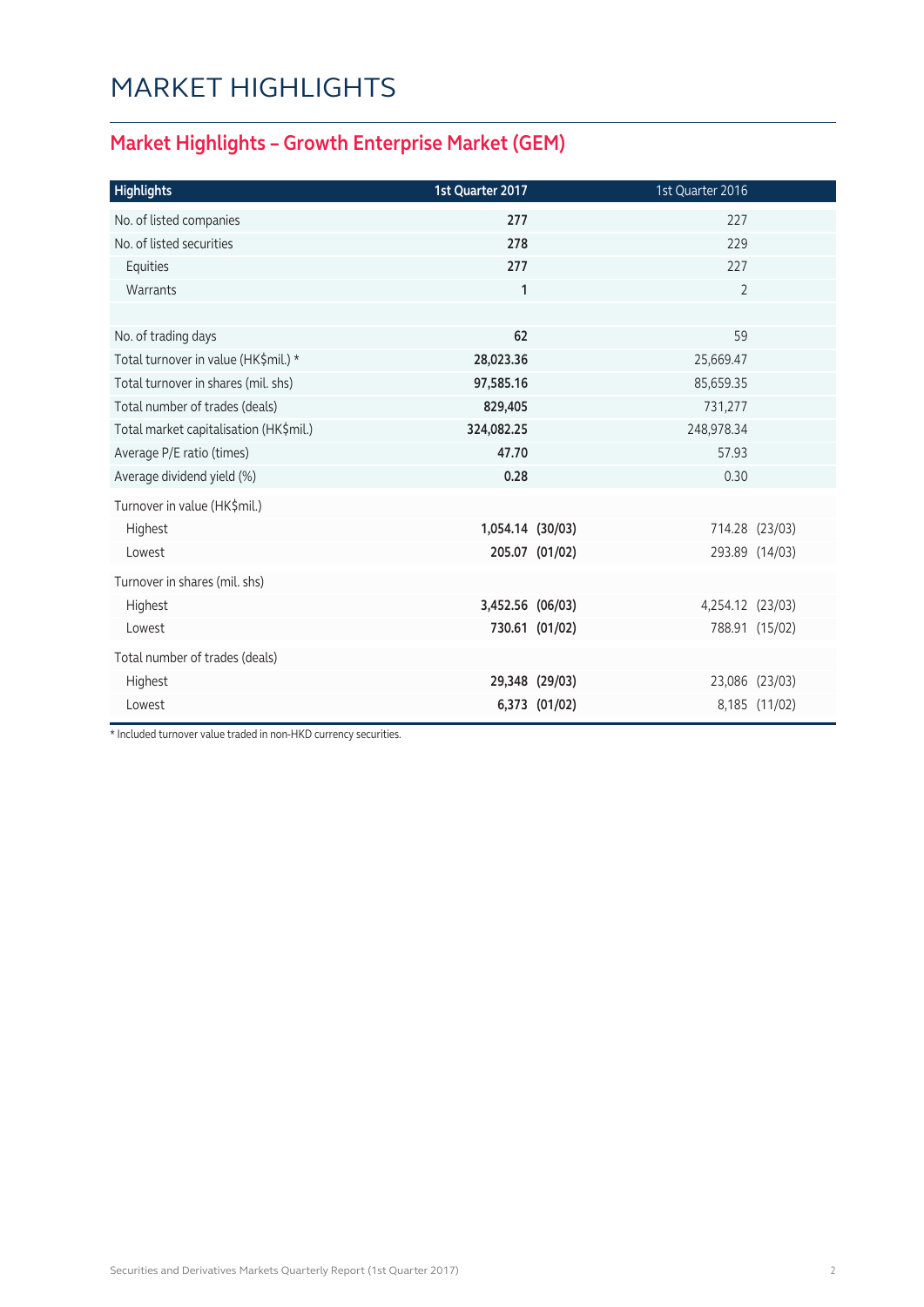## MARKET HIGHLIGHTS

### **Derivatives Market Highlights**

| <b>Highlights</b>                                                                      | 1st Quarter 2017       | 1st Quarter 2016       |
|----------------------------------------------------------------------------------------|------------------------|------------------------|
| All futures and options products (excluding stock options)                             |                        |                        |
| No. of trading days                                                                    | 62.0                   | 59.0                   |
| Total contract volume                                                                  | 26,115,455             | 30,221,499             |
| Equity index products                                                                  | 25,850,859             | 29,939,552             |
| Equity products                                                                        | 39,870                 | 92,936                 |
| Interest rates products                                                                | 20                     | 12                     |
| <b>RMB Currency Futures</b>                                                            | 224,296                | 184,531                |
| <b>London Metal Mini Futures</b>                                                       | 410                    | 4,468                  |
| Average daily contract volume                                                          | 421,217                | 512,229                |
|                                                                                        |                        |                        |
| Total open interest as at the quarter end (contracts)                                  | 3,658,257              | 3,170,906              |
| Equity index products                                                                  | 3,611,119              | 3,135,347              |
| Equity products                                                                        | 5,250                  | 7,121                  |
| Interest rates products                                                                | 40                     | $\mathbf 0$            |
| <b>RMB Currency Futures</b>                                                            | 41,802                 | 28,215                 |
| London Metal Mini Futures                                                              | 46                     | 223                    |
|                                                                                        |                        |                        |
| <b>Stock options</b>                                                                   |                        |                        |
| No. of newly introduced stock options classes                                          | 0                      | $\mathbf 0$            |
| No. of stock options as at the quarter end                                             |                        |                        |
| Class<br>Series                                                                        | 84                     | 84                     |
|                                                                                        | 30,708                 | 29,288                 |
| Total premium (HK\$mil.)                                                               | 8,727.09               | 11,846.68              |
| Call                                                                                   | 4,584.19               | 4,099.73               |
| Put                                                                                    | 4,142.91               | 7,746.95               |
| Average daily premium (HK\$mil.)                                                       | 140.76                 | 200.79                 |
| Total contract volume                                                                  | 21,003,818             | 17,289,771             |
| Call                                                                                   | 11,585,469             | 8,197,431              |
| Put                                                                                    | 9,418,349              | 9,092,340              |
| Average daily contract volume<br>Total open interest as at the quarter end (contracts) | 338,771                | 293,047                |
| Call                                                                                   | 6,673,563              | 5,368,449              |
| Put                                                                                    | 3,330,396<br>3,343,167 | 2,661,499<br>2,706,950 |
| Total number of trades                                                                 | 743,671                | 750,314                |
| Average daily number of trades                                                         | 11,995                 | 12,717                 |
| Total contracts exercised                                                              | 1,909,852              | 1,853,205              |
| Average premium per contract (HK\$)                                                    | 415.50                 | 685.18                 |
| Average contract per trade (contracts)                                                 | 28                     | 23                     |
|                                                                                        |                        |                        |
| Put volume/call volume                                                                 | 0.81                   | 1.11                   |
| Average daily contract volume/open interest                                            | 5.1%                   | 5.5%                   |
|                                                                                        |                        |                        |
| All futures and options products                                                       |                        |                        |
| Total contract volume                                                                  | 47,119,273             | 47,511,270             |
| Total open interest as at the quarter end (contracts)                                  | 10,331,820             | 8,539,355              |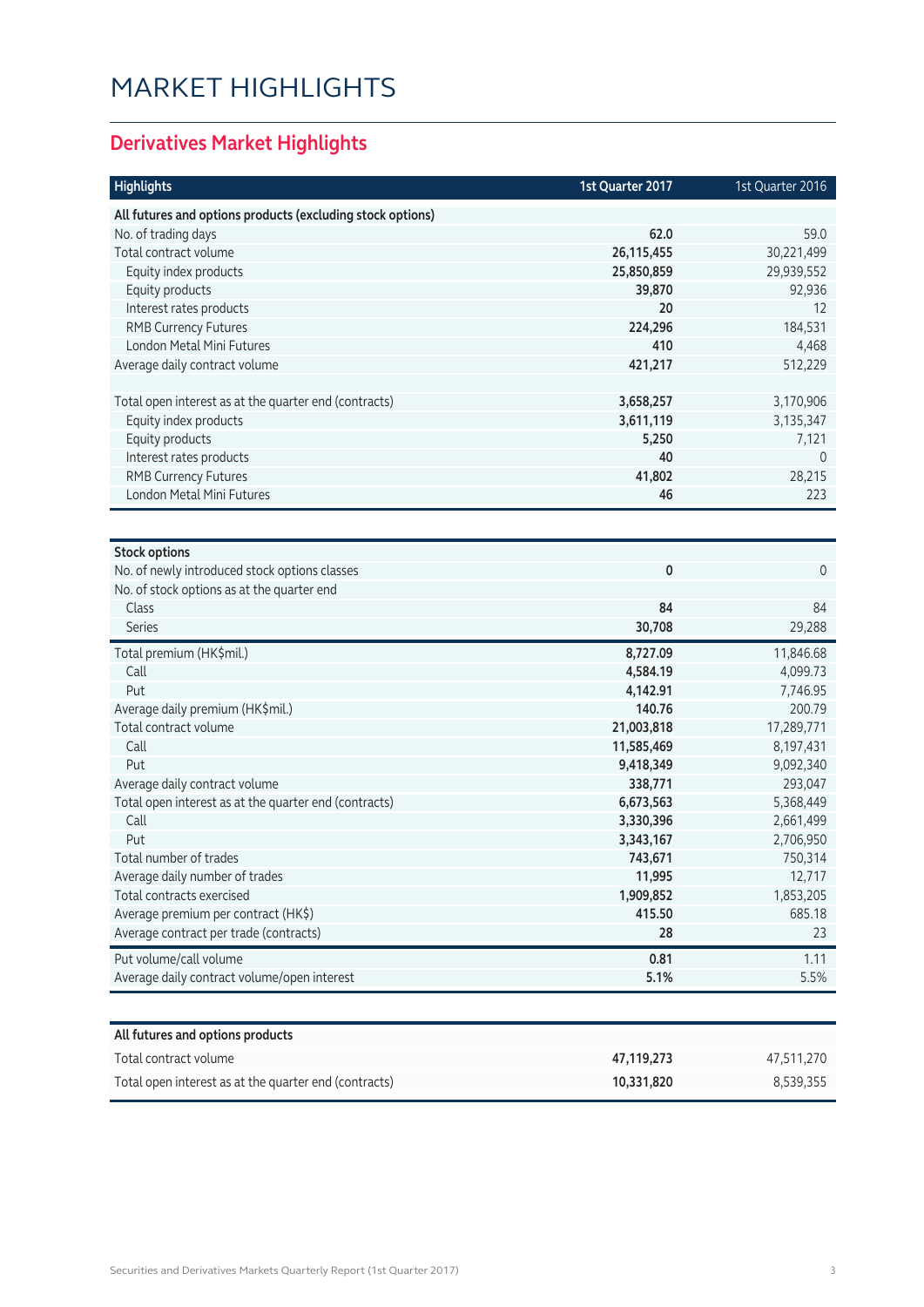#### **Clearing and Settlement Statistics**

| <b>Securities Market</b>                                                        | 1st Quarter 2017 | 1st Quarter 2016 |
|---------------------------------------------------------------------------------|------------------|------------------|
| Average Daily Exchange Trades Handled by CCASS                                  |                  |                  |
| - Number of trades                                                              | 1,125,959        | 1,196,563        |
| - Value of trades (HK\$bil.)                                                    | 74.2             | 72.6             |
| - Share quantity Involved (bil shares)                                          | 202.6            | 221.1            |
| Average Daily Settlement Instructions ("SIs") Settled by CCASS                  |                  |                  |
| - Number of SIs                                                                 | 86,101           | 85,208           |
| - Value of SIs (HK\$bil.)                                                       | 183.4            | 170.1            |
| - Share quantity involved (bil. shares)                                         | 44.1             | 47.1             |
| Average Daily Investor SIs ("ISIs") Settled by CCASS                            |                  |                  |
| - Number of ISIs                                                                | 294              | 249              |
| - Value of ISIs (HK\$mil.)                                                      | 184.4            | 89.2             |
| - Share quantity involved (mil. shares)                                         | 279.5            | 129.9            |
| Average Daily Settlement Efficiency of CNS Stock Positions on Due Day (T+2) (%) | 99.92            | 99.93            |
| Average Daily Settlement Efficiency of CNS Stock Positions                      |                  |                  |
| on the Day following the Due Day (T+3) (%)                                      | 99.99            | 99.99            |
| Average Daily Buy-ins Executed on T+3                                           |                  |                  |
| - Number of brokers involved                                                    | 3                | 3                |
| - Number of buy-ins                                                             | 4                | 3                |
| - Value of buy-ins (HK\$mil)                                                    | 1.3              | 1.5              |
| Shares Deposited in the CCASS Depository *                                      |                  |                  |
| - Number of shares (bil shares)                                                 | 6,015.7          | 5,558.0          |
| - Percentage of total issued shares of the admitted securities                  | 74.42            | 74.67            |
| - Value of shares (HK\$bil)                                                     | 16,988.3         | 14,395.9         |
| - Percentage of the total market capitalisation of the admitted securities      | 57.10            | 56.61            |

| <b>Derivatives Market</b>                 | 1st Quarter 2017 | 1st Quarter 2016 |
|-------------------------------------------|------------------|------------------|
| Open Interest                             |                  |                  |
| - Equity Index Futures                    | 622,037          | 644,456          |
| - Stock Futures                           | 5,250            | 7,121            |
| - Interest Rates Futures                  | 40               | 0                |
| - RMB Currency Futures                    | 41,691           | 28,215           |
| - London Metal Mini Futures               | 46               | 223              |
| - Equity Index Options                    | 2,989,082        | 2,490,891        |
| - Stock Options                           | 6,673,563        | 5,368,449        |
| - RMB Currency Options #                  | 111              |                  |
| <b>Cumulative Stock Options Exercised</b> |                  |                  |
| - Share quantity involved (mil. shs)      | 1,876            | 2,116            |
| - Value of shares (HK\$bil.)              | 33               | 33               |

Share quantity and market value of securities in non-HKD currency are included

Trading in RMB Currency Options commenced on 20 Mar 2017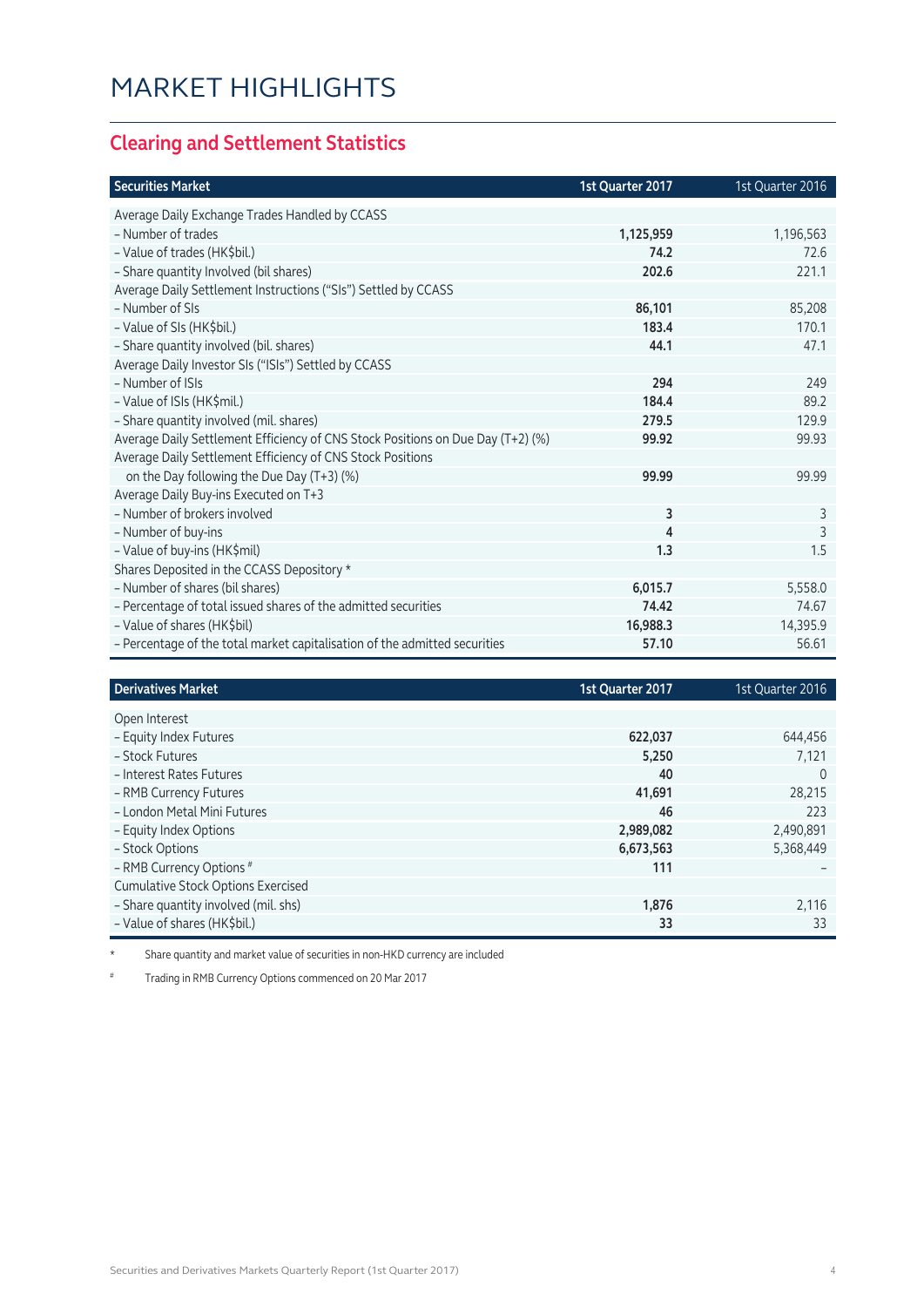#### **Equity Turnover**

|      |                | <b>Share</b> | Value        |              |
|------|----------------|--------------|--------------|--------------|
|      |                | (mil. shs)   | (HK\$mil.)   | No. of deals |
| 2016 | Q1             | 862,976.22   | 2,639,071.92 | 55,813,607   |
|      | Q <sub>2</sub> | 781,041.26   | 2,563,892.49 | 50,058,306   |
|      | Q <sub>3</sub> | 822,456.65   | 2,993,023.85 | 52,694,671   |
|      | Q4             | 806,179.21   | 2,860,715.28 | 51,911,116   |
| 2017 | Q1             | 880,448.96   | 3,261,722.31 | 57,223,517   |

### **Equity Trading Statistics**

|      |                | No. of<br>trading days | Average daily<br>turnover (HK\$mil.) | Average<br>value per deal |
|------|----------------|------------------------|--------------------------------------|---------------------------|
| 2016 | Q1             | 59                     | 44,730.03                            | 47,284                    |
|      | Q <sub>2</sub> | 62                     | 41,353.10                            | 51,218                    |
|      | Q <sub>3</sub> | 63                     | 47,508.32                            | 56,799                    |
|      | Q4             | 61                     | 46,896.97                            | 55,108                    |
| 2017 | Q1             | 62                     | 52,608.42                            | 57,000                    |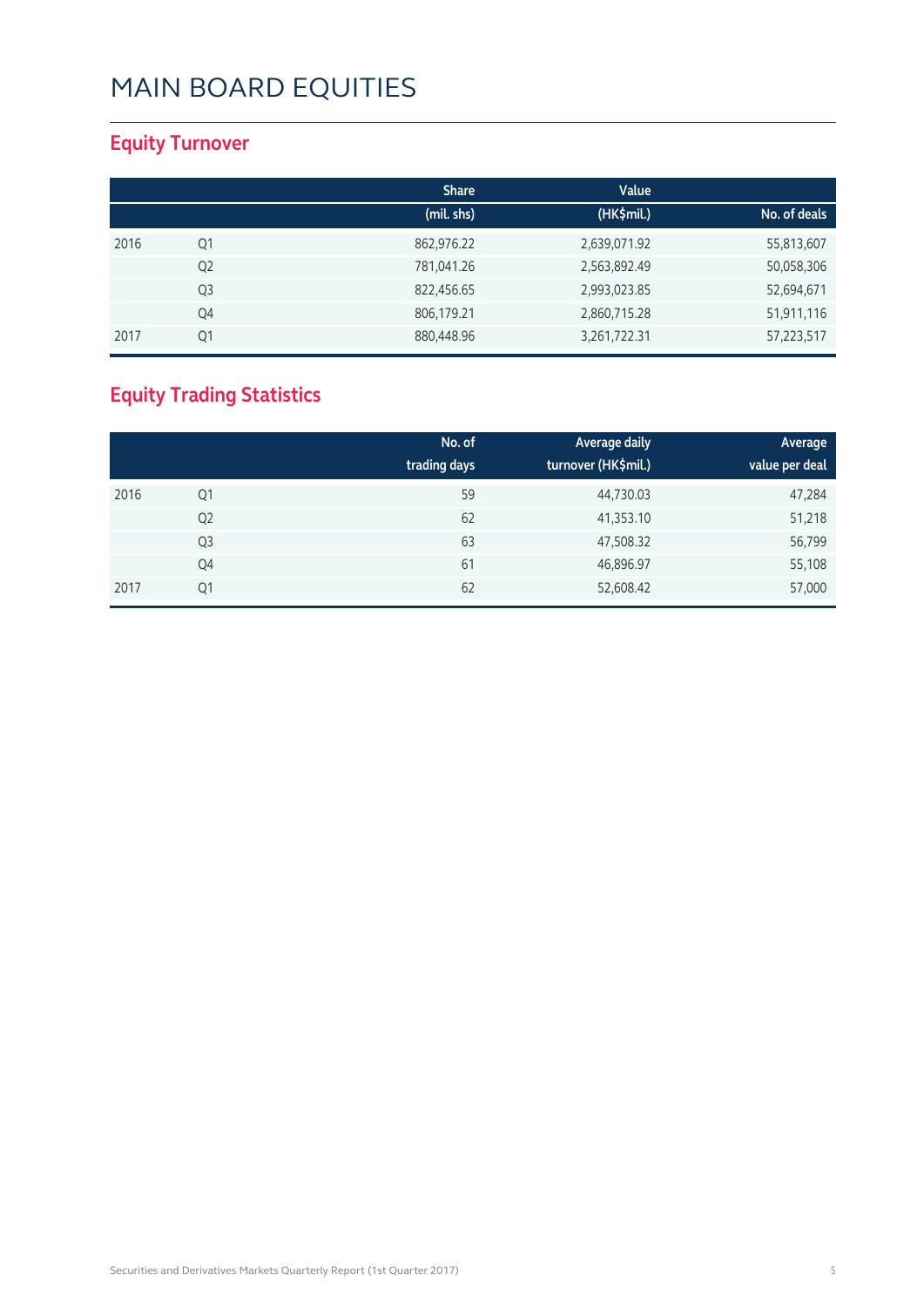#### **20 Most Advanced Stocks**

for 1st quarter 2017

|                |       |                        | <b>Closing price</b>     |                 |                          |
|----------------|-------|------------------------|--------------------------|-----------------|--------------------------|
| Rank           | Code  | <b>Stock</b>           | End of Mar 2017          | End of Dec 2016 | % up                     |
| 1              | 01159 | <b>JIMEI INT ENT</b>   | 5.600                    | 1.450           | 286.21                   |
| $\overline{2}$ | 03303 | <b>JUTAL OIL SER</b>   | 2.330                    | 0.750           | 210.67                   |
| 3              | 00197 | <b>HENG TAI</b>        | 0.630                    | 0.243           | 159.26                   |
| $\overline{4}$ | 01383 | <b>SUNCENTURY GP</b>   | 0.465                    | 0.204           | 127.94                   |
| 5              | 01160 | <b>GRAND INV INTL</b>  | 1.800                    | 0.860           | 109.30                   |
| 6              | 02168 | YINGDE GASES           | 6.000                    | 2.870           | 109.06                   |
| 7              | 01728 | ZHENGTONGAUTO          | 4.670                    | 2.260           | 106.64                   |
| 8              | 00799 | IGG                    | 10.726<br>$\overline{A}$ | 5.194           | $\overline{A}$<br>106.51 |
| 9              | 01293 | <b>BAOXIN AUTO</b>     | 3.940                    | 1.910           | 106.28                   |
| 10             | 00030 | <b>BAN LOONG HOLD</b>  | 0.265                    | 0.130           | 103.85                   |
| 11             | 01632 | <b>FOODWISE HLDG</b>   | 18.620                   | 9.160           | 103.28                   |
| 12             | 01393 | <b>HIDILI INDUSTRY</b> | 0.395                    | 0.195           | 102.56                   |
| 13             | 00581 | <b>CHINA ORIENTAL</b>  | 2.310                    | 1.160           | 99.14                    |
| 14             | 00309 | <b>XH NEWS MEDIA</b>   | 0.445                    | 0.230           | 93.48                    |
| 15             | 00722 | <b>UMP</b>             | 2.600                    | 1.360           | 91.18                    |
| 16             | 00997 | <b>CHINLINK INTL</b>   | 1.510                    | 0.800           | 88.75<br>$\overline{A}$  |
| 17             | 03669 | YONGDA AUTO            | 7.290                    | 3.900           | 86.92                    |
| 18             | 00842 | <b>LEOCH INT'L</b>     | 1.700                    | 0.910           | 86.81                    |
| 19             | 01182 | <b>SUCCESS DRAGON</b>  | 0.610                    | 0.330           | 84.85                    |
| 20             | 01447 | <b>SFK</b>             | 3.240                    | 1.770           | 83.05                    |
|                |       |                        |                          |                 |                          |

A Adjusted

#### **20 Most Declined Stocks**

for 1st quarter 2017

|                |       |                        | <b>Closing price</b> |                         |          |
|----------------|-------|------------------------|----------------------|-------------------------|----------|
| Rank           | Code  | <b>Stock</b>           | End of Mar 2017      | End of Dec 2016         | % down   |
| 1              | 06863 | <b>HUISHAN DAIRY</b>   | 0.420                | 3.010                   | $-86.05$ |
| $\overline{2}$ | 00292 | <b>ASIA STD HOTEL</b>  | 0.430                | 1.358                   | $-68.34$ |
| 3              | 00904 | <b>CHINA GREEN</b>     | 0.065                | 0.184                   | $-64.67$ |
| $\overline{4}$ | 00705 | DINGHE MINING          | 0.047                | 0.131                   | $-64.12$ |
| 5              | 01087 | <b>INVESTECH HLDGS</b> | 0.610                | 1.680                   | $-63.69$ |
| 6              | 00136 | <b>HENGTEN NET</b>     | 0.143                | 0.390                   | $-63.33$ |
| $\overline{7}$ | 01315 | <b>VISION FAME</b>     | 0.900                | 2.440                   | $-63.11$ |
| 8              | 01178 | <b>SHARE ECON GP</b>   | 0.089                | 0.233                   | $-61.80$ |
| 9              | 00364 | PING SHAN TEA          | 0.027                | 0.062                   | $-56.45$ |
| 10             | 00567 | <b>DAISHOMICROLINE</b> | 0.520                | 1.160                   | $-55.17$ |
| 11             | 00091 | <b>INT'L STD RES</b>   | 0.090                | 0.200<br>$\overline{A}$ | $-55.00$ |
| 12             | 02309 | <b>BIRMINGHAM INTL</b> | 0.214                | 0.475                   | $-54.95$ |
| 13             | 00401 | <b>WANJIA GROUP</b>    | 0.380                | 0.800                   | $-52.50$ |
| 14             | 01327 | TIME2U                 | 0.065                | 0.134                   | $-51.49$ |
| 15             | 01239 | <b>JIN BAO BAO H</b>   | 0.047                | 0.094                   | $-50.00$ |
| 16             | 01225 | <b>LERADO FIN</b>      | 0.116                | 0.222                   | $-47.75$ |
| 17             | 01678 | <b>CREATIVE GLOBAL</b> | 0.300                | 0.570                   | $-47.37$ |
| 18             | 01190 | <b>BOLINA</b>          | 0.210                | 0.395                   | $-46.84$ |
| 19             | 00149 | CH AGRI-PROD EX        | 0.680                | 1.260                   | $-46.03$ |
| 20             | 00556 | PAN ASIA ENVIRO        | 0.940                | 1.740                   | $-45.98$ |

A Adjusted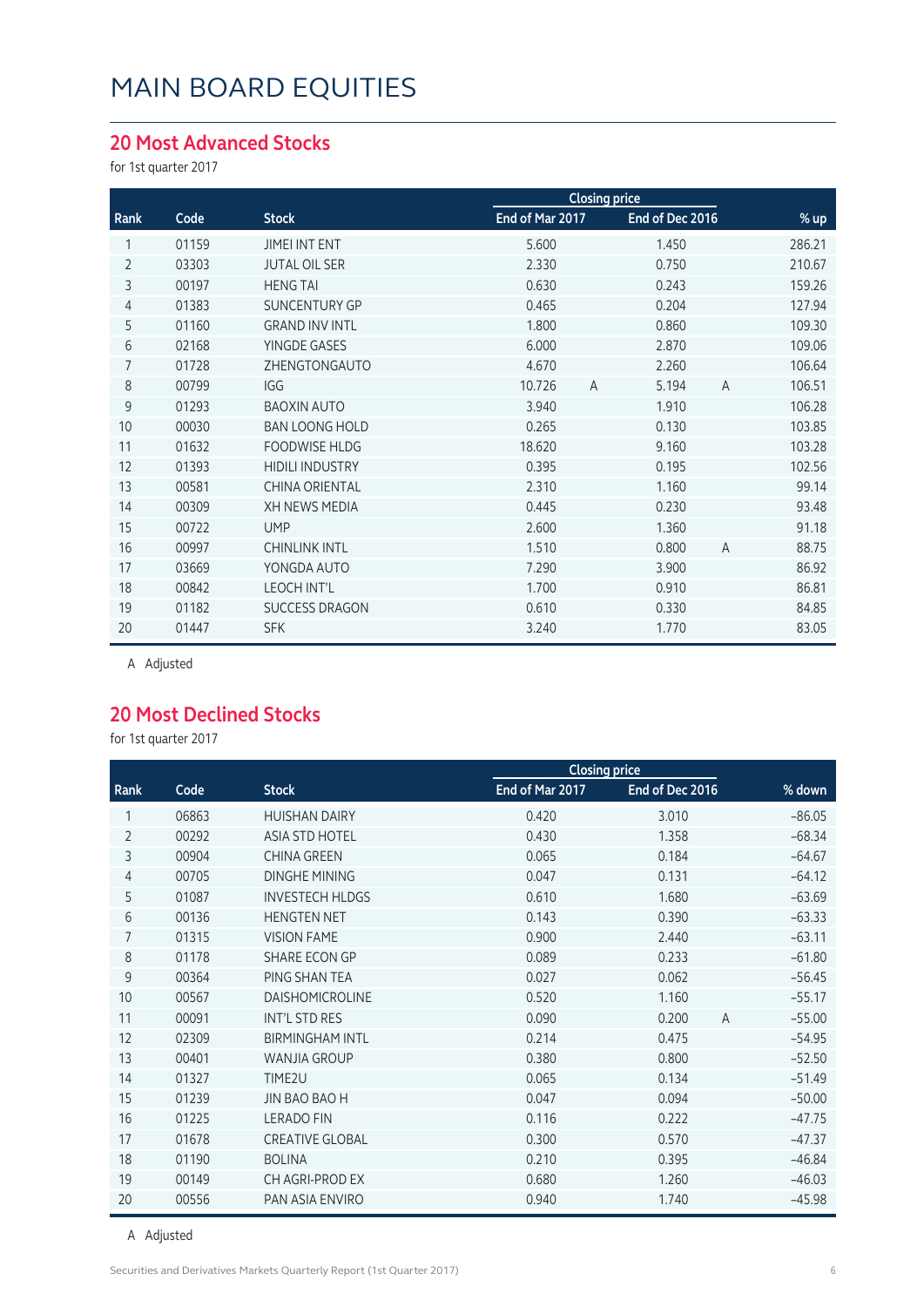### **20 Most Active Stocks by Value**

for 1st quarter 2017

| Rank           | Code  | <b>Stock</b>           | Turnover (HK\$mil.) | % of total |
|----------------|-------|------------------------|---------------------|------------|
| 1              | 00700 | <b>TENCENT</b>         | 208,028.94          | 6.38       |
| $\overline{2}$ | 00939 | CCB                    | 118,955.45          | 3.65       |
| 3              | 00005 | <b>HSBC HOLDINGS</b>   | 90,843.34           | 2.79       |
| $\overline{4}$ | 01299 | AIA                    | 82,214.31           | 2.52       |
| 5              | 00941 | <b>CHINA MOBILE</b>    | 79,726.94           | 2.44       |
| 6              | 03988 | <b>BANK OF CHINA</b>   | 73,533.39           | 2.25       |
| $\overline{7}$ | 02318 | PING AN                | 73,004.31           | 2.24       |
| 8              | 01398 | <b>ICBC</b>            | 72,889.63           | 2.23       |
| 9              | 02628 | CHINA LIFE             | 62,058.12           | 1.90       |
| 10             | 00388 | <b>HKEX</b>            | 48,273.80           | 1.48       |
| 11             | 00175 | <b>GEELY AUTO</b>      | 46,856.36           | 1.44       |
| 12             | 00883 | <b>CNOOC</b>           | 44,052.61           | 1.35       |
| 13             | 01928 | SANDS CHINA LTD        | 40,200.89           | 1.23       |
| 14             | 00857 | PETROCHINA             | 39,815.56           | 1.22       |
| 15             | 00027 | <b>GALAXY ENT</b>      | 37,249.13           | 1.14       |
| 16             | 00688 | CHINA OVERSEAS         | 33,903.93           | 1.04       |
| 17             | 00386 | SINOPEC CORP           | 32,766.46           | 1.00       |
| 18             | 02333 | <b>GREATWALL MOTOR</b> | 32,080.21           | 0.98       |
| 19             | 01288 | ABC                    | 31,422.25           | 0.96       |
| 20             | 00001 | <b>CKH HOLDINGS</b>    | 30,075.97           | 0.92       |
| Total          |       |                        | 1,277,951.59        | 39.18      |

#### **20 Most Active Stock by Shares**

| Rank           | Code  | <b>Stock</b>           | Turnover (mil. shs) | % of total |
|----------------|-------|------------------------|---------------------|------------|
|                | 00364 | PING SHAN TEA          | 34,522.98           | 3.92       |
| $\overline{2}$ | 00997 | <b>CHINLINK INTL</b>   | 33,887.69           | 3.85       |
| 3              | 00136 | <b>HENGTEN NET</b>     | 30,436.24           | 3.46       |
| 4              | 00061 | NORTH ASIA RES         | 21,298.72           | 2.42       |
| 5              | 00939 | CCB                    | 19,406.10           | 2.20       |
| 6              | 03988 | <b>BANK OF CHINA</b>   | 19,321.37           | 2.19       |
| 7              | 00261 | <b>CCT LAND</b>        | 16,999.37           | 1.93       |
| 8              | 01398 | <b>ICBC</b>            | 14,652.34           | 1.66       |
| 9              | 00904 | <b>CHINA GREEN</b>     | 9,901.46            | 1.12       |
| 10             | 01288 | ABC                    | 8,943.28            | 1.02       |
| 11             | 00493 | <b>GOME</b>            | 8,933.30            | 1.01       |
| 12             | 00582 | <b>LANDING INTL</b>    | 7,441.86            | 0.85       |
| 13             | 00857 | PETROCHINA             | 6,640.91            | 0.75       |
| 14             | 01192 | TITAN PETROCHEM        | 6,481.14            | 0.74       |
| 15             | 00555 | REXLOT HOLDINGS        | 6,206.37            | 0.70       |
| 16             | 01076 | <b>IMPERIAL PAC</b>    | 5,875.97            | 0.67       |
| 17             | 03800 | <b>GCL-POLY ENERGY</b> | 5,531.31            | 0.63       |
| 18             | 00386 | SINOPEC CORP           | 5,418.47            | 0.62       |
| 19             | 00651 | CHI OCEAN IND          | 4,987.71            | 0.57       |
| 20             | 01239 | JIN BAO BAO H          | 4,865.62            | 0.55       |
| Total          |       |                        | 271,752.21          | 30.87      |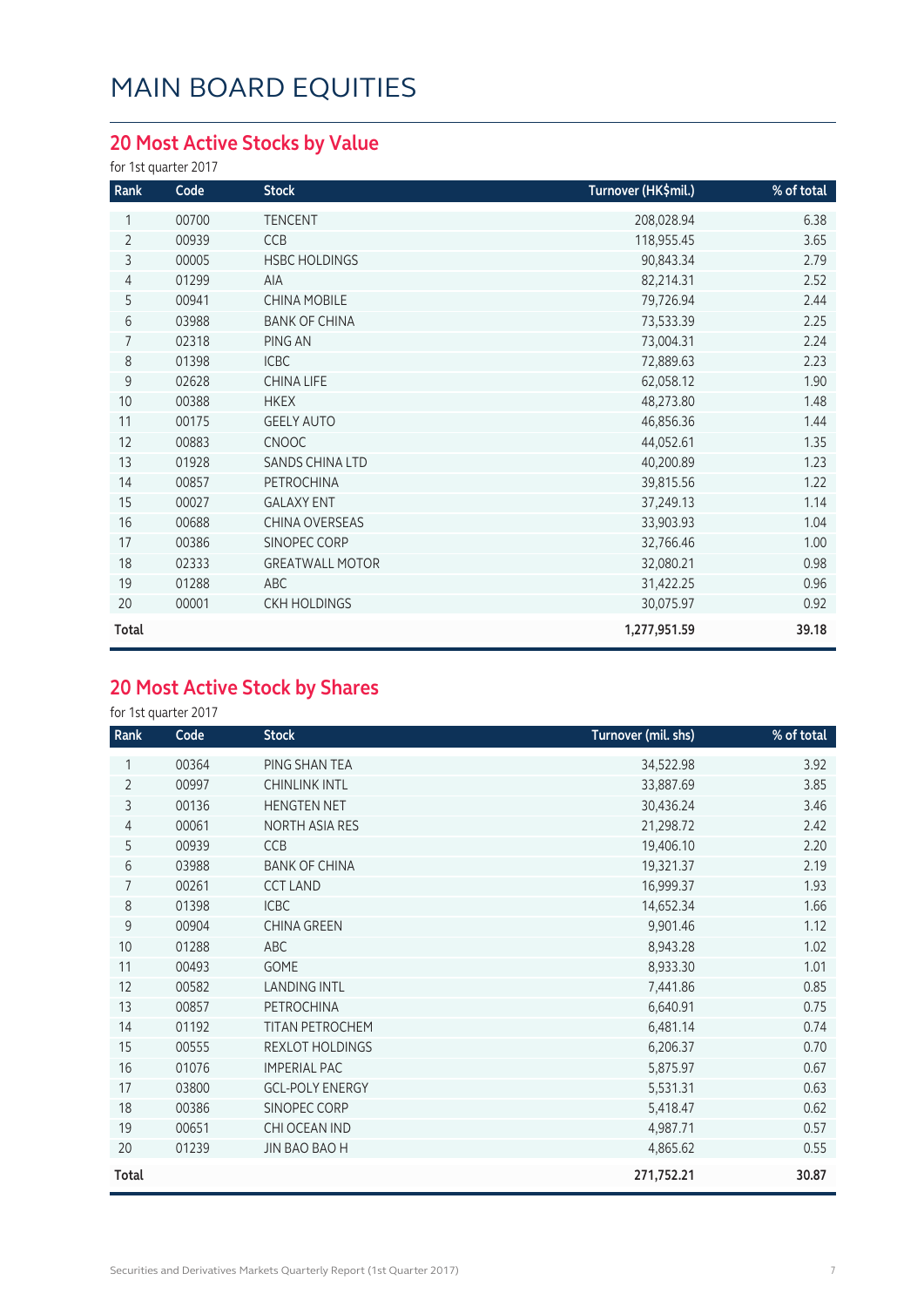#### **Market Capitalisation of Listed Companies for Main Board**

|      |    | HK\$mil.         |
|------|----|------------------|
| 2016 | Q1 | 23, 195, 583. 34 |
|      | Q2 | 22,796,551.70    |
|      | Q3 | 25,317,548.47    |
|      | Q4 | 24,450,434.51    |
| 2017 | 01 | 26,911,572.81    |

#### **Market Capitalisation by Hang Seng Industry Classification System\* – Main Board**

Quarter-end figures



\* Hang Seng Industry Classification System (HSICS) is provided by Hang Seng Indexes Company Limited. Note: New Hang Seng Industry Classification System took effect on 9 September 2013.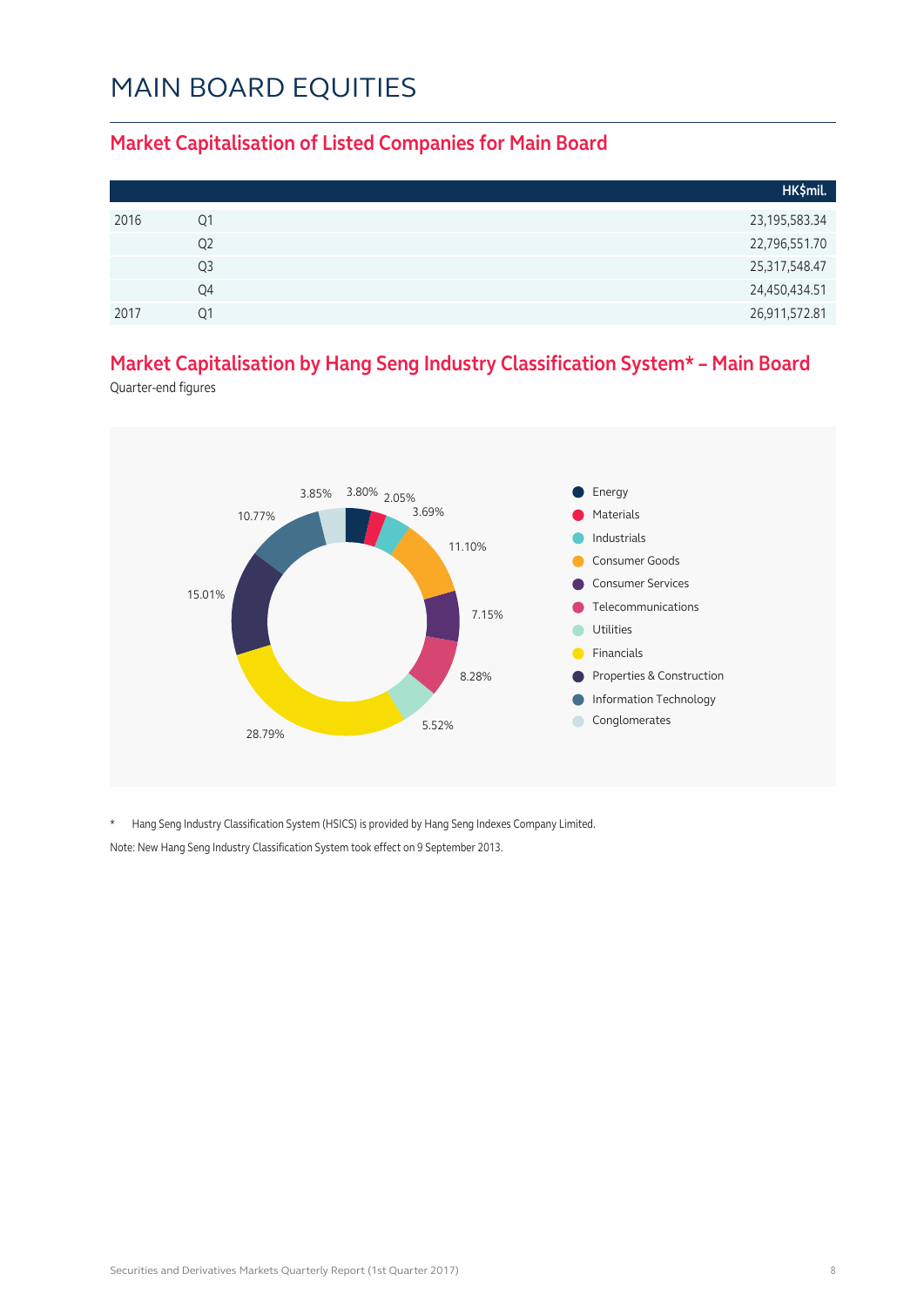#### **50 Leading Companies by Market Capitalisation**

as at the 1st quarter end 2017

|                     |       |                                                         | <b>Market capitalisation</b> |                    |
|---------------------|-------|---------------------------------------------------------|------------------------------|--------------------|
| Rank                | Code  | Company                                                 | (HK\$mil.)                   | % of market total  |
| 1                   | 00700 | Tencent Holdings Ltd.                                   | 2,111,530.57                 | 7.85               |
| 2                   | 00941 | China Mobile Ltd.                                       | 1,741,439.82                 | 6.47               |
| 3                   | 00939 | China Construction Bank Corporation - H Shares          | 1,502,608.25                 | 5.58               |
| 4                   | 00005 | <b>HSBC Holdings plc</b>                                | 1,276,881.66                 | 4.74               |
| 5                   | 01299 | AIA Group Ltd.                                          | 590,862.35                   | 2.20               |
| 6                   | 01398 | Industrial and Commercial Bank of China Ltd. - H Shares | 440,913.75                   | 1.64               |
| 7                   | 02378 | Prudential plc *                                        |                              | N.A.<br>420,757.48 |
| 8                   | 00883 | CNOOC Ltd.                                              | 414,328.39                   | 1.54               |
| $\mathsf 9$         | 00805 | Glencore plc *                                          |                              | 403,870.70<br>N.A. |
| 10                  | 00001 | CK Hutchison Holdings Ltd.                              | 368,794.06                   | 1.37               |
| 11                  | 02388 | BOC Hong Kong (Holdings) Ltd.                           | 335,685.77                   | 1.25               |
| 12                  | 00016 | Sun Hung Kai Properties Ltd.                            | 330,663.85                   | 1.23               |
| 13                  | 02318 | Ping An Insurance (Group) Co. of China, Ltd. - H Shares | 323,969.60                   | 1.20               |
| 14                  | 03988 | Bank of China Ltd. - H Shares                           | 322,781.99                   | 1.20               |
| 15                  | 00267 | CITIC Ltd.                                              | 322,320.11                   | 1.20               |
| 16                  | 00011 | Hang Seng Bank Ltd.                                     | 301,306.42                   | 1.12               |
| 17                  | 01928 | Sands China Ltd.                                        | 290,576.74                   | 1.08               |
| 18                  | 00945 | Manulife Financial Corporation *                        |                              | 271,664.80<br>N.A. |
| 19                  | 00066 | MTR Corporation Ltd.                                    | 257,782.48                   | 0.96               |
| 20                  | 00762 | China Unicom (Hong Kong) Ltd.                           | 249,049.64                   | 0.93               |
| 21                  | 02888 | <b>Standard Chartered PLC</b>                           | 244,138.08                   | 0.91               |
| 22                  | 00688 | China Overseas Land & Investment Ltd.                   | 243,227.67                   | 0.90               |
| 23                  | 00388 | Hong Kong Exchanges and Clearing Ltd.                   | 239,477.50                   | 0.89               |
| 24                  | 03328 | Bank of Communications Co., Ltd. - H Shares             | 211,471.65                   | 0.79               |
| 25                  | 00002 | CLP Holdings Ltd.                                       | 205,274.11                   | 0.76               |
| 26                  | 00004 | Wharf (Holdings) Ltd., The                              | 202,316.26                   | 0.75               |
| 27                  | 01113 | Cheung Kong Property Holdings Ltd.                      | 198,940.18                   | 0.74               |
| 28                  | 00003 | Hong Kong and China Gas Co. Ltd., The                   | 197,622.84                   | 0.73               |
| 29                  | 00027 | Galaxy Entertainment Group Ltd.                         | 181,924.94                   | 0.68               |
| 30                  | 02628 | China Life Insurance Co. Ltd. - H Shares                | 177,472.02                   | 0.66               |
| 31                  | 00012 | Henderson Land Development Co. Ltd.                     | 175,141.09                   | 0.65               |
| 32                  | 01038 | Cheung Kong Infrastructure Holdings Ltd.                | 161,691.24                   | 0.60               |
| 33                  | 00386 | China Petroleum & Chemical Corporation - H Shares       | 160,734.66                   | 0.60               |
| 34                  | 02007 | Country Garden Holdings Co. Ltd.                        | 149,263.35                   | 0.55               |
| 35                  | 01972 | Swire Properties Ltd.                                   | 145,665.00                   | 0.54               |
| 36                  | 01109 | China Resources Land Ltd.                               | 145,549.73                   | 0.54               |
| 37                  | 00006 | Power Assets Holdings Ltd.                              | 142,995.53                   | 0.53               |
| 38                  | 00020 | Wheelock and Co. Ltd.                                   | 125,222.77                   | 0.47               |
| 39                  | 00857 | PetroChina Co. Ltd. - H Shares                          | 120,052.74                   | 0.45               |
| 40                  | 02018 | AAC Technologies Holdings Inc.                          | 111,686.60                   | 0.42               |
| 41                  | 00019 | Swire Pacific Ltd.                                      | 110,619.55                   | 0.41               |
| 42                  | 01288 | Agricultural Bank of China Ltd. - H Shares              | 110,044.99                   | 0.41               |
| 43                  | 00175 | Geely Automobile Holdings Ltd.                          | 105,936.08                   | 0.39               |
| 44                  | 00656 | Fosun International Ltd.                                | 100,339.15                   | 0.37               |
| 45                  | 03333 | China Evergrande Group                                  | 98,668.63                    | 0.37               |
| 46                  | 00288 | WH Group Ltd.                                           | 98,162.16                    | 0.36               |
| 47                  | 01658 | Postal Savings Bank of China Co., Ltd. - H Shares       | 95,508.16                    | 0.35               |
| 48                  | 03968 | China Merchants Bank Co., Ltd. - H Shares               | 94,343.02                    | 0.35               |
| 49                  | 00017 | New World Development Co. Ltd.                          | 92,611.35                    | 0.34               |
| 50                  | 00101 | Hang Lung Properties Ltd.                               | 90,851.03                    | 0.34               |
| Total               |       |                                                         | 15,718,447.53                | 58.41              |
| <b>Market Total</b> |       |                                                         | 26,911,572.81                | 100.00             |

Notes:

\* not included in Market Total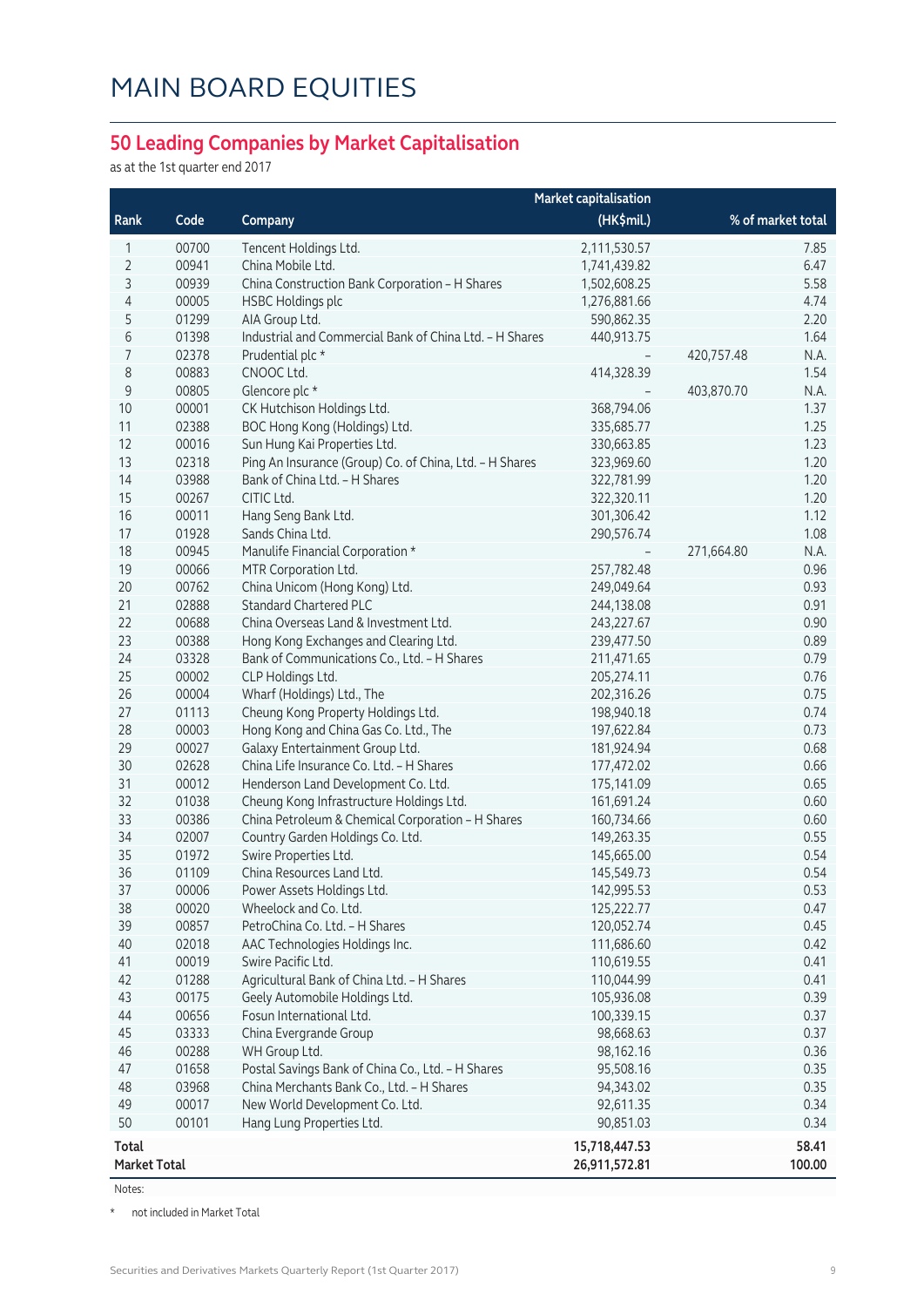#### **Short Selling (value)**

| Short selling turnover (HK\$mil.) | Market turnover (HK\$mil.) * | % of market total |
|-----------------------------------|------------------------------|-------------------|
| 529,347.58                        | 4,288,073.96                 | 12.34             |
| 488,227.56                        | 3,881,459.36                 | 12.58             |
| 490,674.64                        | 4,303,204.62                 | 11.40             |
| 406,569.77                        | 3,923,687.04                 | 10.36             |
| 475,997.96                        | 4,608,747.71                 | 10.33             |
|                                   |                              |                   |

**Included Market total for Main Board and GEM** 

#### **Short Selling (share)**

|      |    | Short selling turnover (mil. shs) | Market turnover (mil. shs) $\star$ | % of market total |
|------|----|-----------------------------------|------------------------------------|-------------------|
| 2016 | Q1 | 54,180.01                         | 13,043,825.48                      | 0.42              |
|      | Q2 | 53,429.40                         | 11,848,238.65                      | 0.45              |
|      | Q3 | 53,475.70                         | 10,997,917.09                      | 0.49              |
|      | Q4 | 47,872.62                         | 9,721,915.86                       | 0.49              |
| 2017 | Ο1 | 52,950.87                         | 12,564,132.55                      | 0.42              |

Included Market total for Main Board and GEM

#### **New Listing Companies Statistics**

|      |                | No. of newly<br>listed companies | No. of companies<br>transferred from GEM * | <b>Funds raised</b><br>(HK\$mil.) # |
|------|----------------|----------------------------------|--------------------------------------------|-------------------------------------|
| 2016 | Q1             | 13                               |                                            | 29,916.67                           |
|      | Q <sub>2</sub> | 11                               | $\Omega$                                   | 12,489.33                           |
|      | Q <sub>3</sub> | 22                               | 3                                          | 91,602.58                           |
|      | Q4             | 29                               |                                            | 56,716.17                           |
| 2017 | Q1             | 20                               |                                            | 11,954.10                           |

Included only the transfers of listing from GEM to Main Board pursuant to the revised Rule 9.24 of GEM Listing Rules and to the new Chapter 9A of the Main Board Listing Rules effective from 1 July 2008

All funds raised are attributed to the initial public offers of newly listed companies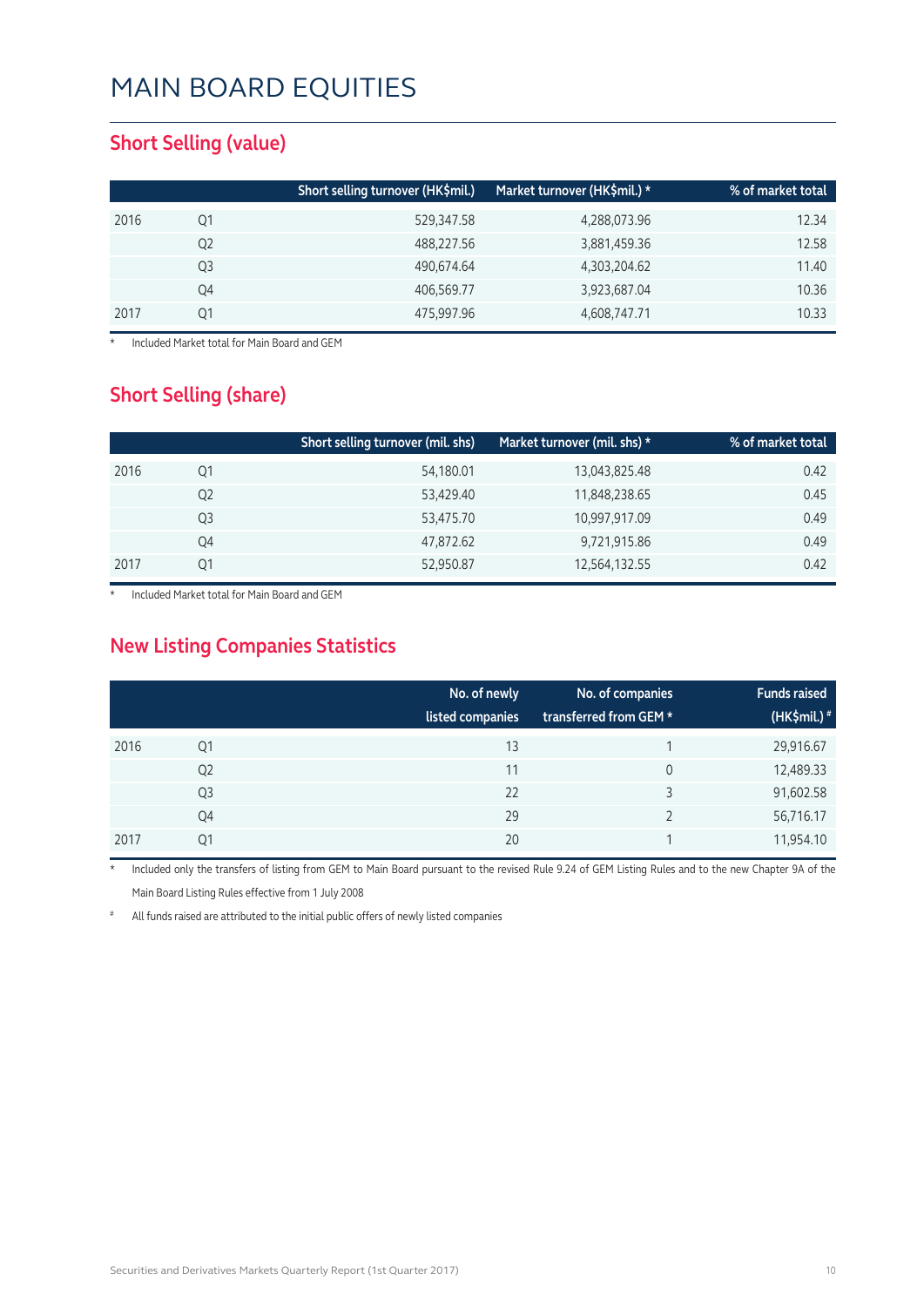#### **Newly Listed Companies**

for 1st quarter 2017

| Code  | Company                                                     | <b>Listing date</b> | No. of issued shares | Funds raised (HK\$mil.) |
|-------|-------------------------------------------------------------|---------------------|----------------------|-------------------------|
| 01637 | SH Group (Holdings) Ltd.                                    | 2017/01/03          | 400,000,000          | 120.00                  |
| 01536 | Yuk Wing Group Holdings Ltd.                                | 2017/01/11          | 380,000,000          | 115.00                  |
| 01656 | ISDN Holdings Ltd.                                          | 2017/01/12          | 394,684,950          | 50.00                   |
| 06122 | Jilin Jiutai Rural Commercial Bank Corporation Ltd. - H Shs | 2017/01/12          | 759,000,000          | 3,461.04                |
| 01575 | Morris Holdings Ltd.                                        | 2017/01/12          | 1,000,000,000        | 262.50                  |
| 01518 | New Century Healthcare Holding Co. Ltd.                     | 2017/01/18          | 490,025,000          | 956.98                  |
| 06068 | Wisdom Education International Holdings Co. Ltd.            | 2017/01/26          | 2,039,154,000        | 913.16                  |
| 03789 | Royal Deluxe Holdings Ltd.                                  | 2017/02/08          | 1,200,000,000        | 168.00                  |
| 02266 | Lai Si Enterprise Holding Ltd.                              | 2017/02/10          | 400,000,000          | 115.00                  |
| 01660 | Sanroc International Holdings Ltd.                          | 2017/02/10          | 1,239,000,000        | 159.60                  |
| 01989 | Pine Care Group Ltd.                                        | 2017/02/15          | 902,880,000          | 205.68                  |
| 01627 | Able Engineering Holdings Ltd.                              | 2017/02/20          | 2,000,000,000        | 550.00                  |
| 06169 | China YuHua Education Corporation Ltd.                      | 2017/02/28          | 3,000,000,000        | 1,768.13                |
| 02293 | Bamboos Health Care Holdings Ltd. *                         | 2017/03/01          | 400,000,000          |                         |
| 01985 | Microware Group Ltd.                                        | 2017/03/08          | 300,000,000          | 87.60                   |
| 03395 | Persta Resources Inc.                                       | 2017/03/10          | 278,286,520          | 219.87                  |
| 03869 | Hospital Corporation of China Ltd.                          | 2017/03/16          | 133,194,000          | 426.68                  |
| 01569 | Minsheng Education Group Co. Ltd.                           | 2017/03/22          | 4,000,000,000        | 1,380.00                |
| 01647 | SHIS Ltd.                                                   | 2017/03/30          | 1,000,000,000        | 175.00                  |
| 02017 | Chanhigh Holdings Ltd.                                      | 2017/03/31          | 600,000,000          | 325.50                  |
| 02281 | Luzhou Xinglu Water (Group) Co., Ltd. - H Shares            | 2017/03/31          | 214,940,000          | 494.36                  |
| Total |                                                             |                     |                      | 11,954.10               |

\* Transfers of listing from GEM to Main Board pursuant to the revised Rule 9.24 of the GEM Listing Rules and to the new Chapter 9A of the Main Board Listing Rules effective from 1 July 2008.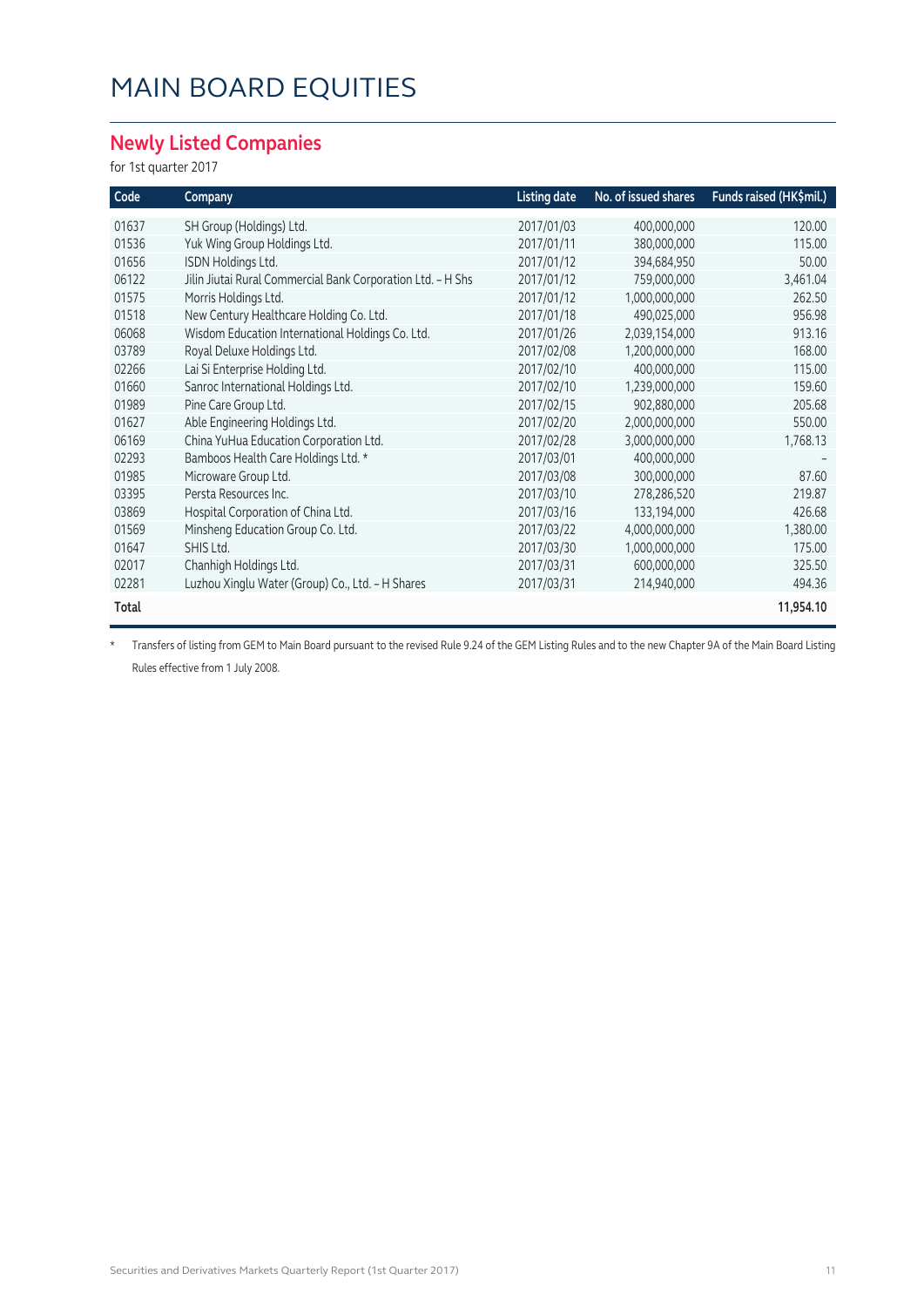#### **Withdrawal of Listed Companies**

| Code  | Company                                   | Last trading date | <b>Delisted date</b> |
|-------|-------------------------------------------|-------------------|----------------------|
| 00930 | China Forestry Holdings Co., Ltd.         | 2011/01/26        | 2017/02/24           |
| 03668 | Chinalco Mining Corporation International | 2017/03/06        | 2017/03/16           |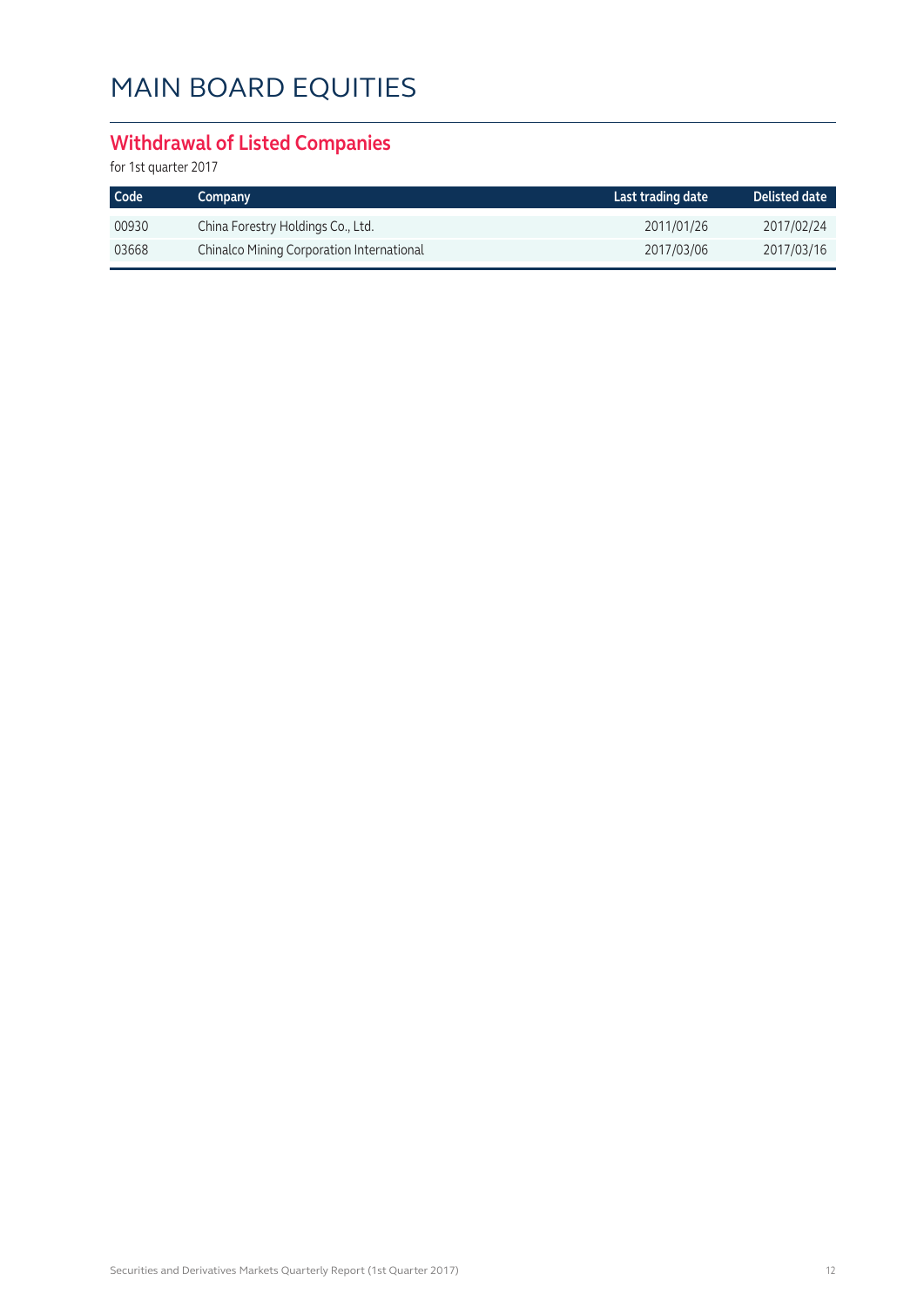#### **Company Name Changes**

| Code  | Old name                                | New name                                               | <b>Effective date</b> | <b>Adoption date</b> |
|-------|-----------------------------------------|--------------------------------------------------------|-----------------------|----------------------|
| 00583 | Armada Holdings Ltd.                    | Great Wall Pan Asia Holdings Ltd.                      | 2016/12/08            | 2017/01/16           |
| 00650 | Shun Cheong Holdings Ltd.               | IDG Energy Investment Group Ltd.                       | 2016/12/16            | 2017/01/16           |
| 00348 | Haier Healthwise Holdings Ltd.          | China Healthwise Holdings Ltd.                         | 2016/12/16            | 2017/01/17           |
| 06828 | Blue Sky Power Holdings Ltd.            | Beijing Gas Blue Sky Holdings Ltd.                     | 2016/12/09            | 2017/02/03           |
| 02393 | Yestar International Holdings Co. Ltd.  | Yestar Healthcare Holdings Co. Ltd.                    | 2017/01/11            | 2017/02/03           |
| 01372 | Excel Development (Holdings) Ltd.       | Bisu Technology Group International Ltd.               | 2017/01/16            | 2017/02/09           |
| 00865 | First Mobile Group Holdings Ltd.        | Jiande International Holdings Ltd.                     | 2017/01/06            | 2017/02/10           |
| 01332 | China Opto Holdings Ltd.                | China Touyun Tech Group Ltd.                           | 2017/01/18            | 2017/02/15           |
| 01365 | China Greenland Rundong Auto Group Ltd. | China Rundong Auto Group Ltd.                          | 2017/01/27            | 2017/02/27           |
| 01386 | Walker Group Holdings Ltd.              | Vestate Group Holdings Ltd.                            | 2017/01/19            | 2017/02/28           |
| 02323 | Topsearch International (Holdings) Ltd. | China HKBridge Holdings Ltd.                           | 2017/01/25            | 2017/03/02           |
| 00802 | RCG Holdings Ltd.                       | China e-Wallet Payment Group Ltd.                      | 2016/12/28            | 2017/03/08           |
| 00334 | TCL Display Technology Holdings Ltd.    | China Display Optoelectronics Technology Holdings Ltd. | 2017/01/04            | 2017/03/10           |
| 01466 | Man Sang Jewellery Holdings Ltd.        | Affluent Partners Holdings Ltd.                        | 2017/02/01            | 2017/03/15           |
| 00628 | Sino Credit Holdings Ltd.               | Gome Finance Technology Co., Ltd.                      | 2017/02/15            | 2017/03/17           |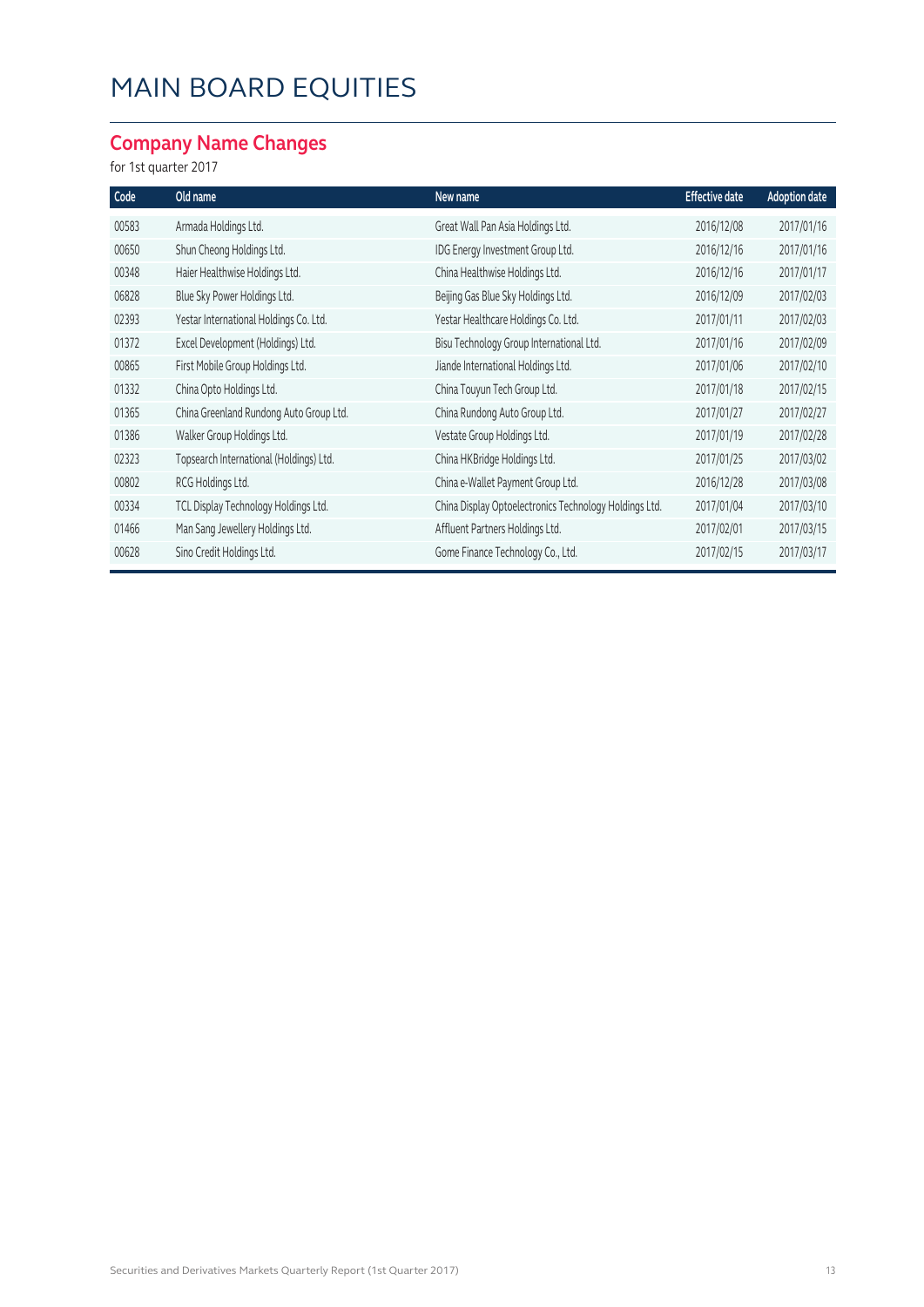#### **Bonus Issues/Bonus Warrants**

for 1st quarter 2017

| Code  | Company                        | <b>Particulars</b>            | Ex-date    |
|-------|--------------------------------|-------------------------------|------------|
| 00292 | Asia Standard Hotel Group Ltd. | Bonus 2 for 1                 | 2017/01/23 |
|       |                                | option to elect to receive    |            |
|       |                                | the Convertible Notes in      |            |
|       |                                | lieu of all (but not part of) |            |
| 00275 | Master Glory Group Ltd.        | 1 for $1$                     | 2017/01/24 |
| 00211 | Styland Holdings Ltd.          | 1 wt for 5                    | 2017/01/24 |
| 00273 | Mason Financial Holdings Ltd.  | 1 for 10                      | 2017/02/15 |

#### **Share Split/Consolidation**

| Code  | Company                                        | <b>Particulars</b>      | <b>Effective date</b> |
|-------|------------------------------------------------|-------------------------|-----------------------|
| 02324 | Capital VC Ltd.                                | Consolidation 5 into 1  | 2017/02/08            |
| 00221 | Easy One Financial Group Ltd.                  | Consolidation 10 into 1 | 2017/02/21            |
| 00091 | International Standard Resources Holdings Ltd. | Consolidation 2 into 1  | 2017/02/24            |
| 01269 | China First Capital Group Ltd.                 | Split 1 into 5          | 2017/02/28            |
| 00585 | Imagi International Holdings Ltd.              | Consolidation 8 into 1  | 2017/03/13            |
| 00351 | Asia Energy Logistics Group Ltd.               | Consolidation 10 into 1 | 2017/03/27            |
| 00997 | Chinlink International Holdings Ltd.           | Consolidation 25 into 1 | 2017/03/28            |
|       |                                                |                         |                       |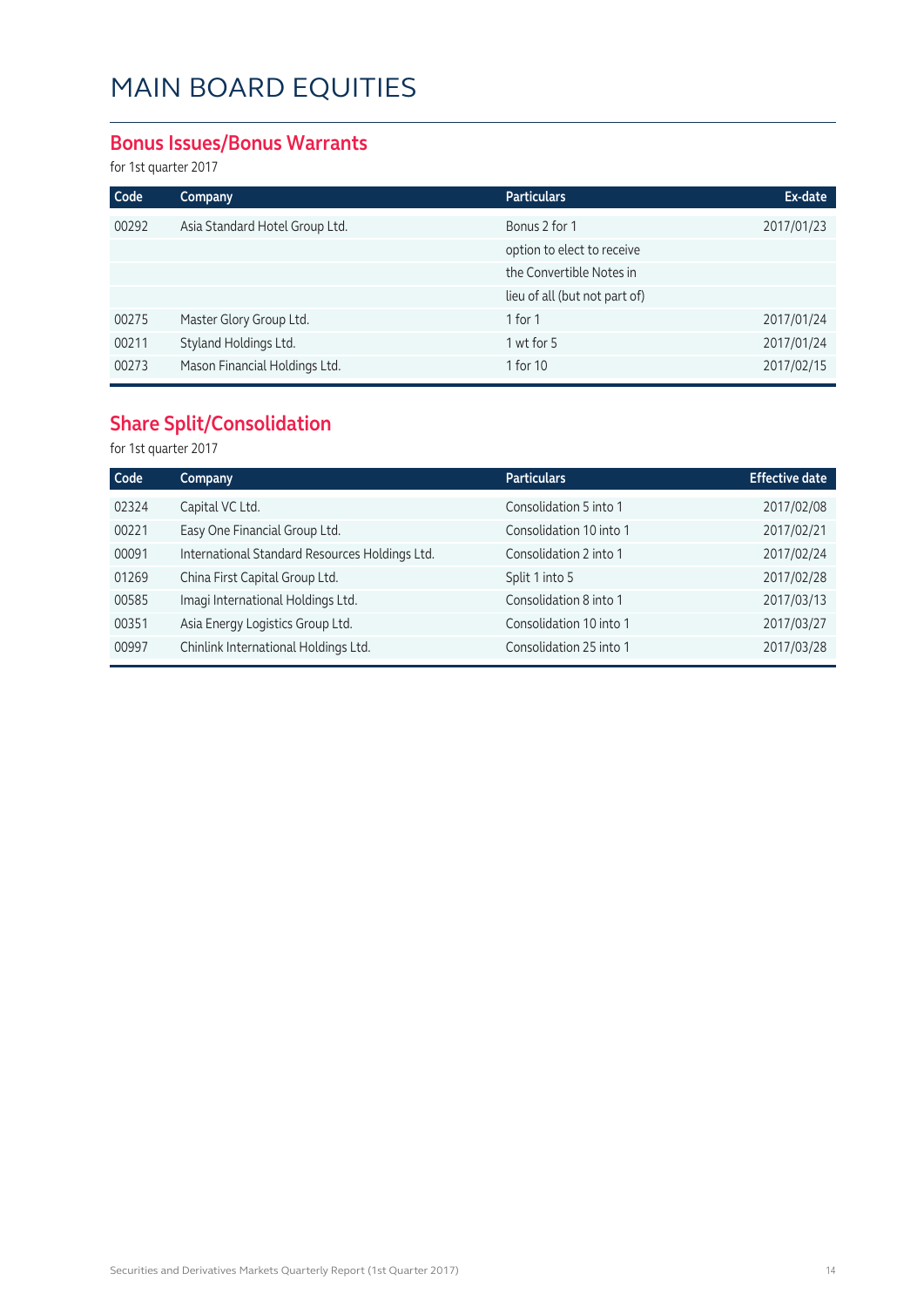### **Rights Issues & Open Offers**

| Month        | Code  | Company                                        | Ratio                          | Funds raised (HK\$mil.) |
|--------------|-------|------------------------------------------------|--------------------------------|-------------------------|
| Jan          | 00197 | Heng Tai Consumables Group Ltd.                | Rts 1 for 1 @\$0.24            | 216.08                  |
|              | 00080 | China New Economy Fund Ltd.                    | Rts 3 for 2 @\$0.50            | 166.89                  |
|              |       |                                                | with bonus 2 for 3 rts shs     |                         |
|              | 01340 | Huisheng International Holdings Ltd.           | Rts 1 for 2 @HKD 0.50          | 144.75                  |
| Feb          | 00993 | Huarong International Financial Holdings Ltd.  | Rts 1.5 for 20 @\$2.63         | 658.44                  |
|              | 00273 | Mason Financial Holdings Ltd.                  | Rts 6 for 5 @\$0.13            | 2,876.22                |
|              | 00117 | Tianli Holdings Group Ltd.                     | Open offer 1 for 2 @\$1.50     | 372.38                  |
|              | 00771 | Automated Systems Holdings Ltd.                | Rts 1 for 2 @\$1.10            | 192.93                  |
|              | 06108 | New Ray Medicine International Holding Ltd.    | Rts 3 for 1 @\$0.275           | 343.57                  |
| Mar          | 00928 | Tack Fiori International Group Ltd.            | Rts 1 for 1 @\$0.126           | 301.18                  |
|              | 01639 | AKM Industrial Co. Ltd.                        | Rts 1 for 4 @\$0.55            | 135.78                  |
|              | 02324 | Capital VC Ltd.                                | Rts 3 for 1 @\$0.20            | 413.23                  |
|              |       |                                                | (after consolidation 5 into 1) |                         |
|              | 00622 | Enerchina Holdings Ltd.                        | Rts 1 for 2 @\$0.265           | 953.18                  |
|              | 00091 | International Standard Resources Holdings Ltd. | Rts 1 for 2 @\$0.09            | 143.72                  |
|              |       |                                                | (after consolidation 2 into 1) |                         |
|              | 00862 | Vision Values Holdings Ltd.                    | Rts 1 for 2 @\$0.18            | 233.27                  |
| <b>Total</b> |       |                                                |                                | 7,151.62                |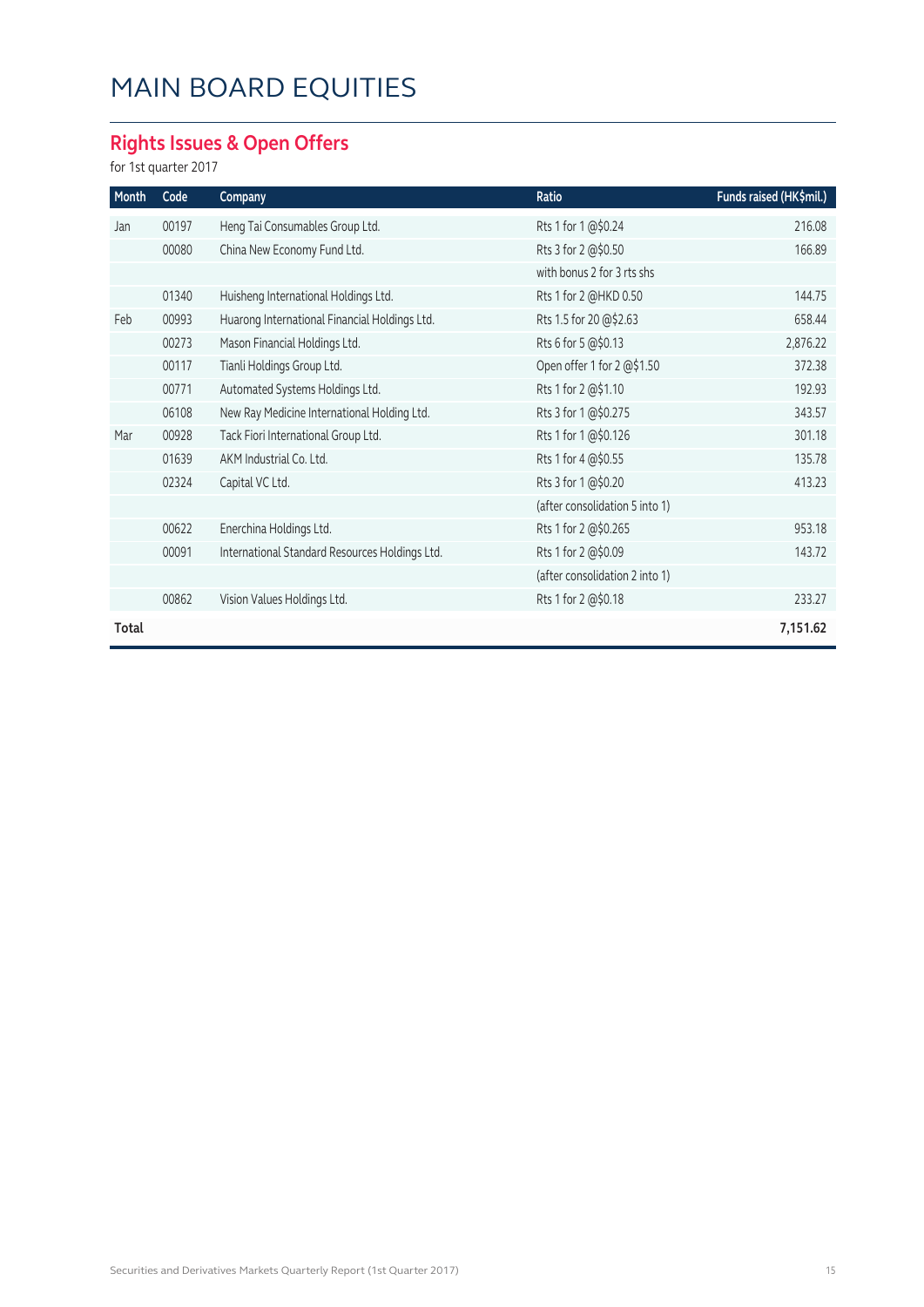### **Placing\***

|       |       |                        | No. of new    | <b>Placing price</b> | <b>Funds raised</b> |
|-------|-------|------------------------|---------------|----------------------|---------------------|
| Month | Code  | Company                | shares placed | (HK\$)               | (HK\$mil.)          |
| 2017  |       |                        |               |                      |                     |
| Jan   | 03337 | <b>ANTON OILFIELD</b>  | 221,619,604   | 1.0080               | 223.39              |
|       | 00039 | CH BEIDAHUANG          | 351,599,550   | 0.4800               | 168.77              |
|       | 00810 | CH INTERNET INV        | 90,990,000    | 0.2600               | 23.66               |
|       | 01566 | <b>CHINA ANIMATION</b> | 16,076,000    | 3.2500               | 52.25               |
|       | 00110 | <b>CHINA FORTUNE</b>   | 85,716,000    | 0.3500               | 30.00               |
|       | 00581 | CHINA ORIENTAL         | 586,284,000   | 1.3000               | 762.17              |
|       | 01145 | COURAGEMARINE          | 25,400,000    | 3.8200               | 97.03               |
|       | 00861 | DC HOLDINGS            | 35,214,000    | 5.5300               | 194.73              |
|       | 01039 | FORTUNET E-COMM        | 151,515,000   | 1.9800               | 300.00              |
|       | 00115 | <b>GRAND FIELD GP</b>  | 90,468,877    | 0.2700               | 24.43               |
|       | 00979 | <b>GREEN ENERGY GP</b> | 133,206,000   | 0.2600               | 34.63               |
|       | 00145 | HK BLDG & LOAN         | 384,416,000   | 0.3600               | 138.39              |
|       | 02028 | <b>JOLIMARK</b>        | 18,000,000    | 1.6500               | 29.70               |
|       | 00276 | MONGOLIA ENERGY        | 60,000,000    | 0.2600               | 15.60               |
|       | 01227 | <b>NATIONAL INV</b>    | 160,000,000   | 0.1000               | 16.00               |
|       | 01140 | OP FIN INV             | 56,000,000    | 1.9500               | 109.20              |
|       | 02014 | <b>OZNER WATER</b>     | 316,299,950   | 1.7100               | 540.87              |
|       | 01142 | SIBERIAN MINING        | 123,200,000   | 0.2170               | 26.73               |
|       | 02012 | <b>SUNSHINE OIL</b>    | 60,000,000    | 0.2620               | 15.72               |
|       | 01483 | U BANQUET GP           | 93,000,000    | 1.6100               | 149.73              |
|       | 01431 | <b>YST DAIRY</b>       | 781,749,400   | 0.5000               | 390.87              |
| Feb   | 00800 | A8 NEW MEDIA           | 931,800,000   | 0.4100               | 382.04              |
|       | 00959 | AMAX INT HOLD          | 13,000,000    | 0.5000               | 6.50                |
|       | 00789 | <b>ARTINI</b>          | 510,000,000   | 0.0800               | 40.80               |
|       | 00030 | <b>BAN LOONG HOLD</b>  | 534,132,000   | 0.1100               | 58.75               |
|       | 01237 | CH ENV TECH&BIO        | 514,500,000   | 0.1300               | 66.89               |
|       | 00815 | CHI SILVER GP          | 13,800,000    | 1.5100               | 20.84               |
|       | 00616 | <b>EMINENCE ENT</b>    | 350,000,000   | 0.1600               | 56.00               |
|       | 00571 | <b>ESUN HOLDINGS</b>   | 248,642,433   | 0.6200               | 154.16              |
|       | 02212 | FB MINING              | 170,000,000   | 0.2050               | 34.85               |
|       | 00141 | <b>GREAT CHINA</b>     | 52,300,000    | 1.4400               | 75.31               |
|       | 02277 | <b>HUARONG INV</b>     | 580,000,000   | 0.4000               | 232.00              |
|       | 01020 | SINOREF HLDGS          | 595,600,000   | 0.3000               | 178.68              |
|       | 01046 | UNI INTL FIN           | 106,660,000   | 0.5190               | 55.36               |
|       | 00332 | YUANHENG GAS           | 331,000,000   | 0.6800               | 225.08              |
| Mar   | 03344 | ADDCHANCE              | 4,300,000,000 | 0.0800               | 344.00              |
|       | 02020 | <b>ANTA SPORTS</b>     | 175,000,000   | 21.6700              | 3,792.25            |
|       | 01381 | <b>CANVEST ENV</b>     | 300,000,000   | 3.5000               | 1,050.00            |
|       | 00164 | CHINA BAOLI TEC        | 552,500,000   | 0.1810               | 100.00              |
|       | 00707 | CO-PROSPERITY          | 797,184,000   | 0.2000               | 159.44              |
|       | 04610 | CZB 17USDPREF          | 108,750,000   | 156.0000             | 16,965.00           |
|       | 00567 | DAISHOMICROLINE        | 96,000,000    | 0.5000               | 48.00               |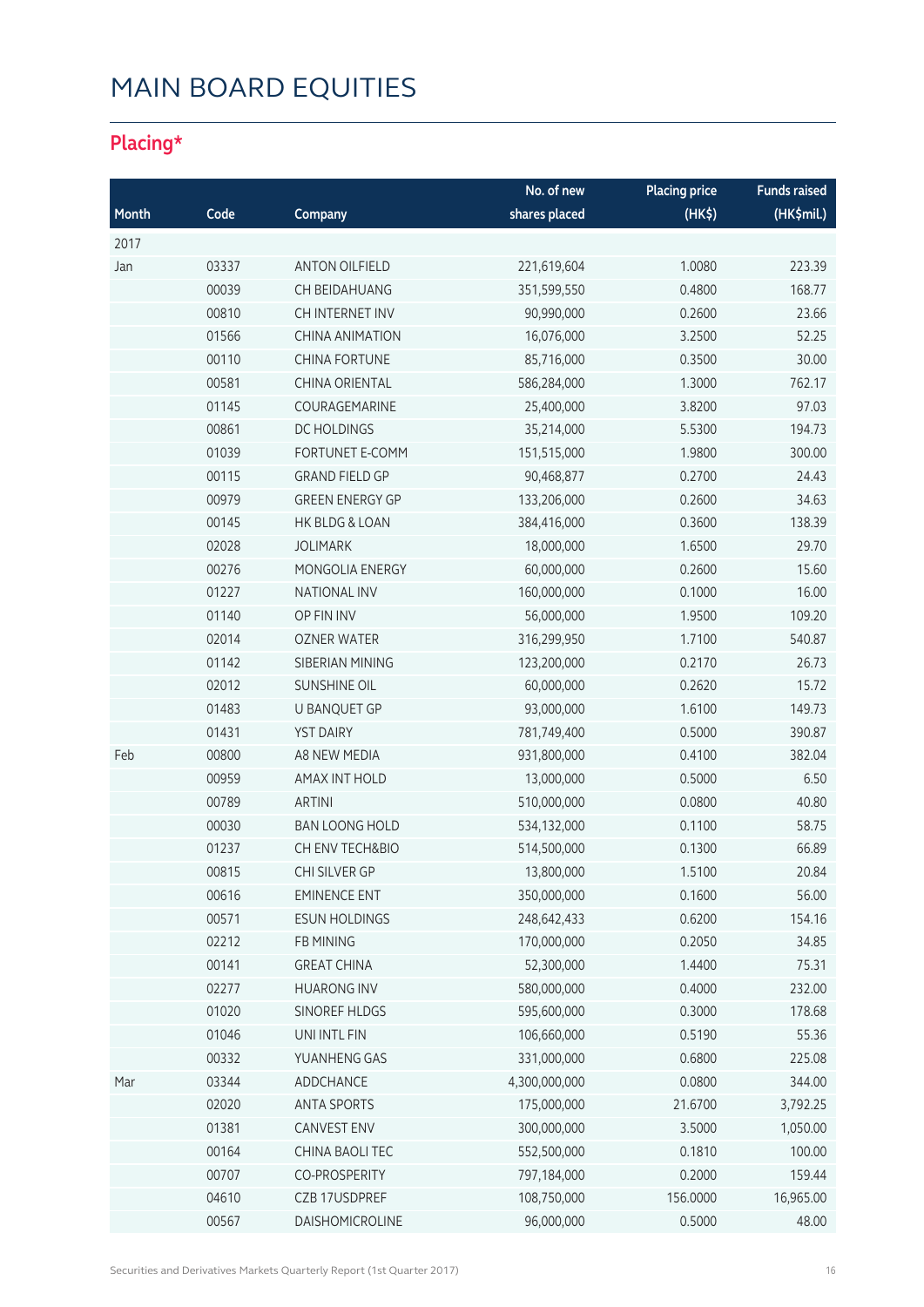| Month | Code  | Company                | No. of new<br>shares placed | <b>Placing price</b><br>(HK <sub>5</sub> ) | <b>Funds raised</b><br>(HK\$mil.) |
|-------|-------|------------------------|-----------------------------|--------------------------------------------|-----------------------------------|
|       |       |                        |                             |                                            |                                   |
|       | 00500 | <b>FRONTIER SER</b>    | 216,000,000                 | 0.9000                                     | 194.40                            |
|       | 02358 | <b>JIU RONG HOLD</b>   | 912,000,000                 | 0.2200                                     | 200.64                            |
|       | 01227 | <b>NATIONAL INV</b>    | 110,000,000                 | 0.1420                                     | 15.62                             |
|       | 00491 | <b>SEE CORPORATION</b> | 1,000,000,000               | 0.1900                                     | 190.00                            |
|       | 01182 | <b>SUCCESS DRAGON</b>  | 312,000,000                 | 0.5700                                     | 177.84                            |
|       | 01430 | <b>SUCHUANG GAS</b>    | 40,000,000                  | 2.2000                                     | 88.00                             |
|       | 02012 | <b>SUNSHINE OIL</b>    | 247,350,000                 | 0.2830                                     | 70.00                             |
|       | 02012 | <b>SUNSHINE OIL</b>    | 40,000,000                  | 0.2900                                     | 11.60                             |
|       | 00518 | <b>TUNGTEX (HOLD)</b>  | 42,000,000                  | 1.0000                                     | 42.00                             |
|       | 01046 | UNI INTL FIN           | 213,320,000                 | 0.5190                                     | 110.71                            |
|       | 00686 | UNITED PV              | 2,232,978,962               | 0.5814                                     | 1,298.25                          |
|       | 00332 | YUANHENG GAS           | 503,703,704                 | 0.6750                                     | 340.00                            |
| Total |       |                        |                             |                                            | 30,128.89                         |

\* Due to the reporting time-lag, placing figures for the quarter are provisional.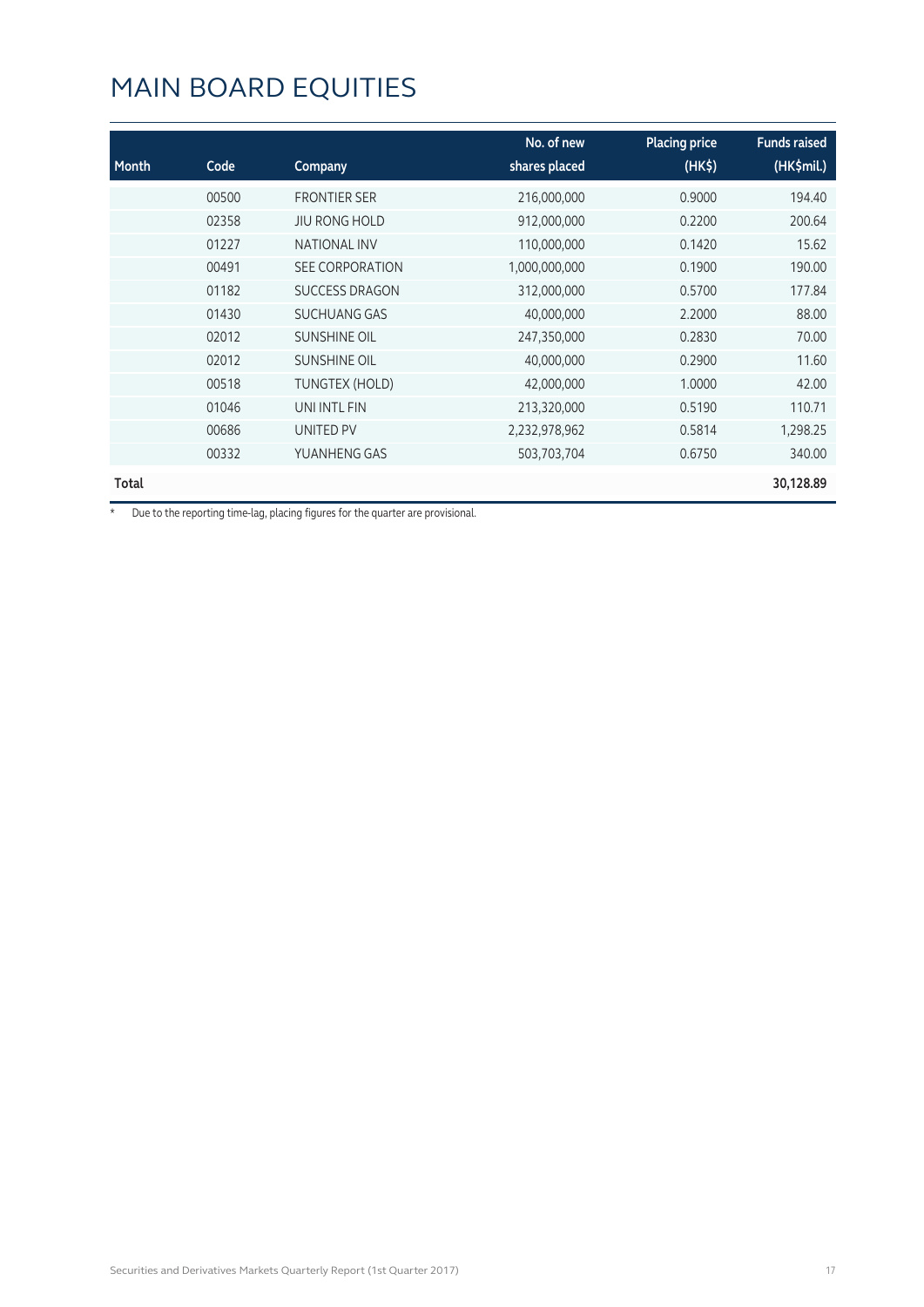#### **Warrant Trading Statistics**

|      |                | <b>Equity wts</b><br>(HK\$mil.) | Derivative wts<br>(HK\$mil.) | <b>Total</b><br>(HK\$mil.) |
|------|----------------|---------------------------------|------------------------------|----------------------------|
| 2016 | Q1             | 92.83                           | 915,484.74                   | 915,577.57                 |
|      | Q <sub>2</sub> | 64.04                           | 677,965.49                   | 678,029.53                 |
|      | Q <sub>3</sub> | 83.83                           | 618,585.83                   | 618,669.66                 |
|      | Q4             | 70.69                           | 514,959.75                   | 515,030.44                 |
| 2017 | Q1             | 81.08                           | 725,133.37                   | 725,214.45                 |

#### **Warrant Market Value**

|      |                |               | <b>Equity wts</b> |               | Derivative wts |           | <b>Total</b> |
|------|----------------|---------------|-------------------|---------------|----------------|-----------|--------------|
|      |                | <b>Number</b> | (HK\$mil.)        | <b>Number</b> | (HK\$mil.)     | Total no. | (HK\$mil.)   |
| 2016 | Q1             | 12            | 1,444.55          | 4,184         | 58,444.35      | 4,196     | 59,888.90    |
|      | Q <sub>2</sub> | 11            | 1.018.90          | 4.070         | 51,518.27      | 4.081     | 52,537.17    |
|      | Q <sub>3</sub> | 11            | 1,371.20          | 4,006         | 76,719.27      | 4,017     | 78,090.47    |
|      | Q4             | 8             | 847.55            | 3,705         | 42,844.32      | 3,713     | 43,691.87    |
| 2017 | Q1             |               | 550.11            | 3,988         | 58,457.44      | 3,995     | 59,007.55    |

#### **New Listing Statistics – Warrants**

|      |                | No. of newly listed<br>equity wts | No. of newly listed<br>derivative wts | <b>Amount raised</b><br>(HK\$mil.) |
|------|----------------|-----------------------------------|---------------------------------------|------------------------------------|
| 2016 | Q1             |                                   | 1,276                                 | 31,890.47                          |
|      | Q <sub>2</sub> |                                   | 1,045                                 | 21,652.05                          |
|      | Q <sub>3</sub> |                                   | 1,354                                 | 28,479.35                          |
|      | Q4             | 0                                 | 1,200                                 | 23,813.28                          |
| 2017 | Q1             |                                   | 1,502                                 | 26,809.66                          |

#### **Newly Listed Equity Warrants**

|       |                                     | Initial issued |              |               | Amount raised            |
|-------|-------------------------------------|----------------|--------------|---------------|--------------------------|
| Code  | <b>Equity warrants</b>              | amount (HK\$)  | Listing date | <b>Expiry</b> | (HK\$mil.)               |
| 01482 | Styland Holdings Ltd. Warrants 2018 | 95,220,202     | 2017/02/15   | 2018/02/13    | $\overline{\phantom{0}}$ |
| Total |                                     |                |              |               | $\sim$                   |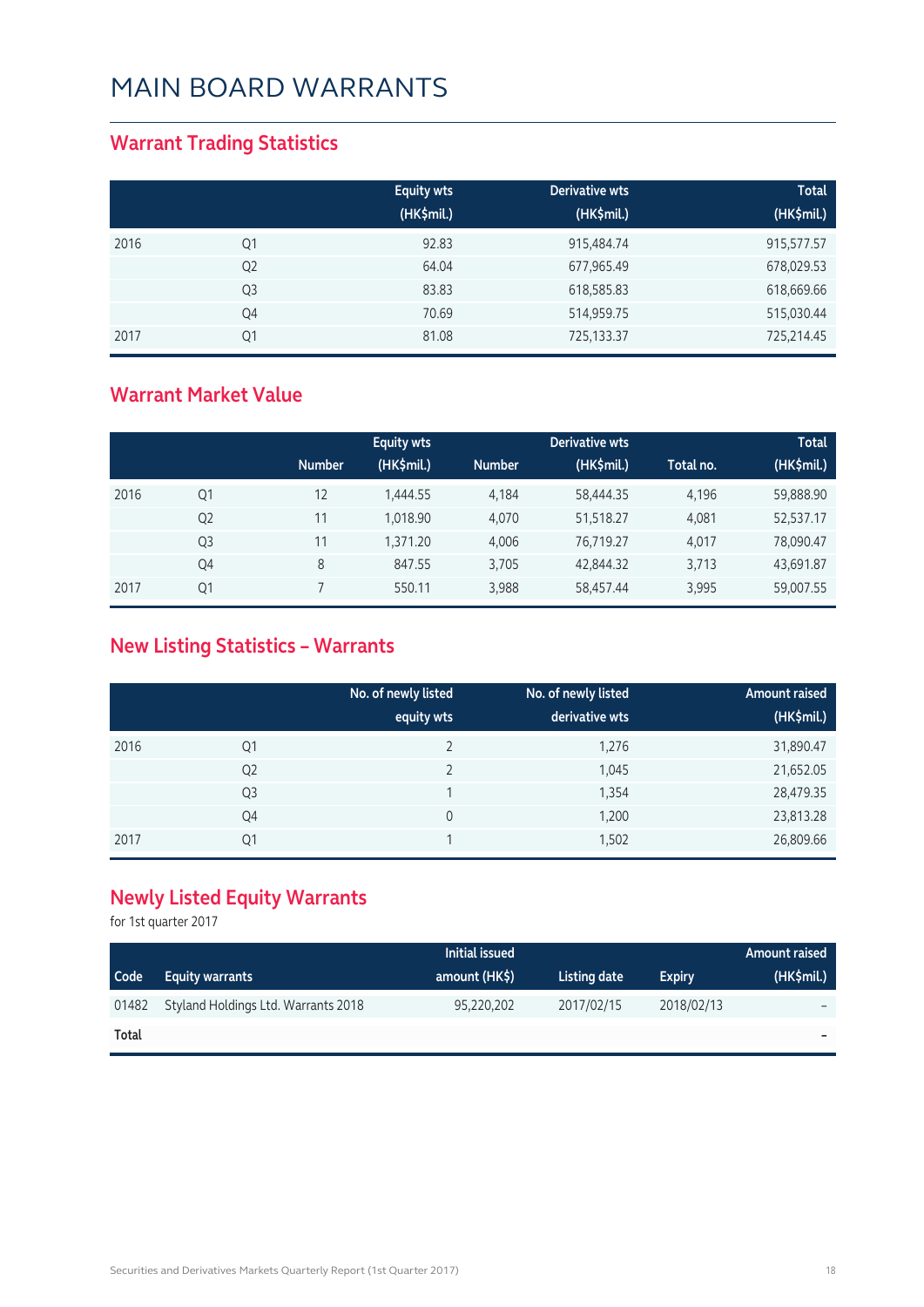#### **Newly Listed Derivative Warrants**

|       |                                                               |              |                     |               | Amount     |
|-------|---------------------------------------------------------------|--------------|---------------------|---------------|------------|
|       |                                                               | No. of issue |                     |               | raised     |
| Code  | Derivative warrants                                           | (units)      | <b>Listing date</b> | <b>Expiry</b> | (HK\$mil.) |
| 15885 | BNP Paribas Arbit Issu B.V. - HKEX European Wts Jan 2018 A    | 100,000,000  | 2017/01/03          | 2018/01/03    | 18.00      |
| 15884 | BNP Paribas Arbit Issu B.V. - HSBC Euro Put Wts Oct 2017 B    | 40,000,000   | 2017/01/03          | 2017/10/04    | 18.00      |
| 15883 | BNP Paribas Arbit Issu B.V. - Tencent Eu Put Wt Apr 2018 A    | 80,000,000   | 2017/01/03          | 2018/04/03    | 20.00      |
| 15932 | Credit Suisse AG - AIA European Put Warrants Jul 2017 A       | 50,000,000   | 2017/01/03          | 2017/07/04    | 12.50      |
| 15946 | Credit Suisse AG - China Cinda European Warrants Jun 2017 A   | 50,000,000   | 2017/01/03          | 2017/06/05    | 10.25      |
| 15965 | Credit Suisse AG - CITIC European Warrants Jul 2017 A         | 40,000,000   | 2017/01/03          | 2017/07/31    | 21.60      |
| 15940 | Credit Suisse AG - CKI Holdings European Warrants May 2017 A  | 55,000,000   | 2017/01/03          | 2017/05/05    | 11.55      |
| 15920 | Credit Suisse AG - China Mobile European Put Wts Jul 2017 A   | 50,000,000   | 2017/01/03          | 2017/07/05    | 12.50      |
| 15954 | Credit Suisse AG - CNBM European Warrants Jul 2017 A          | 36,000,000   | 2017/01/03          | 2017/07/05    | 10.08      |
| 15937 | Credit Suisse AG - Ch Overseas European Warrants Nov 2017 A   | 50,000,000   | 2017/01/03          | 2017/11/30    | 12.50      |
| 15955 | Credit Suisse AG - China Tel European Warrants Jul 2017 A     | 70,000,000   | 2017/01/03          | 2017/07/04    | 10.50      |
| 15951 | Credit Suisse AG - GF Sec European Warrants Jun 2017 A        | 70,000,000   | 2017/01/03          | 2017/06/30    | 10.50      |
| 15950 | Credit Suisse AG - HS H-SHARE European Warrants Jun 2017 A    | 30,000,000   | 2017/01/03          | 2017/06/05    | 10.95      |
| 15938 | Credit Suisse AG - Li & Fung European Warrants Jul 2017 A     | 40,000,000   | 2017/01/03          | 2017/07/04    | 10.00      |
| 15943 | Credit Suisse AG - Link REIT European Warrants Jun 2017 A     | 50,000,000   | 2017/01/03          | 2017/06/02    | 10.00      |
| 15933 | Credit Suisse AG - Sands China European Warrants Jul 2017 B   | 50,000,000   | 2017/01/03          | 2017/07/05    | 12.50      |
| 15914 | Credit Suisse AG - Sands China European Put Wts Jul 2017 A    | 50,000,000   | 2017/01/03          | 2017/07/04    | 12.50      |
| 15942 | Credit Suisse AG - SPDR Gold Trust European Wts Jul 2017 A    | 25,000,000   | 2017/01/03          | 2017/07/04    | 11.00      |
| 15949 | Credit Suisse AG - Stanchart European Warrants Jun 2017 A     | 25,000,000   | 2017/01/03          | 2017/06/02    | 10.50      |
| 15922 | Credit Suisse AG - Tencent Holdings Euro Put Wts Dec 2017 B   | 100,000,000  | 2017/01/03          | 2017/12/22    | 20.50      |
| 15964 | Credit Suisse AG - Zijin Mining European Warrants Jul 2017 A  | 40,000,000   | 2017/01/03          | 2017/07/31    | 10.00      |
| 15987 | Goldman Sachs SP (Asia) - Agri Bk European Wts Dec 2017 A     | 80,000,000   | 2017/01/03          | 2017/12/28    | 20.00      |
| 15829 | Goldman Sachs SP (Asia) - CAM CSI300 European Wts Sep 2017 A  | 80,000,000   | 2017/01/03          | 2017/09/28    | 20.00      |
| 15832 | Goldman Sachs SP (Asia) - CITIC Sec European Wts Dec 2017 A   | 80,000,000   | 2017/01/03          | 2017/12/28    | 20.00      |
| 15985 | Goldman Sachs SP (Asia) - Ch Overseas European Wts Oct 2017 A | 80,000,000   | 2017/01/03          | 2017/10/09    | 12.00      |
| 15966 | Goldman Sachs SP (Asia) - CSOP A50 ETF Euro Wts Jul 2017 A    | 80,000,000   | 2017/01/03          | 2017/07/28    | 27.68      |
| 15819 | Goldman Sachs SP (Asia) - China Tel European Wts Jun 2017 A   | 50,000,000   | 2017/01/03          | 2017/06/28    | 10.00      |
| 15825 | Goldman Sachs SP (Asia) - HKEX European Warrants Jun 2017 C   | 150,000,000  | 2017/01/03          | 2017/06/27    | 22.50      |
| 15820 | Goldman Sachs SP (Asia) - Kingsoft European Wts Nov 2017 A    | 80,000,000   | 2017/01/03          | 2017/11/29    | 20.00      |
| 15968 | Goldman Sachs SP (Asia) - Sands China Euro Wts Jun 2017 A     | 60,000,000   | 2017/01/03          | 2017/06/28    | 10.92      |
| 16001 | J P Morgan SP BV - Anta Sports European Warrants Aug 2017 A   | 60,000,000   | 2017/01/03          | 2017/08/01    | 15.06      |
| 16000 | J P Morgan SP BV - HSI European Warrants Jul 2017 B           | 400,000,000  | 2017/01/03          | 2017/07/28    | 60.80      |
| 15853 | Macquarie Bank Ltd. - Lenovo European Warrants Aug 2017 A     | 18,000,000   | 2017/01/03          | 2017/08/02    | 10.01      |
| 15856 | Macquarie Bank Ltd. - PICC Group European Wts Oct 2017 A      | 22,000,000   | 2017/01/03          | 2017/10/04    | 10.01      |
| 15835 | Macquarie Bank Ltd. - China Vanke European Wts Oct 2017 A     | 40,000,000   | 2017/01/03          | 2017/10/04    | 10.00      |
| 15886 | SG Issuer - CGS European Warrants Aug 2017 A                  | 15,000,000   | 2017/01/03          | 2017/08/03    | 10.05      |
| 15888 | SG Issuer - CITIC Sec European Warrants Dec 2017 A            | 60,000,000   | 2017/01/03          | 2017/12/05    | 15.00      |
| 15857 | SG Issuer - China Life European Warrants Jul 2017 C           | 15,000,000   | 2017/01/03          | 2017/07/05    | 10.05      |
| 15859 | SG Issuer - China Life European Put Warrants Sep 2017 B       | 150,000,000  | 2017/01/03          | 2017/09/05    | 37.50      |
| 15887 | SG Issuer - Ch Mob European Warrants Jul 2017 D               | 60,000,000   | 2017/01/03          | 2017/07/05    | 28.20      |
| 15862 | SG Issuer - CNOOC European Warrants Aug 2017 A                | 20,000,000   | 2017/01/03          | 2017/08/03    | 20.00      |
| 15881 | SG Issuer - HKEX European Warrants Nov 2017 A                 | 200,000,000  | 2017/01/03          | 2017/11/03    | 50.00      |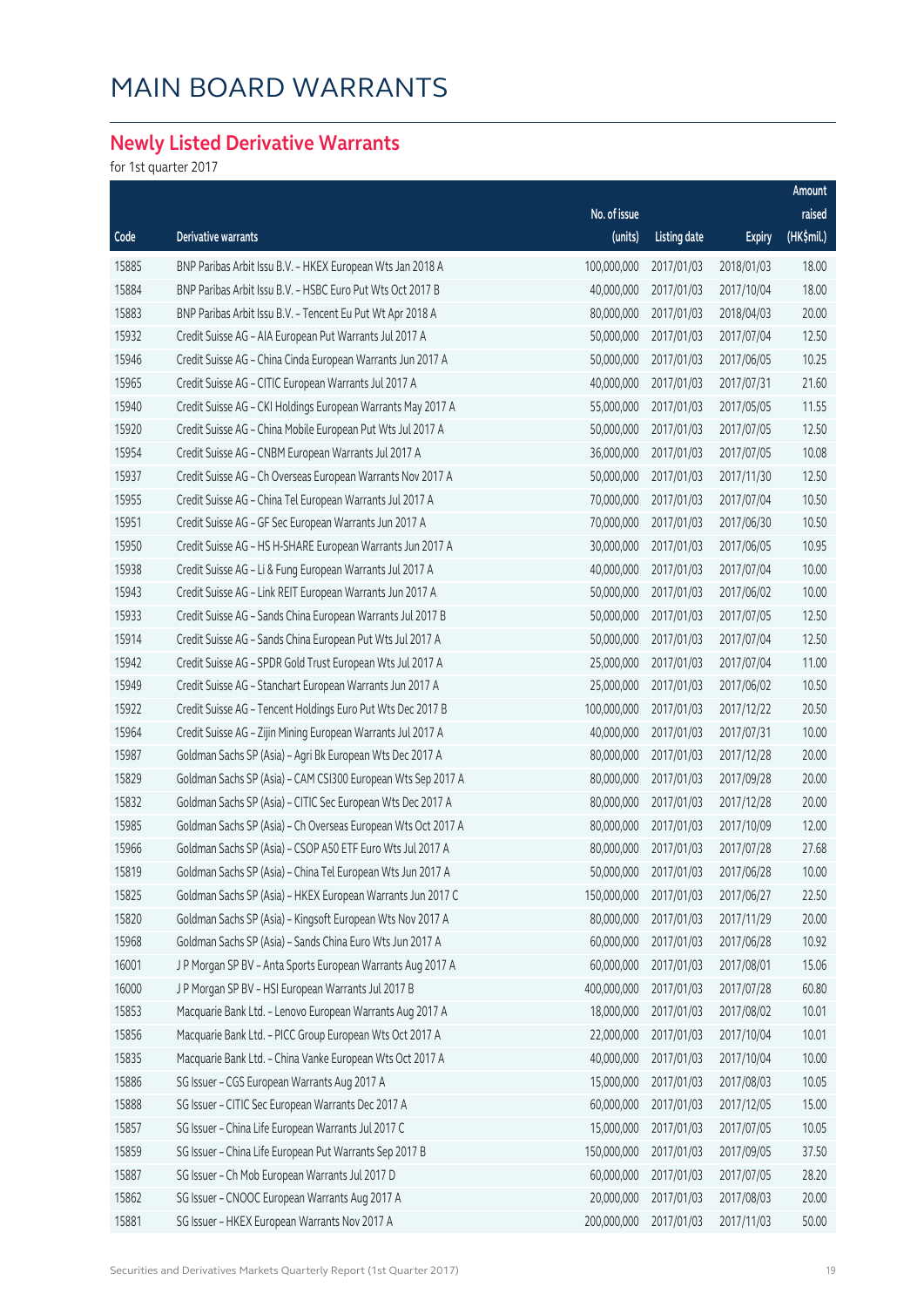|       |                                                              |              |                       |               | <b>Amount</b> |
|-------|--------------------------------------------------------------|--------------|-----------------------|---------------|---------------|
|       |                                                              | No. of issue |                       |               | raised        |
| Code  | Derivative warrants                                          | (units)      | <b>Listing date</b>   | <b>Expiry</b> | (HK\$mil.)    |
| 15889 | SG Issuer - HS H-SHARE European Warrants Aug 2017 B          | 30,000,000   | 2017/01/03            | 2017/08/03    | 15.30         |
| 15891 | SG Issuer - HS H-SH European Put Warrants Aug 2017 C         | 30,000,000   | 2017/01/03            | 2017/08/03    | 17.70         |
| 15892 | SG Issuer - Ping An European Warrants Aug 2017 B             | 100,000,000  | 2017/01/03            | 2017/08/03    | 28.50         |
| 15894 | UBS AG - BYD European Warrants May 2017 A                    | 40,000,000   | 2017/01/03            | 2017/05/26    | 12.60         |
| 15913 | UBS AG - China Life European Warrants Aug 2017 A             | 100,000,000  | 2017/01/03            | 2017/08/28    | 17.30         |
| 15895 | UBS AG - Greatwall Motor European Warrants Jul 2017 A        | 40,000,000   | 2017/01/03            | 2017/07/03    | 13.32         |
| 15897 | UBS AG - HS H-SHARE European Warrants May 2017 A             | 50,000,000   | 2017/01/03            | 2017/05/24    | 15.10         |
| 16207 | Credit Suisse AG - AIA European Warrants Oct 2017 A          | 60,000,000   | 2017/01/04            | 2017/10/04    | 10.80         |
| 16278 | Credit Suisse AG - CC Bank European Warrants Jul 2017 B      | 55,000,000   | 2017/01/04            | 2017/07/31    | 10.84         |
| 16295 | Credit Suisse AG - CITIC Sec European Warrants Dec 2017 A    | 50,000,000   | 2017/01/04            | 2017/12/29    | 12.50         |
| 16179 | Credit Suisse AG - China Mobile European Warrants Jun 2017 B | 50,000,000   | 2017/01/04            | 2017/06/19    | 12.50         |
| 16167 | Credit Suisse AG - CNOOC European Warrants Jul 2017 A        | 40,000,000   | 2017/01/04            | 2017/07/05    | 10.00         |
| 16245 | Credit Suisse AG - CPIC European Warrants Jul 2017 A         | 40,000,000   | 2017/01/04            | 2017/07/31    | 10.00         |
| 16352 | Credit Suisse AG - CSOP A50 ETF European Warrants Jul 2017 A | 40,000,000   | 2017/01/04            | 2017/07/05    | 10.00         |
| 16244 | Credit Suisse AG - HKEX European Warrants Dec 2017 A         | 70,000,000   | 2017/01/04            | 2017/12/11    | 10.50         |
| 16209 | Credit Suisse AG - HKEX European Put Warrants Oct 2017 B     | 100,000,000  | 2017/01/04            | 2017/10/03    | 15.00         |
| 16347 | Credit Suisse AG - HSBC European Put Warrants Jul 2017 A     | 40,000,000   | 2017/01/04            | 2017/07/05    | 10.00         |
| 16292 | Credit Suisse AG - Haitong Sec European Warrants Oct 2017 A  | 70,000,000   | 2017/01/04            | 2017/10/31    | 10.50         |
| 16277 | Credit Suisse AG - ICBC European Warrants Jul 2017 B         | 60,000,000   | 2017/01/04            | 2017/07/31    | 10.08         |
| 16213 | Credit Suisse AG - Lenovo European Warrants May 2017 A       | 50,000,000   | 2017/01/04            | 2017/05/25    | 12.50         |
| 16204 | Credit Suisse AG - PetroChina European Warrants Jun 2017 B   | 40,000,000   | 2017/01/04            | 2017/06/19    | 10.40         |
| 16297 | Credit Suisse AG - Ping An European Put Warrants Aug 2017 A  | 50,000,000   | 2017/01/04            | 2017/08/04    | 12.50         |
| 16241 | Credit Suisse AG - SHK Ppt European Warrants May 2017 A      | 40,000,000   | 2017/01/04            | 2017/05/31    | 10.80         |
| 16218 | Credit Suisse AG - Sunny Optical European Warrants Jul 2017A | 40,000,000   | 2017/01/04            | 2017/07/07    | 11.00         |
| 16197 | Credit Suisse AG - Tencent Holdings European Wts Jul 2017 F  | 40,000,000   | 2017/01/04            | 2017/07/05    | 31.60         |
| 16160 | Credit Suisse AG - Tencent Holdings European Wts Sep 2017 D  | 150,000,000  | 2017/01/04            | 2017/09/29    | 22.50         |
| 16257 | Credit Suisse AG - Tracker Fund European Warrants Jul 2017 A |              | 55,000,000 2017/01/04 | 2017/07/03    | 10.45         |
| 16124 | Goldman Sachs SP (Asia) - CITIC Bank European Wts Dec 2017 A | 40,000,000   | 2017/01/04            | 2017/12/28    | 10.00         |
| 16146 | Goldman Sachs SP (Asia) - CKH European Wts Oct 2017 A        | 50,000,000   | 2017/01/04            | 2017/10/30    | 12.50         |
| 16127 | Goldman Sachs SP (Asia) - A50 China European Wts Aug 2017 A  | 80,000,000   | 2017/01/04            | 2017/08/30    | 23.68         |
| 16145 | Goldman Sachs SP (Asia) - Galaxy Ent European Wts Sep 2017 A | 60,000,000   | 2017/01/04            | 2017/09/28    | 15.00         |
| 16013 | Goldman Sachs SP (Asia) - HSI European Warrants Jul 2017 A   | 200,000,000  | 2017/01/04            | 2017/07/28    | 30.00         |
| 16011 | Goldman Sachs SP (Asia) - HSI European Warrants Sep 2017 A   | 200,000,000  | 2017/01/04            | 2017/09/28    | 30.00         |
| 16023 | Goldman Sachs SP (Asia) - HSI European Put Wts Apr 2017 D    | 200,000,000  | 2017/01/04            | 2017/04/27    | 30.20         |
| 16019 | Goldman Sachs SP (Asia) - HSI European Put Wts Jun 2017 F    | 200,000,000  | 2017/01/04            | 2017/06/29    | 37.80         |
| 16155 | Goldman Sachs SP (Asia) - Haitong Sec Euro Wts Oct 2017 A    | 80,000,000   | 2017/01/04            | 2017/10/27    | 12.00         |
| 16131 | Goldman Sachs SP (Asia) - PetroChina European Wts Jun 2017 A | 80,000,000   | 2017/01/04            | 2017/06/14    | 13.84         |
| 16048 | HK Bank - China Mobile European Warrants Jul 2017 A          | 40,000,000   | 2017/01/04            | 2017/07/03    | 20.00         |
| 16041 | HK Bank - HSI European Warrants Jun 2017 G                   | 150,000,000  | 2017/01/04            | 2017/06/29    | 24.00         |
| 16047 | HK Bank - HSI European Put Warrants Sep 2017 A               | 150,000,000  | 2017/01/04            | 2017/09/28    | 25.50         |
| 16040 | HK Bank - ICBC European Warrants Jul 2017 D                  | 80,000,000   | 2017/01/04            | 2017/07/31    | 20.00         |
| 16050 | HK Bank - PICC European Warrants Jul 2018 A                  | 80,000,000   | 2017/01/04            | 2018/07/30    | 12.00         |
| 16049 | HK Bank - Ping An European Warrants Jul 2017 B               | 50,000,000   | 2017/01/04            | 2017/07/03    | 12.50         |
| 16065 | J P Morgan SP BV - China Mob European Wts Jul 2017 A         | 100,000,000  | 2017/01/04            | 2017/07/31    | 41.10         |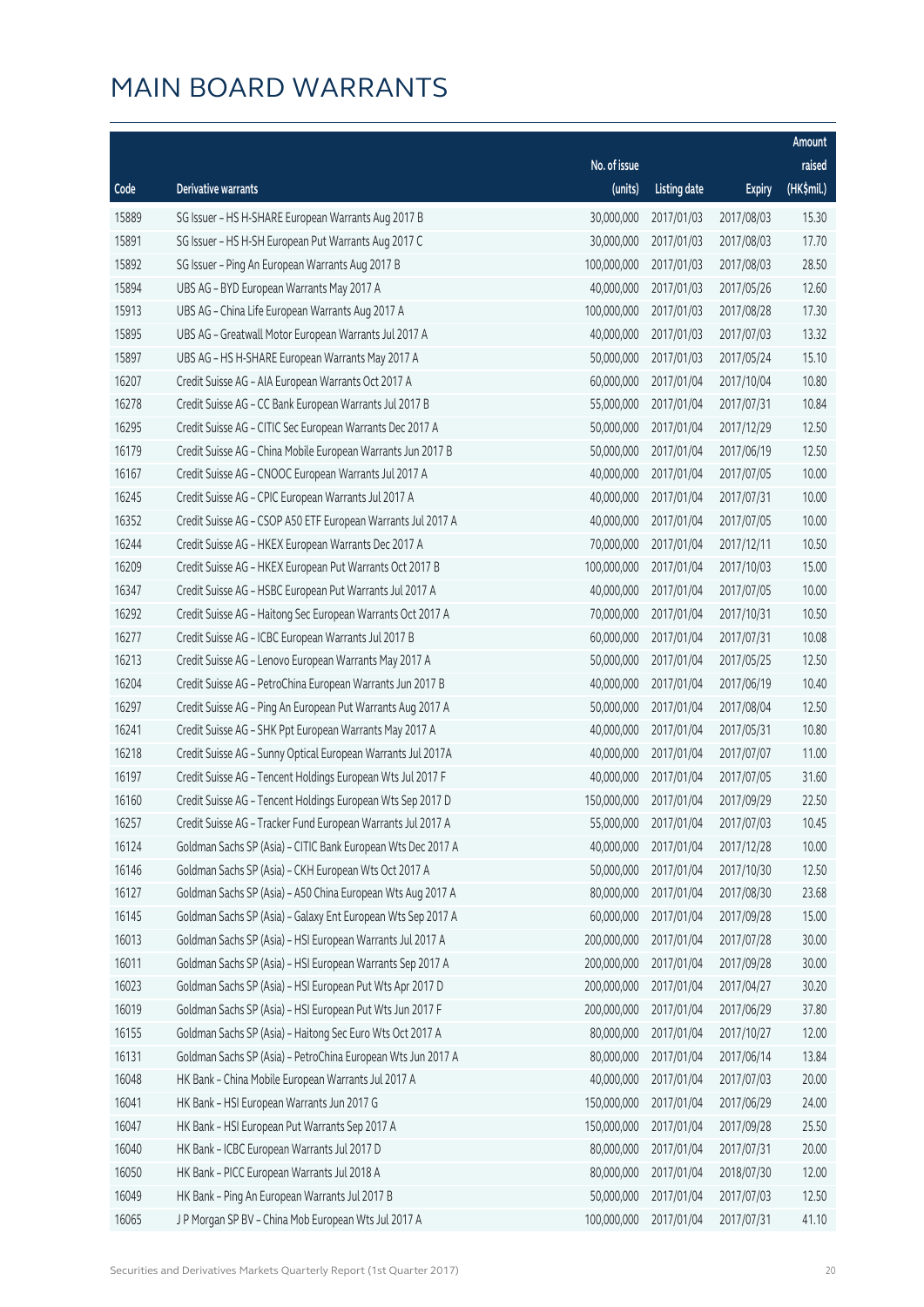|         |                                                              |              |                       |               | Amount     |
|---------|--------------------------------------------------------------|--------------|-----------------------|---------------|------------|
|         |                                                              | No. of issue |                       |               | raised     |
| Code    | Derivative warrants                                          | (units)      | <b>Listing date</b>   | <b>Expiry</b> | (HK\$mil.) |
| 16062   | J P Morgan SP BV - HKEX European Warrants Aug 2017 B         | 200,000,000  | 2017/01/04            | 2017/08/01    | 30.00      |
| 16102   | J P Morgan SP BV - HSI European Put Warrants Jul 2017 C      | 400,000,000  | 2017/01/04            | 2017/07/28    | 100.40     |
| 16066   | J P Morgan SP BV - Ping An European Warrants Jul 2017 B      | 200,000,000  | 2017/01/04            | 2017/07/31    | 30.20      |
| 16004   | Macquarie Bank Ltd. - Kingdee Int'l European Wts Nov 2017 A  | 17,000,000   | 2017/01/04            | 2017/11/16    | 10.03      |
| 16002   | Macquarie Bank Ltd. - Tencent European Warrants Jul 2017 F   | 10,000,000   | 2017/01/04            | 2017/07/04    | 30.39      |
| 16110   | UBS AG - HSI European Put Warrants Jul 2017 B                | 300,000,000  | 2017/01/04            | 2017/07/28    | 75.00      |
| 16117   | UBS AG - SMIC European Warrants Nov 2017 A                   | 60,000,000   | 2017/01/04            | 2017/11/13    | 15.00      |
| 11116 # | Credit Suisse AG - Tencent Holdings European Wts Jul 2017 A  | 150,000,000  | 2017/01/04            | 2017/07/31    | 22.05      |
| 11729 # | Credit Suisse AG - HKEX European Warrants Apr 2017 A         | 165,000,000  | 2017/01/04            | 2017/04/05    | 10.07      |
| 16378   | BOCI Asia Ltd. - AIA European Warrants Jul 2017 B            | 100,000,000  | 2017/01/05            | 2017/07/31    | 25.00      |
| 16456   | BOCI Asia Ltd. - CKP European Warrants Aug 2017 A            | 100,000,000  | 2017/01/05            | 2017/08/21    | 29.70      |
| 16488   | BOCI Asia Ltd. - China Life European Warrants Aug 2017 C     | 200,000,000  | 2017/01/05            | 2017/08/28    | 32.60      |
| 16502   | BOCI Asia Ltd. - Minsheng Bank European Warrants Aug 2017 A  | 100,000,000  | 2017/01/05            | 2017/08/28    | 58.50      |
| 16355   | BOCI Asia Ltd. - HSI European Warrants Jun 2017 A            | 100,000,000  | 2017/01/05            | 2017/06/29    | 15.00      |
| 16362   | BOCI Asia Ltd. - HSI European Warrants Aug 2017 A            | 100,000,000  | 2017/01/05            | 2017/08/30    | 15.00      |
| 16372   | BOCI Asia Ltd. - HSI European Put Warrants Sep 2017 A        | 100,000,000  | 2017/01/05            | 2017/09/28    | 17.10      |
| 16437   | BOCI Asia Ltd. - Lenovo European Warrants Aug 2017 A         | 100,000,000  | 2017/01/05            | 2017/08/28    | 27.10      |
| 16410   | BOCI Asia Ltd. - Ping An European Warrants Aug 2017 A        | 200,000,000  | 2017/01/05            | 2017/08/07    | 50.00      |
| 16379   | BOCI Asia Ltd. - Sands China European Warrants Jul 2017 B    | 100,000,000  | 2017/01/05            | 2017/07/17    | 25.00      |
| 16499   | BOCI Asia Ltd. - Tencent Holdings European Wts Dec 2017 B    | 200,000,000  | 2017/01/05            | 2017/12/27    | 50.00      |
| 16820   | Goldman Sachs SP (Asia) - BOCL European Warrants Sep 2017 A  | 80,000,000   | 2017/01/05            | 2017/09/25    | 12.00      |
| 16587   | Goldman Sachs SP (Asia) - Ch Comm Cons Euro Wts Aug 2017 B   | 40,000,000   | 2017/01/05            | 2017/08/30    | 17.44      |
| 16555   | Goldman Sachs SP (Asia) - CITIC European Warrants Oct 2017 B | 30,000,000   | 2017/01/05            | 2017/10/30    | 10.59      |
| 16779   | Goldman Sachs SP (Asia) - CKP European Warrants Nov 2017 A   | 40,000,000   | 2017/01/05            | 2017/11/29    | 10.00      |
| 16840   | Goldman Sachs SP (Asia) - Minsheng Bank Euro Wts Jul 2017 A  | 40,000,000   | 2017/01/05            | 2017/07/31    | 10.00      |
| 16853   | Goldman Sachs SP (Asia) - China Unicom Euro Wts Sep 2017 A   | 40,000,000   | 2017/01/05            | 2017/09/28    | 21.40      |
| 16518   | Goldman Sachs SP (Asia) - HSBC European Warrants Jul 2017 A  |              | 80,000,000 2017/01/05 | 2017/07/28    | 20.00      |
| 16845   | Goldman Sachs SP (Asia) - Lenovo European Wts Dec 2017 A     | 60,000,000   | 2017/01/05            | 2017/12/28    | 15.00      |
| 16533   | Goldman Sachs SP (Asia) - Ping An European Wts Jul 2017 A    | 100,000,000  | 2017/01/05            | 2017/07/26    | 15.00      |
| 16589   | Goldman Sachs SP (Asia) - Stanchart European Wts Dec 2017 A  | 40,000,000   | 2017/01/05            | 2017/12/28    | 14.44      |
| 16766   | HK Bank - CKH European Warrants Jul 2017 A                   | 40,000,000   | 2017/01/05            | 2017/07/04    | 10.00      |
| 16767   | HK Bank - Minsheng Bank European Warrants Jul 2017 A         | 30,000,000   | 2017/01/05            | 2017/07/31    | 13.50      |
| 16677   | HK Bank - Galaxy Ent European Warrants Jul 2017 A            | 50,000,000   | 2017/01/05            | 2017/07/04    | 12.50      |
| 16708   | HK Bank - Sands China European Warrants Jul 2017 B           | 50,000,000   | 2017/01/05            | 2017/07/04    | 12.50      |
| 16946   | J P Morgan SP BV - CC Bank European Wts Aug 2017 B           | 100,000,000  | 2017/01/05            | 2017/08/01    | 15.60      |
| 17048   | J P Morgan SP BV - CC Bank European Put Wts Apr 2017 B       | 100,000,000  | 2017/01/05            | 2017/04/05    | 15.60      |
| 16879   | J P Morgan SP BV - Ch Molybdenum European Warrants Jul 2017A | 60,000,000   | 2017/01/05            | 2017/07/31    | 15.48      |
| 16905   | J P Morgan SP BV - Haitong Sec European Warrants Nov 2017 A  | 100,000,000  | 2017/01/05            | 2017/11/02    | 15.10      |
| 16658   | UBS AG - CC Bank European Warrants Jun 2017 A                | 70,000,000   | 2017/01/05            | 2017/06/05    | 15.12      |
| 18330   | BOCI Asia Ltd. - CC Bank European Warrants Jul 2017 B        | 100,000,000  | 2017/01/06            | 2017/07/31    | 15.40      |
| 18234   | BOCI Asia Ltd. - CITIC Sec European Warrants Nov 2017 A      | 100,000,000  | 2017/01/06            | 2017/11/27    | 25.00      |
| 18254   | BOCI Asia Ltd. - Haitong Sec European Warrants Oct 2017 A    | 100,000,000  | 2017/01/06            | 2017/10/27    | 15.00      |
| 18160   | BOCI Asia Ltd. - Kingsoft European Warrants Sep 2017 A       | 100,000,000  | 2017/01/06            | 2017/09/25    | 25.00      |
| 18052   | BOCI Asia Ltd. - China Vanke European Warrants Jul 2017 A    | 100,000,000  | 2017/01/06            | 2017/07/24    | 15.00      |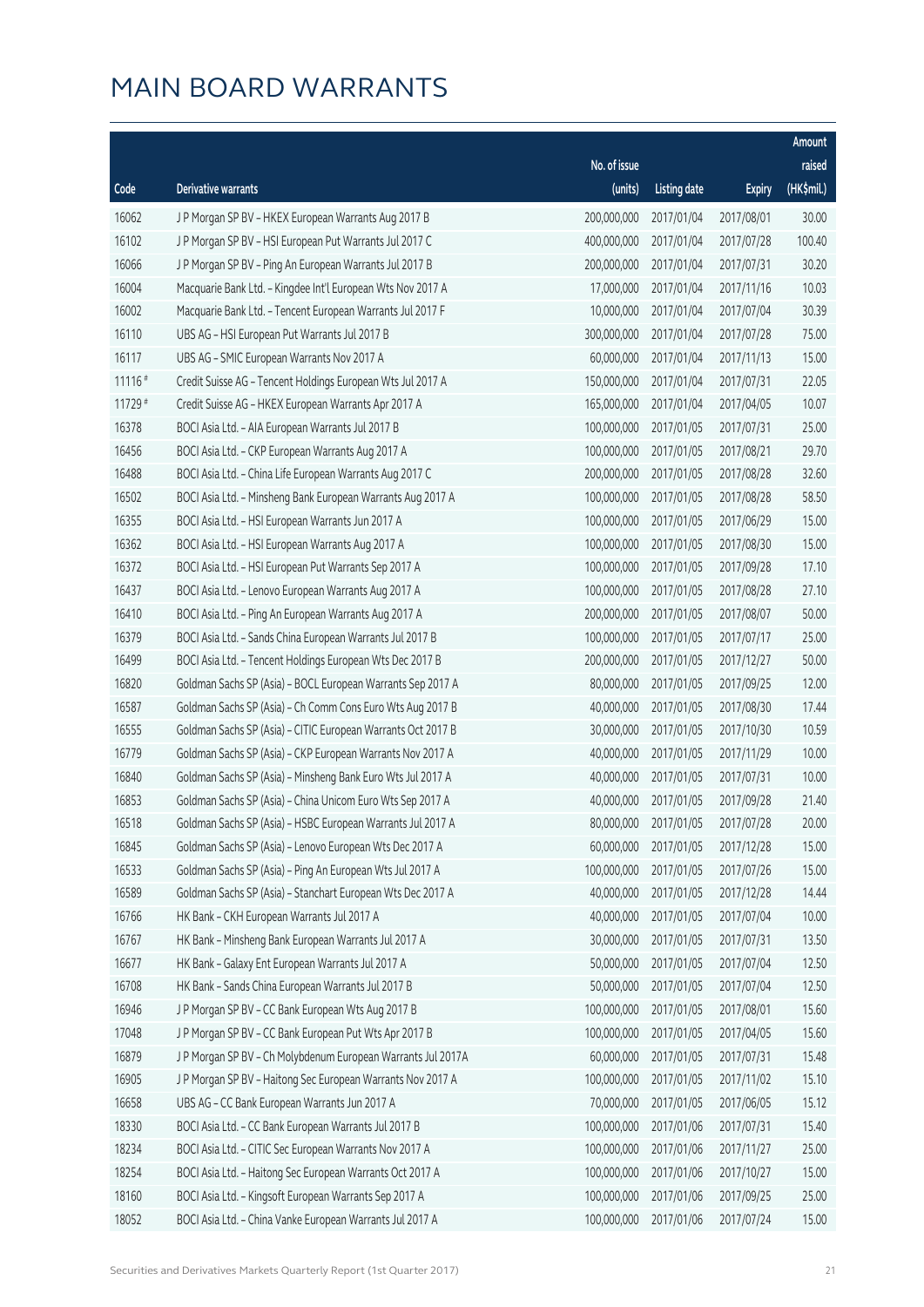|       |                                                              |              |                       |               | Amount     |
|-------|--------------------------------------------------------------|--------------|-----------------------|---------------|------------|
|       |                                                              | No. of issue |                       |               | raised     |
| Code  | <b>Derivative warrants</b>                                   | (units)      | <b>Listing date</b>   | <b>Expiry</b> | (HK\$mil.) |
| 18874 | Credit Suisse AG - BOC HK European Warrants Jul 2017 A       | 70,000,000   | 2017/01/06            | 2017/07/31    | 10.50      |
| 18767 | Credit Suisse AG - BYD European Warrants May 2017 A          | 30,000,000   | 2017/01/06            | 2017/05/26    | 10.20      |
| 18783 | Credit Suisse AG - China Re European Warrants Jul 2017 A     | 40,000,000   | 2017/01/06            | 2017/07/31    | 10.00      |
| 18471 | Credit Suisse AG - CKH Holdings European Warrants Jul 2017 A | 40,000,000   | 2017/01/06            | 2017/07/06    | 15.20      |
| 18474 | Credit Suisse AG - CKH European Put Warrants Jul 2017 B      | 40,000,000   | 2017/01/06            | 2017/07/06    | 10.00      |
| 18759 | Credit Suisse AG - China Railway European Warrants Jul 2017A | 25,000,000   | 2017/01/06            | 2017/07/06    | 12.38      |
| 18747 | Credit Suisse AG - Geely Auto European Warrants Aug 2018 A   | 100,000,000  | 2017/01/06            | 2018/08/20    | 15.00      |
| 18684 | Credit Suisse AG - HSBC European Wts Jul 2017 B              | 100,000,000  | 2017/01/06            | 2017/07/10    | 18.10      |
| 18421 | Credit Suisse AG - HSI European Warrants Jun 2017 A          | 120,000,000  | 2017/01/06            | 2017/06/29    | 18.00      |
| 18437 | Credit Suisse AG - HSI European Warrants Jul 2017 A          | 120,000,000  | 2017/01/06            | 2017/07/28    | 18.00      |
| 18438 | Credit Suisse AG - HSI European Warrants Aug 2017 A          | 120,000,000  | 2017/01/06            | 2017/08/30    | 18.00      |
| 18444 | Credit Suisse AG - HSI European Put Warrants Apr 2017 A      | 120,000,000  | 2017/01/06            | 2017/04/27    | 19.80      |
| 18449 | Credit Suisse AG - HSI European Put Warrants May 2017 A      | 120,000,000  | 2017/01/06            | 2017/05/29    | 18.60      |
| 18456 | Credit Suisse AG - HSI European Put Warrants Aug 2017 B      | 120,000,000  | 2017/01/06            | 2017/08/30    | 21.60      |
| 18864 | Credit Suisse AG - PICC Group European Warrants Jun 2017 B   | 50,000,000   | 2017/01/06            | 2017/06/02    | 10.00      |
| 18785 | Credit Suisse AG - Tencent Holdings Euro Put Wts Aug 2017 A  | 100,000,000  | 2017/01/06            | 2017/08/01    | 18.00      |
| 17065 | Goldman Sachs SP (Asia) - Tencent European Wt Aug 2017 B     | 300,000,000  | 2017/01/06            | 2017/08/29    | 45.00      |
| 17214 | Goldman Sachs SP (Asia) - Tencent European Wt Nov 2017 A     | 300,000,000  | 2017/01/06            | 2017/11/28    | 45.00      |
| 18400 | HK Bank - China Overseas European Warrants Nov 2017 A        | 80,000,000   | 2017/01/06            | 2017/11/23    | 14.40      |
| 18404 | HK Bank - Tencent European Put Warrants Dec 2017 B           | 100,000,000  | 2017/01/06            | 2017/12/22    | 18.00      |
| 17926 | Haitong Int'l Sec - Anhui Conch European Warrants Oct 2017 A | 40,000,000   | 2017/01/06            | 2017/10/27    | 10.00      |
| 17509 | Haitong Int'l Sec - Ch Overseas European Warrants Aug 2017 A | 50,000,000   | 2017/01/06            | 2017/08/30    | 10.00      |
| 17569 | Haitong Int'l Sec - CSDC European Warrants Dec 2017 A        | 40,000,000   | 2017/01/06            | 2017/12/11    | 10.40      |
| 17713 | Haitong Int'l Sec - Evergrande European Warrants Jul 2017 A  | 25,000,000   | 2017/01/06            | 2017/07/28    | 12.00      |
| 17847 | Haitong Int'l Sec - Geely Auto European Warrants Jun 2018 A  | 70,000,000   | 2017/01/06            | 2018/06/01    | 11.20      |
| 17527 | Haitong Int'l Sec - GWMC European Warrants Jul 2018 A        | 50,000,000   | 2017/01/06            | 2018/07/23    | 10.00      |
| 17902 | Haitong Int'l Sec - HN Renewables European Wts Aug 2017 A    |              | 32,000,000 2017/01/06 | 2017/08/28    | 10.40      |
| 17659 | Haitong Int'l Sec - Zhaojin Mining European Wts Dec 2018 A   | 50,000,000   | 2017/01/06            | 2018/12/28    | 12.50      |
| 18875 | J P Morgan SP BV - CKI Holdings European Warrants Aug 2017 A | 50,000,000   | 2017/01/06            | 2017/08/02    | 12.70      |
| 17405 | Macquarie Bank Ltd. - CC Bank European Warrants Jun 2017 B   | 25,000,000   | 2017/01/06            | 2017/06/02    | 10.18      |
| 17248 | Macquarie Bank Ltd. - Tencent European Warrants Aug 2017 A   | 40,000,000   | 2017/01/06            | 2017/08/02    | 10.00      |
| 19442 | BNP Paribas Arbit Issu B.V. - Tencent Hldgs Eu Wt Jul 2017 E | 40,000,000   | 2017/01/09            | 2017/07/04    | 10.00      |
| 19467 | BNP Paribas Arbit Issu B.V. - Tencent Hldgs Eu Wt Jan 2019 A | 40,000,000   | 2017/01/09            | 2019/01/02    | 10.00      |
| 19250 | Bank of East Asia - HSBC European Warrants Oct 2017 A        | 40,000,000   | 2017/01/09            | 2017/10/09    | 10.00      |
| 19229 | Bank of East Asia - ZTE European Warrants Dec 2017 A         | 40,000,000   | 2017/01/09            | 2017/12/29    | 10.00      |
| 19198 | HK Bank - BOCL European Warrants Aug 2017 B                  | 60,000,000   | 2017/01/09            | 2017/08/31    | 15.00      |
| 19218 | HK Bank - Evergrande European Warrants Sep 2017 A            | 40,000,000   | 2017/01/09            | 2017/09/29    | 12.00      |
| 19040 | HK Bank - Tencent European Warrants Oct 2017 B               | 150,000,000  | 2017/01/09            | 2017/10/27    | 22.50      |
| 19928 | J P Morgan SP BV - CKP European Warrants Aug 2017 A          | 60,000,000   | 2017/01/09            | 2017/08/02    | 15.00      |
| 19552 | J P Morgan SP BV - China Mob European Put Wts Aug 2017 A     | 100,000,000  | 2017/01/09            | 2017/08/02    | 25.10      |
| 20028 | J P Morgan SP BV - GF Sec European Warrants Jun 2017 A       | 70,000,000   | 2017/01/09            | 2017/06/28    | 10.92      |
| 19670 | J P Morgan SP BV - Li & Fung European Warrants Dec 2017 A    | 60,000,000   | 2017/01/09            | 2017/12/29    | 15.90      |
| 19609 | J P Morgan SP BV - Shimao Property European Wts Jun 2018 A   | 70,000,000   | 2017/01/09            | 2018/06/29    | 10.64      |
| 19440 | Macquarie Bank Ltd. - Brilliance Chi Euro Wts Feb 2018 A     | 40,000,000   | 2017/01/09            | 2018/02/02    | 10.00      |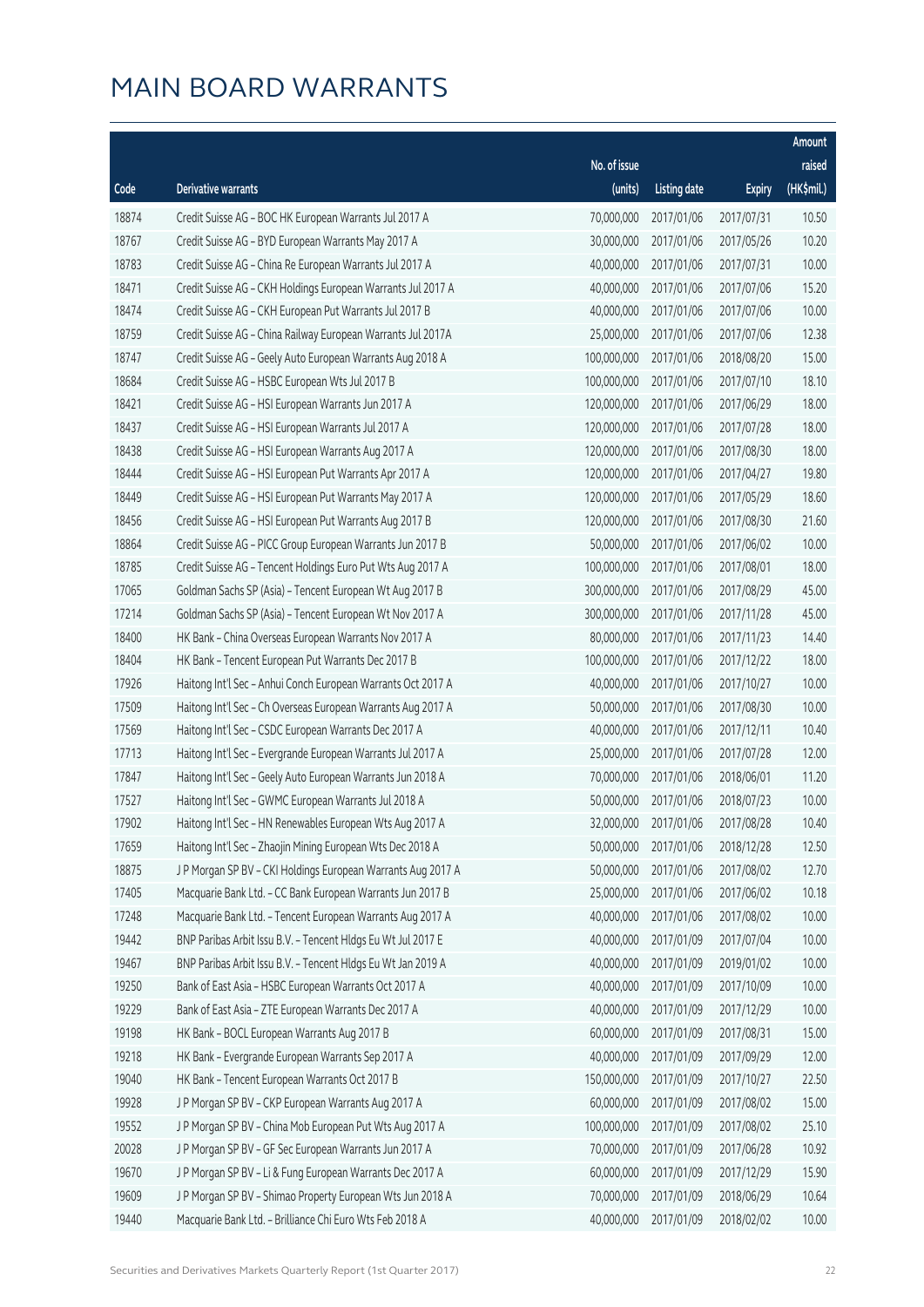|         |                                                              |              |                       |               | Amount     |
|---------|--------------------------------------------------------------|--------------|-----------------------|---------------|------------|
|         |                                                              | No. of issue |                       |               | raised     |
| Code    | <b>Derivative warrants</b>                                   | (units)      | <b>Listing date</b>   | <b>Expiry</b> | (HK\$mil.) |
| 19291   | Macquarie Bank Ltd. - Sinopec Corp European Wts Aug 2017 B   | 27,000,000   | 2017/01/09            | 2017/08/02    | 10.21      |
| 19038   | Macquarie Bank Ltd. - Tencent European Warrants Aug 2017 C   | 16,000,000   | 2017/01/09            | 2017/08/02    | 10.00      |
| 19037   | Macquarie Bank Ltd. - Tencent European Put Wts Aug 2017 B    | 9,000,000    | 2017/01/09            | 2017/08/02    | 10.05      |
| 19538   | UBS AG - CC Bank European Put Warrants May 2017 C            | 70,000,000   | 2017/01/09            | 2017/05/29    | 10.50      |
| 20114   | BOCI Asia Ltd. - CITIC European Warrants Oct 2017 A          | 100,000,000  | 2017/01/10            | 2017/10/26    | 15.40      |
| 20121   | BOCI Asia Ltd. - Chi Res Land European Warrants Oct 2017 A   | 100,000,000  | 2017/01/10            | 2017/10/30    | 25.00      |
| 20120   | BOCI Asia Ltd. - China Tel European Warrants Oct 2017 A      | 100,000,000  | 2017/01/10            | 2017/10/30    | 27.00      |
| 20234   | BOCI Asia Ltd. - Link REIT European Warrants Oct 2017 A      | 100,000,000  | 2017/01/10            | 2017/10/23    | 29.20      |
| 20267   | BOCI Asia Ltd. - PICC European Warrants Jul 2018 A           | 100,000,000  | 2017/01/10            | 2018/07/30    | 15.50      |
| 20425   | BNP Paribas Arbit Issu B.V. - China Life Euro Wts Nov 2017 A | 60,000,000   | 2017/01/10            | 2017/11/02    | 12.00      |
| 20406   | BNP Paribas Arbit Issu B.V. - HSBC European Wts Jul 2018 A   | 50,000,000   | 2017/01/10            | 2018/07/04    | 14.00      |
| 20396   | BNP Paribas Arbit Issu B.V. - HSI Euro Put Wts Aug 2017 D    | 80,000,000   | 2017/01/10            | 2017/08/30    | 21.60      |
| 20407   | BNP Paribas Arbit Issu B.V. - Ping An European Wt Jan 2018 A | 40,000,000   | 2017/01/10            | 2018/01/03    | 10.80      |
| 20104   | Macquarie Bank Ltd. - AIA European Warrants Aug 2017 A       | 34,000,000   | 2017/01/10            | 2017/08/02    | 10.20      |
| 20485   | Macquarie Bank Ltd. - Minsheng Bank European Wts Aug 2017 A  | 25,000,000   | 2017/01/10            | 2017/08/02    | 10.00      |
| 20113   | Macquarie Bank Ltd. - China Mobile European Wts Aug 2017 A   | 29,000,000   | 2017/01/10            | 2017/08/02    | 10.12      |
| 20300   | Macquarie Bank Ltd. - HSBC European Warrants Aug 2017 A      | 29,000,000   | 2017/01/10            | 2017/08/02    | 10.06      |
| 20351   | Macquarie Bank Ltd. - HSBC European Warrants Aug 2017 B      | 9,200,000    | 2017/01/10            | 2017/08/02    | 10.03      |
| 20532   | UBS AG - China Cinda European Warrants Aug 2017 A            | 50,000,000   | 2017/01/10            | 2017/08/29    | 10.15      |
| 20494   | UBS AG - CITIC Sec European Warrants Aug 2017 A              | 70,000,000   | 2017/01/10            | 2017/08/28    | 10.50      |
| 20551   | UBS AG - Link REIT European Warrants Jul 2017 A              | 70,000,000   | 2017/01/10            | 2017/07/24    | 11.83      |
| 20967   | Haitong Int'l Sec - BOCL European Warrants Sep 2017 A        | 40,000,000   | 2017/01/11            | 2017/09/27    | 10.00      |
| 20713   | Haitong Int'l Sec - CKH European Warrants Jul 2017 A         | 40,000,000   | 2017/01/11            | 2017/07/11    | 10.00      |
| 20805   | Haitong Int'l Sec - Sinopec Corp European Wts Sep 2017 A     | 30,000,000   | 2017/01/11            | 2017/09/29    | 10.20      |
| 20900   | Haitong Int'l Sec - CSOP A50 ETF European Warrants Oct 2018A | 90,000,000   | 2017/01/11            | 2018/10/03    | 13.50      |
| 20961   | Haitong Int'l Sec - A50 China European Warrants Jul 2017 A   | 25,000,000   | 2017/01/11            | 2017/07/11    | 12.00      |
| 20747   | Haitong Int'l Sec - HSBC European Warrants Oct 2017 A        |              | 40,000,000 2017/01/11 | 2017/10/03    | 10.00      |
| 20858   | Haitong Int'l Sec - ICBC European Warrants Jul 2017 B        | 65,000,000   | 2017/01/11            | 2017/07/27    | 10.40      |
| 20816   | Haitong Int'l Sec - PetroChina European Warrants Aug 2017 A  | 30,000,000   | 2017/01/11            | 2017/08/30    | 10.80      |
| 20872   | Haitong Int'l Sec - Ping An European Warrants Nov 2017 A     | 40,000,000   | 2017/01/11            | 2017/11/29    | 10.00      |
| 20813   | Haitong Int'l Sec - Tencent European Warrants Jun 2017 B     | 70,000,000   | 2017/01/11            | 2017/06/28    | 10.50      |
| 20552   | Macquarie Bank Ltd. - BYD European Warrants Aug 2017 A       | 25,000,000   | 2017/01/11            | 2017/08/02    | 10.00      |
| 21092   | UBS AG - BOC HK European Warrants Dec 2017 A                 | 50,000,000   | 2017/01/11            | 2017/12/20    | 10.30      |
| 21023   | UBS AG - China National Building European Wts Jun 2017 A     | 40,000,000   | 2017/01/11            | 2017/06/26    | 10.00      |
| 21129   | UBS AG - Lenovo European Warrants Jul 2017 A                 | 50,000,000   | 2017/01/11            | 2017/07/24    | 15.80      |
| 21048   | UBS AG - PICC European Warrants Jul 2018 A                   | 60,000,000   | 2017/01/11            | 2018/07/27    | 10.62      |
| 11046 # | Goldman Sachs SP (Asia) - HKEX European Warrants Apr 2017 A  | 150,000,000  | 2017/01/11            | 2017/04/24    | 12.75      |
| 21347   | BOCI Asia Ltd. - China Shenhua European Warrants Oct 2017 A  | 100,000,000  | 2017/01/12            | 2017/10/26    | 16.10      |
| 21316   | BOCI Asia Ltd. - JIANC European Warrants Nov 2017 A          | 100,000,000  | 2017/01/12            | 2017/11/28    | 15.00      |
| 21326   | BOCI Asia Ltd. - KECL European Warrants Sep 2017 A           | 100,000,000  | 2017/01/12            | 2017/09/29    | 32.00      |
| 21511   | Goldman Sachs SP (Asia) - HKEX European Warrants Nov 2017 A  | 200,000,000  | 2017/01/12            | 2017/11/28    | 30.00      |
| 21384   | HK Bank - A50 China European Warrants Jun 2017 B             | 30,000,000   | 2017/01/12            | 2017/06/28    | 18.00      |
| 21416   | HK Bank - A50 China European Warrants Jul 2017 A             | 30,000,000   | 2017/01/12            | 2017/07/31    | 12.00      |
| 21431   | HK Bank - HSI European Warrants Jun 2017 H                   | 150,000,000  | 2017/01/12            | 2017/06/29    | 22.50      |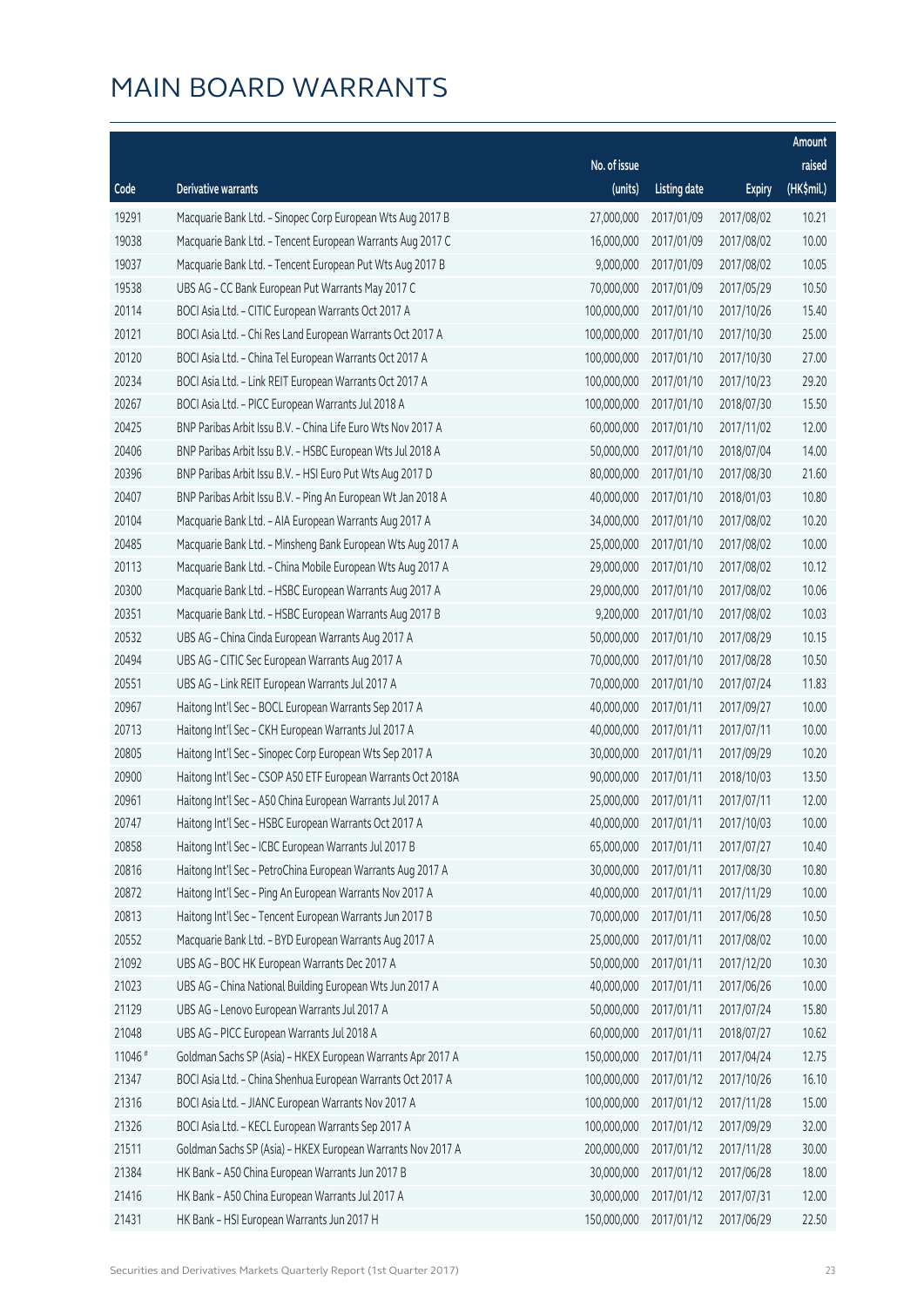|       |                                                               |              |                       |               | Amount     |
|-------|---------------------------------------------------------------|--------------|-----------------------|---------------|------------|
|       |                                                               | No. of issue |                       |               | raised     |
| Code  | Derivative warrants                                           | (units)      | <b>Listing date</b>   | <b>Expiry</b> | (HK\$mil.) |
| 21450 | HK Bank - HSI European Put Warrants Jun 2017 I                | 150,000,000  | 2017/01/12            | 2017/06/29    | 22.50      |
| 21452 | HK Bank - HSI European Put Warrants Jul 2017 B                | 150,000,000  | 2017/01/12            | 2017/07/28    | 22.50      |
| 21304 | Haitong Int'l Sec - China State Con European Warrants Dec17B  | 68,000,000   | 2017/01/12            | 2017/12/22    | 10.47      |
| 21305 | Haitong Int'l Sec - GCL-Poly European Warrants Sep 2017 A     | 68,000,000   | 2017/01/12            | 2017/09/26    | 10.20      |
| 21212 | Haitong Int'l Sec - Lenovo European Warrants Dec 2017 A       | 40,000,000   | 2017/01/12            | 2017/12/28    | 10.04      |
| 21284 | Haitong Int'l Sec - Mengniu Dairy European Wts Feb 2018 A     | 40,000,000   | 2017/01/12            | 2018/02/08    | 10.16      |
| 21286 | Haitong Int'l Sec - Sh Electric European Warrants Mar 2018 A  | 18,000,000   | 2017/01/12            | 2018/03/28    | 11.25      |
| 21604 | J P Morgan SP BV - HSI European Put Warrants Jun 2017 F       | 400,000,000  | 2017/01/12            | 2017/06/29    | 60.80      |
| 21593 | J P Morgan SP BV - Lenovo European Warrants May 2017 A        | 80,000,000   | 2017/01/12            | 2017/05/02    | 12.08      |
| 21490 | Macquarie Bank Ltd. - China Coal European Wts Dec 2017 A      | 21,000,000   | 2017/01/12            | 2017/12/04    | 10.04      |
| 21483 | Macquarie Bank Ltd. - Sinopec Corp European Wts Oct 2017 A    | 31,000,000   | 2017/01/12            | 2017/10/04    | 10.04      |
| 21349 | Macquarie Bank Ltd. - HSBC European Warrants Jul 2017 A       | 70,000,000   | 2017/01/12            | 2017/07/05    | 10.50      |
| 21501 | Macquarie Bank Ltd. - Sands China European Wts Oct 2017 A     | 40,000,000   | 2017/01/12            | 2017/10/04    | 10.00      |
| 21379 | Macquarie Bank Ltd. - Sands China European Put Wts Sep 2017 A | 36,000,000   | 2017/01/12            | 2017/09/04    | 10.08      |
| 21572 | UBS AG - CNOOC European Put Warrants Jul 2017 B               | 30,000,000   | 2017/01/12            | 2017/07/11    | 12.00      |
| 21591 | UBS AG - HSI European Put Warrants May 2017 D                 | 300,000,000  | 2017/01/12            | 2017/05/29    | 68.70      |
| 21536 | UBS AG - Sunny Optical European Warrants Jul 2017 A           | 30,000,000   | 2017/01/12            | 2017/07/11    | 12.72      |
| 21994 | BOCI Asia Ltd. - Sinopec Corp European Warrants Jul 2017 B    | 100,000,000  | 2017/01/13            | 2017/07/24    | 26.00      |
| 22007 | BOCI Asia Ltd. - PetroChina European Warrants Jun 2017 A      | 100,000,000  | 2017/01/13            | 2017/06/21    | 30.10      |
| 21916 | BNP Paribas Arbit Issu B.V. - AIA European Wts Jan 2019 A     | 40,000,000   | 2017/01/13            | 2019/01/03    | 10.00      |
| 21656 | BNP Paribas Arbit Issu B.V. - CC Bank Euro Wts Oct 2018 A     | 40,000,000   | 2017/01/13            | 2018/10/03    | 10.00      |
| 21673 | BNP Paribas Arbit Issu B.V. - CC Bank Euro Wts Jan 2019 A     | 40,000,000   | 2017/01/13            | 2019/01/03    | 10.00      |
| 21983 | BNP Paribas Arbit Issu B.V. - China Life Euro Wts May 2018 A  | 70,000,000   | 2017/01/13            | 2018/05/02    | 10.50      |
| 21648 | BNP Paribas Arbit Issu B.V. - China Life Euro Wts Jan 2019 A  | 60,000,000   | 2017/01/13            | 2019/01/03    | 15.60      |
| 21974 | BNP Paribas Arbit Issu B.V. - CSOP A50 ETF Eu Wts Apr 2018 A  | 40,000,000   | 2017/01/13            | 2018/04/04    | 10.00      |
| 21969 | BNP Paribas Arbit Issu B.V. - A50 China Euro Wts Apr 2018 A   | 40,000,000   | 2017/01/13            | 2018/04/04    | 10.00      |
| 21606 | BNP Paribas Arbit Issu B.V. - HSBC European Wts Jan 2019 A    |              | 40,000,000 2017/01/13 | 2019/01/03    | 10.00      |
| 21726 | BNP Paribas Arbit Issu B.V. - Lenovo European Wts Jan 2018 A  | 40,000,000   | 2017/01/13            | 2018/01/03    | 10.00      |
| 21780 | BNP Paribas Arbit Issu B.V. - Lenovo European Wts Jan 2019 A  | 40,000,000   | 2017/01/13            | 2019/01/03    | 10.40      |
| 21819 | HK Bank - China Life European Warrants Sep 2017 A             | 150,000,000  | 2017/01/13            | 2017/09/26    | 22.50      |
| 21816 | Macquarie Bank Ltd. - China Life European Wts Aug 2017 A      | 10,000,000   | 2017/01/13            | 2017/08/02    | 10.00      |
| 21964 | Macquarie Bank Ltd. - Kingsoft European Warrants Aug 2017 A   | 40,000,000   | 2017/01/13            | 2017/08/02    | 10.00      |
| 22082 | UBS AG - Link REIT European Put Warrants Jul 2017 B           | 40,000,000   | 2017/01/13            | 2017/07/12    | 10.00      |
| 22176 | Credit Suisse AG - China Life European Warrants Oct 2017 A    | 80,000,000   | 2017/01/16            | 2017/10/04    | 12.40      |
| 22089 | Haitong Int'l Sec - KECL European Warrants Aug 2017 A         | 40,000,000   | 2017/01/16            | 2017/08/18    | 10.00      |
| 22083 | Haitong Int'l Sec - Link REIT European Put Warrants Jul 17 A  | 40,000,000   | 2017/01/16            | 2017/07/17    | 10.00      |
| 22090 | Haitong Int'l Sec - PetroChina European Warrants Jul 2017 A   | 40,000,000   | 2017/01/16            | 2017/07/18    | 10.00      |
| 22160 | Macquarie Bank Ltd. - HKEX European Warrants Aug 2017 A       | 40,000,000   | 2017/01/16            | 2017/08/02    | 10.00      |
| 22198 | UBS AG - Ping An European Warrants May 2017 C                 | 100,000,000  | 2017/01/16            | 2017/05/15    | 16.50      |
| 22249 | UBS AG - SMIC European Warrants Jul 2017 A                    | 60,000,000   | 2017/01/16            | 2017/07/17    | 15.00      |
| 22238 | UBS AG - SMIC European Warrants Dec 2017 A                    | 60,000,000   | 2017/01/16            | 2017/12/04    | 15.06      |
| 22285 | BOCI Asia Ltd. - Ping An European Warrants Aug 2017 B         | 200,000,000  | 2017/01/17            | 2017/08/02    | 33.20      |
| 22359 | BNP Paribas Arbit Issu B.V. - AIA European Wts Mar 2018 A     | 40,000,000   | 2017/01/17            | 2018/03/02    | 10.00      |
| 22420 | BNP Paribas Arbit Issu B.V. - CC Bank Euro Wts Apr 2018 A     | 40,000,000   | 2017/01/17            | 2018/04/04    | 10.80      |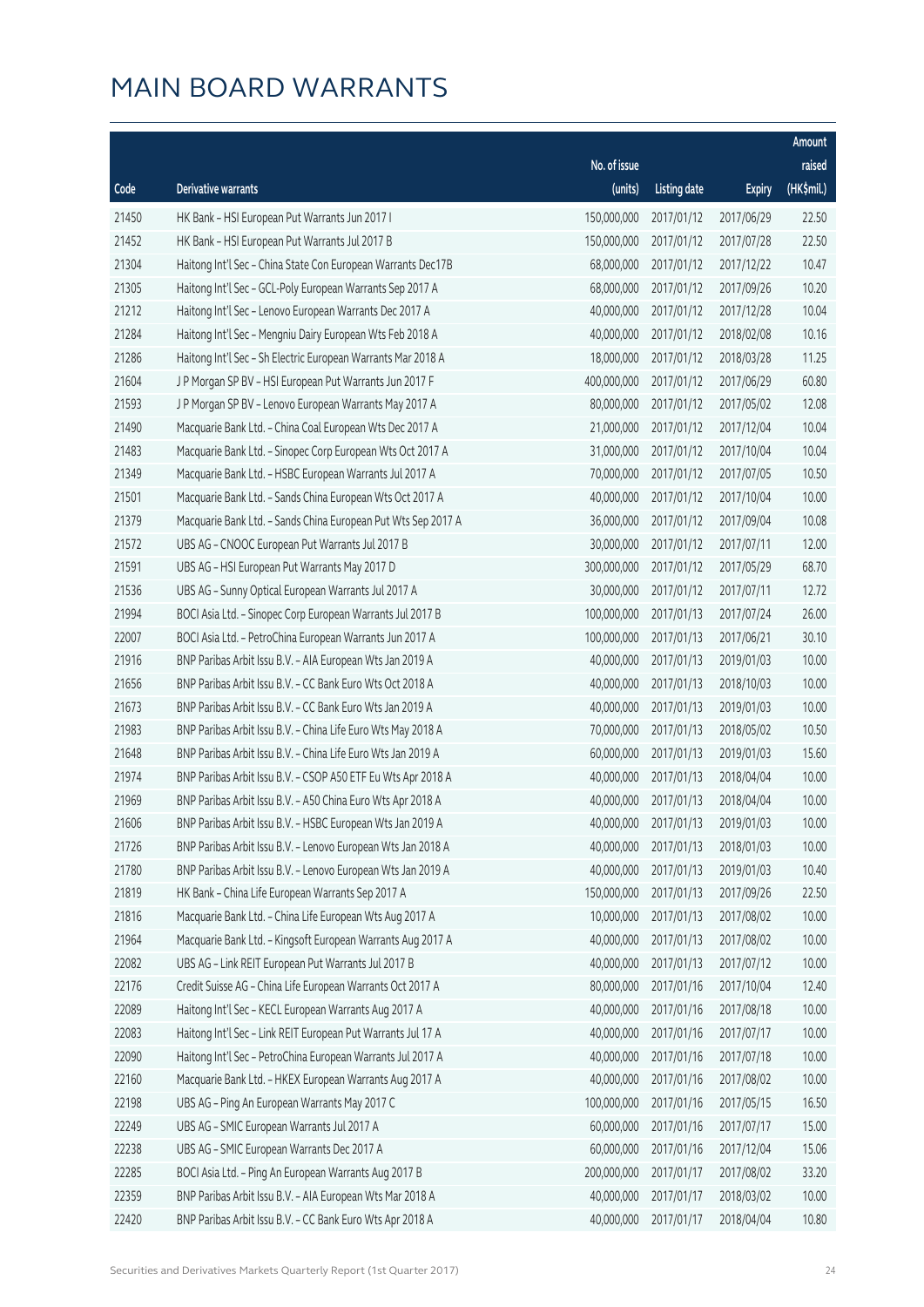|         |                                                              |                        |                     |               | Amount     |
|---------|--------------------------------------------------------------|------------------------|---------------------|---------------|------------|
|         |                                                              | No. of issue           |                     |               | raised     |
| Code    | <b>Derivative warrants</b>                                   | (units)                | <b>Listing date</b> | <b>Expiry</b> | (HK\$mil.) |
| 22421   | BNP Paribas Arbit Issu B.V. - ICBC European Wts Apr 2018 A   | 50,000,000             | 2017/01/17          | 2018/04/04    | 13.50      |
| 22761   | Credit Suisse AG - KECL European Warrants Jul 2017 A         | 35,000,000             | 2017/01/17          | 2017/07/31    | 11.20      |
| 22777   | Credit Suisse AG - Ping An European Warrants May 2017 B      | 70,000,000             | 2017/01/17          | 2017/05/31    | 10.50      |
| 22757   | Credit Suisse AG - SMIC European Warrants Oct 2017 A         | 70,000,000             | 2017/01/17          | 2017/10/31    | 17.50      |
| 22863   | Goldman Sachs SP (Asia) - HSI European Warrants Jul 2017 B   | 150,000,000            | 2017/01/17          | 2017/07/28    | 22.50      |
| 22854   | Goldman Sachs SP (Asia) - HSI European Put Wts May 2017 C    | 150,000,000            | 2017/01/17          | 2017/05/29    | 22.50      |
| 22782   | HK Bank - Geely Auto European Warrants Oct 2017 A            | 150,000,000            | 2017/01/17          | 2017/10/04    | 22.50      |
| 22466   | HK Bank - Tencent European Warrants Aug 2017 A               | 150,000,000            | 2017/01/17          | 2017/08/30    | 22.50      |
| 22642   | Haitong Int'l Sec - China Agri European Warrants Aug 2017 A  | 20,000,000             | 2017/01/17          | 2017/08/28    | 10.20      |
| 22568   | Haitong Int'l Sec - China EB Ltd European Warrants Dec 2017A | 40,000,000             | 2017/01/17          | 2017/12/28    | 10.00      |
| 22624   | Haitong Int'l Sec - China Travel HK European Warrants Dec17A | 30,000,000             | 2017/01/17          | 2017/12/28    | 11.55      |
| 22646   | Haitong Int'l Sec - Fosun Intl European Warrants Nov 2017 A  | 68,000,000             | 2017/01/17          | 2017/11/30    | 10.20      |
| 22755   | Haitong Int'l Sec - Fosun Intl European Put Warrants Jul 18A | 40,000,000             | 2017/01/17          | 2018/07/18    | 10.08      |
| 22750   | Haitong Int'l Sec - Guangshen Rail European Warrants Dec 18A | 80,000,000             | 2017/01/17          | 2018/12/31    | 20.00      |
| 22731   | Haitong Int'l Sec - Kingdee Int'l European Warrants Dec 17 A | 20,000,000             | 2017/01/17          | 2017/12/28    | 10.80      |
| 22534   | Haitong Int'l Sec - Poly Property European Warrants Dec 17 A | 25,000,000             | 2017/01/17          | 2017/12/18    | 10.88      |
| 22719   | Haitong Int'l Sec - Stanchart European Warrants Jun 2017 A   | 50,000,000             | 2017/01/17          | 2017/06/28    | 11.00      |
| 22622   | Haitong Int'l Sec - WH Group European Warrants Jan 2019 A    | 50,000,000             | 2017/01/17          | 2019/01/08    | 12.50      |
| 22519   | Macquarie Bank Ltd. - HSBC European Warrants Jan 2019 A      | 38,000,000             | 2017/01/17          | 2019/01/04    | 10.18      |
| 22473   | Macquarie Bank Ltd. - Ping An European Warrants May 2017 C   | 60,000,000             | 2017/01/17          | 2017/05/04    | 10.68      |
| 22509   | Macquarie Bank Ltd. - Tencent European Warrants Aug 2017 D   | 10,000,000             | 2017/01/17          | 2017/08/02    | 13.63      |
| 22357   | SG Issuer - Lenovo European Warrants Oct 2017 A              | 30,000,000             | 2017/01/17          | 2017/10/06    | 10.05      |
| 23146   | Credit Suisse AG - AIA European Warrants Dec 2017 A          | 70,000,000             | 2017/01/18          | 2017/12/29    | 10.50      |
| 23164   | Credit Suisse AG - China Life European Put Wts Jul 2017 A    | 70,000,000             | 2017/01/18          | 2017/07/03    | 10.50      |
| 23125   | Credit Suisse AG - China Mobile European Warrants Jul 2017 B | 65,000,000             | 2017/01/18          | 2017/07/04    | 10.40      |
| 23154   | Credit Suisse AG - HSI European Warrants Jul 2017 B          | 120,000,000            | 2017/01/18          | 2017/07/28    | 18.00      |
| 23121   | Credit Suisse AG - Tencent Holdings European Wts Aug 2017 B  | 150,000,000 2017/01/18 |                     | 2017/08/31    | 23.25      |
| 23010   | HK Bank - AIA European Warrants Jun 2017 C                   | 80,000,000             | 2017/01/18          | 2017/06/28    | 12.80      |
| 23012   | HK Bank - Sands China European Warrants Jul 2017 C           | 50,000,000             | 2017/01/18          | 2017/07/31    | 12.50      |
| 22964   | Haitong Int'l Sec - China Power European Warrants Dec 2017 A | 30,000,000             | 2017/01/18          | 2017/12/18    | 10.89      |
| 22926   | Haitong Int'l Sec - Ch South City European Warrants Jan 18 A | 30,000,000             | 2017/01/18          | 2018/01/29    | 10.68      |
| 22923   | Haitong Int'l Sec - SMIC European Warrants Nov 2017 A        | 50,000,000             | 2017/01/18          | 2017/11/08    | 12.65      |
| 22954   | Haitong Int'l Sec - Goldwind European Warrants Sep 2017 A    | 40,000,000             | 2017/01/18          | 2017/09/28    | 10.12      |
| 22991   | Haitong Int'l Sec - Zijin Mining European Warrants Aug 2017A | 40,000,000             | 2017/01/18          | 2017/08/08    | 10.00      |
| 22877   | J P Morgan SP BV - HSI European Put Warrants Jul 2017 D      | 400,000,000            | 2017/01/18          | 2017/07/28    | 60.40      |
| 22876   | J P Morgan SP BV - Tencent European Put Warrants Jul 2017 B  | 200,000,000            | 2017/01/18          | 2017/07/31    | 30.00      |
| 23031   | Macquarie Bank Ltd. - Xinyi Solar European Warrants May 18 A | 18,000,000             | 2017/01/18          | 2018/05/16    | 10.10      |
| 23090   | SG Issuer - Ping An European Put Warrants Aug 2017 C         | 100,000,000            | 2017/01/18          | 2017/08/03    | 25.00      |
| 23114   | SG Issuer - Tencent European Put Warrants Jun 2017 C         | 20,000,000             | 2017/01/18          | 2017/06/05    | 12.00      |
| 23036   | UBS AG - China Life European Put Warrants Aug 2017 B         | 70,000,000             | 2017/01/18          | 2017/08/29    | 10.85      |
| 23072   | UBS AG - China Mengniu European Warrants Dec 2017 A          | 40,000,000             | 2017/01/18          | 2017/12/18    | 10.00      |
| 23042   | UBS AG - Wynn Macau European Warrants Jan 2018 A             | 70,000,000             | 2017/01/18          | 2018/01/29    | 17.57      |
| 12749 # | Credit Suisse AG - Tencent Holdings European Wts Jun 2017 B  | 150,000,000            | 2017/01/18          | 2017/06/02    | 10.50      |
| 23229   | BOCI Asia Ltd. - China Unicom European Warrants Dec 2017 B   | 100,000,000            | 2017/01/19          | 2017/12/05    | 15.00      |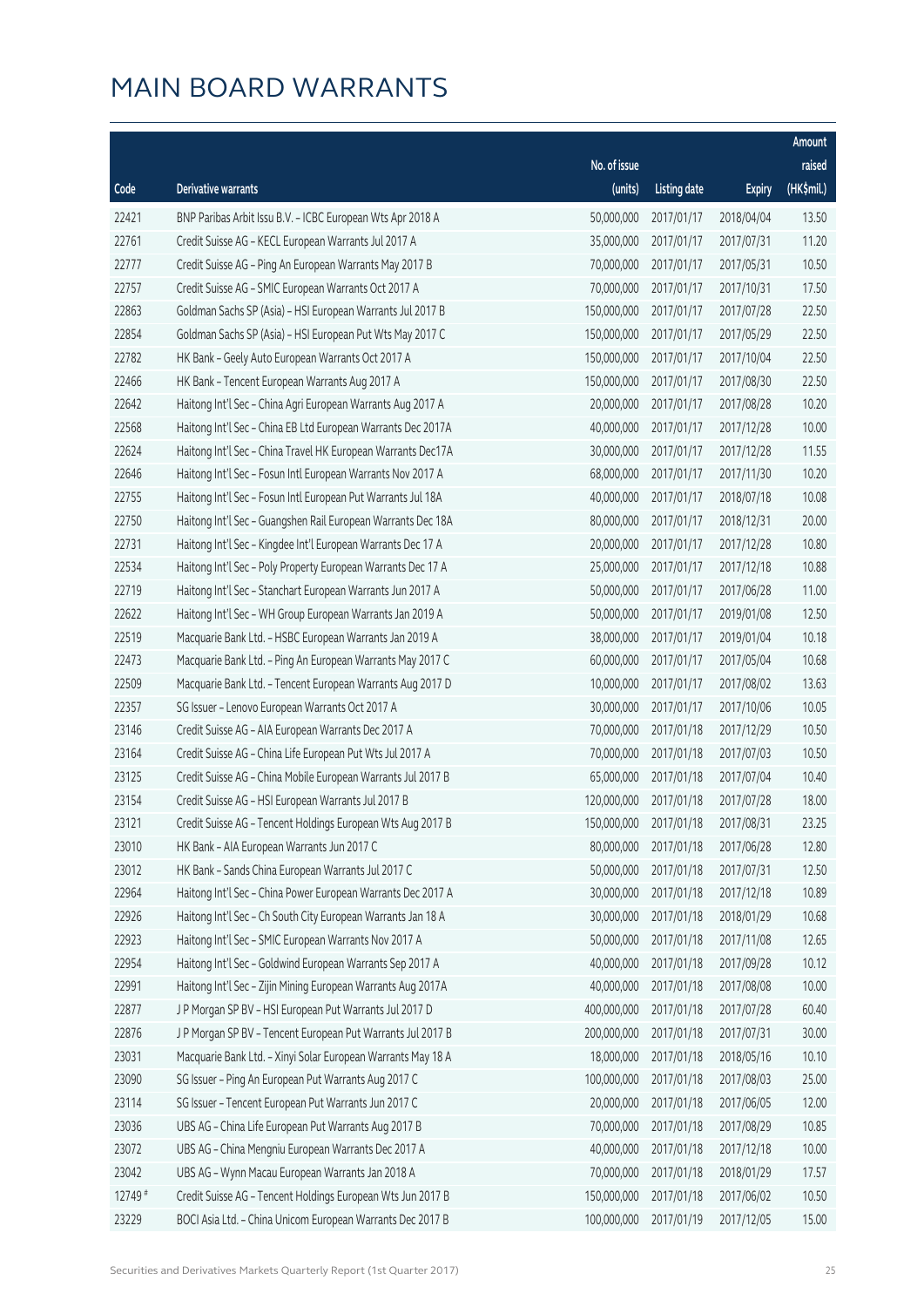|       |                                                              |              |                       |               | <b>Amount</b> |
|-------|--------------------------------------------------------------|--------------|-----------------------|---------------|---------------|
|       |                                                              | No. of issue |                       |               | raised        |
| Code  | <b>Derivative warrants</b>                                   | (units)      | <b>Listing date</b>   | <b>Expiry</b> | (HK\$mil.)    |
| 23168 | BOCI Asia Ltd. - Lenovo European Warrants Sep 2017 A         | 100,000,000  | 2017/01/19            | 2017/09/29    | 25.40         |
| 23186 | BOCI Asia Ltd. - Sunny Optical European Warrants Jul 2017 A  | 100,000,000  | 2017/01/19            | 2017/07/20    | 41.50         |
| 23327 | J P Morgan SP BV - Galaxy Ent European Warrants Aug 2017 C   | 100,000,000  | 2017/01/19            | 2017/08/01    | 25.10         |
| 23310 | J P Morgan SP BV - Sands China European Warrants Sep 2017 A  | 100,000,000  | 2017/01/19            | 2017/09/01    | 25.10         |
| 23234 | Macquarie Bank Ltd. - CNOOC European Put Warrants Oct 2017 B | 25,000,000   | 2017/01/19            | 2017/10/04    | 10.80         |
| 23230 | Macquarie Bank Ltd. - HKEX European Warrants Aug 2017 B      | 11,000,000   | 2017/01/19            | 2017/08/02    | 10.01         |
| 23453 | Credit Suisse AG - Ch Molybdenum European Warrants Jul 2017A | 35,000,000   | 2017/01/20            | 2017/07/31    | 10.68         |
| 10448 | J P Morgan SP BV - N225 Index Euro Wts Sep 2017 A            | 100,000,000  | 2017/01/20            | 2017/09/08    | 15.20         |
| 10450 | J P Morgan SP BV - N225 Index Euro Wts Dec 2017 A            | 100,000,000  | 2017/01/20            | 2017/12/08    | 25.60         |
| 10449 | J P Morgan SP BV - N225 Idx Euro Put Wts Sep 2017 B          | 100,000,000  | 2017/01/20            | 2017/09/08    | 15.70         |
| 10451 | J P Morgan SP BV - N225 Idx Euro Put Wts Dec 2017 B          | 100,000,000  | 2017/01/20            | 2017/12/08    | 25.40         |
| 23461 | J P Morgan SP BV - Techtronic European Warrants Oct 2017 A   | 60,000,000   | 2017/01/20            | 2017/10/03    | 15.06         |
| 23469 | J P Morgan SP BV - China Vanke European Warrants Aug 2017 A  | 100,000,000  | 2017/01/20            | 2017/08/01    | 15.20         |
| 23401 | SG Issuer - BOCL European Put Warrants Aug 2017 B            | 60,000,000   | 2017/01/20            | 2017/08/03    | 15.60         |
| 23409 | SG Issuer - Ch Mob European Warrants Jul 2017 E              | 60,000,000   | 2017/01/20            | 2017/07/05    | 10.20         |
| 23450 | SG Issuer - Petch European Warrants Aug 2017 B               | 60,000,000   | 2017/01/20            | 2017/08/03    | 15.00         |
| 23397 | UBS AG - CHALCO European Warrants Jul 2017 A                 | 40,000,000   | 2017/01/20            | 2017/07/31    | 10.12         |
| 23452 | UBS AG - Ch LongYuan European Warrants Jun 2018 A            | 40,000,000   | 2017/01/20            | 2018/06/29    | 10.00         |
| 23334 | UBS AG - Lenovo European Warrants Jul 2017 B                 | 50,000,000   | 2017/01/20            | 2017/07/31    | 12.65         |
| 23335 | UBS AG - Sunny Optical European Warrants Apr 2017 A          | 70,000,000   | 2017/01/20            | 2017/04/24    | 10.57         |
| 23711 | Credit Suisse AG - CHALCO European Wts Jul 2017 A            | 35,000,000   | 2017/01/23            | 2017/07/24    | 10.15         |
| 23710 | Credit Suisse AG - Lenovo European Warrants Aug 2017 A       | 40,000,000   | 2017/01/23            | 2017/08/07    | 10.00         |
| 23527 | Haitong Int'l Sec - BEA European Put Warrants Dec 2017 A     | 36,000,000   | 2017/01/23            | 2017/12/29    | 10.26         |
| 23649 | Haitong Int'l Sec - Car Inc European Warrants Dec 2017 A     | 68,000,000   | 2017/01/23            | 2017/12/29    | 10.20         |
| 23617 | Haitong Int'l Sec - Dongfeng European Warrants Dec 2017 A    | 68,000,000   | 2017/01/23            | 2017/12/22    | 10.20         |
| 23682 | Haitong Int'l Sec - ENN Energy European Warrants Dec 2017 A  | 25,000,000   | 2017/01/23            | 2017/12/22    | 11.28         |
| 23605 | Haitong Int'l Sec - Sihuan Pharm European Warrants May 2018A |              | 15,000,000 2017/01/23 | 2018/05/31    | 15.00         |
| 23679 | Haitong Int'l Sec - SUNAC European Warrants Nov 2018 A       | 68,000,000   | 2017/01/23            | 2018/11/12    | 10.74         |
| 23559 | Haitong Int'l Sec - Shenzhen Int'l European Warrants Dec 18A | 50,000,000   | 2017/01/23            | 2018/12/18    | 12.90         |
| 23828 | J P Morgan SP BV - Ali Pictures European Warrants Nov 2017 A | 50,000,000   | 2017/01/23            | 2017/11/03    | 13.90         |
| 23790 | J P Morgan SP BV - ICBC European Put Wts Aug 2017 A          | 100,000,000  | 2017/01/23            | 2017/08/02    | 27.30         |
| 23700 | Macquarie Bank Ltd. - Lenovo European Warrants Sep 2017 A    | 40,000,000   | 2017/01/23            | 2017/09/04    | 10.00         |
| 23476 | SG Issuer - AIA European Warrants Dec 2017 A                 | 80,000,000   | 2017/01/23            | 2017/12/05    | 20.00         |
| 23478 | SG Issuer - HSI European Warrants Dec 2017 C                 | 150,000,000  | 2017/01/23            | 2017/12/28    | 37.50         |
| 23705 | SG Issuer - HSI European Put Warrants Sep 2017 C             | 150,000,000  | 2017/01/23            | 2017/09/28    | 37.50         |
| 23486 | SG Issuer - Tracker Fund European Warrants Apr 2018 A        | 100,000,000  | 2017/01/23            | 2018/04/06    | 25.00         |
| 23713 | UBS AG - China EB Int'l European Warrants Dec 2017 A         | 70,000,000   | 2017/01/23            | 2017/12/11    | 10.50         |
| 23755 | UBS AG - HSI European Warrants Jun 2017 C                    | 300,000,000  | 2017/01/23            | 2017/06/29    | 45.00         |
| 23746 | UBS AG - Lenovo European Put Warrants Aug 2017 A             | 30,000,000   | 2017/01/23            | 2017/08/07    | 11.25         |
| 23875 | Goldman Sachs SP (Asia) - HSI European Put Wts Jul 2017 C    | 200,000,000  | 2017/01/24            | 2017/07/28    | 30.00         |
| 23856 | Goldman Sachs SP (Asia) - Ping An European Wts May 2017 B    | 120,000,000  | 2017/01/24            | 2017/05/25    | 18.00         |
| 23897 | Macquarie Bank Ltd. - CNOOC European Put Warrants Aug 2017 A | 20,000,000   | 2017/01/24            | 2017/08/02    | 12.38         |
| 23926 | Macquarie Bank Ltd. - Guotai Junani European Warrants Feb18A | 16,000,000   | 2017/01/24            | 2018/02/02    | 10.05         |
| 23996 | Macquarie Bank Ltd. - Tencent European Warrants Aug 2017 E   | 10,000,000   | 2017/01/24            | 2017/08/02    | 28.50         |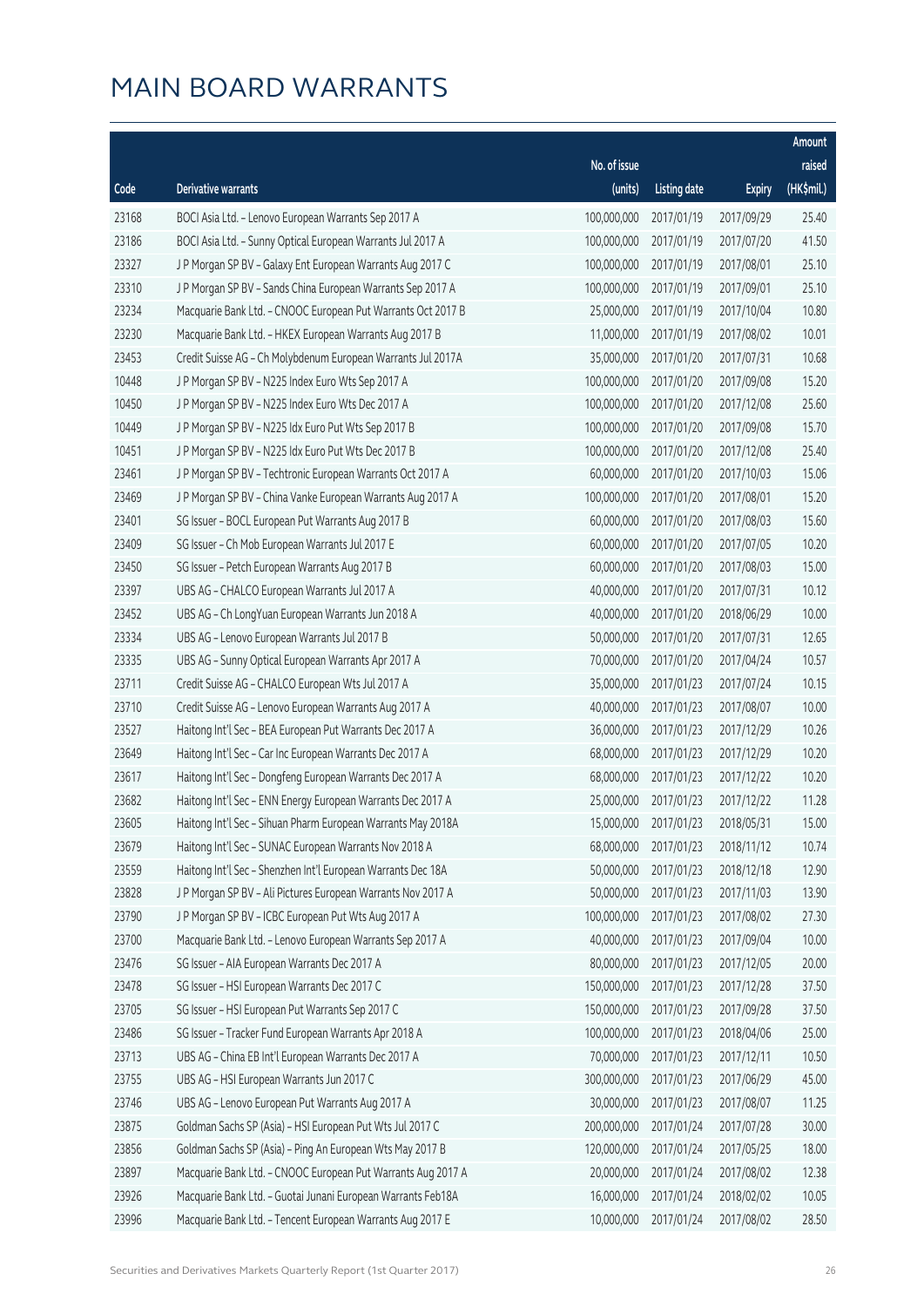|       |                                                              |              |                        |               | Amount     |
|-------|--------------------------------------------------------------|--------------|------------------------|---------------|------------|
|       |                                                              | No. of issue |                        |               | raised     |
| Code  | Derivative warrants                                          | (units)      | <b>Listing date</b>    | <b>Expiry</b> | (HK\$mil.) |
| 23998 | SG Issuer - Evergrande Eu Wt Aug 2017 A                      | 27,000,000   | 2017/01/24             | 2017/08/03    | 10.13      |
| 23999 | SG Issuer - SMIC European Warrants Nov 2017 A                | 70,000,000   | 2017/01/24             | 2017/11/03    | 14.35      |
| 24006 | SG Issuer - Stanchart European Warrants Jul 2017 A           | 21,000,000   | 2017/01/24             | 2017/07/05    | 10.08      |
| 23933 | UBS AG - ICBC European Put Warrants Aug 2017 A               | 70,000,000   | 2017/01/24             | 2017/08/02    | 20.37      |
| 23837 | UBS AG - Ping An European Warrants Apr 2017 E                | 100,000,000  | 2017/01/24             | 2017/04/27    | 24.30      |
| 23943 | UBS AG - Tencent Holdings European Warrants May 2017 B       | 300,000,000  | 2017/01/24             | 2017/05/31    | 45.00      |
| 24423 | Credit Suisse AG - HSBC European Wts May 2017 B              | 100,000,000  | 2017/01/25             | 2017/05/22    | 15.00      |
| 24411 | Credit Suisse AG - Techtronic European Warrants Aug 2017 A   | 50,000,000   | 2017/01/25             | 2017/08/31    | 12.50      |
| 24011 | HK Bank - HSI European Put Warrants Jul 2017 C               | 150,000,000  | 2017/01/25             | 2017/07/28    | 22.50      |
| 24148 | Haitong Int'l Sec - Ali Pictures European Warrants Oct 2017A | 40,000,000   | 2017/01/25             | 2017/10/30    | 10.40      |
| 24162 | Haitong Int'l Sec - Brilliance Chi European Warrants Jan 18A | 50,000,000   | 2017/01/25             | 2018/01/18    | 12.85      |
| 24012 | Haitong Int'l Sec - China Gas Hold European Warrants Dec 17A | 50,000,000   | 2017/01/25             | 2017/12/18    | 12.50      |
| 24319 | Haitong Int'l Sec - CICC European Warrants Aug 2017 A        | 60,000,000   | 2017/01/25             | 2017/08/25    | 10.20      |
| 24024 | Haitong Int'l Sec - CMS European Warrants Mar 2018 A         | 36,000,000   | 2017/01/25             | 2018/03/08    | 11.92      |
| 24198 | Haitong Int'l Sec - COSCO Ship European Warrants Nov 2017 A  | 18,000,000   | 2017/01/25             | 2017/11/30    | 10.62      |
| 24302 | Haitong Int'l Sec - Guotai Junani European Warrants Jan 18 A | 25,000,000   | 2017/01/25             | 2018/01/18    | 12.00      |
| 24371 | Haitong Int'l Sec - Haitong Sec European Warrants Oct 2017 A | 68,000,000   | 2017/01/25             | 2017/10/30    | 10.68      |
| 24021 | Haitong Int'l Sec - Techtronic European Warrants Aug 2017 A  | 40,000,000   | 2017/01/25             | 2017/08/18    | 10.00      |
| 24581 | J P Morgan SP BV - CKH European Put Warrants Jun 2017 B      | 60,000,000   | 2017/01/25             | 2017/06/02    | 12.48      |
| 24604 | J P Morgan SP BV - Geely Auto European Warrants Sep 2017 A   | 80,000,000   | 2017/01/25             | 2017/09/29    | 13.36      |
| 24528 | J P Morgan SP BV - HSBC European Put Warrants Jun 2017 B     | 100,000,000  | 2017/01/25             | 2017/06/01    | 15.10      |
| 24592 | J P Morgan SP BV - HSI European Put Warrants Jun 2017 G      | 300,000,000  | 2017/01/25             | 2017/06/29    | 45.00      |
| 24387 | Macquarie Bank Ltd. - China Agri European Wts Apr 2018 A     | 13,000,000   | 2017/01/25             | 2018/04/04    | 10.02      |
| 24383 | Macquarie Bank Ltd. - Ch Molybdenum European Wts Feb 2018 A  | 30,000,000   | 2017/01/25             | 2018/02/15    | 10.11      |
| 24386 | Macquarie Bank Ltd. - Link REIT European Warrants Jan 2018 A | 31,000,000   | 2017/01/25             | 2018/01/03    | 11.78      |
| 24850 | Credit Suisse AG - Dongfeng Motor European Warrants Jul 17 A | 25,000,000   | 2017/01/26             | 2017/07/31    | 13.25      |
| 24762 | Goldman Sachs SP (Asia) - China Life Euro Wts May 2017 A     |              | 120,000,000 2017/01/26 | 2017/05/26    | 18.00      |
| 24726 | HK Bank - Geely Auto European Warrants Jun 2018 A            | 150,000,000  | 2017/01/26             | 2018/06/29    | 37.50      |
| 24706 | HK Bank - Lenovo European Warrants Sep 2017 A                | 50,000,000   | 2017/01/26             | 2017/09/29    | 14.00      |
| 24715 | HK Bank - SHK Ppt European Warrants Jul 2017 A               | 40,000,000   | 2017/01/26             | 2017/07/31    | 12.00      |
| 24839 | J P Morgan SP BV - BEA European Warrants Dec 2017 A          | 40,000,000   | 2017/01/26             | 2017/12/29    | 10.00      |
| 24844 | J P Morgan SP BV - HS Bank European Warrants Aug 2017 A      | 30,000,000   | 2017/01/26             | 2017/08/01    | 14.43      |
| 24837 | J P Morgan SP BV - Kingdee Intl European Warrants Sep 2017 A | 40,000,000   | 2017/01/26             | 2017/09/29    | 12.32      |
| 24813 | Macquarie Bank Ltd. - CRPH European Warrants Apr 2018 A      | 40,000,000   | 2017/01/26             | 2018/04/16    | 10.00      |
| 24767 | Macquarie Bank Ltd. - SHK Ppt European Put Wts Dec 2017 A    | 15,000,000   | 2017/01/26             | 2017/12/04    | 10.43      |
| 24695 | Macquarie Bank Ltd. - Tencent European Warrants Sep 2017 A   | 25,000,000   | 2017/01/26             | 2017/09/04    | 10.03      |
| 24789 | Macquarie Bank Ltd. - Towngas China European Wts Nov 2017 A  | 30,000,000   | 2017/01/26             | 2017/11/15    | 10.20      |
| 24679 | SG Issuer - Geely Auto European Warrants Dec 2018 B          | 100,000,000  | 2017/01/26             | 2018/12/31    | 20.00      |
| 24690 | SG Issuer - PICC P&C European Warrants Aug 2017 B            | 12,000,000   | 2017/01/26             | 2017/08/03    | 10.08      |
| 24667 | UBS AG - China Life European Warrants Aug 2017 C             | 100,000,000  | 2017/01/26             | 2017/08/29    | 15.00      |
| 24741 | UBS AG - Geely Auto European Warrants Jul 2017 B             | 40,000,000   | 2017/01/26             | 2017/07/31    | 27.20      |
| 24730 | UBS AG - Geely Auto European Put Warrants Jul 2017 A         | 20,000,000   | 2017/01/26             | 2017/07/25    | 13.60      |
| 24863 | BOCI Asia Ltd. - BOC HK European Warrants Dec 2017 A         | 100,000,000  | 2017/01/27             | 2017/12/20    | 20.40      |
| 24879 | BOCI Asia Ltd. - China Life European Warrants Jun 2017 A     | 200,000,000  | 2017/01/27             | 2017/06/05    | 30.00      |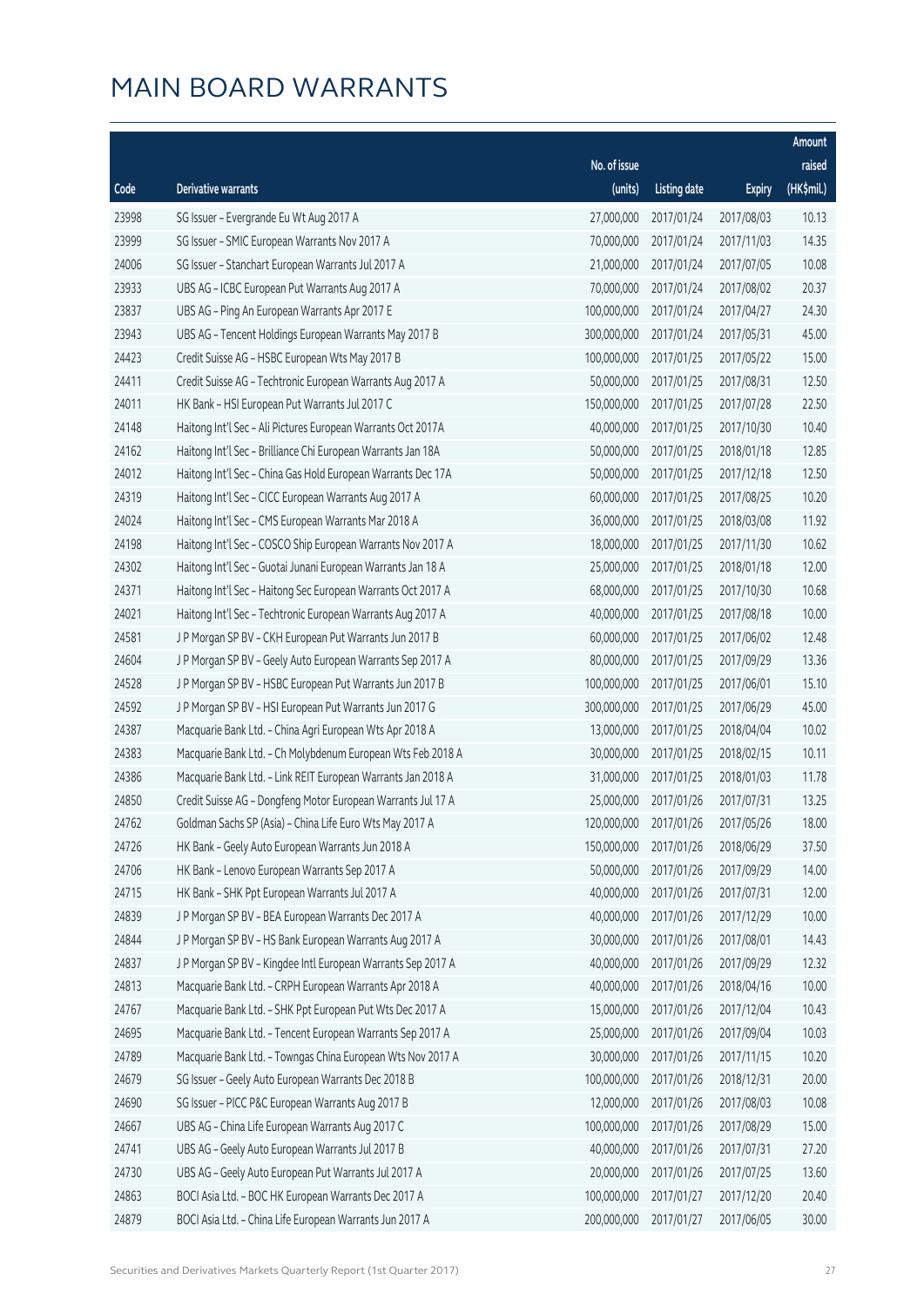|       |                                                              |              |                       |               | Amount     |
|-------|--------------------------------------------------------------|--------------|-----------------------|---------------|------------|
|       |                                                              | No. of issue |                       |               | raised     |
| Code  | <b>Derivative warrants</b>                                   | (units)      | <b>Listing date</b>   | <b>Expiry</b> | (HK\$mil.) |
| 24858 | BOCI Asia Ltd. - PetroChina European Warrants Jul 2017 B     | 100,000,000  | 2017/01/27            | 2017/07/31    | 25.50      |
| 25001 | Credit Suisse AG - Geely Auto European Warrants Jul 2017 A   | 25,000,000   | 2017/01/27            | 2017/07/31    | 21.50      |
| 25028 | Credit Suisse AG - Geely Auto European Warrants Nov 2018 A   | 100,000,000  | 2017/01/27            | 2018/11/30    | 25.00      |
| 25024 | Credit Suisse AG - Geely Auto European Put Warrants Jul 17 B | 20,000,000   | 2017/01/27            | 2017/07/31    | 12.40      |
| 24927 | Goldman Sachs SP (Asia) - HKEX European Warrants Dec 2017 A  | 200,000,000  | 2017/01/27            | 2017/12/20    | 30.00      |
| 24956 | Goldman Sachs SP (Asia) - Tencent European Put Wt Jun 2017 F | 80,000,000   | 2017/01/27            | 2017/06/12    | 12.00      |
| 25073 | J P Morgan SP BV - China Agri European Warrants Jul 2017 A   | 30,000,000   | 2017/01/27            | 2017/07/31    | 11.16      |
| 25065 | J P Morgan SP BV - China East Air European Warrants Nov 17 A | 30,000,000   | 2017/01/27            | 2017/11/30    | 17.52      |
| 25175 | J P Morgan SP BV - CRPH European Warrants Feb 2018 A         | 60,000,000   | 2017/01/27            | 2018/02/28    | 15.30      |
| 25168 | J P Morgan SP BV - Foxconn European Warrants Oct 2017 A      | 40,000,000   | 2017/01/27            | 2017/10/31    | 10.08      |
| 25217 | J P Morgan SP BV - Geely Auto European Warrants Jul 2017 A   | 80,000,000   | 2017/01/27            | 2017/07/31    | 50.24      |
| 25099 | J P Morgan SP BV - Guotai Junani European Warrants Dec 2017A | 40,000,000   | 2017/01/27            | 2017/12/29    | 18.32      |
| 25045 | J P Morgan SP BV - SUNAC European Warrants Nov 2018 A        | 80,000,000   | 2017/01/27            | 2018/11/09    | 12.80      |
| 25142 | J P Morgan SP BV - Travelsky Tech European Warrants Dec 17 A | 60,000,000   | 2017/01/27            | 2017/12/13    | 16.02      |
| 24881 | SG Issuer - Geely Auto European Warrants Feb 2018 A          | 100,000,000  | 2017/01/27            | 2018/02/05    | 25.00      |
| 24905 | SG Issuer - Geely Auto European Warrants May 2018 B          | 100,000,000  | 2017/01/27            | 2018/05/21    | 25.00      |
| 24919 | UBS AG - China Life European Warrants Oct 2017 A             | 100,000,000  | 2017/01/27            | 2017/10/23    | 25.00      |
| 25278 | BOCI Asia Ltd. - CC Bank European Warrants Jun 2017 A        | 100,000,000  | 2017/02/01            | 2017/06/05    | 18.00      |
| 25355 | Credit Suisse AG - Anhui Conch European Warrants Jul 2017 A  | 70,000,000   | 2017/02/01            | 2017/07/04    | 10.50      |
| 25352 | Credit Suisse AG - CKH Holdings European Warrants Aug 2017 B | 40,000,000   | 2017/02/01            | 2017/08/02    | 10.00      |
| 25346 | Credit Suisse AG - HKEX European Warrants Jun 2017 E         | 100,000,000  | 2017/02/01            | 2017/06/27    | 15.00      |
| 25265 | HK Bank - CNOOC European Warrants Jul 2017 A                 | 40,000,000   | 2017/02/01            | 2017/07/31    | 28.00      |
| 25263 | HK Bank - Geely Auto European Warrants Jul 2017 A            | 25,000,000   | 2017/02/01            | 2017/07/31    | 20.00      |
| 25238 | HK Bank - Sunny Optical European Warrants Jul 2017 A         | 50,000,000   | 2017/02/01            | 2017/07/31    | 17.50      |
| 25408 | J P Morgan SP BV - AIA European Warrants Aug 2017 A          | 100,000,000  | 2017/02/01            | 2017/08/31    | 25.00      |
| 25432 | J P Morgan SP BV - CGN Power European Warrants Sep 2017 A    | 60,000,000   | 2017/02/01            | 2017/09/01    | 15.06      |
| 25431 | J P Morgan SP BV - China Cinda European Warrants Sep 2017 A  |              | 60,000,000 2017/02/01 | 2017/09/01    | 15.18      |
| 25419 | J P Morgan SP BV - Geely Auto European Warrants Apr 2018 A   | 200,000,000  | 2017/02/01            | 2018/04/30    | 50.40      |
| 25424 | J P Morgan SP BV - MTRC European Warrants Aug 2017 A         | 70,000,000   | 2017/02/01            | 2017/08/01    | 10.50      |
| 25388 | Macquarie Bank Ltd. - Cathay Pacific European Wts Jan 2019 A | 40,000,000   | 2017/02/01            | 2019/01/03    | 10.00      |
| 25406 | Macquarie Bank Ltd. - Geely Auto European Wts Dec 2017 A     | 12,000,000   | 2017/02/01            | 2017/12/15    | 10.76      |
| 25362 | SG Issuer - CKH European Warrants Aug 2017 B                 | 40,000,000   | 2017/02/01            | 2017/08/03    | 10.00      |
| 25219 | SG Issuer - CKI Holdings European Warrants Aug 2017 A        | 25,000,000   | 2017/02/01            | 2017/08/03    | 10.00      |
| 25383 | SG Issuer - CP&CC European Put Warrants Aug 2017 B           | 50,000,000   | 2017/02/01            | 2017/08/03    | 17.50      |
| 25370 | SG Issuer - Galaxy Ent European Put Warrants Aug 2017 C      | 60,000,000   | 2017/02/01            | 2017/08/03    | 16.80      |
| 25372 | SG Issuer - PetroChina European Put Warrants Aug 2017 C      | 50,000,000   | 2017/02/01            | 2017/08/03    | 17.75      |
| 25284 | UBS AG - Greatwall Motor European Warrants Feb 2018 A        | 100,000,000  | 2017/02/01            | 2018/02/20    | 15.30      |
| 25340 | UBS AG - Kingsoft European Warrants Sep 2017 A               | 100,000,000  | 2017/02/01            | 2017/09/18    | 20.30      |
| 25718 | Credit Suisse AG - AIA European Warrants Aug 2017 A          | 70,000,000   | 2017/02/02            | 2017/08/31    | 17.50      |
| 25746 | Credit Suisse AG - CHALCO European Wts Aug 2017 A            | 35,000,000   | 2017/02/02            | 2017/08/01    | 10.50      |
| 25738 | Credit Suisse AG - Ch Molybdenum European Warrants Aug 2017A | 40,000,000   | 2017/02/02            | 2017/08/01    | 10.40      |
| 25731 | Credit Suisse AG - CNOOC European Warrants Aug 2017 A        | 40,000,000   | 2017/02/02            | 2017/08/01    | 16.00      |
| 25751 | Credit Suisse AG - Greatwall Motor European Wts Feb 2018 A   | 100,000,000  | 2017/02/02            | 2018/02/28    | 15.00      |
| 25649 | Credit Suisse AG - Jiangxi Copper European Wts Aug 2017 A    | 20,000,000   | 2017/02/02            | 2017/08/01    | 17.80      |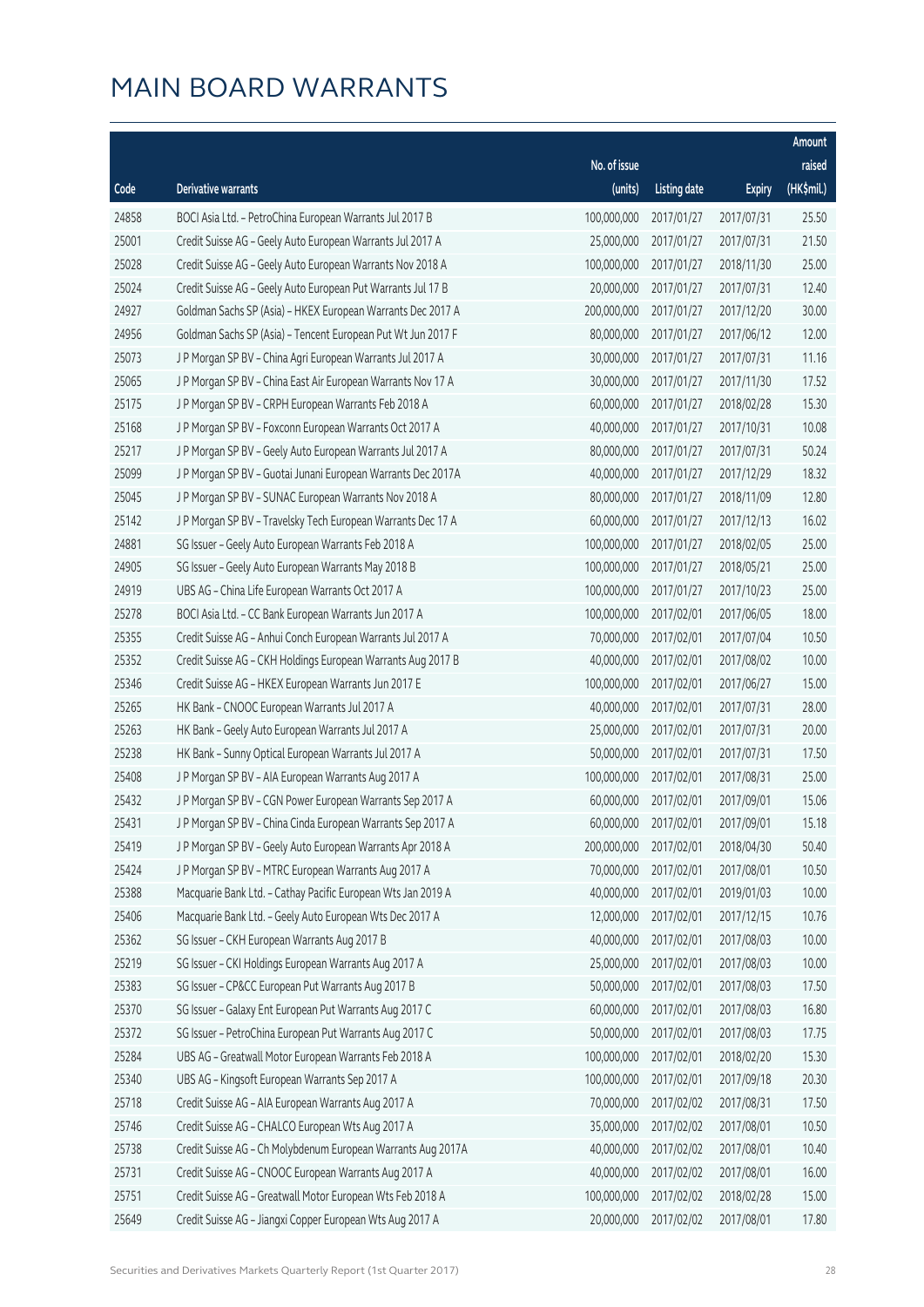|       |                                                              |              |                       |               | Amount     |
|-------|--------------------------------------------------------------|--------------|-----------------------|---------------|------------|
|       |                                                              | No. of issue |                       |               | raised     |
| Code  | Derivative warrants                                          | (units)      | <b>Listing date</b>   | <b>Expiry</b> | (HK\$mil.) |
| 25459 | HK Bank - Geely Auto European Warrants Aug 2017 A            | 30,000,000   | 2017/02/02            | 2017/08/01    | 48.00      |
| 25499 | HK Bank - Geely Auto European Warrants Aug 2017 B            | 30,000,000   | 2017/02/02            | 2017/08/31    | 42.00      |
| 25456 | HK Bank - Geely Auto European Warrants Oct 2017 B            | 100,000,000  | 2017/02/02            | 2017/10/31    | 25.00      |
| 25437 | HK Bank - Jiangxi Copper European Warrants Dec 2017 A        | 100,000,000  | 2017/02/02            | 2017/12/01    | 16.00      |
| 25515 | Haitong Int'l Sec - Anhui Conch European Warrants Sep 2017 A | 40,000,000   | 2017/02/02            | 2017/09/25    | 10.00      |
| 25556 | Haitong Int'l Sec - CHALCO European Warrants Aug 2017 A      | 35,000,000   | 2017/02/02            | 2017/08/03    | 10.85      |
| 25520 | Haitong Int'l Sec - BBMG European Warrants Aug 2017 A        | 30,000,000   | 2017/02/02            | 2017/08/18    | 10.50      |
| 25519 | Haitong Int'l Sec - Ch Molybdenum European Warrants Aug 17 A | 40,000,000   | 2017/02/02            | 2017/08/08    | 11.20      |
| 25581 | Haitong Int'l Sec - Tencent European Warrants Aug 2017 A     | 70,000,000   | 2017/02/02            | 2017/08/29    | 10.50      |
| 25530 | Haitong Int'l Sec - Travelsky Tech European Warrants Dec17 A | 40,000,000   | 2017/02/02            | 2017/12/20    | 10.00      |
| 25815 | J P Morgan SP BV - CHALCO European Warrants Sep 2017 A       | 60,000,000   | 2017/02/02            | 2017/09/01    | 21.00      |
| 25816 | J P Morgan SP BV - China Coal European Warrants Aug 2017 A   | 40,000,000   | 2017/02/02            | 2017/08/02    | 10.36      |
| 25771 | J P Morgan SP BV - CNOOC European Warrants Aug 2017 A        | 100,000,000  | 2017/02/02            | 2017/08/02    | 26.30      |
| 25800 | J P Morgan SP BV - Sinopec Corp European Warrants Jun 2017 A | 100,000,000  | 2017/02/02            | 2017/06/30    | 15.00      |
| 25812 | J P Morgan SP BV - JX Copper European Warrants Mar 2018 A    | 60,000,000   | 2017/02/02            | 2018/03/01    | 11.76      |
| 25817 | J P Morgan SP BV - PICC European Warrants Jul 2018 A         | 100,000,000  | 2017/02/02            | 2018/07/31    | 15.40      |
| 25768 | J P Morgan SP BV - China Vanke European Put Warrants Aug17 B | 60,000,000   | 2017/02/02            | 2017/08/02    | 15.06      |
| 25555 | Macquarie Bank Ltd. - Chinares Cement European Wt Mar 2018 A | 26,000,000   | 2017/02/02            | 2018/03/02    | 10.37      |
| 25592 | Macquarie Bank Ltd. - Chi Res Land European Wts Jul 2018 A   | 40,000,000   | 2017/02/02            | 2018/07/04    | 10.00      |
| 25542 | Macquarie Bank Ltd. - Hang Seng Bank European Wts Jan 2018 A | 15,000,000   | 2017/02/02            | 2018/01/03    | 10.58      |
| 25586 | Macquarie Bank Ltd. - New World Dev European Wts Aug 2018 A  | 10,000,000   | 2017/02/02            | 2018/08/02    | 11.06      |
| 25500 | Macquarie Bank Ltd. - Tencent European Warrants Sep 2017 B   | 10,000,000   | 2017/02/02            | 2017/09/04    | 10.00      |
| 25503 | Macquarie Bank Ltd. - Tencent European Warrants Sep 2017 C   | 10,000,000   | 2017/02/02            | 2017/09/04    | 19.73      |
| 25615 | SG Issuer - CHALCO European Warrants Sep 2017 A              | 25,000,000   | 2017/02/02            | 2017/09/05    | 10.00      |
| 25637 | SG Issuer - CCoal European Warrants Sep 2017 A               | 25,000,000   | 2017/02/02            | 2017/09/05    | 10.00      |
| 25506 | UBS AG - CKH European Warrants May 2017 A                    | 70,000,000   | 2017/02/02            | 2017/05/29    | 11.06      |
| 25513 | UBS AG - China National Building European Wts Aug 2017 A     |              | 40,000,000 2017/02/02 | 2017/08/01    | 13.44      |
| 25879 | Credit Suisse AG - China Coal European Warrants Aug 2017 A   | 38,000,000   | 2017/02/03            | 2017/08/02    | 10.26      |
| 25875 | Credit Suisse AG - CNBM European Warrants Aug 2017 A         | 26,000,000   | 2017/02/03            | 2017/08/02    | 10.01      |
| 25884 | Credit Suisse AG - Tencent Holdings Euro Put Wts Jun 2017 D  | 100,000,000  | 2017/02/03            | 2017/06/12    | 15.00      |
| 25880 | Credit Suisse AG - Tencent Holdings Euro Put Wts Mar 2018 A  | 100,000,000  | 2017/02/03            | 2018/03/27    | 15.00      |
| 25851 | HK Bank - China Mobile European Warrants Sep 2017 A          | 50,000,000   | 2017/02/03            | 2017/09/29    | 12.50      |
| 25863 | HK Bank - Geely Auto European Put Warrants Apr 2018 A        | 100,000,000  | 2017/02/03            | 2018/04/30    | 25.00      |
| 25920 | J P Morgan SP BV - AIA European Put Warrants Sep 2017 A      | 100,000,000  | 2017/02/03            | 2017/09/01    | 25.40      |
| 25925 | J P Morgan SP BV - Ch Molybdenum European Warrants Aug 2017A | 60,000,000   | 2017/02/03            | 2017/08/02    | 15.18      |
| 25934 | J P Morgan SP BV - Nine Dragons European Warrants Dec 2018 A | 100,000,000  | 2017/02/03            | 2018/12/31    | 25.20      |
| 25911 | J P Morgan SP BV - Tencent European Warrants May 2017 B      | 100,000,000  | 2017/02/03            | 2017/05/02    | 34.90      |
| 25865 | Macquarie Bank Ltd. - CHALCO European Warrants Jan 2018 A    | 18,000,000   | 2017/02/03            | 2018/01/03    | 10.33      |
| 25864 | Macquarie Bank Ltd. - Stanchart European Warrants Sep 2017 A | 25,000,000   | 2017/02/03            | 2017/09/04    | 10.00      |
| 25872 | SG Issuer - Stanchart European Warrants Aug 2017 B           | 20,000,000   | 2017/02/03            | 2017/08/03    | 10.00      |
| 25833 | UBS AG - Ping An European Put Warrants May 2017 D            | 70,000,000   | 2017/02/03            | 2017/05/26    | 10.50      |
| 26100 | BOCI Asia Ltd. - Geely Auto European Warrants Feb 2018 A     | 100,000,000  | 2017/02/06            | 2018/02/05    | 25.00      |
| 26128 | BNP Paribas Arbit Issu B.V. - CNOOC European Wts Oct 2017 B  | 40,000,000   | 2017/02/06            | 2017/10/04    | 24.40      |
| 26125 | BNP Paribas Arbit Issu B.V. - HSBC European Wts Sep 2017 A   | 50,000,000   | 2017/02/06            | 2017/09/04    | 13.00      |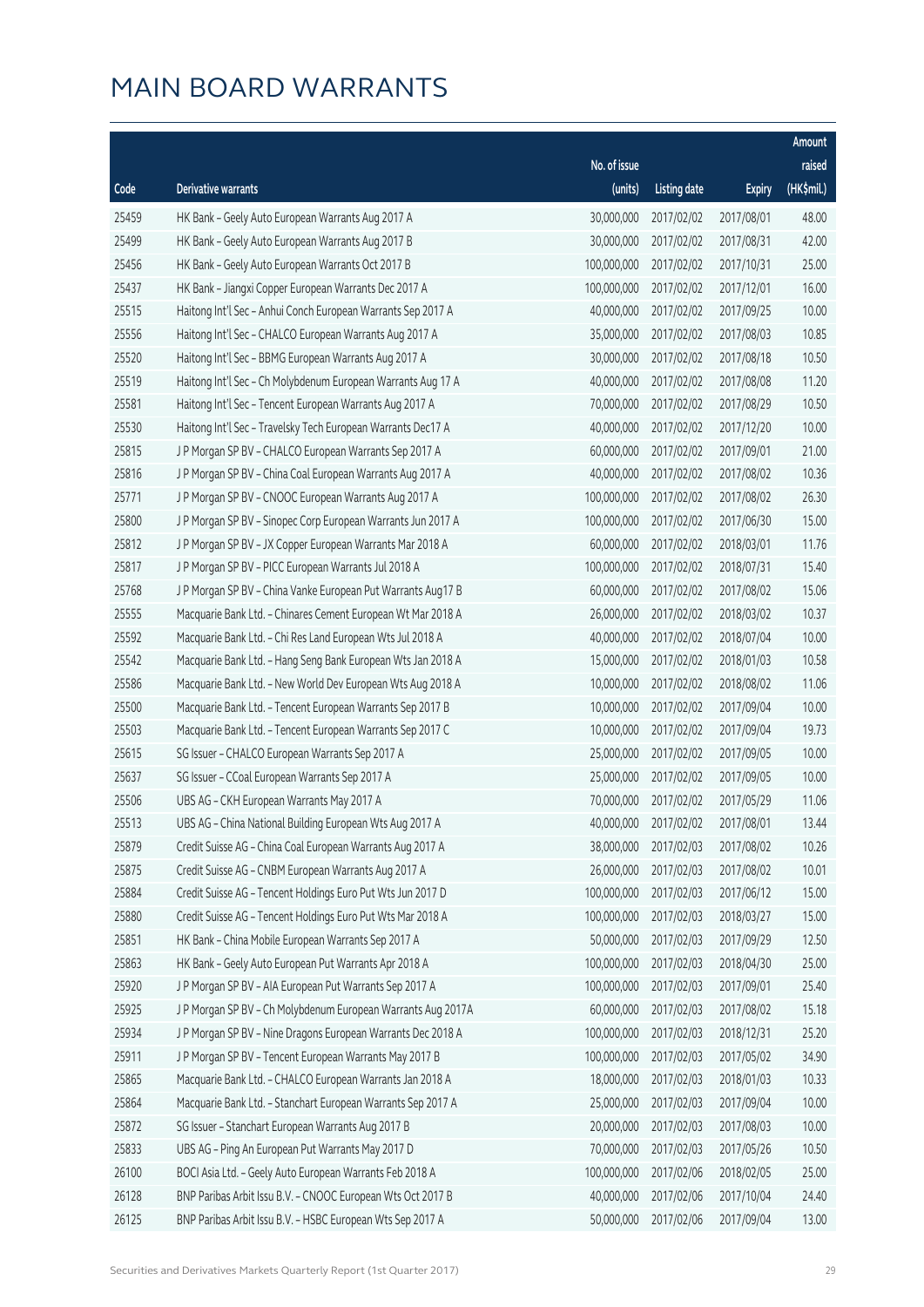|       |                                                               |              |                       |               | Amount     |
|-------|---------------------------------------------------------------|--------------|-----------------------|---------------|------------|
|       |                                                               | No. of issue |                       |               | raised     |
| Code  | <b>Derivative warrants</b>                                    | (units)      | <b>Listing date</b>   | <b>Expiry</b> | (HK\$mil.) |
| 26145 | BNP Paribas Arbit Issu B.V. - Stanchart Euro Wts Jan 2018 A   | 40,000,000   | 2017/02/06            | 2018/01/03    | 20.00      |
| 26120 | BNP Paribas Arbit Issu B.V. - SUNAC European Warrants Apr19A  | 120,000,000  | 2017/02/06            | 2019/04/02    | 30.00      |
| 26208 | Credit Suisse AG - AIA European Put Warrants Aug 2017 B       | 50,000,000   | 2017/02/06            | 2017/08/31    | 12.50      |
| 26202 | Credit Suisse AG - China Mobile European Put Wts Jul 2017 C   | 45,000,000   | 2017/02/06            | 2017/07/03    | 10.22      |
| 25982 | Goldman Sachs SP (Asia) - AIA European Warrants Aug 2017 A    | 80,000,000   | 2017/02/06            | 2017/08/08    | 20.00      |
| 25973 | Goldman Sachs SP (Asia) - China Life Euro Put Wts Jun 2017 C  | 80,000,000   | 2017/02/06            | 2017/06/27    | 12.00      |
| 25963 | Goldman Sachs SP (Asia) - CNOOC European Warrants May 2017 A  | 50,000,000   | 2017/02/06            | 2017/05/08    | 12.50      |
| 25938 | Goldman Sachs SP (Asia) - PetroChina European Wts Jul 2017 A  | 50,000,000   | 2017/02/06            | 2017/07/28    | 12.50      |
| 26079 | HK Bank - CM Bank European Warrants Aug 2017 A                | 80,000,000   | 2017/02/06            | 2017/08/31    | 12.00      |
| 26099 | HK Bank - HSI European Put Warrants May 2017 B                | 150,000,000  | 2017/02/06            | 2017/05/29    | 22.50      |
| 26096 | HK Bank - HSI European Put Warrants Jun 2017 J                | 150,000,000  | 2017/02/06            | 2017/06/29    | 22.50      |
| 26075 | HK Bank - Stanchart European Warrants Sep 2017 A              | 40,000,000   | 2017/02/06            | 2017/09/29    | 16.00      |
| 26267 | J P Morgan SP BV - HSI European Put Warrants Sep 2017 A       | 300,000,000  | 2017/02/06            | 2017/09/28    | 45.60      |
| 26286 | J P Morgan SP BV - Stanchart European Warrants Sep 2017 A     | 60,000,000   | 2017/02/06            | 2017/09/01    | 19.38      |
| 26278 | J P Morgan SP BV - Tencent European Put Warrants May 2017 C   | 100,000,000  | 2017/02/06            | 2017/05/31    | 36.10      |
| 26275 | J P Morgan SP BV - Tencent European Put Warrants Mar 2018 A   | 200,000,000  | 2017/02/06            | 2018/03/29    | 30.20      |
| 26161 | Macquarie Bank Ltd. - China Life European Wts Sep 2017 A      | 20,000,000   | 2017/02/06            | 2017/09/04    | 10.00      |
| 26186 | Macquarie Bank Ltd. - China Tel European Warrants May 2018 A  | 35,000,000   | 2017/02/06            | 2018/05/03    | 10.05      |
| 26181 | Macquarie Bank Ltd. - A50 China European Warrants Oct 2017 A  | 19,000,000   | 2017/02/06            | 2017/10/04    | 10.22      |
| 26189 | Macquarie Bank Ltd. - HSBC European Warrants Sep 2017 C       | 13,000,000   | 2017/02/06            | 2017/09/04    | 10.01      |
| 26172 | Macquarie Bank Ltd. - Tencent European Warrants Sep 2017 D    | 40,000,000   | 2017/02/06            | 2017/09/04    | 10.00      |
| 26241 | SG Issuer - JIANC European Warrants Sep 2017 A                | 10,000,000   | 2017/02/06            | 2017/09/05    | 10.80      |
| 26073 | UBS AG - HSBC European Put Warrants Jun 2017 C                | 100,000,000  | 2017/02/06            | 2017/06/26    | 18.90      |
| 25987 | UBS AG - Sands China European Warrants Jun 2017 B             | 70,000,000   | 2017/02/06            | 2017/06/28    | 10.57      |
| 26029 | UBS AG - Stanchart European Put Warrants Aug 2017 A           | 30,000,000   | 2017/02/06            | 2017/08/07    | 10.50      |
| 26053 | UBS AG - Tencent Holdings European Warrants May 2017 C        | 50,000,000   | 2017/02/06            | 2017/05/05    | 19.40      |
| 26058 | UBS AG - Tencent Holdings European Put Warrants May 2017 D    |              | 50,000,000 2017/02/06 | 2017/05/26    | 31.45      |
| 26305 | Goldman Sachs SP (Asia) - HSBC European Warrants Jun 2017 D   | 80,000,000   | 2017/02/07            | 2017/06/28    | 12.00      |
| 26351 | J P Morgan SP BV - Ping An European Warrants Jun 2017 D       | 200,000,000  | 2017/02/07            | 2017/06/30    | 30.00      |
| 26337 | J P Morgan SP BV - Zall Group European Warrants Dec 2018 A    | 80,000,000   | 2017/02/07            | 2018/12/31    | 20.08      |
| 26316 | UBS AG - CHALCO European Warrants Aug 2017 A                  | 40,000,000   | 2017/02/07            | 2017/08/07    | 12.88      |
| 26330 | UBS AG - HSBC European Warrants Aug 2017 A                    | 100,000,000  | 2017/02/07            | 2017/08/29    | 15.10      |
| 26380 | Credit Suisse AG - Angang Steel European Warrants Aug 2017 A  | 25,000,000   | 2017/02/08            | 2017/08/08    | 15.00      |
| 26404 | Goldman Sachs SP (Asia) - Tencent European Wt May 2017 D      | 40,000,000   | 2017/02/08            | 2017/05/08    | 10.00      |
| 26433 | J P Morgan SP BV - Anhui Conch European Warrants Oct 2017 A   | 100,000,000  | 2017/02/08            | 2017/10/31    | 25.10      |
| 26418 | J P Morgan SP BV - Angang Steel European Warrants Dec 2018 A  | 80,000,000   | 2017/02/08            | 2018/12/31    | 20.08      |
| 26435 | J P Morgan SP BV - JX Copper European Warrants Aug 2018 A     | 100,000,000  | 2017/02/08            | 2018/08/02    | 25.10      |
| 26427 | J P Morgan SP BV - PSBC European Warrants Aug 2017 A          | 40,000,000   | 2017/02/08            | 2017/08/07    | 12.08      |
| 26410 | J P Morgan SP BV - Sands China European Warrants Aug 2017 A   | 100,000,000  | 2017/02/08            | 2017/08/07    | 25.30      |
| 26367 | Macquarie Bank Ltd. - PICC P&C European Warrants Sep 2017 A   | 15,000,000   | 2017/02/08            | 2017/09/04    | 10.02      |
| 26383 | UBS AG - PetroChina European Warrants Jul 2017 A              | 70,000,000   | 2017/02/08            | 2017/07/11    | 10.50      |
| 26515 | BOCI Asia Ltd. - Tencent Holdings European Put Wts Oct 2017 B | 200,000,000  | 2017/02/09            | 2017/10/30    | 30.00      |
| 26663 | Credit Suisse AG - Angang Steel European Warrants Nov 2018 A  | 100,000,000  | 2017/02/09            | 2018/11/30    | 25.00      |
| 26638 | Credit Suisse AG - Ping An European Warrants Jul 2017 C       | 70,000,000   | 2017/02/09            | 2017/07/03    | 13.30      |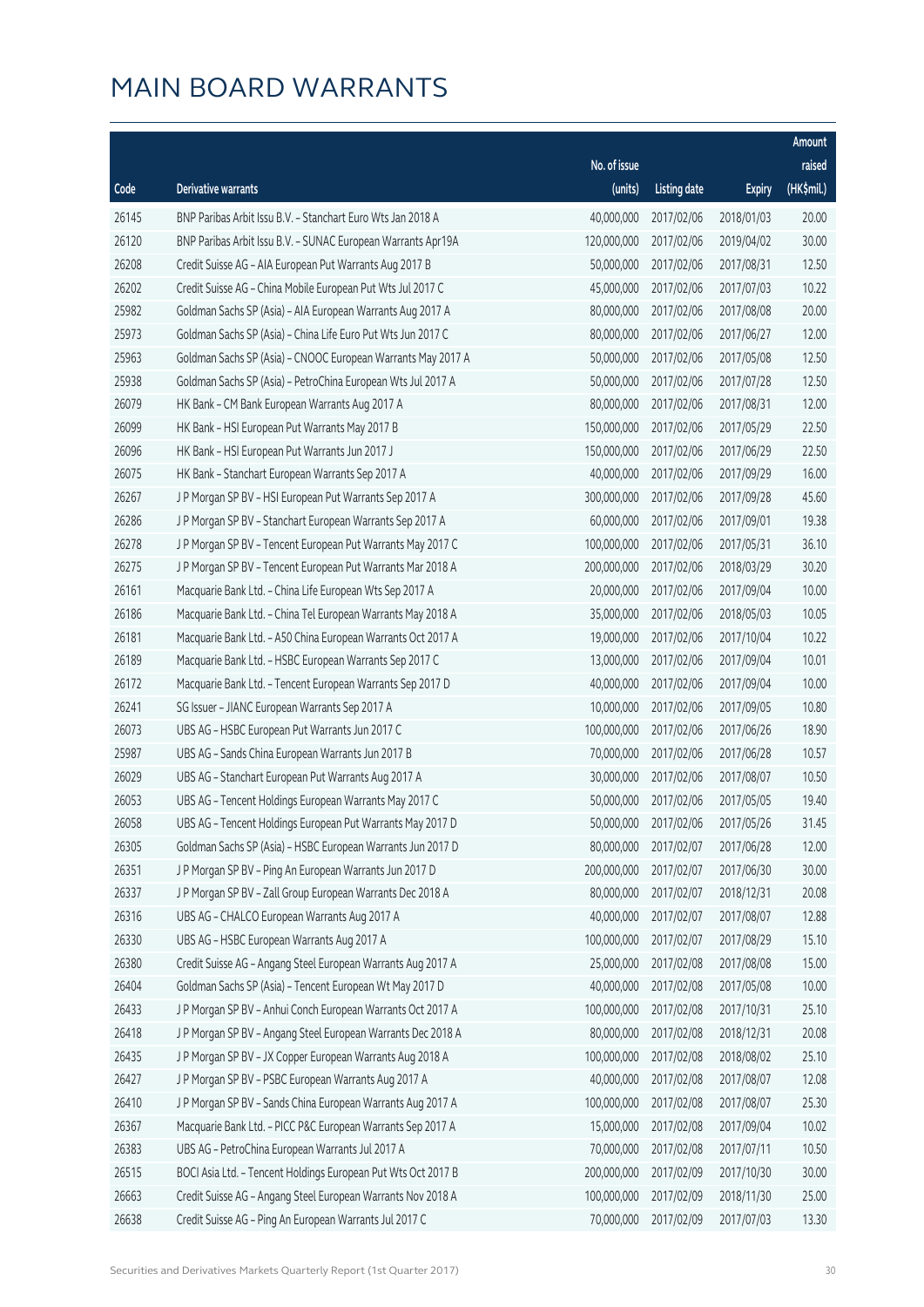|       |                                                              |              |                       |               | Amount     |
|-------|--------------------------------------------------------------|--------------|-----------------------|---------------|------------|
|       |                                                              | No. of issue |                       |               | raised     |
| Code  | <b>Derivative warrants</b>                                   | (units)      | <b>Listing date</b>   | <b>Expiry</b> | (HK\$mil.) |
| 26655 | Credit Suisse AG - PSBC European Warrants Aug 2017 A         | 50,000,000   | 2017/02/09            | 2017/08/08    | 12.50      |
| 26635 | Credit Suisse AG - Tencent Holdings European Wts Jul 2017 G  | 40,000,000   | 2017/02/09            | 2017/07/03    | 18.20      |
| 26660 | Credit Suisse AG - Tencent Holdings European Wts Oct 2017 B  | 150,000,000  | 2017/02/09            | 2017/10/04    | 22.50      |
| 26625 | Bank of East Asia - HKEX European Warrants Oct 2018 A        | 40,000,000   | 2017/02/09            | 2018/10/05    | 10.00      |
| 26626 | Bank of East Asia - HKEX European Put Warrants Oct 2018 B    | 40,000,000   | 2017/02/09            | 2018/10/05    | 10.00      |
| 26624 | Bank of East Asia - HSBC European Put Warrants Jan 2018 A    | 30,000,000   | 2017/02/09            | 2018/01/05    | 10.08      |
| 26633 | Bank of East Asia - Yanzhou Coal European Wts Aug 2017 A     | 21,000,000   | 2017/02/09            | 2017/08/18    | 10.29      |
| 26632 | Bank of East Asia - Zhaojin Mining European Wts Sep 2018 A   | 40,000,000   | 2017/02/09            | 2018/09/28    | 10.00      |
| 26714 | Goldman Sachs SP (Asia) - CC Bank European Wts Aug 2017 A    | 80,000,000   | 2017/02/09            | 2017/08/30    | 20.00      |
| 26464 | Goldman Sachs SP (Asia) - China Life Euro Wts Sep 2017 B     | 150,000,000  | 2017/02/09            | 2017/09/26    | 22.50      |
| 26701 | Goldman Sachs SP (Asia) - HS H-SHARE European Wts Dec 2017 B | 40,000,000   | 2017/02/09            | 2017/12/28    | 12.52      |
| 26448 | Goldman Sachs Sp (Asia) - ICBC European Warrants Jul 2017 C  | 80,000,000   | 2017/02/09            | 2017/07/28    | 12.00      |
| 26537 | HK Bank - Ping An European Warrants Jul 2017 C               | 80,000,000   | 2017/02/09            | 2017/07/27    | 12.00      |
| 26522 | HK Bank - SMIC European Warrants Nov 2017 A                  | 80,000,000   | 2017/02/09            | 2017/11/01    | 12.00      |
| 26523 | HK Bank - Tencent European Put Warrants Jun 2017 C           | 80,000,000   | 2017/02/09            | 2017/06/30    | 12.00      |
| 26584 | Haitong Int'l Sec - Angang Steel European Warrants Dec 2018A | 80,000,000   | 2017/02/09            | 2018/12/18    | 20.00      |
| 26603 | Haitong Int'l Sec - China Hongqiao European Warrants Dec18A  | 60,000,000   | 2017/02/09            | 2018/12/18    | 15.24      |
| 26600 | Haitong Int'l Sec - China Shenhua European Put Wts Dec17A    | 60,000,000   | 2017/02/09            | 2017/12/29    | 15.00      |
| 26618 | Haitong Int'l Sec - Foxconn European Warrants Sep 2017 A     | 40,000,000   | 2017/02/09            | 2017/09/29    | 10.00      |
| 26607 | Haitong Int'l Sec - PSBC European Warrants Aug 2017 A        | 40,000,000   | 2017/02/09            | 2017/08/09    | 10.00      |
| 26587 | Haitong Int'l Sec - Xinyi Solar European Warrants Dec 2017 A | 20,000,000   | 2017/02/09            | 2017/12/29    | 10.20      |
| 26694 | J P Morgan SP BV - CC Bank European Wts May 2017 A           | 100,000,000  | 2017/02/09            | 2017/05/19    | 18.90      |
| 26695 | J P Morgan SP BV - China Mob European Wts Sep 2017 A         | 100,000,000  | 2017/02/09            | 2017/09/15    | 25.20      |
| 26622 | Macquarie Bank Ltd. - CPIC European Warrants Dec 2017 A      | 40,000,000   | 2017/02/09            | 2017/12/04    | 10.00      |
| 26581 | Macquarie Bank Ltd. - HKEX European Warrants Sep 2017 A      | 20,000,000   | 2017/02/09            | 2017/09/04    | 10.00      |
| 26623 | Macquarie Bank Ltd. - Ping An European Warrants Sep 2017 A   | 40,000,000   | 2017/02/09            | 2017/09/04    | 10.00      |
| 26568 | Macquarie Bank Ltd. - Tencent European Put Wts Sep 2017 E    |              | 10,000,000 2017/02/09 | 2017/09/04    | 15.17      |
| 26486 | SG Issuer - Ping An European Warrants Aug 2017 D             | 100,000,000  | 2017/02/09            | 2017/08/03    | 15.00      |
| 26504 | SG Issuer - Sands China European Warrants Sep 2017 A         | 60,000,000   | 2017/02/09            | 2017/09/05    | 10.20      |
| 26619 | SG Issuer - Tencent European Warrants Jun 2017 D             | 30,000,000   | 2017/02/09            | 2017/06/05    | 10.05      |
| 26679 | UBS AG - Jiangxi Copper European Warrants Jan 2018 A         | 40,000,000   | 2017/02/09            | 2018/01/22    | 10.00      |
| 26765 | BNP Paribas Arbit Issu B.V. - Ch Mobile Euro Wts Jan 2018 A  | 40,000,000   | 2017/02/10            | 2018/01/03    | 14.80      |
| 26750 | BNP Paribas Arbit Issu B.V. - HSBC European Wts Jan 2018 A   | 50,000,000   | 2017/02/10            | 2018/01/03    | 14.00      |
| 26751 | BNP Paribas Arbit Issu B.V. - Ping An European Wt Jul 2018 A | 60,000,000   | 2017/02/10            | 2018/07/04    | 16.20      |
| 26732 | BNP Paribas Arbit Issu B.V. - Tencent Hldgs Eu Wt Jan 2019 B | 80,000,000   | 2017/02/10            | 2019/01/03    | 21.60      |
| 26910 | Credit Suisse AG - HS H-SHARE European Warrants Aug 2017 A   | 35,000,000   | 2017/02/10            | 2017/08/09    | 10.15      |
| 26907 | Credit Suisse AG - PCCW European Warrants Aug 2017 A         | 40,000,000   | 2017/02/10            | 2017/08/09    | 10.00      |
| 26913 | Credit Suisse AG - Zhaojin Mining European Warrants Aug 17 A | 20,000,000   | 2017/02/10            | 2017/08/09    | 13.80      |
| 26794 | Goldman Sachs SP (Asia) - CC Bank European Wts Jul 2017 B    | 80,000,000   | 2017/02/10            | 2017/07/26    | 12.96      |
| 26929 | Goldman Sachs SP (Asia) - HSBC European Warrants Jul 2017 B  | 100,000,000  | 2017/02/10            | 2017/07/28    | 15.80      |
| 26928 | Goldman Sachs SP (Asia) - Tencent European Wt Sep 2017 D     | 250,000,000  | 2017/02/10            | 2017/09/27    | 37.50      |
| 26798 | HK Bank - Ping An European Warrants Jun 2017 A               | 80,000,000   | 2017/02/10            | 2017/06/30    | 12.00      |
| 26922 | J P Morgan SP BV - HKEX European Warrants Jun 2017 C         | 100,000,000  | 2017/02/10            | 2017/06/01    | 53.30      |
| 26924 | J P Morgan SP BV - HTSC European Warrants Mar 2018 A         | 80,000,000   | 2017/02/10            | 2018/03/02    | 20.08      |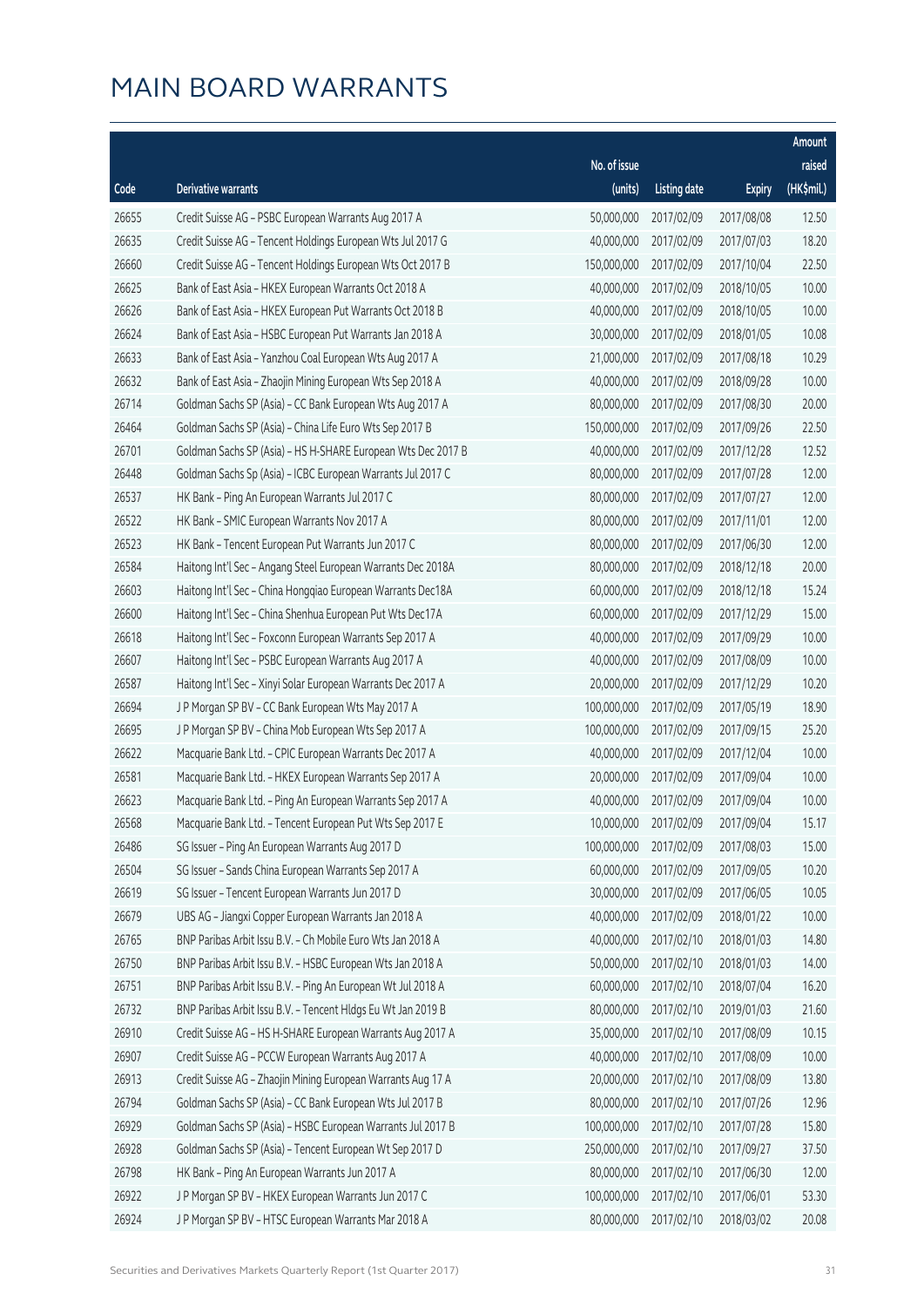|         |                                                              |              |                       |               | Amount     |
|---------|--------------------------------------------------------------|--------------|-----------------------|---------------|------------|
|         |                                                              | No. of issue |                       |               | raised     |
| Code    | Derivative warrants                                          | (units)      | <b>Listing date</b>   | <b>Expiry</b> | (HK\$mil.) |
| 26766   | Macquarie Bank Ltd. - HKEX European Warrants Sep 2017 B      | 10,000,000   | 2017/02/10            | 2017/09/04    | 15.35      |
| 26799   | Macquarie Bank Ltd. - HSBC European Put Warrants Jul 2018 A  | 34,000,000   | 2017/02/10            | 2018/07/04    | 10.17      |
| 26845   | Macquarie Bank Ltd. - Sinopec Seg European Wts Dec 2019 A    | 40,000,000   | 2017/02/10            | 2019/12/16    | 10.00      |
| 26777   | Macquarie Bank Ltd. - Tencent European Warrants Jan 2020 A   | 40,000,000   | 2017/02/10            | 2020/01/03    | 10.00      |
| 26892   | SG Issuer - AGBK European Warrants Jan 2018 A                | 80,000,000   | 2017/02/10            | 2018/01/04    | 14.80      |
| 26906   | SG Issuer - SHK P European Warrants Sep 2017 A               | 20,000,000   | 2017/02/10            | 2017/09/05    | 10.00      |
| 26889   | UBS AG - Anhui Conch European Warrants Jun 2017 A            | 70,000,000   | 2017/02/10            | 2017/06/27    | 10.57      |
| 26859   | UBS AG - CKI Holdings European Warrants Aug 2017 A           | 40,000,000   | 2017/02/10            | 2017/08/09    | 11.04      |
| 26881   | UBS AG - China Tel European Warrants Jun 2017 A              | 70,000,000   | 2017/02/10            | 2017/06/28    | 10.78      |
| 26863   | UBS AG - Li & Fung European Warrants Sep 2017 A              | 40,000,000   | 2017/02/10            | 2017/09/25    | 10.04      |
| 26855   | UBS AG - New World European Warrants Aug 2017 A              | 40,000,000   | 2017/02/10            | 2017/08/09    | 10.68      |
| 22782 # | HK Bank - Geely Auto European Warrants Oct 2017 A            | 150,000,000  | 2017/02/10            | 2017/10/04    | 38.25      |
| 27004   | BOCI Asia Ltd. - China Life European Warrants Jan 2018 A     | 200,000,000  | 2017/02/13            | 2018/01/30    | 36.00      |
| 26942   | BOCI Asia Ltd. - China Mobile European Warrants Jul 2017 C   | 100,000,000  | 2017/02/13            | 2017/07/31    | 28.50      |
| 26941   | BOCI Asia Ltd. - China Mobile European Warrants Aug 2017 A   | 100,000,000  | 2017/02/13            | 2017/08/21    | 25.00      |
| 26938   | BOCI Asia Ltd. - Geely Auto European Warrants Jul 2017 A     | 100,000,000  | 2017/02/13            | 2017/07/25    | 85.30      |
| 26952   | BOCI Asia Ltd. - HKEX European Warrants Jan 2018 A           | 200,000,000  | 2017/02/13            | 2018/01/29    | 30.00      |
| 27006   | BOCI Asia Ltd. - Ping An European Warrants Oct 2017 A        | 200,000,000  | 2017/02/13            | 2017/10/27    | 50.00      |
| 27102   | Credit Suisse AG - CKI Holdings European Warrants Aug 2017 A | 40,000,000   | 2017/02/13            | 2017/08/14    | 10.00      |
| 27088   | Credit Suisse AG - China Life European Warrants Jun 2017 B   | 25,000,000   | 2017/02/13            | 2017/06/02    | 13.50      |
| 27101   | Credit Suisse AG - China Life European Warrants Jun 2017 C   | 25,000,000   | 2017/02/13            | 2017/06/05    | 10.25      |
| 27104   | Goldman Sachs SP (Asia) - China Life Euro Wts Jan 2018 A     | 100,000,000  | 2017/02/13            | 2018/01/29    | 15.10      |
| 26967   | HK Bank - CHALCO European Warrants Aug 2017 A                | 40,000,000   | 2017/02/13            | 2017/08/31    | 12.00      |
| 27086   | HK Bank - Geely Auto European Warrants Dec 2017 A            | 180,000,000  | 2017/02/13            | 2017/12/29    | 45.00      |
| 26975   | HK Bank - Zhaojin Mining European Warrants Dec 2017 A        | 80,000,000   | 2017/02/13            | 2017/12/27    | 12.00      |
| 26989   | Haitong Int'l Sec - China Mobile European Warrants Sep 2017A | 40,000,000   | 2017/02/13            | 2017/09/18    | 10.00      |
| 26980   | Haitong Int'l Sec - Geely Auto European Warrants Aug 2018 A  |              | 60,000,000 2017/02/13 | 2018/08/08    | 15.00      |
| 26981   | Haitong Int'l Sec - Geely Auto European Put Warrants Apr 18A | 50,000,000   | 2017/02/13            | 2018/04/24    | 10.45      |
| 26992   | Haitong Int'l Sec - Ping An European Warrants Sep 2017 A     | 40,000,000   | 2017/02/13            | 2017/09/28    | 11.12      |
| 26990   | Haitong Int'l Sec - Sands China European Warrants Aug 2017 A | 80,000,000   | 2017/02/13            | 2017/08/28    | 13.28      |
| 26983   | Haitong Int'l Sec - Tianneng Power European Warrants Aug 18A | 60,000,000   | 2017/02/13            | 2018/08/30    | 15.00      |
| 27108   | J P Morgan SP BV - China Life European Warrants Jun 2017 B   | 60,000,000   | 2017/02/13            | 2017/06/01    | 29.70      |
| 27107   | J P Morgan SP BV - China Life European Warrants Dec 2017 C   | 100,000,000  | 2017/02/13            | 2017/12/01    | 15.30      |
| 27106   | J P Morgan SP BV - China Life European Put Wts Sep 2017 B    | 100,000,000  | 2017/02/13            | 2017/09/04    | 25.10      |
| 27122   | J P Morgan SP BV - CPIC European Warrants Oct 2017 A         | 60,000,000   | 2017/02/13            | 2017/10/03    | 15.18      |
| 27118   | J P Morgan SP BV - China Taiping European Wts Oct 2017 A     | 60,000,000   | 2017/02/13            | 2017/10/03    | 15.12      |
| 27135   | J P Morgan SP BV - Geely Auto European Warrants Sep 2017 B   | 60,000,000   | 2017/02/13            | 2017/09/01    | 53.70      |
| 27127   | J P Morgan SP BV - Geely Auto European Warrants Sep 2018 A   | 200,000,000  | 2017/02/13            | 2018/09/03    | 50.00      |
| 27116   | J P Morgan SP BV - Ping An European Warrants Nov 2017 A      | 100,000,000  | 2017/02/13            | 2017/11/01    | 15.10      |
| 27117   | J P Morgan SP BV - Ping An European Put Warrants Aug 2017 B  | 100,000,000  | 2017/02/13            | 2017/08/02    | 15.10      |
| 27074   | Macquarie Bank Ltd. - Kingsoft European Warrants Oct 2017 A  | 40,000,000   | 2017/02/13            | 2017/10/04    | 10.00      |
| 26997   | Macquarie Bank Ltd. - Ping An European Warrants Sep 2017 B   | 40,000,000   | 2017/02/13            | 2017/09/04    | 10.00      |
| 27057   | Macquarie Bank Ltd. - Sands China European Wts Sep 2017 B    | 41,000,000   | 2017/02/13            | 2017/09/04    | 10.25      |
| 26953   | SG Issuer - China Life European Warrants Oct 2017 B          | 120,000,000  | 2017/02/13            | 2017/10/06    | 19.20      |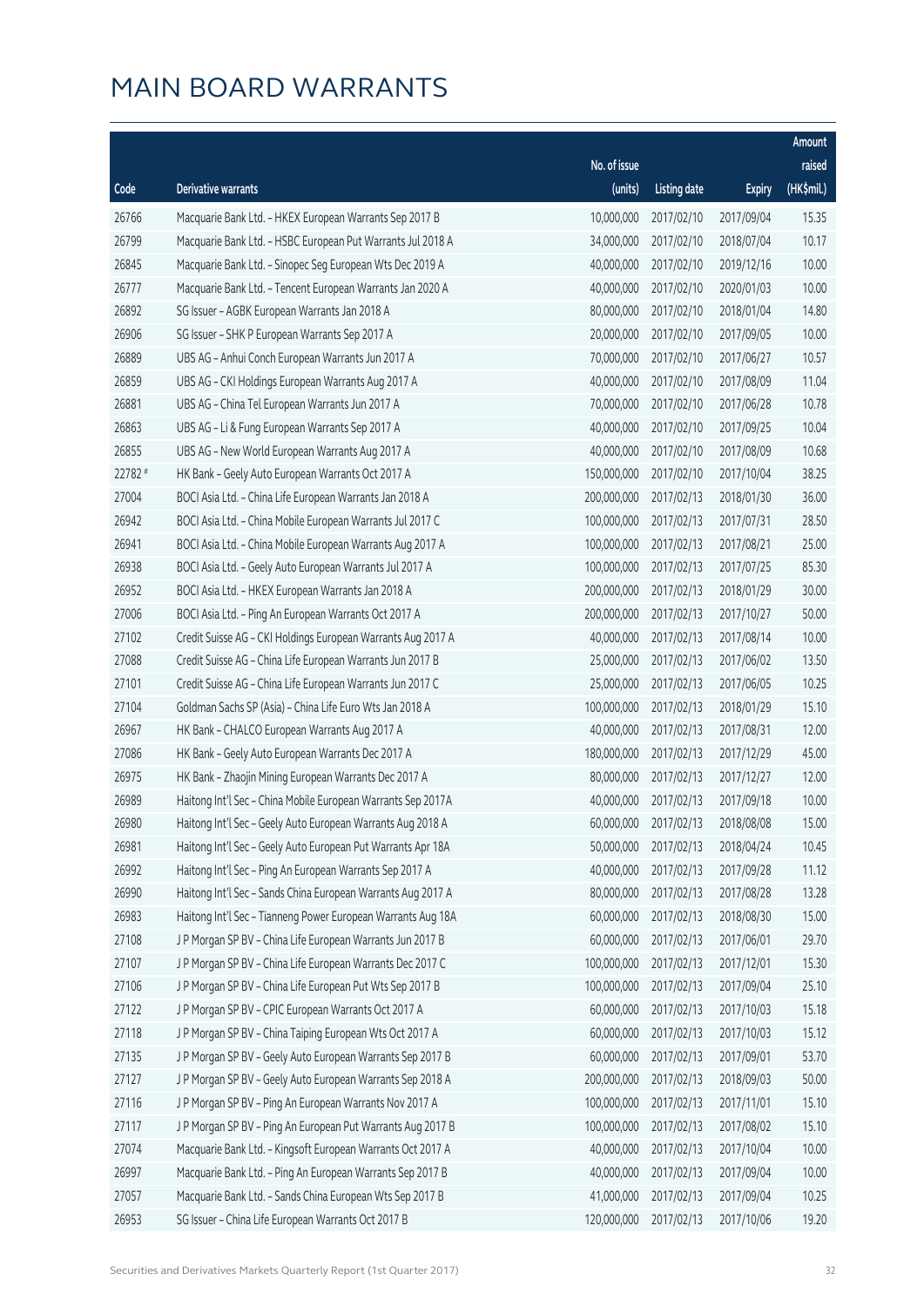|       |                                                               |                        |                     |               | Amount     |
|-------|---------------------------------------------------------------|------------------------|---------------------|---------------|------------|
|       |                                                               | No. of issue           |                     |               | raised     |
| Code  | Derivative warrants                                           | (units)                | <b>Listing date</b> | <b>Expiry</b> | (HK\$mil.) |
| 26955 | SG Issuer - China Life European Put Warrants Oct 2017 C       | 120,000,000            | 2017/02/13          | 2017/10/06    | 31.80      |
| 27036 | SG Issuer - Ping An European Warrants Nov 2017 B              | 100,000,000            | 2017/02/13          | 2017/11/03    | 15.00      |
| 27007 | SG Issuer - Ping An European Warrants Dec 2017 A              | 100,000,000            | 2017/02/13          | 2017/12/05    | 15.00      |
| 27085 | UBS AG - AIA European Warrants Aug 2017 A                     | 100,000,000            | 2017/02/13          | 2017/08/01    | 20.20      |
| 27083 | UBS AG - Stanchart European Warrants Aug 2017 B               | 50,000,000             | 2017/02/13          | 2017/08/28    | 20.20      |
| 10452 | BNP Paribas Arbit Issu B.V. - AUD/USD European Wts Dec 2017 A | 50,000,000             | 2017/02/14          | 2017/12/22    | 12.50      |
| 10453 | BNP Paribas Arbit Issu B.V. - AUD/USD Euro Put Wts Dec 2017 B | 50,000,000             | 2017/02/14          | 2017/12/22    | 12.50      |
| 27227 | BNP Paribas Arbit Issu B.V. - BOCL European Wts Apr 2018 A    | 50,000,000             | 2017/02/14          | 2018/04/04    | 13.50      |
| 27229 | BNP Paribas Arbit Issu B.V. - CC Bank Euro Wts Apr 2018 B     | 50,000,000             | 2017/02/14          | 2018/04/04    | 15.00      |
| 27219 | BNP Paribas Arbit Issu B.V. - ICBC European Wts Feb 2018 A    | 50,000,000             | 2017/02/14          | 2018/02/02    | 13.50      |
| 27274 | Credit Suisse AG - BOCL European Warrants Jul 2017 A          | 70,000,000             | 2017/02/14          | 2017/07/27    | 10.50      |
| 27251 | Credit Suisse AG - China Life European Put Wts Sep 2017 C     | 50,000,000             | 2017/02/14          | 2017/09/05    | 12.50      |
| 27259 | Credit Suisse AG - CPIC European Warrants Sep 2017 A          | 40,000,000             | 2017/02/14          | 2017/09/29    | 10.00      |
| 27233 | Credit Suisse AG - Geely Auto European Warrants Aug 2018 B    | 100,000,000            | 2017/02/14          | 2018/08/30    | 25.00      |
| 27260 | Credit Suisse AG - Kingsoft European Warrants Jul 2017 A      | 70,000,000             | 2017/02/14          | 2017/07/03    | 10.50      |
| 27149 | Goldman Sachs SP (Asia) - Ping An European Wts Jun 2017 A     | 100,000,000            | 2017/02/14          | 2017/06/27    | 15.00      |
| 27150 | Goldman Sachs SP (Asia) - Ping An European Wts Sep 2017 A     | 100,000,000            | 2017/02/14          | 2017/09/26    | 15.00      |
| 27148 | Goldman Sachs SP (Asia) - Tencent European Wt Jun 2017 G      | 200,000,000            | 2017/02/14          | 2017/06/30    | 30.00      |
| 27199 | HK Bank - CGS European Warrants Dec 2018 A                    | 100,000,000            | 2017/02/14          | 2018/12/20    | 15.00      |
| 27176 | HK Bank - Geely Auto European Warrants Sep 2017 A             | 200,000,000            | 2017/02/14          | 2017/09/04    | 50.00      |
| 27172 | HK Bank - Geely Auto European Warrants Nov 2017 A             | 200,000,000            | 2017/02/14          | 2017/11/30    | 50.00      |
| 27195 | HK Bank - Haitong Sec European Warrants Oct 2017 A            | 100,000,000            | 2017/02/14          | 2017/10/31    | 15.00      |
| 27297 | J P Morgan SP BV - BOCL European Warrants Sep 2017 A          | 100,000,000            | 2017/02/14          | 2017/09/29    | 15.70      |
| 27302 | J P Morgan SP BV - BOCL European Warrants Dec 2017 A          | 100,000,000            | 2017/02/14          | 2017/12/29    | 25.10      |
| 27294 | J P Morgan SP BV - ICBC European Warrants Dec 2017 A          | 100,000,000            | 2017/02/14          | 2017/12/01    | 16.70      |
| 27291 | J P Morgan SP BV - Kingsoft European Warrants Nov 2017 A      | 60,000,000             | 2017/02/14          | 2017/11/02    | 15.06      |
| 27292 | J P Morgan SP BV - Ping An European Warrants Sep 2017 B       | 100,000,000 2017/02/14 |                     | 2017/09/01    | 25.30      |
| 27276 | J P Morgan SP BV - Sunny Optical European Warrants Sep 2017A  | 60,000,000             | 2017/02/14          | 2017/09/01    | 22.38      |
| 27164 | Macquarie Bank Ltd. - Geely Auto European Wts Oct 2017 A      | 37,000,000             | 2017/02/14          | 2017/10/04    | 10.03      |
| 27198 | Macquarie Bank Ltd. - Li Ning European Warrants Jan 2018 A    | 10,000,000             | 2017/02/14          | 2018/01/16    | 10.00      |
| 27163 | Macquarie Bank Ltd. - Sunny Optical European Warrants Jan18A  | 15,000,000             | 2017/02/14          | 2018/01/15    | 10.68      |
| 27165 | SG Issuer - Geely Auto European Warrants Nov 2017 A           | 100,000,000            | 2017/02/14          | 2017/11/03    | 27.00      |
| 27209 | UBS AG - China Life European Warrants Jun 2017 B              | 20,000,000             | 2017/02/14          | 2017/06/09    | 11.24      |
| 27210 | UBS AG - Chi Res Land European Warrants Mar 2018 A            | 50,000,000             | 2017/02/14          | 2018/03/28    | 10.70      |
| 27213 | UBS AG - PICC Group European Warrants Aug 2017 A              | 40,000,000             | 2017/02/14          | 2017/08/14    | 11.36      |
| 27143 | UBS AG - Ping An European Warrants Jun 2017 A                 | 100,000,000            | 2017/02/14          | 2017/06/27    | 15.50      |
| 27144 | UBS AG - Ping An European Warrants Sep 2017 A                 | 100,000,000            | 2017/02/14          | 2017/09/27    | 15.40      |
| 27345 | BOCI Asia Ltd. - AIA European Warrants Sep 2017 A             | 100,000,000            | 2017/02/15          | 2017/09/26    | 19.00      |
| 27338 | BOCI Asia Ltd. - Galaxy Ent European Warrants Aug 2017 A      | 100,000,000            | 2017/02/15          | 2017/08/21    | 25.00      |
| 27355 | BOCI Asia Ltd. - HSI European Warrants Jan 2018 A             | 100,000,000            | 2017/02/15          | 2018/01/30    | 15.10      |
| 27357 | BOCI Asia Ltd. - HSI European Put Warrants Aug 2017 B         | 100,000,000            | 2017/02/15          | 2017/08/30    | 15.00      |
| 27499 | BNP Paribas Arbit Issu B.V. - HKEX European Wts Jun 2018 A    | 80,000,000             | 2017/02/15          | 2018/06/04    | 12.00      |
| 27468 | Credit Suisse AG - Chi Res Land European Warrants Dec 2017 A  | 40,000,000             | 2017/02/15          | 2017/12/29    | 10.00      |
| 27442 | Credit Suisse AG - China Taiping European Warrants Sep 2017A  | 40,000,000             | 2017/02/15          | 2017/09/29    | 10.00      |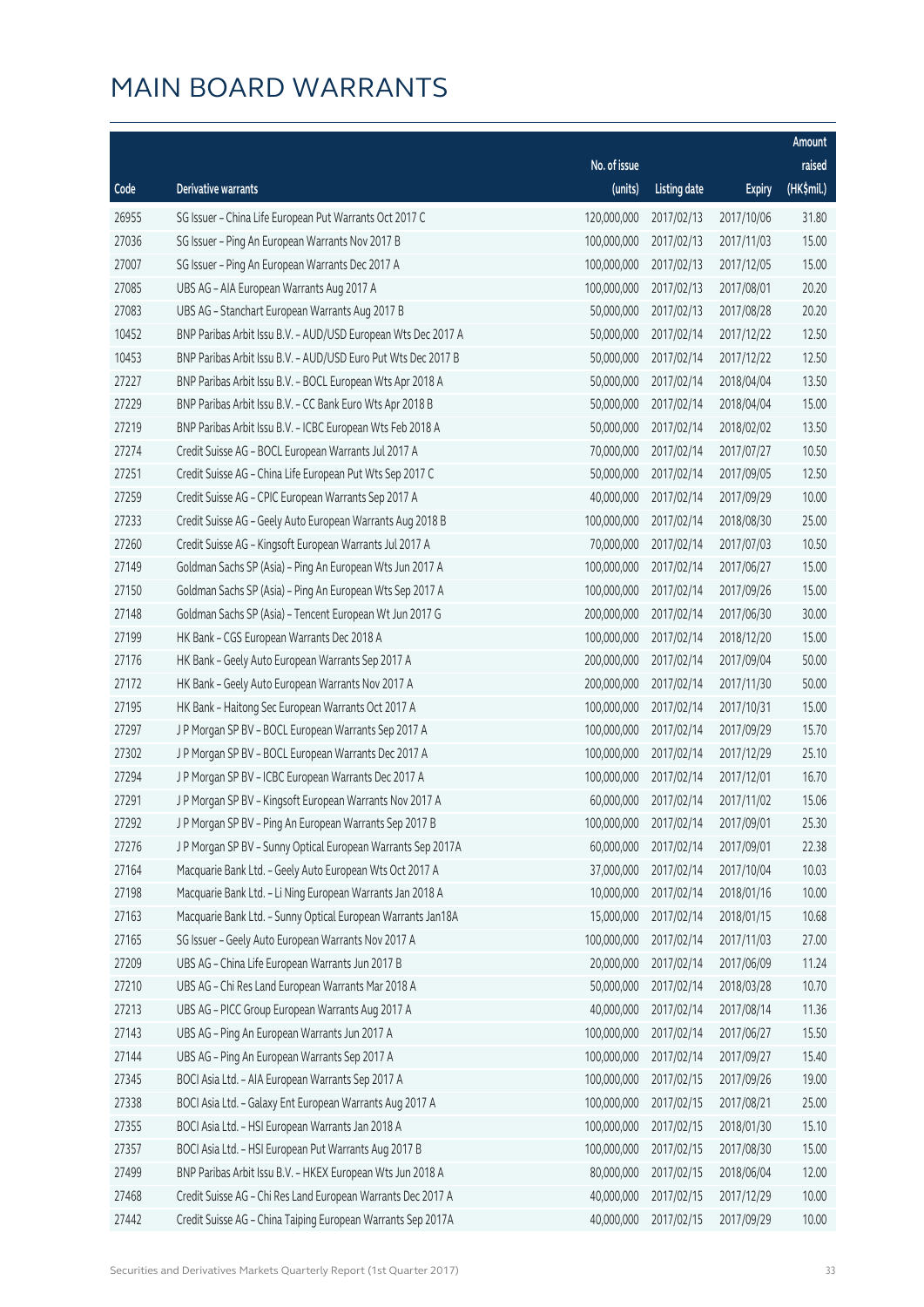|         |                                                              |              |                       |               | Amount     |
|---------|--------------------------------------------------------------|--------------|-----------------------|---------------|------------|
|         |                                                              | No. of issue |                       |               | raised     |
| Code    | Derivative warrants                                          | (units)      | <b>Listing date</b>   | <b>Expiry</b> | (HK\$mil.) |
| 27429   | Credit Suisse AG - HKEX European Put Warrants Aug 2017 A     | 100,000,000  | 2017/02/15            | 2017/08/01    | 15.00      |
| 27444   | Credit Suisse AG - ICBC European Warrants Oct 2017 A         | 50,000,000   | 2017/02/15            | 2017/10/31    | 12.50      |
| 27428   | Credit Suisse AG - Ping An European Warrants Oct 2017 A      | 70,000,000   | 2017/02/15            | 2017/10/03    | 10.50      |
| 27430   | Credit Suisse AG - SHK Ppt European Warrants Aug 2017 B      | 35,000,000   | 2017/02/15            | 2017/08/02    | 10.85      |
| 27500   | Goldman Sachs SP (Asia) - China Life Euro Wts Dec 2017 A     | 150,000,000  | 2017/02/15            | 2017/12/28    | 37.50      |
| 27307   | HK Bank - Geely Auto European Put Warrants Dec 2017 B        | 180,000,000  | 2017/02/15            | 2017/12/29    | 45.00      |
| 27392   | Haitong Int'l Sec - China Life European Warrants Nov 2017 A  | 40,000,000   | 2017/02/15            | 2017/11/28    | 10.00      |
| 27411   | Haitong Int'l Sec - China Life European Put Warrants Oct 17A | 40,000,000   | 2017/02/15            | 2017/10/03    | 10.00      |
| 27376   | Haitong Int'l Sec - CPIC European Warrants Sep 2017 A        | 40,000,000   | 2017/02/15            | 2017/09/29    | 10.00      |
| 27378   | Haitong Int'l Sec - China Taiping European Warrants Sep 17 A | 40,000,000   | 2017/02/15            | 2017/09/28    | 10.00      |
| 27390   | Haitong Int'l Sec - Ping An European Warrants Jun 2017 A     | 70,000,000   | 2017/02/15            | 2017/06/30    | 10.50      |
| 27515   | J P Morgan SP BV - BOC HK European Warrants May 2018 A       | 100,000,000  | 2017/02/15            | 2018/05/02    | 25.00      |
| 27506   | J P Morgan SP BV - CC Bank European Put Wts Sep 2017 A       | 100,000,000  | 2017/02/15            | 2017/09/01    | 25.20      |
| 27516   | J P Morgan SP BV - Ch Overseas European Put Wts Oct 2017 A   | 100,000,000  | 2017/02/15            | 2017/10/03    | 25.40      |
| 27517   | J P Morgan SP BV - Chi Res Land European Warrants Dec 2017 A | 80,000,000   | 2017/02/15            | 2017/12/29    | 20.64      |
| 27534   | J P Morgan SP BV - R&F Ppt European Warrants Mar 2018 A      | 70,000,000   | 2017/02/15            | 2018/03/26    | 10.64      |
| 27543   | J P Morgan SP BV - HKEX European Warrants Jun 2018 A         | 200,000,000  | 2017/02/15            | 2018/06/01    | 30.40      |
| 27546   | J P Morgan SP BV - HSI European Put Warrants Oct 2017 A      | 200,000,000  | 2017/02/15            | 2017/10/30    | 30.20      |
| 27505   | Macquarie Bank Ltd. - AIA European Warrants Oct 2017 A       | 40,000,000   | 2017/02/15            | 2017/10/04    | 10.04      |
| 27502   | SG Issuer - CNBM European Warrants Sep 2017 A                | 20,000,000   | 2017/02/15            | 2017/09/05    | 10.00      |
| 27504   | SG Issuer - Geely Auto European Warrants Aug 2017 B          | 10,000,000   | 2017/02/15            | 2017/08/15    | 18.00      |
| 27419   | SG Issuer - HSCEI European Put Warrants Sep 2017 C           | 150,000,000  | 2017/02/15            | 2017/09/28    | 37.50      |
| 27472   | UBS AG - HKEX European Warrants Jun 2017 C                   | 50,000,000   | 2017/02/15            | 2017/06/27    | 10.05      |
| 13170 # | Credit Suisse AG - Tencent Holdings European Wts Jul 2017 B  | 170,000,000  | 2017/02/15            | 2017/07/05    | 10.37      |
| 27765   | Credit Suisse AG - BOC HK European Warrants Jan 2018 A       | 70,000,000   | 2017/02/16            | 2018/01/31    | 17.50      |
| 27801   | Credit Suisse AG - CC Bank European Warrants Jun 2017 B      | 50,000,000   | 2017/02/16            | 2017/06/05    | 10.05      |
| 27782   | Credit Suisse AG - China Life European Warrants Jan 2018 A   |              | 70,000,000 2017/02/16 | 2018/01/30    | 17.50      |
| 27778   | Credit Suisse AG - CNBM European Warrants Aug 2017 B         | 25,000,000   | 2017/02/16            | 2017/08/31    | 11.63      |
| 27803   | Credit Suisse AG - Geely Auto European Warrants Aug 2017 A   | 10,000,000   | 2017/02/16            | 2017/08/31    | 19.30      |
| 27784   | Credit Suisse AG - HKEX European Warrants Jun 2017 F         | 65,000,000   | 2017/02/16            | 2017/06/06    | 10.60      |
| 27779   | Credit Suisse AG - CRRC Times European Warrants Aug 2017 A   | 40,000,000   | 2017/02/16            | 2017/08/15    | 11.00      |
| 27566   | Goldman Sachs SP (Asia) - BOCL European Warrants Jul 2017 B  | 80,000,000   | 2017/02/16            | 2017/07/24    | 12.00      |
| 27804   | Goldman Sachs SP (Asia) - CC Bank European Wts May 2017 B    | 80,000,000   | 2017/02/16            | 2017/05/26    | 12.00      |
| 27567   | Goldman Sachs SP (Asia) - HKEX European Warrants Nov 2017 B  | 200,000,000  | 2017/02/16            | 2017/11/27    | 30.00      |
| 27810   | Goldman Sachs SP (Asia) - HSI European Put Wts Aug 2017 A    | 200,000,000  | 2017/02/16            | 2017/08/30    | 30.00      |
| 27724   | HK Bank - CITIC Sec European Warrants Dec 2017 A             | 80,000,000   | 2017/02/16            | 2017/12/19    | 12.80      |
| 27729   | HK Bank - HKEX European Warrants Sep 2017 D                  | 150,000,000  | 2017/02/16            | 2017/09/12    | 22.50      |
| 27689   | HK Bank - HKEX European Warrants Nov 2017 A                  | 150,000,000  | 2017/02/16            | 2017/11/30    | 22.50      |
| 27702   | HK Bank - Kingsoft European Warrants Sep 2017 A              | 40,000,000   | 2017/02/16            | 2017/09/29    | 10.00      |
| 27713   | HK Bank - SUNAC European Warrants Nov 2018 A                 | 80,000,000   | 2017/02/16            | 2018/11/23    | 14.40      |
| 27720   | HK Bank - Zijin Mining European Warrants Sep 2017 A          | 40,000,000   | 2017/02/16            | 2017/09/29    | 10.00      |
| 27808   | J P Morgan SP BV - BOCL European Put Wts Sep 2017 B          | 100,000,000  | 2017/02/16            | 2017/09/04    | 25.30      |
| 27809   | J P Morgan SP BV - CM Bank European Warrants Apr 2018 A      | 100,000,000  | 2017/02/16            | 2018/04/03    | 15.80      |
| 27598   | J P Morgan SP BV - HSCEI European Put Warrants Dec 2017 A    | 200,000,000  | 2017/02/16            | 2017/12/28    | 50.40      |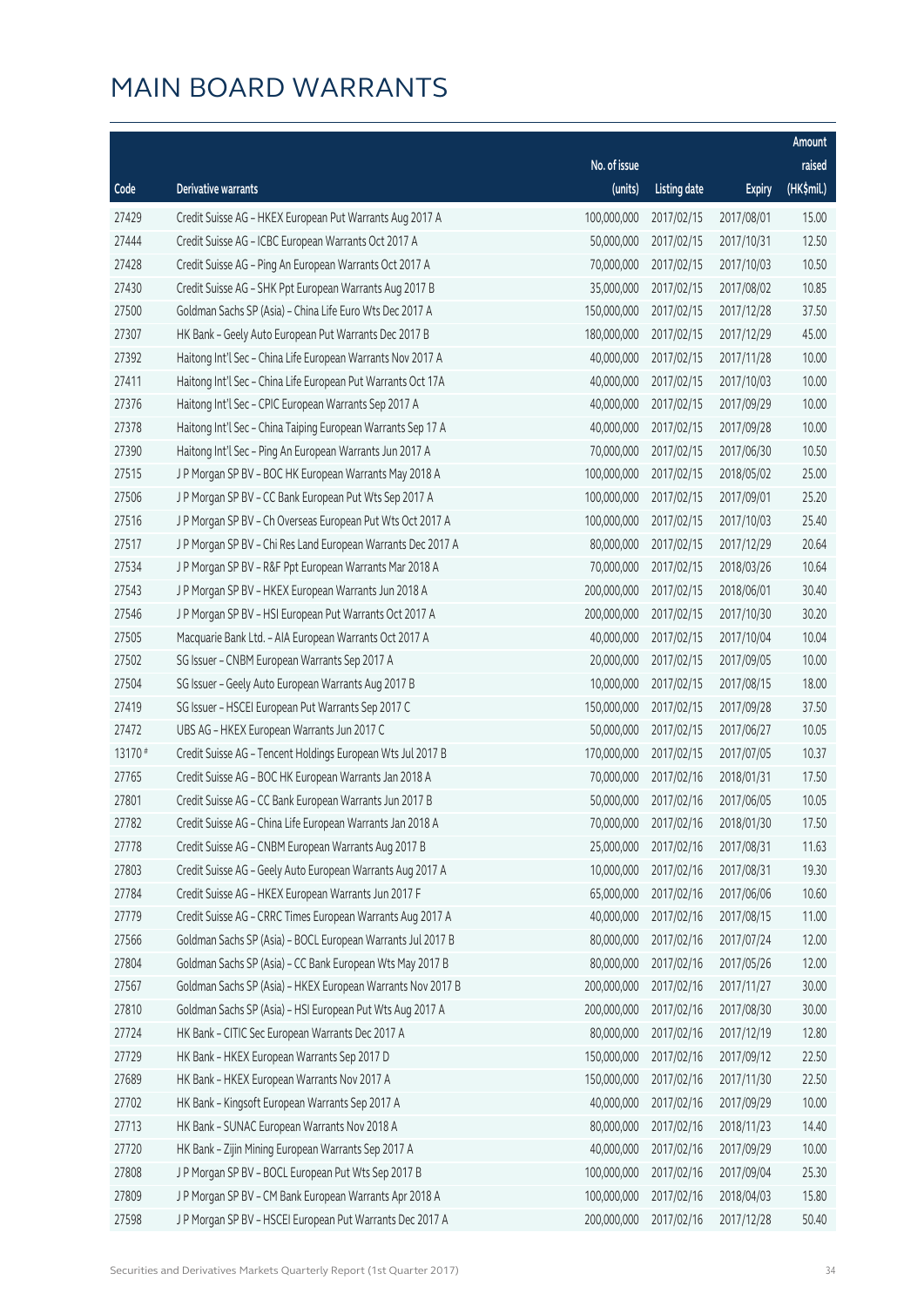|         |                                                               |              |                       |               | Amount     |
|---------|---------------------------------------------------------------|--------------|-----------------------|---------------|------------|
|         |                                                               | No. of issue |                       |               | raised     |
| Code    | Derivative warrants                                           | (units)      | <b>Listing date</b>   | <b>Expiry</b> | (HK\$mil.) |
| 27576   | J P Morgan SP BV - HSI European Put Warrants Aug 2017 B       | 300,000,000  | 2017/02/16            | 2017/08/30    | 75.60      |
| 27590   | J P Morgan SP BV - HSI European Put Warrants Sep 2017 B       | 300,000,000  | 2017/02/16            | 2017/09/28    | 75.00      |
| 27647   | Macquarie Bank Ltd. - China Life European Put Warrants Jan18A | 40,000,000   | 2017/02/16            | 2018/01/03    | 10.00      |
| 27648   | Macquarie Bank Ltd. - CNBM European Warrants Oct 2017 A       | 24,000,000   | 2017/02/16            | 2017/10/04    | 10.01      |
| 27667   | Macquarie Bank Ltd. - CNOOC European Warrants Dec 2017 B      | 21,000,000   | 2017/02/16            | 2017/12/04    | 10.10      |
| 27757   | Macquarie Bank Ltd. - Longfor PPT European Wts Feb 2018 A     | 40,000,000   | 2017/02/16            | 2018/02/15    | 10.00      |
| 27734   | SG Issuer - China Res Land European Warrants Dec 2017 A       | 60,000,000   | 2017/02/16            | 2017/12/05    | 15.00      |
| 27739   | SG Issuer - A50 China European Warrants Sep 2017 A            | 40,000,000   | 2017/02/16            | 2017/09/05    | 10.00      |
| 27744   | SG Issuer - Ping An European Warrants Jul 2017 A              | 100,000,000  | 2017/02/16            | 2017/07/05    | 15.00      |
| 27750   | SG Issuer - Ping An European Warrants Oct 2017 A              | 100,000,000  | 2017/02/16            | 2017/10/06    | 16.50      |
| 27638   | UBS AG - CC Bank European Warrants Jul 2017 A                 | 70,000,000   | 2017/02/16            | 2017/07/24    | 11.76      |
| 27611   | UBS AG - HKEX European Warrants Feb 2018 A                    | 300,000,000  | 2017/02/16            | 2018/02/26    | 59.10      |
| 27615   | UBS AG - HKEX European Put Warrants May 2017 B                | 100,000,000  | 2017/02/16            | 2017/05/25    | 15.00      |
| 27601   | UBS AG - HSI European Put Warrants Aug 2017 A                 | 300,000,000  | 2017/02/16            | 2017/08/30    | 75.00      |
| 27623   | UBS AG - Tencent Holdings European Warrants Jun 2017 D        | 50,000,000   | 2017/02/16            | 2017/06/27    | 25.50      |
| 14663 # | Credit Suisse AG - HKEX European Warrants Jun 2017 D          | 170,000,000  | 2017/02/16            | 2017/06/28    | 10.20      |
| 23036 # | UBS AG - China Life European Put Warrants Aug 2017 B          | 140,000,000  | 2017/02/16            | 2017/08/29    | 10.08      |
| 27846   | BOCI Asia Ltd. - BOCL European Warrants Aug 2017 C            | 100,000,000  | 2017/02/17            | 2017/08/29    | 15.00      |
| 27847   | BOCI Asia Ltd. - Geely Auto European Warrants Aug 2017 A      | 100,000,000  | 2017/02/17            | 2017/08/17    | 171.60     |
| 27823   | BOCI Asia Ltd. - HKEX European Warrants Nov 2017 A            | 200,000,000  | 2017/02/17            | 2017/11/28    | 30.00      |
| 27825   | BOCI Asia Ltd. - HKEX European Warrants Feb 2018 A            | 200,000,000  | 2017/02/17            | 2018/02/26    | 30.00      |
| 27834   | BOCI Asia Ltd. - Sands China European Warrants Oct 2017 A     | 100,000,000  | 2017/02/17            | 2017/10/30    | 25.00      |
| 28058   | BNP Paribas Arbit Issu B.V. - Ch Comm Cons Eur Wt Dec 2017 A  | 100,000,000  | 2017/02/17            | 2017/12/04    | 16.00      |
| 28044   | BNP Paribas Arbit Issu B.V. - CITIC Sec Euro Wts Oct 2018 A   | 60,000,000   | 2017/02/17            | 2018/10/03    | 15.00      |
| 28032   | BNP Paribas Arbit Issu B.V. - CKH European Wts Jan 2018 A     | 40,000,000   | 2017/02/17            | 2018/01/03    | 16.00      |
| 28031   | BNP Paribas Arbit Issu B.V. - Chi Res Land Eu Wt Jan 2018 A   | 60,000,000   | 2017/02/17            | 2018/01/03    | 15.00      |
| 28048   | BNP Paribas Arbit Issu B.V. - CSOP A50 ETF Eu Wts Jan 2018 A  |              | 40,000,000 2017/02/17 | 2018/01/03    | 12.80      |
| 28057   | BNP Paribas Arbit Issu B.V. - Ch Unicom Euro Wt Oct 2017 A    | 50,000,000   | 2017/02/17            | 2017/10/04    | 26.00      |
| 28047   | BNP Paribas Arbit Issu B.V. - A50 China Euro Wts Oct 2017 A   | 40,000,000   | 2017/02/17            | 2017/10/04    | 11.20      |
| 28028   | BNP Paribas Arbit Issu B.V. - Greatwall Motor Eu Wt Nov 18 A  | 80,000,000   | 2017/02/17            | 2018/11/02    | 12.80      |
| 28054   | BNP Paribas Arbit Issu B.V. - HS H-SHARE Euro Wts Jan 2018 A  | 40,000,000   | 2017/02/17            | 2018/01/03    | 14.40      |
| 28045   | BNP Paribas Arbit Issu B.V. - Haitong Sec Eu Wts Oct 2018 A   | 60,000,000   | 2017/02/17            | 2018/10/03    | 15.00      |
| 28040   | BNP Paribas Arbit Issu B.V. - PetroCh Euro Wts Apr 2018 A     | 40,000,000   | 2017/02/17            | 2018/04/04    | 21.20      |
| 28030   | BNP Paribas Arbit Issu B.V. - Sands China Euro Wt Jan 2018 A  | 50,000,000   | 2017/02/17            | 2018/01/03    | 12.50      |
| 28061   | Credit Suisse AG - HKEX European Warrants Dec 2017 B          | 150,000,000  | 2017/02/17            | 2017/12/01    | 22.50      |
| 28069   | Credit Suisse AG - China Mengniu European Wts Dec 2017 A      | 50,000,000   | 2017/02/17            | 2017/12/29    | 12.50      |
| 28063   | Credit Suisse AG - Ping An European Warrants Aug 2017 B       | 70,000,000   | 2017/02/17            | 2017/08/01    | 10.50      |
| 27992   | Goldman Sachs SP (Asia) - HKEX European Warrants Aug 2017 A   | 200,000,000  | 2017/02/17            | 2017/08/01    | 30.00      |
| 27820   | Goldman Sachs SP (Asia) - HKEX European Warrants Feb 2018 A   | 200,000,000  | 2017/02/17            | 2018/02/26    | 30.00      |
| 27863   | HK Bank - CC Bank European Warrants Aug 2017 C                | 60,000,000   | 2017/02/17            | 2017/08/31    | 15.00      |
| 27873   | HK Bank - Country Garden European Warrants Dec 2017 A         | 25,000,000   | 2017/02/17            | 2017/12/29    | 10.00      |
| 27853   | HK Bank - China Overseas European Warrants Dec 2017 A         | 80,000,000   | 2017/02/17            | 2017/12/29    | 20.00      |
| 27864   | HK Bank - Galaxy Ent European Warrants Jul 2017 B             | 60,000,000   | 2017/02/17            | 2017/07/28    | 10.80      |
| 27912   | HK Bank - Ping An European Warrants Jun 2017 B                | 80,000,000   | 2017/02/17            | 2017/06/30    | 12.00      |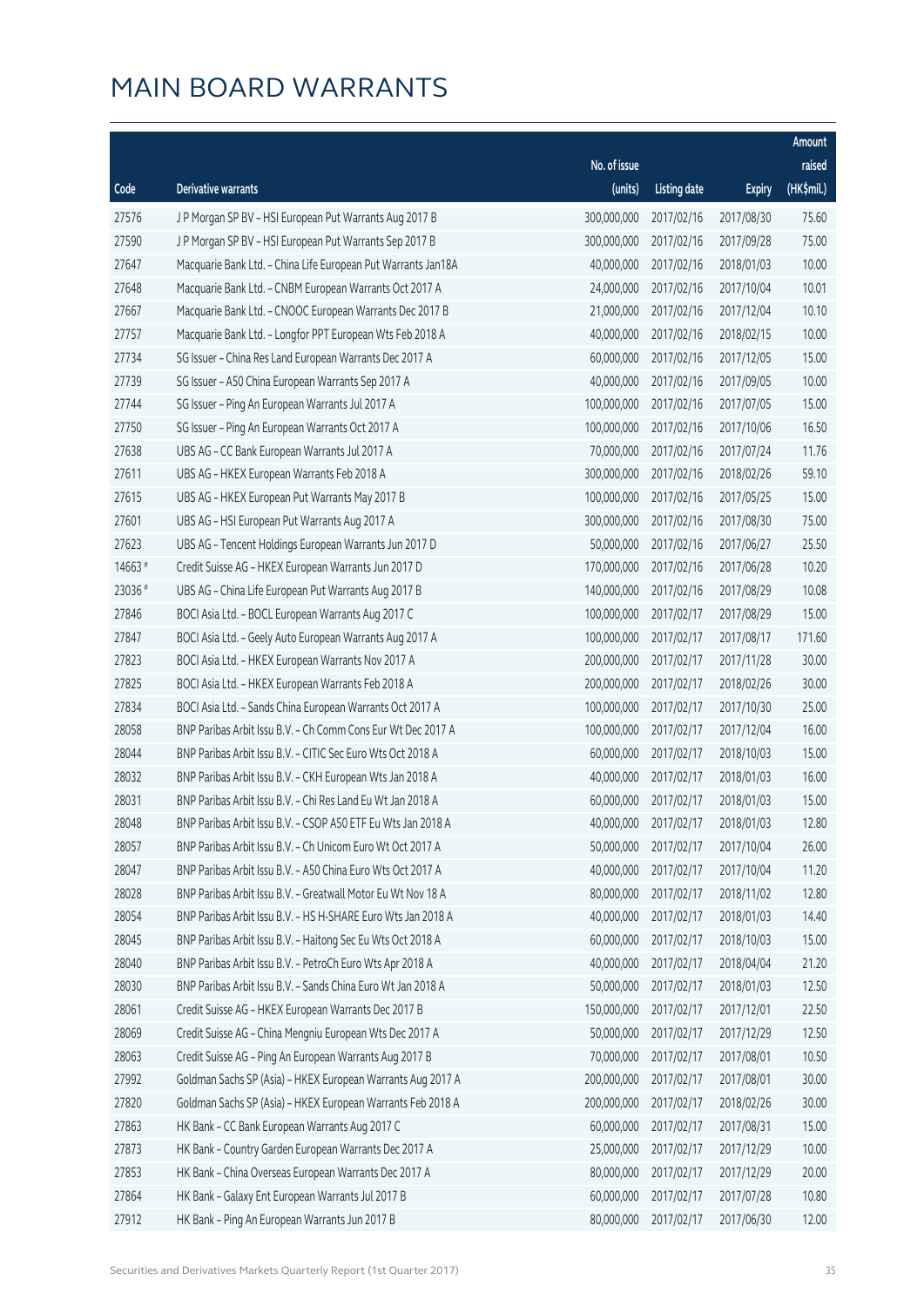|         |                                                              |              |                       |               | Amount     |
|---------|--------------------------------------------------------------|--------------|-----------------------|---------------|------------|
|         |                                                              | No. of issue |                       |               | raised     |
| Code    | Derivative warrants                                          | (units)      | <b>Listing date</b>   | <b>Expiry</b> | (HK\$mil.) |
| 27879   | HK Bank - Sands China European Warrants Aug 2017 A           | 50,000,000   | 2017/02/17            | 2017/08/31    | 12.50      |
| 27937   | Haitong Int'l Sec - Agile Ppt European Warrants Sep 2017 A   | 30,000,000   | 2017/02/17            | 2017/09/29    | 10.83      |
| 27944   | Haitong Int'l Sec - CM Bank European Warrants Mar 2018 A     | 70,000,000   | 2017/02/17            | 2018/03/27    | 10.50      |
| 27951   | Haitong Int'l Sec - CNBM European Warrants Nov 2017 A        | 25,000,000   | 2017/02/17            | 2017/11/17    | 10.75      |
| 27924   | Haitong Int'l Sec - Chi Res Land European Warrants Nov 2017A | 40,000,000   | 2017/02/17            | 2017/11/24    | 10.00      |
| 27915   | Haitong Int'l Sec - Evergrande European Warrants Aug 2017 A  | 30,000,000   | 2017/02/17            | 2017/08/31    | 10.05      |
| 27936   | Haitong Int'l Sec - HKEX European Warrants Dec 2017 B        | 70,000,000   | 2017/02/17            | 2017/12/04    | 10.50      |
| 27939   | Haitong Int'l Sec - Tencent European Warrants Oct 2017 A     | 70,000,000   | 2017/02/17            | 2017/10/04    | 10.50      |
| 28086   | J P Morgan SP BV - Country Garden European Warrants Oct 17 A | 60,000,000   | 2017/02/17            | 2017/10/03    | 19.32      |
| 28084   | J P Morgan SP BV - China Life European Put Wts Dec 2017 D    | 100,000,000  | 2017/02/17            | 2017/12/01    | 25.10      |
| 28112   | J P Morgan SP BV - COSCO Ship Port Euro Wts Dec 2018 A       | 60,000,000   | 2017/02/17            | 2018/12/31    | 15.12      |
| 28113   | J P Morgan SP BV - CSDC European Warrants Aug 2017 A         | 70,000,000   | 2017/02/17            | 2017/08/03    | 10.92      |
| 28097   | J P Morgan SP BV - COSCO Sh Hold European Warrants Sep 2017A | 60,000,000   | 2017/02/17            | 2017/09/01    | 21.06      |
| 28094   | J P Morgan SP BV - HSBC European Warrants Jul 2017 C         | 100,000,000  | 2017/02/17            | 2017/07/03    | 15.10      |
| 28095   | J P Morgan SP BV - HSBC European Put Warrants Sep 2017 B     | 100,000,000  | 2017/02/17            | 2017/09/04    | 35.30      |
| 28087   | J P Morgan SP BV - Tencent European Warrants Jul 2017 C      | 100,000,000  | 2017/02/17            | 2017/07/03    | 29.10      |
| 28078   | J P Morgan SP BV - Zijin Mining European Warrants Dec 2017 A | 60,000,000   | 2017/02/17            | 2017/12/04    | 15.18      |
| 28001   | SG Issuer - BOCL European Warrants Dec 2017 A                | 80,000,000   | 2017/02/17            | 2017/12/05    | 12.00      |
| 28010   | SG Issuer - CCB European Warrants Dec 2017 A                 | 80,000,000   | 2017/02/17            | 2017/12/05    | 12.00      |
| 28009   | SG Issuer - CCB European Put Warrants Sep 2017 A             | 60,000,000   | 2017/02/17            | 2017/09/05    | 25.20      |
| 28005   | SG Issuer - CCCCL European Warrants Dec 2017 A               | 12,000,000   | 2017/02/17            | 2017/12/05    | 10.08      |
| 28011   | SG Issuer - CMB European Warrants Sep 2017 B                 | 100,000,000  | 2017/02/17            | 2017/09/05    | 15.00      |
| 28014   | SG Issuer - China Railway European Warrants Oct 2017 A       | 16,000,000   | 2017/02/17            | 2017/10/06    | 10.08      |
| 27993   | SG Issuer - CSOP A50 ETF European Warrants Sep 2017 A        | 30,000,000   | 2017/02/17            | 2017/09/05    | 10.05      |
| 28016   | SG Issuer - HKEX European Warrants Jul 2017 D                | 25,000,000   | 2017/02/17            | 2017/07/05    | 10.00      |
| 28017   | SG Issuer - HSBC European Warrants Sep 2017 A                | 100,000,000  | 2017/02/17            | 2017/09/05    | 15.00      |
| 27997   | SG Issuer - HS H-SHARE European Warrants Sep 2017 A          |              | 30,000,000 2017/02/17 | 2017/09/05    | 13.05      |
| 28019   | SG Issuer - ICBC European Warrants Nov 2017 A                | 80,000,000   | 2017/02/17            | 2017/11/03    | 20.00      |
| 27955   | UBS AG - HSI European Warrants Jan 2018 A                    | 200,000,000  | 2017/02/17            | 2018/01/30    | 30.80      |
| 27990   | UBS AG - HSI European Put Warrants Aug 2017 B                | 200,000,000  | 2017/02/17            | 2017/08/30    | 50.20      |
| 27979   | UBS AG - HSI European Put Warrants Sep 2017 A                | 200,000,000  | 2017/02/17            | 2017/09/28    | 30.20      |
| 27960   | UBS AG - PetroChina European Put Warrants Jun 2017 B         | 50,000,000   | 2017/02/17            | 2017/06/26    | 10.00      |
| 27991   | UBS AG - Sands China European Warrants Jul 2017 C            | 70,000,000   | 2017/02/17            | 2017/07/04    | 10.50      |
| 13897 # | Credit Suisse AG - HKEX European Warrants Jul 2017 A         | 200,000,000  | 2017/02/17            | 2017/07/18    | 10.40      |
| 28171   | BOCI Asia Ltd. - China Life European Warrants Apr 2018 A     | 200,000,000  | 2017/02/20            | 2018/04/23    | 50.00      |
| 28180   | BOCI Asia Ltd. - China Life European Put Warrants Sep 2017 B | 100,000,000  | 2017/02/20            | 2017/09/27    | 15.00      |
| 28166   | BNP Paribas Arbit Issu B.V. - CSDC European Warrants Jan18 A | 60,000,000   | 2017/02/20            | 2018/01/03    | 15.00      |
| 28170   | BNP Paribas Arbit Issu B.V. - Fosun Intl European Wts Apr18A | 60,000,000   | 2017/02/20            | 2018/04/04    | 15.00      |
| 28169   | BNP Paribas Arbit Issu B.V. - GAC European Warrants Apr 18 A | 70,000,000   | 2017/02/20            | 2018/04/04    | 17.50      |
| 28204   | Credit Suisse AG - CC Bank European Put Warrants Aug 2017 A  | 40,000,000   | 2017/02/20            | 2017/08/31    | 10.00      |
| 28223   | Credit Suisse AG - China Life European Put Wts Aug 2017 B    | 70,000,000   | 2017/02/20            | 2017/08/31    | 17.50      |
| 28200   | Credit Suisse AG - Ch Overseas European Warrants Dec 2017 A  | 50,000,000   | 2017/02/20            | 2017/12/29    | 12.50      |
| 28209   | Credit Suisse AG - China Railway European Warrants Aug 2017A | 25,000,000   | 2017/02/20            | 2017/08/31    | 11.88      |
| 28213   | Credit Suisse AG - Zijin Mining European Warrants Aug 2017 A | 40,000,000   | 2017/02/20            | 2017/08/31    | 10.00      |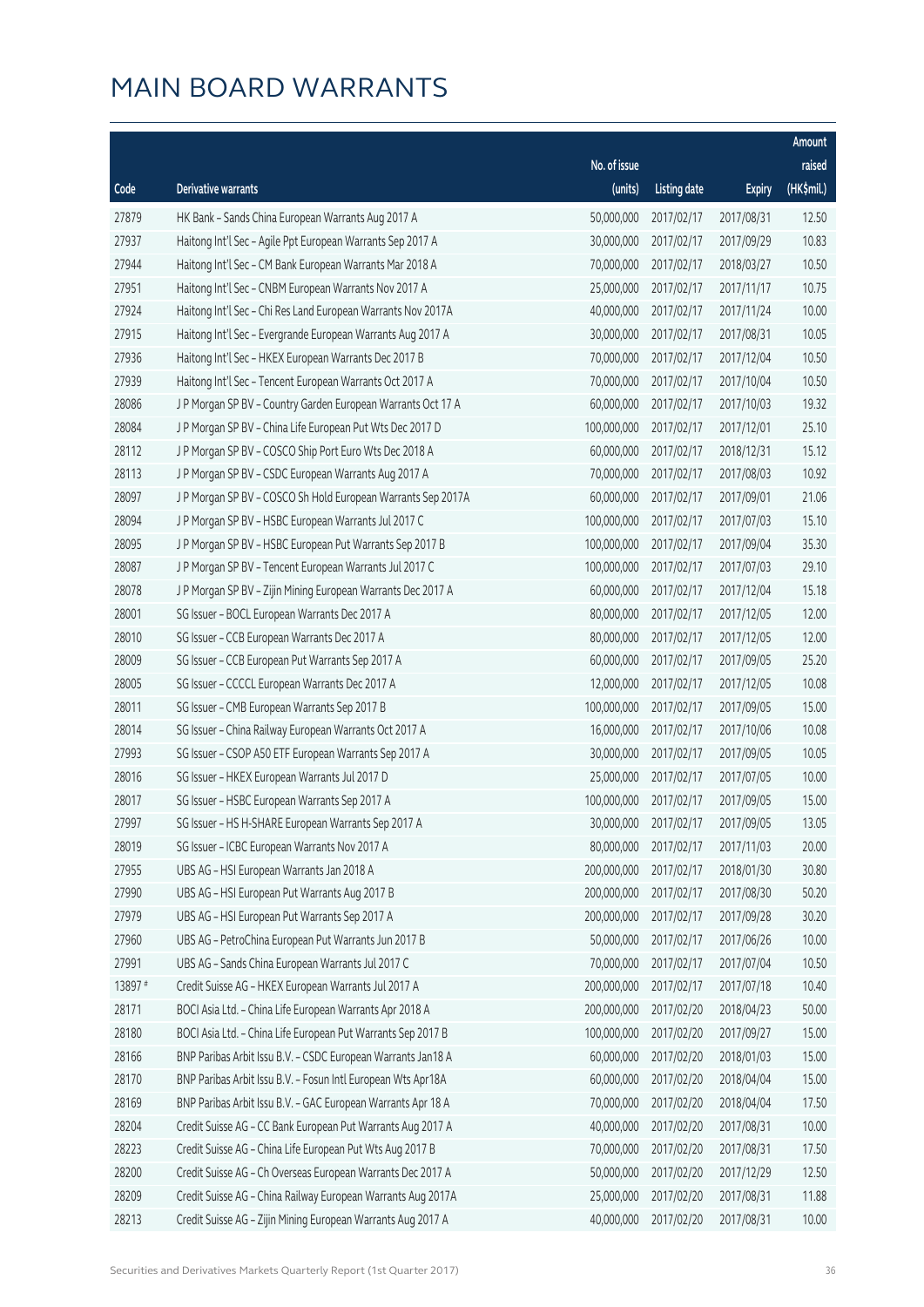|         |                                                              |              |                       |               | Amount     |
|---------|--------------------------------------------------------------|--------------|-----------------------|---------------|------------|
|         |                                                              | No. of issue |                       |               | raised     |
| Code    | Derivative warrants                                          | (units)      | <b>Listing date</b>   | <b>Expiry</b> | (HK\$mil.) |
| 28116   | Goldman Sachs SP (Asia) - HSI European Warrants Aug 2017 B   | 200,000,000  | 2017/02/20            | 2017/08/30    | 30.00      |
| 28145   | HK Bank - Agricultural Bank European Warrants Dec 2017 A     | 80,000,000   | 2017/02/20            | 2017/12/19    | 14.40      |
| 28150   | HK Bank - AIA European Warrants Aug 2017 A                   | 80,000,000   | 2017/02/20            | 2017/08/28    | 12.00      |
| 28153   | HK Bank - BOCL European Warrants Sep 2017 B                  | 80,000,000   | 2017/02/20            | 2017/09/29    | 20.00      |
| 28141   | HK Bank - China Life European Warrants Sep 2017 B            | 80,000,000   | 2017/02/20            | 2017/09/29    | 20.00      |
| 28162   | HK Bank - Chi Res Land European Warrants Dec 2017 A          | 50,000,000   | 2017/02/20            | 2017/12/29    | 12.50      |
| 28140   | HK Bank - Jiangxi Copper European Warrants Dec 2017 B        | 50,000,000   | 2017/02/20            | 2017/12/29    | 12.50      |
| 28149   | HK Bank - Ping An European Warrants Sep 2017 B               | 80,000,000   | 2017/02/20            | 2017/09/26    | 12.00      |
| 28163   | HK Bank - Sands China European Put Warrants Sep 2017 A       | 50,000,000   | 2017/02/20            | 2017/09/29    | 12.50      |
| 28255   | J P Morgan SP BV - CITIC Bank European Warrants Nov 2017 A   | 100,000,000  | 2017/02/20            | 2017/11/30    | 25.10      |
| 28260   | J P Morgan SP BV - CKH European Warrants Aug 2017 A          | 100,000,000  | 2017/02/20            | 2017/08/31    | 33.00      |
| 28271   | J P Morgan SP BV - HSI European Warrants Aug 2017 C          | 300,000,000  | 2017/02/20            | 2017/08/30    | 45.30      |
| 28252   | J P Morgan SP BV - Lenovo European Warrants Sep 2017 A       | 100,000,000  | 2017/02/20            | 2017/09/01    | 25.30      |
| 28139   | Macquarie Bank Ltd. - China Life European Wts May 2018 A     | 40,000,000   | 2017/02/20            | 2018/05/03    | 10.00      |
| 28137   | Macquarie Bank Ltd. - HKEX European Warrants Sep 2017 C      | 25,000,000   | 2017/02/20            | 2017/09/04    | 10.05      |
| 28136   | Macquarie Bank Ltd. - Huaneng Power European Wts Dec 2017 A  | 26,000,000   | 2017/02/20            | 2017/12/04    | 10.04      |
| 28187   | SG Issuer - China Life European Warrants Jul 2017 D          | 18,000,000   | 2017/02/20            | 2017/07/03    | 10.08      |
| 28194   | SG Issuer - China Life European Warrants Nov 2017 B          | 120,000,000  | 2017/02/20            | 2017/11/03    | 30.00      |
| 28188   | SG Issuer - China Life European Put Warrants Sep 2017 C      | 120,000,000  | 2017/02/20            | 2017/09/05    | 30.00      |
| 28195   | SG Issuer - CP&CC European Warrants Aug 2017 C               | 60,000,000   | 2017/02/20            | 2017/08/03    | 21.60      |
| 28197   | SG Issuer - Geely Auto European Warrants Jul 2017 B          | 10,000,000   | 2017/02/20            | 2017/07/24    | 13.00      |
| 28125   | SG Issuer - HSI European Put Warrants Aug 2017 D             | 150,000,000  | 2017/02/20            | 2017/08/30    | 37.50      |
| 28126   | SG Issuer - HSI European Put Warrants Sep 2017 D             | 150,000,000  | 2017/02/20            | 2017/09/28    | 37.50      |
| 28135   | SG Issuer - HSI European Put Warrants Oct 2017 B             | 150,000,000  | 2017/02/20            | 2017/10/30    | 37.50      |
| 28198   | SG Issuer - ICBC European Put Wt Aug 2017 B                  | 60,000,000   | 2017/02/20            | 2017/08/03    | 12.60      |
| 28250   | UBS AG - BEA European Warrants Oct 2017 A                    | 70,000,000   | 2017/02/20            | 2017/10/30    | 17.50      |
| 28235   | UBS AG - China Life European Put Warrants Sep 2017 A         |              | 70,000,000 2017/02/20 | 2017/09/05    | 10.50      |
| 28249   | UBS AG - Geely Auto European Warrants Jul 2018 B             | 70,000,000   | 2017/02/20            | 2018/07/09    | 17.64      |
| 28240   | UBS AG - Geely Auto European Put Warrants Apr 2018 A         | 70,000,000   | 2017/02/20            | 2018/04/24    | 11.83      |
| 28238   | UBS AG - HKEX European Warrants Aug 2017 A                   | 50,000,000   | 2017/02/20            | 2017/08/21    | 12.50      |
| 28114   | UBS AG - HSBC European Warrants Jul 2017 B                   | 100,000,000  | 2017/02/20            | 2017/07/05    | 15.20      |
| 28117   | UBS AG - HSCEI European Put Warrants Sep 2017 B              | 100,000,000  | 2017/02/20            | 2017/09/28    | 25.00      |
| 28228   | UBS AG - Sunny Optical European Warrants Aug 2017 A          | 30,000,000   | 2017/02/20            | 2017/08/21    | 13.08      |
| 15144 # | UBS AG - HSBC European Warrants Jun 2017 B                   | 100,000,000  | 2017/02/20            | 2017/06/15    | 10.00      |
| 28380   | BOCI Asia Ltd. - Geely Auto European Put Warrants Aug 2017 B | 100,000,000  | 2017/02/21            | 2017/08/21    | 95.40      |
| 28381   | BOCI Asia Ltd. - ICBC European Warrants Oct 2017 A           | 100,000,000  | 2017/02/21            | 2017/10/23    | 25.00      |
| 28294   | BNP Paribas Arbit Issu B.V. - China Life Euro Wts Apr 2018 B | 60,000,000   | 2017/02/21            | 2018/04/04    | 16.20      |
| 28440   | Credit Suisse AG - BAIC Motor European Warrants Mar 2018 A   | 100,000,000  | 2017/02/21            | 2018/03/29    | 25.00      |
| 28445   | Credit Suisse AG - Car Inc European Warrants May 2018 A      | 70,000,000   | 2017/02/21            | 2018/05/11    | 10.50      |
| 28434   | Credit Suisse AG - ChiUnicom European Warrants Jul 2017 B    | 40,000,000   | 2017/02/21            | 2017/07/31    | 11.20      |
| 28444   | Credit Suisse AG - Galaxy Ent European Warrants Jun 2017 C   | 60,000,000   | 2017/02/21            | 2017/06/27    | 10.20      |
| 28439   | Credit Suisse AG - Sands China European Warrants Sep 2017 A  | 40,000,000   | 2017/02/21            | 2017/09/04    | 10.00      |
| 28273   | Goldman Sachs SP (Asia) - China Life Euro Put Wts Aug 2017 B | 80,000,000   | 2017/02/21            | 2017/08/28    | 12.00      |
| 28315   | Goldman Sachs SP (Asia) - CNOOC European Warrants Jul 2017 A | 80,000,000   | 2017/02/21            | 2017/07/24    | 12.00      |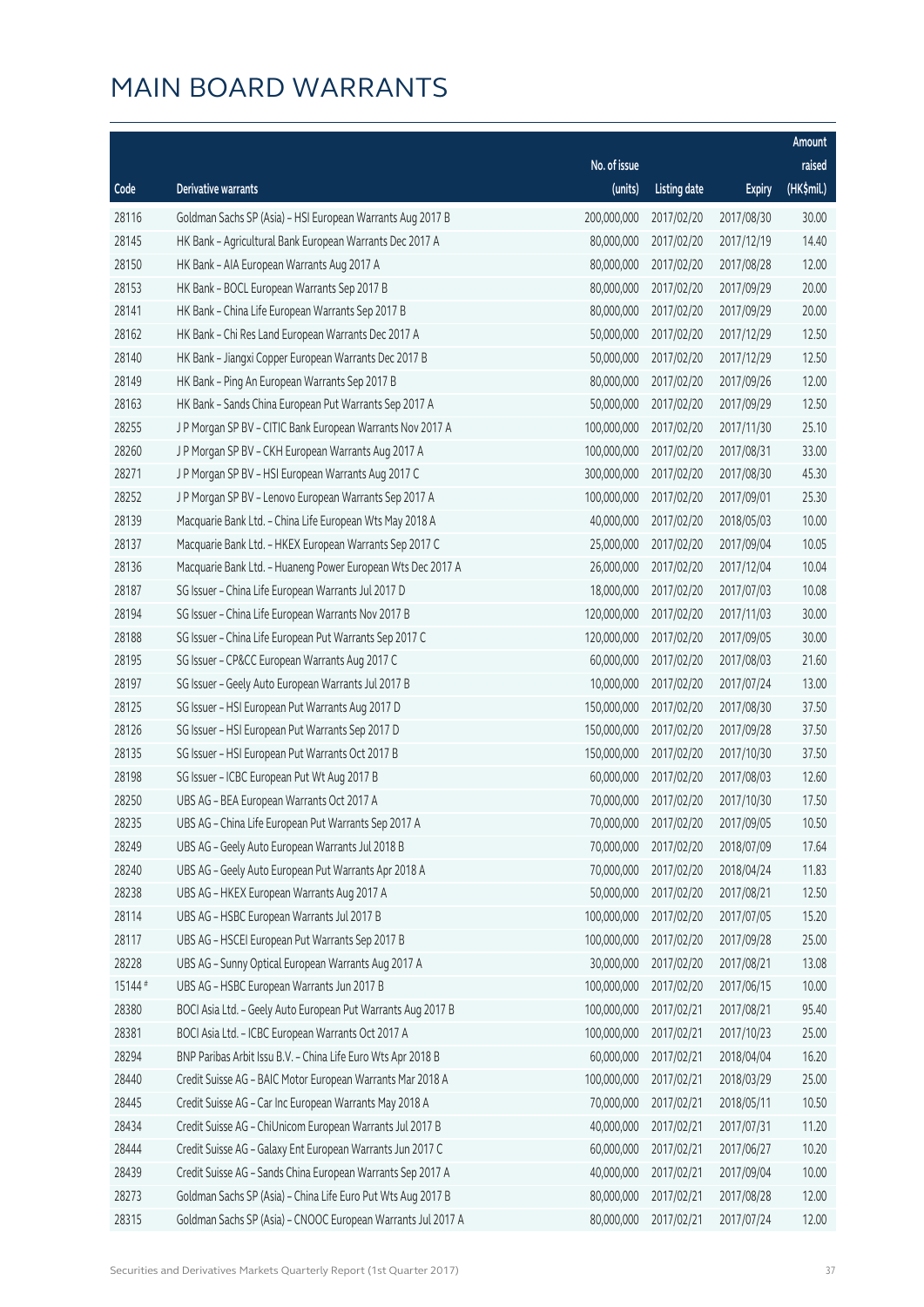|           |                                                              |              |                       |               | Amount     |
|-----------|--------------------------------------------------------------|--------------|-----------------------|---------------|------------|
|           |                                                              | No. of issue |                       |               | raised     |
| Code      | Derivative warrants                                          | (units)      | <b>Listing date</b>   | <b>Expiry</b> | (HK\$mil.) |
| 28277     | Goldman Sachs SP (Asia) - Ping An European Wts Nov 2017 A    | 100,000,000  | 2017/02/21            | 2017/11/27    | 15.00      |
| 28325     | HK Bank - CITIC Bank European Warrants Aug 2017 A            | 40,000,000   | 2017/02/21            | 2017/08/31    | 10.00      |
| 28322     | HK Bank - China Life European Warrants Nov 2017 A            | 80,000,000   | 2017/02/21            | 2017/11/30    | 20.00      |
| 28318     | HK Bank - Geely Auto European Warrants Feb 2018 A            | 200,000,000  | 2017/02/21            | 2018/02/28    | 50.00      |
| 28323     | HK Bank - Sands China European Warrants Aug 2017 B           | 50,000,000   | 2017/02/21            | 2017/08/31    | 12.50      |
| 28363     | Haitong Int'l Sec - China Cinda European Warrants Aug 2017 A | 40,000,000   | 2017/02/21            | 2017/08/22    | 10.00      |
| 28362     | Haitong Int'l Sec - CITIC Bank European Warrants Nov 2017 A  | 35,000,000   | 2017/02/21            | 2017/11/08    | 10.43      |
| 28403     | Haitong Int'l Sec - CITIC Sec European Warrants Jul 2018 A   | 60,000,000   | 2017/02/21            | 2018/07/03    | 10.20      |
| 28366     | Haitong Int'l Sec - China Life European Warrants Dec 2017 B  | 80,000,000   | 2017/02/21            | 2017/12/18    | 20.08      |
| 28373     | Haitong Int'l Sec - China Life European Put Warrants Sep 17B | 68,000,000   | 2017/02/21            | 2017/09/04    | 10.20      |
| 28338     | Haitong Int'l Sec - Galaxy Ent European Warrants Aug 2017 A  | 68,000,000   | 2017/02/21            | 2017/08/29    | 11.08      |
| 28337     | Haitong Int'l Sec - HSBC European Warrants Sep 2017 A        | 68,000,000   | 2017/02/21            | 2017/09/01    | 10.27      |
| 28378     | Haitong Int'l Sec - HTSC European Warrants Feb 2018 A        | 40,000,000   | 2017/02/21            | 2018/02/26    | 10.68      |
| 28349     | Haitong Int'l Sec - Huaneng European Warrants Aug 2017 A     | 50,000,000   | 2017/02/21            | 2017/08/22    | 12.50      |
| 28346     | Haitong Int'l Sec - Jiangxi Copper European Warrants Dec 17B | 40,000,000   | 2017/02/21            | 2017/12/08    | 10.12      |
| 28347     | Haitong Int'l Sec - Li & Fung European Warrants Dec 2017 A   | 68,000,000   | 2017/02/21            | 2017/12/08    | 17.00      |
| 28361     | Haitong Int'l Sec - Lenovo European Warrants Aug 2017 A      | 68,000,000   | 2017/02/21            | 2017/08/01    | 10.61      |
| 28365     | Haitong Int'l Sec - Ping An European Warrants Oct 2017 A     | 60,000,000   | 2017/02/21            | 2017/10/27    | 10.08      |
| 28399     | Haitong Int'l Sec - Ping An European Put Warrants Dec 2017 A | 40,000,000   | 2017/02/21            | 2017/12/29    | 10.92      |
| 28348     | Haitong Int'l Sec - Tencent European Warrants Oct 2017 B     | 68,000,000   | 2017/02/21            | 2017/10/16    | 10.20      |
| 28432     | J P Morgan SP BV - CNBM European Warrants Sep 2017 A         | 60,000,000   | 2017/02/21            | 2017/09/04    | 18.78      |
| 28426     | J P Morgan SP BV - CSOP A50 ETF European Warrants Sep 2017 A | 100,000,000  | 2017/02/21            | 2017/09/01    | 26.30      |
| 28429     | J P Morgan SP BV - Geely Auto European Put Warrants Apr 18 B | 60,000,000   | 2017/02/21            | 2018/04/30    | 10.38      |
| 28410     | J P Morgan SP BV - Sands China European Put Wts Oct 2017 B   | 100,000,000  | 2017/02/21            | 2017/10/03    | 25.00      |
| 28383     | Macquarie Bank Ltd. - PetroChina European Wts Sep 2017 A     | 17,000,000   | 2017/02/21            | 2017/09/04    | 10.03      |
| 28390     | SG Issuer - Geely Auto European Warrants Sep 2017 B          | 10,000,000   | 2017/02/21            | 2017/09/18    | 20.00      |
| 28392     | SG Issuer - Greatwall Motor European Warrants Oct 2017 A     |              | 12,000,000 2017/02/21 | 2017/10/06    | 10.08      |
| 28398     | SG Issuer - HKEX European Warrants Aug 2017 D                | 25,000,000   | 2017/02/21            | 2017/08/03    | 10.00      |
| 28396     | SG Issuer - HSI European Warrants Nov 2017 A                 | 150,000,000  | 2017/02/21            | 2017/11/29    | 37.50      |
| 28311     | UBS AG - AAC Tech European Warrants Nov 2017 A               | 70,000,000   | 2017/02/21            | 2017/11/28    | 10.57      |
| 28407     | UBS AG - AIA European Warrants Jun 2017 D                    | 100,000,000  | 2017/02/21            | 2017/06/28    | 16.30      |
| 28310     | UBS AG - CITIC Bank European Warrants Aug 2017 A             | 40,000,000   | 2017/02/21            | 2017/08/21    | 10.00      |
| 28299     | UBS AG - CNOOC European Warrants Jul 2017 C                  | 70,000,000   | 2017/02/21            | 2017/07/03    | 10.50      |
| $27235$ # | Credit Suisse AG - Lenovo European Warrants May 2018 A       | 265,000,000  | 2017/02/21            | 2018/05/03    | 10.07      |
| 28518     | BOCI Asia Ltd. - BOCL European Warrants Dec 2017 B           | 100,000,000  | 2017/02/22            | 2017/12/18    | 25.00      |
| 28521     | BOCI Asia Ltd. - CC Bank European Warrants Nov 2017 A        | 100,000,000  | 2017/02/22            | 2017/11/27    | 17.60      |
| 28528     | BOCI Asia Ltd. - China Life European Warrants Dec 2017 C     | 200,000,000  | 2017/02/22            | 2017/12/29    | 50.00      |
| 28525     | BOCI Asia Ltd. - Ping An European Warrants Sep 2017 A        | 200,000,000  | 2017/02/22            | 2017/09/26    | 35.00      |
| 28572     | Credit Suisse AG - BOCL European Warrants Oct 2017 A         | 50,000,000   | 2017/02/22            | 2017/10/04    | 12.50      |
| 28565     | Credit Suisse AG - CC Bank European Warrants Aug 2017 B      | 50,000,000   | 2017/02/22            | 2017/08/31    | 12.50      |
| 28590     | Credit Suisse AG - China Cinda European Warrants Sep 2017 A  | 40,000,000   | 2017/02/22            | 2017/09/08    | 10.00      |
| 28586     | Credit Suisse AG - HSBC European Put Warrants Aug 2017 B     | 70,000,000   | 2017/02/22            | 2017/08/31    | 17.50      |
| 28570     | Credit Suisse AG - Huaneng Power European Warrants Aug 2017A | 40,000,000   | 2017/02/22            | 2017/08/22    | 11.40      |
| 28581     | Credit Suisse AG - ICBC European Warrants Nov 2017 A         | 50,000,000   | 2017/02/22            | 2017/11/02    | 12.50      |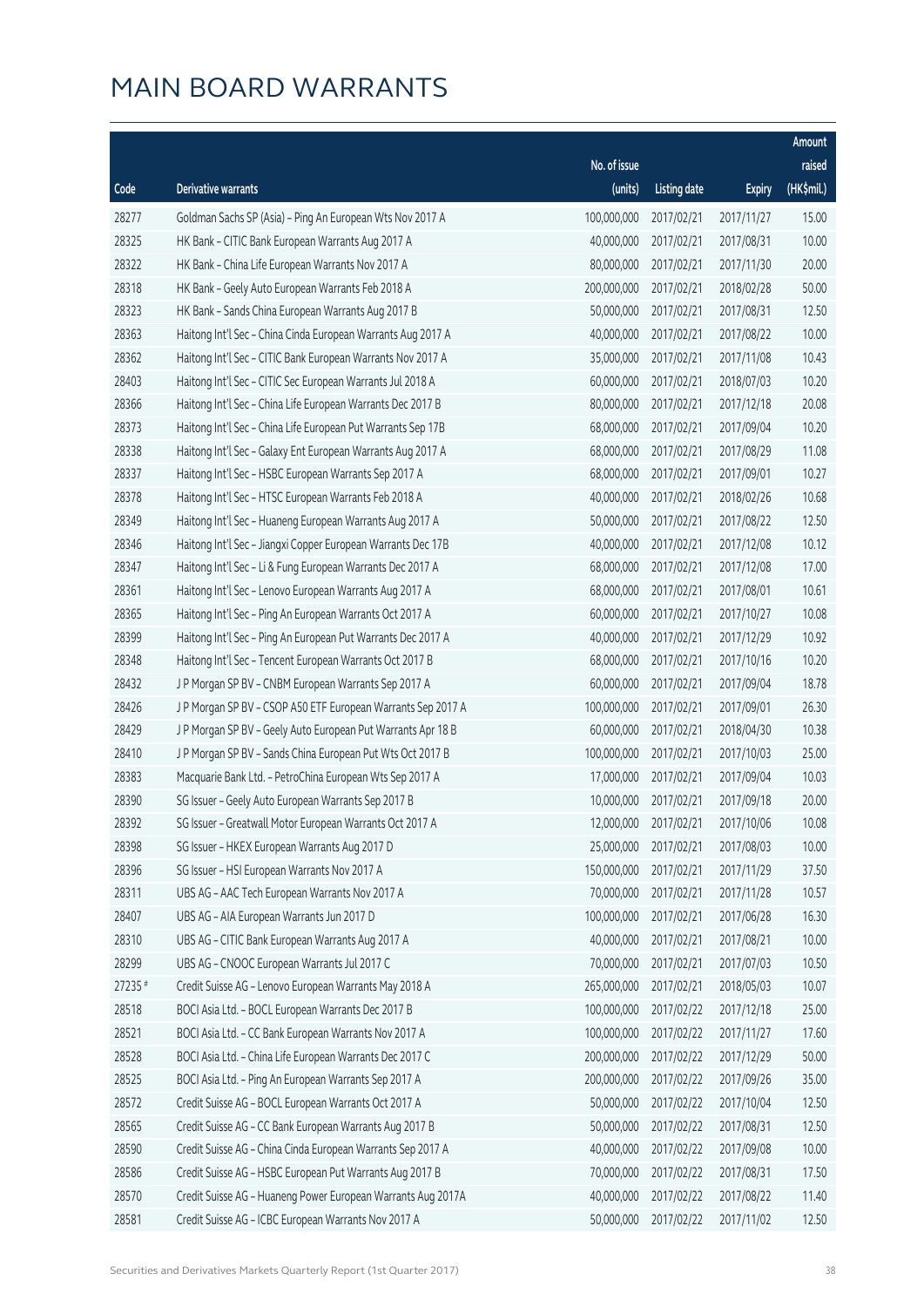|         |                                                             |                        |                     |               | Amount     |
|---------|-------------------------------------------------------------|------------------------|---------------------|---------------|------------|
|         |                                                             | No. of issue           |                     |               | raised     |
| Code    | Derivative warrants                                         | (units)                | <b>Listing date</b> | <b>Expiry</b> | (HK\$mil.) |
| 28589   | Credit Suisse AG - Jiangxi Copper European Wts Dec 2017 A   | 100,000,000            | 2017/02/22          | 2017/12/29    | 25.00      |
| 28573   | Credit Suisse AG - Li & Fung European Warrants Aug 2017 A   | 40,000,000             | 2017/02/22          | 2017/08/22    | 10.00      |
| 28560   | Goldman Sachs SP (Asia) - AIA European Warrants Jun 2017 B  | 80,000,000             | 2017/02/22          | 2017/06/28    | 12.00      |
| 28563   | Goldman Sachs SP (Asia) - BOCL European Warrants Nov 2017 A | 80,000,000             | 2017/02/22          | 2017/11/29    | 12.00      |
| 28564   | Goldman Sachs SP (Asia) - China Life Euro Wts Jun 2017 D    | 25,000,000             | 2017/02/22          | 2017/06/30    | 10.38      |
| 28561   | Goldman Sachs SP (Asia) - HSBC European Warrants Sep 2017 A | 80,000,000             | 2017/02/22          | 2017/09/01    | 12.00      |
| 28558   | Goldman Sachs Sp (Asia) - ICBC European Warrants Jul 2017 D | 80,000,000             | 2017/02/22          | 2017/07/24    | 12.00      |
| 28458   | Goldman Sachs SP (Asia) - Ping An European Wts Jul 2017 B   | 100,000,000            | 2017/02/22          | 2017/07/26    | 15.00      |
| 28476   | HK Bank - HSCEI European Warrants Dec 2017 B                | 180,000,000            | 2017/02/22          | 2017/12/28    | 27.00      |
| 28474   | HK Bank - HSCEI European Put Warrants Sep 2017 B            | 180,000,000            | 2017/02/22          | 2017/09/28    | 27.00      |
| 28464   | HK Bank - HSI European Warrants Aug 2017 A                  | 180,000,000            | 2017/02/22          | 2017/08/30    | 27.00      |
| 28459   | HK Bank - HSI European Put Warrants May 2017 C              | 180,000,000            | 2017/02/22          | 2017/05/29    | 27.00      |
| 28546   | J P Morgan SP BV - Agricultural Bk Euro Warrants Jan 2018 A | 100,000,000            | 2017/02/22          | 2018/01/31    | 25.50      |
| 28538   | J P Morgan SP BV - BOCL European Warrants Dec 2017 B        | 100,000,000            | 2017/02/22          | 2017/12/01    | 18.40      |
| 28536   | J P Morgan SP BV - CC Bank European Wts Oct 2017 A          | 100,000,000            | 2017/02/22          | 2017/10/31    | 25.70      |
| 28547   | J P Morgan SP BV - Minsheng Bank European Wts Aug 2017 A    | 60,000,000             | 2017/02/22          | 2017/08/01    | 16.38      |
| 28548   | J P Morgan SP BV - HKEX European Warrants Jun 2017 D        | 100,000,000            | 2017/02/22          | 2017/06/30    | 35.80      |
| 28531   | J P Morgan SP BV - HSCEI European Wts Dec 2017 B            | 200,000,000            | 2017/02/22          | 2017/12/28    | 30.40      |
| 28535   | J P Morgan SP BV - HSCEI European Put Warrants Sep 2017 B   | 200,000,000            | 2017/02/22          | 2017/09/28    | 30.20      |
| 28529   | J P Morgan SP BV - HSI European Put Warrants Aug 2017 D     | 300,000,000            | 2017/02/22          | 2017/08/30    | 75.00      |
| 28502   | SG Issuer - AGBK European Warrants Dec 2017 A               | 80,000,000             | 2017/02/22          | 2017/12/05    | 20.00      |
| 28505   | SG Issuer - BOCom European Warrants Oct 2017 A              | 25,000,000             | 2017/02/22          | 2017/10/06    | 10.00      |
| 28461   | SG Issuer - CCB European Warrants Jun 2017 C                | 80,000,000             | 2017/02/22          | 2017/06/05    | 12.00      |
| 28511   | SG Issuer - CCB European Warrants Sep 2017 B                | 80,000,000             | 2017/02/22          | 2017/09/05    | 20.00      |
| 28506   | SG Issuer - CITIC Bank European Warrants Oct 2017 A         | 35,000,000             | 2017/02/22          | 2017/10/06    | 10.15      |
| 28517   | SG Issuer - Minsheng Bank European Warrants Sep 2017 B      | 15,000,000             | 2017/02/22          | 2017/09/05    | 10.05      |
| 28462   | SG Issuer - HKEX European Put Warrants Oct 2017 C           | 200,000,000 2017/02/22 |                     | 2017/10/06    | 30.00      |
| 28463   | SG Issuer - ICBC European Warrants Jun 2017 C               | 80,000,000             | 2017/02/22          | 2017/06/05    | 12.00      |
| 28478   | UBS AG - BOCL European Warrants Nov 2017 A                  | 70,000,000             | 2017/02/22          | 2017/11/27    | 11.34      |
| 28454   | UBS AG - BOCL European Put Warrants Aug 2017 B              | 70,000,000             | 2017/02/22          | 2017/08/21    | 17.71      |
| 28500   | UBS AG - CC Bank European Put Warrants Aug 2017 A           | 70,000,000             | 2017/02/22          | 2017/08/21    | 17.99      |
| 28494   | UBS AG - China Life European Warrants Oct 2017 B            | 100,000,000            | 2017/02/22          | 2017/10/09    | 25.00      |
| 28481   | UBS AG - Geely Auto European Put Warrants Aug 2017 A        | 20,000,000             | 2017/02/22          | 2017/08/21    | 12.48      |
| 13347 # | Credit Suisse AG - China Life European Warrants Sep 2017 A  | 70,000,000             | 2017/02/22          | 2017/09/08    | 13.16      |
| 18785 # | Credit Suisse AG - Tencent Holdings Euro Put Wts Aug 2017 A | 190,000,000            | 2017/02/22          | 2017/08/01    | 10.07      |
| 28665   | BOCI Asia Ltd. - CC Bank European Warrants Aug 2017 A       | 100,000,000            | 2017/02/23          | 2017/08/28    | 15.60      |
| 28672   | BOCI Asia Ltd. - CKH European Warrants Aug 2017 A           | 100,000,000            | 2017/02/23          | 2017/08/28    | 25.00      |
| 28673   | BOCI Asia Ltd. - HKEX European Warrants Nov 2017 B          | 200,000,000            | 2017/02/23          | 2017/11/28    | 30.00      |
| 28668   | BOCI Asia Ltd. - HSBC European Warrants Aug 2017 A          | 200,000,000            | 2017/02/23          | 2017/08/29    | 30.00      |
| 28767   | Credit Suisse AG - Tencent Holdings European Wts Jun 2017 E | 40,000,000             | 2017/02/23          | 2017/06/02    | 15.00      |
| 28762   | Credit Suisse AG - Tencent Holdings Euro Put Wts Oct 2017 C | 150,000,000            | 2017/02/23          | 2017/10/31    | 37.50      |
| 28768   | Goldman Sachs SP (Asia) - CC Bank European Wts Aug 2017 B   | 80,000,000             | 2017/02/23          | 2017/08/30    | 20.00      |
| 28727   | HK Bank - Agricultural Bank European Warrants Oct 2017 A    | 80,000,000             | 2017/02/23          | 2017/10/31    | 20.00      |
| 28730   | HK Bank - BOCL European Warrants Aug 2017 C                 | 80,000,000             | 2017/02/23          | 2017/08/31    | 20.00      |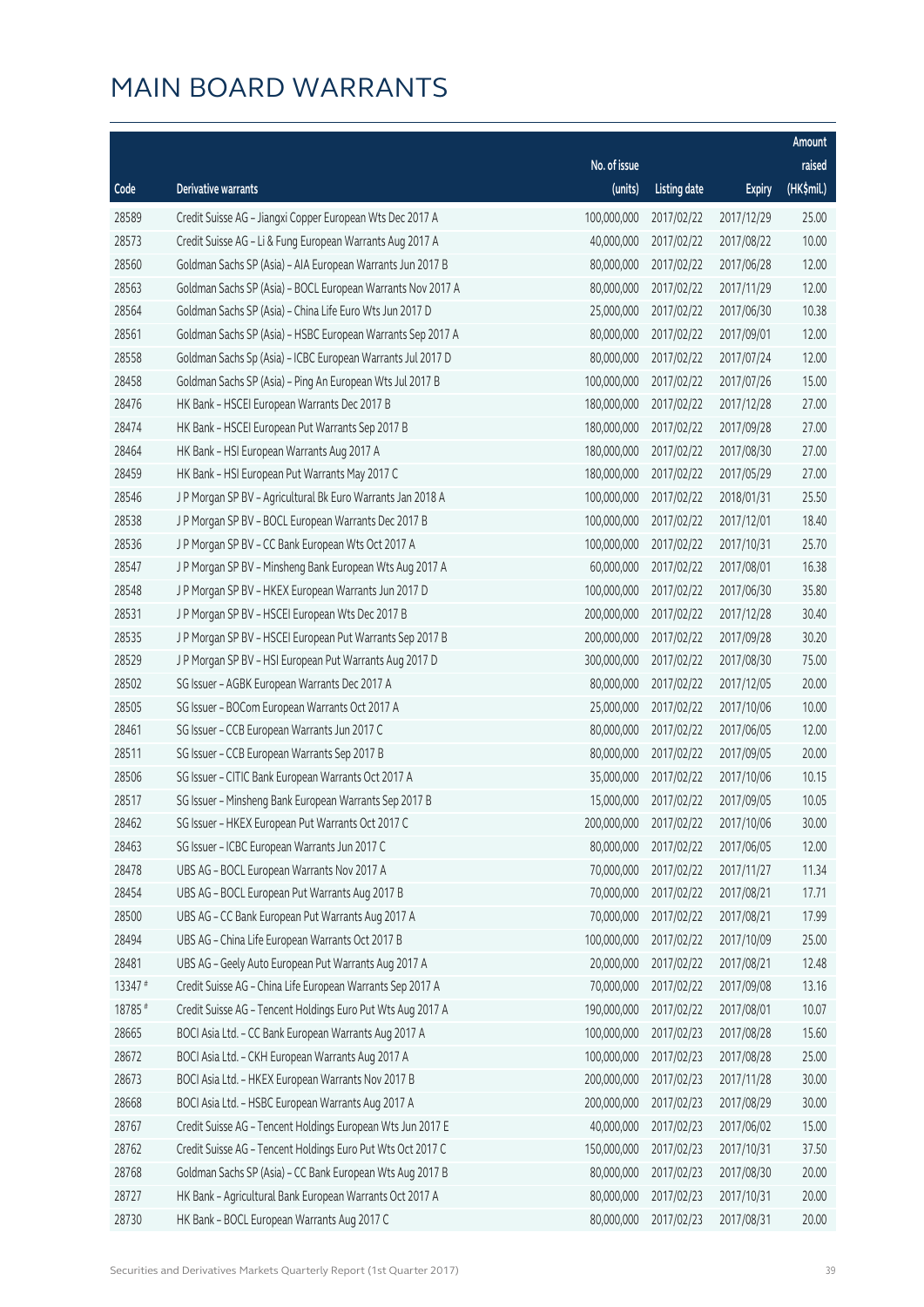|       |                                                                |              |                       |               | Amount     |
|-------|----------------------------------------------------------------|--------------|-----------------------|---------------|------------|
|       |                                                                | No. of issue |                       |               | raised     |
| Code  | Derivative warrants                                            | (units)      | <b>Listing date</b>   | <b>Expiry</b> | (HK\$mil.) |
| 28724 | HK Bank - BOCL European Warrants Sep 2017 C                    | 80,000,000   | 2017/02/23            | 2017/09/29    | 20.00      |
| 28722 | HK Bank - CC Bank European Warrants Aug 2017 D                 | 80,000,000   | 2017/02/23            | 2017/08/31    | 20.00      |
| 28713 | HK Bank - Greatwall Motor European Warrants Feb 2018 A         | 80,000,000   | 2017/02/23            | 2018/02/27    | 12.00      |
| 28733 | HK Bank - HSI European Put Warrants Aug 2017 B                 | 180,000,000  | 2017/02/23            | 2017/08/30    | 45.00      |
| 28738 | HK Bank - HSI European Put Warrants Sep 2017 B                 | 250,000,000  | 2017/02/23            | 2017/09/28    | 45.00      |
| 28716 | HK Bank - ICBC European Warrants Aug 2017 B                    | 80,000,000   | 2017/02/23            | 2017/08/31    | 20.80      |
| 28728 | HK Bank - PetroChina European Warrants Sep 2017 A              | 40,000,000   | 2017/02/23            | 2017/09/29    | 21.60      |
| 28721 | HK Bank - Yanzhou Coal European Warrants Aug 2018 A            | 80,000,000   | 2017/02/23            | 2018/08/30    | 12.00      |
| 28657 | Haitong Int'l Sec - BAIC Motor European Warrants Mar 2018 A    | 40,000,000   | 2017/02/23            | 2018/03/23    | 10.00      |
| 28659 | Haitong Int'l Sec - BOCL European Warrants Nov 2017 A          | 40,000,000   | 2017/02/23            | 2017/11/06    | 10.00      |
| 28639 | Haitong Int'l Sec - Car Inc European Warrants May 2018 A       | 70,000,000   | 2017/02/23            | 2018/05/11    | 11.20      |
| 28626 | Haitong Int'l Sec - Sinopec Corp European Wts Oct 2017 B       | 30,000,000   | 2017/02/23            | 2017/10/03    | 10.80      |
| 28630 | Haitong Int'l Sec - China Railway European Warrants Oct 17 A   | 20,000,000   | 2017/02/23            | 2017/10/24    | 12.14      |
| 28660 | Haitong Int'l Sec - HKEX European Warrants Sep 2017 A          | 25,000,000   | 2017/02/23            | 2017/09/07    | 10.50      |
| 28651 | Haitong Int'l Sec - ICBC European Warrants Nov 2017 A          | 40,000,000   | 2017/02/23            | 2017/11/28    | 10.00      |
| 28656 | Haitong Int'l Sec - Sands China European Warrants Nov 2017 A   | 40,000,000   | 2017/02/23            | 2017/11/27    | 10.00      |
| 28753 | Haitong Int'l Sec - Tencent European Warrants Aug 2017 B       | 25,000,000   | 2017/02/23            | 2017/08/25    | 10.00      |
| 28788 | J P Morgan SP BV - BankComm European Warrants Sep 2017 A       | 60,000,000   | 2017/02/23            | 2017/09/01    | 21.36      |
| 28782 | J P Morgan SP BV - CC Bank European Wts Dec 2017 A             | 100,000,000  | 2017/02/23            | 2017/12/01    | 25.70      |
| 28785 | J P Morgan SP BV - CC Bank European Put Wts Nov 2017 A         | 100,000,000  | 2017/02/23            | 2017/11/03    | 49.30      |
| 28771 | J P Morgan SP BV - Geely Auto European Warrants Dec 2017 A     | 200,000,000  | 2017/02/23            | 2017/12/29    | 50.00      |
| 28773 | J P Morgan SP BV - Sunny Optical European Warrants Dec 2017A   | 60,000,000   | 2017/02/23            | 2017/12/01    | 39.30      |
| 28772 | J P Morgan SP BV - Tencent European Put Warrants Jul 2017 D    | 200,000,000  | 2017/02/23            | 2017/07/05    | 30.00      |
| 28712 | Macquarie Bank Ltd. - Agricultural Bk Euro Warrants Dec 2017 A | 40,000,000   | 2017/02/23            | 2017/12/04    | 10.00      |
| 28690 | Macquarie Bank Ltd. - CC Bank European Warrants Sep 2017 A     | 34,000,000   | 2017/02/23            | 2017/09/04    | 10.23      |
| 28739 | Macquarie Bank Ltd. - CM Bank European Warrants Sep 2018 A     | 40,000,000   | 2017/02/23            | 2018/09/04    | 10.00      |
| 28683 | Macquarie Bank Ltd. - CNOOC European Warrants Feb 2018 A       |              | 24,000,000 2017/02/23 | 2018/02/02    | 10.27      |
| 28708 | Macquarie Bank Ltd. - ICBC European Warrants Nov 2017 A        | 39,000,000   | 2017/02/23            | 2017/11/02    | 10.14      |
| 28711 | Macquarie Bank Ltd. - Jiangxi Copper European Wts Jul 2018 A   | 37,000,000   | 2017/02/23            | 2018/07/03    | 10.06      |
| 28685 | Macquarie Bank Ltd. - NCI European Warrants Dec 2017 A         | 40,000,000   | 2017/02/23            | 2017/12/04    | 10.00      |
| 28678 | Macquarie Bank Ltd. - PICC Group European Wts Jan 2018 A       | 31,000,000   | 2017/02/23            | 2018/01/03    | 10.01      |
| 28694 | Macquarie Bank Ltd. - Sh Electric European Wts Feb 2018 A      | 16,000,000   | 2017/02/23            | 2018/02/14    | 10.21      |
| 28741 | SG Issuer - AIA European Warrants Aug 2017 B                   | 80,000,000   | 2017/02/23            | 2017/08/03    | 12.00      |
| 28742 | SG Issuer - CGS European Warrants Oct 2017 A                   | 13,000,000   | 2017/02/23            | 2017/10/06    | 10.01      |
| 28744 | SG Issuer - HSBC European Put Warrants Sep 2017 B              | 80,000,000   | 2017/02/23            | 2017/09/05    | 25.20      |
| 28745 | SG Issuer - Huaneng Power European Warrants Nov 2017 A         | 30,000,000   | 2017/02/23            | 2017/11/03    | 10.20      |
| 28615 | SG Issuer - ICBC European Warrants Dec 2017 A                  | 80,000,000   | 2017/02/23            | 2017/12/05    | 12.00      |
| 28618 | SG Issuer - Tencent European Put Warrants Oct 2017 E           | 200,000,000  | 2017/02/23            | 2017/10/06    | 50.00      |
| 28758 | UBS AG - AIA European Warrants Dec 2017 A                      | 100,000,000  | 2017/02/23            | 2017/12/21    | 15.50      |
| 28612 | UBS AG - CC Bank European Warrants Aug 2017 B                  | 70,000,000   | 2017/02/23            | 2017/08/28    | 10.50      |
| 28598 | UBS AG - HKEX European Warrants Sep 2017 C                     | 300,000,000  | 2017/02/23            | 2017/09/05    | 45.00      |
| 28750 | UBS AG - HSI European Warrants Sep 2017 B                      | 200,000,000  | 2017/02/23            | 2017/09/28    | 50.00      |
| 28757 | UBS AG - Tencent Holdings European Warrants May 2017 F         | 50,000,000   | 2017/02/23            | 2017/05/26    | 19.50      |
| 28751 | UBS AG - Tencent Holdings European Warrants Jul 2017 B         | 300,000,000  | 2017/02/23            | 2017/07/27    | 45.00      |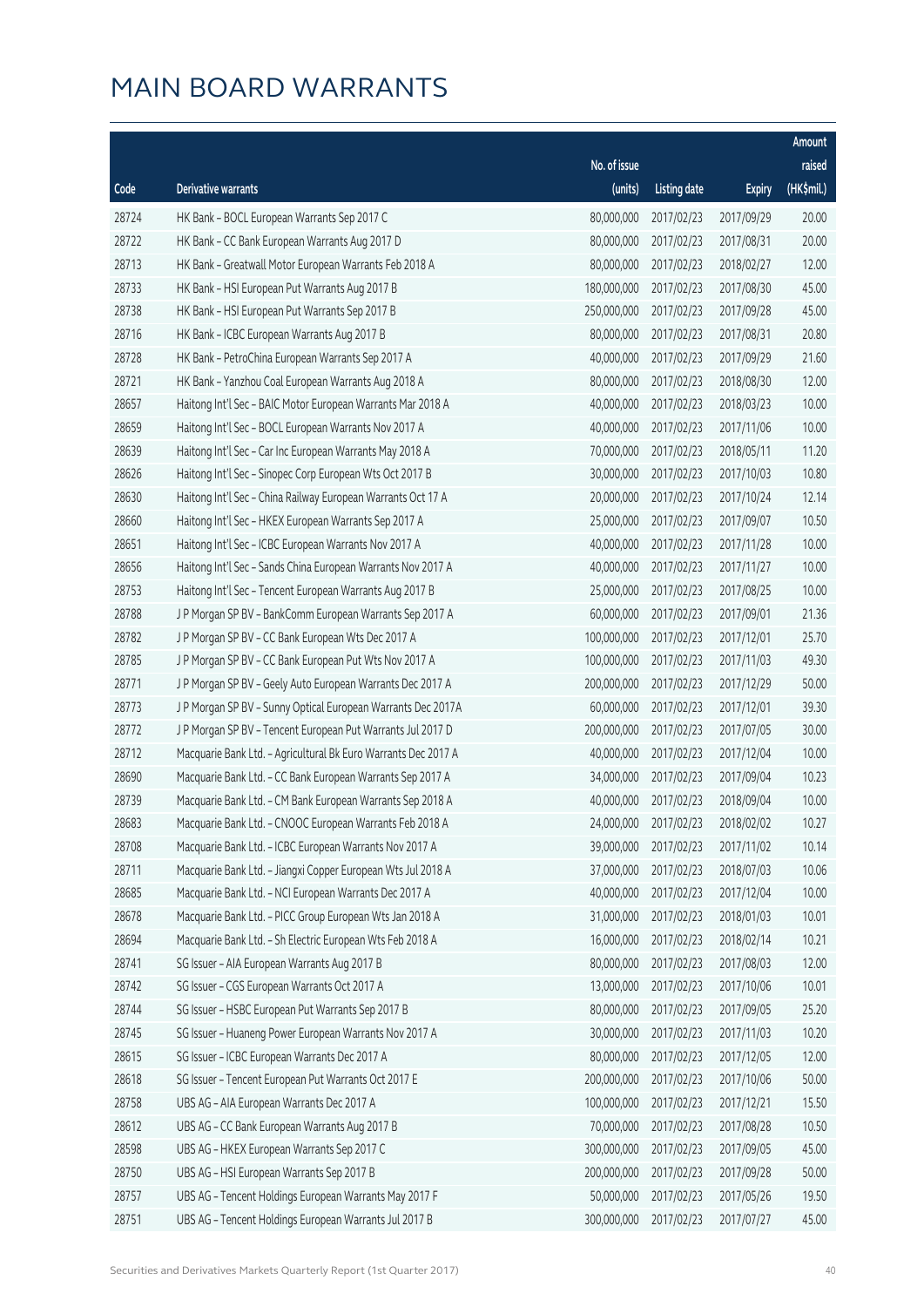|         |                                                              |                        |                     |               | Amount     |
|---------|--------------------------------------------------------------|------------------------|---------------------|---------------|------------|
|         |                                                              | No. of issue           |                     |               | raised     |
| Code    | <b>Derivative warrants</b>                                   | (units)                | <b>Listing date</b> | <b>Expiry</b> | (HK\$mil.) |
| 28613   | UBS AG - Tencent Holdings European Put Warrants May 2017 E   | 200,000,000            | 2017/02/23          | 2017/05/26    | 30.00      |
| 28824   | BOCI Asia Ltd. - Sunny Optical European Warrants Sep 2017 A  | 100,000,000            | 2017/02/24          | 2017/09/11    | 49.50      |
| 28851   | Credit Suisse AG - AIA European Warrants Oct 2017 B          | 80,000,000             | 2017/02/24          | 2017/10/04    | 20.00      |
| 28849   | Credit Suisse AG - China Mobile European Warrants Sep 2017 A | 70,000,000             | 2017/02/24          | 2017/09/06    | 17.50      |
| 28852   | Credit Suisse AG - Henganintl European Warrants Aug 2017 A   | 30,000,000             | 2017/02/24          | 2017/08/23    | 10.50      |
| 28861   | Credit Suisse AG - Lenovo European Warrants Aug 2017 B       | 40,000,000             | 2017/02/24          | 2017/08/23    | 10.00      |
| 28812   | HK Bank - BOC HK European Warrants Jan 2018 A                | 80,000,000             | 2017/02/24          | 2018/01/24    | 12.00      |
| 28822   | HK Bank - China Mobile European Warrants Sep 2017 B          | 50,000,000             | 2017/02/24          | 2017/09/29    | 20.00      |
| 28804   | HK Bank - Sinopec Corp European Warrants Sep 2017 A          | 50,000,000             | 2017/02/24          | 2017/09/29    | 12.50      |
| 28794   | HK Bank - Geely Auto European Warrants Dec 2017 C            | 200,000,000            | 2017/02/24          | 2017/12/29    | 50.00      |
| 28815   | HK Bank - Galaxy Ent European Put Warrants Aug 2017 A        | 50,000,000             | 2017/02/24          | 2017/08/31    | 12.50      |
| 28818   | HK Bank - Sunny Optical European Warrants Sep 2017 A         | 30,000,000             | 2017/02/24          | 2017/09/29    | 15.00      |
| 28826   | Haitong Int'l Sec - HSI European Warrants Aug 2017 A         | 200,000,000            | 2017/02/24          | 2017/08/30    | 31.80      |
| 28828   | Haitong Int'l Sec - HSI European Put Warrants Sep 2017 A     | 200,000,000            | 2017/02/24          | 2017/09/28    | 30.20      |
| 28863   | J P Morgan SP BV - Lenovo European Warrants Jul 2017 A       | 80,000,000             | 2017/02/24          | 2017/07/31    | 16.88      |
| 28864   | J P Morgan SP BV - Yanzhou Coal European Warrants Sep 2017 B | 20,000,000             | 2017/02/24          | 2017/09/04    | 13.76      |
| 28799   | Macquarie Bank Ltd. - BOCL European Warrants Dec 2017 A      | 40,000,000             | 2017/02/24          | 2017/12/04    | 10.00      |
| 28842   | Macquarie Bank Ltd. - Minsheng Bank European Wts Oct 2017 A  | 23,000,000             | 2017/02/24          | 2017/10/04    | 10.05      |
| 28844   | Macquarie Bank Ltd. - Galaxy Ent European Wts Jan 2018 A     | 36,000,000             | 2017/02/24          | 2018/01/03    | 10.01      |
| 28846   | Macquarie Bank Ltd. - HSBC European Warrants Oct 2017 B      | 6,800,000              | 2017/02/24          | 2017/10/04    | 10.47      |
| 28847   | SG Issuer - AIA European Put Warrants Sep 2017 B             | 80,000,000             | 2017/02/24          | 2017/09/05    | 18.80      |
| 28830   | SG Issuer - China EB Ltd European Warrants Mar 2018 A        | 60,000,000             | 2017/02/24          | 2018/03/05    | 15.00      |
| 28829   | SG Issuer - CITIC Bank European Warrants Nov 2017 A          | 30,000,000             | 2017/02/24          | 2017/11/03    | 10.05      |
| 28831   | SG Issuer - CITIC Sec European Warrants Jan 2018 A           | 60,000,000             | 2017/02/24          | 2018/01/04    | 15.00      |
| 28834   | SG Issuer - Lenovo European Warrants Oct 2017 B              | 30,000,000             | 2017/02/24          | 2017/10/06    | 10.05      |
| 28837   | SG Issuer - Tencent European Warrants Jul 2017 G             | 30,000,000             | 2017/02/24          | 2017/07/05    | 10.50      |
| 26330 # | UBS AG - HSBC European Warrants Aug 2017 A                   | 160,000,000 2017/02/24 |                     | 2017/08/29    | 10.40      |
| 28903   | BOCI Asia Ltd. - AIA European Warrants Oct 2017 A            | 200,000,000            | 2017/02/27          | 2017/10/30    | 50.00      |
| 28872   | BNP Paribas Arbit Issu B.V. - HSI European Wts Jan 2018 A    | 80,000,000             | 2017/02/27          | 2018/01/30    | 13.60      |
| 28871   | BNP Paribas Arbit Issu B.V. - HSI European Wts Mar 2018 A    | 80,000,000             | 2017/02/27          | 2018/03/28    | 20.00      |
| 28875   | BNP Paribas Arbit Issu B.V. - HSI Euro Put Wts Sep 2017 C    | 80,000,000             | 2017/02/27          | 2017/09/28    | 20.80      |
| 28877   | BNP Paribas Arbit Issu B.V. - HSI Euro Put Wts Dec 2017 A    | 80,000,000             | 2017/02/27          | 2017/12/28    | 20.80      |
| 28922   | Goldman Sachs SP (Asia) - CC Bank European Wts Jul 2017 C    | 80,000,000             | 2017/02/27          | 2017/07/27    | 12.80      |
| 28918   | Goldman Sachs SP (Asia) - China Mobile Euro Wts Jun 2017 C   | 65,000,000             | 2017/02/27          | 2017/06/28    | 10.79      |
| 28923   | Goldman Sachs SP (Asia) - HSI European Put Wts Aug 2017 C    | 200,000,000            | 2017/02/27          | 2017/08/30    | 30.00      |
| 28920   | Goldman Sachs SP (Asia) - Tencent European Wt Oct 2017 B     | 200,000,000            | 2017/02/27          | 2017/10/31    | 30.00      |
| 28910   | Haitong Int'l Sec - AIA European Warrants Jun 2017 B         | 40,000,000             | 2017/02/27          | 2017/06/29    | 11.72      |
| 28909   | Haitong Int'l Sec - AIA European Warrants Aug 2017 A         | 60,000,000             | 2017/02/27          | 2017/08/01    | 12.06      |
| 28886   | Haitong Int'l Sec - BEA European Warrants Oct 2017 A         | 50,000,000             | 2017/02/27          | 2017/10/30    | 10.30      |
| 28905   | Haitong Int'l Sec - CC Bank European Warrants Nov 2017 A     | 40,000,000             | 2017/02/27          | 2017/11/28    | 10.00      |
| 28891   | Haitong Int'l Sec - CGN Power European Warrants Aug 2017 A   | 68,000,000             | 2017/02/27          | 2017/08/28    | 22.44      |
| 28890   | Haitong Int'l Sec - COSCO Ship Port European Warrants Dec18A | 68,000,000             | 2017/02/27          | 2018/12/24    | 12.65      |
| 28892   | Haitong Int'l Sec - COSCO Sh Hold European Warrants Aug 17 A | 30,000,000             | 2017/02/27          | 2017/08/28    | 11.10      |
| 28894   | Haitong Int'l Sec - R&F Ppt European Warrants Mar 2018 A     | 68,000,000             | 2017/02/27          | 2018/03/26    | 10.27      |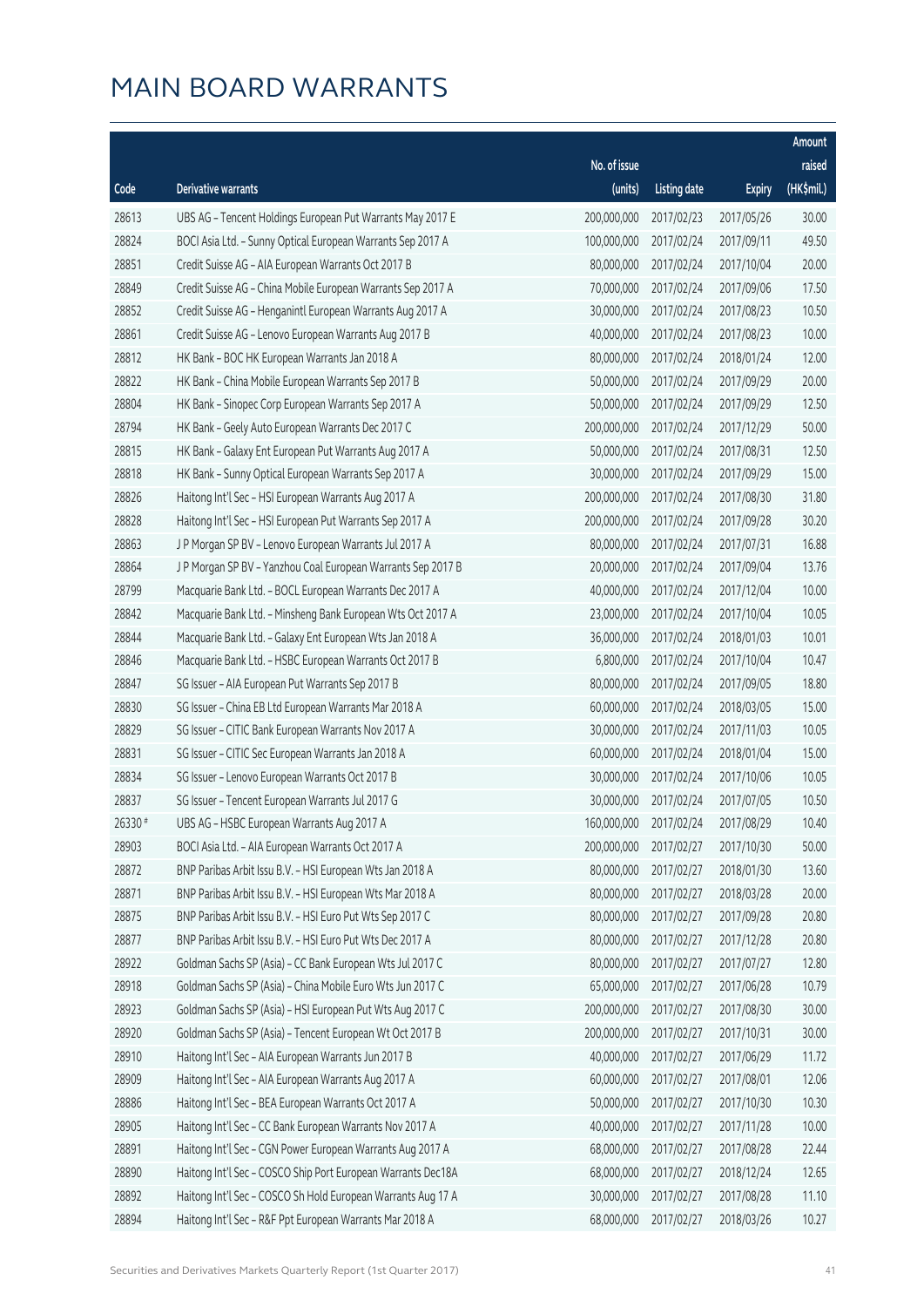|         |                                                              |              |                       |               | Amount     |
|---------|--------------------------------------------------------------|--------------|-----------------------|---------------|------------|
|         |                                                              | No. of issue |                       |               | raised     |
| Code    | Derivative warrants                                          | (units)      | <b>Listing date</b>   | <b>Expiry</b> | (HK\$mil.) |
| 28907   | Haitong Int'l Sec - Henganintl European Warrants Aug 2017 A  | 40,000,000   | 2017/02/27            | 2017/08/28    | 10.48      |
| 28885   | Haitong Int'l Sec - HS Bank European Put Warrants Jun 2019 A | 40,000,000   | 2017/02/27            | 2019/06/28    | 10.00      |
| 28887   | Haitong Int'l Sec - Kingdee Int'l European Warrants Jun 18 A | 15,000,000   | 2017/02/27            | 2018/06/29    | 11.10      |
| 28899   | Haitong Int'l Sec - Kingsoft European Warrants Oct 2017 A    | 68,000,000   | 2017/02/27            | 2017/10/27    | 11.49      |
| 28901   | Haitong Int'l Sec - Kingsoft European Warrants Jan 2018 A    | 50,000,000   | 2017/02/27            | 2018/01/29    | 10.95      |
| 28906   | Haitong Int'l Sec - Lenovo European Warrants Aug 2017 B      | 40,000,000   | 2017/02/27            | 2017/08/28    | 10.00      |
| 28893   | Haitong Int'l Sec - PICC European Warrants Jul 2018 A        | 68,000,000   | 2017/02/27            | 2018/07/27    | 10.34      |
| 28939   | J P Morgan SP BV - BOCL European Warrants Sep 2017 C         | 100,000,000  | 2017/02/27            | 2017/09/01    | 25.50      |
| 28933   | J P Morgan SP BV - China Life European Warrants Oct 2017 A   | 100,000,000  | 2017/02/27            | 2017/10/31    | 15.40      |
| 28937   | J P Morgan SP BV - A50 China European Warrants Aug 2017 A    | 100,000,000  | 2017/02/27            | 2017/08/01    | 30.20      |
| 28926   | J P Morgan SP BV - HSBC European Warrants Dec 2017 A         | 100,000,000  | 2017/02/27            | 2017/12/04    | 15.60      |
| 28941   | J P Morgan SP BV - HSI European Warrants Nov 2017 A          | 300,000,000  | 2017/02/27            | 2017/11/29    | 75.30      |
| 28930   | J P Morgan SP BV - Stanchart European Warrants Aug 2017 A    | 60,000,000   | 2017/02/27            | 2017/08/01    | 12.84      |
| 28879   | SG Issuer - AIA European Warrants Jul 2017 D                 | 80,000,000   | 2017/02/27            | 2017/07/05    | 13.60      |
| 28882   | SG Issuer - BOCHK European Warrants Feb 2018 A               | 56,000,000   | 2017/02/27            | 2018/02/05    | 10.08      |
| 28911   | SG Issuer - Ch Mob European Warrants Aug 2017 B              | 60,000,000   | 2017/02/27            | 2017/08/03    | 14.70      |
| 28913   | SG Issuer - HSI European Put Warrants Aug 2017 E             | 150,000,000  | 2017/02/27            | 2017/08/30    | 22.50      |
| 28914   | SG Issuer - ICBC European Warrants Aug 2017 C                | 80,000,000   | 2017/02/27            | 2017/08/03    | 12.00      |
| 28915   | SG Issuer - Lenovo European Warrants Aug 2017 A              | 35,000,000   | 2017/02/27            | 2017/08/03    | 10.15      |
| 28916   | UBS AG - CGS European Warrants Aug 2017 A                    | 20,000,000   | 2017/02/27            | 2017/08/28    | 10.00      |
| 28917   | UBS AG - China Mobile European Warrants Sep 2017 A           | 100,000,000  | 2017/02/27            | 2017/09/08    | 18.00      |
| 13344 # | Credit Suisse AG - Tencent Holdings European Wts Sep 2017 C  | 150,000,000  | 2017/02/27            | 2017/09/05    | 14.55      |
| 14448 # | UBS AG - HSBC European Warrants May 2017 A                   | 110,000,000  | 2017/02/27            | 2017/05/22    | 10.01      |
| 15182 # | Credit Suisse AG - HSBC European Wts Jun 2017 B              | 215,000,000  | 2017/02/27            | 2017/06/23    | 10.11      |
| 29000   | BNP Paribas Arbit Issu B.V. - BOCL European Wts Jun 2018 A   | 50,000,000   | 2017/02/28            | 2018/06/04    | 13.50      |
| 29001   | BNP Paribas Arbit Issu B.V. - BYD European Wts Jan 2018 A    | 40,000,000   | 2017/02/28            | 2018/01/03    | 21.20      |
| 28996   | BNP Paribas Arbit Issu B.V. - Geely Auto Euro Wts Jul 2018 A |              | 70,000,000 2017/02/28 | 2018/07/04    | 18.20      |
| 28997   | BNP Paribas Arbit Issu B.V. - Sunny Optical Eu Wt Oct 2017 B | 40,000,000   | 2017/02/28            | 2017/10/04    | 16.00      |
| 29007   | Credit Suisse AG - HSBC European Wts Sep 2017 B              | 100,000,000  | 2017/02/28            | 2017/09/07    | 25.00      |
| 29008   | Credit Suisse AG - HSBC European Wts Nov 2017 A              | 100,000,000  | 2017/02/28            | 2017/11/30    | 25.00      |
| 28960   | HK Bank - CKH European Warrants Sep 2017 A                   | 40,000,000   | 2017/02/28            | 2017/09/29    | 10.00      |
| 28965   | HK Bank - Greatwall Motor European Warrants Oct 2018 A       | 80,000,000   | 2017/02/28            | 2018/10/26    | 12.80      |
| 28964   | HK Bank - Lenovo European Warrants Sep 2017 B                | 40,000,000   | 2017/02/28            | 2017/09/29    | 10.00      |
| 29006   | HK Bank - SHK Ppt European Warrants Sep 2017 A               | 40,000,000   | 2017/02/28            | 2017/09/29    | 12.00      |
| 28958   | Haitong Int'l Sec - AIA European Warrants Oct 2017 A         | 40,000,000   | 2017/02/28            | 2017/10/30    | 10.00      |
| 28953   | Haitong Int'l Sec - Crphoenixhealth European Warrants Feb18A | 60,000,000   | 2017/02/28            | 2018/02/21    | 10.20      |
| 28947   | Haitong Int'l Sec - Geely Auto European Warrants Jul 2018 A  | 50,000,000   | 2017/02/28            | 2018/07/18    | 14.70      |
| 28949   | Haitong Int'l Sec - Geely Auto European Put Warrants Dec17 A | 55,000,000   | 2017/02/28            | 2017/12/21    | 10.01      |
| 29010   | Haitong Int'l Sec - GWMC European Warrants Oct 2018 A        | 80,000,000   | 2017/02/28            | 2018/10/18    | 20.00      |
| 28952   | Haitong Int'l Sec - Sino Biopharm European Warrants Jul 19 A | 60,000,000   | 2017/02/28            | 2019/07/30    | 15.00      |
| 28950   | Haitong Int'l Sec - Weigao Group European Warrants Dec 2018A | 80,000,000   | 2017/02/28            | 2018/12/31    | 20.00      |
| 28957   | Haitong Int'l Sec - Sh Pharma European Warrants Jun 2018 A   | 25,000,000   | 2017/02/28            | 2018/06/29    | 12.00      |
| 29014   | J P Morgan SP BV - Greatwall Motor European Wts Oct 2018 A   | 100,000,000  | 2017/02/28            | 2018/10/31    | 16.90      |
| 29011   | J P Morgan SP BV - SHK Ppt European Warrants Sep 2017 A      | 100,000,000  | 2017/02/28            | 2017/09/04    | 32.30      |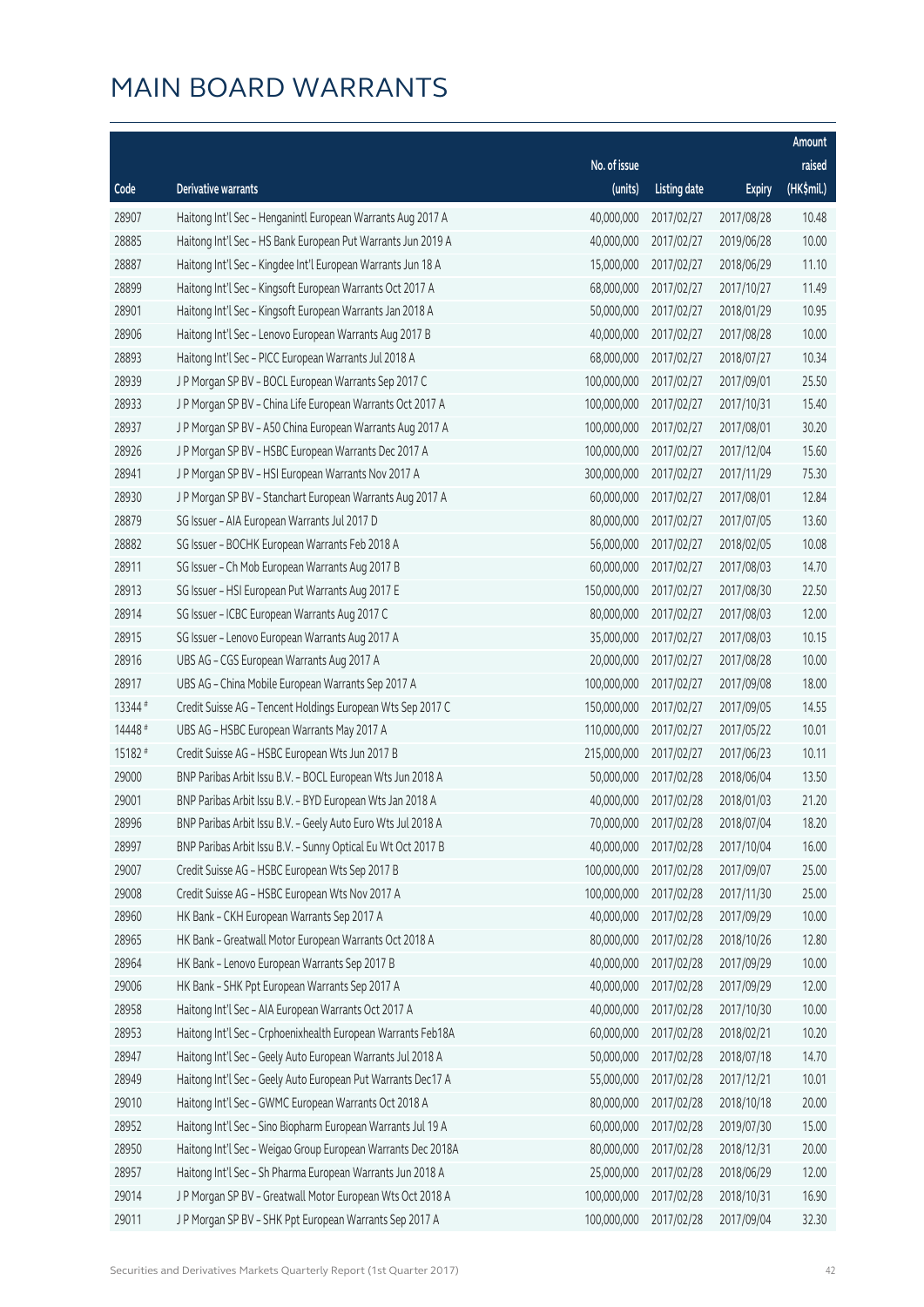|       |                                                               |              |                       |               | Amount     |
|-------|---------------------------------------------------------------|--------------|-----------------------|---------------|------------|
|       |                                                               | No. of issue |                       |               | raised     |
| Code  | Derivative warrants                                           | (units)      | <b>Listing date</b>   | <b>Expiry</b> | (HK\$mil.) |
| 28945 | Macquarie Bank Ltd. - Greatwall Motor European Wts Jul 2018 A | 40,000,000   | 2017/02/28            | 2018/07/04    | 10.00      |
| 28943 | Macquarie Bank Ltd. - Sinopharm European Warrants Apr 2018 A  | 13,000,000   | 2017/02/28            | 2018/04/18    | 10.01      |
| 28944 | Macquarie Bank Ltd. - Tencent European Warrants Oct 2017 A    | 20,000,000   | 2017/02/28            | 2017/10/04    | 10.00      |
| 28975 | SG Issuer - BOCom European Warrants Sep 2017 A                | 30,000,000   | 2017/02/28            | 2017/09/05    | 10.05      |
| 28977 | SG Issuer - CKP European Warrants Sep 2017 A                  | 40,000,000   | 2017/02/28            | 2017/09/05    | 10.00      |
| 28984 | SG Issuer - HSBC European Warrants Dec 2017 B                 | 80,000,000   | 2017/02/28            | 2017/12/05    | 20.00      |
| 28985 | SG Issuer - HSBC European Warrants Jul 2018 A                 | 80,000,000   | 2017/02/28            | 2018/07/05    | 20.00      |
| 28986 | SG Issuer - NewWorld Dev Eu Wt Sep 2017 A                     | 15,000,000   | 2017/02/28            | 2017/09/05    | 10.05      |
| 28995 | SG Issuer - SHK P European Warrants Nov 2017 A                | 25,000,000   | 2017/02/28            | 2017/11/03    | 10.00      |
| 28967 | UBS AG - BankComm European Warrants Aug 2017 A                | 40,000,000   | 2017/02/28            | 2017/08/28    | 10.00      |
| 28971 | UBS AG - BYD European Warrants Jun 2017 A                     | 40,000,000   | 2017/02/28            | 2017/06/28    | 10.00      |
| 28969 | UBS AG - Greatwall Motor European Warrants Aug 2017 A         | 40,000,000   | 2017/02/28            | 2017/08/28    | 24.52      |
| 29016 | UBS AG - HSBC European Warrants Jun 2017 D                    | 100,000,000  | 2017/02/28            | 2017/06/01    | 15.60      |
| 28966 | UBS AG - Ping An European Put Warrants May 2017 E             | 70,000,000   | 2017/02/28            | 2017/05/31    | 10.50      |
| 29015 | UBS AG - SMIC European Warrants Aug 2017 A                    | 60,000,000   | 2017/02/28            | 2017/08/28    | 15.00      |
| 28970 | UBS AG - SMIC European Warrants Oct 2017 A                    | 70,000,000   | 2017/02/28            | 2017/10/24    | 10.50      |
| 29019 | BOCI Asia Ltd. - CNOOC European Warrants Sep 2017 A           | 100,000,000  | 2017/03/01            | 2017/09/28    | 33.10      |
| 29018 | BOCI Asia Ltd. - HSBC European Warrants Sep 2017 B            | 200,000,000  | 2017/03/01            | 2017/09/11    | 50.20      |
| 29020 | BOCI Asia Ltd. - SHK Ppt European Warrants Sep 2017 A         | 100,000,000  | 2017/03/01            | 2017/09/29    | 28.80      |
| 29054 | BNP Paribas Arbit Issu B.V. - BOCHK European Wts Apr 2018 A   | 50,000,000   | 2017/03/01            | 2018/04/04    | 13.00      |
| 10455 | BNP Paribas Arbit Issu B.V. - EUR/USD Euro Wts Dec 2017 A     | 50,000,000   | 2017/03/01            | 2017/12/22    | 12.50      |
| 10456 | BNP Paribas Arbit Issu B.V. - EUR/USD Euro Put Wt Dec 2017 B  | 50,000,000   | 2017/03/01            | 2017/12/22    | 12.50      |
| 10454 | BNP Paribas Arbit Issu B.V. - GBP/USD European Wts Dec 2017A  | 50,000,000   | 2017/03/01            | 2017/12/22    | 12.50      |
| 10457 | BNP Paribas Arbit Issu B.V. - Oil Futures Euro Wt May 2018 A  | 50,000,000   | 2017/03/01            | 2018/05/18    | 12.50      |
| 10458 | BNP Paribas Arbit Issu B.V. - Oil Futures Eu Put Wt May 18 B  | 50,000,000   | 2017/03/01            | 2018/05/18    | 12.50      |
| 29100 | Credit Suisse AG - China Mobile European Warrants Jul 2017 D  | 60,000,000   | 2017/03/01            | 2017/07/31    | 13.80      |
| 29095 | Credit Suisse AG - GAC European Warrants Dec 2017 A           |              | 50,000,000 2017/03/01 | 2017/12/28    | 12.50      |
| 29107 | Credit Suisse AG - Geely Auto European Warrants Aug 2017 B    | 25,000,000   | 2017/03/01            | 2017/08/31    | 31.00      |
| 29105 | Credit Suisse AG - Greatwall Motor European Wts Aug 2017 A    | 20,000,000   | 2017/03/01            | 2017/08/31    | 15.40      |
| 29096 | Credit Suisse AG - HSBC European Wts Jun 2017 D               | 100,000,000  | 2017/03/01            | 2017/06/01    | 15.00      |
| 29056 | Goldman Sachs SP (Asia) - China Life Euro Wts Jun 2017 E      | 25,000,000   | 2017/03/01            | 2017/06/02    | 11.20      |
| 29055 | Goldman Sachs SP (Asia) - Tencent European Wt Jun 2017 H      | 30,000,000   | 2017/03/01            | 2017/06/27    | 14.28      |
| 29089 | J P Morgan SP BV - BYD European Warrants Sep 2017 B           | 100,000,000  | 2017/03/01            | 2017/09/04    | 25.10      |
| 29090 | J P Morgan SP BV - Ch Molybdenum European Warrants Oct 2017A  | 100,000,000  | 2017/03/01            | 2017/10/03    | 36.70      |
| 29093 | J P Morgan SP BV - Ch Overseas European Warrants Mar 2018 A   | 100,000,000  | 2017/03/01            | 2018/03/01    | 25.00      |
| 29086 | J P Morgan SP BV - HSBC European Warrants Jun 2017 C          | 100,000,000  | 2017/03/01            | 2017/06/05    | 16.00      |
| 29091 | J P Morgan SP BV - New World Dev European Wts Oct 2017 A      | 40,000,000   | 2017/03/01            | 2017/10/03    | 12.08      |
| 29071 | Macquarie Bank Ltd. - Angang Steel European Wts Jan 2019 A    | 40,000,000   | 2017/03/01            | 2019/01/17    | 10.00      |
| 29040 | Macquarie Bank Ltd. - BankComm European Warrants Mar 2018 A   | 24,000,000   | 2017/03/01            | 2018/03/02    | 10.30      |
| 29082 | Macquarie Bank Ltd. - BYD European Warrants Oct 2017 A        | 16,000,000   | 2017/03/01            | 2017/10/04    | 10.00      |
| 29079 | Macquarie Bank Ltd. - Ch Molybdenum European Wts Feb 2019 A   | 11,000,000   | 2017/03/01            | 2019/02/15    | 10.19      |
| 29049 | Macquarie Bank Ltd. - China Overseas European Put Wts Jan18A  | 40,000,000   | 2017/03/01            | 2018/01/03    | 10.00      |
| 29039 | Macquarie Bank Ltd. - China Taiping European Wts Nov 2017 A   | 38,000,000   | 2017/03/01            | 2017/11/02    | 10.15      |
| 29076 | Macquarie Bank Ltd. - Nine Dragons European Wts May 2018 A    | 40,000,000   | 2017/03/01            | 2018/05/17    | 10.00      |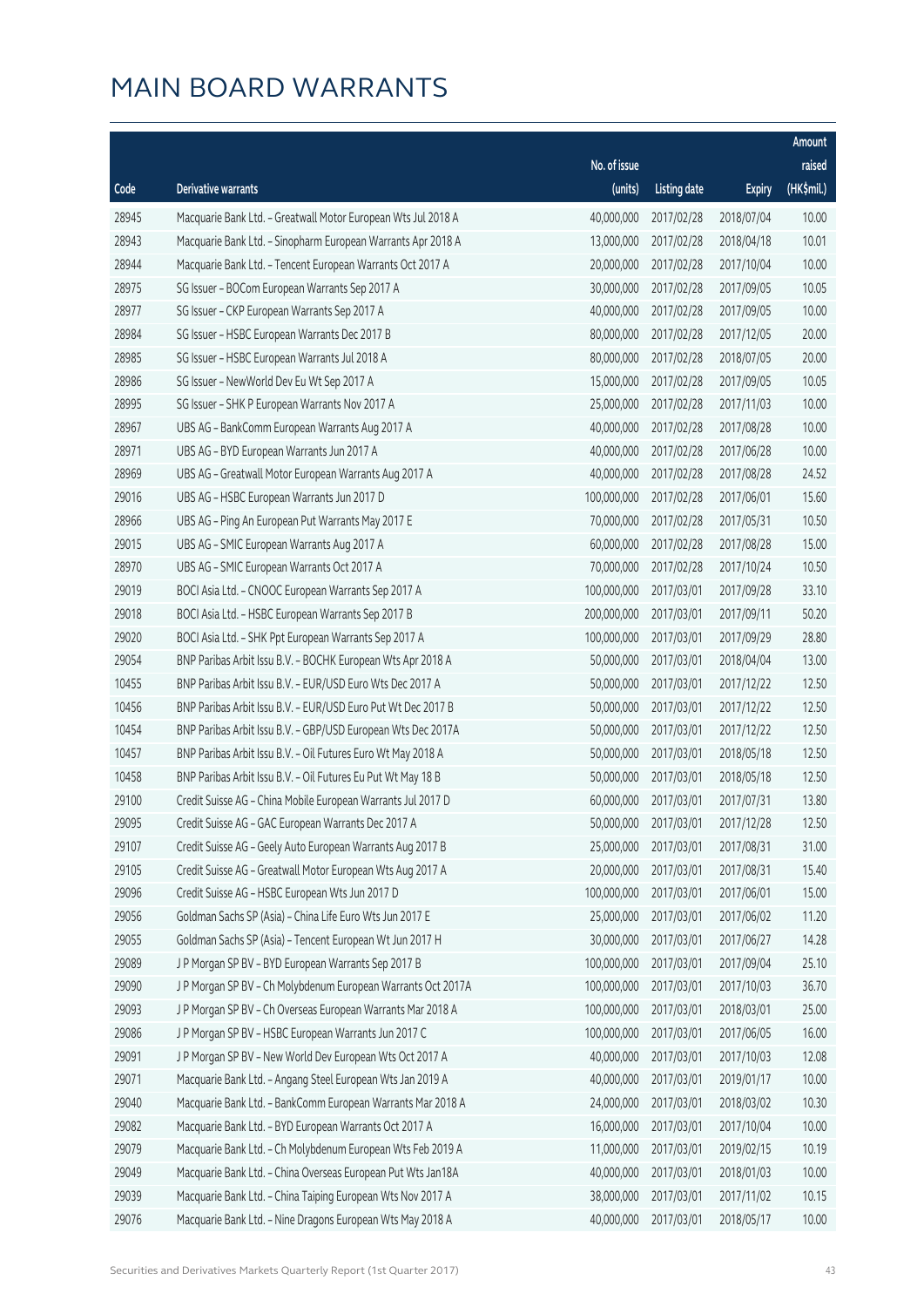|          |                                                              |                        |                     |               | Amount     |
|----------|--------------------------------------------------------------|------------------------|---------------------|---------------|------------|
|          |                                                              | No. of issue           |                     |               | raised     |
| Code     | Derivative warrants                                          | (units)                | <b>Listing date</b> | <b>Expiry</b> | (HK\$mil.) |
| 29051    | SG Issuer - Link REIT European Warrants Nov 2017 A           | 32,000,000             | 2017/03/01          | 2017/11/03    | 10.08      |
| 29108    | UBS AG - HSBC European Put Warrants Aug 2017 B               | 100,000,000            | 2017/03/01          | 2017/08/31    | 26.00      |
| 29111    | UBS AG - Ping An European Warrants Jul 2017 A                | 100,000,000            | 2017/03/01          | 2017/07/26    | 15.00      |
| 29109    | UBS AG - SHK Ppt European Warrants Aug 2017 A                | 40,000,000             | 2017/03/01          | 2017/08/31    | 10.80      |
| 29196    | Credit Suisse AG - Ch Molybdenum European Warrants Sep 2017A | 35,000,000             | 2017/03/02          | 2017/09/01    | 11.20      |
| 29208    | Credit Suisse AG - New World Dev European Wts Sep 2017 A     | 25,000,000             | 2017/03/02          | 2017/09/01    | 11.75      |
| 29131    | Credit Suisse AG - Tencent Holdings European Wts Sep 2017 E  | 150,000,000            | 2017/03/02          | 2017/09/29    | 22.50      |
| 29115    | Goldman Sachs SP (Asia) - China Life Euro Wts Sep 2017 C     | 100,000,000            | 2017/03/02          | 2017/09/28    | 15.00      |
| 29159    | Haitong Int'l Sec - BYD European Warrants Sep 2017 B         | 40,000,000             | 2017/03/02          | 2017/09/04    | 10.20      |
| 29160    | Haitong Int'l Sec - China Cinda European Warrants Sep 2017 A | 40,000,000             | 2017/03/02          | 2017/09/29    | 10.00      |
| 29158    | Haitong Int'l Sec - China Mobile European Warrants Aug 2017A | 60,000,000             | 2017/03/02          | 2017/08/18    | 12.72      |
| 29163    | Haitong Int'l Sec - Ch Molybdenum European Warrants Sep 17 A | 35,000,000             | 2017/03/02          | 2017/09/28    | 10.85      |
| 29146    | Haitong Int'l Sec - Ch Overseas European Warrants Oct 2017 A | 50,000,000             | 2017/03/02          | 2017/10/09    | 10.90      |
| 29149    | Haitong Int'l Sec - Ch Overseas European Warrants Dec 2017 A | 50,000,000             | 2017/03/02          | 2017/12/22    | 10.50      |
| 29169    | Haitong Int'l Sec - GAC European Warrants Dec 2017 A         | 40,000,000             | 2017/03/02          | 2017/12/28    | 10.00      |
| 29144    | Haitong Int'l Sec - Gome European Warrants Aug 2018 A        | 50,000,000             | 2017/03/02          | 2018/08/08    | 14.50      |
| 29164    | Haitong Int'l Sec - HKEX European Warrants Nov 2017 A        | 68,000,000             | 2017/03/02          | 2017/11/28    | 10.20      |
| 29170    | Haitong Int'l Sec - HSBC European Warrants Sep 2017 B        | 68,000,000             | 2017/03/02          | 2017/09/27    | 11.22      |
| 29174    | Haitong Int'l Sec - HSBC European Put Warrants Dec 2017 A    | 40,000,000             | 2017/03/02          | 2017/12/29    | 10.00      |
| 29132    | Haitong Int'l Sec - Poly Property European Warrants Dec 17 B | 25,000,000             | 2017/03/02          | 2017/12/08    | 12.00      |
| 29134    | Haitong Int'l Sec - Sh Petrochem European Warrants Dec 2017A | 20,000,000             | 2017/03/02          | 2017/12/18    | 11.40      |
| 29155    | Haitong Int'l Sec - Tencent European Warrants Sep 2017 D     | 65,000,000             | 2017/03/02          | 2017/09/25    | 10.14      |
| 29222    | J P Morgan SP BV - China Mob European Wts Jun 2017 C         | 100,000,000            | 2017/03/02          | 2017/06/12    | 15.10      |
| 29218    | J P Morgan SP BV - Tencent European Warrants Jun 2017 F      | 100,000,000            | 2017/03/02          | 2017/06/02    | 20.70      |
| 29220    | J P Morgan SP BV - Tencent European Warrants Oct 2017 C      | 200,000,000            | 2017/03/02          | 2017/10/03    | 30.40      |
| 29221    | J P Morgan SP BV - Tencent European Warrants Jan 2018 A      | 100,000,000            | 2017/03/02          | 2018/01/03    | 25.00      |
| 29219    | J P Morgan SP BV - Tencent European Warrants Mar 2018 B      | 200,000,000 2017/03/02 |                     | 2018/03/01    | 30.00      |
| 29175    | Macquarie Bank Ltd. - HKEX European Warrants Oct 2017 D      | 23,000,000             | 2017/03/02          | 2017/10/04    | 10.03      |
| 29184    | Macquarie Bank Ltd. - SUNAC European Warrants Nov 2017 A     | 12,000,000             | 2017/03/02          | 2017/11/13    | 10.01      |
| 29188    | SG Issuer - BOCL European Warrants Oct 2017 A                | 80,000,000             | 2017/03/02          | 2017/10/06    | 12.00      |
| 29195    | SG Issuer - HSI European Warrants Mar 2018 B                 | 150,000,000            | 2017/03/02          | 2018/03/28    | 37.50      |
| 29118    | SG Issuer - Tencent European Warrants Mar 2018 B             | 200,000,000            | 2017/03/02          | 2018/03/05    | 30.00      |
| 29240    | Credit Suisse AG - AIA European Warrants Oct 2017 C          | 70,000,000             | 2017/03/03          | 2017/10/31    | 17.50      |
| 29242    | Goldman Sachs SP (Asia) - AIA European Warrants Sep 2017 A   | 80,000,000             | 2017/03/03          | 2017/09/29    | 20.00      |
| 29247    | Goldman Sachs SP (Asia) - HSI European Put Wts Aug 2017 D    | 200,000,000            | 2017/03/03          | 2017/08/30    | 30.00      |
| 29228    | Macquarie Bank Ltd. - Kingdee Int'l European Wts Jan 2018 B  | 22,000,000             | 2017/03/03          | 2018/01/16    | 10.12      |
| 29229    | SG Issuer - China Life European Warrants Apr 2018 A          | 120,000,000            | 2017/03/03          | 2018/04/06    | 30.00      |
| 29225    | UBS AG - AIA European Put Warrants Aug 2017 B                | 70,000,000             | 2017/03/03          | 2017/08/24    | 11.90      |
| 29227    | UBS AG - China Vanke European Warrants Aug 2017 B            | 70,000,000             | 2017/03/03          | 2017/08/07    | 10.50      |
| $12771*$ | BOCI Asia Ltd. - Tencent Holdings European Wts Sep 2017 C    | 100,000,000            | 2017/03/03          | 2017/09/29    | 13.30      |
| 29268    | BOCI Asia Ltd. - China Unicom European Warrants Oct 2017 A   | 100,000,000            | 2017/03/06          | 2017/10/16    | 36.00      |
| 29270    | Credit Suisse AG - HSBC European Wts Jun 2017 E              | 100,000,000            | 2017/03/06          | 2017/06/26    | 22.00      |
| 29285    | Goldman Sachs SP (Asia) - HSI European Put Wts Sep 2017 B    | 200,000,000            | 2017/03/06          | 2017/09/28    | 30.00      |
| 29278    | Goldman Sachs SP (Asia) - Ping An European Wts Jun 2017 B    | 100,000,000            | 2017/03/06          | 2017/06/27    | 15.00      |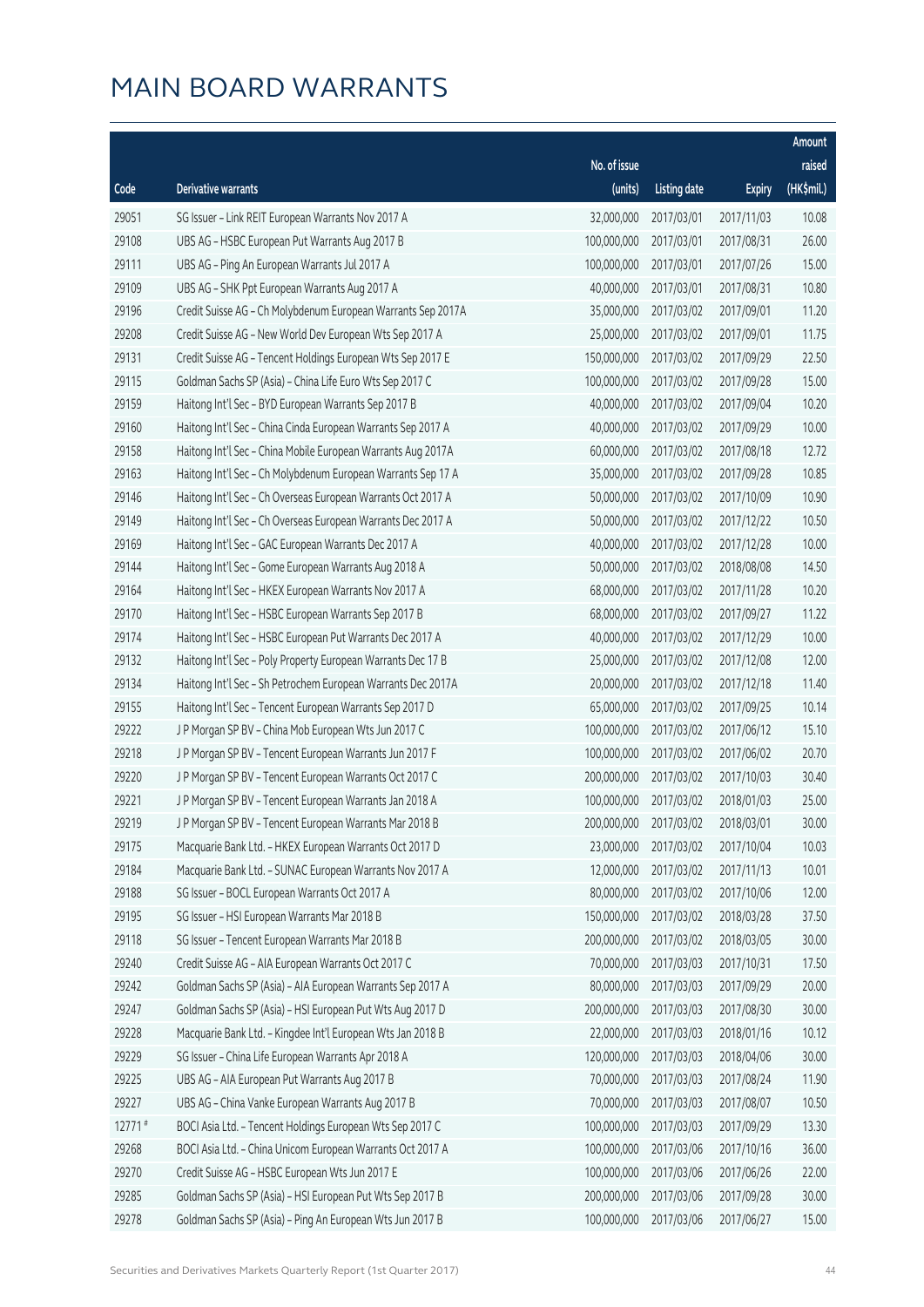|         |                                                              |              |                       |               | Amount     |
|---------|--------------------------------------------------------------|--------------|-----------------------|---------------|------------|
|         |                                                              | No. of issue |                       |               | raised     |
| Code    | <b>Derivative warrants</b>                                   | (units)      | <b>Listing date</b>   | <b>Expiry</b> | (HK\$mil.) |
| 29266   | Haitong Int'l Sec - AIA European Put Warrants Aug 2017 B     | 60,000,000   | 2017/03/06            | 2017/08/31    | 10.32      |
| 29261   | Haitong Int'l Sec - CKH European Warrants Oct 2017 A         | 40,000,000   | 2017/03/06            | 2017/10/04    | 10.04      |
| 29265   | Haitong Int'l Sec - China Telecom European Warrants Sep 17 A | 40,000,000   | 2017/03/06            | 2017/09/29    | 10.00      |
| 29262   | Haitong Int'l Sec - HSBC European Warrants Sep 2017 C        | 40,000,000   | 2017/03/06            | 2017/09/06    | 10.00      |
| 29269   | Haitong Int'l Sec - Tencent European Warrants Jun 2017 C     | 68,000,000   | 2017/03/06            | 2017/06/28    | 10.20      |
| 29264   | Haitong Int'l Sec - Tencent European Warrants Jan 2018 A     | 80,000,000   | 2017/03/06            | 2018/01/03    | 20.00      |
| 29254   | Macquarie Bank Ltd. - COSCO Sh Hold European Wts Dec 2017 A  | 16,000,000   | 2017/03/06            | 2017/12/04    | 10.18      |
| 29256   | Macquarie Bank Ltd. - HKEX European Warrants Oct 2017 E      | 6,500,000    | 2017/03/06            | 2017/10/04    | 10.00      |
| 29259   | Macquarie Bank Ltd. - Tencent European Warrants Oct 2017 B   | 10,000,000   | 2017/03/06            | 2017/10/04    | 10.00      |
| 24058 # | Credit Suisse AG - Ping An European Warrants Sep 2017 A      | 230,000,000  | 2017/03/06            | 2017/09/29    | 10.12      |
| 29295   | BNP Paribas Arbit Issu B.V. - China Life Euro Wts Oct 2017 C | 80,000,000   | 2017/03/07            | 2017/10/04    | 13.60      |
| 29292   | BNP Paribas Arbit Issu B.V. - China Life Eu Put Wt Jul 2018A | 60,000,000   | 2017/03/07            | 2018/07/04    | 15.00      |
| 29290   | BNP Paribas Arbit Issu B.V. - HKEX Euro Put Wts Jan 2018 B   | 60,000,000   | 2017/03/07            | 2018/01/03    | 10.20      |
| 29291   | BNP Paribas Arbit Issu B.V. - Ping An Eur Put Wts Jan 2018 B | 60,000,000   | 2017/03/07            | 2018/01/03    | 15.00      |
| 29343   | Credit Suisse AG - China Life European Warrants Sep 2017 D   | 80,000,000   | 2017/03/07            | 2017/09/29    | 12.00      |
| 29335   | Goldman Sachs SP (Asia) - HKEX European Put Wts Aug 2017 B   | 100,000,000  | 2017/03/07            | 2017/08/01    | 15.00      |
| 29336   | Goldman Sachs SP (Asia) - HSBC European Warrants Jun 2017 E  | 100,000,000  | 2017/03/07            | 2017/06/23    | 15.00      |
| 29297   | Haitong Int'l Sec - BJ Ent Water European Warrants Aug 2019A | 100,000,000  | 2017/03/07            | 2019/08/08    | 25.40      |
| 29312   | Haitong Int'l Sec - Ch Comm Cons European Warrants Oct 2019A | 80,000,000   | 2017/03/07            | 2019/10/30    | 20.00      |
| 29307   | Haitong Int'l Sec - Ch LongYuan European Warrants May 2019 A | 80,000,000   | 2017/03/07            | 2019/05/31    | 20.32      |
| 29317   | Haitong Int'l Sec - CNBM European Warrants Sep 2017 A        | 26,000,000   | 2017/03/07            | 2017/09/07    | 10.14      |
| 29318   | Haitong Int'l Sec - CQRC Bank European Warrants Jan 2018 A   | 20,000,000   | 2017/03/07            | 2018/01/31    | 13.20      |
| 29298   | Haitong Int'l Sec - China Railway European Warrants Oct 19 A | 80,000,000   | 2017/03/07            | 2019/10/30    | 20.00      |
| 29310   | Haitong Int'l Sec - CRCC European Warrants Dec 2018 A        | 40,000,000   | 2017/03/07            | 2018/12/31    | 10.24      |
| 29311   | Haitong Int'l Sec - CRRC European Warrants Dec 2019 A        | 80,000,000   | 2017/03/07            | 2019/12/31    | 20.00      |
| 29325   | Haitong Int'l Sec - CSOP A50 ETF European Warrants Sep 2017A | 40,000,000   | 2017/03/07            | 2017/09/07    | 11.20      |
| 29309   | Haitong Int'l Sec - China Shenhua European Warrants Oct 17 A |              | 65,000,000 2017/03/07 | 2017/10/26    | 11.12      |
| 29320   | Haitong Int'l Sec - A50 China European Warrants Jul 2017 B   | 40,000,000   | 2017/03/07            | 2017/07/26    | 11.60      |
| 29358   | J P Morgan SP BV - AIA European Warrants Aug 2017 B          | 100,000,000  | 2017/03/07            | 2017/08/01    | 15.40      |
| 29347   | J P Morgan SP BV - JX Copper European Warrants Sep 2017 A    | 30,000,000   | 2017/03/07            | 2017/09/01    | 16.77      |
| 29296   | Macquarie Bank Ltd. - Anta Sports European Wts Jan 2018 A    | 28,000,000   | 2017/03/07            | 2018/01/15    | 10.05      |
| 29288   | Macquarie Bank Ltd. - HSBC European Warrants Oct 2017 C      | 31,000,000   | 2017/03/07            | 2017/10/04    | 10.29      |
| 29289   | SG Issuer - AIA European Warrants Nov 2017 A                 | 80,000,000   | 2017/03/07            | 2017/11/03    | 20.00      |
| 29361   | UBS AG - CKH European Warrants Jun 2017 C                    | 70,000,000   | 2017/03/07            | 2017/06/23    | 10.50      |
| 29363   | UBS AG - Sands China European Warrants Jul 2017 D            | 70,000,000   | 2017/03/07            | 2017/07/05    | 10.50      |
| 29379   | BOCI Asia Ltd. - China Life European Warrants Sep 2017 C     | 200,000,000  | 2017/03/08            | 2017/09/29    | 30.00      |
| 29412   | BNP Paribas Arbit Issu B.V. - CKI Holdings Euro Wts Jan 18 A | 30,000,000   | 2017/03/08            | 2018/01/03    | 10.50      |
| 29401   | BNP Paribas Arbit Issu B.V. - CM Bank Euro Warrants Oct 18 A | 40,000,000   | 2017/03/08            | 2018/10/03    | 10.80      |
| 29407   | BNP Paribas Arbit Issu B.V. - Evergrande Euro Wts Feb 2018 A | 25,000,000   | 2017/03/08            | 2018/02/02    | 15.00      |
| 29397   | BNP Paribas Arbit Issu B.V. - SHK Ppt Euro Warrants Jan 18 A | 30,000,000   | 2017/03/08            | 2018/01/03    | 14.40      |
| 29434   | Credit Suisse AG - Galaxy Ent European Put Wts Sep 2017 A    | 50,000,000   | 2017/03/08            | 2017/09/07    | 12.50      |
| 29459   | Goldman Sachs SP (Asia) - BOCL European Warrants Aug 2017 B  | 80,000,000   | 2017/03/08            | 2017/08/28    | 12.00      |
| 29388   | Goldman Sachs SP (Asia) - Galaxy Ent European Wts Jun 2017 B | 60,000,000   | 2017/03/08            | 2017/06/27    | 10.02      |
| 29435   | Goldman Sachs SP (Asia) - Tencent European Wt Oct 2017 C     | 250,000,000  | 2017/03/08            | 2017/10/03    | 37.50      |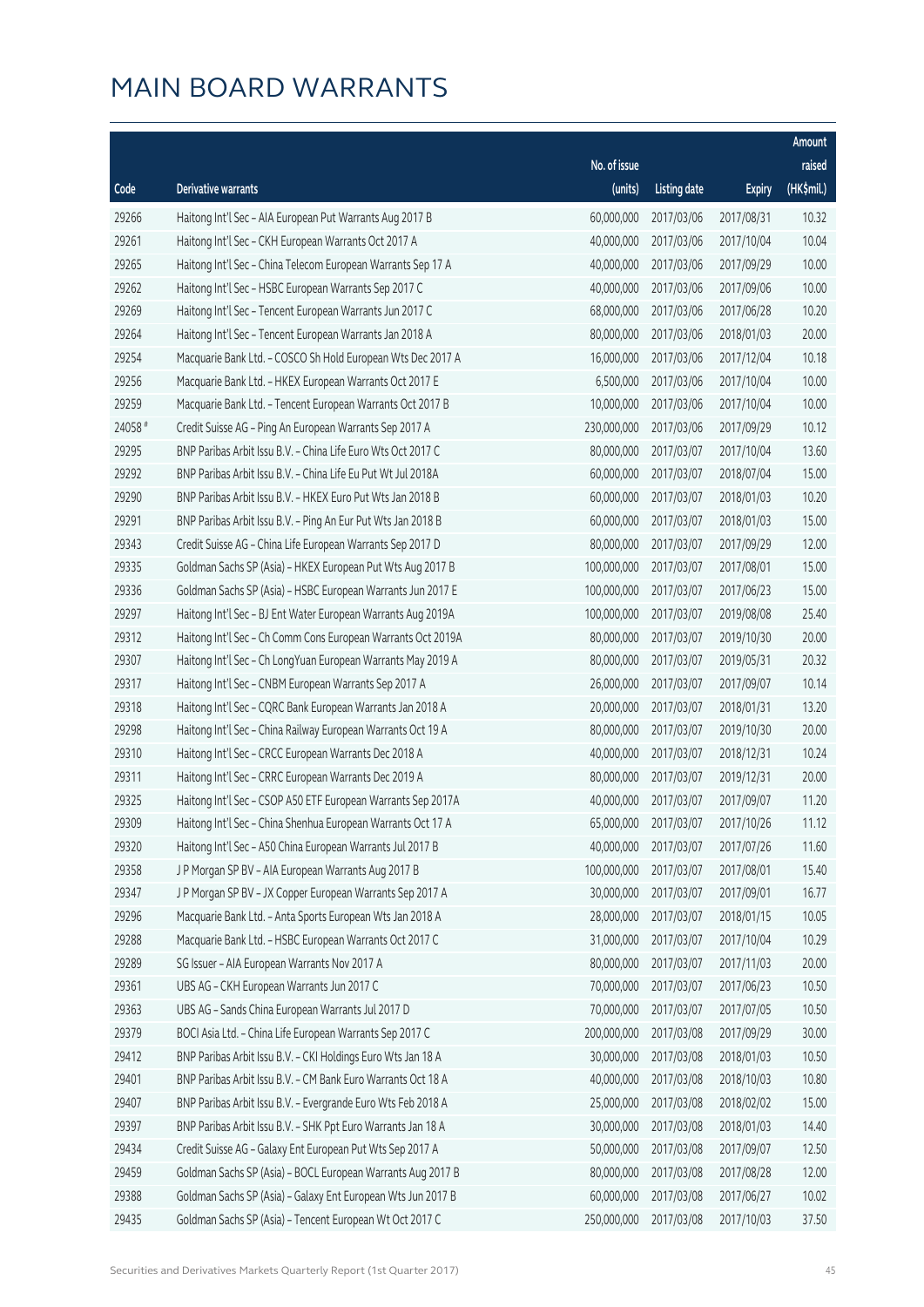|       |                                                              |                        |                     |               | Amount     |
|-------|--------------------------------------------------------------|------------------------|---------------------|---------------|------------|
|       |                                                              | No. of issue           |                     |               | raised     |
| Code  | Derivative warrants                                          | (units)                | <b>Listing date</b> | <b>Expiry</b> | (HK\$mil.) |
| 29386 | HK Bank - China Tel European Warrants Sep 2017 A             | 50,000,000             | 2017/03/08          | 2017/09/29    | 12.50      |
| 29383 | HK Bank - HSI European Warrants Sep 2017 C                   | 180,000,000            | 2017/03/08          | 2017/09/28    | 27.00      |
| 29384 | HK Bank - HSI European Warrants Nov 2017 A                   | 180,000,000            | 2017/03/08          | 2017/11/29    | 27.00      |
| 29385 | HK Bank - HSI European Put Warrants Oct 2017 A               | 180,000,000            | 2017/03/08          | 2017/10/30    | 27.00      |
| 29415 | Haitong Int'l Sec - China Life European Warrants Jun 2017 A  | 70,000,000             | 2017/03/08          | 2017/06/23    | 10.50      |
| 29416 | Haitong Int'l Sec - CNOOC European Warrants Jul 2018 A       | 70,000,000             | 2017/03/08          | 2018/07/31    | 10.50      |
| 29422 | Haitong Int'l Sec - ZTE European Warrants Jul 2017 A         | 70,000,000             | 2017/03/08          | 2017/07/27    | 10.50      |
| 29483 | J P Morgan SP BV - BJ Ent Water European Warrants Mar 2019 A | 100,000,000            | 2017/03/08          | 2019/03/01    | 25.00      |
| 29495 | J P Morgan SP BV - Ch Comm Cons European Warrants Oct 2017 A | 60,000,000             | 2017/03/08          | 2017/10/03    | 33.60      |
| 29482 | J P Morgan SP BV - CNOOC European Warrants Aug 2017 B        | 100,000,000            | 2017/03/08          | 2017/08/01    | 29.50      |
| 29465 | J P Morgan SP BV - Galaxy Ent European Warrants Nov 2017 A   | 100,000,000            | 2017/03/08          | 2017/11/01    | 25.10      |
| 29480 | J P Morgan SP BV - Galaxy Ent European Put Wts Oct 2017 A    | 100,000,000            | 2017/03/08          | 2017/10/04    | 33.00      |
| 29481 | J P Morgan SP BV - Sands China European Warrants Dec 2017 A  | 100,000,000            | 2017/03/08          | 2017/12/04    | 25.30      |
| 29496 | J P Morgan SP BV - ZTE European Warrants Dec 2017 B          | 70,000,000             | 2017/03/08          | 2017/12/04    | 10.64      |
| 29393 | Macquarie Bank Ltd. - Foxconn European Warrants Dec 2017 A   | 30,000,000             | 2017/03/08          | 2017/12/04    | 10.35      |
| 29396 | Macquarie Bank Ltd. - ZTE European Warrants Feb 2018 A       | 40,000,000             | 2017/03/08          | 2018/02/12    | 10.00      |
| 29502 | UBS AG - Galaxy Ent European Warrants Oct 2017 A             | 50,000,000             | 2017/03/08          | 2017/10/11    | 12.50      |
| 29497 | UBS AG - ZTE European Warrants Jul 2017 A                    | 70,000,000             | 2017/03/08          | 2017/07/27    | 10.50      |
| 29565 | BOCI Asia Ltd. - Galaxy Ent European Warrants Aug 2017 B     | 100,000,000            | 2017/03/09          | 2017/08/28    | 21.10      |
| 29585 | BOCI Asia Ltd. - Galaxy Ent European Put Warrants Aug 2017 C | 100,000,000            | 2017/03/09          | 2017/08/24    | 17.10      |
| 29586 | BOCI Asia Ltd. - Sands China European Put Wts Aug 2017 A     | 100,000,000            | 2017/03/09          | 2017/08/28    | 16.40      |
| 29617 | Credit Suisse AG - Ch Comm Cons European Warrants Oct 2017 B | 25,000,000             | 2017/03/09          | 2017/10/03    | 14.00      |
| 29618 | Credit Suisse AG - Galaxy Ent European Warrants Oct 2017 A   | 50,000,000             | 2017/03/09          | 2017/10/06    | 12.50      |
| 29620 | Bank of East Asia - Ch Comm Cons European Wts Nov 2018 A     | 50,000,000             | 2017/03/09          | 2018/11/28    | 12.75      |
| 29619 | Bank of East Asia - CNBM European Warrants Oct 2017 A        | 20,000,000             | 2017/03/09          | 2017/10/03    | 10.24      |
| 29621 | Goldman Sachs SP (Asia) - China Mobile Euro Wts Jul 2017 B   | 60,000,000             | 2017/03/09          | 2017/07/26    | 10.08      |
| 29527 | Goldman Sachs SP (Asia) - HSBC European Warrants Jun 2017 F  | 120,000,000 2017/03/09 |                     | 2017/06/28    | 18.00      |
| 29562 | Goldman Sachs SP (Asia) - HSBC European Warrants Aug 2017 A  | 120,000,000            | 2017/03/09          | 2017/08/28    | 18.00      |
| 29564 | Goldman Sachs SP (Asia) - HSBC European Warrants Sep 2017 B  | 120,000,000            | 2017/03/09          | 2017/09/27    | 18.00      |
| 29524 | Goldman Sachs SP (Asia) - Tencent European Wt Aug 2017 C     | 250,000,000            | 2017/03/09          | 2017/08/28    | 37.50      |
| 29522 | Goldman Sachs SP (Asia) - Tencent European Wt Nov 2017 B     | 250,000,000            | 2017/03/09          | 2017/11/28    | 37.50      |
| 29626 | J P Morgan SP BV - Tencent European Warrants Jun 2017 G      | 100,000,000            | 2017/03/09          | 2017/06/30    | 49.80      |
| 29604 | Macquarie Bank Ltd. - ASM Pacific European Wts Oct 2018 A    | 28,000,000             | 2017/03/09          | 2018/10/16    | 10.02      |
| 29615 | Macquarie Bank Ltd. - GAC European Wts Apr 2018 B            | 41,000,000             | 2017/03/09          | 2018/04/04    | 10.25      |
| 29613 | Macquarie Bank Ltd. - ICBC European Warrants Oct 2017 A      | 41,000,000             | 2017/03/09          | 2017/10/04    | 10.29      |
| 29635 | BOCI Asia Ltd. - HSI European Warrants Sep 2017 B            | 100,000,000            | 2017/03/10          | 2017/09/28    | 15.00      |
| 29637 | BOCI Asia Ltd. - HSI European Warrants Nov 2017 A            | 100,000,000            | 2017/03/10          | 2017/11/29    | 15.00      |
| 29646 | BOCI Asia Ltd. - HSI European Put Warrants Oct 2017 A        | 100,000,000            | 2017/03/10          | 2017/10/30    | 15.00      |
| 29742 | HK Bank - HKEX European Warrants Dec 2017 A                  | 100,000,000            | 2017/03/10          | 2017/12/27    | 15.00      |
| 29739 | HK Bank - KECL European Warrants Sep 2017 A                  | 40,000,000             | 2017/03/10          | 2017/09/29    | 14.00      |
| 29719 | Haitong Int'l Sec - HSI European Warrants Sep 2017 B         | 150,000,000            | 2017/03/10          | 2017/09/28    | 31.80      |
| 29702 | Haitong Int'l Sec - HSI European Warrants Jan 2018 A         | 150,000,000            | 2017/03/10          | 2018/01/30    | 22.95      |
| 29716 | Haitong Int'l Sec - HSI European Warrants Mar 2018 A         | 150,000,000            | 2017/03/10          | 2018/03/28    | 30.30      |
| 29698 | Haitong Int'l Sec - HSI European Warrants Dec 2018 A         | 150,000,000            | 2017/03/10          | 2018/12/28    | 37.65      |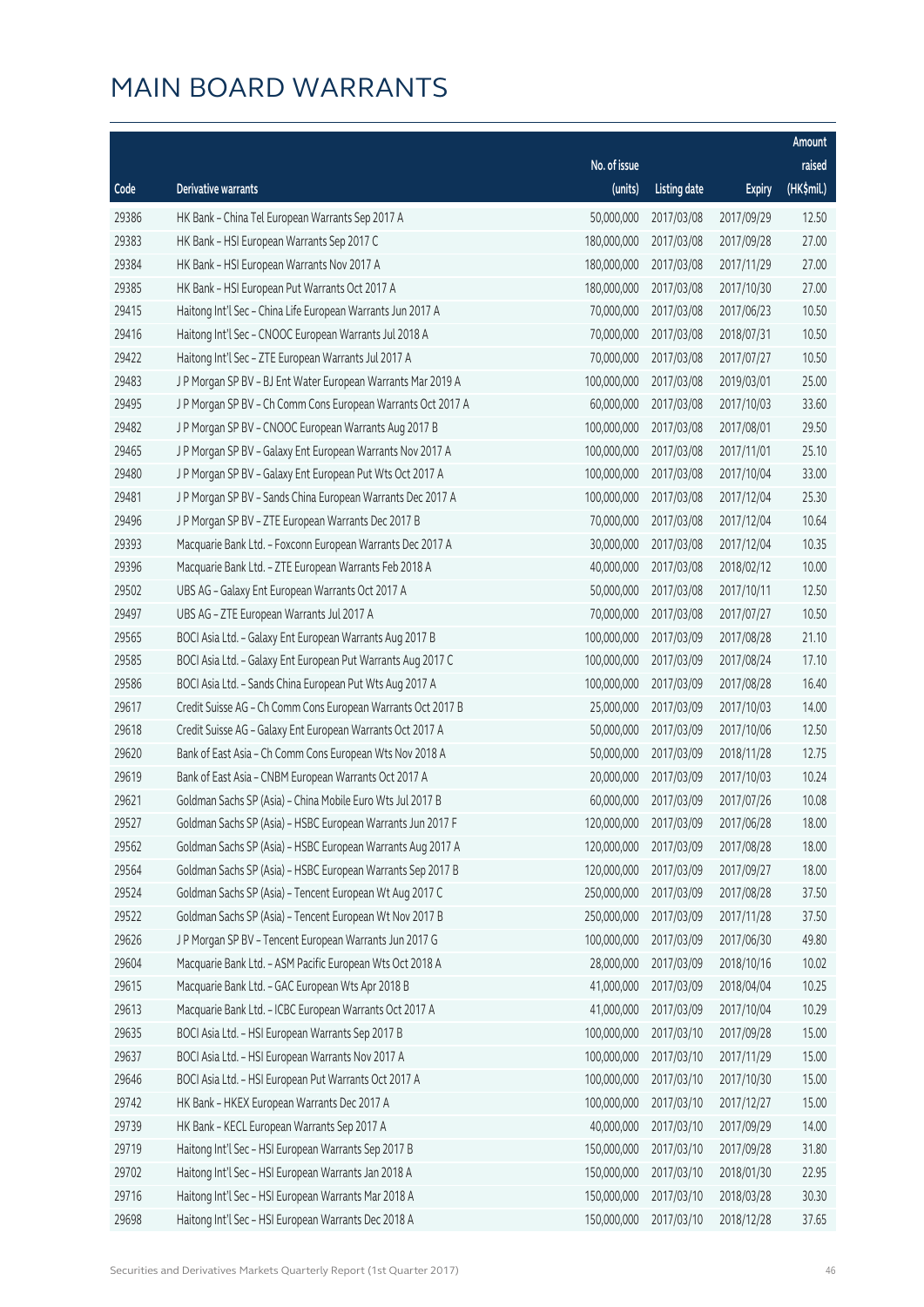|       |                                                              |              |                       |               | Amount     |
|-------|--------------------------------------------------------------|--------------|-----------------------|---------------|------------|
|       |                                                              | No. of issue |                       |               | raised     |
| Code  | Derivative warrants                                          | (units)      | <b>Listing date</b>   | <b>Expiry</b> | (HK\$mil.) |
| 29729 | Haitong Int'l Sec - HSI European Put Warrants Dec 2017 A     | 150,000,000  | 2017/03/10            | 2017/12/28    | 37.50      |
| 29748 | J P Morgan SP BV - Huaneng Power European Wts Dec 2017 A     | 60,000,000   | 2017/03/10            | 2017/12/01    | 17.52      |
| 29665 | Macquarie Bank Ltd. - CM Bank European Put Warrants Apr 18 B | 40,000,000   | 2017/03/10            | 2018/04/04    | 10.00      |
| 29694 | Macquarie Bank Ltd. - Tencent European Warrants Oct 2017 C   | 10,000,000   | 2017/03/10            | 2017/10/04    | 18.63      |
| 29870 | Credit Suisse AG - KECL European Warrants Sep 2017 A         | 35,000,000   | 2017/03/13            | 2017/09/14    | 10.50      |
| 29825 | HK Bank - CNOOC European Warrants Sep 2017 A                 | 30,000,000   | 2017/03/13            | 2017/09/29    | 15.00      |
| 29833 | HK Bank - Sinopec Corp European Warrants Sep 2017 B          | 30,000,000   | 2017/03/13            | 2017/09/29    | 12.00      |
| 29834 | HK Bank - CSOP A50 ETF European Warrants Sep 2017 A          | 35,000,000   | 2017/03/13            | 2017/09/29    | 10.50      |
| 29793 | Haitong Int'l Sec - Agricultural Bk European Warrants Dec17A | 80,000,000   | 2017/03/13            | 2017/12/29    | 20.00      |
| 29780 | Haitong Int'l Sec - Agricultural Bk European Warrants Jan18A | 68,000,000   | 2017/03/13            | 2018/01/24    | 11.56      |
| 29795 | Haitong Int'l Sec - Ch Comm Cons European Warrants Sep 2017B | 25,000,000   | 2017/03/13            | 2017/09/18    | 10.50      |
| 29774 | Haitong Int'l Sec - Cathay Pacific European Warrants Dec18 A | 68,000,000   | 2017/03/13            | 2018/12/28    | 17.00      |
| 29770 | Haitong Int'l Sec - Guangdong Inv European Warrants Dec 18 A | 50,000,000   | 2017/03/13            | 2018/12/28    | 12.75      |
| 29753 | Haitong Int'l Sec - Galaxy Ent European Warrants Sep 2017 A  | 35,000,000   | 2017/03/13            | 2017/09/29    | 10.54      |
| 29754 | Haitong Int'l Sec - Galaxy Ent European Warrants Dec 2017 A  | 55,000,000   | 2017/03/13            | 2017/12/21    | 10.29      |
| 29809 | Haitong Int'l Sec - Sino-Ocean Gp European Warrants Apr2018A | 20,000,000   | 2017/03/13            | 2018/04/30    | 12.20      |
| 29775 | Haitong Int'l Sec - Sinotrans European Warrants Aug 2018 A   | 20,000,000   | 2017/03/13            | 2018/08/08    | 12.40      |
| 29765 | Haitong Int'l Sec - Want Want China European Warrants Dec17A | 30,000,000   | 2017/03/13            | 2017/12/18    | 10.80      |
| 29880 | J P Morgan SP BV - Foxconn European Warrants Dec 2017 A      | 40,000,000   | 2017/03/13            | 2017/12/29    | 10.04      |
| 29842 | Macquarie Bank Ltd. - China Res Gas European Wts Feb 2018 A  | 20,000,000   | 2017/03/13            | 2018/02/20    | 10.60      |
| 29868 | Macquarie Bank Ltd. - Techtronic Ind European Wts Jan 2018 A | 36,000,000   | 2017/03/13            | 2018/01/16    | 10.01      |
| 29869 | SG Issuer - SMIC European Warrants Aug 2017 A                | 70,000,000   | 2017/03/13            | 2017/08/21    | 13.65      |
| 11071 | BNP Paribas Arbit Issu B.V. - China Tel Euro Wts Feb 2018 A  | 40,000,000   | 2017/03/14            | 2018/02/02    | 10.40      |
| 11068 | BNP Paribas Arbit Issu B.V. - Jiangxi Copper Eu Wt Jan 2018A | 80,000,000   | 2017/03/14            | 2018/01/29    | 16.00      |
| 11067 | Credit Suisse AG - Cathay Pacific European Warrants Oct 17 A | 15,000,000   | 2017/03/14            | 2017/10/04    | 10.05      |
| 11075 | Goldman Sachs SP (Asia) - CNOOC European Warrants Jul 2017 B | 60,000,000   | 2017/03/14            | 2017/07/27    | 10.14      |
| 29944 | Haitong Int'l Sec - BOC HK European Warrants Nov 2017 A      |              | 40,000,000 2017/03/14 | 2017/11/30    | 10.08      |
| 29943 | Haitong Int'l Sec - BOC HK European Put Warrants Mar 2018 A  | 40,000,000   | 2017/03/14            | 2018/03/29    | 10.28      |
| 11059 | Haitong Int'l Sec - BOCL European Warrants Aug 2018 A        | 68,000,000   | 2017/03/14            | 2018/08/28    | 17.68      |
| 29939 | Haitong Int'l Sec - China Gas Hold European Warrants Nov 17A | 68,000,000   | 2017/03/14            | 2017/11/28    | 10.27      |
| 29940 | Haitong Int'l Sec - Gome European Warrants May 2018 A        | 80,000,000   | 2017/03/14            | 2018/05/28    | 20.80      |
| 11044 | Haitong Int'l Sec - HKEX European Put Warrants Mar 2019 A    | 80,000,000   | 2017/03/14            | 2019/03/28    | 20.00      |
| 29921 | Haitong Int'l Sec - HSBC European Warrants Sep 2017 D        | 28,000,000   | 2017/03/14            | 2017/09/28    | 10.67      |
| 29922 | Haitong Int'l Sec - HSBC European Put Warrants Jun 2018 A    | 40,000,000   | 2017/03/14            | 2018/06/29    | 11.00      |
| 29941 | Haitong Int'l Sec - Ping An European Warrants Oct 2017 B     | 50,000,000   | 2017/03/14            | 2017/10/23    | 10.00      |
| 11045 | Haitong Int'l Sec - Sh Electric European Warrants Feb 2018 A | 18,000,000   | 2017/03/14            | 2018/02/08    | 11.70      |
| 11088 | J P Morgan SP BV - China Tel European Warrants Nov 2017 A    | 80,000,000   | 2017/03/14            | 2017/11/01    | 12.08      |
| 11098 | J P Morgan SP BV - Evergrande European Warrants Sep 2017 A   | 60,000,000   | 2017/03/14            | 2017/09/04    | 13.26      |
| 11108 | J P Morgan SP BV - HSI European Put Warrants Oct 2017 C      | 300,000,000  | 2017/03/14            | 2017/10/30    | 46.80      |
| 11102 | J P Morgan SP BV - PetroChina European Warrants Oct 2017 A   | 100,000,000  | 2017/03/14            | 2017/10/03    | 25.80      |
| 11042 | Macquarie Bank Ltd. - HKEX European Warrants Oct 2017 F      | 23,000,000   | 2017/03/14            | 2017/10/04    | 10.03      |
| 29946 | Macquarie Bank Ltd. - HN Renewables European Wts Jan 2018 A  | 20,000,000   | 2017/03/14            | 2018/01/16    | 10.00      |
| 11063 | SG Issuer - Li & Fung European Warrants Nov 2017 A           | 35,000,000   | 2017/03/14            | 2017/11/03    | 10.15      |
| 11064 | SG Issuer - ZTE European Warrants Sep 2017 A                 | 60,000,000   | 2017/03/14            | 2017/09/22    | 12.00      |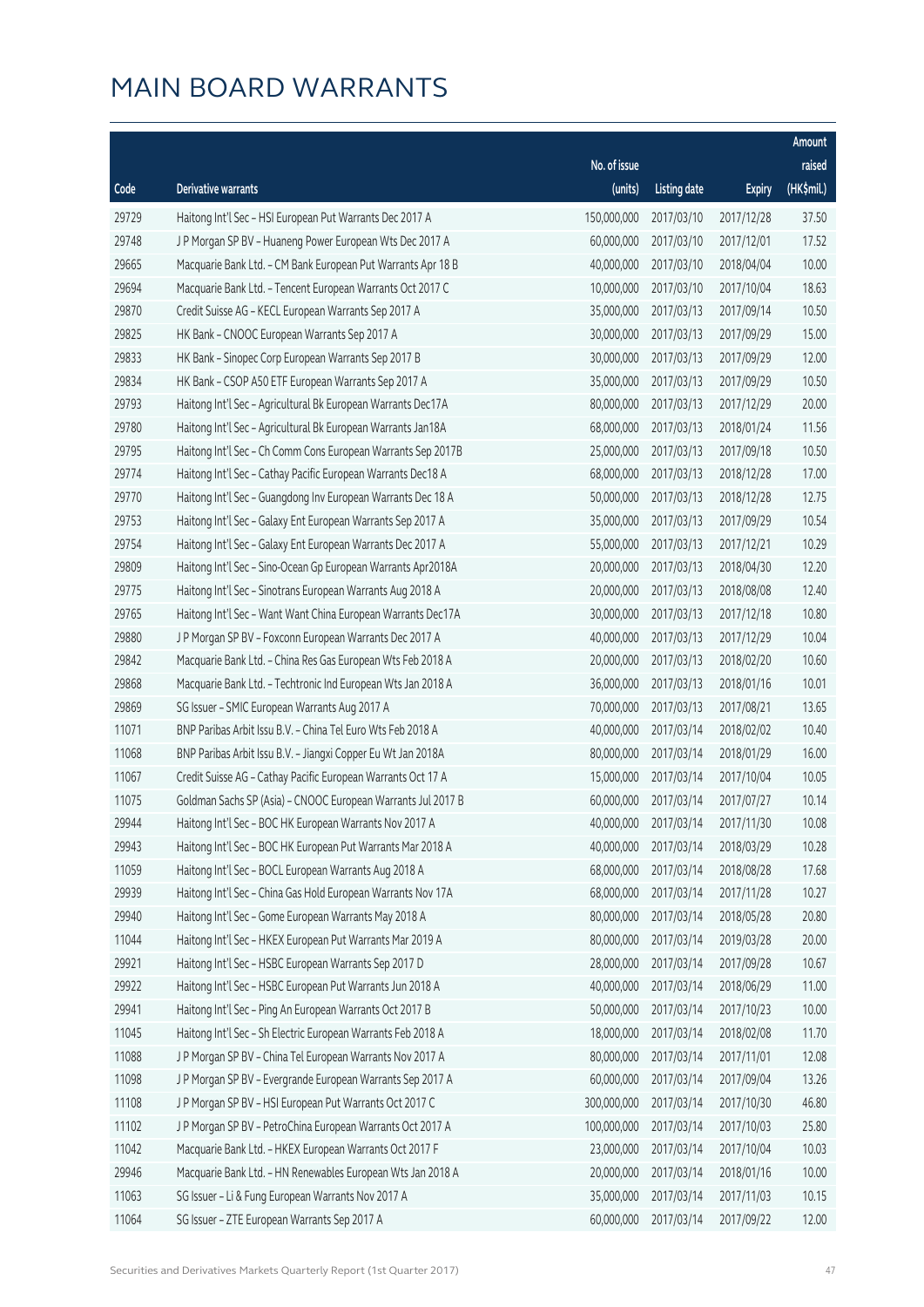|          |                                                                |              |                       |               | Amount     |
|----------|----------------------------------------------------------------|--------------|-----------------------|---------------|------------|
|          |                                                                | No. of issue |                       |               | raised     |
| Code     | Derivative warrants                                            | (units)      | <b>Listing date</b>   | <b>Expiry</b> | (HK\$mil.) |
| 12892 #  | Credit Suisse AG - Car Inc European Warrants Dec 2017 A        | 100,000,000  | 2017/03/14            | 2017/12/29    | 10.10      |
| 11197    | Credit Suisse AG - Yuexiu Property European Wts Feb 2018 A     | 40,000,000   | 2017/03/15            | 2018/02/28    | 10.00      |
| 11115    | Goldman Sachs SP (Asia) - HSI European Warrants Sep 2017 C     | 200,000,000  | 2017/03/15            | 2017/09/28    | 30.00      |
| 11129    | Haitong Int'l Sec - CNOOC European Warrants Jul 2017 A         | 68,000,000   | 2017/03/15            | 2017/07/28    | 10.88      |
| 11141    | Haitong Int'l Sec - CNOOC European Warrants Sep 2017 A         | 68,000,000   | 2017/03/15            | 2017/09/25    | 10.20      |
| 11160    | Haitong Int'l Sec - Huaneng European Warrants Sep 2017 A       | 28,000,000   | 2017/03/15            | 2017/09/18    | 10.64      |
| 11162    | Haitong Int'l Sec - Li & Fung European Warrants Dec 2017 B     | 40,000,000   | 2017/03/15            | 2017/12/18    | 10.40      |
| 11163    | Haitong Int'l Sec - Lenovo European Warrants Jul 2017 A        | 60,000,000   | 2017/03/15            | 2017/07/24    | 11.70      |
| 11167    | Haitong Int'l Sec - Sunny Optical European Warrants Sep 17 A   | 40,000,000   | 2017/03/15            | 2017/09/18    | 22.00      |
| 11228    | J P Morgan SP BV - PSBC European Warrants Oct 2017 A           | 40,000,000   | 2017/03/15            | 2017/10/03    | 10.04      |
| 11188    | SG Issuer - Geely Auto European Warrants Aug 2017 C            | 10,000,000   | 2017/03/15            | 2017/08/24    | 12.30      |
| 11193    | SG Issuer - Geely Auto European Warrants Sep 2017 C            | 10,000,000   | 2017/03/15            | 2017/09/27    | 10.00      |
| 11196    | SG Issuer - Kingsoft European Warrants Nov 2017 A              | 60,000,000   | 2017/03/15            | 2017/11/03    | 10.20      |
| 11112    | SG Issuer - PICC European Warrants Oct 2017 A                  | 38,000,000   | 2017/03/15            | 2017/10/06    | 10.07      |
| 11211    | UBS AG - Evergrande European Warrants Sep 2017 A               | 40,000,000   | 2017/03/15            | 2017/09/14    | 10.00      |
| $14149*$ | UBS AG - CNOOC European Warrants May 2018 B                    | 200,000,000  | 2017/03/15            | 2018/05/28    | 10.80      |
| 11242    | Credit Suisse AG - CNOOC European Warrants Jul 2017 B          | 50,000,000   | 2017/03/16            | 2017/07/27    | 12.50      |
| 11241    | Goldman Sachs SP (Asia) - China Tel European Wts Sep 2017 A    | 50,000,000   | 2017/03/16            | 2017/09/27    | 10.00      |
| 11234    | Goldman Sachs Sp (Asia) - ICBC European Warrants Aug 2017 A    | 80,000,000   | 2017/03/16            | 2017/08/28    | 12.00      |
| 11265    | J P Morgan SP BV - China Gas Hold European Wts Nov 2017 A      | 70,000,000   | 2017/03/16            | 2017/11/27    | 10.57      |
| 11259    | J P Morgan SP BV - CITIC Sec European Warrants Dec 2017 A      | 70,000,000   | 2017/03/16            | 2017/12/29    | 10.64      |
| 11254    | J P Morgan SP BV - CNOOC European Warrants Oct 2017 A          | 100,000,000  | 2017/03/16            | 2017/10/03    | 46.80      |
| 11244    | J P Morgan SP BV - HSI European Warrants Oct 2017 D            | 300,000,000  | 2017/03/16            | 2017/10/30    | 75.30      |
| 11266    | J P Morgan SP BV - PICC Group European Warrants Dec 2017 A     | 60,000,000   | 2017/03/16            | 2017/12/04    | 15.24      |
| 11229    | SG Issuer - CNOOC European Warrants Oct 2017 A                 | 20,000,000   | 2017/03/16            | 2017/10/06    | 10.00      |
| 11270    | UBS AG - China National Building European Wts Aug 2017 B       | 50,000,000   | 2017/03/16            | 2017/08/31    | 12.45      |
| 11268    | UBS AG - PetroChina European Warrants Aug 2017 A               |              | 50,000,000 2017/03/16 | 2017/08/23    | 11.90      |
| 11297    | BOCI Asia Ltd. - CC Bank European Warrants Aug 2017 B          | 100,000,000  | 2017/03/17            | 2017/08/24    | 19.00      |
| 11401    | Credit Suisse AG - CITIC Sec European Warrants Dec 2017 B      | 70,000,000   | 2017/03/17            | 2017/12/28    | 10.50      |
| 11379    | Credit Suisse AG - China Shenhua European Wts Oct 2017 B       | 70,000,000   | 2017/03/17            | 2017/10/26    | 10.50      |
| 11402    | Credit Suisse AG - PetroChina European Warrants Aug 2017 A     | 55,000,000   | 2017/03/17            | 2017/08/23    | 10.84      |
| 11310    | Goldman Sachs SP (Asia) - AIA European Warrants Sep 2017 B     | 80,000,000   | 2017/03/17            | 2017/09/28    | 20.00      |
| 11304    | Goldman Sachs SP (Asia) - China Life Euro Wts Sep 2017 D       | 100,000,000  | 2017/03/17            | 2017/09/26    | 15.00      |
| 11528    | Goldman Sachs SP (Asia) - CNOOC European Warrants Sep 2017 A   | 60,000,000   | 2017/03/17            | 2017/09/29    | 15.00      |
| 11532    | Goldman Sachs SP (Asia) - Sinopec Corp European Wts Sep 2017 A | 60,000,000   | 2017/03/17            | 2017/09/29    | 15.00      |
| 11522    | Goldman Sachs SP (Asia) - HKEX European Warrants Oct 2017 A    | 200,000,000  | 2017/03/17            | 2017/10/27    | 30.00      |
| 11303    | Goldman Sachs SP (Asia) - HKEX European Warrants Dec 2017 B    | 200,000,000  | 2017/03/17            | 2017/12/11    | 30.00      |
| 11481    | Goldman Sachs SP (Asia) - HSI European Warrants Aug 2017 E     | 200,000,000  | 2017/03/17            | 2017/08/30    | 30.00      |
| 11283    | Goldman Sachs SP (Asia) - HSI European Put Wts Sep 2017 D      | 200,000,000  | 2017/03/17            | 2017/09/28    | 30.00      |
| 11492    | Goldman Sachs SP (Asia) - HSI European Put Wts Oct 2017 A      | 200,000,000  | 2017/03/17            | 2017/10/30    | 30.00      |
| 11529    | Goldman Sachs SP (Asia) - PetroChina European Wts Jul 2017 B   | 60,000,000   | 2017/03/17            | 2017/07/31    | 10.08      |
| 11511    | Goldman Sachs SP (Asia) - Ping An European Wts Jun 2017 C      | 100,000,000  | 2017/03/17            | 2017/06/27    | 15.60      |
| 11298    | Goldman Sachs SP (Asia) - Sands China Euro Wts Jul 2017 A      | 60,000,000   | 2017/03/17            | 2017/07/28    | 10.08      |
| 11366    | HK Bank - Geely Auto European Put Warrants Dec 2017 D          | 100,000,000  | 2017/03/17            | 2017/12/29    | 25.00      |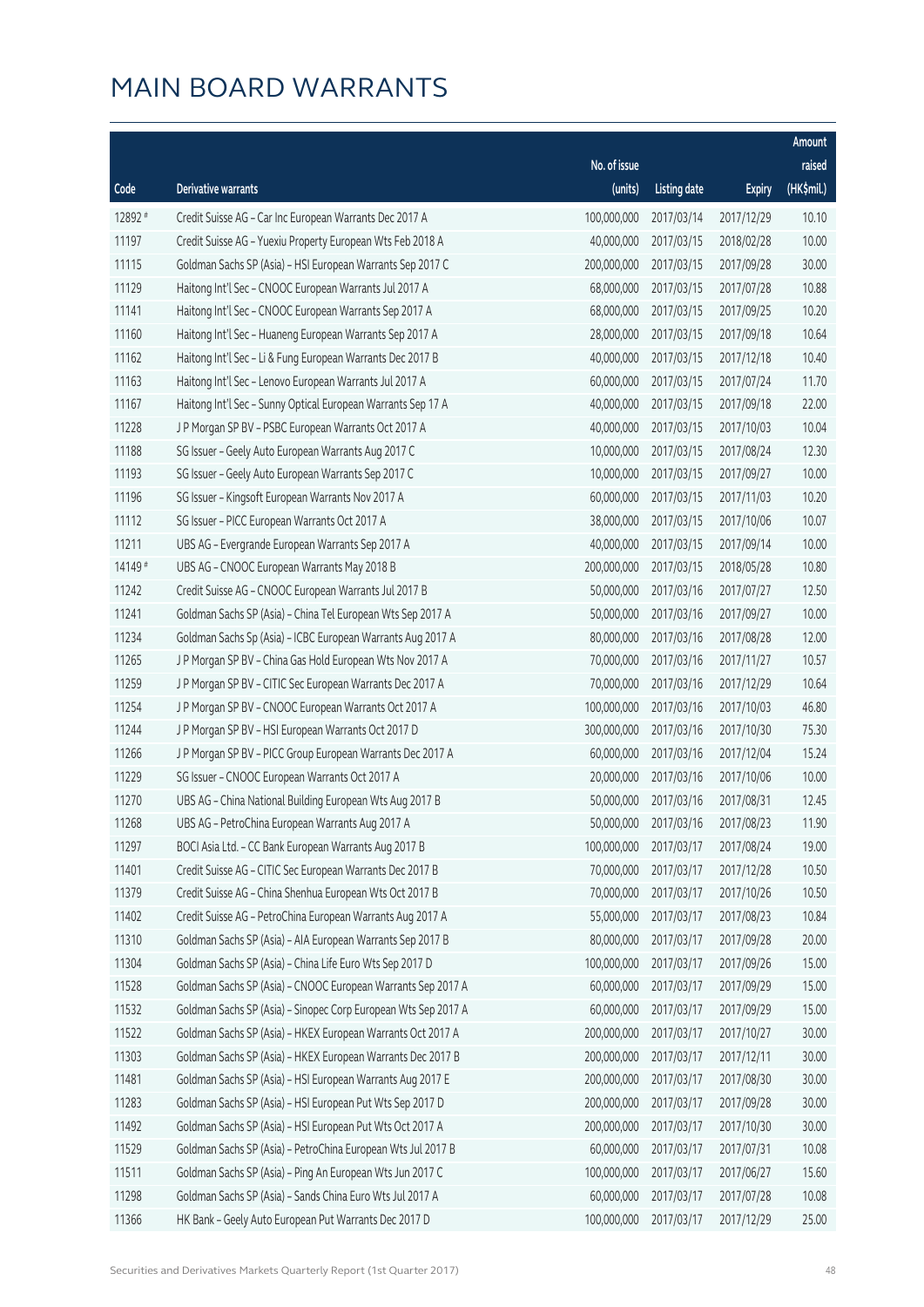|       |                                                              |                        |                     |               | Amount     |
|-------|--------------------------------------------------------------|------------------------|---------------------|---------------|------------|
|       |                                                              | No. of issue           |                     |               | raised     |
| Code  | Derivative warrants                                          | (units)                | <b>Listing date</b> | <b>Expiry</b> | (HK\$mil.) |
| 11466 | J P Morgan SP BV - Geely Auto European Warrants Mar 2018 A   | 200,000,000            | 2017/03/17          | 2018/03/01    | 51.60      |
| 11473 | J P Morgan SP BV - Geely Auto European Put Warrants Dec 17 B | 70,000,000             | 2017/03/17          | 2017/12/29    | 10.78      |
| 11472 | J P Morgan SP BV - Wharf European Warrants Oct 2017 A        | 60,000,000             | 2017/03/17          | 2017/10/03    | 18.42      |
| 11370 | Macquarie Bank Ltd. - CNOOC European Warrants Oct 2017 C     | 30,000,000             | 2017/03/17          | 2017/10/04    | 10.08      |
| 11290 | Macquarie Bank Ltd. - Lenovo European Warrants Nov 2017 A    | 29,000,000             | 2017/03/17          | 2017/11/02    | 10.03      |
| 11461 | Macquarie Bank Ltd. - Ping An European Put Warrants Oct 17 B | 40,000,000             | 2017/03/17          | 2017/10/04    | 10.00      |
| 11447 | Macquarie Bank Ltd. - Ping An European Put Warrants Jan 18 B | 40,000,000             | 2017/03/17          | 2018/01/03    | 10.00      |
| 11324 | Macquarie Bank Ltd. - Wharf European Warrants Feb 2018 A     | 18,000,000             | 2017/03/17          | 2018/02/02    | 10.22      |
| 11322 | SG Issuer - Stanchart European Warrants Oct 2017 A           | 16,000,000             | 2017/03/17          | 2017/10/06    | 10.08      |
| 11339 | UBS AG - CKP European Warrants Sep 2017 A                    | 70,000,000             | 2017/03/17          | 2017/09/26    | 11.48      |
| 11326 | UBS AG - Sinopec Corp European Warrants Jul 2017 A           | 70,000,000             | 2017/03/17          | 2017/07/17    | 10.57      |
| 11439 | UBS AG - Geely Auto European Warrants Sep 2017 B             | 40,000,000             | 2017/03/17          | 2017/09/18    | 21.76      |
| 11363 | UBS AG - HKEX European Warrants Dec 2017 B                   | 300,000,000            | 2017/03/17          | 2017/12/11    | 45.00      |
| 11347 | UBS AG - SPDR Gold Trust European Warrants Sep 2017 A        | 40,000,000             | 2017/03/17          | 2017/09/18    | 10.28      |
| 11342 | UBS AG - Sunny Optical European Warrants Sep 2017 A          | 30,000,000             | 2017/03/17          | 2017/09/18    | 11.31      |
| 11542 | BOCI Asia Ltd. - Geely Auto European Warrants Feb 2018 B     | 100,000,000            | 2017/03/20          | 2018/02/26    | 25.00      |
| 11565 | BNP Paribas Arbit Issu B.V. - AIA European Wts Oct 2018 A    | 40,000,000             | 2017/03/20          | 2018/10/03    | 10.40      |
| 11557 | BNP Paribas Arbit Issu B.V. - CITIC Bank Euro Wts Jul 2018 A | 40,000,000             | 2017/03/20          | 2018/07/04    | 12.00      |
| 11584 | BNP Paribas Arbit Issu B.V. - Galaxy Ent Euro Wts Jan 2018 B | 40,000,000             | 2017/03/20          | 2018/01/03    | 10.00      |
| 11590 | BNP Paribas Arbit Issu B.V. - HS H-SHARE Euro Wts Oct 2017 A | 40,000,000             | 2017/03/20          | 2017/10/04    | 12.40      |
| 11581 | BNP Paribas Arbit Issu B.V. - Li & Fung Euro Wts Jul 2018 A  | 40,000,000             | 2017/03/20          | 2018/07/04    | 12.40      |
| 11609 | Credit Suisse AG - Geely Auto European Warrants Feb 2018 A   | 100,000,000            | 2017/03/20          | 2018/02/28    | 25.00      |
| 11616 | Goldman Sachs SP (Asia) - CC Bank European Wts Jul 2017 D    | 80,000,000             | 2017/03/20          | 2017/07/24    | 18.16      |
| 11627 | Goldman Sachs SP (Asia) - CC Bank European Wts Aug 2017 C    | 80,000,000             | 2017/03/20          | 2017/08/28    | 14.56      |
| 11637 | Goldman Sachs SP (Asia) - China Mobile Euro Wts Jul 2017 C   | 80,000,000             | 2017/03/20          | 2017/07/28    | 12.00      |
| 11641 | Goldman Sachs SP (Asia) - China Mobile Euro Wts Aug 2017 A   | 80,000,000             | 2017/03/20          | 2017/08/14    | 12.00      |
| 11614 | Goldman Sachs SP (Asia) - Tencent European Put Wt Sep 2017 E | 100,000,000 2017/03/20 |                     | 2017/09/28    | 15.00      |
| 11544 | HK Bank - Geely Auto European Warrants Jan 2018 A            | 150,000,000            | 2017/03/20          | 2018/01/31    | 37.50      |
| 11612 | J P Morgan SP BV - Country Garden European Warrants Oct 17 B | 40,000,000             | 2017/03/20          | 2017/10/03    | 22.12      |
| 11554 | Macquarie Bank Ltd. - Country Garden European Wts Dec 2017 A | 18,000,000             | 2017/03/20          | 2017/12/04    | 10.03      |
| 11548 | Macquarie Bank Ltd. - Shimao Ppt European Wts Nov 2018 A     | 40,000,000             | 2017/03/20          | 2018/11/19    | 10.00      |
| 11541 | SG Issuer - China Overseas European Put Warrants Oct 2017 A  | 40,000,000             | 2017/03/20          | 2017/10/06    | 10.20      |
| 11603 | SG Issuer - Evergrande European Warrants Oct 2017 B          | 21,000,000             | 2017/03/20          | 2017/10/06    | 10.08      |
| 11728 | UBS AG - CC Bank European Warrants Jul 2017 B                | 70,000,000             | 2017/03/20          | 2017/07/27    | 10.71      |
| 11718 | UBS AG - Evergrande European Warrants Sep 2017 B             | 40,000,000             | 2017/03/20          | 2017/09/21    | 16.88      |
| 11696 | UBS AG - HSBC European Warrants Jul 2017 C                   | 100,000,000            | 2017/03/20          | 2017/07/10    | 16.80      |
| 11694 | UBS AG - ICBC European Warrants Oct 2017 A                   | 70,000,000             | 2017/03/20          | 2017/10/16    | 10.78      |
| 11678 | UBS AG - Kingsoft European Warrants Oct 2017 A               | 100,000,000            | 2017/03/20          | 2017/10/26    | 17.90      |
| 11679 | UBS AG - ZTE European Warrants Nov 2017 A                    | 70,000,000             | 2017/03/20          | 2017/11/28    | 13.72      |
| 11783 | BOCI Asia Ltd. - AAC Tech European Warrants Nov 2017 A       | 100,000,000            | 2017/03/21          | 2017/11/27    | 15.00      |
| 11889 | Credit Suisse AG - ZTE European Warrants Dec 2017 A          | 50,000,000             | 2017/03/21          | 2017/12/29    | 12.50      |
| 11898 | Goldman Sachs SP (Asia) - BOCL European Warrants Sep 2017 B  | 80,000,000             | 2017/03/21          | 2017/09/26    | 12.00      |
| 11900 | Goldman Sachs Sp (Asia) - ICBC European Warrants Oct 2017 A  | 80,000,000             | 2017/03/21          | 2017/10/30    | 12.00      |
| 11848 | Macquarie Bank Ltd. - Brilliance Chi Euro Wts Jun 2018 A     | 34,000,000             | 2017/03/21          | 2018/06/04    | 10.06      |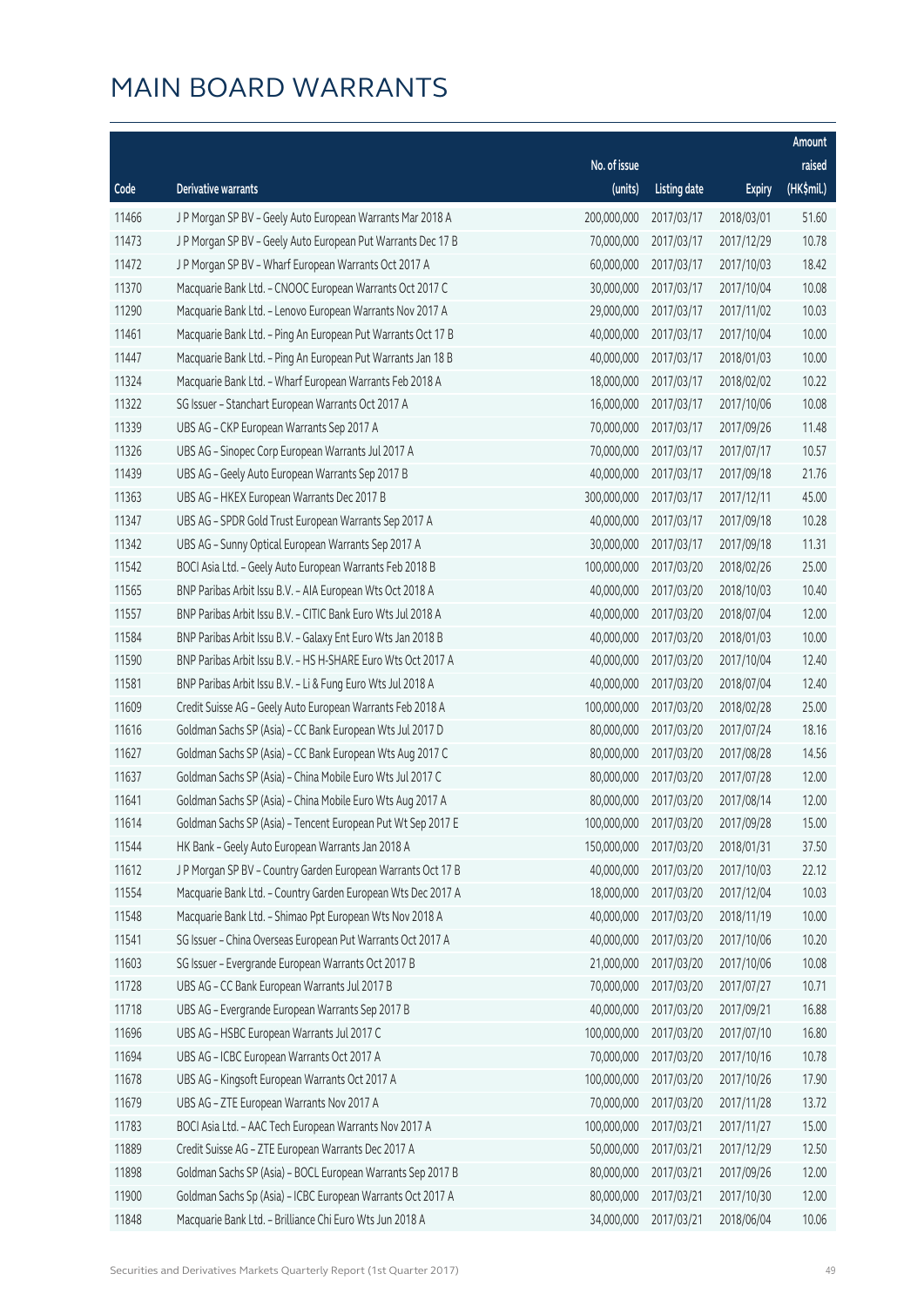|       |                                                               |                        |                     |               | Amount     |
|-------|---------------------------------------------------------------|------------------------|---------------------|---------------|------------|
|       |                                                               | No. of issue           |                     |               | raised     |
| Code  | Derivative warrants                                           | (units)                | <b>Listing date</b> | <b>Expiry</b> | (HK\$mil.) |
| 11864 | Macquarie Bank Ltd. - Sinopec Corp Euro Put Wts Dec 2017 A    | 33,000,000             | 2017/03/21          | 2017/12/04    | 10.10      |
| 11841 | Macquarie Bank Ltd. - Geely Auto European Wts Jul 2018 A      | 39,000,000             | 2017/03/21          | 2018/07/03    | 10.06      |
| 11809 | Macquarie Bank Ltd. - HSBC European Warrants Nov 2017 B       | 40,000,000             | 2017/03/21          | 2017/11/02    | 10.28      |
| 11807 | Macquarie Bank Ltd. - Kingsoft European Warrants Dec 2017 A   | 40,000,000             | 2017/03/21          | 2017/12/04    | 10.00      |
| 11794 | Macquarie Bank Ltd. - Tencent European Warrants Oct 2017 D    | 40,000,000             | 2017/03/21          | 2017/10/04    | 10.00      |
| 11888 | UBS AG - Agricultural Bank European Warrants Oct 2017 A       | 70,000,000             | 2017/03/21          | 2017/10/24    | 10.57      |
| 11865 | UBS AG - BOCL European Warrants Aug 2017 C                    | 70,000,000             | 2017/03/21          | 2017/08/24    | 10.57      |
| 11879 | UBS AG - Galaxy Ent European Warrants Jun 2017 B              | 70,000,000             | 2017/03/21          | 2017/06/23    | 10.71      |
| 11885 | UBS AG - Sands China European Warrants Aug 2017 A             | 70,000,000             | 2017/03/21          | 2017/08/25    | 10.57      |
| 11961 | Credit Suisse AG - R&F Ppt European Warrants Aug 2017 A       | 70,000,000             | 2017/03/22          | 2017/08/31    | 10.50      |
| 12103 | J P Morgan SP BV - CKH European Put Warrants Oct 2017 A       | 60,000,000             | 2017/03/22          | 2017/10/03    | 21.66      |
| 11985 | J P Morgan SP BV - HSI European Warrants Mar 2018 A           | 300,000,000            | 2017/03/22          | 2018/03/28    | 45.60      |
| 11981 | J P Morgan SP BV - HSI European Put Warrants May 2018 A       | 300,000,000            | 2017/03/22          | 2018/05/30    | 45.60      |
| 11979 | J P Morgan SP BV - HSI European Put Warrants Sep 2018 A       | 300,000,000            | 2017/03/22          | 2018/09/27    | 45.60      |
| 12101 | J P Morgan SP BV - PetroChina European Warrants Aug 2017 A    | 100,000,000            | 2017/03/22          | 2017/08/31    | 21.90      |
| 11907 | Macquarie Bank Ltd. - China Life European Wts Oct 2017 A      | 20,000,000             | 2017/03/22          | 2017/10/04    | 10.00      |
| 11904 | Macquarie Bank Ltd. - China Mobile Euro Put Wts Jan 2018 A    | 37,000,000             | 2017/03/22          | 2018/01/03    | 10.03      |
| 11957 | Macquarie Bank Ltd. - Chi Res Power European Wts Jul 2018 A   | 37,000,000             | 2017/03/22          | 2018/07/09    | 10.03      |
| 11917 | Macquarie Bank Ltd. - Ping An European Warrants Oct 2017 C    | 26,000,000             | 2017/03/22          | 2017/10/04    | 10.01      |
| 11941 | Macquarie Bank Ltd. - PSBC European Warrants Dec 2017 A       | 40,000,000             | 2017/03/22          | 2017/12/04    | 10.16      |
| 11913 | Macquarie Bank Ltd. - Weigao Group European Wts Feb 2020 A    | 40,000,000             | 2017/03/22          | 2020/02/18    | 10.00      |
| 12105 | UBS AG - China Unicom European Warrants Nov 2017 A            | 70,000,000             | 2017/03/22          | 2017/11/28    | 10.50      |
| 12117 | UBS AG - Stanchart European Warrants Sep 2017 A               | 30,000,000             | 2017/03/22          | 2017/09/21    | 12.36      |
| 12137 | BOCI Asia Ltd. - CNOOC European Warrants Sep 2017 B           | 100,000,000            | 2017/03/23          | 2017/09/28    | 32.10      |
| 12119 | BOCI Asia Ltd. - Sinopec Corp European Warrants Sep 2017 A    | 100,000,000            | 2017/03/23          | 2017/09/28    | 25.20      |
| 12123 | BOCI Asia Ltd. - HKEX European Warrants Sep 2017 C            | 100,000,000            | 2017/03/23          | 2017/09/25    | 34.60      |
| 12156 | BOCI Asia Ltd. - Kingsoft European Warrants Oct 2017 A        | 100,000,000 2017/03/23 |                     | 2017/10/26    | 20.50      |
| 12136 | BOCI Asia Ltd. - PetroChina European Warrants Aug 2017 A      | 100,000,000            | 2017/03/23          | 2017/08/23    | 18.30      |
| 12154 | BOCI Asia Ltd. - Tencent Holdings European Put Wts Oct 2017 C | 100,000,000            | 2017/03/23          | 2017/10/24    | 15.00      |
| 12185 | Credit Suisse AG - China Cinda European Warrants Sep 2017 B   | 40,000,000             | 2017/03/23          | 2017/09/29    | 10.00      |
| 12178 | Credit Suisse AG - China Tel European Warrants Nov 2017 A     | 40,000,000             | 2017/03/23          | 2017/11/30    | 10.00      |
| 12181 | Credit Suisse AG - Lenovo European Warrants Aug 2017 C        | 70,000,000             | 2017/03/23          | 2017/08/31    | 10.50      |
| 12184 | Credit Suisse AG - Tencent Holdings European Wts Jul 2017 H   | 50,000,000             | 2017/03/23          | 2017/07/03    | 15.75      |
| 12171 | J P Morgan SP BV - China Cinda European Warrants Oct 2017 A   | 60,000,000             | 2017/03/23          | 2017/10/03    | 15.42      |
| 12170 | J P Morgan SP BV - China Unicom European Warrants Oct 2017 A  | 100,000,000            | 2017/03/23          | 2017/10/03    | 26.90      |
| 12139 | Macquarie Bank Ltd. - China East Air European Wts Feb 2018 A  | 14,000,000             | 2017/03/23          | 2018/02/05    | 10.50      |
| 12138 | Macquarie Bank Ltd. - SHK Ppt European Warrants Dec 2017 B    | 30,000,000             | 2017/03/23          | 2017/12/04    | 10.14      |
| 12141 | UBS AG - China Cinda European Warrants Jul 2017 A             | 70,000,000             | 2017/03/23          | 2017/07/26    | 10.64      |
| 12147 | UBS AG - China Unicom European Warrants Jul 2017 A            | 30,000,000             | 2017/03/23          | 2017/07/27    | 13.92      |
| 12157 | UBS AG - Tencent Holdings European Warrants Jun 2017 E        | 50,000,000             | 2017/03/23          | 2017/06/27    | 23.05      |
| 12161 | UBS AG - Tencent Holdings European Put Warrants Sep 2017 A    | 200,000,000            | 2017/03/23          | 2017/09/29    | 31.40      |
| 12291 | BNP Paribas Arbit Issu B.V. - HSI European Wts Sep 2017 D     | 80,000,000             | 2017/03/24          | 2017/09/28    | 12.00      |
| 12320 | BNP Paribas Arbit Issu B.V. - HSI European Wts Mar 2018 B     | 80,000,000             | 2017/03/24          | 2018/03/28    | 12.80      |
| 12323 | BNP Paribas Arbit Issu B.V. - HSI Euro Put Wts Dec 2017 B     | 80,000,000             | 2017/03/24          | 2017/12/28    | 23.20      |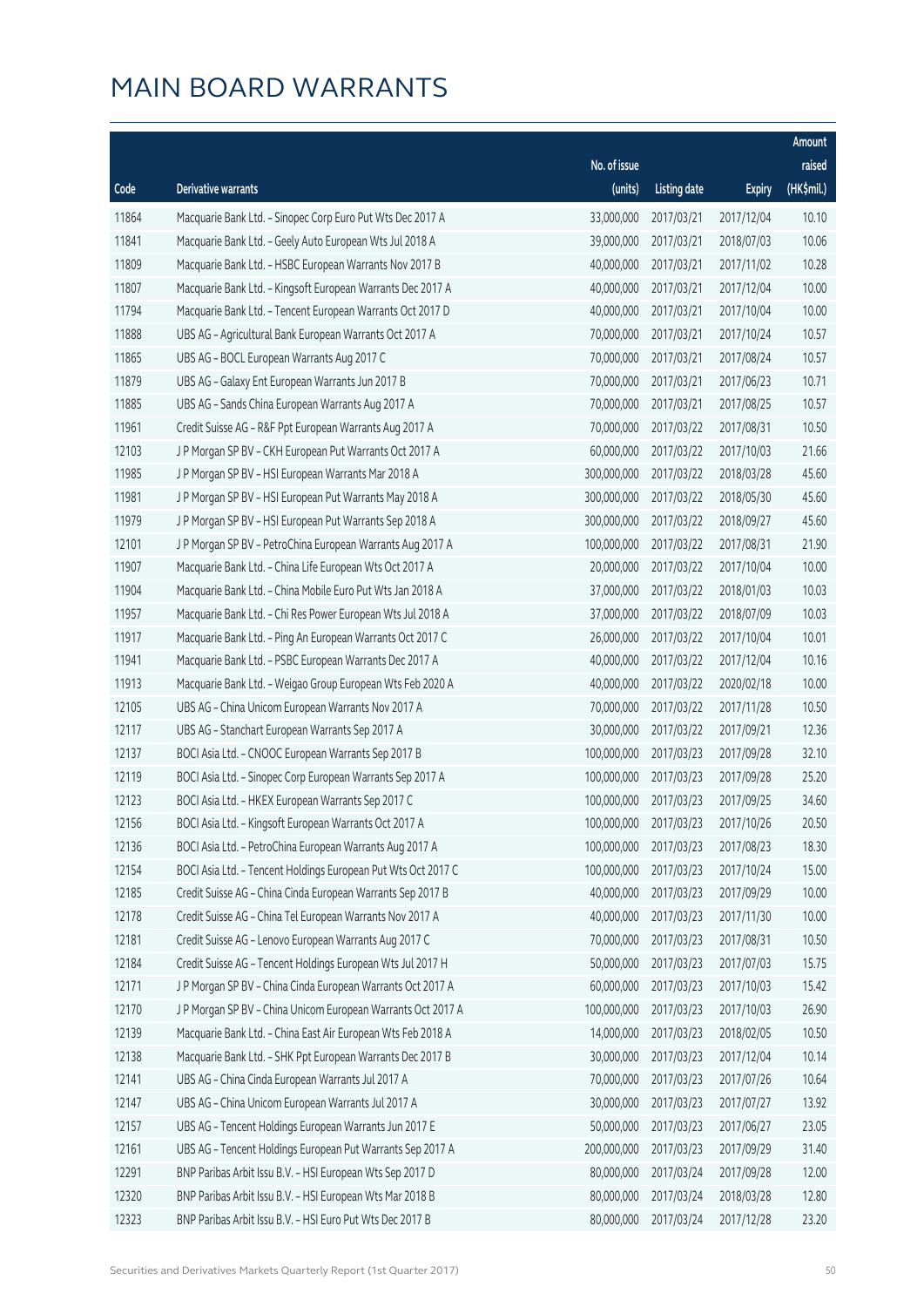|       |                                                              |              |                       |               | Amount     |
|-------|--------------------------------------------------------------|--------------|-----------------------|---------------|------------|
|       |                                                              | No. of issue |                       |               | raised     |
| Code  | Derivative warrants                                          | (units)      | <b>Listing date</b>   | <b>Expiry</b> | (HK\$mil.) |
| 12335 | BNP Paribas Arbit Issu B.V. - HSI Euro Put Wts Mar 2018 C    | 80,000,000   | 2017/03/24            | 2018/03/28    | 20.00      |
| 12351 | BNP Paribas Arbit Issu B.V. - Tencent Hldgs Eu Wt Apr 2019 A | 80,000,000   | 2017/03/24            | 2019/04/02    | 17.60      |
| 12383 | Credit Suisse AG - Anhui Conch European Warrants Oct 2017 A  | 50,000,000   | 2017/03/24            | 2017/10/03    | 12.50      |
| 12429 | Credit Suisse AG - China EB Ltd European Warrants Mar 2018 A | 40,000,000   | 2017/03/24            | 2018/03/29    | 10.00      |
| 12411 | Credit Suisse AG - CGS European Warrants Aug 2017 A          | 25,000,000   | 2017/03/24            | 2017/08/28    | 11.25      |
| 12385 | Credit Suisse AG - CKH Holdings European Warrants Oct 2017 A | 50,000,000   | 2017/03/24            | 2017/10/13    | 12.50      |
| 12406 | Credit Suisse AG - HS H-SHARE European Warrants Aug 2017 B   | 70,000,000   | 2017/03/24            | 2017/08/03    | 10.50      |
| 12380 | Credit Suisse AG - Kingsoft European Warrants Nov 2017 A     | 50,000,000   | 2017/03/24            | 2017/11/30    | 12.50      |
| 12378 | Credit Suisse AG - PICC European Warrants Sep 2017 A         | 30,000,000   | 2017/03/24            | 2017/09/29    | 10.50      |
| 12432 | Credit Suisse AG - SHK Ppt European Warrants Aug 2017 C      | 35,000,000   | 2017/03/24            | 2017/08/31    | 11.03      |
| 12364 | Goldman Sachs SP (Asia) - HSI European Warrants Nov 2017 A   | 200,000,000  | 2017/03/24            | 2017/11/29    | 30.00      |
| 12194 | Goldman Sachs SP (Asia) - Tencent European Wt Sep 2017 F     | 200,000,000  | 2017/03/24            | 2017/09/28    | 30.00      |
| 12199 | Goldman Sachs SP (Asia) - Tencent European Wt Feb 2018 A     | 200,000,000  | 2017/03/24            | 2018/02/28    | 30.00      |
| 12252 | HK Bank - Sunny Optical European Warrants Sep 2017 B         | 25,000,000   | 2017/03/24            | 2017/09/29    | 10.00      |
| 12232 | HK Bank - Tencent European Warrants Nov 2017 A               | 100,000,000  | 2017/03/24            | 2017/11/24    | 15.00      |
| 12229 | HK Bank - Tencent European Put Warrants Sep 2017 E           | 80,000,000   | 2017/03/24            | 2017/09/27    | 12.00      |
| 12367 | J P Morgan SP BV - Tencent European Warrants Jun 2017 H      | 100,000,000  | 2017/03/24            | 2017/06/30    | 20.10      |
| 12285 | Macquarie Bank Ltd. - CNBM European Warrants Dec 2017 B      | 25,000,000   | 2017/03/24            | 2017/12/04    | 10.00      |
| 12290 | Macquarie Bank Ltd. - Samsonite European Warrants May 2018 A | 23,000,000   | 2017/03/24            | 2018/05/16    | 10.05      |
| 12282 | Macquarie Bank Ltd. - Tencent European Put Wts Oct 2017 E    | 40,000,000   | 2017/03/24            | 2017/10/04    | 10.00      |
| 12204 | SG Issuer - China Cinda European Warrants Oct 2017 A         | 40,000,000   | 2017/03/24            | 2017/10/06    | 10.00      |
| 12258 | SG Issuer - China Overseas European Warrants Dec 2017 A      | 50,000,000   | 2017/03/24            | 2017/12/05    | 12.50      |
| 12261 | SG Issuer - Geely Auto European Warrants Nov 2017 B          | 100,000,000  | 2017/03/24            | 2017/11/27    | 25.00      |
| 12214 | SG Issuer - Galaxy Ent European Put Warrants Oct 2017 A      | 60,000,000   | 2017/03/24            | 2017/10/06    | 16.80      |
| 12273 | SG Issuer - HSI European Warrants Dec 2017 D                 | 150,000,000  | 2017/03/24            | 2017/12/28    | 37.50      |
| 12216 | SG Issuer - Sands China European Put Warrants Oct 2017 A     | 60,000,000   | 2017/03/24            | 2017/10/06    | 15.90      |
| 12280 | SG Issuer - Tencent European Warrants Jul 2017 H             |              | 20,000,000 2017/03/24 | 2017/07/05    | 14.00      |
| 12217 | SG Issuer - Tencent European Warrants Oct 2017 F             | 200,000,000  | 2017/03/24            | 2017/10/06    | 30.00      |
| 12257 | UBS AG - Galaxy Ent European Put Warrants Oct 2017 B         | 70,000,000   | 2017/03/24            | 2017/10/06    | 20.51      |
| 12256 | UBS AG - Tencent Holdings European Warrants Sep 2017 B       | 300,000,000  | 2017/03/24            | 2017/09/22    | 45.30      |
| 12434 | BOCI Asia Ltd. - Tencent Holdings European Wts Oct 2017 D    | 200,000,000  | 2017/03/27            | 2017/10/31    | 30.00      |
| 12592 | Credit Suisse AG - China Life European Warrants Dec 2017 A   | 80,000,000   | 2017/03/27            | 2017/12/28    | 13.76      |
| 12633 | Credit Suisse AG - China Mobile European Warrants Oct 2017 A | 50,000,000   | 2017/03/27            | 2017/10/09    | 12.50      |
| 12594 | Credit Suisse AG - Ping An European Put Warrants Oct 2017 B  | 50,000,000   | 2017/03/27            | 2017/10/04    | 14.00      |
| 12626 | Credit Suisse AG - Sands China European Warrants Oct 2017 A  | 70,000,000   | 2017/03/27            | 2017/10/04    | 10.50      |
| 12587 | Credit Suisse AG - Sands China European Put Wts Sep 2017 B   | 50,000,000   | 2017/03/27            | 2017/09/29    | 17.00      |
| 12584 | Credit Suisse AG - Tencent Holdings Euro Put Wts Nov 2017 A  | 150,000,000  | 2017/03/27            | 2017/11/03    | 37.50      |
| 12550 | J P Morgan SP BV - China Mob European Wts Nov 2017 A         | 100,000,000  | 2017/03/27            | 2017/11/02    | 25.30      |
| 12547 | J P Morgan SP BV - China Mob European Put Wts Oct 2017 A     | 100,000,000  | 2017/03/27            | 2017/10/03    | 38.00      |
| 12528 | J P Morgan SP BV - HSI European Put Warrants Nov 2017 B      | 300,000,000  | 2017/03/27            | 2017/11/29    | 75.00      |
| 12564 | J P Morgan SP BV - Tencent European Warrants Aug 2018 A      | 200,000,000  | 2017/03/27            | 2018/08/01    | 30.00      |
| 12537 | J P Morgan SP BV - Tencent European Put Warrants Oct 2017 D  | 200,000,000  | 2017/03/27            | 2017/10/04    | 30.20      |
| 12454 | Macquarie Bank Ltd. - BOCHK European Warrants May 2018 A     | 40,000,000   | 2017/03/27            | 2018/05/03    | 10.00      |
| 12467 | Macquarie Bank Ltd. - JNCEC European Warrants Dec 2017 A     | 23,000,000   | 2017/03/27            | 2017/12/18    | 10.01      |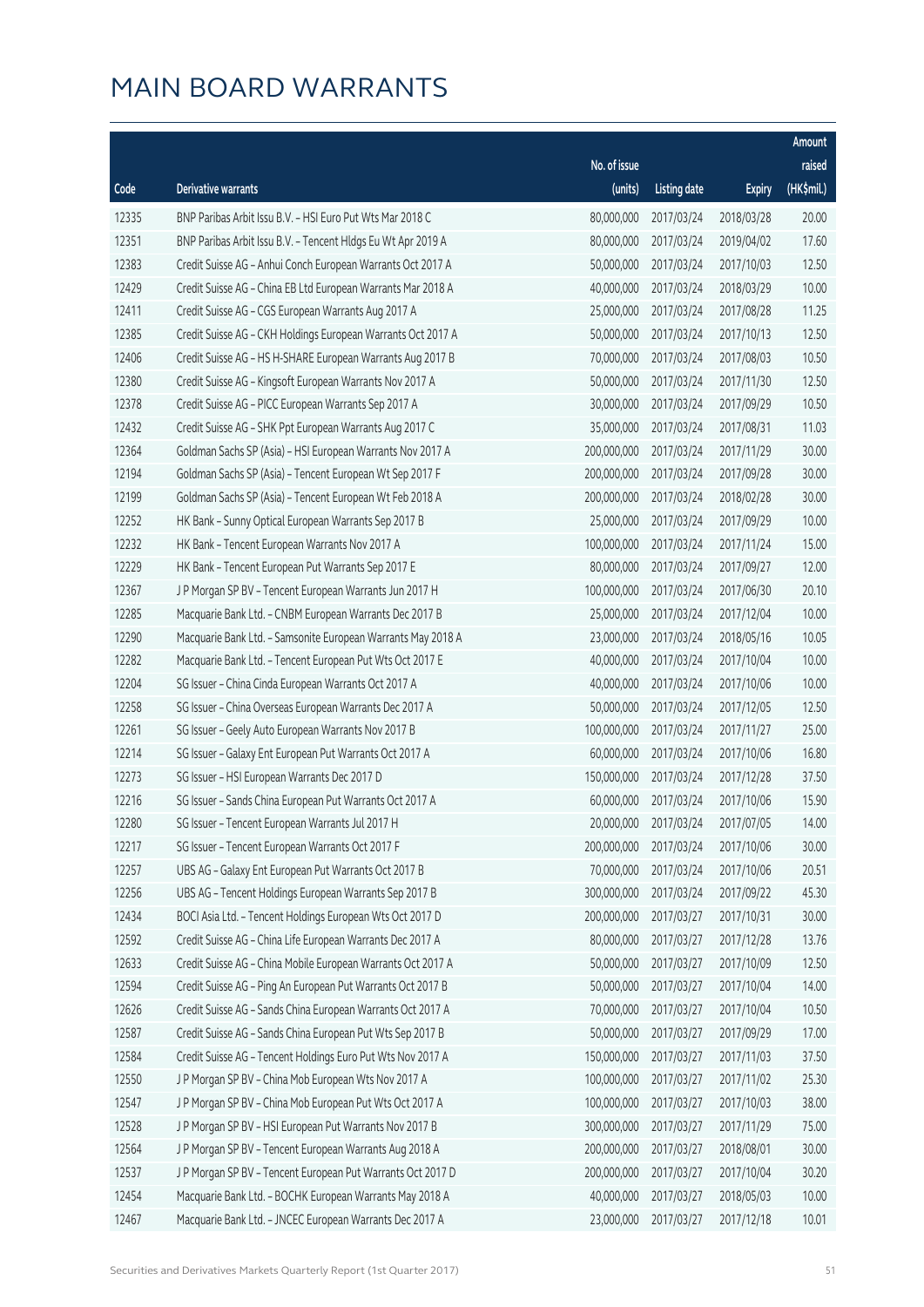|         |                                                               |              |                       |               | Amount     |
|---------|---------------------------------------------------------------|--------------|-----------------------|---------------|------------|
|         |                                                               | No. of issue |                       |               | raised     |
| Code    | Derivative warrants                                           | (units)      | <b>Listing date</b>   | <b>Expiry</b> | (HK\$mil.) |
| 12450   | Macquarie Bank Ltd. - Ping An European Warrants Dec 2017 A    | 40,000,000   | 2017/03/27            | 2017/12/04    | 10.04      |
| 12485   | SG Issuer - Ch Mob European Warrants Sep 2017 A               | 60,000,000   | 2017/03/27            | 2017/09/05    | 11.70      |
| 12489   | SG Issuer - CMob European Put Warrants Oct 2017 A             | 60,000,000   | 2017/03/27            | 2017/10/06    | 21.00      |
| 12492   | SG Issuer - Galaxy Ent European Warrants Nov 2017 A           | 60,000,000   | 2017/03/27            | 2017/11/03    | 15.00      |
| 12498   | SG Issuer - HSCEI European Put Warrants Nov 2017 A            | 150,000,000  | 2017/03/27            | 2017/11/29    | 37.50      |
| 12505   | SG Issuer - HSI European Put Warrants Sep 2017 E              | 150,000,000  | 2017/03/27            | 2017/09/28    | 37.50      |
| 12525   | SG Issuer - Kingsoft European Warrants Dec 2017 A             | 50,000,000   | 2017/03/27            | 2017/12/05    | 12.50      |
| 12513   | UBS AG - China Mobile European Warrants Jul 2017 B            | 100,000,000  | 2017/03/27            | 2017/07/26    | 26.20      |
| 12523   | UBS AG - Wynn Macau European Warrants Sep 2017 B              | 70,000,000   | 2017/03/27            | 2017/09/27    | 12.32      |
| 13576 # | Credit Suisse AG - Tencent Holdings European Wts Oct 2017 A   | 150,000,000  | 2017/03/27            | 2017/10/06    | 15.60      |
| 13897 # | Credit Suisse AG - HKEX European Warrants Jul 2017 A          | 375,000,000  | 2017/03/27            | 2017/07/18    | 10.13      |
| 12690   | BOCI Asia Ltd. - Sunny Optical European Warrants Sep 2017 B   | 100,000,000  | 2017/03/28            | 2017/09/29    | 36.00      |
| 12666   | BNP Paribas Arbit Issu B.V. - Ch Mobile Euro Wts Apr 2018 A   | 40,000,000   | 2017/03/28            | 2018/04/04    | 19.60      |
| 12674   | BNP Paribas Arbit Issu B.V. - CNOOC European Wts Jan 2018 A   | 30,000,000   | 2017/03/28            | 2018/01/03    | 14.40      |
| 12675   | BNP Paribas Arbit Issu B.V. - Ch Unicom Euro Wt Jan 2018 B    | 40,000,000   | 2017/03/28            | 2018/01/03    | 18.40      |
| 12679   | BNP Paribas Arbit Issu B.V. - Lenovo European Wts Apr 2018 A  | 40,000,000   | 2017/03/28            | 2018/04/04    | 10.80      |
| 12722   | Credit Suisse AG - Ping An European Warrants Sep 2017 B       | 70,000,000   | 2017/03/28            | 2017/09/29    | 10.50      |
| 12740   | Goldman Sachs SP (Asia) - BYD European Warrants Sep 2017 A    | 40,000,000   | 2017/03/28            | 2017/09/28    | 10.00      |
| 12900   | J P Morgan SP BV - China Life European Warrants Jul 2017 C    | 100,000,000  | 2017/03/28            | 2017/07/03    | 27.70      |
| 12796   | J P Morgan SP BV - China Life European Warrants Dec 2017 E    | 100,000,000  | 2017/03/28            | 2017/12/11    | 15.10      |
| 12786   | J P Morgan SP BV - HSI European Warrants Dec 2017 A           | 300,000,000  | 2017/03/28            | 2017/12/28    | 75.30      |
| 12814   | J P Morgan SP BV - ICBC European Warrants Nov 2017 A          | 100,000,000  | 2017/03/28            | 2017/11/01    | 15.30      |
| 12797   | J P Morgan SP BV - Tencent European Warrants Sep 2017 E       | 100,000,000  | 2017/03/28            | 2017/09/01    | 27.70      |
| 12824   | J P Morgan SP BV - Tracker Fund European Warrants Aug 2018 A  | 100,000,000  | 2017/03/28            | 2018/08/01    | 25.30      |
| 12830   | J P Morgan SP BV - Tracker Fund European Put Warrants Aug18B  | 100,000,000  | 2017/03/28            | 2018/08/01    | 25.10      |
| 12680   | Macquarie Bank Ltd. - BBMG European Warrants Dec 2017 A       | 17,000,000   | 2017/03/28            | 2017/12/18    | 10.01      |
| 12641   | Macquarie Bank Ltd. - China Mobile European Wts Oct 2017 A    |              | 28,000,000 2017/03/28 | 2017/10/04    | 10.16      |
| 12686   | Macquarie Bank Ltd. - GCL-Poly Energy European Wts Oct 2018 A | 40,000,000   | 2017/03/28            | 2018/10/02    | 10.00      |
| 12696   | SG Issuer - HSBC European Put Warrants Sep 2017 C             | 80,000,000   | 2017/03/28            | 2017/09/05    | 15.20      |
| 12650   | SG Issuer - Ping An European Put Warrants Oct 2017 B          | 100,000,000  | 2017/03/28            | 2017/10/06    | 25.00      |
| 12655   | SG Issuer - Tencent European Warrants Sep 2017 B              | 200,000,000  | 2017/03/28            | 2017/09/05    | 31.00      |
| 12899   | UBS AG - AIA European Warrants Sep 2017 A                     | 100,000,000  | 2017/03/28            | 2017/09/22    | 20.10      |
| 12846   | UBS AG - BOCL European Warrants Sep 2017 A                    | 70,000,000   | 2017/03/28            | 2017/09/22    | 10.57      |
| 12832   | UBS AG - CC Bank European Warrants Nov 2017 A                 | 70,000,000   | 2017/03/28            | 2017/11/27    | 12.81      |
| 12867   | UBS AG - China Life European Warrants Dec 2017 A              | 100,000,000  | 2017/03/28            | 2017/12/20    | 17.40      |
| 12890   | UBS AG - China Life European Put Warrants Nov 2017 A          | 70,000,000   | 2017/03/28            | 2017/11/24    | 12.18      |
| 12836   | UBS AG - ICBC European Warrants Oct 2017 B                    | 70,000,000   | 2017/03/28            | 2017/10/26    | 10.85      |
| 12863   | UBS AG - Ping An European Warrants Sep 2017 B                 | 100,000,000  | 2017/03/28            | 2017/09/27    | 15.10      |
| 12886   | UBS AG - Ping An European Put Warrants Sep 2017 C             | 70,000,000   | 2017/03/28            | 2017/09/27    | 23.66      |
| 13003   | Credit Suisse AG - Tencent Holdings European Wts Jul 2017 I   | 40,000,000   | 2017/03/29            | 2017/07/31    | 13.60      |
| 12916   | Credit Suisse AG - Tencent Holdings European Wts Oct 2017 D   | 150,000,000  | 2017/03/29            | 2017/10/31    | 22.50      |
| 12982   | HK Bank - CKP European Warrants Oct 2017 A                    | 40,000,000   | 2017/03/29            | 2017/10/04    | 10.00      |
| 12989   | HK Bank - China Life European Warrants Oct 2017 C             | 100,000,000  | 2017/03/29            | 2017/10/27    | 15.00      |
| 12984   | HK Bank - Galaxy Ent European Warrants Oct 2017 A             | 50,000,000   | 2017/03/29            | 2017/10/31    | 12.50      |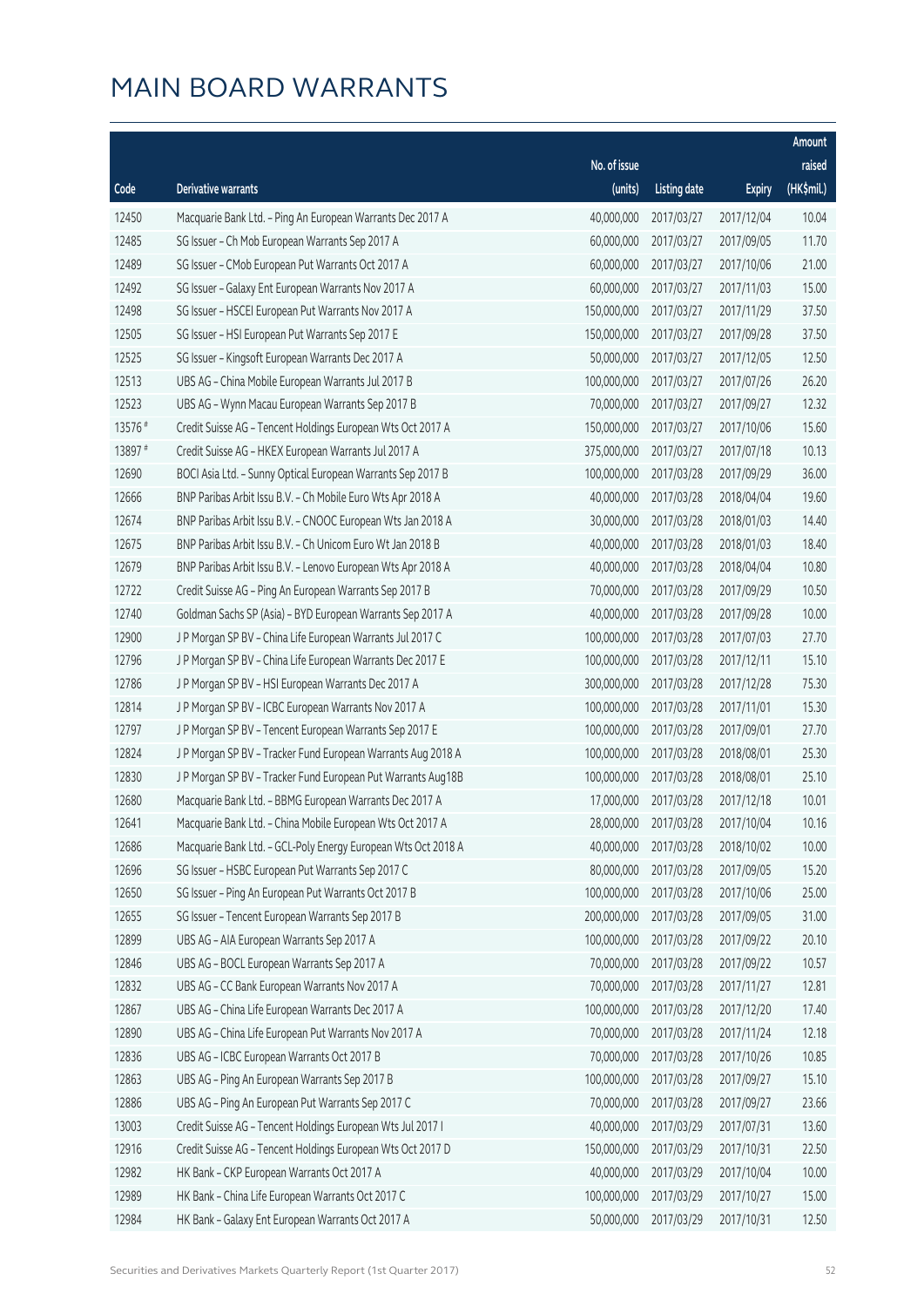|       |                                                              |                        |                     |               | Amount     |
|-------|--------------------------------------------------------------|------------------------|---------------------|---------------|------------|
|       |                                                              | No. of issue           |                     |               | raised     |
| Code  | Derivative warrants                                          | (units)                | <b>Listing date</b> | <b>Expiry</b> | (HK\$mil.) |
| 12987 | HK Bank - HKEX European Warrants Feb 2018 A                  | 100,000,000            | 2017/03/29          | 2018/02/28    | 15.00      |
| 13002 | HK Bank - HSI European Put Warrants Aug 2017 C               | 180,000,000            | 2017/03/29          | 2017/08/30    | 27.00      |
| 12994 | HK Bank - Tencent European Warrants Jul 2018 A               | 150,000,000            | 2017/03/29          | 2018/07/27    | 22.50      |
| 12952 | Macquarie Bank Ltd. - Henderson Land Dev Euro Wts Mar 2018 A | 34,000,000             | 2017/03/29          | 2018/03/02    | 10.10      |
| 12965 | Macquarie Bank Ltd. - PetroChina European Wts Nov 2017 A     | 17,000,000             | 2017/03/29          | 2017/11/02    | 10.01      |
| 12932 | SG Issuer - HSI European Warrants Jan 2018 B                 | 150,000,000            | 2017/03/29          | 2018/01/30    | 37.50      |
| 12941 | SG Issuer - HSI European Warrants Apr 2018 A                 | 150,000,000            | 2017/03/29          | 2018/04/27    | 37.50      |
| 13004 | BOCI Asia Ltd. - HSBC European Warrants Sep 2017 C           | 200,000,000            | 2017/03/30          | 2017/09/26    | 30.20      |
| 13011 | BOCI Asia Ltd. - Ping An European Put Warrants Oct 2017 B    | 100,000,000            | 2017/03/30          | 2017/10/30    | 25.00      |
| 13027 | Credit Suisse AG - BYD European Warrants Oct 2017 A          | 35,000,000             | 2017/03/30          | 2017/10/03    | 10.50      |
| 13023 | Credit Suisse AG - HKEX European Warrants Feb 2018 A         | 150,000,000            | 2017/03/30          | 2018/02/26    | 22.50      |
| 13021 | Credit Suisse AG - WH Group European Warrants Oct 2017 A     | 20,000,000             | 2017/03/30          | 2017/10/03    | 10.00      |
| 13036 | J P Morgan SP BV - Henderson Land Dev European Wt Jan 2018 A | 60,000,000             | 2017/03/30          | 2018/01/03    | 15.06      |
| 13013 | Macquarie Bank Ltd. - CC Bank European Warrants Oct 2017 A   | 24,000,000             | 2017/03/30          | 2017/10/04    | 10.25      |
| 13014 | Macquarie Bank Ltd. - CC Bank European Put Wts Nov 2017 A    | 21,000,000             | 2017/03/30          | 2017/11/02    | 10.16      |
| 13016 | Macquarie Bank Ltd. - Geely Auto European Wts Oct 2017 B     | 6,000,000              | 2017/03/30          | 2017/10/04    | 11.56      |
| 13028 | Macquarie Bank Ltd. - Haitong Sec European Wts Sep 2018 A    | 40,000,000             | 2017/03/30          | 2018/09/04    | 10.00      |
| 13020 | SG Issuer - CKH European Warrants Oct 2017 A                 | 40,000,000             | 2017/03/30          | 2017/10/06    | 10.00      |
| 13034 | UBS AG - Sinopec Corp European Warrants Jul 2017 B           | 70,000,000             | 2017/03/30          | 2017/07/26    | 10.50      |
| 13029 | UBS AG - PetroChina European Warrants Jun 2017 C             | 40,000,000             | 2017/03/30          | 2017/06/30    | 10.12      |
| 13111 | BOCI Asia Ltd. - China Mobile European Warrants Sep 2017 A   | 100,000,000            | 2017/03/31          | 2017/09/29    | 31.60      |
| 13127 | Credit Suisse AG - China Mobile European Warrants Aug 2017 A | 70,000,000             | 2017/03/31          | 2017/08/14    | 10.50      |
| 13077 | Haitong Int'l Sec - China Life European Warrants Aug 2017 A  | 60,000,000             | 2017/03/31          | 2017/08/29    | 10.20      |
| 13057 | Haitong Int'l Sec - Geely Auto European Warrants Nov 2017 A  | 100,000,000            | 2017/03/31          | 2017/11/20    | 23.00      |
| 13088 | Haitong Int'l Sec - Ping An European Warrants Sep 2017 B     | 60,000,000             | 2017/03/31          | 2017/09/26    | 10.02      |
| 13128 | J P Morgan SP BV - AAC Acoustic European Warrants Oct 2018 A | 100,000,000            | 2017/03/31          | 2018/10/03    | 25.20      |
| 13137 | J P Morgan SP BV - GAC European Warrants Dec 2017 A          | 100,000,000 2017/03/31 |                     | 2017/12/22    | 15.00      |
| 13047 | Macquarie Bank Ltd. - AAC Acoustic European Wts Apr 2019 A   | 40,000,000             | 2017/03/31          | 2019/04/16    | 10.00      |
| 13125 | Macquarie Bank Ltd. - AIA European Warrants Nov 2017 A       | 50,000,000             | 2017/03/31          | 2017/11/02    | 10.00      |
| 13124 | Macquarie Bank Ltd. - AIA European Put Warrants Sep 2017 A   | 42,000,000             | 2017/03/31          | 2017/09/04    | 10.04      |
| 13051 | Macquarie Bank Ltd. - Kingsoft European Warrants Nov 2017 A  | 40,000,000             | 2017/03/31          | 2017/11/02    | 10.00      |
| Total |                                                              |                        |                     |               | 26,809.66  |

# Further issue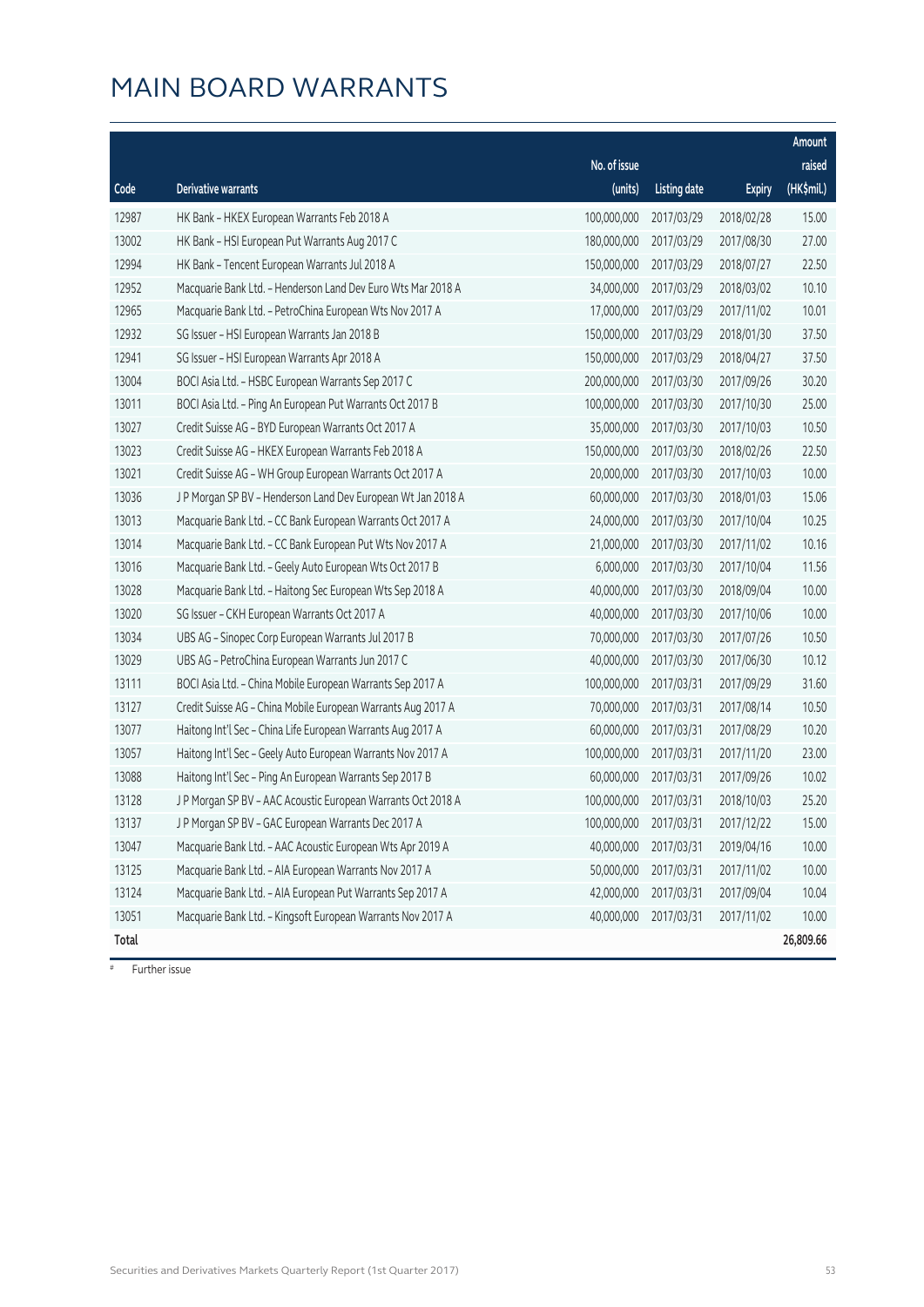#### **Debt Securities Trading Statistics**

|      |                |                               | <b>Turnover value</b>  |
|------|----------------|-------------------------------|------------------------|
|      |                | Exchange fund notes (HK\$mil) | Market total (HK\$mil) |
| 2016 | Q1             | $\overline{\phantom{m}}$      | 2,120.63               |
|      | Q <sub>2</sub> | $\overline{\phantom{m}}$      | 6,070.66               |
|      | Q <sub>3</sub> | 3.00                          | 6,333.92               |
|      | Q4             | 3.00                          | 6,753.04               |
| 2017 | Q1             | $\overline{\phantom{0}}$      | 8,993.57               |

#### **Debt Securities Nominal Value**

|      |                | No. of issues | Nominal value (HK\$mil.) |
|------|----------------|---------------|--------------------------|
| 2016 | Q1             | 769           | 2,777,917.26             |
|      | Q <sub>2</sub> | 797           | 2,923,871.68             |
|      | Q3             | 841           | 3,089,402.31             |
|      | Q4             | 892           | 3,258,654.54             |
| 2017 | Ο1             | 936           | 3,471,408.76             |

#### **New Listing Statistics – Debt Securities**

|      |                | No. of newly listed debt securities | Amount raised (HK\$mil.) |
|------|----------------|-------------------------------------|--------------------------|
| 2016 | Q1             | 26                                  | 89,996.61                |
|      | Q <sub>2</sub> | 59                                  | 253,671.85               |
|      | Q3             | 51                                  | 191,245.48               |
|      | Q4             | 75                                  | 239,694.08               |
| 2017 | Q1             | 78                                  | 308,706.43               |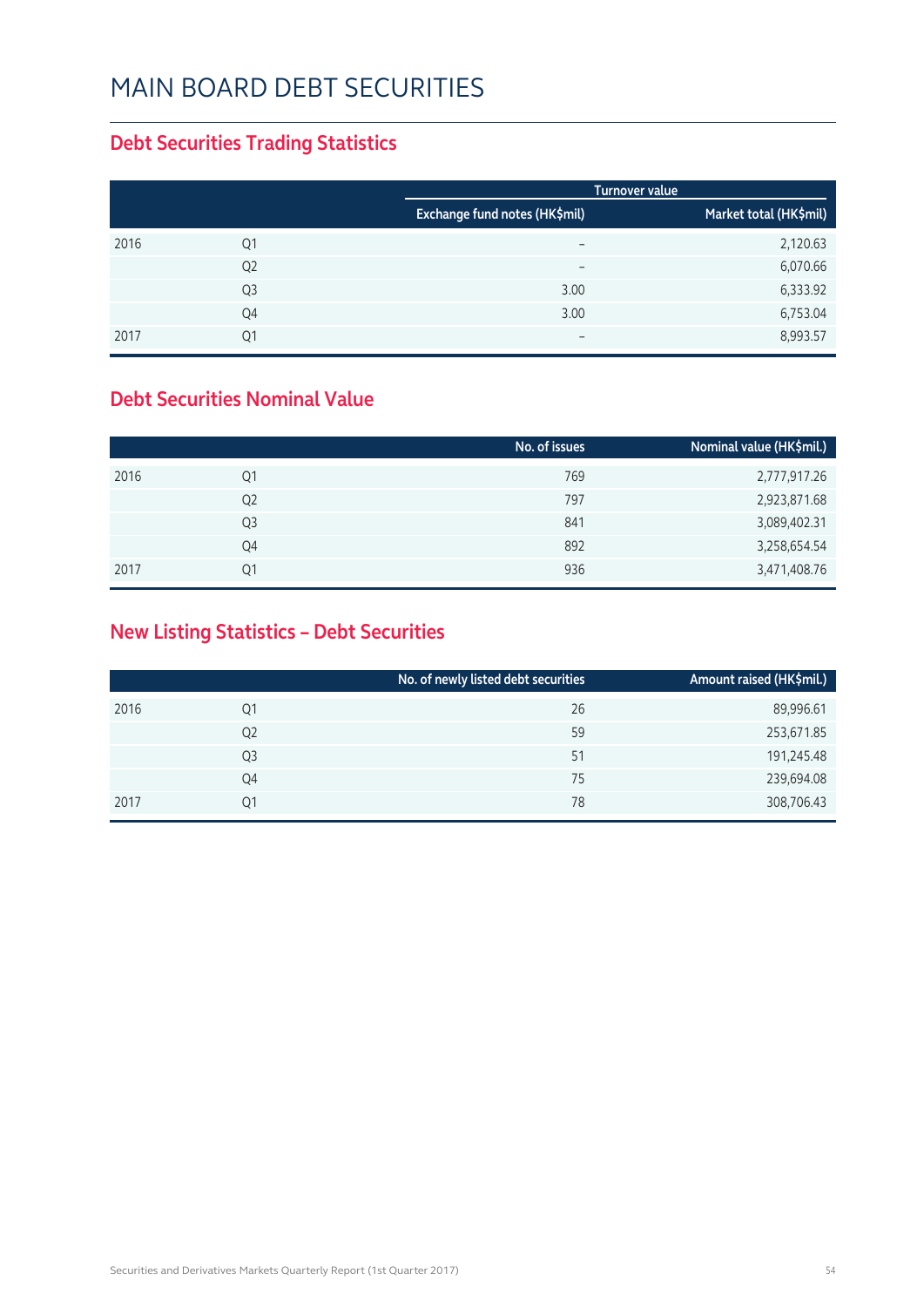#### **Newly Listed Debt Securities**

for 1st quarter 2017

|         |                                                                        |            |               |                     |            | Amount raised |
|---------|------------------------------------------------------------------------|------------|---------------|---------------------|------------|---------------|
| Code    | <b>Debt securities</b>                                                 | Principal  |               | <b>Listing date</b> | Maturity   | (HK\$mil.)    |
| 86647   | The Ministry of Finance of the PRC 3.50% CNY Bonds 2018                | <b>RMB</b> | 2,000,000,000 | 2017/01/03          | 2018/12/30 | 2,229.80      |
| 05341   | Logan Property Holdings Co. Ltd. 5.75% Senior Notes 2022               | <b>USD</b> | 200,000,000   | 2017/01/04          | 2022/01/03 | 1,560.00      |
| 05342   | KWG Property Holding Ltd. 6.00% Senior Notes 2022                      | <b>USD</b> | 250,000,000   | 2017/01/12          | 2022/01/11 | 1,950.00      |
| 05311#  | Skyfame Realty (Holdings) Ltd. 0.10% Bonds 2033                        | <b>HKD</b> | 30,000,000    | 2017/01/12          | 2033/11/14 |               |
| 05348   | Standard Chartered PLC Fixed Rate Resetting Perpetual                  | <b>USD</b> | 1,000,000,000 | 2017/01/19          |            | 7,800.00      |
|         | Subordinated Contingent Conv Sec                                       |            |               |                     |            |               |
| 04230 # | The Govt of the HKSAR of the PRC 1.68% Bonds 2026                      | <b>HKD</b> | 1,200,000,000 | 2017/01/20          | 2026/01/21 | 1,191.60      |
| 05344   | New Rose Investments Ltd. 4.50% Guaranteed Notes 2020                  | <b>USD</b> | 200,000,000   | 2017/01/20          | 2020/01/19 | 1,560.00      |
| 05346   | Hong Kong Mortgage Corporation Ltd., The FR Notes 2018                 | <b>HKD</b> | 1,000,000,000 | 2017/01/20          | 2018/01/19 | 1,000.00      |
| 05349   | Taikang Insurance Group Inc. 3.50% Bonds 2022                          | <b>USD</b> | 800,000,000   | 2017/01/20          | 2022/01/19 | 6,219.90      |
| 05347   | Franshion Brilliant Ltd. 5.75% Subordinated Guar. Perpetual            | <b>USD</b> | 500,000,000   | 2017/01/23          |            | 3,866.70      |
|         | Capital Securities                                                     |            |               |                     |            |               |
| 05345   | Chang Development International Ltd. 3.625% Guar. Notes 2020           | <b>USD</b> | 300,000,000   | 2017/01/23          | 2020/01/20 | 2,332.30      |
| 05345 # | Chang Development International Ltd. 3.625% Guar. Notes 2020           | <b>USD</b> | 100,000,000   | 2017/01/23          | 2020/01/20 | 776.62        |
| 05311#  | Skyfame Realty (Holdings) Ltd. 0.10% Bonds 2033                        | <b>HKD</b> | 50,000,000    | 2017/01/23          | 2033/11/14 |               |
| 05340   | CIFI Holdings (Group) Co. Ltd. 5.50% Senior Notes 2022                 | <b>USD</b> | 285,000,000   | 2017/01/24          | 2022/01/23 | 2,223.00      |
| 05343   | New World China Land Ltd. 4.75% Guaranteed Notes 2027                  | <b>USD</b> | 600,000,000   | 2017/01/24          | 2027/01/23 | 4,680.00      |
| 05350   | Times Property Holdings Ltd. 6.25% Senior Notes 2020                   | <b>USD</b> | 375,000,000   | 2017/01/24          | 2020/01/23 | 2,925.00      |
| 05351   | FWD Ltd. Subordinated Perpetual Capital Securities                     | <b>USD</b> | 250,000,000   | 2017/01/25          |            | 1,950.00      |
| 05352   | GOHL Capital Ltd. 4.25% Guaranteed Notes 2027                          | <b>USD</b> | 1,000,000,000 | 2017/01/25          | 2027/01/24 | 7,768.57      |
| 05353   | Huarong Finance 2017 Co., Ltd. 3.375% Guaranteed Notes 2020            | <b>USD</b> | 1,100,000,000 | 2017/01/25          | 2020/01/24 | 8,547.57      |
| 05354   | Huarong Finance 2017 Co., Ltd. 4.50% Unsub Guar. Perpetual Sec         | <b>USD</b> | 1,500,000,000 | 2017/01/25          |            | 11,596.80     |
| 05355   | China Development Bank Corporation 2.625% Notes 2022                   | <b>USD</b> | 1,000,000,000 | 2017/01/25          | 2022/01/24 | 7,767.01      |
| 05356   | China Development Bank Corporation 3.375% Notes 2027                   | <b>USD</b> | 500,000,000   | 2017/01/25          | 2027/01/24 | 3,860.81      |
| 05357   | China Development Bank Corporation 4.00% Notes 2037                    | <b>USD</b> | 500,000,000   | 2017/01/25          | 2037/01/24 | 3,900.00      |
| 05358   | China Development Bank Corporation 0.125% Notes 2020                   | <b>EUR</b> | 1,500,000,000 | 2017/01/25          | 2020/01/24 | 12,485.12     |
| 05359   | China Development Bank Corporation 0.875% Notes 2024                   | <b>EUR</b> | 400,000,000   | 2017/01/25          | 2024/01/24 | 3,296.83      |
| 05360   | Reward International Investment Ltd. 7.25% Guar Senior Notes 2020      | <b>USD</b> | 200,000,000   | 2017/01/26          | 2020/01/25 | 1,549.69      |
| 05361   | Yuzhou Properties Co. Ltd. 6.00% Senior Notes 2022                     | <b>USD</b> | 350,000,000   | 2017/01/26          | 2022/01/25 | 2,718.40      |
| 05362   | Central Plaza Development Ltd. 3.875% Guar. Notes 2020                 | <b>USD</b> | 400,000,000   | 2017/01/26          | 2020/01/25 | 3,111.26      |
| 05363   | Huaxing Investment Holding Co. Ltd. 3.50% Guar. Bonds 2020             | <b>USD</b> | 200,000,000   | 2017/01/27          | 2020/01/26 | 1,559.13      |
| 05364   | Blue Skyview Co. Ltd. 7.125% Senior Perpetual Securities               | <b>USD</b> | 250,000,000   | 2017/01/27          |            | 1,950.00      |
| 05365   | Hong Kong Mortgage Corporation Ltd., The FR Notes 2018B                | <b>HKD</b> | 2,000,000,000 | 2017/02/01          | 2018/01/29 | 2,000.00      |
| 05366   | Hong Kong Mortgage Corporation Ltd., The FR Notes 2019                 | <b>HKD</b> | 1,000,000,000 | 2017/02/02          | 2019/02/01 | 1,000.00      |
| 05450 # | Fujian Zhanglong Group Co., Ltd. 4.50% Notes 2019B                     | <b>USD</b> | 150,000,000   | 2017/02/07          | 2019/12/16 | 1,160.66      |
| 05367   | Skyfame Realty (Holdings) Ltd. 0.10% Bonds 2026B                       | <b>HKD</b> | 10,000,000    | 2017/02/13          | 2026/09/12 |               |
| 05371   | Shanghai Pudong Development Bank Co., Ltd., Hong Kong                  | <b>USD</b> | 500,000,000   | 2017/02/14          | 2020/02/13 | 3,883.97      |
|         | Branch 2.375% Notes 2020                                               |            |               |                     |            |               |
| 05368   | Bank of China Ltd., Hong Kong Branch 2.375% Notes 2020A                | <b>USD</b> | 300,000,000   | 2017/02/15          | 2020/02/14 | 2,333.54      |
| 05369   | Bank of China Ltd., Hong Kong Branch 3.00% Notes 2022                  | <b>USD</b> | 500,000,000   | 2017/02/15          | 2022/02/14 | 3,898.75      |
| 05370   | Bank of China Ltd., Hong Kong Branch FR Notes 2020B                    | <b>USD</b> | 1,200,000,000 | 2017/02/15          | 2020/02/14 | 9,360.00      |
| 05372   | China Singyes Solar Technologies Holdings Ltd. 7.95% Senior Notes 2019 | <b>USD</b> | 260,000,000   | 2017/02/16          | 2019/02/15 | 2,028.00      |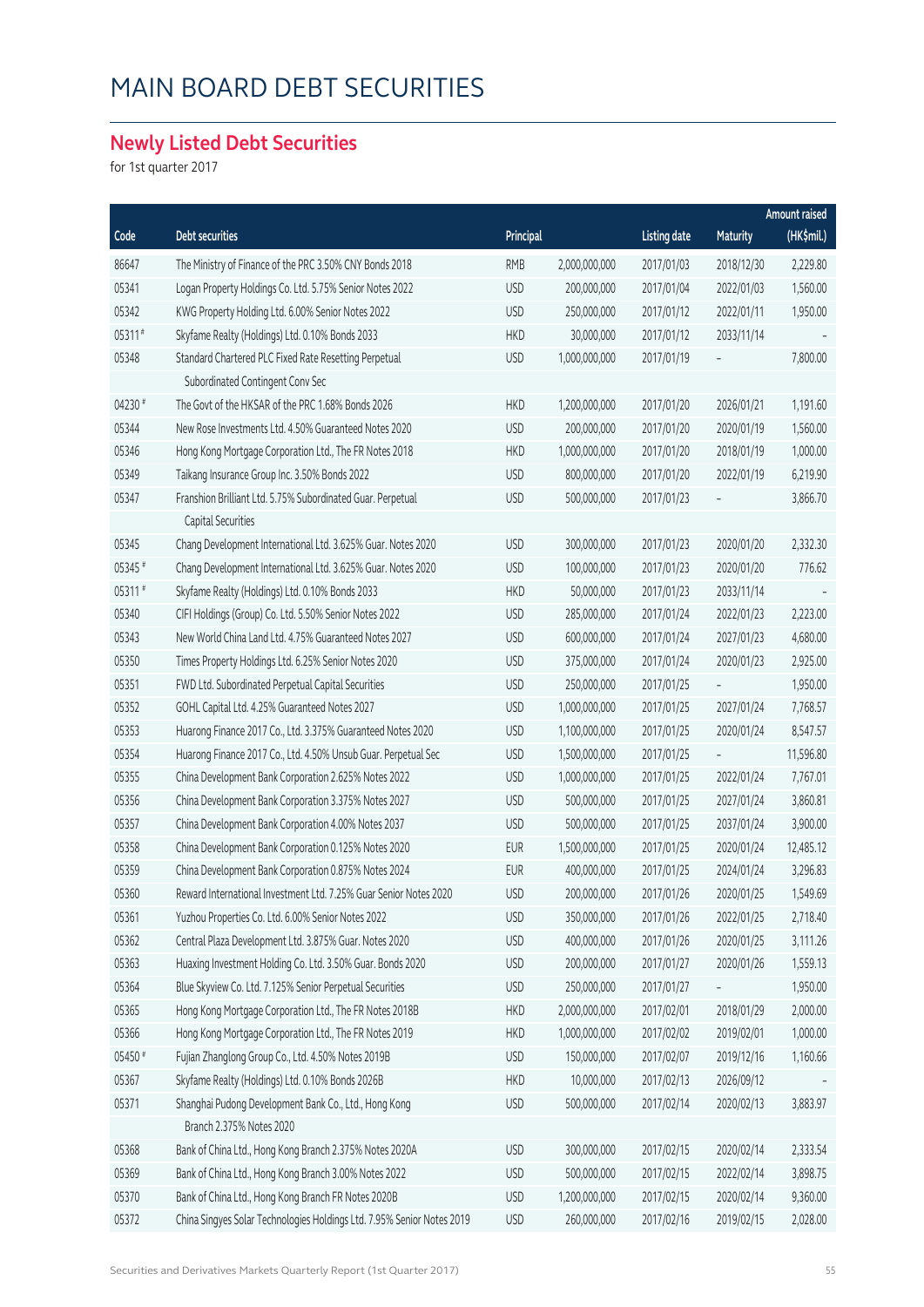|         |                                                                  |            |               |                     |                 | <b>Amount raised</b> |
|---------|------------------------------------------------------------------|------------|---------------|---------------------|-----------------|----------------------|
| Code    | <b>Debt securities</b>                                           | Principal  |               | <b>Listing date</b> | <b>Maturity</b> | (HK\$mil.)           |
| 05379   | Skyfame Realty (Holdings) Ltd. 0.10% Bonds 2033B                 | <b>HKD</b> | 30,000,000    | 2017/02/21          | 2033/11/14      |                      |
| 04067   | Hong Kong Monetary Authority, The 0.99% Exchange Fund Notes 2019 | <b>HKD</b> | 1,200,000,000 | 2017/02/21          | 2019/02/20      | 1,199.52             |
| 05373   | Industrial and Commercial Bank of China Ltd., HK Branch          | <b>USD</b> | 500,000,000   | 2017/02/22          | 2020/02/21      | 3,900.00             |
|         | Floating Rate Notes 2020                                         |            |               |                     |                 |                      |
| 05374   | Industrial and Commercial Bank of China Ltd., HK Branch          | <b>USD</b> | 600,000,000   | 2017/02/22          | 2022/02/21      | 4,680.00             |
|         | Floating Rate Notes 2022A                                        |            |               |                     |                 |                      |
| 05375   | Industrial and Commercial Bank of China Ltd.,                    | <b>USD</b> | 900,000,000   | 2017/02/22          | 2022/02/21      | 6,991.50             |
|         | HK Branch 2.875% Notes 2022B                                     |            |               |                     |                 |                      |
| 05376   | Bank of Communications Co., Ltd. HK Branch FR Notes 2020         | <b>USD</b> | 850,000,000   | 2017/02/22          | 2020/02/21      | 6,630.00             |
| 05377   | Proven Glory Capital Ltd. 3.25% Guaranteed Notes 2022            | <b>USD</b> | 1,000,000,000 | 2017/02/22          | 2022/02/21      | 7,781.83             |
| 05378   | Proven Glory Capital Ltd. 4.00% Guaranteed Notes 2027            | <b>USD</b> | 500,000,000   | 2017/02/22          | 2027/02/21      | 3,864.16             |
| 05380   | Qinghai Provincial Investment Group Co., Ltd. 7.25% Bonds 2020   | <b>USD</b> | 300,000,000   | 2017/02/23          | 2020/02/22      | 2,340.00             |
| 05381   | Hong Kong Mortgage Corporation Ltd., The 1.48 Notes 2019         | <b>HKD</b> | 100,000,000   | 2017/02/23          | 2019/02/22      | 100.00               |
| 05379 # | Skyfame Realty (Holdings) Ltd. 0.10% Bonds 2033B                 | <b>HKD</b> | 30,000,000    | 2017/02/23          | 2033/11/14      |                      |
| 05379 # | Skyfame Realty (Holdings) Ltd. 0.10% Bonds 2033B                 | <b>HKD</b> | 20,000,000    | 2017/02/27          | 2033/11/14      |                      |
| 04233   | Hong Kong Sukuk 2017 Ltd. Trust Certificates 2027                | <b>USD</b> | 1,000,000,000 | 2017/03/01          | 2027/02/28      | 7,800.00             |
| 05383   | CITIC Ltd. 3.125% Notes 2022                                     | <b>USD</b> | 500,000,000   | 2017/03/01          | 2022/02/28      | 3,896.77             |
| 05384   | CITIC Ltd. 3.875% Notes 2027                                     | <b>USD</b> | 750,000,000   | 2017/03/01          | 2027/02/28      | 5,849.06             |
| 05382   | Xinhu (BVI) Holding Co. Ltd. 6.00% Guar. Senior Notes 2020       | <b>USD</b> | 700,000,000   | 2017/03/02          | 2020/03/01      | 5,437.89             |
| 05367 # | Skyfame Realty (Holdings) Ltd. 0.10% Bonds 2026B                 | <b>HKD</b> | 10,000,000    | 2017/03/02          | 2026/09/12      |                      |
| 05379 # | Skyfame Realty (Holdings) Ltd. 0.10% Bonds 2033B                 | <b>HKD</b> | 30,000,000    | 2017/03/02          | 2033/11/14      |                      |
| 04232   | The Govt of the HKSAR of the PRC 1.89% Bonds 2032                | <b>HKD</b> | 600,000,000   | 2017/03/03          | 2032/03/02      | 590.10               |
| 05385   | Franshion Brilliant Ltd. 3.60% Guaranteed Senior Notes 2022      | <b>USD</b> | 500,000,000   | 2017/03/06          | 2022/03/03      | 3,898.25             |
| 05386   | DYNAMIC MISSION INVESTMENTS LTD. 7.50%                           | <b>USD</b> | 60,000,000    | 2017/03/06          | 2020/03/03      | 468.00               |
|         | Unsecured & Guar Notes 2020                                      |            |               |                     |                 |                      |
| 05379#  | Skyfame Realty (Holdings) Ltd. 0.10% Bonds 2033B                 | <b>HKD</b> | 40,000,000    | 2017/03/06          | 2033/11/14      |                      |
| 05387   | China Development Bank Corporation HK Branch                     | <b>USD</b> | 850,000,000   | 2017/03/07          | 2020/03/06      | 6,630.00             |
|         | Floating Rate Notes 2020A                                        |            |               |                     |                 |                      |
| 05388   | China Development Bank Corporation HK Branch                     | <b>USD</b> | 1,150,000,000 | 2017/03/07          | 2022/03/06      | 8,970.00             |
|         | Floating Rate Notes 2022                                         |            |               |                     |                 |                      |
| 05389   | China Development Bank Corporation HK Branch                     |            |               |                     |                 |                      |
|         | Floating Rate Notes 2020B                                        | <b>HKD</b> | 7,750,000,000 | 2017/03/07          | 2020/03/06      | 7,750.00             |
| 05390   | CALC Bond 3 Ltd. 4.70% Guaranteed Bonds 2022                     | <b>USD</b> | 300,000,000   | 2017/03/09          | 2022/03/08      | 2,340.00             |
| 05391   | CALC Bond 3 Ltd. 5.50% Guaranteed Bonds 2024                     | <b>USD</b> | 200,000,000   | 2017/03/09          | 2024/03/08      | 1,560.00             |
| 05392   | China Everbright Bank Co. Ltd., HK Branch 2.50% Notes 2020       | <b>USD</b> | 500,000,000   | 2017/03/09          | 2020/03/08      | 3,887.13             |
| 05393   | Keen Idea Global Ltd. 4.375% Guaranteed Bonds 2020               | <b>USD</b> | 300,000,000   | 2017/03/09          | 2020/03/08      | 2,323.79             |
| 05379 # | Skyfame Realty (Holdings) Ltd. 0.10% Bonds 2033B                 | <b>HKD</b> | 50,000,000    | 2017/03/09          | 2033/11/14      |                      |
| 05394   | China Reinsurance Finance Corporation Ltd. 3.375% Notes 2022     | <b>USD</b> | 800,000,000   | 2017/03/10          | 2022/03/09      | 6,201.38             |
| 05395   | China Cinda Finance (2017) I Ltd. 3.00% Guar. Senior N2020       | <b>USD</b> | 300,000,000   | 2017/03/10          | 2020/03/09      | 2,333.36             |
| 05396   | China Cinda Finance (2017) I Ltd. 3.65% Guar. Senior N2022       | <b>USD</b> | 1,300,000,000 | 2017/03/10          | 2022/03/09      | 10,125.30            |
| 05397   | China Cinda Finance (2017) I Ltd. 4.10% Guar. Senior N2024       | <b>USD</b> | 700,000,000   | 2017/03/10          | 2024/03/09      | 5,449.47             |
| 05398   | China Cinda Finance (2017) I Ltd. 4.40% Guar. Senior N2027       | <b>USD</b> | 700,000,000   | 2017/03/10          | 2027/03/09      | 5,440.78             |
| 05399   | China Energy Reserve and Chemicals Group                         | <b>USD</b> | 100,000,000   | 2017/03/10          | 2018/03/08      | 780.00               |
|         | Finance III Ltd. 4.75% Guar. Bonds 2018                          |            |               |                     |                 |                      |
| 05379 # | Skyfame Realty (Holdings) Ltd. 0.10% Bonds 2033B                 | <b>HKD</b> | 20,000,000    | 2017/03/10          | 2033/11/14      |                      |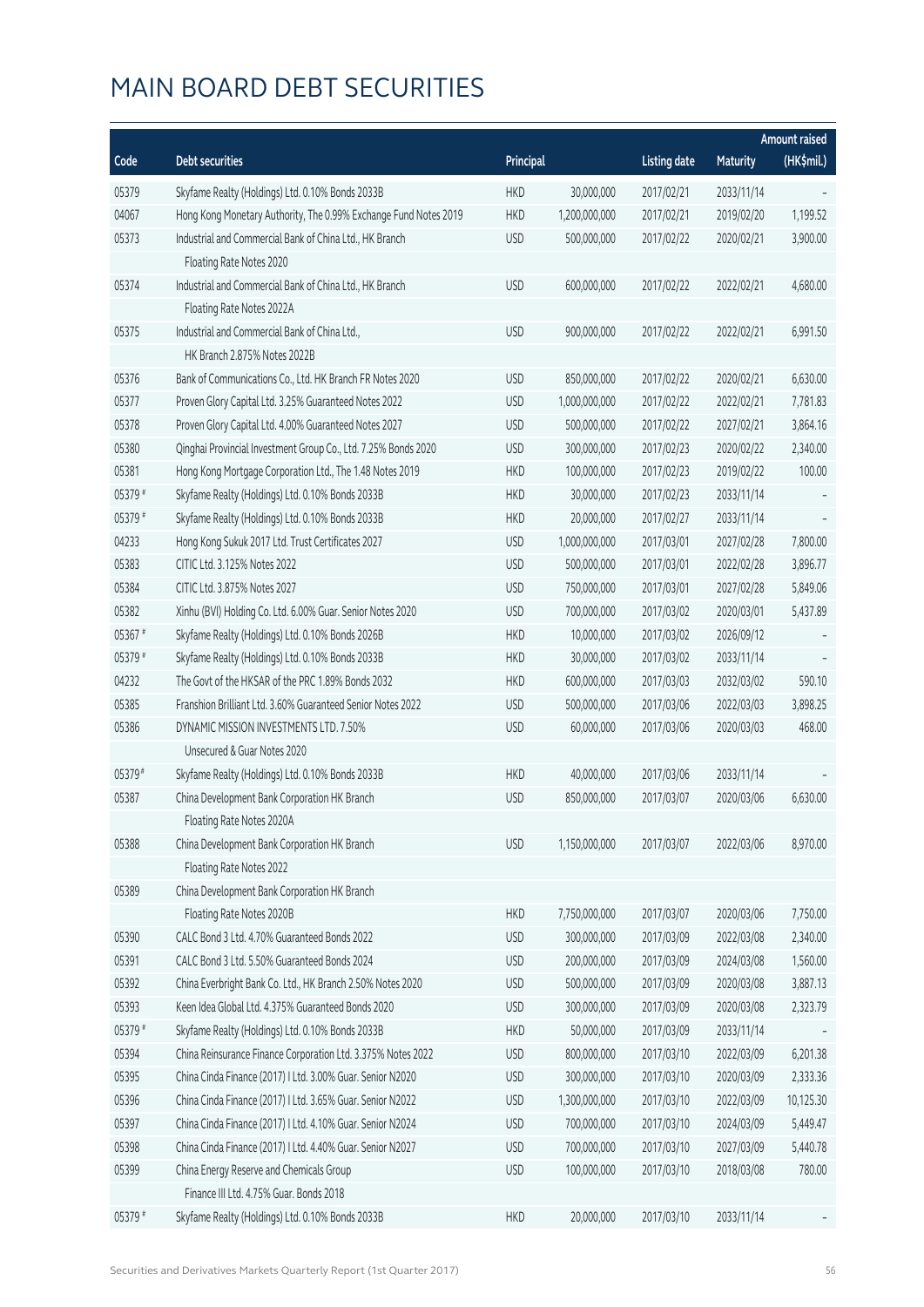|         |                                                                        |            |               |                     |                 | <b>Amount raised</b> |
|---------|------------------------------------------------------------------------|------------|---------------|---------------------|-----------------|----------------------|
| Code    | <b>Debt securities</b>                                                 | Principal  |               | <b>Listing date</b> | <b>Maturity</b> | (HK\$mil.)           |
| 05400   | China SCE Property Holdings Ltd. 5.875% Senior Notes 2022              | <b>USD</b> | 200,000,000   | 2017/03/13          | 2022/03/10      | 1,560.00             |
| 05379 # | Skyfame Realty (Holdings) Ltd. 0.10% Bonds 2033B                       | <b>HKD</b> | 30,000,000    | 2017/03/13          | 2033/11/14      |                      |
| 05401   | Horsepower Finance Ltd. 2.35% Guaranteed Notes 2020                    | <b>USD</b> | 650,000,000   | 2017/03/14          | 2020/03/13      | 5,022.95             |
| 05379 # | Skyfame Realty (Holdings) Ltd. 0.10% Bonds 2033B                       | <b>HKD</b> | 50,000,000    | 2017/03/15          | 2033/11/14      |                      |
| 05403   | KWG Property Holding Ltd. 6.00% Senior Notes 2022                      | <b>USD</b> | 400,000,000   | 2017/03/16          | 2022/09/15      | 3,120.00             |
| 05379 # | Skyfame Realty (Holdings) Ltd. 0.10% Bonds 2033B                       | <b>HKD</b> | 50,000,000    | 2017/03/16          | 2033/11/14      |                      |
| 05402   | Top Wise Excellence Enterprise Co., Ltd. 6.00% Guar. Senior Notes 2020 | <b>USD</b> | 300,000,000   | 2017/03/17          | 2020/03/16      | 2,340.00             |
| 05404   | Lenovo Group Ltd. 3.875% Notes 2022                                    | <b>USD</b> | 500,000,000   | 2017/03/17          | 2022/03/16      | 3,892.44             |
| 05379 # | Skyfame Realty (Holdings) Ltd. 0.10% Bonds 2033B                       | <b>HKD</b> | 30,000,000    | 2017/03/21          | 2033/11/14      |                      |
| 05367 # | Skyfame Realty (Holdings) Ltd. 0.10% Bonds 2026B                       | <b>HKD</b> | 10,000,000    | 2017/03/21          | 2026/09/12      |                      |
| 05405   | Azure Nova International Finance Ltd. 3.00% Guar. Notes 2020           | <b>USD</b> | 700,000,000   | 2017/03/22          | 2020/03/21      | 5,448.65             |
| 05406   | Azure Nova International Finance Ltd. 3.50% Guar. Notes 2022           | <b>USD</b> | 1,050,000,000 | 2017/03/22          | 2022/03/21      | 8,147.24             |
| 05407   | Azure Nova International Finance Ltd. 4.25% Guar. Notes 2027           | <b>USD</b> | 250,000,000   | 2017/03/22          | 2027/03/21      | 1,939.96             |
| 05408   | Guorui Properties Ltd. 7.00% Senior Notes 2020                         | <b>USD</b> | 300,000,000   | 2017/03/22          | 2020/03/21      | 2,340.00             |
| 05379 # | Skyfame Realty (Holdings) Ltd. 0.10% Bonds 2033B                       | <b>HKD</b> | 70,000,000    | 2017/03/22          | 2033/11/14      |                      |
| 05451#  | Fujian Zhanglong Group Co., Ltd. 4.50% Notes 2019C                     | <b>USD</b> | 200,000,000   | 2017/03/23          | 2019/12/16      | 1,548.03             |
| 05409   | Hong Kong Mortgage Corporation Ltd., The FR Notes 2019                 | <b>HKD</b> | 500,000,000   | 2017/03/28          | 2019/03/27      | 500.00               |
| 05379 # | Skyfame Realty (Holdings) Ltd. 0.10% Bonds 2033B                       | <b>HKD</b> | 100,000,000   | 2017/03/29          | 2033/11/14      |                      |
| 05412   | Hong Kong Mortgage Corporation Ltd., The FR Notes 2019B                | <b>HKD</b> | 500,000,000   | 2017/03/29          | 2019/03/28      | 500.00               |
| 05403 # | KWG Property Holding Ltd. 6.00% Senior Notes 2022                      | <b>USD</b> | 100,000,000   | 2017/03/30          | 2022/09/15      | 780.00               |
| 05410   | Emperor International Holdings Ltd. 5.00% Notes 2022A                  | <b>USD</b> | 200,000,000   | 2017/03/31          | 2022/03/30      | 1,560.00             |
| 05411   | Emperor International Holdings Ltd. 4.70% Notes 2022B                  | <b>HKD</b> | 800,000,000   | 2017/03/31          | 2022/03/30      | 800.00               |
| 05413   | Huantaihu International Investment Co., Ltd. 5.75% Guar. Bonds 2020    | <b>USD</b> | 150,000,000   | 2017/03/31          | 2020/03/30      | 1,170.00             |
| 05363 # | Huaxing Investment Holding Co. Ltd. 3.50% Guar. Bonds 2020             | <b>USD</b> | 100,000,000   | 2017/03/31          | 2020/01/26      | 777.89               |
| Total   |                                                                        |            |               |                     |                 | 308,706.43           |

# Further issue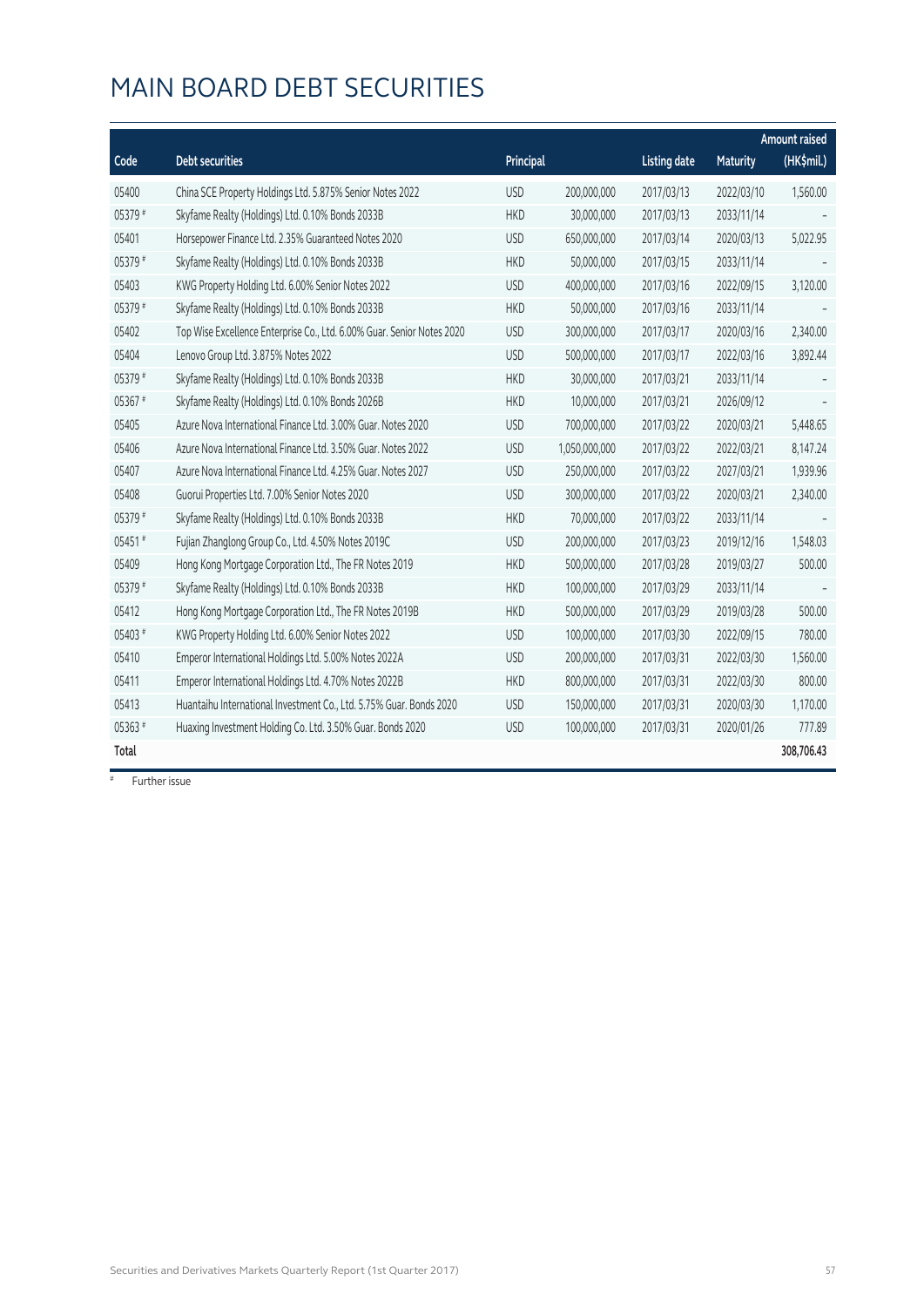|      |                | <b>Exchange</b><br><b>Traded</b><br>Fund (ETF)<br>(HK\$mil.) | Leveraged<br>and Inverse<br><b>Products</b><br>(L&I Products)<br>(HK\$mil.) | <b>Real Estate</b><br>Investment<br><b>Trusts (REITs)</b><br>(HK\$mil.) | <b>Others</b><br>(HK\$mil.) | <b>Total</b><br>(HK\$mil.) | $%$ of<br>market total |
|------|----------------|--------------------------------------------------------------|-----------------------------------------------------------------------------|-------------------------------------------------------------------------|-----------------------------|----------------------------|------------------------|
| 2016 | Q1             | 304,713.11                                                   | -                                                                           | 21,668.39                                                               | 40.27                       | 326,421.77                 | 7.66                   |
|      | Q <sub>2</sub> | 237,211.91                                                   | 65.38                                                                       | 18,190.19                                                               | 20.96                       | 255,488.43                 | 6.64                   |
|      | Q <sub>3</sub> | 269,308.99                                                   | 153.00                                                                      | 25,916.93                                                               | 23.08                       | 295,402.00                 | 6.92                   |
|      | Q4             | 200.178.89                                                   | 286.95                                                                      | 25.310.73                                                               | 25.00                       | 225,801.57                 | 5.79                   |
| 2017 | Q <sub>1</sub> | 272,667.62                                                   | 8.468.18                                                                    | 21,154.53                                                               | 45.32                       | 302,335.66                 | 6.60                   |

#### **Unit Trusts and Mutual Funds Trading Statistics**

Note: Turnover value traded in non-HKD currency securities have been included

#### **Unit Trusts and Mutual Funds Market Value**

|      |                | No. of<br><b>issues</b> | <b>Exchange</b><br><b>Traded</b><br>Funds (ETF)<br>(HK\$mil.) | No. of<br><b>issues</b> | Leveraged<br>and Inverse<br><b>Products</b><br>(L&I Products)<br>(HK\$mil.) | No. of<br><b>issues</b> | <b>Real Estate</b><br>Investment<br><b>Trusts</b><br>(REITs)<br>(HK\$mil.) | No. of<br><i>issues</i>  | <b>Others</b><br>(HK\$mil.) | No. of<br><b>issues</b> | <b>Total</b><br>(HK\$mil.) |
|------|----------------|-------------------------|---------------------------------------------------------------|-------------------------|-----------------------------------------------------------------------------|-------------------------|----------------------------------------------------------------------------|--------------------------|-----------------------------|-------------------------|----------------------------|
| 2016 | Q1             | 137                     | 535,139.73                                                    | $\qquad \qquad -$       | $\overline{\phantom{a}}$                                                    | 11                      | 199.170.18                                                                 | 1                        | 1.342.80                    | 149                     | 735.652.71                 |
|      | Q <sub>2</sub> | 143                     | 589,881.25                                                    | 4                       | 111.01                                                                      | 11                      | 219,952.15                                                                 |                          | 1,401.55                    | 159                     | 811,345.96                 |
|      | Q <sub>3</sub> | 138                     | 627,842.20                                                    | 8                       | 434.09                                                                      | 11                      | 235,115.93                                                                 | 1                        | 1,188.38                    | 158                     | 864,580.60                 |
|      | Q4             | 133                     | 561,308.69                                                    | 12                      | 517.17                                                                      | 11                      | 210,386.83                                                                 | $\overline{\phantom{a}}$ | 1,134.67                    | 157                     | 773,347.35                 |
| 2017 | Q1             | 127                     | 576,046.57                                                    | 30                      | 4,773.28                                                                    | 11                      | 224,246.52                                                                 | $\overline{ }$           | 1,215.23                    | 169                     | 806,281.61                 |

#### **New Listing Unit Trust and Mutual Funds Statistics**

|      |                | No. of newly listed<br>unit trust and mutual funds | <b>Funds raised</b><br>(HK\$mil.) |
|------|----------------|----------------------------------------------------|-----------------------------------|
| 2016 | Q1             |                                                    | $\overline{\phantom{0}}$          |
|      | Q <sub>2</sub> | 16                                                 | $\overline{\phantom{0}}$          |
|      | Q <sub>3</sub> | 4                                                  | $\overline{\phantom{0}}$          |
|      | Q4             | 9                                                  | $\overline{\phantom{0}}$          |
| 2017 | Q1             | 18                                                 | $\overline{\phantom{0}}$          |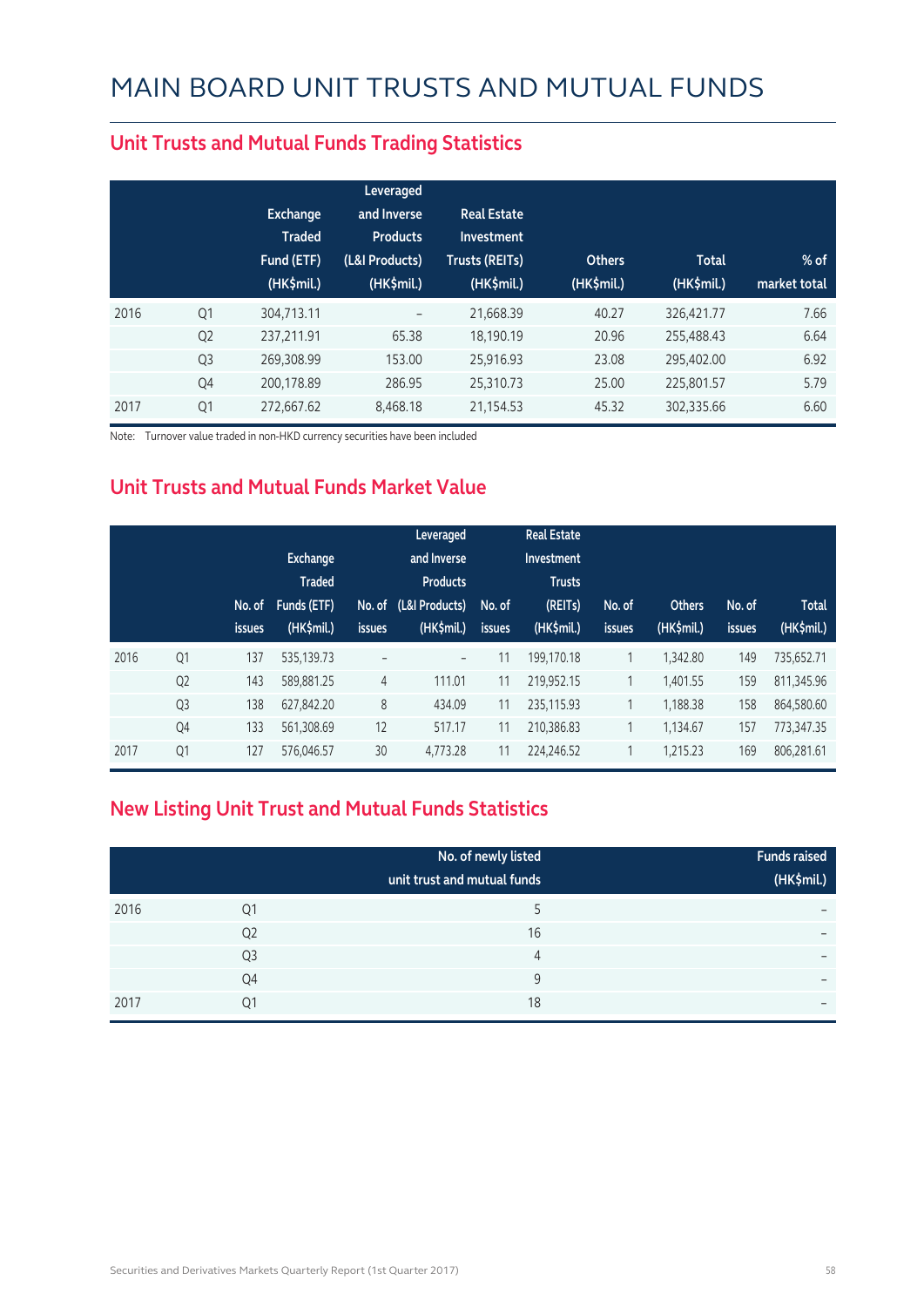#### **Newly Listed Unit Trust and Mutual Funds**

for 1st quarter 2017

|       |                                                                       |                                             |                    |                   | <b>Amount raised</b> | Subscription |                     |
|-------|-----------------------------------------------------------------------|---------------------------------------------|--------------------|-------------------|----------------------|--------------|---------------------|
| Code  | Unit trust and Mutual funds                                           | <b>Fund manager</b>                         | Issue price (HK\$) | No. of unit offer | (HK\$mil)            | rate (times) | <b>Listing date</b> |
| 07210 | XIE Shares Chimerica FTSE N Sh                                        | <b>Enhanced Investment Products Limited</b> | n.a.               | n.a.              | n.a.                 | n.a.         | 2017/02/08          |
|       | Daily (2x) Leveraged Product                                          |                                             |                    |                   |                      |              |                     |
| 07200 | CSOP HSI Daily (2x) Leveraged Product                                 | CSOP Asset Management Limited               | n.a.               | n.a.              | n.a.                 | n.a.         | 2017/03/14          |
| 07288 | CSOP HSCEI Daily (2x) Leveraged Product CSOP Asset Management Limited |                                             | n.a.               | n.a.              | n.a.                 | n.a.         | 2017/03/14          |
| 07300 | CSOP HSI Daily (-1x) Inverse Product                                  | CSOP Asset Management Limited               | n.a.               | n.a.              | n.a.                 | n.a.         | 2017/03/14          |
| 07388 | CSOP HSCEI Daily (-1x) Inverse Product                                | CSOP Asset Management Limited               | n.a.               | n.a.              | n.a.                 | n.a.         | 2017/03/14          |
| 07205 | Samsung HSI Daily (2x)                                                | Samsung Asset Management                    | n.a.               | n.a.              | n.a.                 | n.a.         | 2017/03/14          |
|       | Leveraged Product                                                     | (Hong Kong) Limited                         |                    |                   |                      |              |                     |
| 07228 | Samsung HSCEI Daily (2x)                                              | Samsung Asset Management                    | n.a.               | n.a.              | n.a.                 | n.a.         | 2017/03/14          |
|       | Leveraged Product                                                     | (Hong Kong) Limited                         |                    |                   |                      |              |                     |
| 07312 | Samsung HSI Daily (-1x)                                               | Samsung Asset Management                    | n.a.               | n.a.              | n.a.                 | n.a.         | 2017/03/14          |
|       | <b>Inverse Product</b>                                                | (Hong Kong) Limited                         |                    |                   |                      |              |                     |
| 07328 | Samsung HSCEI Daily (-1x)                                             | Samsung Asset Management                    | n.a.               | n.a.              | n.a.                 | n.a.         | 2017/03/14          |
|       | <b>Inverse Product</b>                                                | (Hong Kong) Limited                         |                    |                   |                      |              |                     |
| 07221 | ChinaAMC Direxion HSI Daily (2x)                                      | China Asset Management                      | n.a.               | n.a.              | n.a.                 | n.a.         | 2017/03/14          |
|       | Leveraged Product                                                     | (Hong Kong) Limited                         |                    |                   |                      |              |                     |
| 07267 | ChinaAMC Direxion HSCEI Daily (2x)                                    | China Asset Management                      | n.a.               | n.a.              | n.a.                 | n.a.         | 2017/03/14          |
|       | Leveraged Product                                                     | (Hong Kong) Limited                         |                    |                   |                      |              |                     |
| 07321 | ChinaAMC Direxion HSI Daily (-1x)                                     | China Asset Management                      | n.a.               | n.a.              | n.a.                 | n.a.         | 2017/03/14          |
|       | <b>Inverse Product</b>                                                | (Hong Kong) Limited                         |                    |                   |                      |              |                     |
| 07341 | ChinaAMC Direxion HSCEI Daily (-1x)                                   | China Asset Management                      | n.a.               | n.a.              | n.a.                 | n.a.         | 2017/03/14          |
|       | <b>Inverse Product</b>                                                | (Hong Kong) Limited                         |                    |                   |                      |              |                     |
| 07231 | Mirae Asset Horizons HSI Daily (2x)                                   | Mirae Asset Global Investments              | n.a.               | n.a.              | n.a.                 | n.a.         | 2017/03/14          |
|       | Leveraged Product                                                     | (Hong Kong) Limited                         |                    |                   |                      |              |                     |
| 07230 | Mirae Asset Horizons HSCEI Daily (2x)                                 | Mirae Asset Global Investments              | n.a.               | n.a.              | n.a.                 | n.a.         | 2017/03/14          |
|       | Leveraged Product                                                     | (Hong Kong) Limited                         |                    |                   |                      |              |                     |
| 07336 | Mirae Asset Horizons HSI Daily (-1x)                                  | Mirae Asset Global Investments              | n.a.               | n.a.              | n.a.                 | n.a.         | 2017/03/14          |
|       | <b>Inverse Product</b>                                                | (Hong Kong) Limited                         |                    |                   |                      |              |                     |
| 07362 | Mirae Asset Horizons HSCEI Daily (-1x)                                | Mirae Asset Global Investments              | n.a.               | n.a.              | n.a.                 | n.a.         | 2017/03/14          |
|       | <b>Inverse Product</b>                                                | (Hong Kong) Limited                         |                    |                   |                      |              |                     |
| 07302 | E Fund Yuanta HSI Daily (-1x)                                         | E Fund Management                           | n.a.               | n.a.              | n.a.                 | n.a.         | 2017/03/20          |
|       | <b>Inverse Product</b>                                                | (Hong Kong) Co., Limited                    |                    |                   |                      |              |                     |
|       |                                                                       |                                             |                    |                   |                      |              |                     |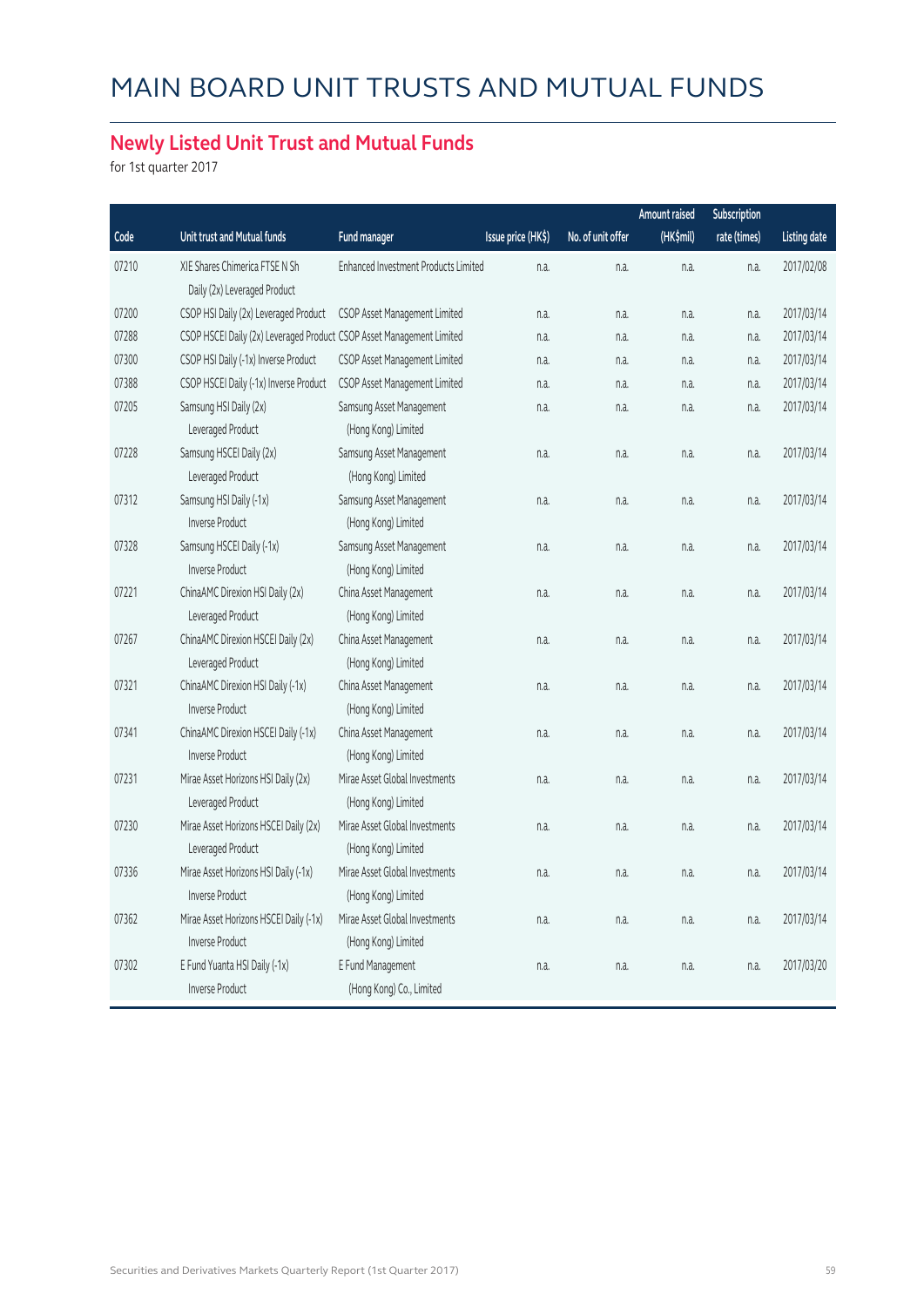#### **Callable Bull/Bear Contracts Trading Statistics Mumber Market value Turnover value (HK\$mil.) (HK\$mil.)** 2016 Q1 1,613 48,512.71 379,212.60 Q2 1,547 44,132.86 346,430.63 Q3 2,105 74,015.13 357,151.89 Q4 1,844 46,982.16 288,777.61 2017 Q1 2,271 56,964.61 282,458.37

#### **New Listings Callable Bull/Bear Contracts Statistics**

|      |                | No. of newly listed CBBC | Amount raised (HK\$mil.) |
|------|----------------|--------------------------|--------------------------|
| 2016 | Q1             | 2,421                    | 94,755.60                |
|      | Q <sub>2</sub> | 1,985                    | 84,611.84                |
|      | Q3             | 2,489                    | 105,390.41               |
|      | Q4             | 2,001                    | 78,979.94                |
| 2017 | Q1             | 2,508                    | 90,548.83                |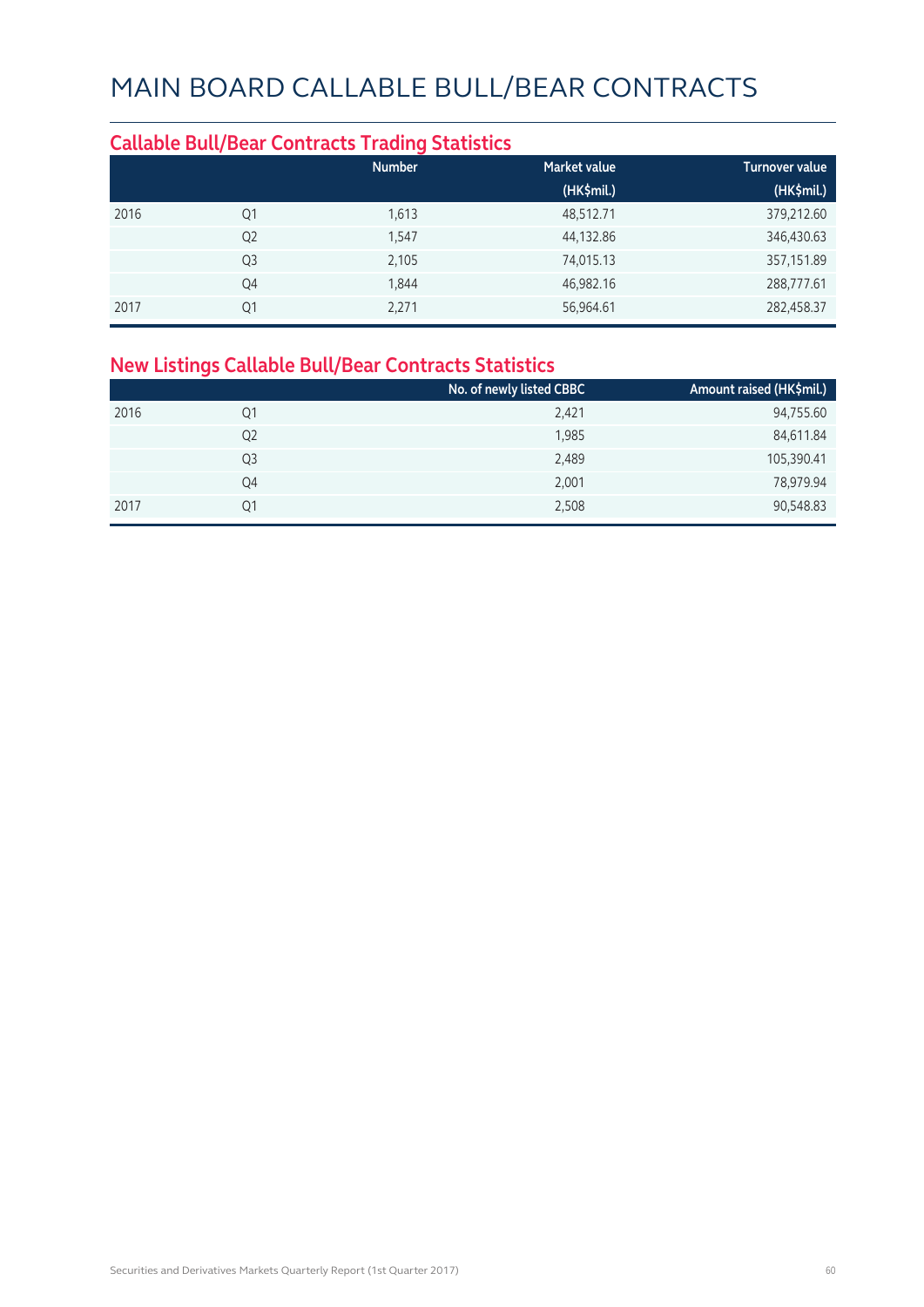#### **Newly Listed Callable Bull/Bear Contracts**

for 1st quarter 2017

|       |                                                          | No. of issue |                     |               | <b>Amount raised</b> |
|-------|----------------------------------------------------------|--------------|---------------------|---------------|----------------------|
| Code  | <b>Callable Bull/Bear Contracts</b>                      | (units)      | <b>Listing date</b> | <b>Expiry</b> | (HK\$mil.)           |
| 67667 | BNP Paribas Arbit Issu B.V. - HSI R Bear CBBC Apr 2017 R | 250,000,000  | 2017/01/03          | 2017/04/27    | 62.50                |
| 67679 | BNP Paribas Arbit Issu B.V. - HSI R Bear CBBC Apr 2017 S | 250,000,000  | 2017/01/03          | 2017/04/27    | 62.50                |
| 67736 | Credit Suisse AG - HSI R Bull CBBC Aug 2017 K            | 300,000,000  | 2017/01/03          | 2017/08/30    | 75.00                |
| 67738 | Credit Suisse AG - HSI R Bull CBBC Dec 2017 W            | 200,000,000  | 2017/01/03          | 2017/12/28    | 50.00                |
| 67745 | Credit Suisse AG - HSI R Bear CBBC May 2017 C            | 200,000,000  | 2017/01/03          | 2017/05/29    | 50.00                |
| 67753 | Credit Suisse AG - HSI R Bear CBBC May 2017 D            | 200,000,000  | 2017/01/03          | 2017/05/29    | 50.00                |
| 67695 | Goldman Sachs SP (Asia) - HSI R Bull CBBC Dec 2017 G     | 200,000,000  | 2017/01/03          | 2017/12/28    | 50.00                |
| 67555 | Goldman Sachs SP (Asia) - HSI R Bull CBBC Dec 2017 Q     | 200,000,000  | 2017/01/03          | 2017/12/28    | 50.00                |
| 67697 | Goldman Sachs SP (Asia) - HSI R Bear CBBC Apr 2017 Y     | 200,000,000  | 2017/01/03          | 2017/04/27    | 50.00                |
| 67639 | HK Bank - CSOP A50 ETF R Bear CBBC Aug 2017 B            | 40,000,000   | 2017/01/03          | 2017/08/18    | 10.00                |
| 67622 | HK Bank - CSOP A50 ETF R Bear CBBC Sep 2017 A            | 40,000,000   | 2017/01/03          | 2017/09/18    | 14.00                |
| 67662 | HK Bank - A50 R Bear CBBC Aug 2017 B                     | 40,000,000   | 2017/01/03          | 2017/08/18    | 10.00                |
| 67628 | HK Bank - A50 R Bear CBBC Sep 2017 A                     | 40,000,000   | 2017/01/03          | 2017/09/18    | 14.00                |
| 67632 | HK Bank - HKEX R Bull CBBC Jan 2018 B                    | 50,000,000   | 2017/01/03          | 2018/01/15    | 17.50                |
| 67564 | HK Bank - HSCEI R Bull CBBC Dec 2017 A                   | 60,000,000   | 2017/01/03          | 2017/12/28    | 15.00                |
| 67559 | HK Bank - HSCEI R Bear CBBC May 2017 H                   | 50,000,000   | 2017/01/03          | 2017/05/29    | 12.50                |
| 67611 | HK Bank - HSCEI R Bear CBBC Oct 2017 B                   | 50,000,000   | 2017/01/03          | 2017/10/30    | 12.50                |
| 67566 | HK Bank - HSI R Bull CBBC Jul 2017 N                     | 100,000,000  | 2017/01/03          | 2017/07/28    | 25.00                |
| 67572 | HK Bank - HSI R Bull CBBC Oct 2017 K                     | 100,000,000  | 2017/01/03          | 2017/10/30    | 25.00                |
| 67579 | HK Bank - HSI R Bull CBBC Nov 2017 F                     | 100,000,000  | 2017/01/03          | 2017/11/29    | 25.00                |
| 67608 | HK Bank - HSI R Bull CBBC Dec 2017 A                     | 100,000,000  | 2017/01/03          | 2017/12/28    | 25.00                |
| 67589 | HK Bank - HSI R Bear CBBC May 2017 I                     | 100,000,000  | 2017/01/03          | 2017/05/29    | 25.00                |
| 67597 | HK Bank - HSI R Bear CBBC Jun 2017 A                     | 100,000,000  | 2017/01/03          | 2017/06/29    | 25.00                |
| 67598 | HK Bank - HSI R Bear CBBC Jul 2017 A                     | 100,000,000  | 2017/01/03          | 2017/07/28    | 25.00                |
| 67633 | HK Bank - Tencent R Bear CBBC Sep 2017 B                 | 40,000,000   | 2017/01/03          | 2017/09/18    | 10.00                |
| 67634 | HK Bank - Tencent R Bear CBBC Nov 2017 C                 | 40,000,000   | 2017/01/03          | 2017/11/06    | 10.00                |
| 67636 | HK Bank - Tencent R Bear CBBC Nov 2017 D                 | 40,000,000   | 2017/01/03          | 2017/11/13    | 12.00                |
| 67637 | HK Bank - Tencent R Bear CBBC Nov 2017 E                 | 40,000,000   | 2017/01/03          | 2017/11/20    | 14.00                |
| 67760 | J P Morgan SP BV - HSI R Bull CBBC Oct 2017 N            | 200,000,000  | 2017/01/03          | 2017/10/30    | 50.00                |
| 67768 | J P Morgan SP BV - HSI R Bear CBBC Apr 2017 L            | 200,000,000  | 2017/01/03          | 2017/04/27    | 50.00                |
| 67788 | J P Morgan SP BV - HSI R Bear CBBC Apr 2017 M            | 200,000,000  | 2017/01/03          | 2017/04/27    | 50.00                |
| 67790 | SG Issuer - HSI R Bull CBBC Dec 2017 S                   | 200,000,000  | 2017/01/03          | 2017/12/28    | 52.00                |
| 67803 | SG Issuer - HSI R Bull CBBC Mar 2018 I                   | 200,000,000  | 2017/01/03          | 2018/03/28    | 50.00                |
| 67806 | SG Issuer - HSI R Bull CBBC Mar 2018 L                   | 200,000,000  | 2017/01/03          | 2018/03/28    | 50.00                |
| 67797 | SG Issuer - HSI R Bull CBBC Mar 2018 N                   | 200,000,000  | 2017/01/03          | 2018/03/28    | 50.00                |
| 67819 | SG Issuer - HSI R Bear CBBC Apr 2017 T                   | 200,000,000  | 2017/01/03          | 2017/04/27    | 50.00                |
| 67820 | SG Issuer - HSI R Bear CBBC Apr 2017 U                   | 200,000,000  | 2017/01/03          | 2017/04/27    | 50.00                |
| 67703 | UBS AG - HSI R Bull CBBC Sep 2017 D                      | 200,000,000  | 2017/01/03          | 2017/09/28    | 50.00                |
| 67704 | UBS AG - HSI R Bull CBBC Sep 2017 G                      | 250,000,000  | 2017/01/03          | 2017/09/28    | 62.50                |
| 67698 | UBS AG - HSI R Bull CBBC Jan 2018 C                      | 300,000,000  | 2017/01/03          | 2018/01/30    | 75.00                |
| 67707 | UBS AG - HSI R Bear CBBC Apr 2017 N                      | 200,000,000  | 2017/01/03          | 2017/04/27    | 50.00                |
| 67727 | UBS AG - HSI R Bear CBBC May 2017 E                      | 300,000,000  | 2017/01/03          | 2017/05/29    | 75.00                |
| 67827 | BNP Paribas Arbit Issu B.V. - HSI R Bull CBBC Nov 2017 T | 250,000,000  | 2017/01/04          | 2017/11/29    | 62.50                |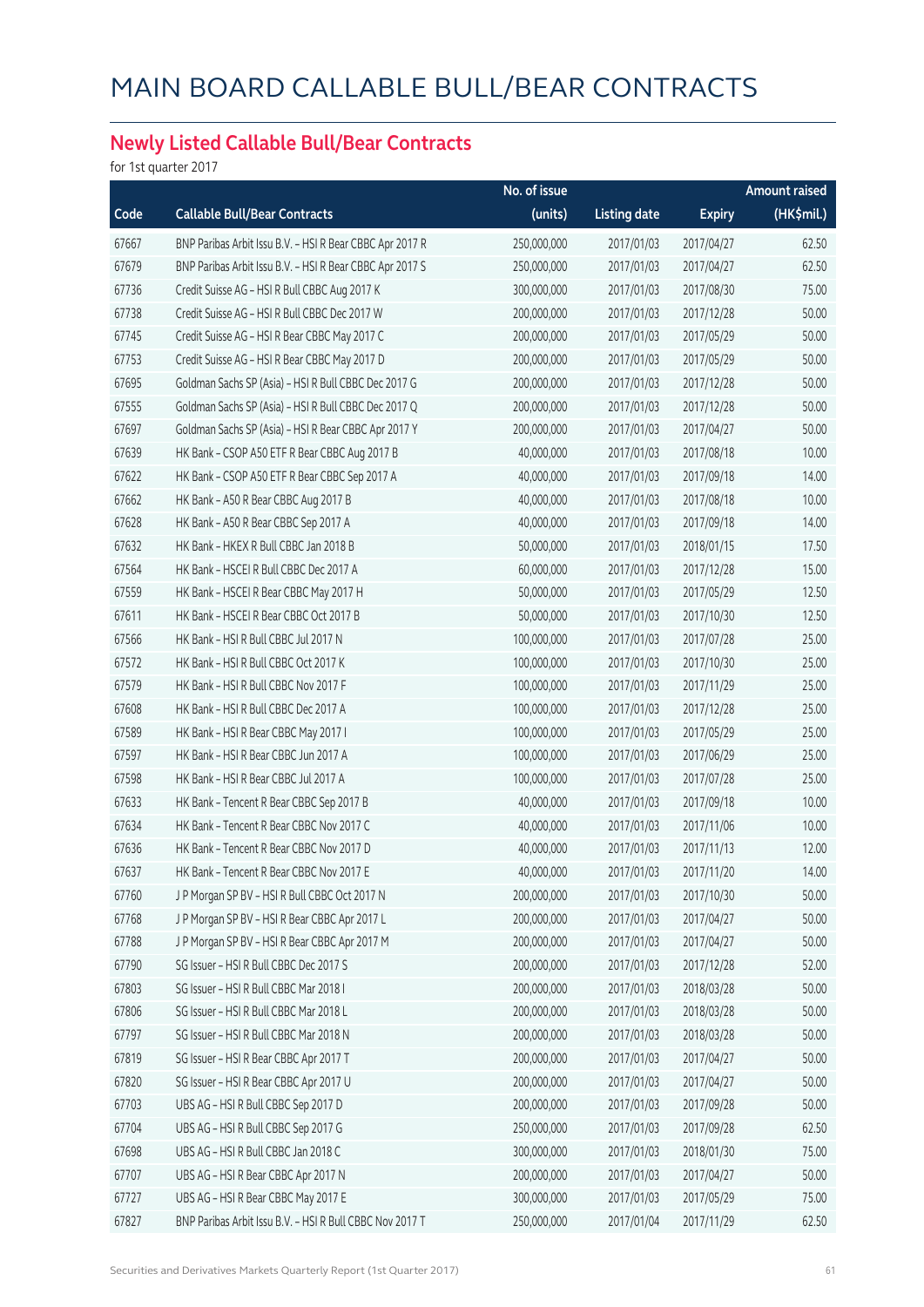|       |                                                              | No. of issue |                     |               | <b>Amount raised</b> |
|-------|--------------------------------------------------------------|--------------|---------------------|---------------|----------------------|
| Code  | <b>Callable Bull/Bear Contracts</b>                          | (units)      | <b>Listing date</b> | <b>Expiry</b> | (HK\$mil.)           |
| 67828 | BNP Paribas Arbit Issu B.V. - HSI R Bull CBBC Dec 2017 Q     | 250,000,000  | 2017/01/04          | 2017/12/28    | 62.50                |
| 67948 | Credit Suisse AG - HSI R Bull CBBC Sep 2017 A                | 300,000,000  | 2017/01/04          | 2017/09/28    | 75.00                |
| 67954 | Credit Suisse AG - HSI R Bull CBBC Dec 2017 T                | 200,000,000  | 2017/01/04          | 2017/12/28    | 50.00                |
| 67961 | Credit Suisse AG - HSI R Bear CBBC May 2017 E                | 200,000,000  | 2017/01/04          | 2017/05/29    | 50.00                |
| 67963 | Credit Suisse AG - HSI R Bear CBBC May 2017 F                | 200,000,000  | 2017/01/04          | 2017/05/29    | 50.00                |
| 67960 | Credit Suisse AG - Tencent R Bear CBBC Jul 2017 D            | 40,000,000   | 2017/01/04          | 2017/07/19    | 10.00                |
| 67834 | Goldman Sachs SP (Asia) - HSI R Bull CBBC Dec 2017 R         | 200,000,000  | 2017/01/04          | 2017/12/28    | 50.00                |
| 68014 | Goldman Sachs SP (Asia) - HSI R Bull CBBC Dec 2017 Y         | 200,000,000  | 2017/01/04          | 2017/12/28    | 50.00                |
| 67920 | Goldman Sachs SP (Asia) - HSI R Bear CBBC Apr 2017 Z         | 200,000,000  | 2017/01/04          | 2017/04/27    | 50.00                |
| 67906 | HK Bank - HSCEI R Bull CBBC Nov 2017 A                       | 60,000,000   | 2017/01/04          | 2017/11/29    | 15.00                |
| 67911 | HK Bank - HSCEI R Bear CBBC May 2017 I                       | 50,000,000   | 2017/01/04          | 2017/05/29    | 12.50                |
| 67878 | HK Bank - HSI R Bear CBBC Jul 2017 B                         | 100,000,000  | 2017/01/04          | 2017/07/28    | 25.00                |
| 67855 | HK Bank - HSI R Bear CBBC Oct 2017 F                         | 100,000,000  | 2017/01/04          | 2017/10/30    | 25.00                |
| 67866 | HK Bank - HSI R Bear CBBC Nov 2017 F                         | 100,000,000  | 2017/01/04          | 2017/11/29    | 25.00                |
| 67837 | HK Bank - ICBC R Bull CBBC Nov 2017 A                        | 50,000,000   | 2017/01/04          | 2017/11/30    | 12.50                |
| 67843 | HK Bank - ICBC R Bull CBBC Jan 2018 A                        | 50,000,000   | 2017/01/04          | 2018/01/08    | 12.50                |
| 67847 | HK Bank - ICBC R Bear CBBC Nov 2017 A                        | 40,000,000   | 2017/01/04          | 2017/11/30    | 10.00                |
| 67917 | J P Morgan SP BV - HSI R Bull CBBC Oct 2017 S                | 200,000,000  | 2017/01/04          | 2017/10/30    | 50.00                |
| 67931 | J P Morgan SP BV - HSI R Bear CBBC Apr 2017 N                | 200,000,000  | 2017/01/04          | 2017/04/27    | 50.00                |
| 67940 | J P Morgan SP BV - HSI R Bear CBBC Apr 2017 O                | 200,000,000  | 2017/01/04          | 2017/04/27    | 50.00                |
| 67928 | J P Morgan SP BV - HSI R Bear CBBC May 2017 A                | 200,000,000  | 2017/01/04          | 2017/05/29    | 50.00                |
| 68015 | SG Issuer - HSI R Bull CBBC Dec 2017 T                       | 200,000,000  | 2017/01/04          | 2017/12/28    | 59.00                |
| 68016 | SG Issuer - HSI R Bull CBBC Dec 2017 U                       | 200,000,000  | 2017/01/04          | 2017/12/28    | 68.00                |
| 68017 | SG Issuer - HSI R Bull CBBC Dec 2017 V                       | 200,000,000  | 2017/01/04          | 2017/12/28    | 64.00                |
| 68024 | SG Issuer - HSI R Bull CBBC Mar 2018 D                       | 200,000,000  | 2017/01/04          | 2018/03/28    | 60.00                |
| 68031 | SG Issuer - HSI R Bull CBBC Mar 2018 J                       | 200,000,000  | 2017/01/04          | 2018/03/28    | 50.00                |
| 68033 | SG Issuer - HSI R Bear CBBC Apr 2017 V                       | 200,000,000  | 2017/01/04          | 2017/04/27    | 50.00                |
| 67988 | UBS AG - HSLR Bull CBBC Oct 2017 L                           | 250,000,000  | 2017/01/04          | 2017/10/30    | 62.50                |
| 67985 | UBS AG - HSI R Bull CBBC Dec 2017 U                          | 200,000,000  | 2017/01/04          | 2017/12/28    | 50.00                |
| 67987 | UBS AG - HSI R Bull CBBC Dec 2017 Y                          | 250,000,000  | 2017/01/04          | 2017/12/28    | 62.50                |
| 68008 | UBS AG - HSI R Bear CBBC Apr 2017 J                          | 250,000,000  | 2017/01/04          | 2017/04/27    | 62.50                |
| 68011 | UBS AG - HSI R Bear CBBC May 2017 F                          | 200,000,000  | 2017/01/04          | 2017/05/29    | 50.00                |
| 68163 | BNP Paribas Arbit Issu B.V. - Ch Mob R Bull CBBC Dec 2017 A  | 50,000,000   | 2017/01/05          | 2017/12/29    | 12.50                |
| 68157 | BNP Paribas Arbit Issu B.V. - Tencent R Bull CBBC Dec 2017 A | 50,000,000   | 2017/01/05          | 2017/12/29    | 12.50                |
| 68160 | BNP Paribas Arbit Issu B.V. - Tencent R Bull CBBC Dec 2017 B | 50,000,000   | 2017/01/05          | 2017/12/29    | 12.50                |
| 68034 | Credit Suisse AG - HSI R Bull CBBC Nov 2017 J                | 200,000,000  | 2017/01/05          | 2017/11/29    | 50.00                |
| 68056 | Credit Suisse AG - HSI R Bull CBBC Nov 2017 K                | 200,000,000  | 2017/01/05          | 2017/11/29    | 50.00                |
| 68035 | Credit Suisse AG - HSI R Bear CBBC May 2017 G                | 300,000,000  | 2017/01/05          | 2017/05/29    | 75.00                |
| 68051 | Credit Suisse AG - HSI R Bear CBBC May 2017 H                | 300,000,000  | 2017/01/05          | 2017/05/29    | 75.00                |
| 68147 | Goldman Sachs SP (Asia) - HSI R Bull CBBC Dec 2017 J         | 200,000,000  | 2017/01/05          | 2017/12/28    | 50.00                |
| 68126 | Goldman Sachs SP (Asia) - HSI R Bear CBBC Apr 2017 C         | 200,000,000  | 2017/01/05          | 2017/04/27    | 50.00                |
| 68145 | Goldman Sachs SP (Asia) - HSI R Bear CBBC Apr 2017 D         | 200,000,000  | 2017/01/05          | 2017/04/27    | 50.00                |
| 68060 | HK Bank - AAC Tech R Bull CBBC Oct 2017 C                    | 40,000,000   | 2017/01/05          | 2017/10/30    | 10.00                |
| 68090 | HK Bank - CC Bank R Bull CBBC Feb 2018 A                     | 50,000,000   | 2017/01/05          | 2018/02/12    | 12.50                |
| 68059 | HK Bank - CSOP A50 ETF R Bull CBBC Feb 2018 A                | 50,000,000   | 2017/01/05          | 2018/02/12    | 12.50                |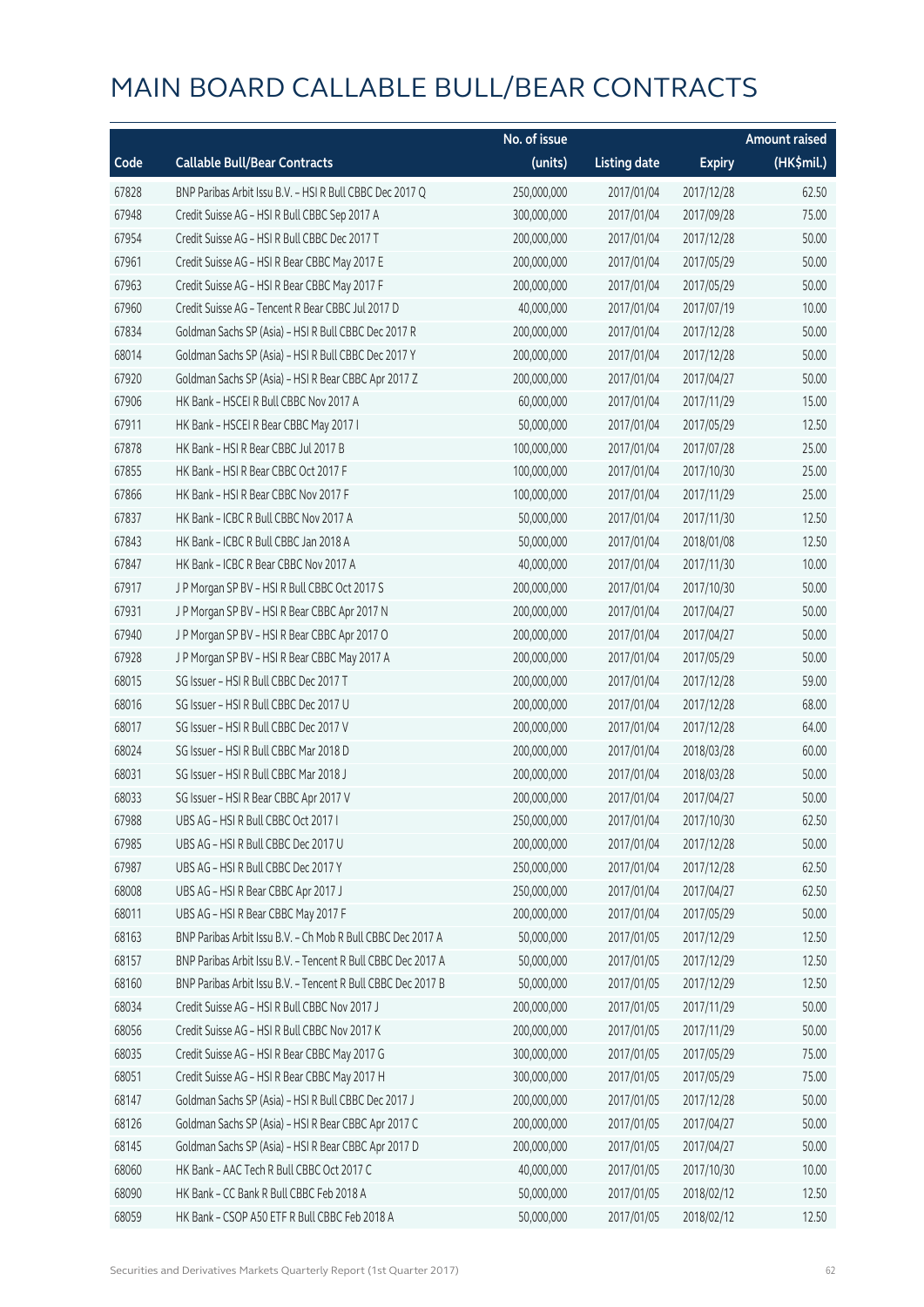|       |                                                        | No. of issue |                     |               | <b>Amount raised</b> |
|-------|--------------------------------------------------------|--------------|---------------------|---------------|----------------------|
| Code  | <b>Callable Bull/Bear Contracts</b>                    | (units)      | <b>Listing date</b> | <b>Expiry</b> | (HK\$mil.)           |
| 68057 | HK Bank - HKEX R Bull CBBC Feb 2018 A                  | 50,000,000   | 2017/01/05          | 2018/02/12    | 17.50                |
| 68091 | HK Bank - HKEX R Bear CBBC Jul 2017 F                  | 40,000,000   | 2017/01/05          | 2017/07/12    | 10.00                |
| 68078 | HK Bank - Lenovo R Bear CBBC Dec 2017 A                | 40,000,000   | 2017/01/05          | 2017/12/22    | 10.00                |
| 68166 | J P Morgan SP BV - CC Bank R Bull CBBC Nov 2017 A      | 100,000,000  | 2017/01/05          | 2017/11/17    | 25.00                |
| 68173 | J P Morgan SP BV - HKEX R Bull CBBC Nov 2017 H         | 40,000,000   | 2017/01/05          | 2017/11/17    | 10.00                |
| 68172 | J P Morgan SP BV - HKEX R Bull CBBC Dec 2017 G         | 40,000,000   | 2017/01/05          | 2017/12/15    | 10.00                |
| 68175 | J P Morgan SP BV - HKEX R Bear CBBC Jul 2017 F         | 40,000,000   | 2017/01/05          | 2017/07/21    | 10.00                |
| 68164 | J P Morgan SP BV - HSBC R Bear CBBC Jul 2017 B         | 100,000,000  | 2017/01/05          | 2017/07/21    | 25.00                |
| 68148 | J P Morgan SP BV - HSI R Bull CBBC Oct 2017 T          | 200,000,000  | 2017/01/05          | 2017/10/30    | 50.00                |
| 68151 | J P Morgan SP BV - HSI R Bear CBBC Apr 2017 P          | 200,000,000  | 2017/01/05          | 2017/04/27    | 50.00                |
| 68169 | J P Morgan SP BV - Tencent R Bull CBBC Nov 2017 H      | 60,000,000   | 2017/01/05          | 2017/11/17    | 15.00                |
| 68177 | SG Issuer - HSI R Bull CBBC Mar 2018 K                 | 200,000,000  | 2017/01/05          | 2018/03/28    | 50.00                |
| 68179 | SG Issuer - HSI R Bull CBBC Mar 2018 P                 | 200,000,000  | 2017/01/05          | 2018/03/28    | 50.00                |
| 68180 | SG Issuer - HSI R Bear CBBC Apr 2017 W                 | 200,000,000  | 2017/01/05          | 2017/04/27    | 50.00                |
| 68184 | SG Issuer - HSI R Bear CBBC Apr 2017 X                 | 200,000,000  | 2017/01/05          | 2017/04/27    | 50.00                |
| 68117 | UBS AG - China Mobile R Bull CBBC Oct 2017 B           | 50,000,000   | 2017/01/05          | 2017/10/16    | 12.50                |
| 68121 | UBS AG - HSI R Bull CBBC Oct 2017 O                    | 200,000,000  | 2017/01/05          | 2017/10/30    | 50.00                |
| 68108 | UBS AG - HSI R Bear CBBC Apr 2017 O                    | 200,000,000  | 2017/01/05          | 2017/04/27    | 50.00                |
| 68229 | Credit Suisse AG - China Mobile R Bull CBBC Nov 2017 B | 50,000,000   | 2017/01/06          | 2017/11/02    | 12.50                |
| 68227 | Credit Suisse AG - CSOP A50 ETF R Bull CBBC Oct 2017 C | 40,000,000   | 2017/01/06          | 2017/10/12    | 10.00                |
| 68245 | Credit Suisse AG - HSCEI R Bull CBBC Nov 2017 D        | 100,000,000  | 2017/01/06          | 2017/11/29    | 25.00                |
| 68252 | Credit Suisse AG - HSCEI R Bull CBBC Nov 2017 E        | 100,000,000  | 2017/01/06          | 2017/11/29    | 25.00                |
| 68261 | Credit Suisse AG - HSCEI R Bull CBBC Dec 2017 A        | 100,000,000  | 2017/01/06          | 2017/12/28    | 25.00                |
| 68266 | Credit Suisse AG - HSCEI R Bear CBBC May 2017 A        | 100,000,000  | 2017/01/06          | 2017/05/29    | 25.00                |
| 68265 | Credit Suisse AG - HSCEI R Bear CBBC Jun 2017 A        | 100,000,000  | 2017/01/06          | 2017/06/29    | 25.00                |
| 68269 | Credit Suisse AG - HSI R Bull CBBC Dec 2017 P          | 200,000,000  | 2017/01/06          | 2017/12/28    | 50.00                |
| 68274 | Credit Suisse AG - HSI R Bear CBBC May 2017 I          | 300,000,000  | 2017/01/06          | 2017/05/29    | 75.00                |
| 68244 | Credit Suisse AG - Tencent R Bull CBBC Jul 2017 D      | 50,000,000   | 2017/01/06          | 2017/07/21    | 12.50                |
| 68241 | Credit Suisse AG - Tencent R Bull CBBC Aug 2017 B      | 50,000,000   | 2017/01/06          | 2017/08/04    | 12.50                |
| 68285 | Goldman Sachs SP (Asia) - HSI R Bull CBBC Nov 2017 J   | 200,000,000  | 2017/01/06          | 2017/11/29    | 50.00                |
| 68277 | Goldman Sachs SP (Asia) - HSI R Bear CBBC Apr 2017 E   | 200,000,000  | 2017/01/06          | 2017/04/27    | 50.00                |
| 68196 | HK Bank - HKEX R Bull CBBC Sep 2017 H                  | 50,000,000   | 2017/01/06          | 2017/09/29    | 12.50                |
| 68198 | HK Bank - HSI R Bull CBBC Sep 2017 Q                   | 100,000,000  | 2017/01/06          | 2017/09/28    | 25.00                |
| 68192 | HK Bank - Tencent R Bull CBBC Jul 2017 K               | 50,000,000   | 2017/01/06          | 2017/07/31    | 12.50                |
| 68191 | HK Bank - Tencent R Bull CBBC Aug 2017 M               | 50,000,000   | 2017/01/06          | 2017/08/21    | 12.50                |
| 68187 | HK Bank - Tencent R Bull CBBC Sep 2017 J               | 50,000,000   | 2017/01/06          | 2017/09/29    | 12.50                |
| 68194 | HK Bank - Tencent R Bear CBBC Dec 2017 B               | 40,000,000   | 2017/01/06          | 2017/12/11    | 14.00                |
| 68310 | J P Morgan SP BV - HSI R Bull CBBC Dec 2017 K          | 200,000,000  | 2017/01/06          | 2017/12/28    | 50.00                |
| 68338 | J P Morgan SP BV - HSI R Bull CBBC Dec 2017 L          | 200,000,000  | 2017/01/06          | 2017/12/28    | 50.00                |
| 68316 | J P Morgan SP BV - HSI R Bear CBBC Apr 2017 Q          | 200,000,000  | 2017/01/06          | 2017/04/27    | 50.00                |
| 68328 | J P Morgan SP BV - HSI R Bear CBBC Apr 2017 R          | 200,000,000  | 2017/01/06          | 2017/04/27    | 50.00                |
| 68330 | J P Morgan SP BV - HSI R Bear CBBC Apr 2017 S          | 200,000,000  | 2017/01/06          | 2017/04/27    | 50.00                |
| 68339 | J P Morgan SP BV - Tencent R Bull CBBC Oct 2017 G      | 60,000,000   | 2017/01/06          | 2017/10/20    | 15.00                |
| 68201 | SG Issuer - CCB R Bull CBBC Dec 2017 A                 | 40,000,000   | 2017/01/06          | 2017/12/28    | 10.00                |
| 68202 | SG Issuer - HKEX R Bear CBBC Sep 2017 B                | 100,000,000  | 2017/01/06          | 2017/09/28    | 25.00                |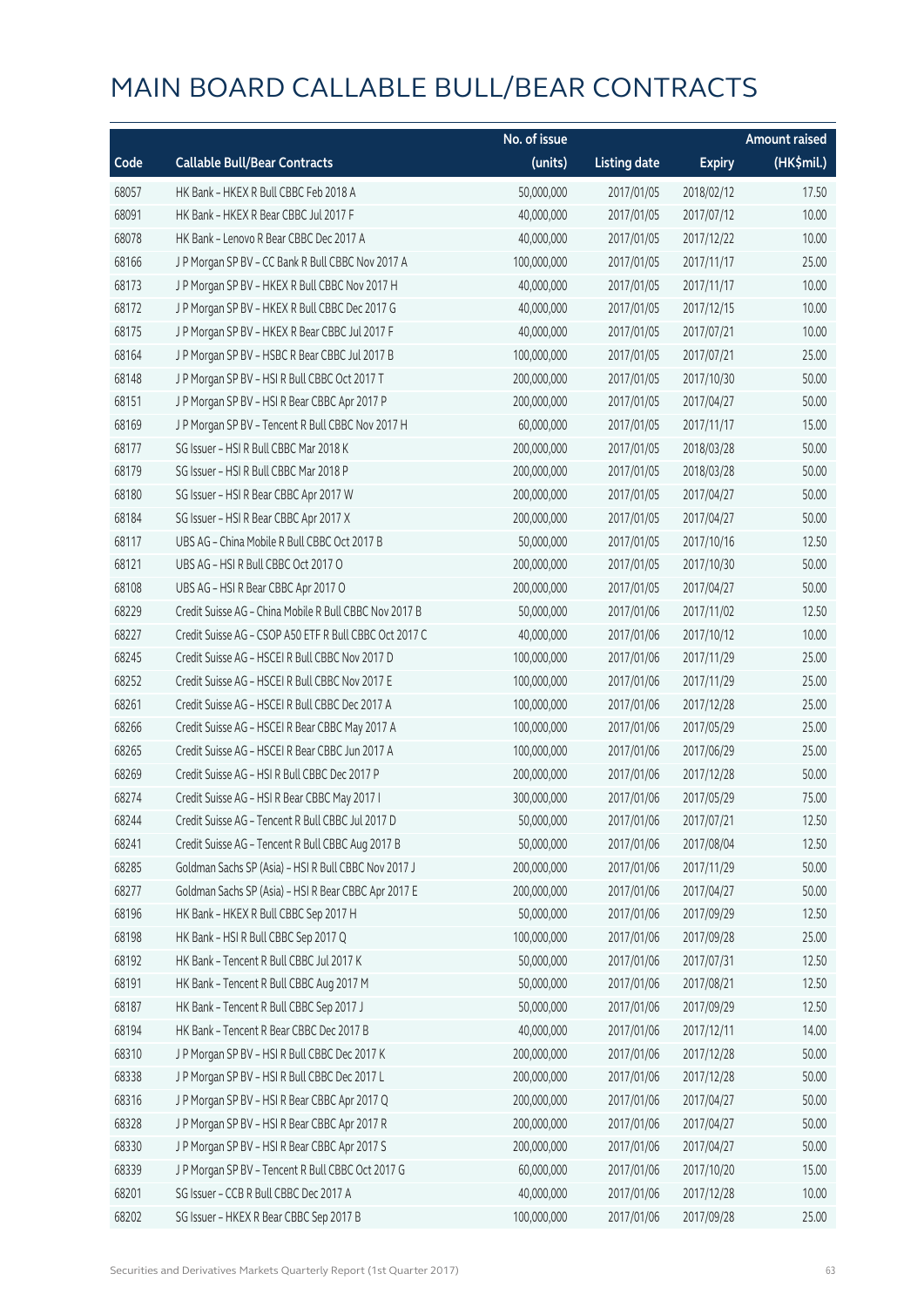|       |                                                          | No. of issue |                     |               | <b>Amount raised</b> |
|-------|----------------------------------------------------------|--------------|---------------------|---------------|----------------------|
| Code  | <b>Callable Bull/Bear Contracts</b>                      | (units)      | <b>Listing date</b> | <b>Expiry</b> | (HK\$mil.)           |
| 68295 | SG Issuer - HSI R Bull CBBC Mar 2018 Q                   | 200,000,000  | 2017/01/06          | 2018/03/28    | 50.00                |
| 68305 | SG Issuer - HSI R Bear CBBC Apr 2017 Y                   | 200,000,000  | 2017/01/06          | 2017/04/27    | 50.00                |
| 68210 | SG Issuer - Tencent R Bull CBBC Oct 2017 D               | 100,000,000  | 2017/01/06          | 2017/10/30    | 25.00                |
| 68222 | SG Issuer - Tencent R Bull CBBC Oct 2017 E               | 100,000,000  | 2017/01/06          | 2017/10/30    | 25.00                |
| 68213 | SG Issuer - Tencent R Bull CBBC Nov 2017 E               | 100,000,000  | 2017/01/06          | 2017/11/29    | 25.00                |
| 68289 | UBS AG - HSI R Bull CBBC Nov 2017 N                      | 250,000,000  | 2017/01/06          | 2017/11/29    | 62.50                |
| 68286 | UBS AG - HSI R Bear CBBC Apr 2017 P                      | 250,000,000  | 2017/01/06          | 2017/04/27    | 62.50                |
| 68359 | BNP Paribas Arbit Issu B.V. - HSI R Bull CBBC Nov 2017 U | 250,000,000  | 2017/01/09          | 2017/11/29    | 62.50                |
| 68447 | BNP Paribas Arbit Issu B.V. - HSI R Bull CBBC Nov 2017 V | 250,000,000  | 2017/01/09          | 2017/11/29    | 62.50                |
| 68450 | BNP Paribas Arbit Issu B.V. - HSI R Bull CBBC Dec 2017 D | 250,000,000  | 2017/01/09          | 2017/12/28    | 62.50                |
| 68446 | BNP Paribas Arbit Issu B.V. - HSI R Bull CBBC Dec 2017 R | 250,000,000  | 2017/01/09          | 2017/12/28    | 62.50                |
| 68342 | BNP Paribas Arbit Issu B.V. - HSI R Bear CBBC Apr 2017 T | 250,000,000  | 2017/01/09          | 2017/04/27    | 62.50                |
| 68360 | BNP Paribas Arbit Issu B.V. - HSI R Bear CBBC Apr 2017 U | 250,000,000  | 2017/01/09          | 2017/04/27    | 62.50                |
| 68423 | Credit Suisse AG - HKEX R Bull CBBC Nov 2017 D           | 50,000,000   | 2017/01/09          | 2017/11/08    | 12.50                |
| 68424 | Credit Suisse AG - HSI R Bull CBBC Nov 2017 Q            | 200,000,000  | 2017/01/09          | 2017/11/29    | 50.00                |
| 68439 | Credit Suisse AG - HSI R Bull CBBC Dec 2017 H            | 200,000,000  | 2017/01/09          | 2017/12/28    | 50.00                |
| 68421 | Credit Suisse AG - HSI R Bear CBBC Apr 2017 G            | 200,000,000  | 2017/01/09          | 2017/04/27    | 50.00                |
| 68415 | Credit Suisse AG - HSI R Bear CBBC Apr 2017 O            | 200,000,000  | 2017/01/09          | 2017/04/27    | 50.00                |
| 68407 | Bank of East Asia - HKEX R Bull CBBC Jan 2018 A          | 30,000,000   | 2017/01/09          | 2018/01/08    | 10.50                |
| 68408 | Bank of East Asia - Ping An R Bull CBBC Jan 2018 A       | 16,000,000   | 2017/01/09          | 2018/01/08    | 10.40                |
| 68401 | Bank of East Asia - Tencent R Bull CBBC Jan 2018 B       | 30,000,000   | 2017/01/09          | 2018/01/08    | 10.50                |
| 68396 | Goldman Sachs SP (Asia) - HSI R Bull CBBC Nov 2017 S     | 200,000,000  | 2017/01/09          | 2017/11/29    | 50.00                |
| 68340 | Goldman Sachs SP (Asia) - HSI R Bear CBBC Apr 2017 A     | 200,000,000  | 2017/01/09          | 2017/04/27    | 50.00                |
| 68395 | Goldman Sachs SP (Asia) - HSI R Bear CBBC Apr 2017 G     | 200,000,000  | 2017/01/09          | 2017/04/27    | 50.00                |
| 68375 | HK Bank - BOC HK R Bull CBBC Jan 2018 A                  | 40,000,000   | 2017/01/09          | 2018/01/12    | 18.00                |
| 68384 | HK Bank - CNOOC R Bear CBBC Jul 2017 C                   | 40,000,000   | 2017/01/09          | 2017/07/31    | 10.00                |
| 68388 | HK Bank - HKEX R Bull CBBC Dec 2017 E                    | 50,000,000   | 2017/01/09          | 2017/12/22    | 12.50                |
| 68387 | HK Bank - HKEX R Bull CBBC Jan 2018 C                    | 50,000,000   | 2017/01/09          | 2018/01/12    | 12.50                |
| 68371 | HK Bank - HSCEI R Bull CBBC Dec 2017 B                   | 60,000,000   | 2017/01/09          | 2017/12/28    | 15.00                |
| 68364 | HK Bank - HSI R Bull CBBC Dec 2017 B                     | 100,000,000  | 2017/01/09          | 2017/12/28    | 25.00                |
| 68370 | HK Bank - HSI R Bull CBBC Dec 2017 C                     | 100,000,000  | 2017/01/09          | 2017/12/28    | 25.00                |
| 68552 | J P Morgan SP BV - AIA R Bull CBBC Jul 2017 B            | 100,000,000  | 2017/01/09          | 2017/07/21    | 25.00                |
| 68599 | J P Morgan SP BV - China Mobile R Bull CBBC Nov 2017 E   | 100,000,000  | 2017/01/09          | 2017/11/17    | 25.00                |
| 68576 | J P Morgan SP BV - CNOOC R Bull CBBC Nov 2017 A          | 50,000,000   | 2017/01/09          | 2017/11/17    | 12.50                |
| 68488 | J P Morgan SP BV - CSOP A50 ETF R Bull CBBC Jan 2018 B   | 100,000,000  | 2017/01/09          | 2018/01/19    | 25.00                |
| 68489 | J P Morgan SP BV - CSOP A50 ETF R Bull CBBC Jan 2018 C   | 100,000,000  | 2017/01/09          | 2018/01/19    | 25.00                |
| 68490 | J P Morgan SP BV - CSOP A50 ETF R Bear CBBC Oct 2017 A   | 60,000,000   | 2017/01/09          | 2017/10/20    | 15.00                |
| 68600 | J P Morgan SP BV - A50 China R Bull CBBC Jan 2018 A      | 100,000,000  | 2017/01/09          | 2018/01/19    | 25.00                |
| 68625 | J P Morgan SP BV - A50 China R Bear CBBC Oct 2017 A      | 60,000,000   | 2017/01/09          | 2017/10/20    | 15.00                |
| 68578 | J P Morgan SP BV - Geely Auto R Bull CBBC Dec 2017 B     | 80,000,000   | 2017/01/09          | 2017/12/15    | 20.00                |
| 68574 | J P Morgan SP BV - Galaxy Ent R Bull CBBC Oct 2017 C     | 150,000,000  | 2017/01/09          | 2017/10/20    | 37.50                |
| 68597 | J P Morgan SP BV - HKEX R Bull CBBC Oct 2017 H           | 40,000,000   | 2017/01/09          | 2017/10/20    | 10.00                |
| 68593 | J P Morgan SP BV - HKEX R Bull CBBC Dec 2017 H           | 40,000,000   | 2017/01/09          | 2017/12/15    | 10.00                |
| 68528 | J P Morgan SP BV - HSCEI R Bull CBBC Aug 2017 B          | 100,000,000  | 2017/01/09          | 2017/08/30    | 25.00                |
| 68546 | J P Morgan SP BV - HSCEI R Bear CBBC May 2017 B          | 100,000,000  | 2017/01/09          | 2017/05/29    | 25.00                |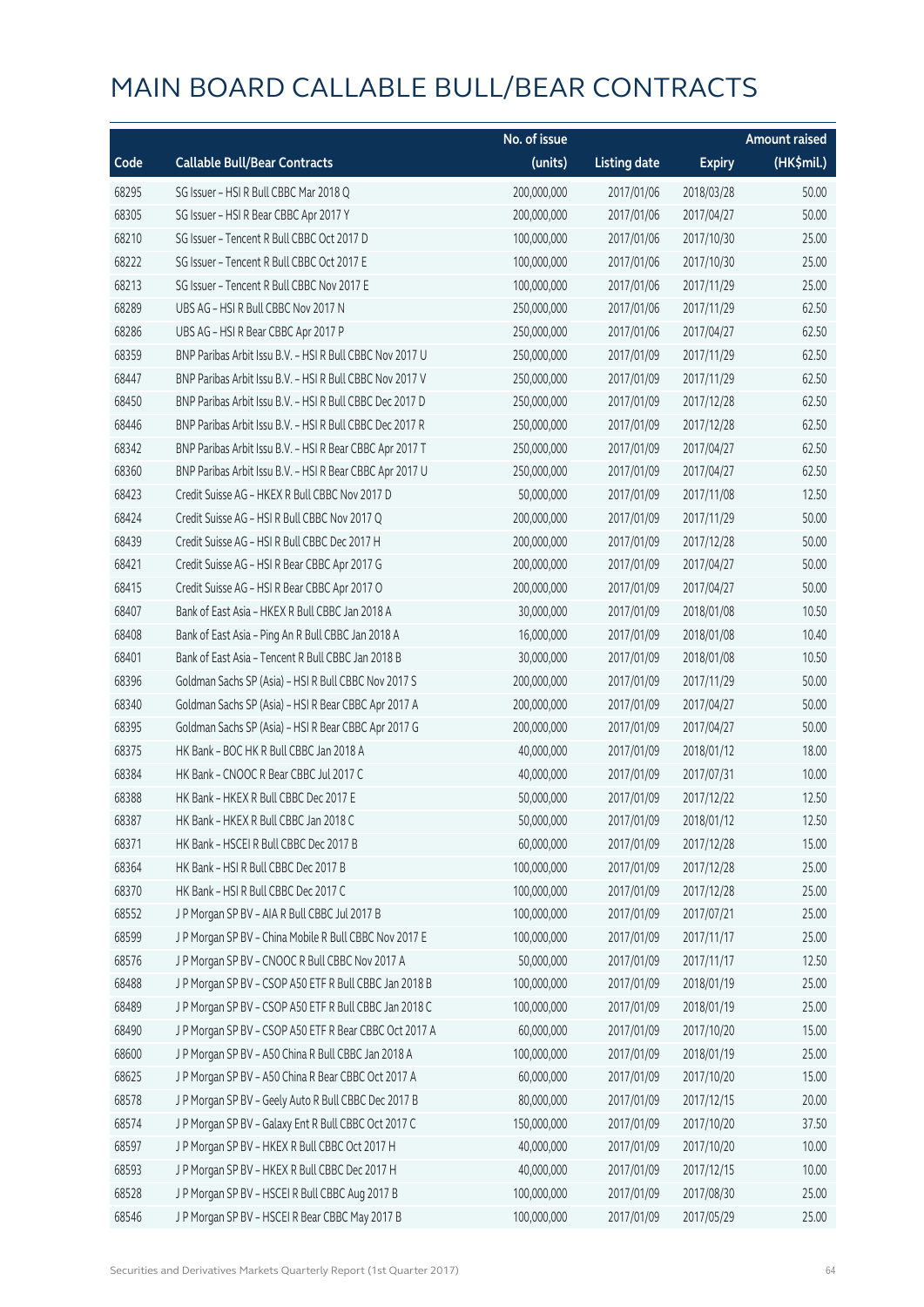|       |                                                         | No. of issue |                     |               | <b>Amount raised</b> |
|-------|---------------------------------------------------------|--------------|---------------------|---------------|----------------------|
| Code  | <b>Callable Bull/Bear Contracts</b>                     | (units)      | <b>Listing date</b> | <b>Expiry</b> | (HK\$mil.)           |
| 68491 | J P Morgan SP BV - HSI R Bull CBBC Oct 2017 U           | 200,000,000  | 2017/01/09          | 2017/10/30    | 50.00                |
| 68493 | J P Morgan SP BV - HSI R Bull CBBC Nov 2017 E           | 200,000,000  | 2017/01/09          | 2017/11/29    | 50.00                |
| 68502 | J P Morgan SP BV - HSI R Bull CBBC Dec 2017 M           | 200,000,000  | 2017/01/09          | 2017/12/28    | 50.00                |
| 68504 | J P Morgan SP BV - HSI R Bull CBBC Jan 2018 V           | 200,000,000  | 2017/01/09          | 2018/01/30    | 50.00                |
| 68510 | J P Morgan SP BV - HSI R Bull CBBC Feb 2018 M           | 200,000,000  | 2017/01/09          | 2018/02/27    | 50.00                |
| 68522 | J P Morgan SP BV - HSI R Bear CBBC Apr 2017 T           | 200,000,000  | 2017/01/09          | 2017/04/27    | 50.00                |
| 68523 | J P Morgan SP BV - HSI R Bear CBBC Apr 2017 U           | 200,000,000  | 2017/01/09          | 2017/04/27    | 50.00                |
| 68524 | J P Morgan SP BV - HSI R Bear CBBC Apr 2017 V           | 200,000,000  | 2017/01/09          | 2017/04/27    | 50.00                |
| 68526 | J P Morgan SP BV - HSI R Bear CBBC Apr 2017 W           | 200,000,000  | 2017/01/09          | 2017/04/27    | 50.00                |
| 68583 | J P Morgan SP BV - HSI R Bear CBBC Apr 2017 X           | 200,000,000  | 2017/01/09          | 2017/04/27    | 50.00                |
| 68577 | J P Morgan SP BV - Lenovo R Bull CBBC Dec 2017 C        | 100,000,000  | 2017/01/09          | 2017/12/15    | 25.00                |
| 68598 | J P Morgan SP BV - Ping An R Bull CBBC Dec 2017 E       | 150,000,000  | 2017/01/09          | 2017/12/15    | 37.50                |
| 68561 | J P Morgan SP BV - Sands China R Bull CBBC Oct 2017 C   | 150,000,000  | 2017/01/09          | 2017/10/20    | 37.50                |
| 68592 | J P Morgan SP BV - Tencent R Bull CBBC Oct 2017 H       | 60,000,000   | 2017/01/09          | 2017/10/20    | 15.00                |
| 68589 | J P Morgan SP BV - Tencent R Bull CBBC Nov 2017 I       | 40,000,000   | 2017/01/09          | 2017/11/17    | 10.00                |
| 68587 | JP Morgan SP BV - Tencent R Bull CBBC Dec 2017 I        | 60,000,000   | 2017/01/09          | 2017/12/15    | 15.00                |
| 68451 | SG Issuer - HSI R Bull CBBC Mar 2018 R                  | 200,000,000  | 2017/01/09          | 2018/03/28    | 50.00                |
| 68455 | SG Issuer - HSI R Bull CBBC Mar 2018 U                  | 200,000,000  | 2017/01/09          | 2018/03/28    | 50.00                |
| 68464 | SG Issuer - HSI R Bear CBBC Apr 2017 A                  | 200,000,000  | 2017/01/09          | 2017/04/27    | 50.00                |
| 68463 | SG Issuer - HSI R Bear CBBC Apr 2017 Z                  | 200,000,000  | 2017/01/09          | 2017/04/27    | 50.00                |
| 68479 | UBS AG - HSI R Bull CBBC Oct 2017 W                     | 200,000,000  | 2017/01/09          | 2017/10/30    | 50.00                |
| 68481 | UBS AG - HSI R Bull CBBC Nov 2017 K                     | 250,000,000  | 2017/01/09          | 2017/11/29    | 62.50                |
| 68478 | UBS AG - HSI R Bull CBBC Dec 2017 C                     | 250,000,000  | 2017/01/09          | 2017/12/28    | 62.50                |
| 68467 | UBS AG - HSI R Bear CBBC Apr 2017 Q                     | 200,000,000  | 2017/01/09          | 2017/04/27    | 50.00                |
| 68468 | UBS AG - HSI R Bear CBBC Apr 2017 R                     | 250,000,000  | 2017/01/09          | 2017/04/27    | 62.50                |
| 68722 | Credit Suisse AG - China Life R Bull CBBC Nov 2017 B    | 40,000,000   | 2017/01/10          | 2017/11/15    | 10.00                |
| 68734 | Credit Suisse AG - HSI R Bull CBBC Nov 2017 R           | 200,000,000  | 2017/01/10          | 2017/11/29    | 50.00                |
| 68735 | Credit Suisse AG - HSI R Bull CBBC Dec 2017 I           | 200,000,000  | 2017/01/10          | 2017/12/28    | 50.00                |
| 68723 | Credit Suisse AG - HSI R Bear CBBC Apr 2017 H           | 200,000,000  | 2017/01/10          | 2017/04/27    | 50.00                |
| 68727 | Credit Suisse AG - HSI R Bear CBBC Apr 2017 L           | 200,000,000  | 2017/01/10          | 2017/04/27    | 50.00                |
| 68736 | Goldman Sachs SP (Asia) - HSI R Bull CBBC Nov 2017 B    | 200,000,000  | 2017/01/10          | 2017/11/29    | 50.00                |
| 68742 | Goldman Sachs SP (Asia) - HSI R Bull CBBC Nov 2017 V    | 200,000,000  | 2017/01/10          | 2017/11/29    | 50.00                |
| 68627 | Goldman Sachs SP (Asia) - HSI R Bear CBBC Apr 2017 F    | 200,000,000  | 2017/01/10          | 2017/04/27    | 50.00                |
| 68710 | Haitong Int'l Sec - BOCL R Bull CBBC Sep 2017 A         | 60,000,000   | 2017/01/10          | 2017/09/14    | 15.00                |
| 68680 | Haitong Int'l Sec - China Mobile R Bull CBBC Nov 2017 A | 40,000,000   | 2017/01/10          | 2017/11/02    | 10.00                |
| 68654 | Haitong Int'l Sec - COVS R Bull CBBC Nov 2017 A         | 40,000,000   | 2017/01/10          | 2017/11/06    | 10.80                |
| 68665 | Haitong Int'l Sec - CC Bank R Bull CBBC Aug 2017 A      | 60,000,000   | 2017/01/10          | 2017/08/18    | 15.00                |
| 68633 | Haitong Int'l Sec - CKH R Bull CBBC Nov 2017 A          | 40,000,000   | 2017/01/10          | 2017/11/30    | 10.00                |
| 68708 | Haitong Int'l Sec - China Life R Bull CBBC Nov 2017 A   | 40,000,000   | 2017/01/10          | 2017/11/03    | 10.00                |
| 68659 | Haitong Int'l Sec - CNOOC R Bull CBBC Oct 2017 C        | 40,000,000   | 2017/01/10          | 2017/10/06    | 10.00                |
| 68642 | Haitong Int'l Sec - Sinopec Corp R Bull CBBC Oct 2017 A | 40,000,000   | 2017/01/10          | 2017/10/30    | 10.00                |
| 68714 | Haitong Int'l Sec - CSOP A50 ETF R Bull CBBC Dec 2017 A | 40,000,000   | 2017/01/10          | 2017/12/29    | 10.00                |
| 68715 | Haitong Int'l Sec - A50 R Bull CBBC Dec 2017 A          | 40,000,000   | 2017/01/10          | 2017/12/28    | 10.00                |
| 68637 | Haitong Int'l Sec - Galaxy Ent R Bull CBBC Oct 2017 B   | 60,000,000   | 2017/01/10          | 2017/10/31    | 15.00                |
| 68645 | Haitong Int'l Sec - HKEX R Bull CBBC Oct 2017 A         | 40,000,000   | 2017/01/10          | 2017/10/19    | 10.00                |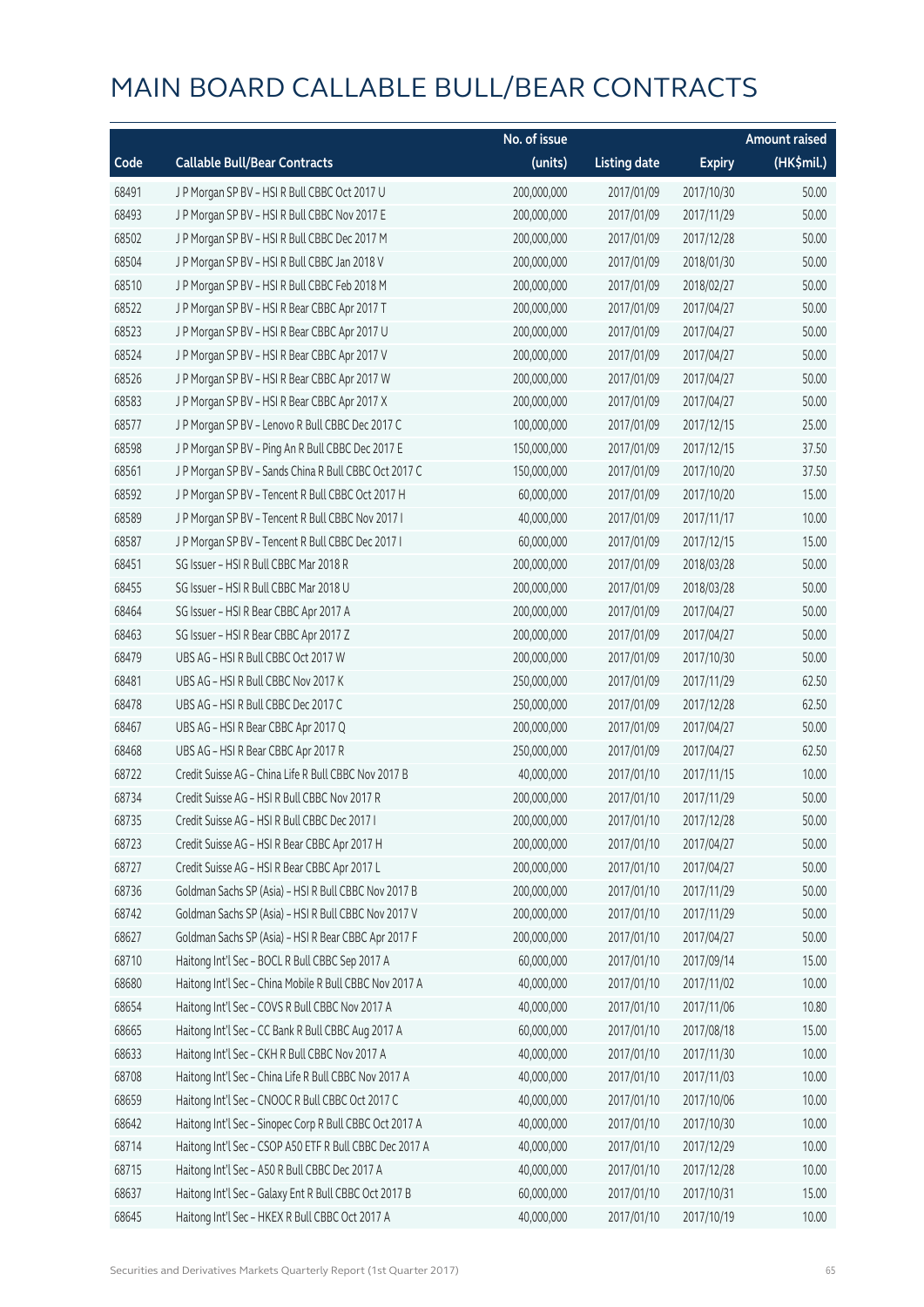|       |                                                          | No. of issue |                     |               | <b>Amount raised</b> |
|-------|----------------------------------------------------------|--------------|---------------------|---------------|----------------------|
| Code  | <b>Callable Bull/Bear Contracts</b>                      | (units)      | <b>Listing date</b> | <b>Expiry</b> | (HK\$mil.)           |
| 68634 | Haitong Int'l Sec - HSBC R Bull CBBC Nov 2017 B          | 50,000,000   | 2017/01/10          | 2017/11/28    | 12.50                |
| 68687 | Haitong Int'l Sec - ICBC R Bull CBBC Sep 2017 A          | 60,000,000   | 2017/01/10          | 2017/09/15    | 15.00                |
| 68658 | Haitong Int'l Sec - PetCh R Bull CBBC Oct 2017 A         | 40,000,000   | 2017/01/10          | 2017/10/27    | 10.00                |
| 68701 | Haitong Int'l Sec - Ping An R Bull CBBC Oct 2017 C       | 60,000,000   | 2017/01/10          | 2017/10/27    | 15.00                |
| 68656 | Haitong Int'l Sec - Tencent R Bull CBBC Sep 2017 E       | 40,000,000   | 2017/01/10          | 2017/09/15    | 10.00                |
| 68749 | J P Morgan SP BV - CKH R Bull CBBC Dec 2017 A            | 40,000,000   | 2017/01/10          | 2017/12/15    | 10.00                |
| 68750 | J P Morgan SP BV - China Life R Bull CBBC Nov 2017 B     | 40,000,000   | 2017/01/10          | 2017/11/17    | 10.00                |
| 68756 | J P Morgan SP BV - HSI R Bull CBBC Nov 2017 F            | 200,000,000  | 2017/01/10          | 2017/11/29    | 50.00                |
| 68757 | J P Morgan SP BV - HSI R Bull CBBC Dec 2017 R            | 200,000,000  | 2017/01/10          | 2017/12/28    | 50.00                |
| 68745 | J P Morgan SP BV - HSI R Bear CBBC Apr 2017 Y            | 200,000,000  | 2017/01/10          | 2017/04/27    | 50.00                |
| 68771 | SG Issuer - HSI R Bull CBBC Mar 2018 O                   | 200,000,000  | 2017/01/10          | 2018/03/28    | 50.00                |
| 68761 | SG Issuer - HSI R Bull CBBC Mar 2018 Y                   | 200,000,000  | 2017/01/10          | 2018/03/28    | 50.00                |
| 68768 | SG Issuer - HSI R Bull CBBC Mar 2018 Z                   | 200,000,000  | 2017/01/10          | 2018/03/28    | 50.00                |
| 68779 | SG Issuer - HSI R Bear CBBC Apr 2017 B                   | 200,000,000  | 2017/01/10          | 2017/04/27    | 50.00                |
| 68780 | SG Issuer - HSI R Bear CBBC Apr 2017 C                   | 200,000,000  | 2017/01/10          | 2017/04/27    | 50.00                |
| 68806 | UBS AG - HSI R Bull CBBC Nov 2017 A                      | 250,000,000  | 2017/01/10          | 2017/11/29    | 62.50                |
| 68811 | UBS AG - HSI R Bull CBBC Nov 2017 J                      | 200,000,000  | 2017/01/10          | 2017/11/29    | 50.00                |
| 68805 | UBS AG - HSI R Bear CBBC Apr 2017 K                      | 250,000,000  | 2017/01/10          | 2017/04/27    | 62.50                |
| 68804 | UBS AG - HSI R Bear CBBC Apr 2017 S                      | 200,000,000  | 2017/01/10          | 2017/04/27    | 50.00                |
| 68817 | BNP Paribas Arbit Issu B.V. - HSI R Bull CBBC Nov 2017 W | 250,000,000  | 2017/01/11          | 2017/11/29    | 62.50                |
| 68819 | BNP Paribas Arbit Issu B.V. - HSI R Bear CBBC Apr 2017 V | 250,000,000  | 2017/01/11          | 2017/04/27    | 62.50                |
| 68859 | Credit Suisse AG - HSI R Bull CBBC Nov 2017 D            | 200,000,000  | 2017/01/11          | 2017/11/29    | 50.00                |
| 68862 | Credit Suisse AG - HSI R Bull CBBC Dec 2017 J            | 200,000,000  | 2017/01/11          | 2017/12/28    | 50.00                |
| 68864 | Credit Suisse AG - HSI R Bear CBBC Apr 2017 M            | 200,000,000  | 2017/01/11          | 2017/04/27    | 50.00                |
| 68871 | Goldman Sachs SP (Asia) - HSI R Bull CBBC Dec 2017 T     | 200,000,000  | 2017/01/11          | 2017/12/28    | 50.00                |
| 68867 | Goldman Sachs SP (Asia) - HSI R Bear CBBC Apr 2017 H     | 200,000,000  | 2017/01/11          | 2017/04/27    | 50.00                |
| 68849 | Haitong Int'l Sec - ABC R Bull CBBC Dec 2017 A           | 60,000,000   | 2017/01/11          | 2017/12/15    | 15.00                |
| 68851 | Haitong Int'l Sec - AIA R Bull CBBC Sep 2017 B           | 60,000,000   | 2017/01/11          | 2017/09/15    | 15.00                |
| 68838 | Haitong Int'l Sec - Lenovo R Bull CBBC Dec 2017 A        | 40,000,000   | 2017/01/11          | 2017/12/01    | 10.00                |
| 68833 | Haitong Int'l Sec - SHK Ppt R Bull CBBC Dec 2017 B       | 40,000,000   | 2017/01/11          | 2017/12/15    | 10.00                |
| 68856 | Haitong Int'l Sec - China Vanke R Bull CBBC Sep 2017 B   | 40,000,000   | 2017/01/11          | 2017/09/18    | 11.40                |
| 68901 | J P Morgan SP BV - HSI R Bull CBBC Oct 2017 V            | 200,000,000  | 2017/01/11          | 2017/10/30    | 50.00                |
| 68907 | JP Morgan SP BV - HSIR Bear CBBC Apr 2017 Z              | 200,000,000  | 2017/01/11          | 2017/04/27    | 50.00                |
| 68816 | Macquarie Bank Ltd. - HKEX R Bull CBBC Sep 2017 A        | 40,000,000   | 2017/01/11          | 2017/09/29    | 10.00                |
| 68876 | SG Issuer - HSI R Bull CBBC Mar 2018 A                   | 200,000,000  | 2017/01/11          | 2018/03/28    | 50.00                |
| 68889 | SG Issuer - HSI R Bull CBBC Mar 2018 E                   | 200,000,000  | 2017/01/11          | 2018/03/28    | 50.00                |
| 68914 | UBS AG - AIA R Bull CBBC Sep 2017 B                      | 50,000,000   | 2017/01/11          | 2017/09/11    | 12.50                |
| 68913 | UBS AG - HKEX R Bull CBBC Sep 2017 D                     | 50,000,000   | 2017/01/11          | 2017/09/18    | 12.50                |
| 68909 | UBS AG - HSI R Bull CBBC Sep 2017 K                      | 200,000,000  | 2017/01/11          | 2017/09/28    | 50.00                |
| 68916 | UBS AG - HSI R Bull CBBC Sep 2017 L                      | 250,000,000  | 2017/01/11          | 2017/09/28    | 62.50                |
| 68912 | UBS AG - HSI R Bear CBBC Apr 2017 H                      | 250,000,000  | 2017/01/11          | 2017/04/27    | 62.50                |
| 68915 | UBS AG - Ping An R Bull CBBC Sep 2017 A                  | 50,000,000   | 2017/01/11          | 2017/09/25    | 12.50                |
| 68948 | BNP Paribas Arbit Issu B.V. - HSI R Bull CBBC Nov 2017 X | 250,000,000  | 2017/01/12          | 2017/11/29    | 62.50                |
| 68947 | BNP Paribas Arbit Issu B.V. - HSI R Bull CBBC Dec 2017 S | 250,000,000  | 2017/01/12          | 2017/12/28    | 62.50                |
| 68950 | BNP Paribas Arbit Issu B.V. - HSI R Bull CBBC Dec 2017 T | 250,000,000  | 2017/01/12          | 2017/12/28    | 62.50                |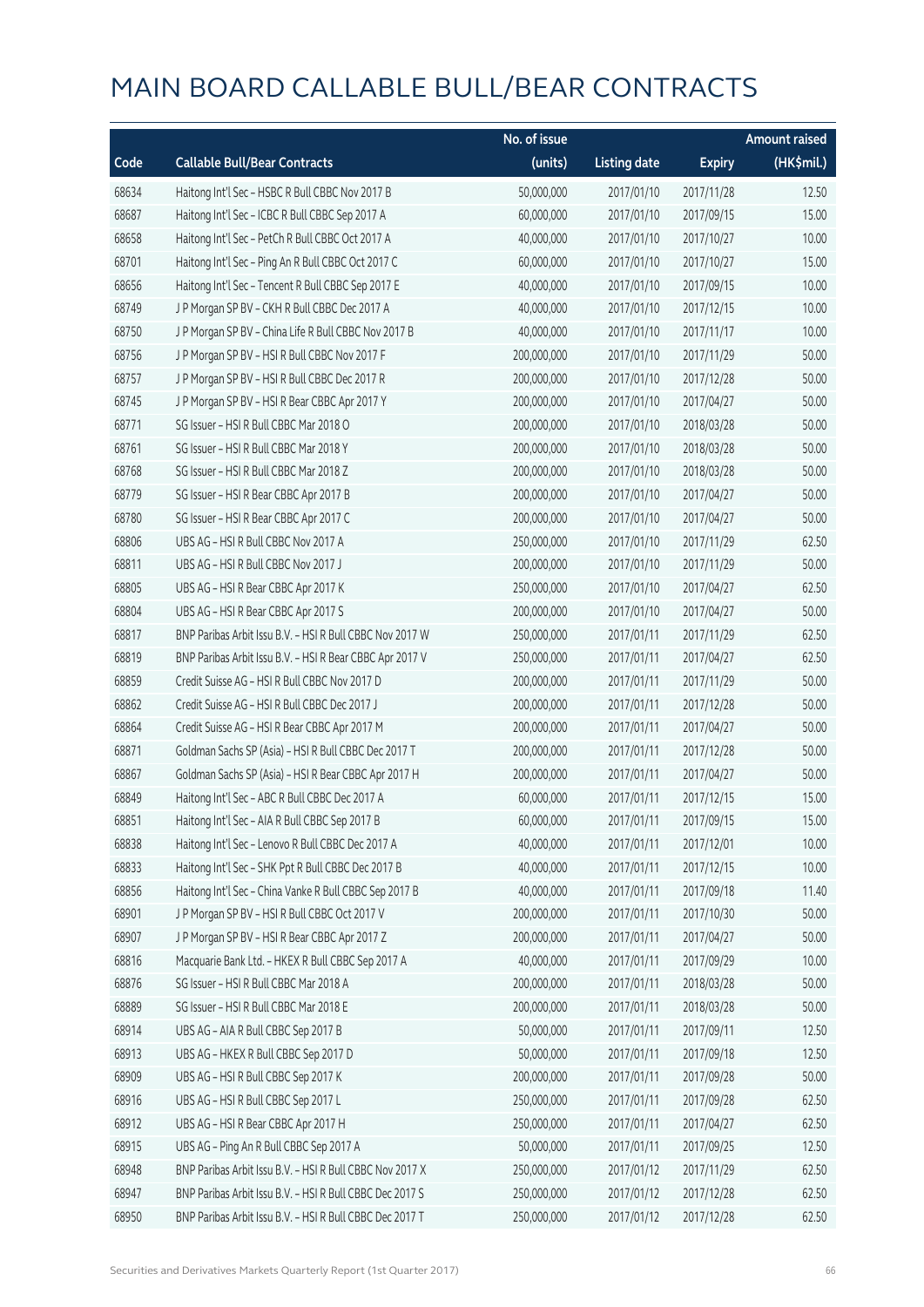|       |                                                          | No. of issue |                     |               | <b>Amount raised</b> |
|-------|----------------------------------------------------------|--------------|---------------------|---------------|----------------------|
| Code  | <b>Callable Bull/Bear Contracts</b>                      | (units)      | <b>Listing date</b> | <b>Expiry</b> | (HK\$mil.)           |
| 68921 | BNP Paribas Arbit Issu B.V. - HSI R Bear CBBC Apr 2017 W | 250,000,000  | 2017/01/12          | 2017/04/27    | 62.50                |
| 68922 | BNP Paribas Arbit Issu B.V. - HSI R Bear CBBC Apr 2017 X | 250,000,000  | 2017/01/12          | 2017/04/27    | 62.50                |
| 68972 | Credit Suisse AG - AAC Tech R Bull CBBC Oct 2017 A       | 50,000,000   | 2017/01/12          | 2017/10/24    | 12.50                |
| 68977 | Credit Suisse AG - Geely Auto R Bull CBBC Sep 2017 A     | 50,000,000   | 2017/01/12          | 2017/09/12    | 12.50                |
| 68986 | Credit Suisse AG - Geely Auto R Bull CBBC Oct 2017 A     | 50,000,000   | 2017/01/12          | 2017/10/18    | 12.50                |
| 68963 | Credit Suisse AG - HSBC R Bull CBBC Dec 2017 D           | 50,000,000   | 2017/01/12          | 2017/12/14    | 12.50                |
| 68997 | Credit Suisse AG - HSI R Bull CBBC Sep 2017 C            | 300,000,000  | 2017/01/12          | 2017/09/28    | 75.00                |
| 69014 | Credit Suisse AG - HSI R Bull CBBC Nov 2017 F            | 200,000,000  | 2017/01/12          | 2017/11/29    | 50.00                |
| 68991 | Credit Suisse AG - HSI R Bull CBBC Dec 2017 K            | 200,000,000  | 2017/01/12          | 2017/12/28    | 50.00                |
| 68960 | Credit Suisse AG - HSI R Bear CBBC Apr 2017 F            | 200,000,000  | 2017/01/12          | 2017/04/27    | 50.00                |
| 68957 | Credit Suisse AG - HSI R Bear CBBC Apr 2017 I            | 200,000,000  | 2017/01/12          | 2017/04/27    | 50.00                |
| 68955 | Credit Suisse AG - HSI R Bear CBBC Apr 2017 P            | 300,000,000  | 2017/01/12          | 2017/04/27    | 75.00                |
| 68956 | Credit Suisse AG - HSI R Bear CBBC Apr 2017 S            | 200,000,000  | 2017/01/12          | 2017/04/27    | 50.00                |
| 69012 | Credit Suisse AG - Lenovo R Bull CBBC Sep 2017 A         | 50,000,000   | 2017/01/12          | 2017/09/15    | 12.50                |
| 68966 | Credit Suisse AG - Tencent R Bull CBBC Aug 2017 C        | 50,000,000   | 2017/01/12          | 2017/08/14    | 12.50                |
| 69019 | Goldman Sachs SP (Asia) - HSI R Bull CBBC Nov 2017 Y     | 200,000,000  | 2017/01/12          | 2017/11/29    | 50.00                |
| 69030 | Goldman Sachs SP (Asia) - HSI R Bull CBBC Nov 2017 Z     | 200,000,000  | 2017/01/12          | 2017/11/29    | 50.00                |
| 68918 | Goldman Sachs SP (Asia) - HSI R Bear CBBC May 2017 A     | 200,000,000  | 2017/01/12          | 2017/05/29    | 50.00                |
| 69018 | Goldman Sachs SP (Asia) - HSI R Bear CBBC May 2017 B     | 200,000,000  | 2017/01/12          | 2017/05/29    | 50.00                |
| 68925 | HK Bank - China Life R Bull CBBC Jan 2018 A              | 40,000,000   | 2017/01/12          | 2018/01/22    | 10.00                |
| 68944 | HK Bank - CSOP A50 ETF R Bull CBBC Jan 2018 E            | 50,000,000   | 2017/01/12          | 2018/01/22    | 12.50                |
| 68943 | HK Bank - A50 R Bull CBBC Jan 2018 E                     | 50,000,000   | 2017/01/12          | 2018/01/22    | 12.50                |
| 68929 | HK Bank - Geely Auto R Bull CBBC Jan 2018 A              | 40,000,000   | 2017/01/12          | 2018/01/22    | 10.00                |
| 68946 | HK Bank - HSCEI R Bull CBBC Oct 2017 E                   | 60,000,000   | 2017/01/12          | 2017/10/30    | 15.00                |
| 68926 | HK Bank - HSI R Bull CBBC Oct 2017 L                     | 100,000,000  | 2017/01/12          | 2017/10/30    | 25.00                |
| 68945 | HK Bank - HSI R Bull CBBC Nov 2017 G                     | 100,000,000  | 2017/01/12          | 2017/11/29    | 25.00                |
| 68939 | HK Bank - Lenovo R Bull CBBC Jan 2018 A                  | 40,000,000   | 2017/01/12          | 2018/01/22    | 10.00                |
| 68937 | HK Bank - Tencent R Bull CBBC Jan 2018 A                 | 50,000,000   | 2017/01/12          | 2018/01/22    | 12.50                |
| 69111 | J P Morgan SP BV - China Life R Bull CBBC Oct 2017 B     | 40,000,000   | 2017/01/12          | 2017/10/20    | 10.00                |
| 69121 | J P Morgan SP BV - HSI R Bull CBBC Oct 2017 X            | 200,000,000  | 2017/01/12          | 2017/10/30    | 50.00                |
| 69124 | J P Morgan SP BV - HSI R Bull CBBC Nov 2017 G            | 200,000,000  | 2017/01/12          | 2017/11/29    | 50.00                |
| 69126 | J P Morgan SP BV - HSI R Bull CBBC Dec 2017 U            | 200,000,000  | 2017/01/12          | 2017/12/28    | 50.00                |
| 69128 | J P Morgan SP BV - HSI R Bear CBBC Apr 2017 A            | 200,000,000  | 2017/01/12          | 2017/04/27    | 50.00                |
| 69105 | J P Morgan SP BV - HSI R Bear CBBC Apr 2017 G            | 200,000,000  | 2017/01/12          | 2017/04/27    | 50.00                |
| 69109 | J P Morgan SP BV - HSI R Bear CBBC Apr 2017 H            | 200,000,000  | 2017/01/12          | 2017/04/27    | 50.00                |
| 69113 | J P Morgan SP BV - Tencent R Bull CBBC Nov 2017 J        | 60,000,000   | 2017/01/12          | 2017/11/17    | 15.00                |
| 69129 | SG Issuer - China Life R Bull CBBC Dec 2017 D            | 40,000,000   | 2017/01/12          | 2017/12/28    | 10.00                |
| 68952 | SG Issuer - CSA50 R Bull CBBC Feb 2018 A                 | 40,000,000   | 2017/01/12          | 2018/02/27    | 10.00                |
| 68953 | SG Issuer - A50 R Bull CBBC Feb 2018 A                   | 40,000,000   | 2017/01/12          | 2018/02/27    | 10.00                |
| 69134 | SG Issuer - HKEX R Bull CBBC Jan 2018 A                  | 100,000,000  | 2017/01/12          | 2018/01/30    | 25.00                |
| 69135 | SG Issuer - HKEX R Bull CBBC Feb 2018 A                  | 100,000,000  | 2017/01/12          | 2018/02/27    | 25.00                |
| 69041 | SG Issuer - HSI R Bull CBBC Mar 2018 B                   | 200,000,000  | 2017/01/12          | 2018/03/28    | 50.00                |
| 69033 | SG Issuer - HSI R Bull CBBC Mar 2018 V                   | 200,000,000  | 2017/01/12          | 2018/03/28    | 50.00                |
| 69040 | SG Issuer - HSI R Bull CBBC Mar 2018 W                   | 200,000,000  | 2017/01/12          | 2018/03/28    | 50.00                |
| 69059 | SG Issuer - HSI R Bear CBBC Apr 2017 D                   | 200,000,000  | 2017/01/12          | 2017/04/27    | 50.00                |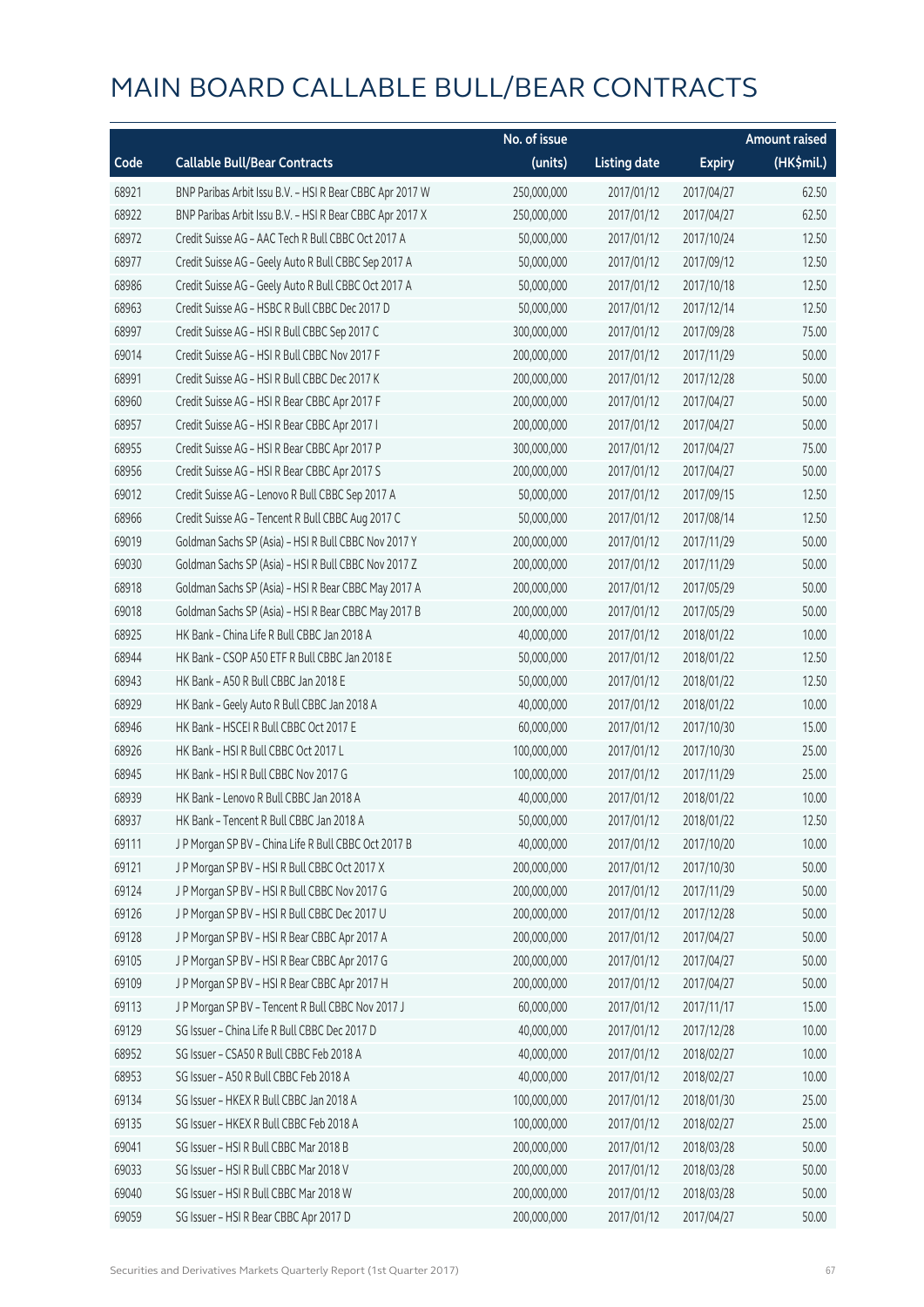| Code  |                                                          | No. of issue |                     |               | <b>Amount raised</b> |
|-------|----------------------------------------------------------|--------------|---------------------|---------------|----------------------|
|       | <b>Callable Bull/Bear Contracts</b>                      | (units)      | <b>Listing date</b> | <b>Expiry</b> | (HK\$mil.)           |
| 69064 | SG Issuer - HSI R Bear CBBC Apr 2017 E                   | 200,000,000  | 2017/01/12          | 2017/04/27    | 50.00                |
| 69137 | SG Issuer - ICBC R Bull CBBC Jan 2018 A                  | 40,000,000   | 2017/01/12          | 2018/01/30    | 10.00                |
| 69144 | SG Issuer - Tencent R Bull CBBC Jan 2018 A               | 100,000,000  | 2017/01/12          | 2018/01/30    | 25.00                |
| 69148 | SG Issuer - Tencent R Bull CBBC Mar 2018 A               | 100,000,000  | 2017/01/12          | 2018/03/28    | 25.00                |
| 69149 | SG Issuer - Tencent R Bear CBBC Aug 2017 E               | 100,000,000  | 2017/01/12          | 2017/08/30    | 25.00                |
| 68923 | UBS AG - China Life R Bull CBBC Nov 2017 A               | 40,000,000   | 2017/01/12          | 2017/11/13    | 10.00                |
| 69092 | UBS AG - HSBC R Bull CBBC Dec 2017 A                     | 50,000,000   | 2017/01/12          | 2017/12/11    | 12.50                |
| 69095 | UBS AG - HSI R Bull CBBC Oct 2017 C                      | 200,000,000  | 2017/01/12          | 2017/10/30    | 50.00                |
| 69098 | UBS AG - HSI R Bull CBBC Oct 2017 P                      | 250,000,000  | 2017/01/12          | 2017/10/30    | 62.50                |
| 69094 | UBS AG - HSI R Bull CBBC Dec 2017 N                      | 250,000,000  | 2017/01/12          | 2017/12/28    | 62.50                |
| 69074 | UBS AG - HSI R Bear CBBC Apr 2017 L                      | 300,000,000  | 2017/01/12          | 2017/04/27    | 75.00                |
| 69081 | UBS AG - HSI R Bear CBBC Apr 2017 M                      | 200,000,000  | 2017/01/12          | 2017/04/27    | 50.00                |
| 69084 | UBS AG - HSI R Bear CBBC Apr 2017 V                      | 250,000,000  | 2017/01/12          | 2017/04/27    | 62.50                |
| 69085 | UBS AG - Tencent R Bull CBBC Oct 2017 A                  | 50,000,000   | 2017/01/12          | 2017/10/09    | 12.50                |
| 69090 | UBS AG - Tencent R Bull CBBC Nov 2017 B                  | 50,000,000   | 2017/01/12          | 2017/11/13    | 12.50                |
| 69202 | BNP Paribas Arbit Issu B.V. - HSI R Bull CBBC Nov 2017 C | 250,000,000  | 2017/01/13          | 2017/11/29    | 62.50                |
| 69150 | BNP Paribas Arbit Issu B.V. - HSI R Bear CBBC Apr 2017 Y | 250,000,000  | 2017/01/13          | 2017/04/27    | 62.50                |
| 69151 | BNP Paribas Arbit Issu B.V. - HSI R Bear CBBC Apr 2017 Z | 250,000,000  | 2017/01/13          | 2017/04/27    | 62.50                |
| 69285 | Credit Suisse AG - Galaxy Ent R Bull CBBC Nov 2017 A     | 50,000,000   | 2017/01/13          | 2017/11/23    | 12.50                |
| 69286 | Credit Suisse AG - Galaxy Ent R Bull CBBC Nov 2017 B     | 50,000,000   | 2017/01/13          | 2017/11/29    | 12.50                |
| 69287 | Credit Suisse AG - Galaxy Ent R Bear CBBC Dec 2017 A     | 50,000,000   | 2017/01/13          | 2017/12/07    | 12.50                |
| 69288 | Credit Suisse AG - Galaxy Ent R Bear CBBC Dec 2017 B     | 50,000,000   | 2017/01/13          | 2017/12/13    | 12.50                |
| 69247 | Credit Suisse AG - HSI R Bull CBBC Nov 2017 G            | 200,000,000  | 2017/01/13          | 2017/11/29    | 50.00                |
| 69284 | Credit Suisse AG - HSI R Bull CBBC Nov 2017 H            | 200,000,000  | 2017/01/13          | 2017/11/29    | 50.00                |
| 69257 | Credit Suisse AG - HSI R Bull CBBC Dec 2017 L            | 200,000,000  | 2017/01/13          | 2017/12/28    | 50.00                |
| 69239 | Credit Suisse AG - HSI R Bear CBBC Apr 2017 W            | 200,000,000  | 2017/01/13          | 2017/04/27    | 50.00                |
| 69246 | Credit Suisse AG - HSI R Bear CBBC Apr 2017 X            | 200,000,000  | 2017/01/13          | 2017/04/27    | 50.00                |
| 69294 | Credit Suisse AG - Sands China R Bull CBBC Nov 2017 A    | 50,000,000   | 2017/01/13          | 2017/11/23    | 12.50                |
| 69296 | Credit Suisse AG - Sands China R Bull CBBC Nov 2017 B    | 50,000,000   | 2017/01/13          | 2017/11/29    | 12.50                |
| 69299 | Credit Suisse AG - Sands China R Bear CBBC Dec 2017 A    | 50,000,000   | 2017/01/13          | 2017/12/07    | 12.50                |
| 69301 | Credit Suisse AG - Sands China R Bear CBBC Dec 2017 B    | 50,000,000   | 2017/01/13          | 2017/12/13    | 12.50                |
| 69212 | Bank of East Asia - China Mobile R Bull CBBC Jan 2018 A  | 40,000,000   | 2017/01/13          | 2018/01/16    | 10.00                |
| 69209 | Bank of East Asia - China Life R Bull CBBC Apr 2018 A    | 30,000,000   | 2017/01/13          | 2018/04/30    | 10.50                |
| 69210 | Bank of East Asia - Galaxy Ent R Bull CBBC Jan 2018 A    | 20,000,000   | 2017/01/13          | 2018/01/16    | 10.00                |
| 69204 | Bank of East Asia - HKEX R Bull CBBC Apr 2018 A          | 30,000,000   | 2017/01/13          | 2018/04/30    | 10.50                |
| 69203 | Bank of East Asia - Tencent R Bull CBBC Jan 2018 C       | 30,000,000   | 2017/01/13          | 2018/01/16    | 10.50                |
| 69215 | Goldman Sachs SP (Asia) - HSI R Bull CBBC Dec 2017 F     | 200,000,000  | 2017/01/13          | 2017/12/28    | 50.00                |
| 69213 | Goldman Sachs SP (Asia) - HSI R Bull CBBC Dec 2017 X     | 200,000,000  | 2017/01/13          | 2017/12/28    | 50.00                |
| 69170 | Goldman Sachs SP (Asia) - HSI R Bear CBBC May 2017 C     | 200,000,000  | 2017/01/13          | 2017/05/29    | 50.00                |
| 69171 | Goldman Sachs SP (Asia) - HSI R Bear CBBC May 2017 D     | 200,000,000  | 2017/01/13          | 2017/05/29    | 50.00                |
| 69181 | HK Bank - COVS R Bear CBBC Jan 2018 A                    | 40,000,000   | 2017/01/13          | 2018/01/15    | 10.00                |
| 69188 | HK Bank - CUni R Bull CBBC Feb 2018 A                    | 40,000,000   | 2017/01/13          | 2018/02/12    | 10.00                |
| 69187 | HK Bank - CKH R Bull CBBC Feb 2018 A                     | 40,000,000   | 2017/01/13          | 2018/02/12    | 10.00                |
| 69189 | HK Bank - CNOOC R Bull CBBC Feb 2018 A                   | 50,000,000   | 2017/01/13          | 2018/02/12    | 12.50                |
| 69175 | HK Bank - Sinopec Corp R Bull CBBC Jan 2018 A            | 50,000,000   | 2017/01/13          | 2018/01/15    | 12.50                |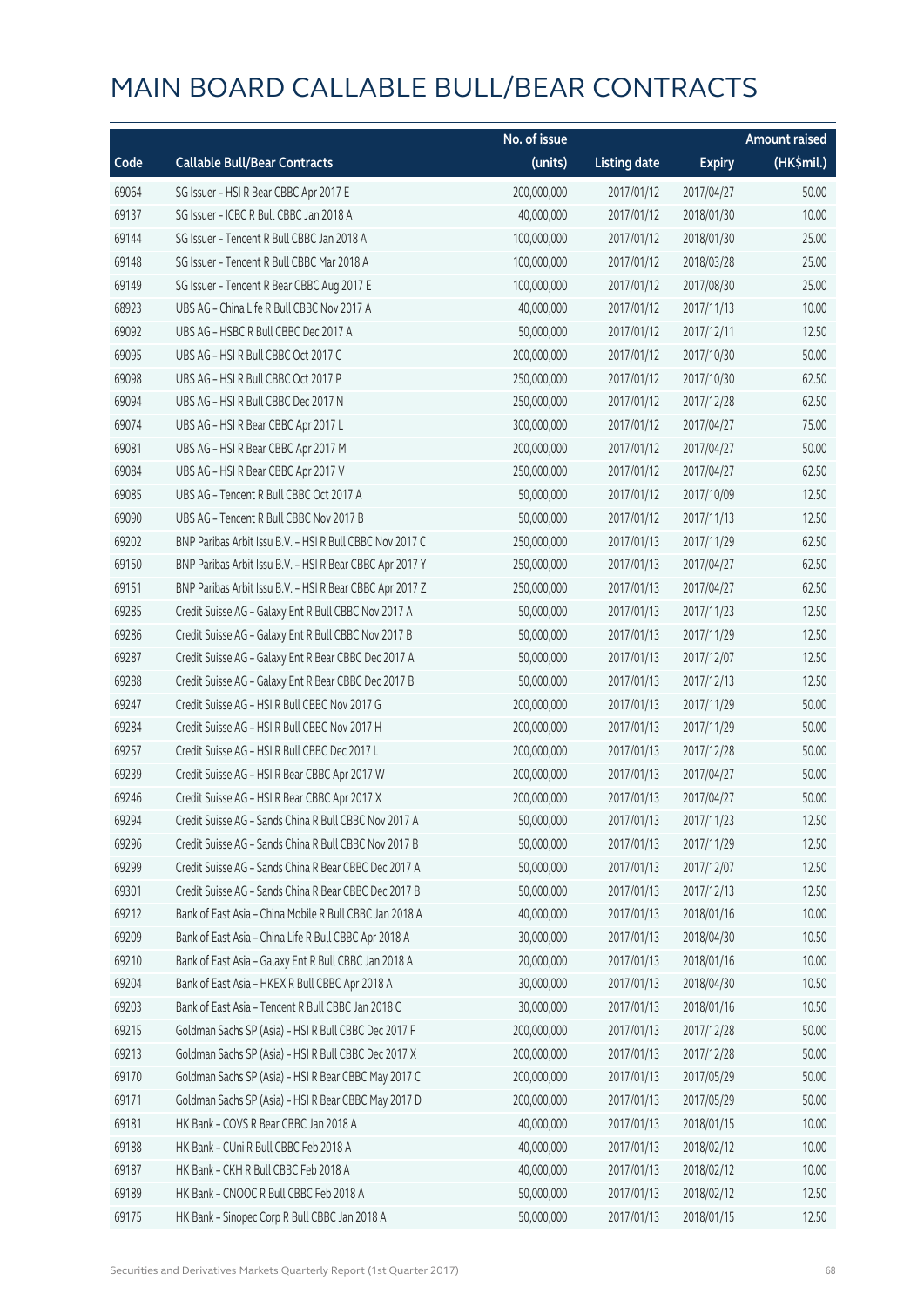|       |                                                      | No. of issue |                     |               | <b>Amount raised</b> |
|-------|------------------------------------------------------|--------------|---------------------|---------------|----------------------|
| Code  | <b>Callable Bull/Bear Contracts</b>                  | (units)      | <b>Listing date</b> | <b>Expiry</b> | (HK\$mil.)           |
| 69174 | HK Bank - Galaxy Ent R Bear CBBC Jan 2018 B          | 40,000,000   | 2017/01/13          | 2018/01/15    | 10.00                |
| 69176 | HK Bank - HKEX R Bear CBBC Oct 2017 A                | 40,000,000   | 2017/01/13          | 2017/10/17    | 10.00                |
| 69172 | HK Bank - SHK Ppt R Bull CBBC Jan 2018 C             | 40,000,000   | 2017/01/13          | 2018/01/15    | 10.00                |
| 69186 | HK Bank - Tencent R Bull CBBC Dec 2017 B             | 50,000,000   | 2017/01/13          | 2017/12/15    | 12.50                |
| 69405 | J P Morgan SP BV - HSI R Bull CBBC Nov 2017 B        | 200,000,000  | 2017/01/13          | 2017/11/29    | 50.00                |
| 69408 | J P Morgan SP BV - HSI R Bull CBBC Dec 2017 O        | 200,000,000  | 2017/01/13          | 2017/12/28    | 50.00                |
| 69402 | J P Morgan SP BV - HSI R Bear CBBC Apr 2017 D        | 200,000,000  | 2017/01/13          | 2017/04/27    | 50.00                |
| 69411 | J P Morgan SP BV - HSI R Bear CBBC May 2017 B        | 200,000,000  | 2017/01/13          | 2017/05/29    | 50.00                |
| 69412 | J P Morgan SP BV - PetCh R Bull CBBC Oct 2017 A      | 100,000,000  | 2017/01/13          | 2017/10/20    | 25.00                |
| 69413 | J P Morgan SP BV - Tencent R Bull CBBC Oct 2017 I    | 60,000,000   | 2017/01/13          | 2017/10/20    | 15.00                |
| 69216 | SG Issuer - HSCEI R Bull CBBC Nov 2018 B             | 200,000,000  | 2017/01/13          | 2018/11/29    | 50.00                |
| 69217 | SG Issuer - HSCEI R Bull CBBC Nov 2018 C             | 200,000,000  | 2017/01/13          | 2018/11/29    | 50.00                |
| 69219 | SG Issuer - HSCEI R Bull CBBC Nov 2018 D             | 200,000,000  | 2017/01/13          | 2018/11/29    | 50.00                |
| 69222 | SG Issuer - HSCEI R Bull CBBC Nov 2018 E             | 200,000,000  | 2017/01/13          | 2018/11/29    | 50.00                |
| 69221 | SG Issuer - HSCEI R Bull CBBC Dec 2018 B             | 200,000,000  | 2017/01/13          | 2018/12/28    | 50.00                |
| 69237 | SG Issuer - HSCEI R Bear CBBC Jul 2017 E             | 200,000,000  | 2017/01/13          | 2017/07/28    | 50.00                |
| 69227 | SG Issuer - HSCEI R Bear CBBC Aug 2017 A             | 200,000,000  | 2017/01/13          | 2017/08/30    | 50.00                |
| 69238 | SG Issuer - HSCEI R Bear CBBC Aug 2017 B             | 200,000,000  | 2017/01/13          | 2017/08/30    | 50.00                |
| 69418 | SG Issuer - HSI R Bull CBBC Mar 2018 G               | 200,000,000  | 2017/01/13          | 2018/03/28    | 50.00                |
| 69423 | SG Issuer - HSI R Bull CBBC Mar 2018 S               | 200,000,000  | 2017/01/13          | 2018/03/28    | 50.00                |
| 69425 | SG Issuer - HSI R Bull CBBC Mar 2018 T               | 200,000,000  | 2017/01/13          | 2018/03/28    | 50.00                |
| 69428 | SG Issuer - HSI R Bear CBBC Apr 2017 O               | 200,000,000  | 2017/01/13          | 2017/04/27    | 50.00                |
| 69358 | UBS AG - CKH R Bull CBBC Jun 2017 A                  | 40,000,000   | 2017/01/13          | 2017/06/12    | 10.00                |
| 69359 | UBS AG - Galaxy Ent R Bull CBBC Oct 2017 A           | 40,000,000   | 2017/01/13          | 2017/10/16    | 10.00                |
| 69395 | UBS AG - HSI R Bull CBBC Sep 2017 P                  | 250,000,000  | 2017/01/13          | 2017/09/28    | 62.50                |
| 69370 | UBS AG - HSI R Bull CBBC Oct 2017 K                  | 250,000,000  | 2017/01/13          | 2017/10/30    | 62.50                |
| 69384 | UBS AG - HSI R Bull CBBC Nov 2017 V                  | 200,000,000  | 2017/01/13          | 2017/11/29    | 50.00                |
| 69315 | UBS AG - HSI R Bear CBBC Apr 2017 W                  | 200,000,000  | 2017/01/13          | 2017/04/27    | 50.00                |
| 69322 | UBS AG - HSI R Bear CBBC Apr 2017 Y                  | 250,000,000  | 2017/01/13          | 2017/04/27    | 62.50                |
| 69347 | UBS AG - HSI R Bear CBBC Apr 2017 Z                  | 250,000,000  | 2017/01/13          | 2017/04/27    | 62.50                |
| 69357 | UBS AG - HSI R Bear CBBC May 2017 G                  | 250,000,000  | 2017/01/13          | 2017/05/29    | 62.50                |
| 69360 | UBS AG - Sands China R Bull CBBC Oct 2017 A          | 40,000,000   | 2017/01/13          | 2017/10/09    | 10.00                |
| 69563 | Credit Suisse AG - HSI R Bull CBBC Sep 2017 E        | 300,000,000  | 2017/01/16          | 2017/09/28    | 75.00                |
| 69531 | Credit Suisse AG - HSI R Bull CBBC Nov 2017 L        | 200,000,000  | 2017/01/16          | 2017/11/29    | 50.00                |
| 69528 | Credit Suisse AG - HSI R Bull CBBC Dec 2017 M        | 200,000,000  | 2017/01/16          | 2017/12/28    | 50.00                |
| 69533 | Credit Suisse AG - HSI R Bear CBBC Apr 2017 Y        | 200,000,000  | 2017/01/16          | 2017/04/27    | 50.00                |
| 69514 | Goldman Sachs SP (Asia) - HSI R Bull CBBC Dec 2017 H | 200,000,000  | 2017/01/16          | 2017/12/28    | 50.00                |
| 69515 | Goldman Sachs SP (Asia) - HSI R Bull CBBC Dec 2017 V | 200,000,000  | 2017/01/16          | 2017/12/28    | 50.00                |
| 69526 | Goldman Sachs SP (Asia) - HSI R Bear CBBC May 2017 E | 200,000,000  | 2017/01/16          | 2017/05/29    | 50.00                |
| 69438 | HK Bank - AAC Tech R Bull CBBC Jan 2018 B            | 40,000,000   | 2017/01/16          | 2018/01/08    | 10.00                |
| 69430 | HK Bank - ABC R Bear CBBC Mar 2018 A                 | 40,000,000   | 2017/01/16          | 2018/03/05    | 10.00                |
| 69431 | HK Bank - AIA R Bull CBBC Jan 2018 B                 | 60,000,000   | 2017/01/16          | 2018/01/08    | 15.00                |
| 69455 | HK Bank - BOC HK R Bull CBBC Nov 2017 A              | 40,000,000   | 2017/01/16          | 2017/11/30    | 28.00                |
| 69504 | HK Bank - BOCL R Bear CBBC Dec 2017 A                | 40,000,000   | 2017/01/16          | 2017/12/22    | 10.00                |
| 69507 | HK Bank - HSI R Bear CBBC May 2017 J                 | 100,000,000  | 2017/01/16          | 2017/05/29    | 25.00                |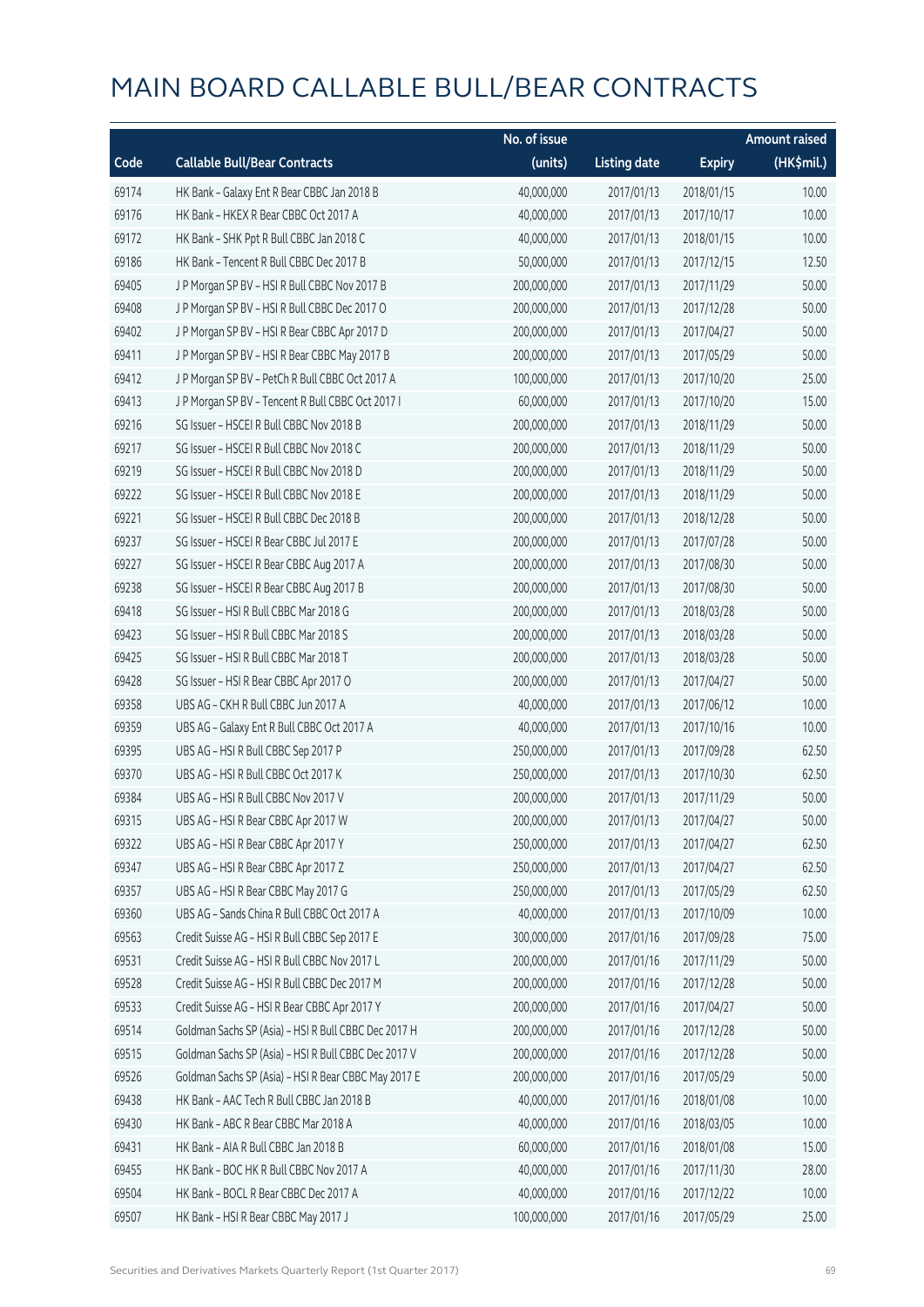| Code   |                                                          | No. of issue |                     |               | <b>Amount raised</b> |
|--------|----------------------------------------------------------|--------------|---------------------|---------------|----------------------|
|        | <b>Callable Bull/Bear Contracts</b>                      | (units)      | <b>Listing date</b> | <b>Expiry</b> | (HK\$mil.)           |
| 69429  | HK Bank - PetCh R Bull CBBC Jan 2018 A                   | 50,000,000   | 2017/01/16          | 2018/01/15    | 12.50                |
| 69506  | HK Bank - PICC P&C R R Bear CBBC Nov 2017 A              | 40,000,000   | 2017/01/16          | 2017/11/30    | 10.00                |
| 69496  | HK Bank - Ping An R Bull CBBC Jan 2018 C                 | 60,000,000   | 2017/01/16          | 2018/01/08    | 15.00                |
| 69436  | HK Bank - Sands China R Bull CBBC Mar 2018 A             | 60,000,000   | 2017/01/16          | 2018/03/05    | 15.00                |
| 69449  | HK Bank - China Vanke R Bull CBBC Mar 2018 A             | 40,000,000   | 2017/01/16          | 2018/03/05    | 20.00                |
| 69598  | J P Morgan SP BV - Galaxy Ent R Bull CBBC Dec 2017 E     | 100,000,000  | 2017/01/16          | 2017/12/15    | 25.00                |
| 69593  | J P Morgan SP BV - HKEX R Bull CBBC Nov 2017 I           | 40,000,000   | 2017/01/16          | 2017/11/17    | 10.00                |
| 69590  | J P Morgan SP BV - HSI R Bull CBBC Oct 2017 G            | 200,000,000  | 2017/01/16          | 2017/10/30    | 50.00                |
| 69587  | J P Morgan SP BV - HSI R Bull CBBC Oct 2017 L            | 200,000,000  | 2017/01/16          | 2017/10/30    | 50.00                |
| 69591  | J P Morgan SP BV - HSI R Bear CBBC Apr 2017 E            | 200,000,000  | 2017/01/16          | 2017/04/27    | 50.00                |
| 69592  | J P Morgan SP BV - Tencent R Bull CBBC Dec 2017 J        | 40,000,000   | 2017/01/16          | 2017/12/15    | 10.00                |
| 69603  | SG Issuer - HSI R Bull CBBC Mar 2018 C                   | 200,000,000  | 2017/01/16          | 2018/03/28    | 50.00                |
| 69601  | SG Issuer - HSI R Bull CBBC Mar 2018 X                   | 200,000,000  | 2017/01/16          | 2018/03/28    | 50.00                |
| 69605  | SG Issuer - HSI R Bear CBBC Apr 2017 I                   | 200,000,000  | 2017/01/16          | 2017/04/27    | 50.00                |
| 69604  | SG Issuer - HSI R Bear CBBC Apr 2017 P                   | 200,000,000  | 2017/01/16          | 2017/04/27    | 50.00                |
| 69577# | UBS AG - HSI R Bull CBBC Nov 2017 C                      | 200,000,000  | 2017/01/16          | 2017/11/29    | 50.00                |
| 69583  | UBS AG - HSI R Bull CBBC Dec 2017 B                      | 250,000,000  | 2017/01/16          | 2017/12/28    | 62.50                |
| 69584  | UBS AG - HSI R Bull CBBC Dec 2017 I                      | 200,000,000  | 2017/01/16          | 2017/12/28    | 50.00                |
| 69586  | UBS AG - HSI R Bull CBBC Dec 2017 O                      | 300,000,000  | 2017/01/16          | 2017/12/28    | 75.00                |
| 69565  | UBS AG - HSI R Bear CBBC Apr 2017 I                      | 250,000,000  | 2017/01/16          | 2017/04/27    | 62.50                |
| 69869  | BNP Paribas Arbit Issu B.V. - HSI R Bull CBBC Nov 2017 Y | 250,000,000  | 2017/01/17          | 2017/11/29    | 62.50                |
| 69612  | BNP Paribas Arbit Issu B.V. - HSI R Bull CBBC Dec 2017 U | 250,000,000  | 2017/01/17          | 2017/12/28    | 62.50                |
| 69606  | BNP Paribas Arbit Issu B.V. - HSI R Bear CBBC Apr 2017 A | 250,000,000  | 2017/01/17          | 2017/04/27    | 62.50                |
| 69680  | Credit Suisse AG - AIA R Bull CBBC Nov 2017 A            | 50,000,000   | 2017/01/17          | 2017/11/09    | 12.50                |
| 69688  | Credit Suisse AG - Galaxy Ent R Bull CBBC Dec 2017 A     | 50,000,000   | 2017/01/17          | 2017/12/13    | 12.50                |
| 69700  | Credit Suisse AG - HSI R Bull CBBC Nov 2017 E            | 200,000,000  | 2017/01/17          | 2017/11/29    | 50.00                |
| 69655  | Credit Suisse AG - HSI R Bull CBBC Dec 2017 N            | 200,000,000  | 2017/01/17          | 2017/12/28    | 50.00                |
| 69695  | Credit Suisse AG - HSI R Bull CBBC Dec 2017 S            | 200,000,000  | 2017/01/17          | 2017/12/28    | 50.00                |
| 69658  | Credit Suisse AG - HSI R Bear CBBC Apr 2017 Z            | 200,000,000  | 2017/01/17          | 2017/04/27    | 50.00                |
| 69693  | Credit Suisse AG - HSI R Bear CBBC Jun 2017 B            | 300,000,000  | 2017/01/17          | 2017/06/29    | 75.00                |
| 69686  | Credit Suisse AG - Sands China R Bull CBBC Dec 2017 A    | 50,000,000   | 2017/01/17          | 2017/12/15    | 12.50                |
| 69704  | Credit Suisse AG - Tencent R Bull CBBC Oct 2017 C        | 50,000,000   | 2017/01/17          | 2017/10/12    | 12.50                |
| 69881  | Goldman Sachs SP (Asia) - HSI R Bull CBBC Dec 2017 W     | 200,000,000  | 2017/01/17          | 2017/12/28    | 50.00                |
| 69889  | Goldman Sachs SP (Asia) - HSI R Bull CBBC Dec 2017 Z     | 200,000,000  | 2017/01/17          | 2017/12/28    | 50.00                |
| 69647  | Goldman Sachs SP (Asia) - HSI R Bear CBBC May 2017 F     | 200,000,000  | 2017/01/17          | 2017/05/29    | 50.00                |
| 69632  | HK Bank - China Mobile R Bull CBBC Jan 2018 A            | 50,000,000   | 2017/01/17          | 2018/01/22    | 12.50                |
| 69634  | HK Bank - Galaxy Ent R Bull CBBC Jan 2018 A              | 80,000,000   | 2017/01/17          | 2018/01/22    | 20.00                |
| 69626  | HK Bank - HSI R Bull CBBC Oct 2017 M                     | 100,000,000  | 2017/01/17          | 2017/10/30    | 25.00                |
| 69646  | HK Bank - HSI R Bull CBBC Nov 2017 H                     | 100,000,000  | 2017/01/17          | 2017/11/29    | 25.00                |
| 69628  | HK Bank - HSI R Bear CBBC May 2017 K                     | 100,000,000  | 2017/01/17          | 2017/05/29    | 25.00                |
| 69631  | HK Bank - HSI R Bear CBBC Jul 2017 C                     | 100,000,000  | 2017/01/17          | 2017/07/28    | 25.00                |
| 69638  | HK Bank - Sands China R Bull CBBC Jan 2018 A             | 80,000,000   | 2017/01/17          | 2018/01/22    | 20.00                |
| 69633  | HK Bank - Tencent R Bull CBBC Jan 2018 B                 | 50,000,000   | 2017/01/17          | 2018/01/22    | 12.50                |
| 69712  | J P Morgan SP BV - AIA R Bull CBBC Nov 2017 C            | 100,000,000  | 2017/01/17          | 2017/11/17    | 25.00                |
| 69728  | J P Morgan SP BV - Geely Auto R Bull CBBC Nov 2017 B     | 80,000,000   | 2017/01/17          | 2017/11/17    | 20.00                |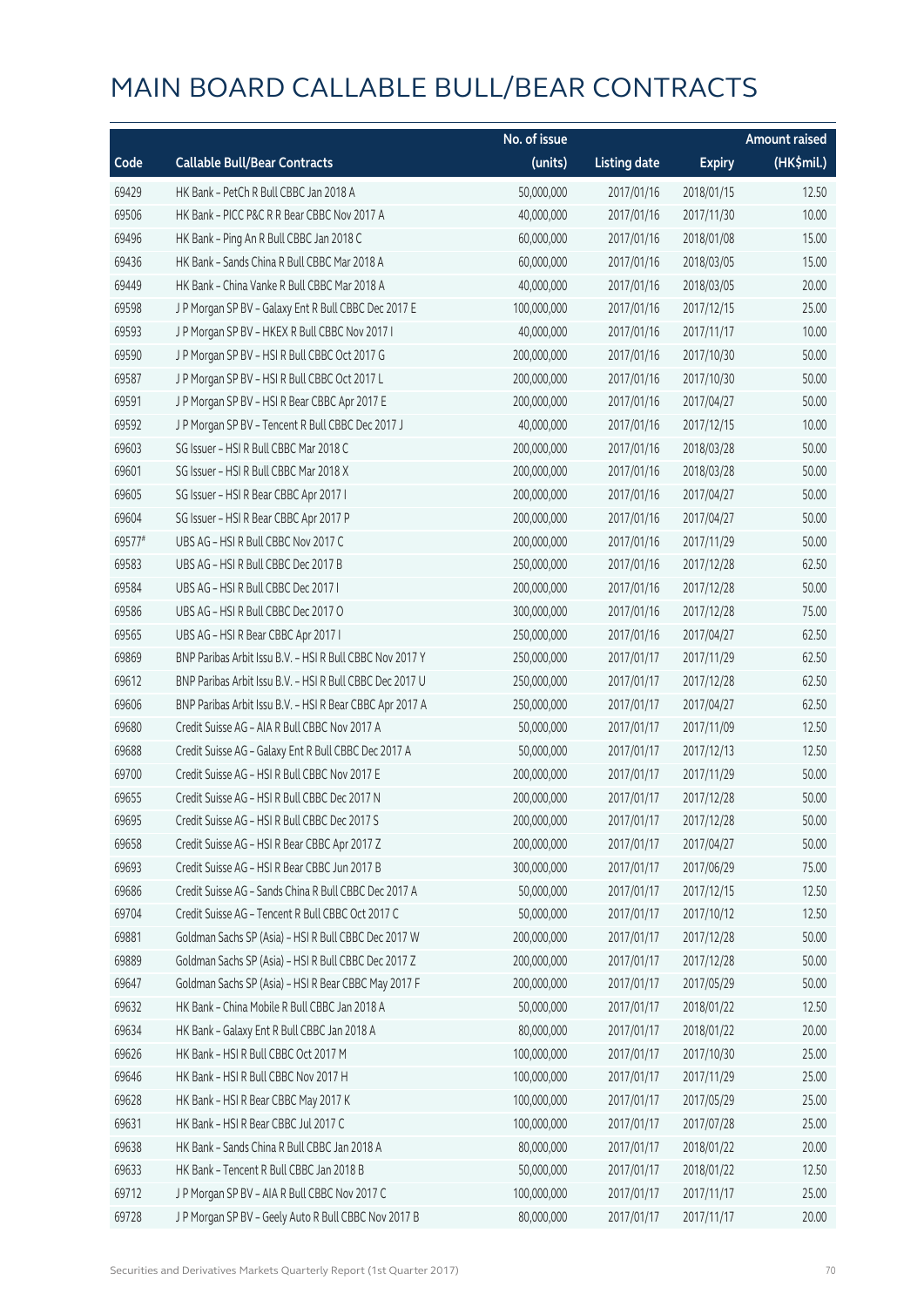| Code  |                                                          | No. of issue |                     |               | <b>Amount raised</b> |
|-------|----------------------------------------------------------|--------------|---------------------|---------------|----------------------|
|       | <b>Callable Bull/Bear Contracts</b>                      | (units)      | <b>Listing date</b> | <b>Expiry</b> | (HK\$mil.)           |
| 69732 | J P Morgan SP BV - HSI R Bull CBBC Nov 2017 L            | 200,000,000  | 2017/01/17          | 2017/11/29    | 50.00                |
| 69747 | J P Morgan SP BV - HSI R Bull CBBC Dec 2017 H            | 200,000,000  | 2017/01/17          | 2017/12/28    | 50.00                |
| 69707 | J P Morgan SP BV - HSI R Bear CBBC Apr 2017 I            | 200,000,000  | 2017/01/17          | 2017/04/27    | 50.00                |
| 69748 | J P Morgan SP BV - HSI R Bear CBBC Apr 2017 L            | 200,000,000  | 2017/01/17          | 2017/04/27    | 50.00                |
| 69708 | J P Morgan SP BV - Tencent R Bull CBBC Nov 2017 K        | 40,000,000   | 2017/01/17          | 2017/11/17    | 10.00                |
| 69849 | SG Issuer - HSI R Bull CBBC Apr 2018 A                   | 200,000,000  | 2017/01/17          | 2018/04/27    | 50.00                |
| 69850 | SG Issuer - HSI R Bull CBBC Apr 2018 B                   | 200,000,000  | 2017/01/17          | 2018/04/27    | 50.00                |
| 69851 | SG Issuer - HSI R Bull CBBC Apr 2018 C                   | 200,000,000  | 2017/01/17          | 2018/04/27    | 50.00                |
| 69859 | SG Issuer - HSI R Bear CBBC Apr 2017 L                   | 200,000,000  | 2017/01/17          | 2017/04/27    | 50.00                |
| 69864 | SG Issuer - HSI R Bear CBBC Apr 2017 M                   | 200,000,000  | 2017/01/17          | 2017/04/27    | 50.00                |
| 69773 | UBS AG - CUni R Bull CBBC Jun 2017 A                     | 40,000,000   | 2017/01/17          | 2017/06/19    | 10.00                |
| 69774 | UBS AG - HSCEI R Bull CBBC Nov 2017 D                    | 100,000,000  | 2017/01/17          | 2017/11/29    | 25.00                |
| 69790 | UBS AG - HSI R Bull CBBC Sep 2017 E                      | 200,000,000  | 2017/01/17          | 2017/09/28    | 50.00                |
| 69787 | UBS AG - HSI R Bull CBBC Nov 2017 R                      | 250,000,000  | 2017/01/17          | 2017/11/29    | 62.50                |
| 69755 | UBS AG - HSI R Bear CBBC Apr 2017 J                      | 250,000,000  | 2017/01/17          | 2017/04/27    | 62.50                |
| 69749 | UBS AG - HSI R Bear CBBC Apr 2017 N                      | 200,000,000  | 2017/01/17          | 2017/04/27    | 50.00                |
| 69783 | UBS AG - HSI R Bear CBBC Apr 2017 O                      | 250,000,000  | 2017/01/17          | 2017/04/27    | 62.50                |
| 69769 | UBS AG - Petrochina R Bull CBBC Oct 2017 A               | 40,000,000   | 2017/01/17          | 2017/10/16    | 10.00                |
| 69772 | UBS AG - SHK Ppt R Bull CBBC Dec 2017 A                  | 40,000,000   | 2017/01/17          | 2017/12/11    | 10.00                |
| 60151 | BNP Paribas Arbit Issu B.V. - HSI R Bull CBBC Nov 2017 A | 250,000,000  | 2017/01/18          | 2017/11/29    | 62.50                |
| 60145 | BNP Paribas Arbit Issu B.V. - HSI R Bull CBBC Nov 2017 Z | 250,000,000  | 2017/01/18          | 2017/11/29    | 62.50                |
| 60149 | BNP Paribas Arbit Issu B.V. - HSI R Bull CBBC Dec 2017 C | 250,000,000  | 2017/01/18          | 2017/12/28    | 62.50                |
| 69910 | BNP Paribas Arbit Issu B.V. - HSI R Bear CBBC Apr 2017 B | 250,000,000  | 2017/01/18          | 2017/04/27    | 62.50                |
| 69912 | BNP Paribas Arbit Issu B.V. - HSI R Bear CBBC Apr 2017 C | 250,000,000  | 2017/01/18          | 2017/04/27    | 62.50                |
| 60135 | Credit Suisse AG - AIA R Bear CBBC Nov 2017 A            | 50,000,000   | 2017/01/18          | 2017/11/29    | 12.50                |
| 60094 | Credit Suisse AG - China Mobile R Bear CBBC Oct 2017 A   | 50,000,000   | 2017/01/18          | 2017/10/26    | 12.50                |
| 60124 | Credit Suisse AG - CUni R Bull CBBC Dec 2017 A           | 100,000,000  | 2017/01/18          | 2017/12/13    | 25.00                |
| 60102 | Credit Suisse AG - Geely Auto R Bull CBBC Dec 2017 A     | 50,000,000   | 2017/01/18          | 2017/12/20    | 12.50                |
| 60092 | Credit Suisse AG - Galaxy Ent R Bear CBBC Aug 2017 A     | 50,000,000   | 2017/01/18          | 2017/08/24    | 12.50                |
| 60125 | Credit Suisse AG - HKEX R Bull CBBC Oct 2017 C           | 50,000,000   | 2017/01/18          | 2017/10/25    | 12.50                |
| 60139 | Credit Suisse AG - HSI R Bull CBBC Sep 2017 G            | 300,000,000  | 2017/01/18          | 2017/09/28    | 75.00                |
| 60136 | Credit Suisse AG - HSI R Bull CBBC Nov 2017 B            | 200,000,000  | 2017/01/18          | 2017/11/29    | 50.00                |
| 60091 | Credit Suisse AG - HSI R Bull CBBC Dec 2017 X            | 200,000,000  | 2017/01/18          | 2017/12/28    | 50.00                |
| 60137 | Credit Suisse AG - HSI R Bull CBBC Dec 2017 Y            | 200,000,000  | 2017/01/18          | 2017/12/28    | 50.00                |
| 60083 | Credit Suisse AG - HSI R Bear CBBC Apr 2017 K            | 200,000,000  | 2017/01/18          | 2017/04/27    | 50.00                |
| 60089 | Credit Suisse AG - HSI R Bear CBBC Apr 2017 V            | 200,000,000  | 2017/01/18          | 2017/04/27    | 50.00                |
| 60131 | Credit Suisse AG - Sands China R Bear CBBC Nov 2017 A    | 50,000,000   | 2017/01/18          | 2017/11/08    | 12.50                |
| 60043 | Bank of East Asia - AIA R Bull CBBC Jan 2018 A           | 15,000,000   | 2017/01/18          | 2018/01/17    | 10.20                |
| 60050 | Bank of East Asia - CKH R Bull CBBC Jan 2018 B           | 40,000,000   | 2017/01/18          | 2018/01/17    | 10.00                |
| 60040 | Bank of East Asia - Galaxy Ent R Bull CBBC Jan 2018 B    | 20,000,000   | 2017/01/18          | 2018/01/17    | 10.00                |
| 60052 | Bank of East Asia - HKEX R Bull CBBC Jan 2018 B          | 30,000,000   | 2017/01/18          | 2018/01/17    | 10.50                |
| 60041 | Bank of East Asia - Tencent R Bull CBBC Jan 2018 D       | 30,000,000   | 2017/01/18          | 2018/01/17    | 10.50                |
| 60079 | Goldman Sachs SP (Asia) - HSI R Bull CBBC Dec 2017 I     | 200,000,000  | 2017/01/18          | 2017/12/28    | 50.00                |
| 60141 | Goldman Sachs SP (Asia) - HSI R Bull CBBC Dec 2017 U     | 200,000,000  | 2017/01/18          | 2017/12/28    | 50.00                |
| 69918 | Goldman Sachs SP (Asia) - HSI R Bear CBBC May 2017 G     | 200,000,000  | 2017/01/18          | 2017/05/29    | 50.00                |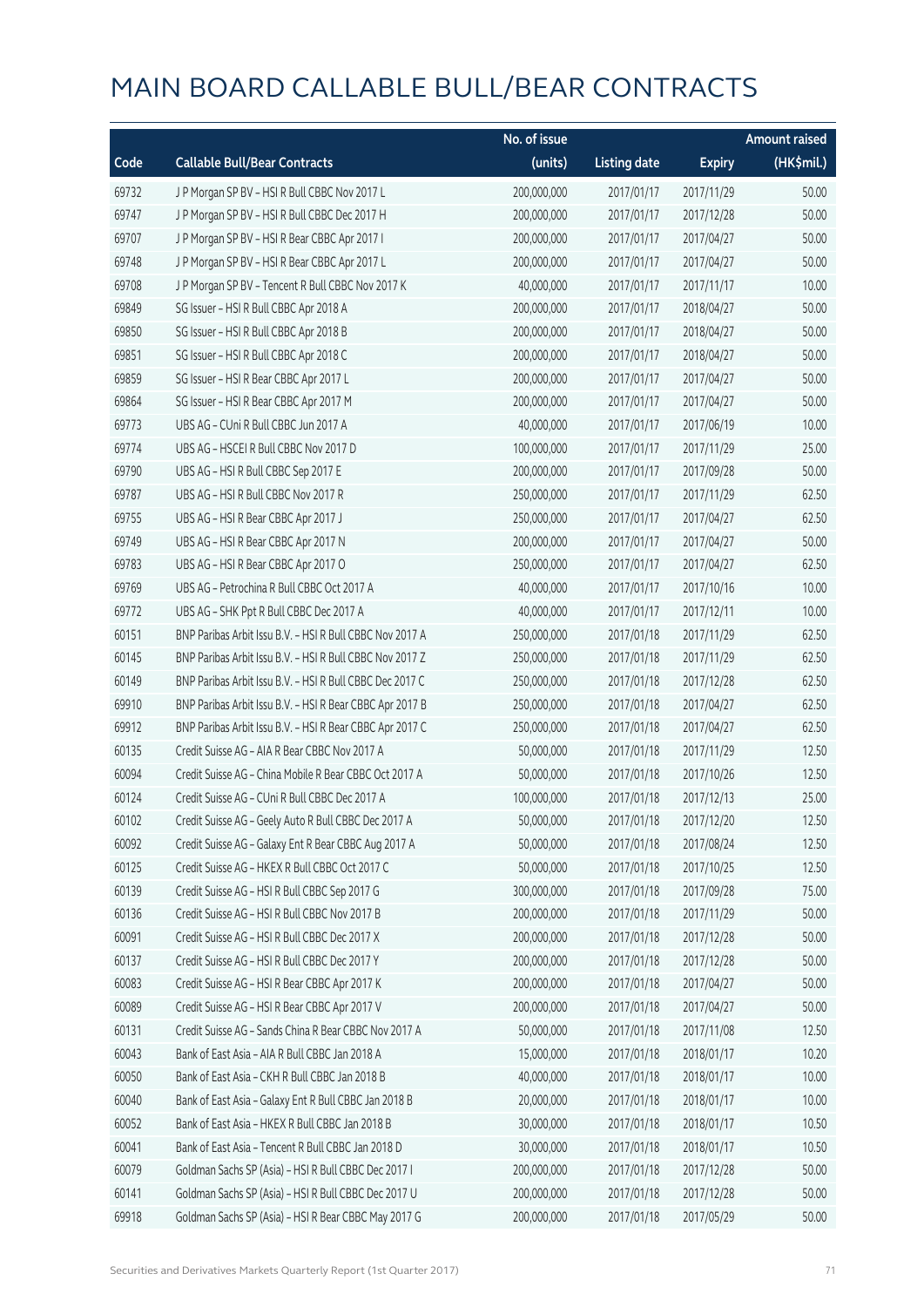|       |                                                      | No. of issue |                     |               | <b>Amount raised</b> |
|-------|------------------------------------------------------|--------------|---------------------|---------------|----------------------|
| Code  | <b>Callable Bull/Bear Contracts</b>                  | (units)      | <b>Listing date</b> | <b>Expiry</b> | (HK\$mil.)           |
| 69920 | Goldman Sachs SP (Asia) - HSI R Bear CBBC May 2017 H | 200,000,000  | 2017/01/18          | 2017/05/29    | 50.00                |
| 69992 | HK Bank - AIA R Bull CBBC Dec 2017 C                 | 60,000,000   | 2017/01/18          | 2017/12/22    | 15.00                |
| 60017 | HK Bank - Galaxy Ent R Bull CBBC Dec 2017 A          | 80,000,000   | 2017/01/18          | 2017/12/22    | 20.00                |
| 60019 | HK Bank - HKEX R Bull CBBC Dec 2017 F                | 50,000,000   | 2017/01/18          | 2017/12/22    | 12.50                |
| 60032 | HK Bank - HSI R Bull CBBC Nov 2017 I                 | 100,000,000  | 2017/01/18          | 2017/11/29    | 25.00                |
| 60033 | HK Bank - HSI R Bear CBBC Jul 2017 D                 | 100,000,000  | 2017/01/18          | 2017/07/28    | 25.00                |
| 60016 | HK Bank - Tencent R Bull CBBC Dec 2017 C             | 50,000,000   | 2017/01/18          | 2017/12/22    | 12.50                |
| 60175 | J P Morgan SP BV - China Life R Bull CBBC Dec 2017 C | 40,000,000   | 2017/01/18          | 2017/12/15    | 10.00                |
| 60176 | J P Morgan SP BV - HSBC R Bull CBBC Jan 2018 C       | 100,000,000  | 2017/01/18          | 2018/01/19    | 25.00                |
| 60160 | JP Morgan SP BV - HSIR Bull CBBC Oct 2017 J          | 200,000,000  | 2017/01/18          | 2017/10/30    | 50.00                |
| 60155 | J P Morgan SP BV - HSI R Bull CBBC Nov 2017 H        | 200,000,000  | 2017/01/18          | 2017/11/29    | 50.00                |
| 60156 | J P Morgan SP BV - HSI R Bull CBBC Dec 2017 C        | 200,000,000  | 2017/01/18          | 2017/12/28    | 50.00                |
| 69913 | JP Morgan SP BV - HSIR Bear CBBC Apr 2017 M          | 200,000,000  | 2017/01/18          | 2017/04/27    | 50.00                |
| 60172 | J P Morgan SP BV - Tencent R Bull CBBC Oct 2017 J    | 40,000,000   | 2017/01/18          | 2017/10/20    | 10.00                |
| 69953 | SG Issuer - CSA50 R Bear CBBC Aug 2017 B             | 40,000,000   | 2017/01/18          | 2017/08/30    | 10.00                |
| 69973 | SG Issuer - A50 R Bear CBBC Sep 2017 A               | 40,000,000   | 2017/01/18          | 2017/09/28    | 10.00                |
| 69963 | SG Issuer - Galaxy R Bull CBBC Jun 2018 A            | 100,000,000  | 2017/01/18          | 2018/06/28    | 25.00                |
| 60178 | SG Issuer - HSI R Bull CBBC Apr 2018 D               | 200,000,000  | 2017/01/18          | 2018/04/27    | 50.00                |
| 60180 | SG Issuer - HSI R Bull CBBC Apr 2018 E               | 200,000,000  | 2017/01/18          | 2018/04/27    | 50.00                |
| 60181 | SG Issuer - HSI R Bull CBBC Apr 2018 F               | 200,000,000  | 2017/01/18          | 2018/04/27    | 50.00                |
| 60182 | SG Issuer - HSI R Bear CBBC Apr 2017 Q               | 200,000,000  | 2017/01/18          | 2017/04/27    | 50.00                |
| 60194 | SG Issuer - HSI R Bear CBBC Apr 2017 S               | 200,000,000  | 2017/01/18          | 2017/04/27    | 50.00                |
| 69989 | SG Issuer - Tencent R Bull CBBC Jan 2018 B           | 100,000,000  | 2017/01/18          | 2018/01/30    | 25.00                |
| 69990 | SG Issuer - Tencent R Bull CBBC Mar 2018 B           | 100,000,000  | 2017/01/18          | 2018/03/28    | 25.00                |
| 60073 | UBS AG - CSOP A50 ETF R Bull CBBC Oct 2017 A         | 40,000,000   | 2017/01/18          | 2017/10/09    | 10.00                |
| 60074 | UBS AG - A50 China R Bull CBBC Sep 2017 A            | 40,000,000   | 2017/01/18          | 2017/09/11    | 10.00                |
| 60081 | UBS AG - HSI R Bull CBBC Oct 2017 A                  | 200,000,000  | 2017/01/18          | 2017/10/30    | 50.00                |
| 60082 | UBS AG - HSI R Bull CBBC Oct 2017 H                  | 250,000,000  | 2017/01/18          | 2017/10/30    | 62.50                |
| 60080 | UBS AG - HSI R Bull CBBC Dec 2017 P                  | 250,000,000  | 2017/01/18          | 2017/12/28    | 62.50                |
| 60058 | UBS AG - HSI R Bear CBBC Apr 2017 P                  | 250,000,000  | 2017/01/18          | 2017/04/27    | 62.50                |
| 60055 | UBS AG - HSI R Bear CBBC Apr 2017 X                  | 200,000,000  | 2017/01/18          | 2017/04/27    | 50.00                |
| 60063 | UBS AG - HSI R Bear CBBC May 2017 H                  | 200,000,000  | 2017/01/18          | 2017/05/29    | 50.00                |
| 60066 | UBS AG - Tencent R Bull CBBC Oct 2017 B              | 50,000,000   | 2017/01/18          | 2017/10/23    | 12.50                |
| 60065 | UBS AG - Tencent R Bull CBBC Nov 2017 C              | 50,000,000   | 2017/01/18          | 2017/11/20    | 12.50                |
| 60299 | Credit Suisse AG - HSCEI R Bull CBBC Dec 2017 B      | 100,000,000  | 2017/01/19          | 2017/12/28    | 25.00                |
| 60291 | Credit Suisse AG - HSI R Bull CBBC Nov 2017 S        | 200,000,000  | 2017/01/19          | 2017/11/29    | 50.00                |
| 60293 | Credit Suisse AG - HSI R Bull CBBC Dec 2017 O        | 200,000,000  | 2017/01/19          | 2017/12/28    | 50.00                |
| 60295 | Credit Suisse AG - HSI R Bear CBBC Apr 2017 G        | 200,000,000  | 2017/01/19          | 2017/04/27    | 50.00                |
| 60296 | Credit Suisse AG - HSI R Bear CBBC Apr 2017 O        | 200,000,000  | 2017/01/19          | 2017/04/27    | 50.00                |
| 60212 | Goldman Sachs SP (Asia) - HSI R Bull CBBC Nov 2017 Q | 200,000,000  | 2017/01/19          | 2017/11/29    | 50.00                |
| 60215 | Goldman Sachs SP (Asia) - HSI R Bear CBBC Apr 2017 J | 200,000,000  | 2017/01/19          | 2017/04/27    | 50.00                |
| 60367 | J P Morgan SP BV - CUni R Bull CBBC Nov 2017 A       | 60,000,000   | 2017/01/19          | 2017/11/17    | 15.00                |
| 60376 | J P Morgan SP BV - HSI R Bull CBBC Dec 2017 F        | 200,000,000  | 2017/01/19          | 2017/12/28    | 50.00                |
| 60375 | J P Morgan SP BV - HSI R Bull CBBC Dec 2017 Y        | 200,000,000  | 2017/01/19          | 2017/12/28    | 50.00                |
| 60354 | J P Morgan SP BV - HSI R Bull CBBC Dec 2017 Z        | 200,000,000  | 2017/01/19          | 2017/12/28    | 50.00                |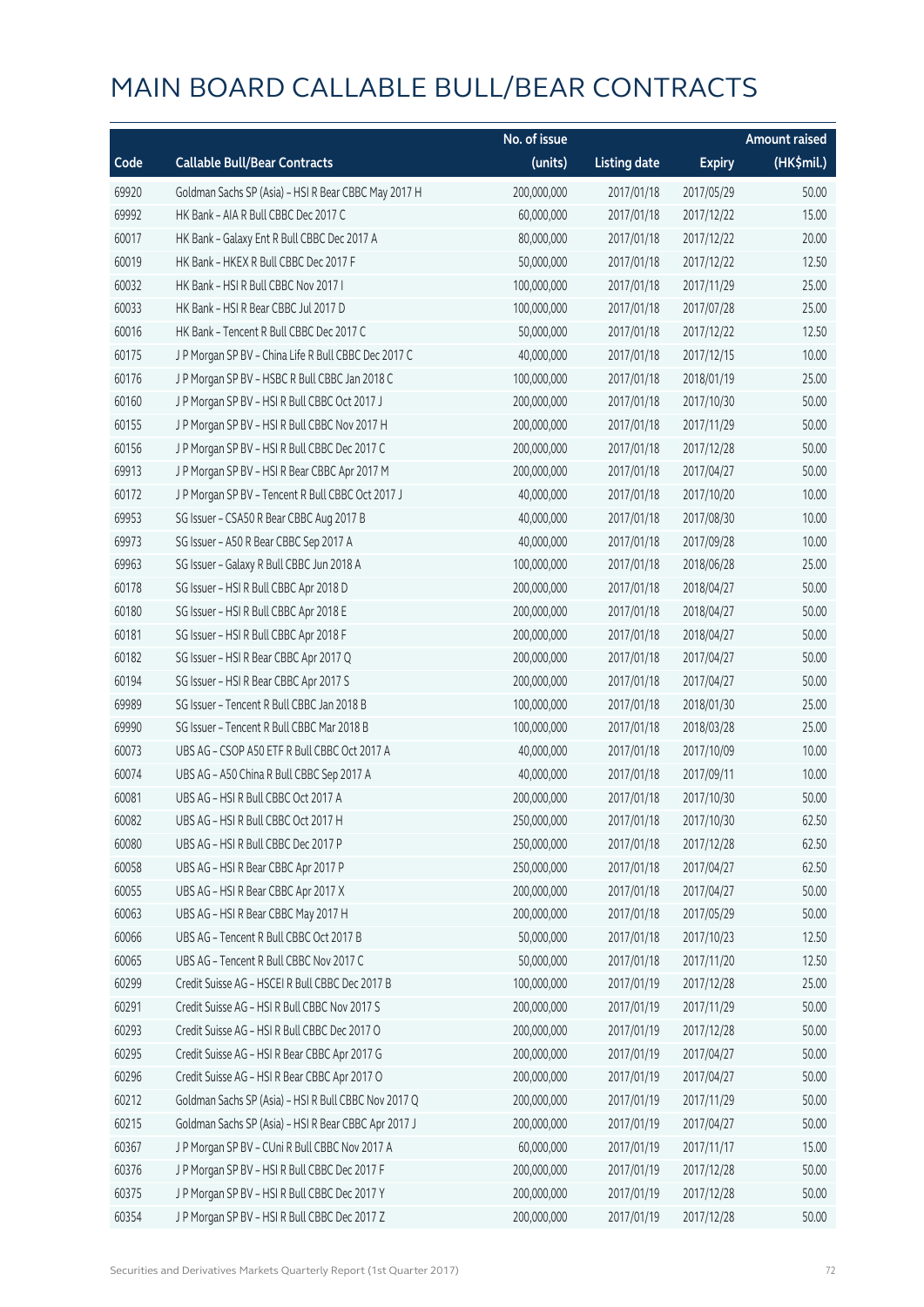|       |                                                        | No. of issue |                     |               | <b>Amount raised</b> |
|-------|--------------------------------------------------------|--------------|---------------------|---------------|----------------------|
| Code  | <b>Callable Bull/Bear Contracts</b>                    | (units)      | <b>Listing date</b> | <b>Expiry</b> | (HK\$mil.)           |
| 60380 | J P Morgan SP BV - HSI R Bear CBBC Apr 2017 K          | 200,000,000  | 2017/01/19          | 2017/04/27    | 50.00                |
| 60377 | JP Morgan SP BV - HSIR Bear CBBC May 2017 C            | 200,000,000  | 2017/01/19          | 2017/05/29    | 50.00                |
| 60356 | J P Morgan SP BV - Lenovo R Bull CBBC Dec 2017 D       | 100,000,000  | 2017/01/19          | 2017/12/15    | 25.00                |
| 60374 | J P Morgan SP BV - Tencent R Bear CBBC Sep 2017 B      | 40,000,000   | 2017/01/19          | 2017/09/15    | 10.00                |
| 60206 | Macquarie Bank Ltd. - HSI R Bull CBBC Feb 2018 A       | 40,000,000   | 2017/01/19          | 2018/02/27    | 10.00                |
| 60211 | Macquarie Bank Ltd. - HSI R Bull CBBC Feb 2018 B       | 40,000,000   | 2017/01/19          | 2018/02/27    | 10.00                |
| 60217 | SG Issuer - CMob R Bull CBBC Oct 2017 E                | 100,000,000  | 2017/01/19          | 2017/10/30    | 25.00                |
| 60218 | SG Issuer - CKH R Bull CBBC Nov 2017 B                 | 100,000,000  | 2017/01/19          | 2017/11/29    | 25.00                |
| 60236 | SG Issuer - CP&CC R Bull CBBC Nov 2017 A               | 40,000,000   | 2017/01/19          | 2017/11/29    | 10.00                |
| 60219 | SG Issuer - HKEX R Bull CBBC Oct 2017 F                | 100,000,000  | 2017/01/19          | 2017/10/30    | 25.00                |
| 60224 | SG Issuer - HSBC R Bull CBBC Mar 2018 E                | 100,000,000  | 2017/01/19          | 2018/03/28    | 25.00                |
| 60350 | SG Issuer - HSI R Bull CBBC Apr 2018 G                 | 200,000,000  | 2017/01/19          | 2018/04/27    | 50.00                |
| 60352 | SG Issuer - HSI R Bull CBBC Apr 2018 H                 | 200,000,000  | 2017/01/19          | 2018/04/27    | 50.00                |
| 60353 | SG Issuer - HSI R Bear CBBC Apr 2017 R                 | 200,000,000  | 2017/01/19          | 2017/04/27    | 50.00                |
| 60232 | SG Issuer - PetroChina R Bull CBBC Oct 2017 C          | 40,000,000   | 2017/01/19          | 2017/10/30    | 10.00                |
| 60238 | SG Issuer - SHK Ppt P R Bull CBBC Apr 2018 A           | 100,000,000  | 2017/01/19          | 2018/04/27    | 25.00                |
| 60306 | UBS AG - HSI R Bull CBBC Nov 2017 Y                    | 200,000,000  | 2017/01/19          | 2017/11/29    | 50.00                |
| 60340 | UBS AG - HSI R Bull CBBC Dec 2017 A                    | 200,000,000  | 2017/01/19          | 2017/12/28    | 50.00                |
| 60343 | UBS AG - HSI R Bear CBBC Apr 2017 K                    | 250,000,000  | 2017/01/19          | 2017/04/27    | 62.50                |
| 60311 | UBS AG - HSI R Bear CBBC Apr 2017 Q                    | 250,000,000  | 2017/01/19          | 2017/04/27    | 62.50                |
| 60314 | UBS AG - HSI R Bear CBBC Apr 2017 R                    | 250,000,000  | 2017/01/19          | 2017/04/27    | 62.50                |
| 60325 | UBS AG - HSI R Bear CBBC May 2017 I                    | 250,000,000  | 2017/01/19          | 2017/05/29    | 62.50                |
| 60318 | UBS AG - HSI R Bear CBBC Jun 2017 A                    | 300,000,000  | 2017/01/19          | 2017/06/29    | 75.00                |
| 60319 | UBS AG - Tracker Fund R Bull CBBC Nov 2017 A           | 40,000,000   | 2017/01/19          | 2017/11/20    | 10.00                |
| 60409 | Credit Suisse AG - Geely Auto R Bear CBBC Aug 2017 A   | 50,000,000   | 2017/01/20          | 2017/08/09    | 12.50                |
| 60408 | Credit Suisse AG - Geely Auto R Bear CBBC Oct 2017 A   | 50,000,000   | 2017/01/20          | 2017/10/18    | 12.50                |
| 60410 | Credit Suisse AG - HSI R Bull CBBC Dec 2017 Q          | 300,000,000  | 2017/01/20          | 2017/12/28    | 75.00                |
| 60407 | Credit Suisse AG - HSI R Bear CBBC Aug 2017 B          | 300,000,000  | 2017/01/20          | 2017/08/30    | 75.00                |
| 60432 | Goldman Sachs SP (Asia) - HSI R Bull CBBC Nov 2017 X   | 200,000,000  | 2017/01/20          | 2017/11/29    | 50.00                |
| 60385 | HK Bank - CC Bank R Bull CBBC Aug 2017 D               | 50,000,000   | 2017/01/20          | 2017/08/14    | 12.50                |
| 60394 | HK Bank - CC Bank R Bear CBBC Jan 2018 A               | 40,000,000   | 2017/01/20          | 2018/01/15    | 10.00                |
| 60384 | HK Bank - HSCEI R Bull CBBC Nov 2017 B                 | 60,000,000   | 2017/01/20          | 2017/11/29    | 15.00                |
| 60405 | HK Bank - HSI R Bull CBBC Nov 2017 J                   | 150,000,000  | 2017/01/20          | 2017/11/29    | 37.50                |
| 60383 | HK Bank - Sands China R Bear CBBC Dec 2017 B           | 40,000,000   | 2017/01/20          | 2017/12/15    | 10.00                |
| 60498 | J P Morgan SP BV - COVS R Bull CBBC Nov 2017 B         | 40,000,000   | 2017/01/20          | 2017/11/17    | 10.00                |
| 60448 | J P Morgan SP BV - Sinopec Corp R Bull CBBC Nov 2017 A | 100,000,000  | 2017/01/20          | 2017/11/17    | 25.00                |
| 60462 | J P Morgan SP BV - Sinopec Corp R Bull CBBC Dec 2017 A | 100,000,000  | 2017/01/20          | 2017/12/15    | 25.00                |
| 60463 | J P Morgan SP BV - Geely Auto R Bull CBBC Oct 2017 B   | 60,000,000   | 2017/01/20          | 2017/10/20    | 15.00                |
| 60465 | J P Morgan SP BV - HSI R Bull CBBC Oct 2017 M          | 200,000,000  | 2017/01/20          | 2017/10/30    | 50.00                |
| 60466 | J P Morgan SP BV - HSI R Bull CBBC Dec 2017 W          | 200,000,000  | 2017/01/20          | 2017/12/28    | 50.00                |
| 60433 | J P Morgan SP BV - HSI R Bear CBBC Apr 2017 N          | 200,000,000  | 2017/01/20          | 2017/04/27    | 50.00                |
| 60434 | J P Morgan SP BV - HSI R Bear CBBC May 2017 D          | 200,000,000  | 2017/01/20          | 2017/05/29    | 50.00                |
| 60430 | SG Issuer - HSI R Bear CBBC Apr 2017 T                 | 200,000,000  | 2017/01/20          | 2017/04/27    | 50.00                |
| 60426 | UBS AG - HSI R Bull CBBC Sep 2017 F                    | 250,000,000  | 2017/01/20          | 2017/09/28    | 62.50                |
| 60423 | UBS AG - HSI R Bear CBBC Apr 2017 H                    | 250,000,000  | 2017/01/20          | 2017/04/27    | 62.50                |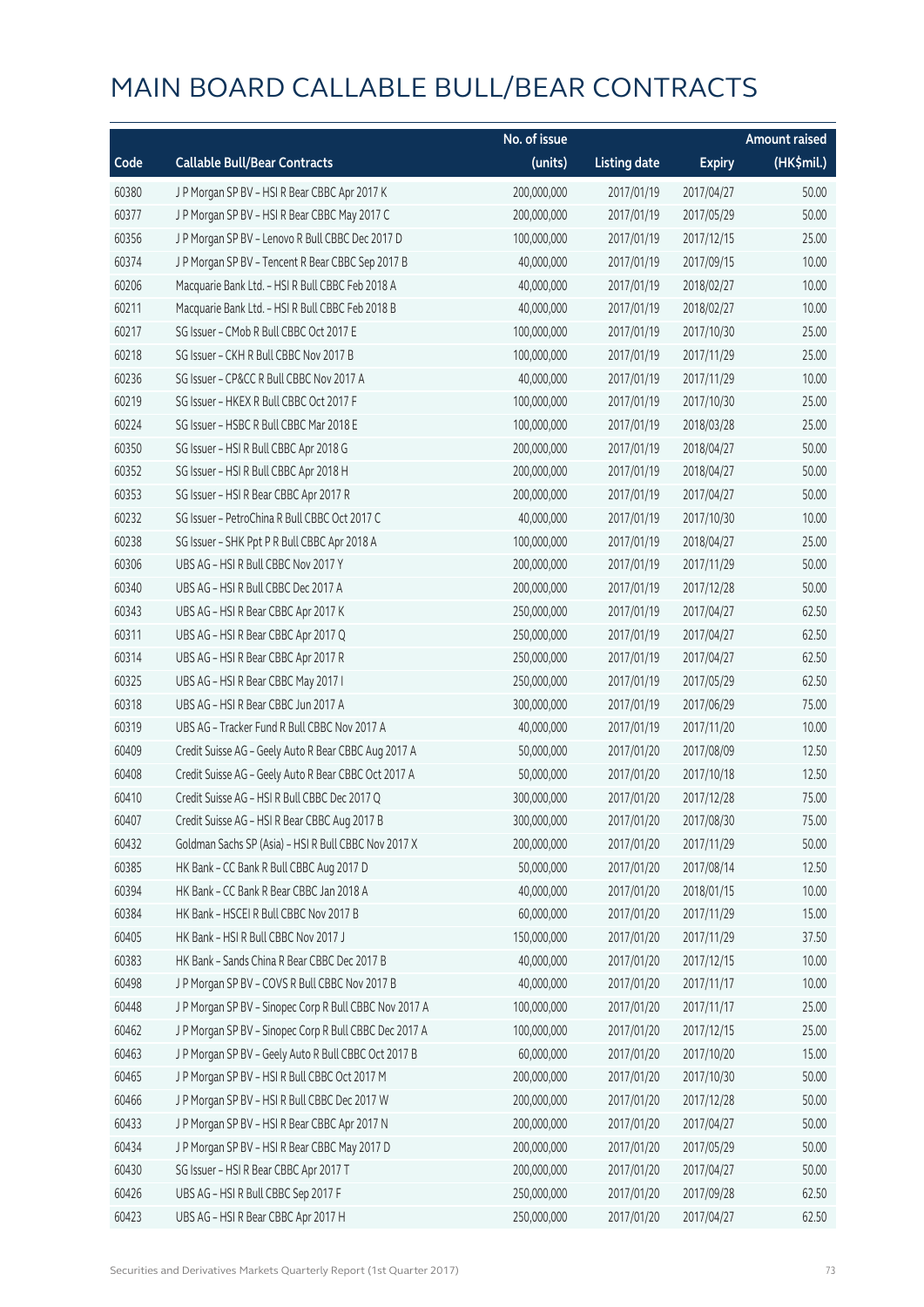|       |                                                        | No. of issue |                     |               | <b>Amount raised</b> |
|-------|--------------------------------------------------------|--------------|---------------------|---------------|----------------------|
| Code  | <b>Callable Bull/Bear Contracts</b>                    | (units)      | <b>Listing date</b> | <b>Expiry</b> | (HK\$mil.)           |
| 60415 | UBS AG - HSI R Bear CBBC Apr 2017 S                    | 200,000,000  | 2017/01/20          | 2017/04/27    | 50.00                |
| 60418 | UBS AG - HSI R Bear CBBC Apr 2017 T                    | 200,000,000  | 2017/01/20          | 2017/04/27    | 50.00                |
| 60546 | Credit Suisse AG - HSI R Bull CBBC Aug 2017 L          | 300,000,000  | 2017/01/23          | 2017/08/30    | 75.00                |
| 60547 | Credit Suisse AG - HSI R Bull CBBC Dec 2017 F          | 200,000,000  | 2017/01/23          | 2017/12/28    | 50.00                |
| 60552 | Credit Suisse AG - HSI R Bear CBBC Apr 2017 H          | 200,000,000  | 2017/01/23          | 2017/04/27    | 50.00                |
| 60553 | Credit Suisse AG - HSI R Bear CBBC Apr 2017 J          | 200,000,000  | 2017/01/23          | 2017/04/27    | 50.00                |
| 60551 | Credit Suisse AG - Lenovo R Bull CBBC Nov 2017 A       | 50,000,000   | 2017/01/23          | 2017/11/09    | 12.50                |
| 60583 | Goldman Sachs SP (Asia) - HSI R Bull CBBC Dec 2017 M   | 200,000,000  | 2017/01/23          | 2017/12/28    | 50.00                |
| 60523 | Goldman Sachs SP (Asia) - HSI R Bear CBBC Apr 2017 I   | 200,000,000  | 2017/01/23          | 2017/04/27    | 50.00                |
| 60500 | HK Bank - COVS R Bull CBBC Dec 2017 A                  | 40,000,000   | 2017/01/23          | 2017/12/22    | 10.00                |
| 60503 | HK Bank - Sinopec Corp R Bull CBBC Dec 2017 B          | 50,000,000   | 2017/01/23          | 2017/12/15    | 12.50                |
| 60516 | HK Bank - Sinopec Corp R Bear CBBC Apr 2018 A          | 40,000,000   | 2017/01/23          | 2018/04/23    | 10.00                |
| 60502 | HK Bank - Geely Auto R Bull CBBC Dec 2017 B            | 40,000,000   | 2017/01/23          | 2017/12/15    | 10.00                |
| 60522 | HK Bank - HSI R Bull CBBC Jul 2017 O                   | 150,000,000  | 2017/01/23          | 2017/07/28    | 37.50                |
| 60520 | HK Bank - HSI R Bear CBBC Apr 2017 W                   | 100,000,000  | 2017/01/23          | 2017/04/27    | 25.00                |
| 60519 | HK Bank - HSI R Bear CBBC Jun 2017 B                   | 100,000,000  | 2017/01/23          | 2017/06/29    | 25.00                |
| 60501 | HK Bank - China Vanke R Bull CBBC Dec 2017 A           | 40,000,000   | 2017/01/23          | 2017/12/22    | 10.00                |
| 60610 | J P Morgan SP BV - HSI R Bull CBBC Nov 2017 J          | 200,000,000  | 2017/01/23          | 2017/11/29    | 50.00                |
| 60612 | J P Morgan SP BV - HSI R Bear CBBC Apr 2017 J          | 200,000,000  | 2017/01/23          | 2017/04/27    | 50.00                |
| 60602 | SG Issuer - HSI R Bull CBBC Apr 2018 I                 | 200,000,000  | 2017/01/23          | 2018/04/27    | 50.00                |
| 60609 | SG Issuer - HSI R Bear CBBC Apr 2017 U                 | 200,000,000  | 2017/01/23          | 2017/04/27    | 50.00                |
| 60561 | UBS AG - HSI R Bull CBBC Oct 2017 J                    | 300,000,000  | 2017/01/23          | 2017/10/30    | 75.00                |
| 60562 | UBS AG - HSI R Bear CBBC Apr 2017 L                    | 300,000,000  | 2017/01/23          | 2017/04/27    | 75.00                |
| 60564 | UBS AG - HSI R Bear CBBC Apr 2017 M                    | 200,000,000  | 2017/01/23          | 2017/04/27    | 50.00                |
| 60722 | Credit Suisse AG - AAC Tech R Bull CBBC Nov 2017 A     | 50,000,000   | 2017/01/24          | 2017/11/22    | 12.50                |
| 60712 | Credit Suisse AG - CUni R Bull CBBC Aug 2017 A         | 100,000,000  | 2017/01/24          | 2017/08/17    | 25.00                |
| 60721 | Credit Suisse AG - Geely Auto R Bull CBBC Sep 2017 B   | 50,000,000   | 2017/01/24          | 2017/09/21    | 12.50                |
| 60723 | Credit Suisse AG - HSI R Bull CBBC Apr 2017 V          | 200,000,000  | 2017/01/24          | 2017/04/27    | 50.00                |
| 60710 | Credit Suisse AG - HSI R Bear CBBC Aug 2017 C          | 300,000,000  | 2017/01/24          | 2017/08/30    | 75.00                |
| 60714 | Credit Suisse AG - Lenovo R Bear CBBC Aug 2017 A       | 50,000,000   | 2017/01/24          | 2017/08/30    | 12.50                |
| 60719 | Credit Suisse AG - Lenovo R Bear CBBC Aug 2017 B       | 50,000,000   | 2017/01/24          | 2017/08/23    | 12.50                |
| 60746 | Goldman Sachs SP (Asia) - HSI R Bull CBBC Dec 2017 D   | 200,000,000  | 2017/01/24          | 2017/12/28    | 50.00                |
| 60620 | HK Bank - CUni R Bear CBBC Jan 2018 A                  | 40,000,000   | 2017/01/24          | 2018/01/15    | 10.00                |
| 60616 | HK Bank - Lenovo R Bear CBBC Oct 2017 A                | 40,000,000   | 2017/01/24          | 2017/10/17    | 10.00                |
| 60725 | J P Morgan SP BV - China Mobile R Bull CBBC Dec 2017 B | 80,000,000   | 2017/01/24          | 2017/12/15    | 20.00                |
| 60728 | J P Morgan SP BV - HSI R Bull CBBC Dec 2017 X          | 200,000,000  | 2017/01/24          | 2017/12/28    | 50.00                |
| 60724 | J P Morgan SP BV - HSI R Bear CBBC Apr 2017 O          | 200,000,000  | 2017/01/24          | 2017/04/27    | 50.00                |
| 60732 | J P Morgan SP BV - HSI R Bear CBBC May 2017 E          | 200,000,000  | 2017/01/24          | 2017/05/29    | 50.00                |
| 60641 | SG Issuer - BOC HK R Bull CBBC Oct 2018 B              | 100,000,000  | 2017/01/24          | 2018/10/30    | 25.00                |
| 60642 | SG Issuer - COVS R Bull CBBC Dec 2017 B                | 40,000,000   | 2017/01/24          | 2017/12/28    | 10.00                |
| 60643 | SG Issuer - CUni R Bull CBBC Dec 2017 A                | 40,000,000   | 2017/01/24          | 2017/12/28    | 10.00                |
| 60646 | SG Issuer - Geely Auto R Bull CBBC Sep 2017 A          | 40,000,000   | 2017/01/24          | 2017/09/28    | 10.00                |
| 60664 | SG Issuer - Geely Auto R Bull CBBC Nov 2017 A          | 40,000,000   | 2017/01/24          | 2017/11/29    | 10.00                |
| 60644 | SG Issuer - Geely Auto R Bull CBBC Jul 2018 B          | 40,000,000   | 2017/01/24          | 2018/07/30    | 10.00                |
| 60744 | SG Issuer - HSI R Bull CBBC Apr 2018 J                 | 200,000,000  | 2017/01/24          | 2018/04/27    | 50.00                |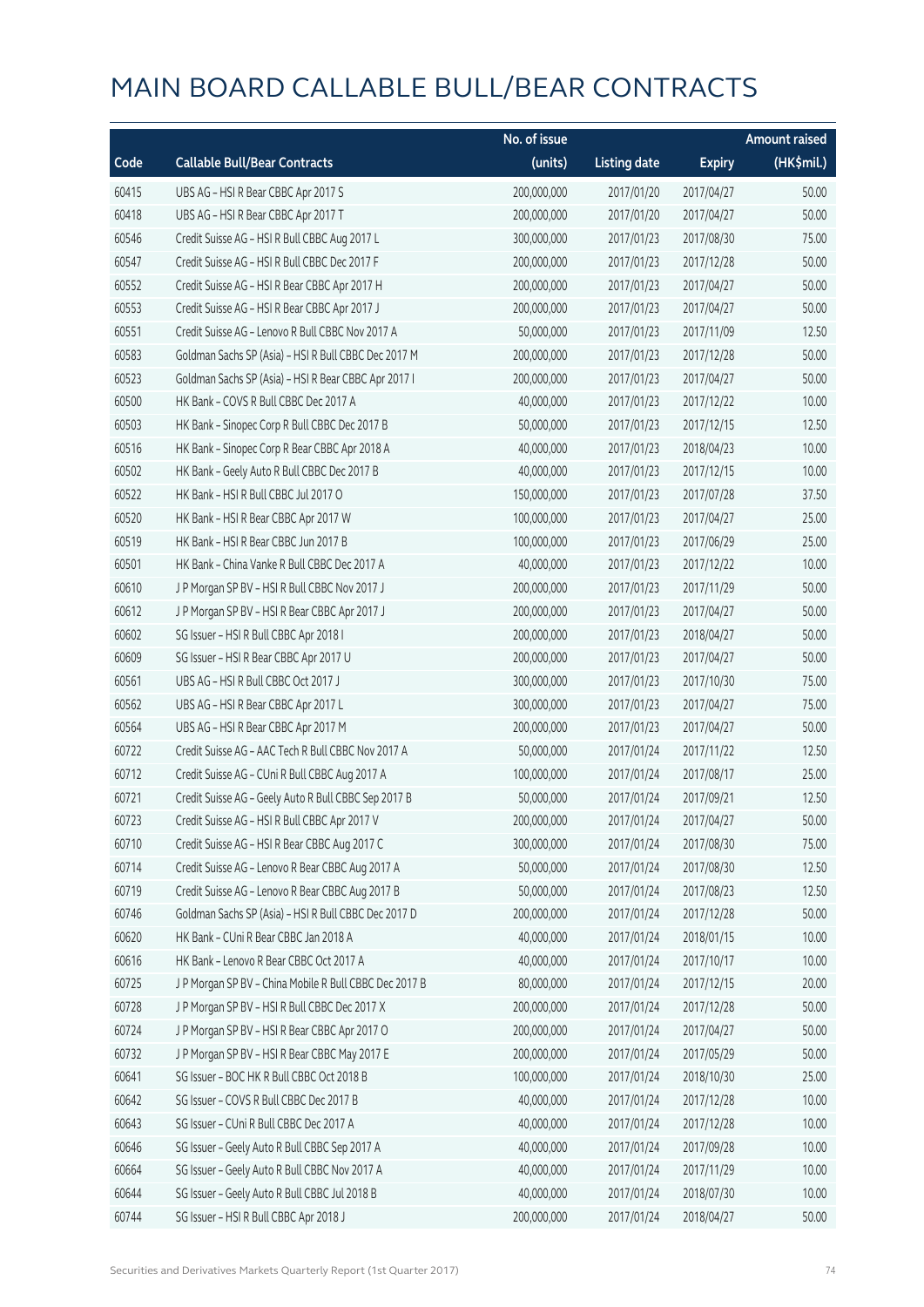|       |                                                          | No. of issue |                     |               | <b>Amount raised</b> |
|-------|----------------------------------------------------------|--------------|---------------------|---------------|----------------------|
| Code  | <b>Callable Bull/Bear Contracts</b>                      | (units)      | <b>Listing date</b> | <b>Expiry</b> | (HK\$mil.)           |
| 60745 | SG Issuer - HSI R Bear CBBC Apr 2017 V                   | 200,000,000  | 2017/01/24          | 2017/04/27    | 50.00                |
| 60670 | SG Issuer - Lenovo R Bull CBBC Dec 2017 D                | 40,000,000   | 2017/01/24          | 2017/12/28    | 10.00                |
| 60665 | SG Issuer - Lenovo R Bull CBBC Feb 2018 A                | 40,000,000   | 2017/01/24          | 2018/02/27    | 10.00                |
| 60683 | SG Issuer - Ping An R Bull CBBC Jan 2018 A               | 100,000,000  | 2017/01/24          | 2018/01/30    | 25.00                |
| 60708 | UBS AG - CC Bank R Bull CBBC Sep 2017 A                  | 40,000,000   | 2017/01/24          | 2017/09/18    | 10.00                |
| 60700 | UBS AG - HSI R Bull CBBC Nov 2017 I                      | 250,000,000  | 2017/01/24          | 2017/11/29    | 62.50                |
| 60696 | UBS AG - HSI R Bear CBBC Apr 2017 U                      | 250,000,000  | 2017/01/24          | 2017/04/27    | 62.50                |
| 60699 | UBS AG - HSI R Bear CBBC Apr 2017 V                      | 250,000,000  | 2017/01/24          | 2017/04/27    | 62.50                |
| 60800 | BNP Paribas Arbit Issu B.V. - HSI R Bull CBBC Nov 2017 B | 250,000,000  | 2017/01/25          | 2017/11/29    | 62.50                |
| 60804 | BNP Paribas Arbit Issu B.V. - HSI R Bull CBBC Nov 2017 E | 250,000,000  | 2017/01/25          | 2017/11/29    | 62.50                |
| 60801 | BNP Paribas Arbit Issu B.V. - HSI R Bull CBBC Dec 2017 V | 250,000,000  | 2017/01/25          | 2017/12/28    | 62.50                |
| 60758 | BNP Paribas Arbit Issu B.V. - HSI R Bear CBBC Apr 2017 D | 250,000,000  | 2017/01/25          | 2017/04/27    | 62.50                |
| 60760 | BNP Paribas Arbit Issu B.V. - HSI R Bear CBBC Apr 2017 E | 250,000,000  | 2017/01/25          | 2017/04/27    | 62.50                |
| 60761 | BNP Paribas Arbit Issu B.V. - HSI R Bear CBBC Apr 2017 F | 250,000,000  | 2017/01/25          | 2017/04/27    | 62.50                |
| 60762 | BNP Paribas Arbit Issu B.V. - HSI R Bear CBBC Apr 2017 L | 250,000,000  | 2017/01/25          | 2017/04/27    | 62.50                |
| 60764 | BNP Paribas Arbit Issu B.V. - HSI R Bear CBBC Apr 2017 R | 250,000,000  | 2017/01/25          | 2017/04/27    | 62.50                |
| 60765 | BNP Paribas Arbit Issu B.V. - HSI R Bear CBBC Apr 2017 S | 250,000,000  | 2017/01/25          | 2017/04/27    | 62.50                |
| 60824 | Credit Suisse AG - China Mobile R Bull CBBC Nov 2017 C   | 50,000,000   | 2017/01/25          | 2017/11/22    | 12.50                |
| 60828 | Credit Suisse AG - China Life R Bull CBBC Oct 2017 A     | 40,000,000   | 2017/01/25          | 2017/10/18    | 10.00                |
| 60880 | Credit Suisse AG - Geely Auto R Bear CBBC Aug 2017 B     | 50,000,000   | 2017/01/25          | 2017/08/25    | 12.50                |
| 60881 | Credit Suisse AG - HSCEI R Bear CBBC Jun 2017 B          | 100,000,000  | 2017/01/25          | 2017/06/29    | 25.00                |
| 60883 | Credit Suisse AG - HSCEI R Bear CBBC Jun 2017 C          | 100,000,000  | 2017/01/25          | 2017/06/29    | 25.00                |
| 60853 | Credit Suisse AG - HSI R Bull CBBC Nov 2017 C            | 200,000,000  | 2017/01/25          | 2017/11/29    | 50.00                |
| 60872 | Credit Suisse AG - HSI R Bull CBBC Dec 2017 Z            | 200,000,000  | 2017/01/25          | 2017/12/28    | 50.00                |
| 60820 | Credit Suisse AG - HSI R Bear CBBC Apr 2017 L            | 200,000,000  | 2017/01/25          | 2017/04/27    | 50.00                |
| 60821 | Credit Suisse AG - HSI R Bear CBBC Apr 2017 M            | 200,000,000  | 2017/01/25          | 2017/04/27    | 50.00                |
| 60840 | Credit Suisse AG - HSI R Bear CBBC Apr 2017 N            | 200,000,000  | 2017/01/25          | 2017/04/27    | 50.00                |
| 60844 | Credit Suisse AG - HSI R Bear CBBC Apr 2017 Q            | 200,000,000  | 2017/01/25          | 2017/04/27    | 50.00                |
| 60864 | Credit Suisse AG - HSI R Bear CBBC Apr 2017 T            | 200,000,000  | 2017/01/25          | 2017/04/27    | 50.00                |
| 60841 | Credit Suisse AG - HSI R Bear CBBC May 2017 J            | 200,000,000  | 2017/01/25          | 2017/05/29    | 50.00                |
| 60842 | Credit Suisse AG - HSI R Bear CBBC May 2017 K            | 300,000,000  | 2017/01/25          | 2017/05/29    | 75.00                |
| 60827 | Credit Suisse AG - Ping An R Bull CBBC Oct 2017 D        | 50,000,000   | 2017/01/25          | 2017/10/26    | 12.50                |
| 60819 | Goldman Sachs SP (Asia) - HSI R Bull CBBC Dec 2017 O     | 200,000,000  | 2017/01/25          | 2017/12/28    | 50.00                |
| 60817 | Goldman Sachs SP (Asia) - HSI R Bull CBBC Dec 2017 S     | 200,000,000  | 2017/01/25          | 2017/12/28    | 50.00                |
| 60774 | Goldman Sachs SP (Asia) - HSI R Bear CBBC Apr 2017 K     | 200,000,000  | 2017/01/25          | 2017/04/27    | 50.00                |
| 60775 | Goldman Sachs SP (Asia) - HSI R Bear CBBC May 2017 I     | 200,000,000  | 2017/01/25          | 2017/05/29    | 50.00                |
| 60791 | HK Bank - CSOP A50 ETF R Bull CBBC Apr 2018 A            | 50,000,000   | 2017/01/25          | 2018/04/16    | 12.50                |
| 60795 | HK Bank - A50 R Bull CBBC Apr 2018 A                     | 40,000,000   | 2017/01/25          | 2018/04/16    | 10.00                |
| 60781 | HK Bank - Geely Auto R Bull CBBC Apr 2018 A              | 40,000,000   | 2017/01/25          | 2018/04/16    | 10.00                |
| 60784 | HK Bank - Geely Auto R Bear CBBC Jan 2018 B              | 40,000,000   | 2017/01/25          | 2018/01/15    | 10.00                |
| 60777 | HK Bank - HSI R Bull CBBC Nov 2017 K                     | 100,000,000  | 2017/01/25          | 2017/11/29    | 25.00                |
| 60797 | HK Bank - HSI R Bull CBBC Nov 2017 L                     | 100,000,000  | 2017/01/25          | 2017/11/29    | 25.00                |
| 60778 | HK Bank - HSI R Bear CBBC Jul 2017 E                     | 100,000,000  | 2017/01/25          | 2017/07/28    | 25.00                |
| 60780 | HK Bank - SHK Ppt R Bull CBBC Apr 2018 A                 | 40,000,000   | 2017/01/25          | 2018/04/16    | 10.00                |
| 60951 | J P Morgan SP BV - AAC Tech R Bull CBBC Nov 2017 A       | 50,000,000   | 2017/01/25          | 2017/11/17    | 12.50                |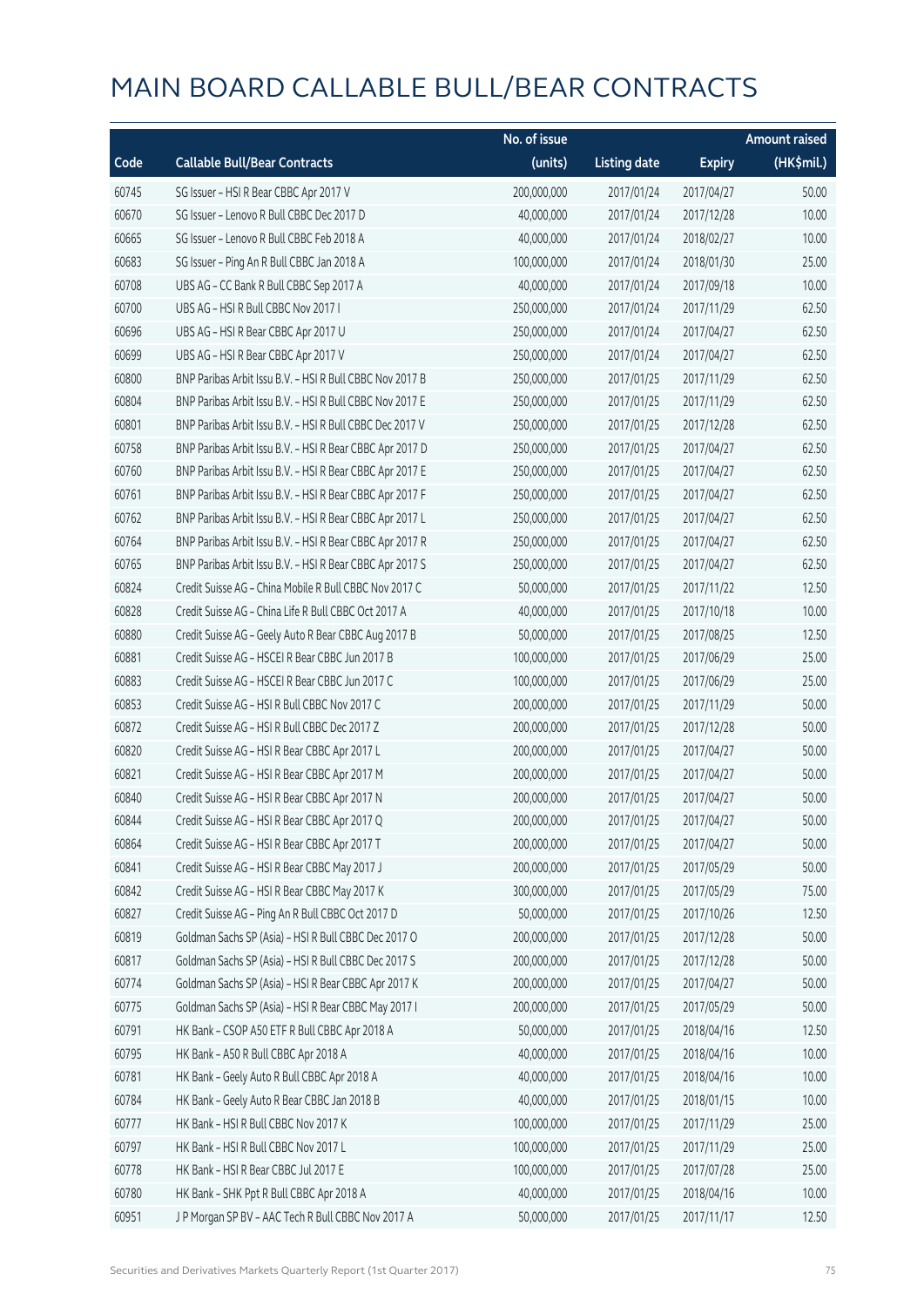|       |                                                        | No. of issue |                     |               | <b>Amount raised</b> |
|-------|--------------------------------------------------------|--------------|---------------------|---------------|----------------------|
| Code  | <b>Callable Bull/Bear Contracts</b>                    | (units)      | <b>Listing date</b> | <b>Expiry</b> | (HK\$mil.)           |
| 60955 | J P Morgan SP BV - China Life R Bull CBBC Nov 2017 C   | 40,000,000   | 2017/01/25          | 2017/11/17    | 10.00                |
| 60950 | J P Morgan SP BV - Geely Auto R Bull CBBC Dec 2017 C   | 60,000,000   | 2017/01/25          | 2017/12/15    | 15.00                |
| 60959 | J P Morgan SP BV - HKEX R Bull CBBC Dec 2017 I         | 40,000,000   | 2017/01/25          | 2017/12/15    | 10.00                |
| 60902 | J P Morgan SP BV - HSI R Bull CBBC Oct 2017 P          | 200,000,000  | 2017/01/25          | 2017/10/30    | 50.00                |
| 60903 | J P Morgan SP BV - HSI R Bull CBBC Nov 2017 K          | 200,000,000  | 2017/01/25          | 2017/11/29    | 50.00                |
| 60899 | J P Morgan SP BV - HSI R Bear CBBC Apr 2017 P          | 200,000,000  | 2017/01/25          | 2017/04/27    | 50.00                |
| 60908 | J P Morgan SP BV - HSI R Bear CBBC Apr 2017 Q          | 200,000,000  | 2017/01/25          | 2017/04/27    | 50.00                |
| 60914 | J P Morgan SP BV - HSI R Bear CBBC Apr 2017 T          | 200,000,000  | 2017/01/25          | 2017/04/27    | 50.00                |
| 60913 | J P Morgan SP BV - HSI R Bear CBBC May 2017 F          | 200,000,000  | 2017/01/25          | 2017/05/29    | 50.00                |
| 60929 | J P Morgan SP BV - HSI R Bear CBBC May 2017 G          | 200,000,000  | 2017/01/25          | 2017/05/29    | 50.00                |
| 60953 | J P Morgan SP BV - Lenovo R Bull CBBC Jan 2018 A       | 80,000,000   | 2017/01/25          | 2018/01/19    | 20.00                |
| 60962 | J P Morgan SP BV - PICC P&C R Bull CBBC Dec 2017 B     | 40,000,000   | 2017/01/25          | 2017/12/15    | 10.00                |
| 60954 | J P Morgan SP BV - Ping An R Bull CBBC Nov 2017 E      | 80,000,000   | 2017/01/25          | 2017/11/17    | 20.00                |
| 60964 | J P Morgan SP BV - SHK Ppt R Bull CBBC Dec 2017 B      | 40,000,000   | 2017/01/25          | 2017/12/15    | 10.00                |
| 60956 | J P Morgan SP BV - Tencent R Bull CBBC Dec 2017 K      | 40,000,000   | 2017/01/25          | 2017/12/15    | 10.00                |
| 60938 | SG Issuer - HSI R Bull CBBC Apr 2018 K                 | 200,000,000  | 2017/01/25          | 2018/04/27    | 50.00                |
| 60941 | SG Issuer - HSI R Bull CBBC Apr 2018 L                 | 200,000,000  | 2017/01/25          | 2018/04/27    | 50.00                |
| 60944 | SG Issuer - HSI R Bear CBBC Apr 2017 G                 | 200,000,000  | 2017/01/25          | 2017/04/27    | 50.00                |
| 60816 | UBS AG - HSI R Bull CBBC Dec 2017 D                    | 250,000,000  | 2017/01/25          | 2017/12/28    | 62.50                |
| 60813 | UBS AG - HSI R Bear CBBC Apr 2017 I                    | 250,000,000  | 2017/01/25          | 2017/04/27    | 62.50                |
| 60806 | UBS AG - HSI R Bear CBBC Apr 2017 W                    | 250,000,000  | 2017/01/25          | 2017/04/27    | 62.50                |
| 60808 | UBS AG - HSI R Bear CBBC Apr 2017 Y                    | 200,000,000  | 2017/01/25          | 2017/04/27    | 50.00                |
| 60805 | UBS AG - HSI R Bear CBBC May 2017 J                    | 300,000,000  | 2017/01/25          | 2017/05/29    | 75.00                |
| 61062 | Credit Suisse AG - HSI R Bull CBBC Nov 2017 Y          | 200,000,000  | 2017/01/26          | 2017/11/29    | 50.00                |
| 61065 | Credit Suisse AG - HSI R Bear CBBC Apr 2017 F          | 200,000,000  | 2017/01/26          | 2017/04/27    | 50.00                |
| 61081 | Credit Suisse AG - HSI R Bear CBBC Apr 2017 I          | 200,000,000  | 2017/01/26          | 2017/04/27    | 50.00                |
| 61133 | Credit Suisse AG - HSI R Bear CBBC Apr 2017 K          | 200,000,000  | 2017/01/26          | 2017/04/27    | 50.00                |
| 61086 | Credit Suisse AG - HSI R Bear CBBC Apr 2017 P          | 200,000,000  | 2017/01/26          | 2017/04/27    | 50.00                |
| 61094 | Credit Suisse AG - HSI R Bear CBBC Apr 2017 S          | 200,000,000  | 2017/01/26          | 2017/04/27    | 50.00                |
| 61102 | Credit Suisse AG - HSI R Bear CBBC Apr 2017 W          | 200,000,000  | 2017/01/26          | 2017/04/27    | 50.00                |
| 61112 | Credit Suisse AG - HSI R Bear CBBC Apr 2017 X          | 200,000,000  | 2017/01/26          | 2017/04/27    | 50.00                |
| 61114 | Credit Suisse AG - HSI R Bear CBBC Apr 2017 Y          | 200,000,000  | 2017/01/26          | 2017/04/27    | 50.00                |
| 61131 | Credit Suisse AG - HSI R Bear CBBC Apr 2017 Z          | 200,000,000  | 2017/01/26          | 2017/04/27    | 50.00                |
| 60978 | Goldman Sachs SP (Asia) - HSI R Bull CBBC Dec 2017 W   | 200,000,000  | 2017/01/26          | 2017/12/28    | 50.00                |
| 60979 | Goldman Sachs SP (Asia) - HSI R Bear CBBC Apr 2017 L   | 200,000,000  | 2017/01/26          | 2017/04/27    | 50.00                |
| 60969 | HK Bank - CUni R Bull CBBC Mar 2018 A                  | 40,000,000   | 2017/01/26          | 2018/03/05    | 10.00                |
| 60976 | HK Bank - HSI R Bull CBBC Sep 2017 R                   | 100,000,000  | 2017/01/26          | 2017/09/28    | 25.00                |
| 60977 | HK Bank - HSI R Bull CBBC Sep 2017 S                   | 100,000,000  | 2017/01/26          | 2017/09/28    | 25.00                |
| 60973 | HK Bank - HSI R Bull CBBC Dec 2017 D                   | 150,000,000  | 2017/01/26          | 2017/12/28    | 37.50                |
| 60966 | HK Bank - HSI R Bear CBBC Jul 2017 F                   | 100,000,000  | 2017/01/26          | 2017/07/28    | 25.00                |
| 60965 | HK Bank - HSI R Bear CBBC Dec 2017 C                   | 150,000,000  | 2017/01/26          | 2017/12/28    | 37.50                |
| 61035 | J P Morgan SP BV - CKH R Bull CBBC Jan 2018 A          | 80,000,000   | 2017/01/26          | 2018/01/19    | 20.00                |
| 61040 | J P Morgan SP BV - CSOP A50 ETF R Bull CBBC Feb 2018 A | 70,000,000   | 2017/01/26          | 2018/02/15    | 17.50                |
| 60997 | J P Morgan SP BV - HSI R Bull CBBC Nov 2017 R          | 200,000,000  | 2017/01/26          | 2017/11/29    | 50.00                |
| 61003 | J P Morgan SP BV - HSI R Bear CBBC Apr 2017 R          | 200,000,000  | 2017/01/26          | 2017/04/27    | 50.00                |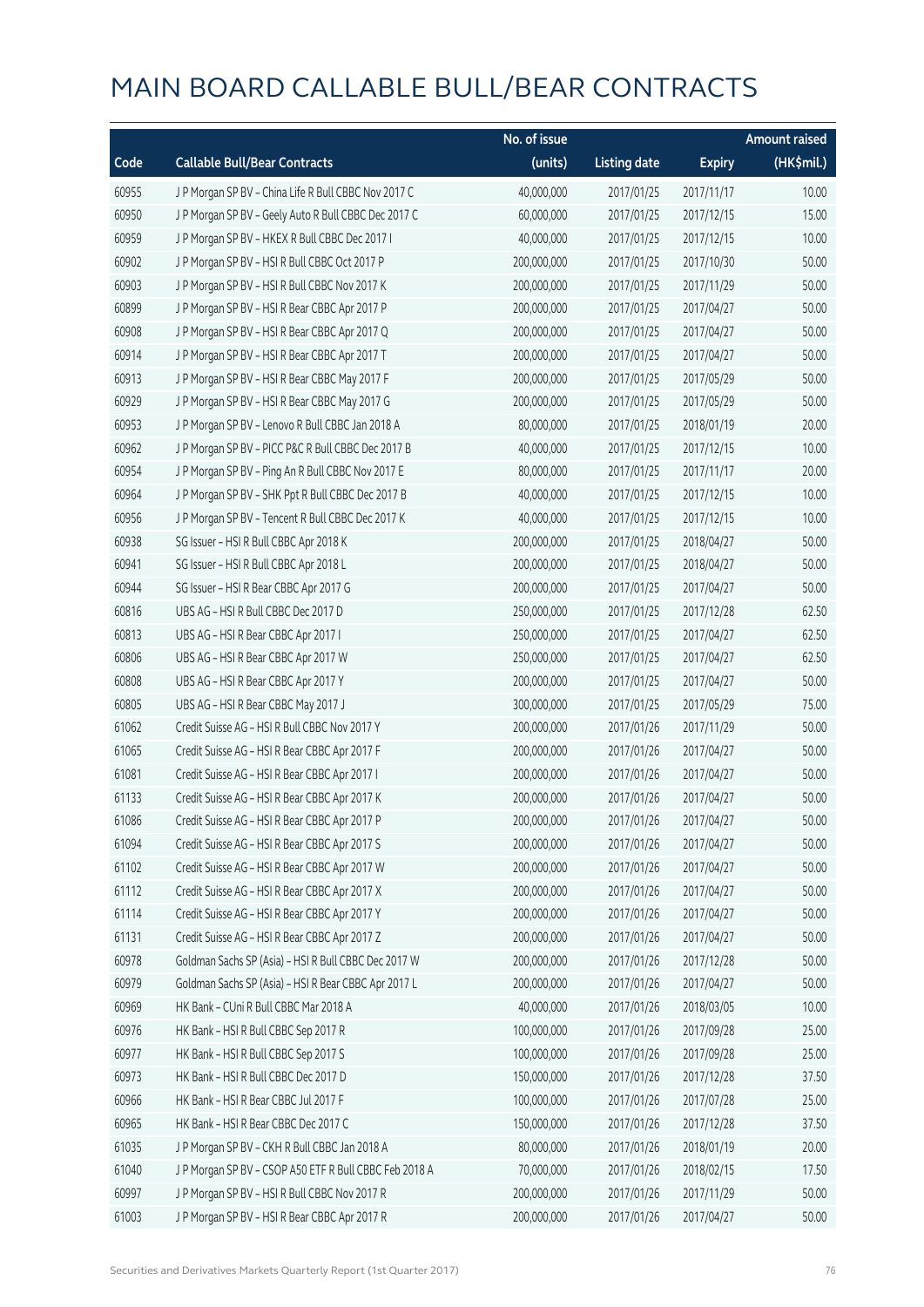|       |                                                      | No. of issue |                     |               | <b>Amount raised</b> |
|-------|------------------------------------------------------|--------------|---------------------|---------------|----------------------|
| Code  | <b>Callable Bull/Bear Contracts</b>                  | (units)      | <b>Listing date</b> | <b>Expiry</b> | (HK\$mil.)           |
| 61000 | J P Morgan SP BV - HSI R Bear CBBC Apr 2017 X        | 200,000,000  | 2017/01/26          | 2017/04/27    | 50.00                |
| 61030 | J P Morgan SP BV - HSI R Bear CBBC Apr 2017 Y        | 200,000,000  | 2017/01/26          | 2017/04/27    | 50.00                |
| 61033 | J P Morgan SP BV - PetCh R Bull CBBC Nov 2017 A      | 100,000,000  | 2017/01/26          | 2017/11/17    | 25.00                |
| 61034 | J P Morgan SP BV - PetCh R Bull CBBC Dec 2017 A      | 100,000,000  | 2017/01/26          | 2017/12/15    | 25.00                |
| 60992 | SG Issuer - HSI R Bull CBBC Apr 2018 M               | 200,000,000  | 2017/01/26          | 2018/04/27    | 50.00                |
| 60993 | SG Issuer - HSI R Bear CBBC Apr 2017 J               | 200,000,000  | 2017/01/26          | 2017/04/27    | 50.00                |
| 60995 | SG Issuer - HSI R Bear CBBC Apr 2017 K               | 200,000,000  | 2017/01/26          | 2017/04/27    | 50.00                |
| 60981 | UBS AG - HSI R Bull CBBC Oct 2017 N                  | 200,000,000  | 2017/01/26          | 2017/10/30    | 50.00                |
| 60985 | UBS AG - HSI R Bear CBBC Apr 2017 J                  | 200,000,000  | 2017/01/26          | 2017/04/27    | 50.00                |
| 60986 | UBS AG - HSI R Bear CBBC May 2017 K                  | 250,000,000  | 2017/01/26          | 2017/05/29    | 62.50                |
| 60987 | UBS AG - HSI R Bear CBBC May 2017 L                  | 250,000,000  | 2017/01/26          | 2017/05/29    | 62.50                |
| 61292 | Credit Suisse AG - Geely Auto R Bull CBBC Nov 2017 A | 50,000,000   | 2017/01/27          | 2017/11/09    | 12.50                |
| 61294 | Credit Suisse AG - Geely Auto R Bear CBBC Sep 2017 A | 50,000,000   | 2017/01/27          | 2017/09/27    | 12.50                |
| 61281 | Credit Suisse AG - HSI R Bull CBBC Nov 2017 I        | 200,000,000  | 2017/01/27          | 2017/11/29    | 50.00                |
| 61309 | Credit Suisse AG - HSI R Bear CBBC Apr 2017 G        | 200,000,000  | 2017/01/27          | 2017/04/27    | 50.00                |
| 61319 | Credit Suisse AG - HSI R Bear CBBC Apr 2017 O        | 200,000,000  | 2017/01/27          | 2017/04/27    | 50.00                |
| 61298 | Credit Suisse AG - HSI R Bear CBBC Apr 2017 R        | 200,000,000  | 2017/01/27          | 2017/04/27    | 50.00                |
| 61301 | Credit Suisse AG - HSI R Bear CBBC Apr 2017 U        | 200,000,000  | 2017/01/27          | 2017/04/27    | 50.00                |
| 61302 | Credit Suisse AG - HSI R Bear CBBC Apr 2017 V        | 200,000,000  | 2017/01/27          | 2017/04/27    | 50.00                |
| 61324 | Credit Suisse AG - HSI R Bear CBBC May 2017 L        | 200,000,000  | 2017/01/27          | 2017/05/29    | 50.00                |
| 61250 | Goldman Sachs SP (Asia) - HSI R Bull CBBC Dec 2017 U | 200,000,000  | 2017/01/27          | 2017/12/28    | 50.00                |
| 61259 | Goldman Sachs SP (Asia) - HSI R Bear CBBC Apr 2017 M | 200,000,000  | 2017/01/27          | 2017/04/27    | 50.00                |
| 61217 | HK Bank - Geely Auto R Bull CBBC Jan 2018 B          | 60,000,000   | 2017/01/27          | 2018/01/22    | 15.00                |
| 61245 | HK Bank - Geely Auto R Bear CBBC Jan 2018 C          | 60,000,000   | 2017/01/27          | 2018/01/22    | 15.00                |
| 61235 | HK Bank - Geely Auto R Bear CBBC Feb 2018 A          | 60,000,000   | 2017/01/27          | 2018/02/12    | 15.00                |
| 61213 | HK Bank - HSCEI R Bear CBBC Dec 2017 A               | 50,000,000   | 2017/01/27          | 2017/12/28    | 12.50                |
| 61191 | HK Bank - HSI R Bear CBBC Jul 2017 G                 | 100,000,000  | 2017/01/27          | 2017/07/28    | 25.00                |
| 61326 | J P Morgan SP BV - HSI R Bull CBBC Dec 2017 G        | 200,000,000  | 2017/01/27          | 2017/12/28    | 50.00                |
| 61359 | J P Morgan SP BV - HSI R Bear CBBC Apr 2017 D        | 200,000,000  | 2017/01/27          | 2017/04/27    | 50.00                |
| 61332 | J P Morgan SP BV - HSI R Bear CBBC Apr 2017 G        | 200,000,000  | 2017/01/27          | 2017/04/27    | 50.00                |
| 61344 | J P Morgan SP BV - HSI R Bear CBBC Apr 2017 H        | 200,000,000  | 2017/01/27          | 2017/04/27    | 50.00                |
| 61357 | J P Morgan SP BV - HSI R Bear CBBC Apr 2017 S        | 200,000,000  | 2017/01/27          | 2017/04/27    | 50.00                |
| 61329 | J P Morgan SP BV - HSI R Bear CBBC Apr 2017 U        | 200,000,000  | 2017/01/27          | 2017/04/27    | 50.00                |
| 61330 | J P Morgan SP BV - HSI R Bear CBBC Apr 2017 Z        | 200,000,000  | 2017/01/27          | 2017/04/27    | 50.00                |
| 61148 | SG Issuer - AIA R Bull CBBC Jun 2018 A               | 100,000,000  | 2017/01/27          | 2018/06/28    | 25.00                |
| 61166 | SG Issuer - AIA R Bull CBBC Sep 2018 A               | 100,000,000  | 2017/01/27          | 2018/09/27    | 25.00                |
| 61167 | SG Issuer - BOC HK R Bull CBBC Oct 2018 C            | 100,000,000  | 2017/01/27          | 2018/10/30    | 25.00                |
| 61168 | SG Issuer - BOC HK R Bear CBBC Jul 2018 A            | 100,000,000  | 2017/01/27          | 2018/07/30    | 25.00                |
| 61169 | SG Issuer - CMob R Bull CBBC Dec 2017 C              | 100,000,000  | 2017/01/27          | 2017/12/28    | 25.00                |
| 61184 | SG Issuer - Geely Auto R Bull CBBC Sep 2017 B        | 40,000,000   | 2017/01/27          | 2017/09/28    | 10.00                |
| 61185 | SG Issuer - Geely Auto R Bull CBBC Nov 2017 B        | 40,000,000   | 2017/01/27          | 2017/11/29    | 10.00                |
| 61182 | SG Issuer - Geely Auto R Bull CBBC Jul 2018 C        | 40,000,000   | 2017/01/27          | 2018/07/30    | 10.00                |
| 61362 | SG Issuer - HSI R Bull CBBC Apr 2018 N               | 200,000,000  | 2017/01/27          | 2018/04/27    | 50.00                |
| 61363 | SG Issuer - HSI R Bull CBBC Apr 2018 O               | 200,000,000  | 2017/01/27          | 2018/04/27    | 50.00                |
| 61367 | SG Issuer - HSI R Bear CBBC Apr 2017 N               | 200,000,000  | 2017/01/27          | 2017/04/27    | 50.00                |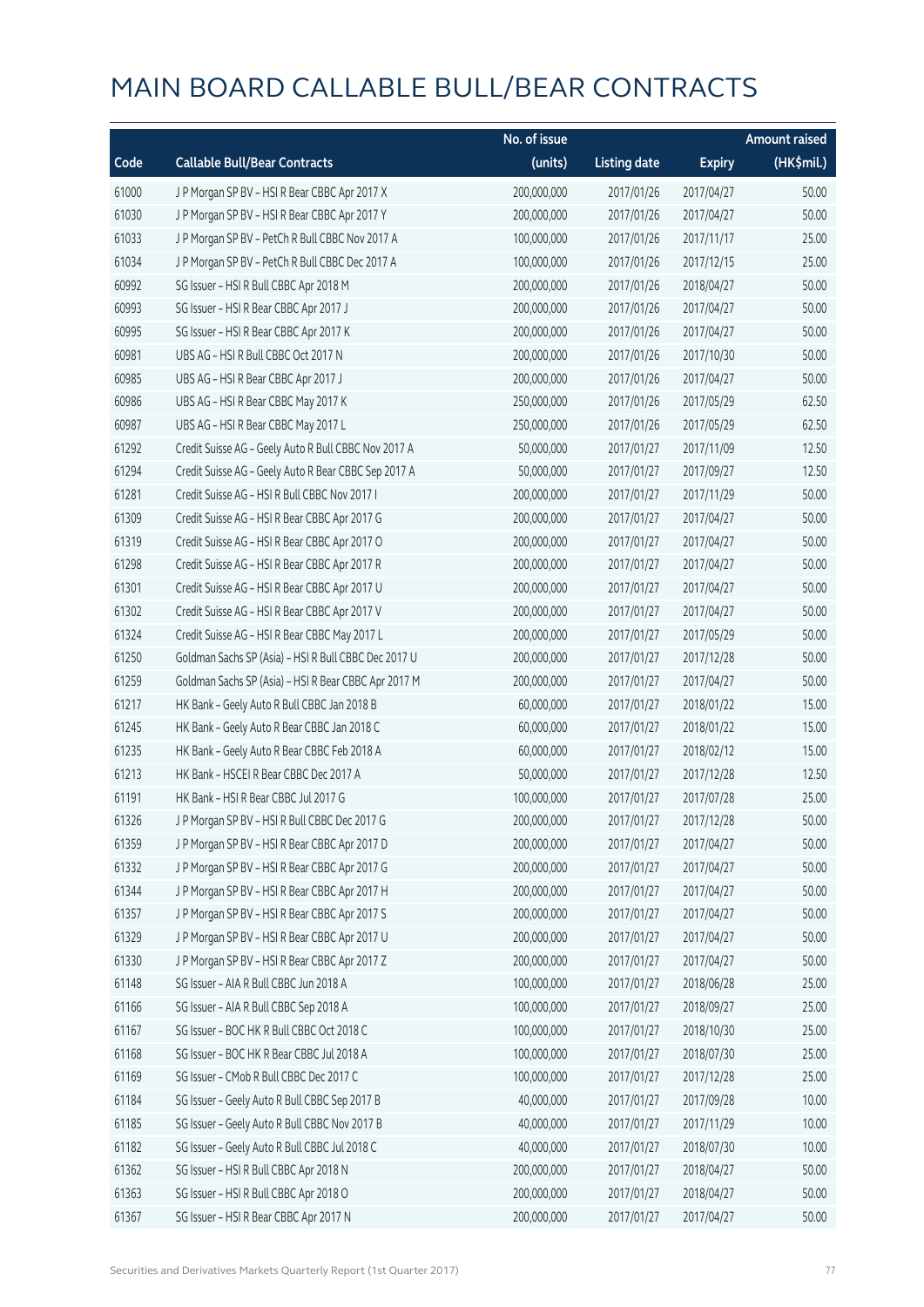|       |                                                          | No. of issue |                     |               | <b>Amount raised</b> |
|-------|----------------------------------------------------------|--------------|---------------------|---------------|----------------------|
| Code  | <b>Callable Bull/Bear Contracts</b>                      | (units)      | <b>Listing date</b> | <b>Expiry</b> | (HK\$mil.)           |
| 61373 | SG Issuer - HSI R Bear CBBC Apr 2017 W                   | 200,000,000  | 2017/01/27          | 2017/04/27    | 50.00                |
| 61384 | SG Issuer - HSI R Bear CBBC Apr 2017 X                   | 200,000,000  | 2017/01/27          | 2017/04/27    | 50.00                |
| 61387 | SG Issuer - HSI R Bear CBBC Apr 2017 Y                   | 200,000,000  | 2017/01/27          | 2017/04/27    | 50.00                |
| 61406 | SG Issuer - HSI R Bear CBBC Jul 2017 A                   | 200,000,000  | 2017/01/27          | 2017/07/28    | 50.00                |
| 61186 | SG Issuer - Sands R Bull CBBC Feb 2018 A                 | 100,000,000  | 2017/01/27          | 2018/02/27    | 25.00                |
| 61181 | SG Issuer - China Vanke R Bull CBBC Oct 2017 A           | 40,000,000   | 2017/01/27          | 2017/10/30    | 10.00                |
| 61260 | UBS AG - HSI R Bull CBBC Nov 2017 P                      | 250,000,000  | 2017/01/27          | 2017/11/29    | 62.50                |
| 61279 | UBS AG - HSI R Bear CBBC Apr 2017 K                      | 250,000,000  | 2017/01/27          | 2017/04/27    | 62.50                |
| 61262 | UBS AG - HSI R Bear CBBC Apr 2017 N                      | 250,000,000  | 2017/01/27          | 2017/04/27    | 62.50                |
| 61268 | UBS AG - HSI R Bear CBBC Apr 2017 P                      | 250,000,000  | 2017/01/27          | 2017/04/27    | 62.50                |
| 61280 | UBS AG - HSI R Bear CBBC Apr 2017 S                      | 250,000,000  | 2017/01/27          | 2017/04/27    | 62.50                |
| 61277 | UBS AG - HSI R Bear CBBC Apr 2017 X                      | 250,000,000  | 2017/01/27          | 2017/04/27    | 62.50                |
| 61422 | Credit Suisse AG - HSI R Bull CBBC Nov 2017 E            | 200,000,000  | 2017/02/01          | 2017/11/29    | 50.00                |
| 61418 | Credit Suisse AG - HSI R Bear CBBC May 2017 M            | 200,000,000  | 2017/02/01          | 2017/05/29    | 50.00                |
| 61423 | Credit Suisse AG - Sands China R Bull CBBC Dec 2017 B    | 50,000,000   | 2017/02/01          | 2017/12/20    | 12.50                |
| 61441 | Goldman Sachs SP (Asia) - HSI R Bull CBBC Nov 2017 C     | 200,000,000  | 2017/02/01          | 2017/11/29    | 50.00                |
| 61444 | Goldman Sachs SP (Asia) - HSI R Bear CBBC May 2017 J     | 200,000,000  | 2017/02/01          | 2017/05/29    | 50.00                |
| 61432 | J P Morgan SP BV - Geely Auto R Bull CBBC Dec 2017 D     | 60,000,000   | 2017/02/01          | 2017/12/15    | 15.00                |
| 61439 | J P Morgan SP BV - HSI R Bear CBBC May 2017 H            | 200,000,000  | 2017/02/01          | 2017/05/29    | 50.00                |
| 61425 | SG Issuer - HSI R Bull CBBC Apr 2018 P                   | 200,000,000  | 2017/02/01          | 2018/04/27    | 50.00                |
| 61427 | SG Issuer - HSI R Bear CBBC Jul 2017 B                   | 200,000,000  | 2017/02/01          | 2017/07/28    | 50.00                |
| 61429 | SG Issuer - HSI R Bear CBBC Jul 2017 C                   | 200,000,000  | 2017/02/01          | 2017/07/28    | 50.00                |
| 61417 | UBS AG - HSI R Bull CBBC Nov 2017 D                      | 200,000,000  | 2017/02/01          | 2017/11/29    | 50.00                |
| 61407 | UBS AG - HSI R Bear CBBC May 2017 M                      | 200,000,000  | 2017/02/01          | 2017/05/29    | 50.00                |
| 61539 | Credit Suisse AG - Geely Auto R Bear CBBC Dec 2017 A     | 50,000,000   | 2017/02/02          | 2017/12/13    | 12.50                |
| 61570 | Credit Suisse AG - HSI R Bull CBBC Dec 2017 G            | 300,000,000  | 2017/02/02          | 2017/12/28    | 75.00                |
| 61530 | Credit Suisse AG - HSI R Bear CBBC Aug 2017 D            | 300,000,000  | 2017/02/02          | 2017/08/30    | 75.00                |
| 61512 | Bank of East Asia - COVS R Bull CBBC Jan 2018 A          | 25,000,000   | 2017/02/02          | 2018/01/24    | 10.00                |
| 61519 | Bank of East Asia - Geely Auto R Bull CBBC Jan 2018 A    | 40,000,000   | 2017/02/02          | 2018/01/24    | 10.00                |
| 61525 | Bank of East Asia - HSBC Holdings R Bull CBBC Jan 2018 C | 60,000,000   | 2017/02/02          | 2018/01/24    | 15.00                |
| 61501 | Bank of East Asia - Lenovo R Bull CBBC Jun 2018 A        | 40,000,000   | 2017/02/02          | 2018/06/22    | 10.00                |
| 61504 | Bank of East Asia - PetCh R Bull CBBC Jan 2018 A         | 40,000,000   | 2017/02/02          | 2018/01/24    | 10.00                |
| 61446 | HK Bank - ABC R Bull CBBC Jul 2018 A                     | 50,000,000   | 2017/02/02          | 2018/07/31    | 12.50                |
| 61447 | HK Bank - ABC R Bull CBBC Aug 2018 A                     | 50,000,000   | 2017/02/02          | 2018/08/31    | 12.50                |
| 61469 | HK Bank - Lenovo R Bull CBBC Aug 2018 A                  | 40,000,000   | 2017/02/02          | 2018/08/31    | 10.00                |
| 61470 | HK Bank - Lenovo R Bull CBBC Sep 2018 A                  | 40,000,000   | 2017/02/02          | 2018/09/28    | 10.00                |
| 61445 | HK Bank - Tencent R Bull CBBC Jan 2018 C                 | 50,000,000   | 2017/02/02          | 2018/01/18    | 12.50                |
| 61474 | Haitong Int'l Sec - AAC Tech R Bull CBBC Nov 2017 A      | 40,000,000   | 2017/02/02          | 2017/11/17    | 10.00                |
| 61478 | Haitong Int'l Sec - Geely Auto R Bull CBBC Nov 2017 A    | 40,000,000   | 2017/02/02          | 2017/11/15    | 10.00                |
| 61481 | Haitong Int'l Sec - PICC P&C R Bull CBBC Nov 2017 A      | 40,000,000   | 2017/02/02          | 2017/11/14    | 10.00                |
| 61471 | Haitong Int'l Sec - China Vanke R Bull CBBC Nov 2017 A   | 40,000,000   | 2017/02/02          | 2017/11/16    | 10.40                |
| 61587 | J P Morgan SP BV - HSI R Bull CBBC Dec 2017 Z            | 200,000,000  | 2017/02/02          | 2017/12/28    | 50.00                |
| 61583 | J P Morgan SP BV - HSI R Bear CBBC May 2017 I            | 200,000,000  | 2017/02/02          | 2017/05/29    | 50.00                |
| 61588 | J P Morgan SP BV - PICC P&C R Bull CBBC Jan 2018 A       | 40,000,000   | 2017/02/02          | 2018/01/19    | 10.00                |
| 61591 | J P Morgan SP BV - PICC P&C R Bull CBBC Feb 2018 A       | 40,000,000   | 2017/02/02          | 2018/02/15    | 10.00                |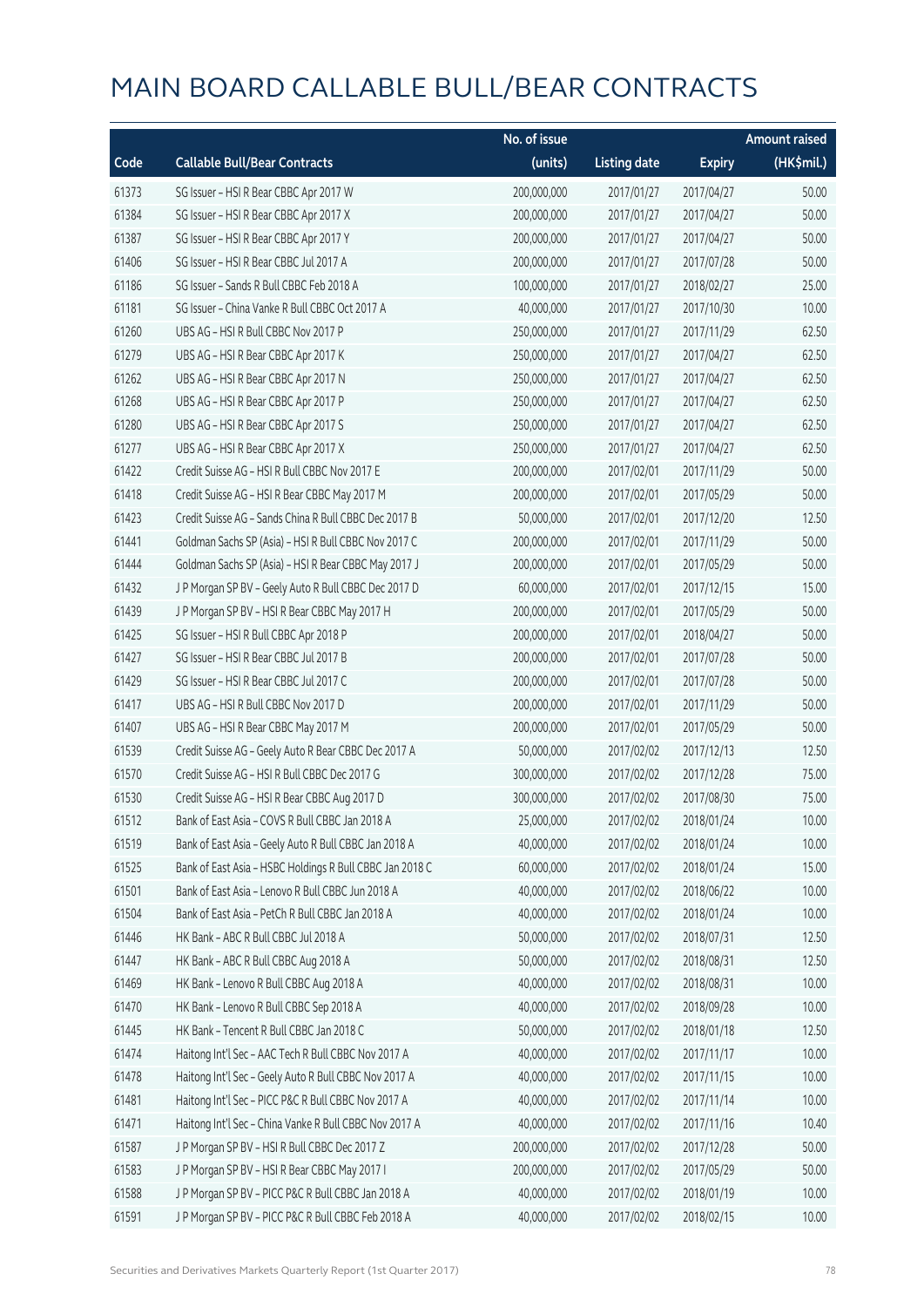|       |                                                               | No. of issue |                     |               | <b>Amount raised</b> |
|-------|---------------------------------------------------------------|--------------|---------------------|---------------|----------------------|
| Code  | <b>Callable Bull/Bear Contracts</b>                           | (units)      | <b>Listing date</b> | <b>Expiry</b> | (HK\$mil.)           |
| 61593 | J P Morgan SP BV - China Vanke R Bull CBBC Dec 2017 A         | 30,000,000   | 2017/02/02          | 2017/12/15    | 10.50                |
| 61595 | J P Morgan SP BV - China Vanke R Bull CBBC Jan 2018 A         | 30,000,000   | 2017/02/02          | 2018/01/19    | 13.50                |
| 61571 | SG Issuer - HSI R Bull CBBC Apr 2018 Q                        | 200,000,000  | 2017/02/02          | 2018/04/27    | 50.00                |
| 61582 | SG Issuer - HSI R Bear CBBC Jul 2017 D                        | 200,000,000  | 2017/02/02          | 2017/07/28    | 50.00                |
| 61528 | UBS AG - HSI R Bull CBBC Oct 2017 M                           | 250,000,000  | 2017/02/02          | 2017/10/30    | 62.50                |
| 61526 | UBS AG - HSI R Bear CBBC May 2017 N                           | 250,000,000  | 2017/02/02          | 2017/05/29    | 62.50                |
| 61730 | BNP Paribas Arbit Issu B.V. - HSI R Bull CBBC Dec 2017 W      | 250,000,000  | 2017/02/03          | 2017/12/28    | 62.50                |
| 61640 | BNP Paribas Arbit Issu B.V. - HSI R Bear CBBC May 2017 A      | 250,000,000  | 2017/02/03          | 2017/05/29    | 62.50                |
| 61654 | Credit Suisse AG - HSI R Bull CBBC Nov 2017 B                 | 200,000,000  | 2017/02/03          | 2017/11/29    | 50.00                |
| 61652 | Credit Suisse AG - HSI R Bear CBBC May 2017 N                 | 200,000,000  | 2017/02/03          | 2017/05/29    | 50.00                |
| 61642 | Credit Suisse AG - PICC P&C R Bull CBBC Dec 2017 A            | 40,000,000   | 2017/02/03          | 2017/12/13    | 10.00                |
| 61643 | Credit Suisse AG - PICC P&C R Bull CBBC Dec 2017 B            | 40,000,000   | 2017/02/03          | 2017/12/06    | 10.00                |
| 61648 | Credit Suisse AG - PICC P&C R Bull CBBC Dec 2017 C            | 40,000,000   | 2017/02/03          | 2017/12/20    | 10.00                |
| 61618 | Goldman Sachs SP (Asia) - HSI R Bear CBBC May 2017 K          | 200,000,000  | 2017/02/03          | 2017/05/29    | 50.00                |
| 61619 | HK Bank - AAC Tech R Bull CBBC Apr 2018 A                     | 40,000,000   | 2017/02/03          | 2018/04/30    | 10.00                |
| 61620 | HK Bank - ABC R Bear CBBC Apr 2018 A                          | 40,000,000   | 2017/02/03          | 2018/04/30    | 10.00                |
| 61624 | HK Bank - Lenovo R Bear CBBC Apr 2018 A                       | 40,000,000   | 2017/02/03          | 2018/04/30    | 10.00                |
| 61629 | HK Bank - Tencent R Bull CBBC Jan 2018 D                      | 50,000,000   | 2017/02/03          | 2018/01/22    | 12.50                |
| 61608 | Haitong Int'l Sec - HSI R Bull CBBC Sep 2017 B                | 150,000,000  | 2017/02/03          | 2017/09/28    | 37.65                |
| 61617 | Haitong Int'l Sec - HSI R Bull CBBC Nov 2017 H                | 150,000,000  | 2017/02/03          | 2017/11/29    | 37.65                |
| 61612 | Haitong Int'l Sec - HSI R Bull CBBC Dec 2017 M                | 150,000,000  | 2017/02/03          | 2017/12/28    | 37.65                |
| 61599 | Haitong Int'l Sec - HSI R Bull CBBC Apr 2018 A                | 150,000,000  | 2017/02/03          | 2018/04/27    | 37.50                |
| 61602 | Haitong Int'l Sec - HSI R Bull CBBC Apr 2018 B                | 150,000,000  | 2017/02/03          | 2018/04/27    | 37.80                |
| 61697 | J P Morgan SP BV - HSI R Bear CBBC May 2017 J                 | 200,000,000  | 2017/02/03          | 2017/05/29    | 50.00                |
| 61702 | J P Morgan SP BV - HSI R Bear CBBC May 2017 K                 | 200,000,000  | 2017/02/03          | 2017/05/29    | 50.00                |
| 61722 | J P Morgan SP BV - HSI R Bear CBBC May 2017 L                 | 200,000,000  | 2017/02/03          | 2017/05/29    | 50.00                |
| 61724 | J P Morgan SP BV - HSI R Bear CBBC May 2017 M                 | 200,000,000  | 2017/02/03          | 2017/05/29    | 50.00                |
| 61734 | SG Issuer - HSI R Bull CBBC Apr 2018 R                        | 200,000,000  | 2017/02/03          | 2018/04/27    | 50.00                |
| 61736 | SG Issuer - HSI R Bull CBBC Apr 2018 S                        | 200,000,000  | 2017/02/03          | 2018/04/27    | 50.00                |
| 61737 | SG Issuer - HSI R Bear CBBC Jul 2017 E                        | 200,000,000  | 2017/02/03          | 2017/07/28    | 50.00                |
| 61742 | SG Issuer - HSI R Bear CBBC Jul 2017 F                        | 200,000,000  | 2017/02/03          | 2017/07/28    | 50.00                |
| 61676 | UBS AG - HSI R Bull CBBC Sep 2017 Z                           | 250,000,000  | 2017/02/03          | 2017/09/28    | 62.50                |
| 61672 | UBS AG - HSI R Bear CBBC May 2017 O                           | 250,000,000  | 2017/02/03          | 2017/05/29    | 62.50                |
| 61927 | BNP Paribas Arbit Issu B.V. - Ch Mob R Bull CBBC Dec 2017 B   | 50,000,000   | 2017/02/06          | 2017/12/29    | 12.50                |
| 61922 | BNP Paribas Arbit Issu B.V. - CSOP A50 ETF R Bull CBBC Dec17A | 80,000,000   | 2017/02/06          | 2017/12/29    | 20.00                |
| 61923 | BNP Paribas Arbit Issu B.V. - A50 Ch R Bull CBBC Dec 2017 C   | 80,000,000   | 2017/02/06          | 2017/12/29    | 20.00                |
| 61931 | BNP Paribas Arbit Issu B.V. - HSCEI R Bull CBBC Nov 2017 C    | 100,000,000  | 2017/02/06          | 2017/11/29    | 25.00                |
| 61933 | BNP Paribas Arbit Issu B.V. - HSCEI R Bull CBBC Nov 2017 D    | 100,000,000  | 2017/02/06          | 2017/11/29    | 25.00                |
| 61932 | BNP Paribas Arbit Issu B.V. - HSCEI R Bull CBBC Dec 2017 C    | 100,000,000  | 2017/02/06          | 2017/12/28    | 25.00                |
| 61939 | BNP Paribas Arbit Issu B.V. - HSCEI R Bull CBBC Dec 2017 D    | 100,000,000  | 2017/02/06          | 2017/12/28    | 25.00                |
| 62553 | BNP Paribas Arbit Issu B.V. - HSI R Bull CBBC Nov 2017 F      | 250,000,000  | 2017/02/06          | 2017/11/29    | 62.50                |
| 62564 | BNP Paribas Arbit Issu B.V. - HSI R Bull CBBC Nov 2017 G      | 250,000,000  | 2017/02/06          | 2017/11/29    | 62.50                |
| 62557 | BNP Paribas Arbit Issu B.V. - HSI R Bull CBBC Dec 2017 X      | 250,000,000  | 2017/02/06          | 2017/12/28    | 62.50                |
| 61774 | BNP Paribas Arbit Issu B.V. - HSI R Bear CBBC May 2017 B      | 250,000,000  | 2017/02/06          | 2017/05/29    | 62.50                |
| 61776 | BNP Paribas Arbit Issu B.V. - HSI R Bear CBBC May 2017 C      | 250,000,000  | 2017/02/06          | 2017/05/29    | 62.50                |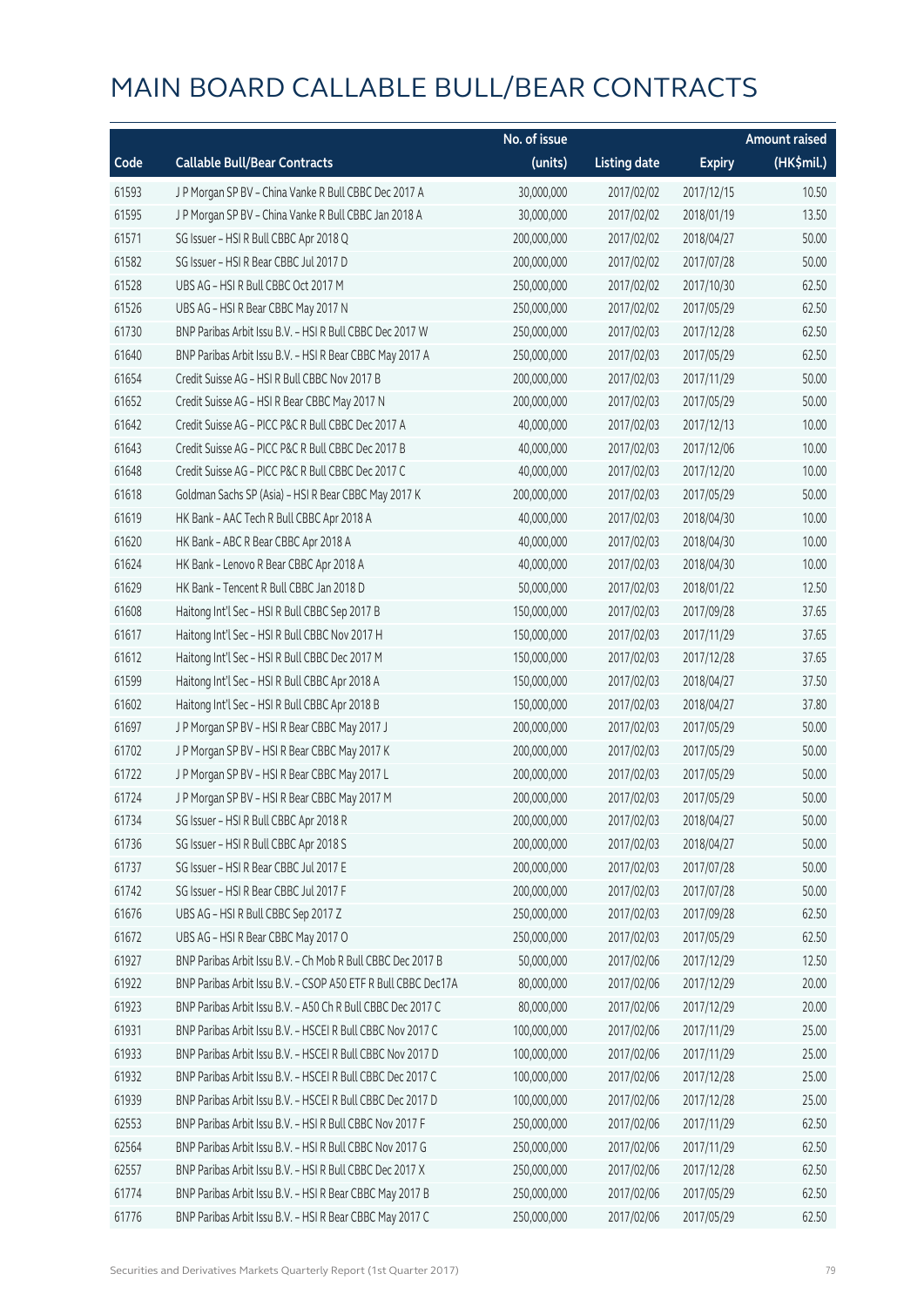|       |                                                              | No. of issue |                     |               | <b>Amount raised</b> |
|-------|--------------------------------------------------------------|--------------|---------------------|---------------|----------------------|
| Code  | <b>Callable Bull/Bear Contracts</b>                          | (units)      | <b>Listing date</b> | <b>Expiry</b> | (HK\$mil.)           |
| 61789 | BNP Paribas Arbit Issu B.V. - HSI R Bear CBBC May 2017 D     | 250,000,000  | 2017/02/06          | 2017/05/29    | 62.50                |
| 61929 | BNP Paribas Arbit Issu B.V. - Ping An R Bull CBBC Dec 2017 A | 50,000,000   | 2017/02/06          | 2017/12/29    | 12.50                |
| 61928 | BNP Paribas Arbit Issu B.V. - Tencent R Bull CBBC Dec 2017 C | 50,000,000   | 2017/02/06          | 2017/12/29    | 12.50                |
| 61968 | Credit Suisse AG - AIA R Bull CBBC Nov 2017 B                | 50,000,000   | 2017/02/06          | 2017/11/22    | 12.50                |
| 62022 | Credit Suisse AG - AIA R Bear CBBC Nov 2017 B                | 50,000,000   | 2017/02/06          | 2017/11/29    | 12.50                |
| 62000 | Credit Suisse AG - China Mobile R Bear CBBC Dec 2017 A       | 50,000,000   | 2017/02/06          | 2017/12/14    | 12.50                |
| 62189 | Credit Suisse AG - CUni R Bull CBBC Nov 2017 A               | 50,000,000   | 2017/02/06          | 2017/11/16    | 12.50                |
| 61971 | Credit Suisse AG - CSOP A50 ETF R Bull CBBC Nov 2017 A       | 40,000,000   | 2017/02/06          | 2017/11/17    | 10.00                |
| 61991 | Credit Suisse AG - Galaxy Ent R Bear CBBC Dec 2017 C         | 50,000,000   | 2017/02/06          | 2017/12/06    | 12.50                |
| 61973 | Credit Suisse AG - HSBC R Bull CBBC Dec 2017 E               | 50,000,000   | 2017/02/06          | 2017/12/13    | 12.50                |
| 62191 | Credit Suisse AG - HSI R Bull CBBC Dec 2017 E                | 200,000,000  | 2017/02/06          | 2017/12/28    | 50.00                |
| 62216 | Credit Suisse AG - HSI R Bull CBBC Dec 2017 R                | 200,000,000  | 2017/02/06          | 2017/12/28    | 50.00                |
| 61948 | Credit Suisse AG - HSI R Bear CBBC May 2017 O                | 200,000,000  | 2017/02/06          | 2017/05/29    | 50.00                |
| 61965 | Credit Suisse AG - HSI R Bear CBBC May 2017 P                | 200,000,000  | 2017/02/06          | 2017/05/29    | 50.00                |
| 61966 | Credit Suisse AG - HSI R Bear CBBC May 2017 Q                | 200,000,000  | 2017/02/06          | 2017/05/29    | 50.00                |
| 62008 | Credit Suisse AG - HSI R Bear CBBC May 2017 R                | 200,000,000  | 2017/02/06          | 2017/05/29    | 50.00                |
| 62020 | Credit Suisse AG - HSI R Bear CBBC May 2017 S                | 200,000,000  | 2017/02/06          | 2017/05/29    | 50.00                |
| 61974 | Credit Suisse AG - Tencent R Bull CBBC Oct 2017 D            | 50,000,000   | 2017/02/06          | 2017/10/25    | 12.50                |
| 61986 | Credit Suisse AG - Tencent R Bull CBBC Nov 2017 A            | 50,000,000   | 2017/02/06          | 2017/11/08    | 12.50                |
| 61881 | Bank of East Asia - ABC R Bull CBBC Jun 2018 A               | 40,000,000   | 2017/02/06          | 2018/06/22    | 10.00                |
| 61917 | Bank of East Asia - Lenovo R Bull CBBC Jan 2018 A            | 40,000,000   | 2017/02/06          | 2018/01/26    | 10.00                |
| 61890 | Bank of East Asia - PICC P&C R Bull CBBC Jan 2018 A          | 40,000,000   | 2017/02/06          | 2018/01/26    | 10.00                |
| 61901 | Bank of East Asia - PICC P&C R Bull CBBC Jun 2018 A          | 40,000,000   | 2017/02/06          | 2018/06/22    | 10.00                |
| 61910 | Bank of East Asia - Tencent R Bull CBBC Jan 2018 E           | 30,000,000   | 2017/02/06          | 2018/01/26    | 10.50                |
| 61945 | Goldman Sachs SP (Asia) - HSI R Bull CBBC Nov 2017 D         | 200,000,000  | 2017/02/06          | 2017/11/29    | 50.00                |
| 61769 | Goldman Sachs SP (Asia) - HSI R Bear CBBC May 2017 L         | 200,000,000  | 2017/02/06          | 2017/05/29    | 50.00                |
| 61770 | Goldman Sachs SP (Asia) - HSI R Bear CBBC May 2017 M         | 200,000,000  | 2017/02/06          | 2017/05/29    | 50.00                |
| 61807 | HK Bank - AIA R Bull CBBC Jan 2018 C                         | 60,000,000   | 2017/02/06          | 2018/01/15    | 15.00                |
| 61803 | HK Bank - HKEX R Bull CBBC Dec 2017 G                        | 50,000,000   | 2017/02/06          | 2017/12/15    | 12.50                |
| 61853 | HK Bank - HSI R Bull CBBC Nov 2017 M                         | 100,000,000  | 2017/02/06          | 2017/11/29    | 25.00                |
| 61833 | HK Bank - HSI R Bull CBBC Dec 2017 E                         | 100,000,000  | 2017/02/06          | 2017/12/28    | 25.00                |
| 61866 | HK Bank - HSI R Bear CBBC Oct 2017 G                         | 150,000,000  | 2017/02/06          | 2017/10/30    | 37.50                |
| 61794 | HK Bank - Tencent R Bull CBBC Dec 2017 D                     | 50,000,000   | 2017/02/06          | 2017/12/22    | 12.50                |
| 62295 | J P Morgan SP BV - CSOP A50 ETF R Bull CBBC Feb 2018 B       | 80,000,000   | 2017/02/06          | 2018/02/15    | 20.00                |
| 62291 | J P Morgan SP BV - A50 China R Bull CBBC Feb 2018 A          | 80,000,000   | 2017/02/06          | 2018/02/15    | 20.00                |
| 62303 | J P Morgan SP BV - HKEX R Bull CBBC Nov 2017 J               | 40,000,000   | 2017/02/06          | 2017/11/17    | 10.00                |
| 62311 | J P Morgan SP BV - HSBC R Bull CBBC Dec 2017 E               | 100,000,000  | 2017/02/06          | 2017/12/15    | 25.00                |
| 62349 | J P Morgan SP BV - HSI R Bull CBBC Oct 2017 O                | 200,000,000  | 2017/02/06          | 2017/10/30    | 50.00                |
| 62274 | J P Morgan SP BV - HSI R Bull CBBC Nov 2017 I                | 200,000,000  | 2017/02/06          | 2017/11/29    | 50.00                |
| 62228 | J P Morgan SP BV - HSI R Bear CBBC May 2017 N                | 200,000,000  | 2017/02/06          | 2017/05/29    | 50.00                |
| 62233 | J P Morgan SP BV - HSI R Bear CBBC May 2017 O                | 200,000,000  | 2017/02/06          | 2017/05/29    | 50.00                |
| 62248 | J P Morgan SP BV - HSI R Bear CBBC May 2017 P                | 200,000,000  | 2017/02/06          | 2017/05/29    | 50.00                |
| 62250 | J P Morgan SP BV - HSI R Bear CBBC May 2017 Q                | 200,000,000  | 2017/02/06          | 2017/05/29    | 50.00                |
| 62259 | J P Morgan SP BV - HSI R Bear CBBC May 2017 R                | 200,000,000  | 2017/02/06          | 2017/05/29    | 50.00                |
| 62263 | J P Morgan SP BV - HSI R Bear CBBC May 2017 S                | 200,000,000  | 2017/02/06          | 2017/05/29    | 50.00                |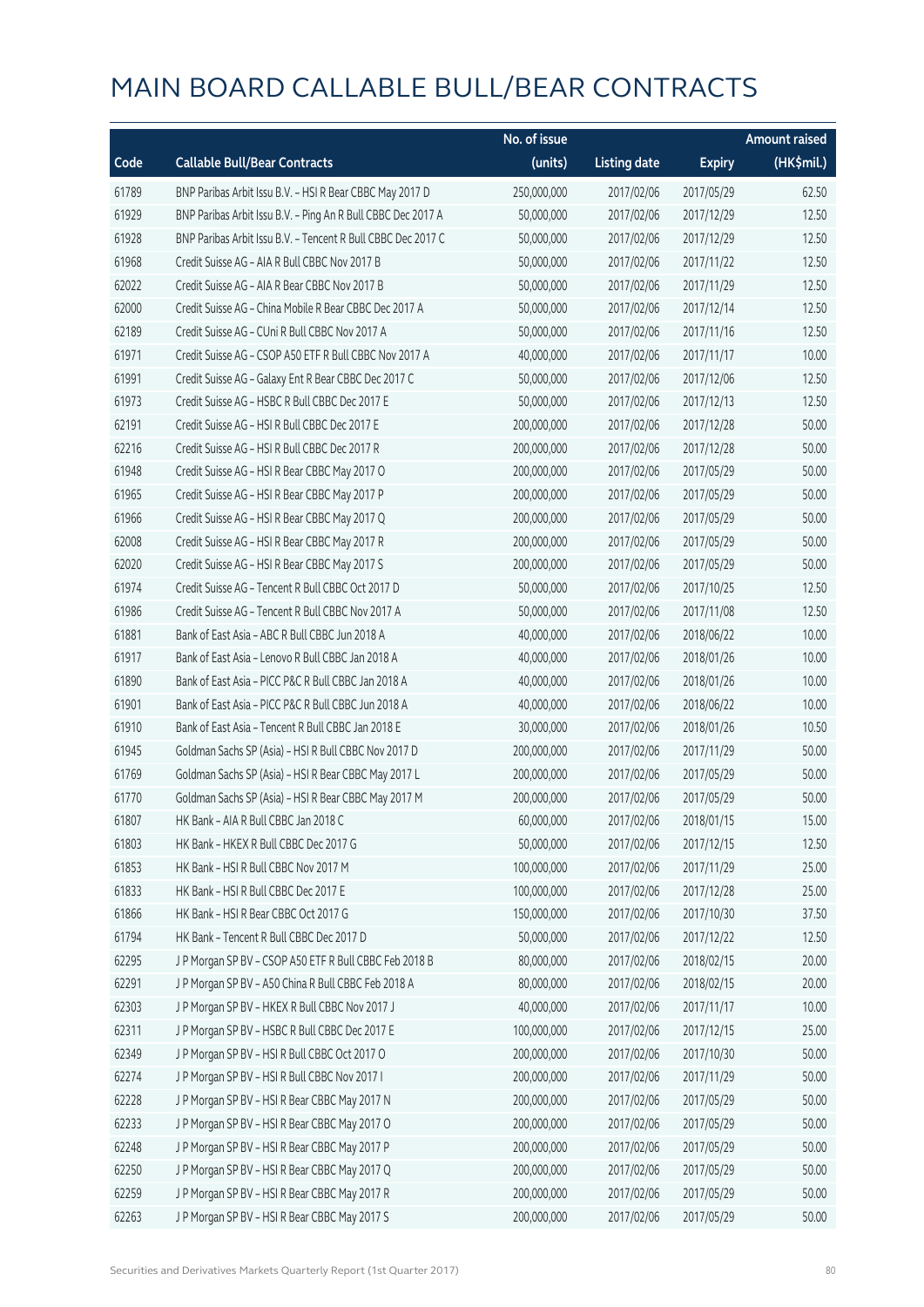|       |                                                      | No. of issue |                     |               | <b>Amount raised</b> |
|-------|------------------------------------------------------|--------------|---------------------|---------------|----------------------|
| Code  | <b>Callable Bull/Bear Contracts</b>                  | (units)      | <b>Listing date</b> | <b>Expiry</b> | (HK\$mil.)           |
| 62338 | J P Morgan SP BV - Lenovo R Bull CBBC Jan 2018 B     | 100,000,000  | 2017/02/06          | 2018/01/19    | 25.00                |
| 62344 | J P Morgan SP BV - Tencent R Bull CBBC Nov 2017 L    | 40,000,000   | 2017/02/06          | 2017/11/17    | 10.00                |
| 62345 | J P Morgan SP BV - Tencent R Bull CBBC Dec 2017 L    | 60,000,000   | 2017/02/06          | 2017/12/15    | 15.00                |
| 62348 | J P Morgan SP BV - Tencent R Bull CBBC Jan 2018 A    | 40,000,000   | 2017/02/06          | 2018/01/19    | 10.00                |
| 61878 | Macquarie Bank Ltd. - HSI R Bull CBBC Apr 2018 A     | 40,000,000   | 2017/02/06          | 2018/04/27    | 10.00                |
| 61880 | Macquarie Bank Ltd. - HSI R Bull CBBC Apr 2018 B     | 40,000,000   | 2017/02/06          | 2018/04/27    | 10.00                |
| 62438 | SG Issuer - A50 R Bull CBBC Nov 2017 A               | 40,000,000   | 2017/02/06          | 2017/11/29    | 10.00                |
| 62439 | SG Issuer - A50 R Bear CBBC Oct 2017 A               | 40,000,000   | 2017/02/06          | 2017/10/30    | 10.00                |
| 62385 | SG Issuer - Galaxy R Bull CBBC Aug 2018 B            | 100,000,000  | 2017/02/06          | 2018/08/30    | 25.00                |
| 62430 | SG Issuer - Galaxy R Bear CBBC Oct 2018 A            | 100,000,000  | 2017/02/06          | 2018/10/30    | 25.00                |
| 62432 | SG Issuer - HSBC R Bull CBBC Sep 2018 G              | 100,000,000  | 2017/02/06          | 2018/09/27    | 25.00                |
| 62437 | SG Issuer - HSBC R Bear CBBC Nov 2017 A              | 100,000,000  | 2017/02/06          | 2017/11/29    | 25.00                |
| 62501 | SG Issuer - HSI R Bull CBBC Apr 2018 T               | 200,000,000  | 2017/02/06          | 2018/04/27    | 50.00                |
| 62502 | SG Issuer - HSI R Bull CBBC Apr 2018 U               | 200,000,000  | 2017/02/06          | 2018/04/27    | 50.00                |
| 62517 | SG Issuer - HSI R Bull CBBC Apr 2018 V               | 200,000,000  | 2017/02/06          | 2018/04/27    | 50.00                |
| 62532 | SG Issuer - HSI R Bear CBBC Jul 2017 G               | 200,000,000  | 2017/02/06          | 2017/07/28    | 50.00                |
| 62548 | SG Issuer - HSI R Bear CBBC Jul 2017 H               | 200,000,000  | 2017/02/06          | 2017/07/28    | 50.00                |
| 62550 | SG Issuer - HSI R Bear CBBC Jul 2017 I               | 200,000,000  | 2017/02/06          | 2017/07/28    | 50.00                |
| 62446 | SG Issuer - SHK Ppt P R Bull CBBC Aug 2018 C         | 100,000,000  | 2017/02/06          | 2018/08/30    | 25.00                |
| 62484 | SG Issuer - Tencent R Bull CBBC Sep 2017 F           | 100,000,000  | 2017/02/06          | 2017/09/28    | 25.00                |
| 62489 | SG Issuer - Tencent R Bear CBBC Jul 2017 B           | 100,000,000  | 2017/02/06          | 2017/07/28    | 25.00                |
| 62131 | UBS AG - HKEX R Bull CBBC Oct 2017 B                 | 40,000,000   | 2017/02/06          | 2017/10/09    | 10.00                |
| 62134 | UBS AG - HKEX R Bear CBBC Jul 2017 A                 | 40,000,000   | 2017/02/06          | 2017/07/10    | 10.00                |
| 62164 | UBS AG - HSI R Bull CBBC Oct 2017 J                  | 250,000,000  | 2017/02/06          | 2017/10/30    | 62.50                |
| 62140 | UBS AG - HSI R Bull CBBC Dec 2017 E                  | 250,000,000  | 2017/02/06          | 2017/12/28    | 62.50                |
| 62180 | UBS AG - HSI R Bull CBBC Dec 2017 Q                  | 250,000,000  | 2017/02/06          | 2017/12/28    | 62.50                |
| 62027 | UBS AG - HSI R Bear CBBC May 2017 P                  | 200,000,000  | 2017/02/06          | 2017/05/29    | 50.00                |
| 62039 | UBS AG - HSI R Bear CBBC May 2017 Q                  | 250,000,000  | 2017/02/06          | 2017/05/29    | 62.50                |
| 62055 | UBS AG - HSI R Bear CBBC May 2017 R                  | 250,000,000  | 2017/02/06          | 2017/05/29    | 62.50                |
| 62119 | UBS AG - Tencent R Bull CBBC Dec 2017 A              | 50,000,000   | 2017/02/06          | 2017/12/11    | 12.50                |
| 62120 | UBS AG - Tencent R Bear CBBC Oct 2017 A              | 50,000,000   | 2017/02/06          | 2017/10/16    | 12.50                |
| 62780 | Credit Suisse AG - AAC Tech R Bull CBBC Dec 2017 A   | 50,000,000   | 2017/02/07          | 2017/12/20    | 12.50                |
| 62789 | Credit Suisse AG - HKEX R Bull CBBC Dec 2017 B       | 50,000,000   | 2017/02/07          | 2017/12/08    | 12.50                |
| 62849 | Credit Suisse AG - HSI R Bull CBBC Nov 2017 S        | 200,000,000  | 2017/02/07          | 2017/11/29    | 50.00                |
| 62833 | Credit Suisse AG - HSI R Bull CBBC Dec 2017 V        | 200,000,000  | 2017/02/07          | 2017/12/28    | 50.00                |
| 62790 | Credit Suisse AG - Lenovo R Bull CBBC Dec 2017 A     | 50,000,000   | 2017/02/07          | 2017/12/21    | 12.50                |
| 62824 | Credit Suisse AG - Lenovo R Bull CBBC Dec 2017 B     | 50,000,000   | 2017/02/07          | 2017/12/14    | 12.50                |
| 62788 | Credit Suisse AG - PICC P&C R Bull CBBC Dec 2017 D   | 40,000,000   | 2017/02/07          | 2017/12/14    | 10.00                |
| 62673 | Goldman Sachs SP (Asia) - HSI R Bull CBBC Oct 2017 H | 200,000,000  | 2017/02/07          | 2017/10/30    | 50.00                |
| 62677 | Goldman Sachs SP (Asia) - HSI R Bear CBBC Jul 2017 A | 200,000,000  | 2017/02/07          | 2017/07/28    | 50.00                |
| 62678 | Goldman Sachs SP (Asia) - HSI R Bear CBBC Jul 2017 B | 200,000,000  | 2017/02/07          | 2017/07/28    | 50.00                |
| 62624 | HK Bank - CUni R Bull CBBC Dec 2017 B                | 40,000,000   | 2017/02/07          | 2017/12/22    | 10.00                |
| 62595 | HK Bank - CUni R Bear CBBC Dec 2017 A                | 40,000,000   | 2017/02/07          | 2017/12/15    | 10.00                |
| 62626 | HK Bank - PICC P&C R Bull CBBC Oct 2018 A            | 40,000,000   | 2017/02/07          | 2018/10/31    | 10.00                |
| 62629 | HK Bank - China Vanke R Bull CBBC Jan 2018 B         | 40,000,000   | 2017/02/07          | 2018/01/15    | 10.00                |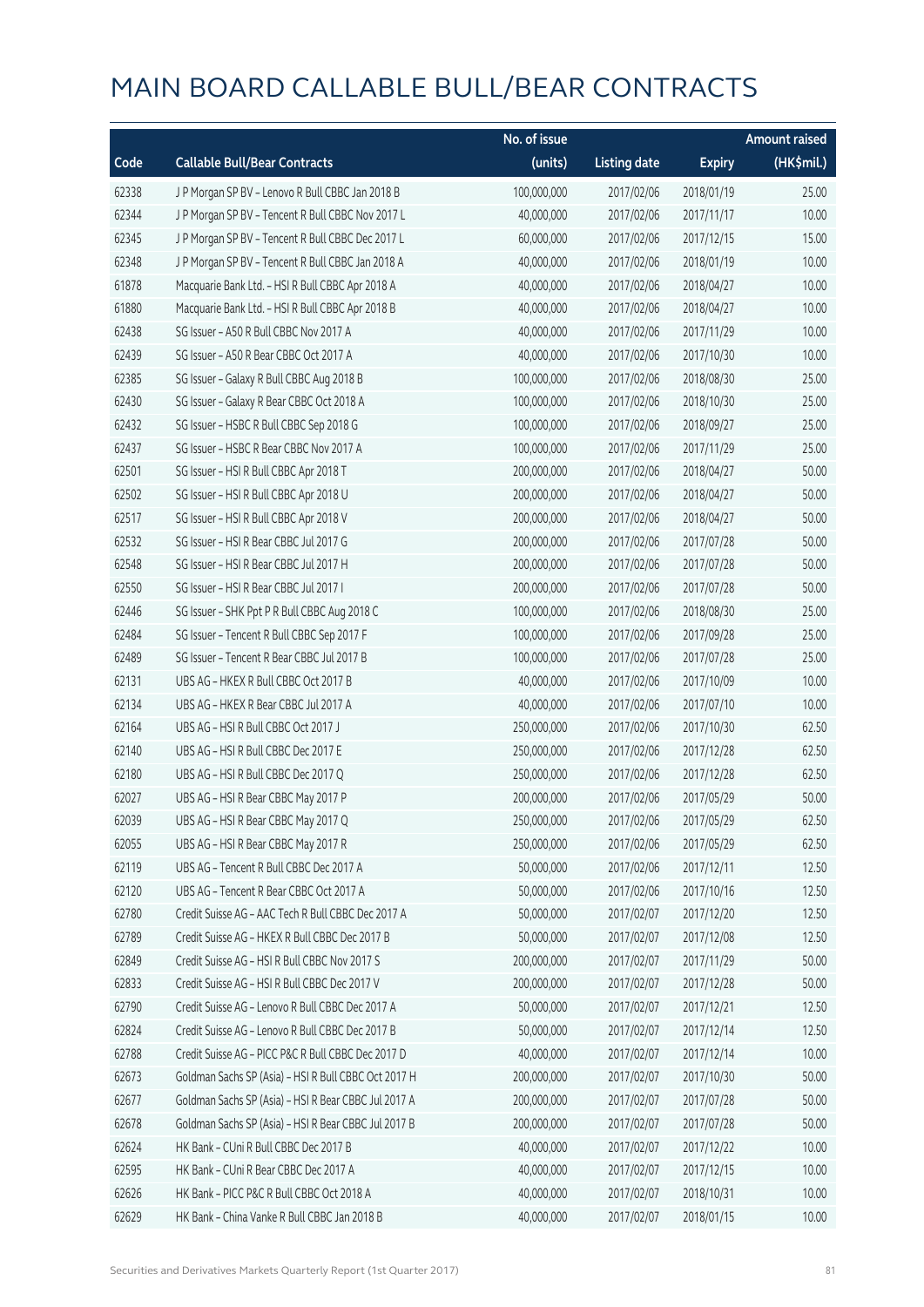|       |                                                          | No. of issue |                     |               | <b>Amount raised</b> |
|-------|----------------------------------------------------------|--------------|---------------------|---------------|----------------------|
| Code  | <b>Callable Bull/Bear Contracts</b>                      | (units)      | <b>Listing date</b> | <b>Expiry</b> | (HK\$mil.)           |
| 62672 | J P Morgan SP BV - AIA R Bull CBBC Dec 2017 A            | 100,000,000  | 2017/02/07          | 2017/12/15    | 25.00                |
| 62646 | J P Morgan SP BV - China Mobile R Bull CBBC Dec 2017 C   | 100,000,000  | 2017/02/07          | 2017/12/15    | 25.00                |
| 62639 | J P Morgan SP BV - CUni R Bull CBBC Dec 2017 A           | 60,000,000   | 2017/02/07          | 2017/12/15    | 15.00                |
| 62768 | J P Morgan SP BV - HSI R Bull CBBC Oct 2017 Y            | 200,000,000  | 2017/02/07          | 2017/10/30    | 50.00                |
| 62775 | J P Morgan SP BV - HSI R Bull CBBC Nov 2017 Z            | 200,000,000  | 2017/02/07          | 2017/11/29    | 50.00                |
| 62753 | J P Morgan SP BV - HSI R Bear CBBC May 2017 T            | 200,000,000  | 2017/02/07          | 2017/05/29    | 50.00                |
| 62755 | J P Morgan SP BV - HSI R Bear CBBC May 2017 U            | 200,000,000  | 2017/02/07          | 2017/05/29    | 50.00                |
| 62759 | J P Morgan SP BV - HSI R Bear CBBC May 2017 V            | 200,000,000  | 2017/02/07          | 2017/05/29    | 50.00                |
| 62777 | J P Morgan SP BV - HSI R Bear CBBC May 2017 W            | 200,000,000  | 2017/02/07          | 2017/05/29    | 50.00                |
| 62658 | J P Morgan SP BV - PICC P&C R Bull CBBC Jan 2018 B       | 40,000,000   | 2017/02/07          | 2018/01/19    | 10.00                |
| 62638 | J P Morgan SP BV - Tencent R Bull CBBC Jan 2018 B        | 40,000,000   | 2017/02/07          | 2018/01/19    | 10.00                |
| 62682 | SG Issuer - HSI R Bull CBBC Apr 2018 W                   | 200,000,000  | 2017/02/07          | 2018/04/27    | 50.00                |
| 62708 | SG Issuer - HSI R Bull CBBC Apr 2018 X                   | 200,000,000  | 2017/02/07          | 2018/04/27    | 50.00                |
| 62750 | UBS AG - HSI R Bull CBBC Sep 2017 A                      | 200,000,000  | 2017/02/07          | 2017/09/28    | 50.00                |
| 62749 | UBS AG - HSI R Bull CBBC Nov 2017 L                      | 200,000,000  | 2017/02/07          | 2017/11/29    | 50.00                |
| 62722 | UBS AG - Lenovo R Bull CBBC Dec 2017 A                   | 40,000,000   | 2017/02/07          | 2017/12/04    | 10.00                |
| 62737 | UBS AG - Lenovo R Bear CBBC Jun 2017 A                   | 40,000,000   | 2017/02/07          | 2017/06/12    | 10.00                |
| 62921 | Credit Suisse AG - China Mobile R Bull CBBC Dec 2017 A   | 50,000,000   | 2017/02/08          | 2017/12/15    | 12.50                |
| 62909 | Credit Suisse AG - HSI R Bull CBBC Oct 2017 N            | 200,000,000  | 2017/02/08          | 2017/10/30    | 50.00                |
| 62902 | Credit Suisse AG - HSI R Bull CBBC Nov 2017 C            | 200,000,000  | 2017/02/08          | 2017/11/29    | 50.00                |
| 62920 | Credit Suisse AG - HSI R Bear CBBC May 2017 T            | 200,000,000  | 2017/02/08          | 2017/05/29    | 50.00                |
| 62858 | Goldman Sachs SP (Asia) - HSI R Bull CBBC Oct 2017 I     | 200,000,000  | 2017/02/08          | 2017/10/30    | 50.00                |
| 62924 | Goldman Sachs SP (Asia) - HSI R Bear CBBC Jul 2017 C     | 200,000,000  | 2017/02/08          | 2017/07/28    | 50.00                |
| 62926 | Goldman Sachs SP (Asia) - HSI R Bear CBBC Jul 2017 D     | 200,000,000  | 2017/02/08          | 2017/07/28    | 50.00                |
| 62891 | HK Bank - CKP R Bull CBBC Feb 2018 A                     | 40,000,000   | 2017/02/08          | 2018/02/12    | 10.00                |
| 62859 | HK Bank - HSI R Bear CBBC Jul 2017 H                     | 100,000,000  | 2017/02/08          | 2017/07/28    | 25.00                |
| 62877 | HK Bank - ICBC R Bull CBBC Feb 2018 A                    | 50,000,000   | 2017/02/08          | 2018/02/12    | 12.50                |
| 62887 | HK Bank - ICBC R Bear CBBC Jan 2018 A                    | 40,000,000   | 2017/02/08          | 2018/01/22    | 10.00                |
| 62900 | HK Bank - SMIC R Bull CBBC Feb 2018 A                    | 40,000,000   | 2017/02/08          | 2018/02/12    | 10.00                |
| 62898 | HK Bank - WH Group R Bull CBBC Feb 2018 A                | 40,000,000   | 2017/02/08          | 2018/02/12    | 10.00                |
| 62956 | J P Morgan SP BV - HSI R Bull CBBC Oct 2017 A            | 200,000,000  | 2017/02/08          | 2017/10/30    | 50.00                |
| 62957 | J P Morgan SP BV - HSI R Bear CBBC May 2017 X            | 200,000,000  | 2017/02/08          | 2017/05/29    | 50.00                |
| 62961 | J P Morgan SP BV - HSI R Bear CBBC May 2017 Y            | 200,000,000  | 2017/02/08          | 2017/05/29    | 50.00                |
| 62929 | SG Issuer - HSI R Bull CBBC Apr 2018 Y                   | 200,000,000  | 2017/02/08          | 2018/04/27    | 50.00                |
| 62954 | SG Issuer - HSI R Bear CBBC Jul 2017 J                   | 200,000,000  | 2017/02/08          | 2017/07/28    | 50.00                |
| 63009 | UBS AG - China Mobile R Bull CBBC Dec 2017 B             | 40,000,000   | 2017/02/08          | 2017/12/11    | 10.00                |
| 62994 | UBS AG - HSI R Bull CBBC Sep 2017 J                      | 250,000,000  | 2017/02/08          | 2017/09/28    | 62.50                |
| 62981 | UBS AG - HSI R Bull CBBC Dec 2017 S                      | 250,000,000  | 2017/02/08          | 2017/12/28    | 62.50                |
| 63035 | UBS AG - HSI R Bear CBBC May 2017 S                      | 250,000,000  | 2017/02/08          | 2017/05/29    | 62.50                |
| 63080 | UBS AG - HSI R Bear CBBC May 2017 T                      | 250,000,000  | 2017/02/08          | 2017/05/29    | 62.50                |
| 63081 | UBS AG - Petrochina R Bull CBBC Oct 2017 B               | 40,000,000   | 2017/02/08          | 2017/10/16    | 10.00                |
| 63084 | UBS AG - Tencent R Bull CBBC Nov 2017 D                  | 50,000,000   | 2017/02/08          | 2017/11/13    | 12.50                |
| 63091 | BNP Paribas Arbit Issu B.V. - HSI R Bear CBBC May 2017 E | 250,000,000  | 2017/02/09          | 2017/05/29    | 62.50                |
| 63160 | Credit Suisse AG - HSI R Bull CBBC Oct 2017 V            | 200,000,000  | 2017/02/09          | 2017/10/30    | 50.00                |
| 63165 | Credit Suisse AG - HSI R Bull CBBC Oct 2017 Z            | 300,000,000  | 2017/02/09          | 2017/10/30    | 75.00                |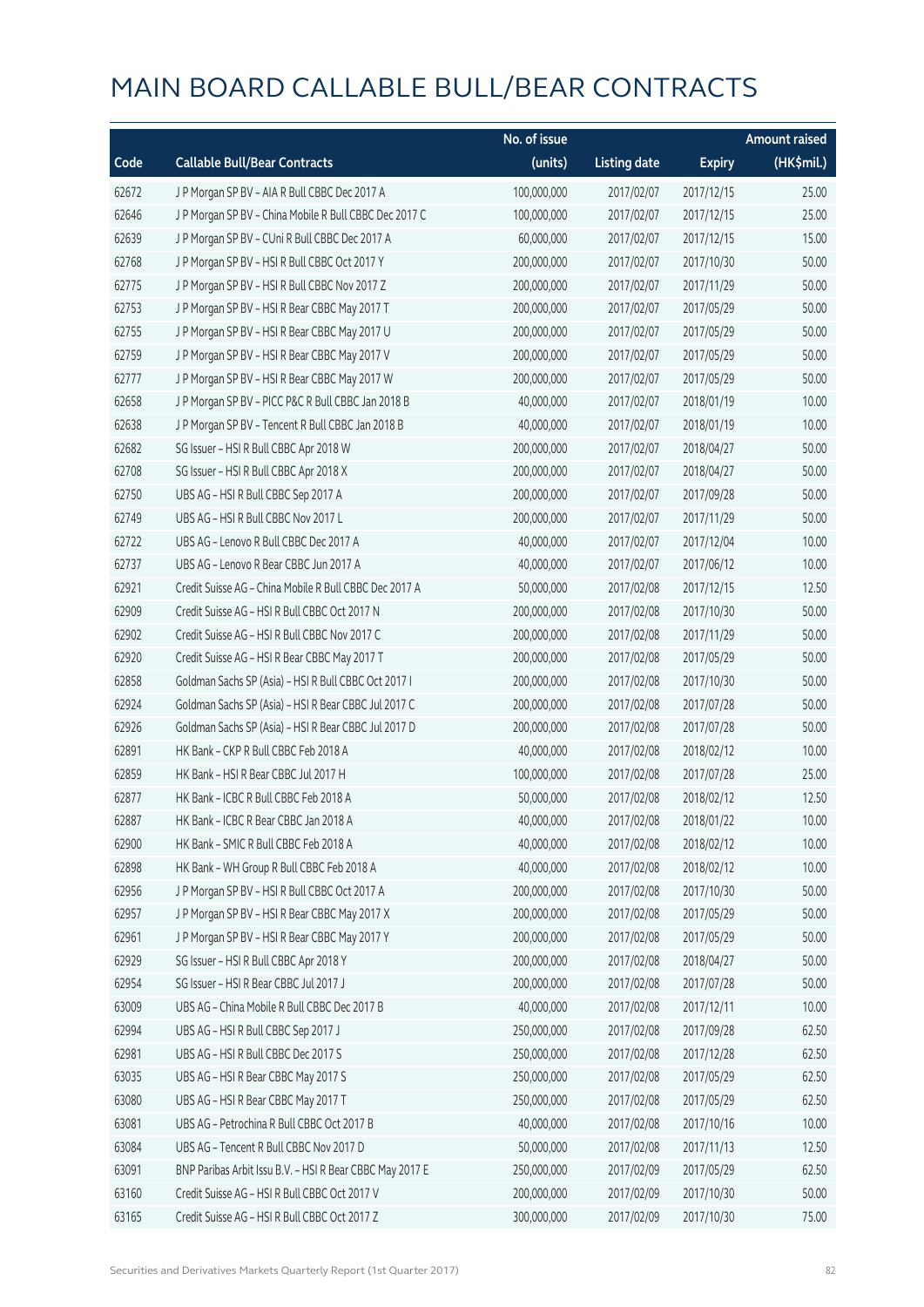|       |                                                          | No. of issue |                     |               | <b>Amount raised</b> |
|-------|----------------------------------------------------------|--------------|---------------------|---------------|----------------------|
| Code  | <b>Callable Bull/Bear Contracts</b>                      | (units)      | <b>Listing date</b> | <b>Expiry</b> | (HK\$mil.)           |
| 63185 | Credit Suisse AG - HSI R Bear CBBC May 2017 U            | 200,000,000  | 2017/02/09          | 2017/05/29    | 50.00                |
| 63177 | Credit Suisse AG - HSI R Bear CBBC Sep 2017 A            | 300,000,000  | 2017/02/09          | 2017/09/28    | 75.00                |
| 63170 | Credit Suisse AG - SMIC R Bull CBBC Nov 2017 A           | 40,000,000   | 2017/02/09          | 2017/11/30    | 10.00                |
| 63172 | Credit Suisse AG - SMIC R Bull CBBC Nov 2017 B           | 40,000,000   | 2017/02/09          | 2017/11/23    | 10.00                |
| 63139 | Goldman Sachs SP (Asia) - HSI R Bull CBBC Oct 2017 A     | 200,000,000  | 2017/02/09          | 2017/10/30    | 50.00                |
| 63142 | Goldman Sachs SP (Asia) - HSI R Bear CBBC Jul 2017 E     | 200,000,000  | 2017/02/09          | 2017/07/28    | 50.00                |
| 63113 | HK Bank - BOC HK R Bull CBBC Nov 2017 B                  | 40,000,000   | 2017/02/09          | 2017/11/17    | 10.00                |
| 63114 | HK Bank - BOCL R Bull CBBC Feb 2018 A                    | 50,000,000   | 2017/02/09          | 2018/02/12    | 12.50                |
| 63109 | HK Bank - China Mobile R Bull CBBC Nov 2017 B            | 50,000,000   | 2017/02/09          | 2017/11/17    | 12.50                |
| 63096 | HK Bank - China Shenhua R Bull CBBC Feb 2018 A           | 40,000,000   | 2017/02/09          | 2018/02/12    | 12.00                |
| 63121 | HK Bank - HSI R Bull CBBC Dec 2017 F                     | 100,000,000  | 2017/02/09          | 2017/12/28    | 25.00                |
| 63128 | HK Bank - HSI R Bear CBBC Jul 2017 I                     | 100,000,000  | 2017/02/09          | 2017/07/28    | 25.00                |
| 63104 | HK Bank - Link REIT R Bull CBBC Feb 2018 A               | 40,000,000   | 2017/02/09          | 2018/02/12    | 10.00                |
| 63200 | J P Morgan SP BV - HSI R Bull CBBC Nov 2017 C            | 200,000,000  | 2017/02/09          | 2017/11/29    | 50.00                |
| 63202 | J P Morgan SP BV - HSI R Bear CBBC May 2017 Z            | 200,000,000  | 2017/02/09          | 2017/05/29    | 50.00                |
| 63203 | SG Issuer - HSI R Bull CBBC Apr 2018 Z                   | 200,000,000  | 2017/02/09          | 2018/04/27    | 50.00                |
| 63204 | SG Issuer - HSI R Bear CBBC Jul 2017 K                   | 200,000,000  | 2017/02/09          | 2017/07/28    | 50.00                |
| 63210 | SG Issuer - HSI R Bear CBBC Jul 2017 L                   | 200,000,000  | 2017/02/09          | 2017/07/28    | 50.00                |
| 63150 | SG Issuer - Tencent R Bull CBBC Jan 2018 C               | 100,000,000  | 2017/02/09          | 2018/01/30    | 25.00                |
| 63149 | SG Issuer - Tencent R Bull CBBC Mar 2018 C               | 100,000,000  | 2017/02/09          | 2018/03/28    | 25.00                |
| 63156 | SG Issuer - Tencent R Bear CBBC Nov 2017 A               | 100,000,000  | 2017/02/09          | 2017/11/29    | 25.00                |
| 63187 | UBS AG - Galaxy Ent R Bull CBBC Oct 2017 B               | 40,000,000   | 2017/02/09          | 2017/10/09    | 10.00                |
| 63192 | UBS AG - HSBC R Bull CBBC Nov 2017 F                     | 40,000,000   | 2017/02/09          | 2017/11/20    | 10.00                |
| 63197 | UBS AG - HSI R Bear CBBC May 2017 U                      | 250,000,000  | 2017/02/09          | 2017/05/29    | 62.50                |
| 63198 | UBS AG - HSI R Bear CBBC May 2017 V                      | 250,000,000  | 2017/02/09          | 2017/05/29    | 62.50                |
| 63188 | UBS AG - Sands China R Bull CBBC Nov 2017 A              | 40,000,000   | 2017/02/09          | 2017/11/13    | 10.00                |
| 63234 | BNP Paribas Arbit Issu B.V. - HSI R Bull CBBC Dec 2017 Y | 250,000,000  | 2017/02/10          | 2017/12/28    | 62.50                |
| 63212 | BNP Paribas Arbit Issu B.V. - HSI R Bear CBBC May 2017 F | 250,000,000  | 2017/02/10          | 2017/05/29    | 62.50                |
| 63327 | Credit Suisse AG - China Shenhua R Bull CBBC Oct 2017 A  | 50,000,000   | 2017/02/10          | 2017/10/12    | 12.50                |
| 63352 | Credit Suisse AG - China Shenhua R Bull CBBC Dec 2017 A  | 50,000,000   | 2017/02/10          | 2017/12/29    | 13.75                |
| 63354 | Credit Suisse AG - Geely Auto R Bull CBBC Oct 2017 B     | 50,000,000   | 2017/02/10          | 2017/10/26    | 12.50                |
| 63287 | Credit Suisse AG - Geely Auto R Bull CBBC Dec 2017 B     | 50,000,000   | 2017/02/10          | 2017/12/14    | 12.50                |
| 63296 | Credit Suisse AG - Geely Auto R Bear CBBC Dec 2017 B     | 50,000,000   | 2017/02/10          | 2017/12/07    | 12.50                |
| 63280 | Credit Suisse AG - HSI R Bull CBBC Oct 2017 E            | 200,000,000  | 2017/02/10          | 2017/10/30    | 50.00                |
| 63273 | Credit Suisse AG - HSI R Bull CBBC Jan 2018 A            | 300,000,000  | 2017/02/10          | 2018/01/30    | 75.00                |
| 63329 | Credit Suisse AG - HSI R Bear CBBC May 2017 V            | 200,000,000  | 2017/02/10          | 2017/05/29    | 50.00                |
| 63331 | Credit Suisse AG - HSI R Bear CBBC May 2017 W            | 200,000,000  | 2017/02/10          | 2017/05/29    | 50.00                |
| 63286 | Credit Suisse AG - Sands China R Bull CBBC Nov 2017 C    | 50,000,000   | 2017/02/10          | 2017/11/23    | 12.50                |
| 63407 | Goldman Sachs SP (Asia) - HSI R Bull CBBC Oct 2017 J     | 200,000,000  | 2017/02/10          | 2017/10/30    | 50.00                |
| 63242 | HK Bank - Geely Auto R Bear CBBC Feb 2018 B              | 40,000,000   | 2017/02/10          | 2018/02/12    | 10.00                |
| 63249 | HK Bank - HSI R Bear CBBC Jul 2017 J                     | 100,000,000  | 2017/02/10          | 2017/07/28    | 25.00                |
| 63243 | HK Bank - Sands China R Bull CBBC Mar 2018 B             | 80,000,000   | 2017/02/10          | 2018/03/05    | 20.00                |
| 63266 | Haitong Int'l Sec - China Mobile R Bear CBBC Aug 2017 A  | 40,000,000   | 2017/02/10          | 2017/08/17    | 10.00                |
| 63254 | Haitong Int'l Sec - SMIC R Bull CBBC Oct 2017 A          | 40,000,000   | 2017/02/10          | 2017/10/17    | 10.00                |
| 63255 | Haitong Int'l Sec - Tencent R Bull CBBC Oct 2017 B       | 40,000,000   | 2017/02/10          | 2017/10/18    | 10.00                |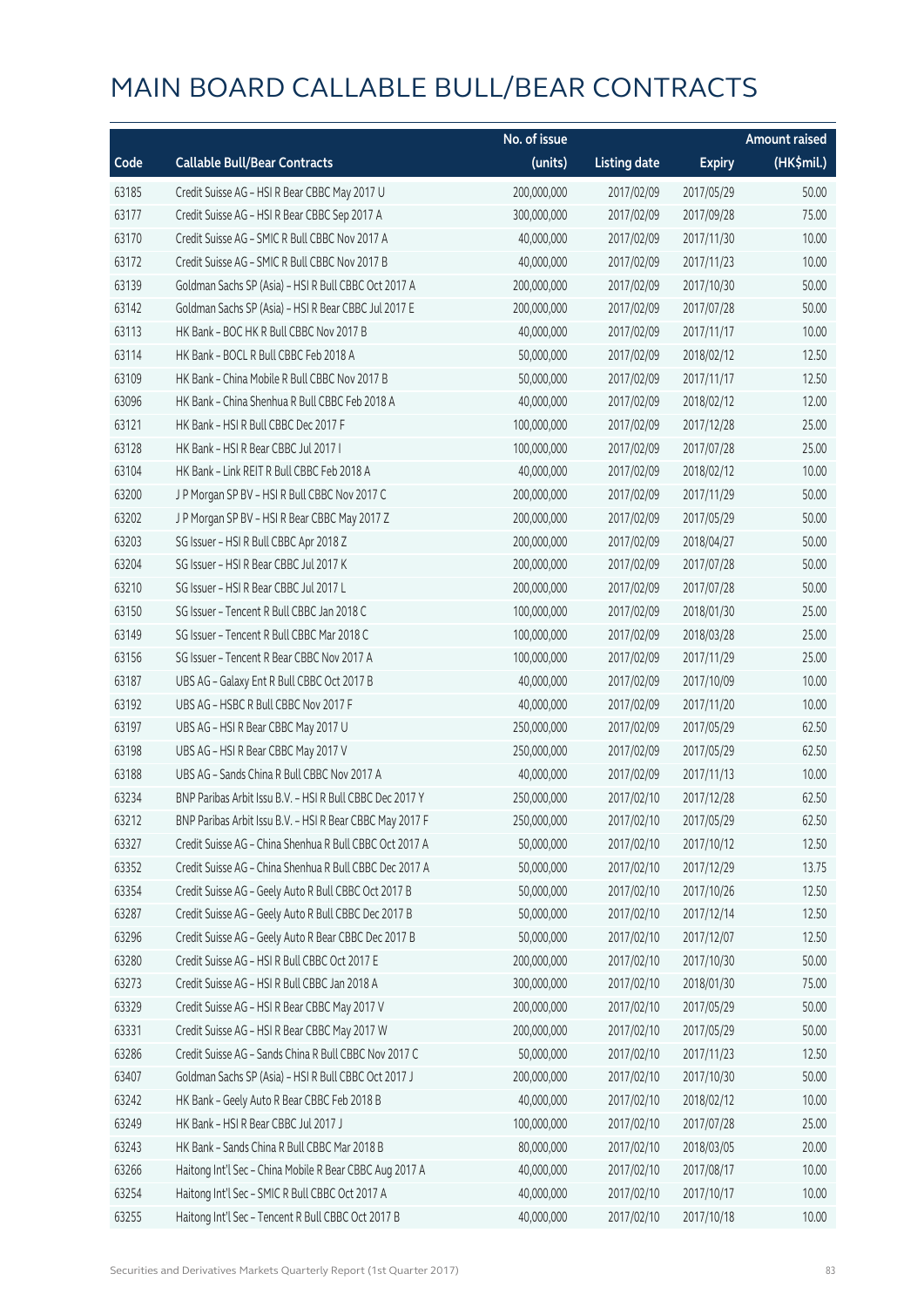|       |                                                          | No. of issue |                     |               | <b>Amount raised</b> |
|-------|----------------------------------------------------------|--------------|---------------------|---------------|----------------------|
| Code  | <b>Callable Bull/Bear Contracts</b>                      | (units)      | <b>Listing date</b> | <b>Expiry</b> | (HK\$mil.)           |
| 63257 | Haitong Int'l Sec - Tencent R Bear CBBC Oct 2017 A       | 40,000,000   | 2017/02/10          | 2017/10/18    | 10.00                |
| 63253 | Haitong Int'l Sec - WH Group R Bull CBBC Oct 2017 A      | 40,000,000   | 2017/02/10          | 2017/10/16    | 10.00                |
| 63451 | J P Morgan SP BV - Geely Auto R Bull CBBC Nov 2017 C     | 60,000,000   | 2017/02/10          | 2017/11/17    | 15.00                |
| 63439 | J P Morgan SP BV - HSI R Bull CBBC Oct 2017 D            | 200,000,000  | 2017/02/10          | 2017/10/30    | 50.00                |
| 63441 | J P Morgan SP BV - HSI R Bear CBBC May 2017 A            | 200,000,000  | 2017/02/10          | 2017/05/29    | 50.00                |
| 63442 | J P Morgan SP BV - HSI R Bear CBBC May 2017 C            | 200,000,000  | 2017/02/10          | 2017/05/29    | 50.00                |
| 63397 | SG Issuer - HSI R Bull CBBC Apr 2018 F                   | 200,000,000  | 2017/02/10          | 2018/04/27    | 50.00                |
| 63401 | SG Issuer - HSI R Bear CBBC Jul 2017 M                   | 200,000,000  | 2017/02/10          | 2017/07/28    | 50.00                |
| 63403 | SG Issuer - HSI R Bear CBBC Jul 2017 N                   | 200,000,000  | 2017/02/10          | 2017/07/28    | 50.00                |
| 63355 | UBS AG - HSI R Bull CBBC Dec 2017 V                      | 300,000,000  | 2017/02/10          | 2017/12/28    | 75.00                |
| 63366 | UBS AG - HSI R Bull CBBC Dec 2017 X                      | 250,000,000  | 2017/02/10          | 2017/12/28    | 62.50                |
| 63367 | UBS AG - HSI R Bear CBBC May 2017 W                      | 200,000,000  | 2017/02/10          | 2017/05/29    | 50.00                |
| 63372 | UBS AG - HSI R Bear CBBC May 2017 X                      | 250,000,000  | 2017/02/10          | 2017/05/29    | 62.50                |
| 63388 | UBS AG - HSI R Bear CBBC May 2017 Y                      | 200,000,000  | 2017/02/10          | 2017/05/29    | 50.00                |
| 63506 | BNP Paribas Arbit Issu B.V. - HSI R Bull CBBC Nov 2017 H | 250,000,000  | 2017/02/13          | 2017/11/29    | 62.50                |
| 63489 | BNP Paribas Arbit Issu B.V. - HSI R Bull CBBC Dec 2017 Z | 250,000,000  | 2017/02/13          | 2017/12/28    | 62.50                |
| 63459 | BNP Paribas Arbit Issu B.V. - HSI R Bear CBBC May 2017 G | 250,000,000  | 2017/02/13          | 2017/05/29    | 62.50                |
| 63533 | Credit Suisse AG - China Life R Bull CBBC Nov 2017 C     | 50,000,000   | 2017/02/13          | 2017/11/30    | 12.50                |
| 63539 | Credit Suisse AG - China Life R Bear CBBC Oct 2017 A     | 25,000,000   | 2017/02/13          | 2017/10/26    | 10.25                |
| 63536 | Credit Suisse AG - Geely Auto R Bull CBBC Dec 2017 C     | 50,000,000   | 2017/02/13          | 2017/12/05    | 12.50                |
| 63513 | Credit Suisse AG - Geely Auto R Bear CBBC Nov 2017 A     | 50,000,000   | 2017/02/13          | 2017/11/08    | 12.50                |
| 63518 | Credit Suisse AG - Geely Auto R Bear CBBC Nov 2017 B     | 50,000,000   | 2017/02/13          | 2017/11/17    | 14.50                |
| 63525 | Credit Suisse AG - HSI R Bull CBBC Dec 2017 Z            | 200,000,000  | 2017/02/13          | 2017/12/28    | 50.00                |
| 63519 | Credit Suisse AG - HSI R Bull CBBC Jan 2018 B            | 200,000,000  | 2017/02/13          | 2018/01/30    | 50.00                |
| 63510 | Credit Suisse AG - HSI R Bear CBBC May 2017 X            | 200,000,000  | 2017/02/13          | 2017/05/29    | 50.00                |
| 63511 | Credit Suisse AG - HSI R Bear CBBC May 2017 Y            | 200,000,000  | 2017/02/13          | 2017/05/29    | 50.00                |
| 63531 | Credit Suisse AG - Ping An R Bull CBBC Dec 2017 A        | 50,000,000   | 2017/02/13          | 2017/12/19    | 12.50                |
| 63540 | Goldman Sachs SP (Asia) - HSI R Bull CBBC Oct 2017 K     | 200,000,000  | 2017/02/13          | 2017/10/30    | 50.00                |
| 63453 | Goldman Sachs SP (Asia) - HSI R Bear CBBC May 2017 N     | 200,000,000  | 2017/02/13          | 2017/05/29    | 50.00                |
| 63454 | Goldman Sachs SP (Asia) - HSI R Bear CBBC May 2017 O     | 200,000,000  | 2017/02/13          | 2017/05/29    | 50.00                |
| 63541 | Goldman Sachs SP (Asia) - HSI R Bear CBBC Jul 2017 F     | 200,000,000  | 2017/02/13          | 2017/07/28    | 50.00                |
| 63542 | Goldman Sachs SP (Asia) - HSI R Bear CBBC Jul 2017 G     | 200,000,000  | 2017/02/13          | 2017/07/28    | 50.00                |
| 63546 | Goldman Sachs SP (Asia) - HSI R Bear CBBC Jul 2017 H     | 200,000,000  | 2017/02/13          | 2017/07/28    | 50.00                |
| 63496 | HK Bank - China Life R Bull CBBC Nov 2017 A              | 40,000,000   | 2017/02/13          | 2017/11/17    | 10.00                |
| 63478 | HK Bank - Geely Auto R Bull CBBC Nov 2017 B              | 40,000,000   | 2017/02/13          | 2017/11/17    | 10.00                |
| 63480 | HK Bank - Geely Auto R Bear CBBC Feb 2018 C              | 40,000,000   | 2017/02/13          | 2018/02/12    | 10.00                |
| 63486 | HK Bank - HSCEI R Bull CBBC Nov 2017 C                   | 60,000,000   | 2017/02/13          | 2017/11/29    | 15.00                |
| 63481 | HK Bank - HSI R Bull CBBC Nov 2017 N                     | 100,000,000  | 2017/02/13          | 2017/11/29    | 25.00                |
| 63549 | J P Morgan SP BV - China Life R Bull CBBC Jan 2018 D     | 40,000,000   | 2017/02/13          | 2018/01/19    | 10.00                |
| 63614 | J P Morgan SP BV - China Life R Bear CBBC Jan 2018 A     | 30,000,000   | 2017/02/13          | 2018/01/19    | 11.10                |
| 63560 | J P Morgan SP BV - Geely Auto R Bull CBBC Oct 2017 C     | 80,000,000   | 2017/02/13          | 2017/10/20    | 20.00                |
| 63552 | J P Morgan SP BV - HSBC R Bear CBBC Oct 2017 A           | 100,000,000  | 2017/02/13          | 2017/10/20    | 25.00                |
| 63590 | J P Morgan SP BV - HSI R Bull CBBC Jan 2018 R            | 200,000,000  | 2017/02/13          | 2018/01/30    | 50.00                |
| 63594 | J P Morgan SP BV - HSI R Bull CBBC Feb 2018 N            | 200,000,000  | 2017/02/13          | 2018/02/27    | 50.00                |
| 63593 | J P Morgan SP BV - HSI R Bull CBBC Apr 2018 A            | 200,000,000  | 2017/02/13          | 2018/04/27    | 50.00                |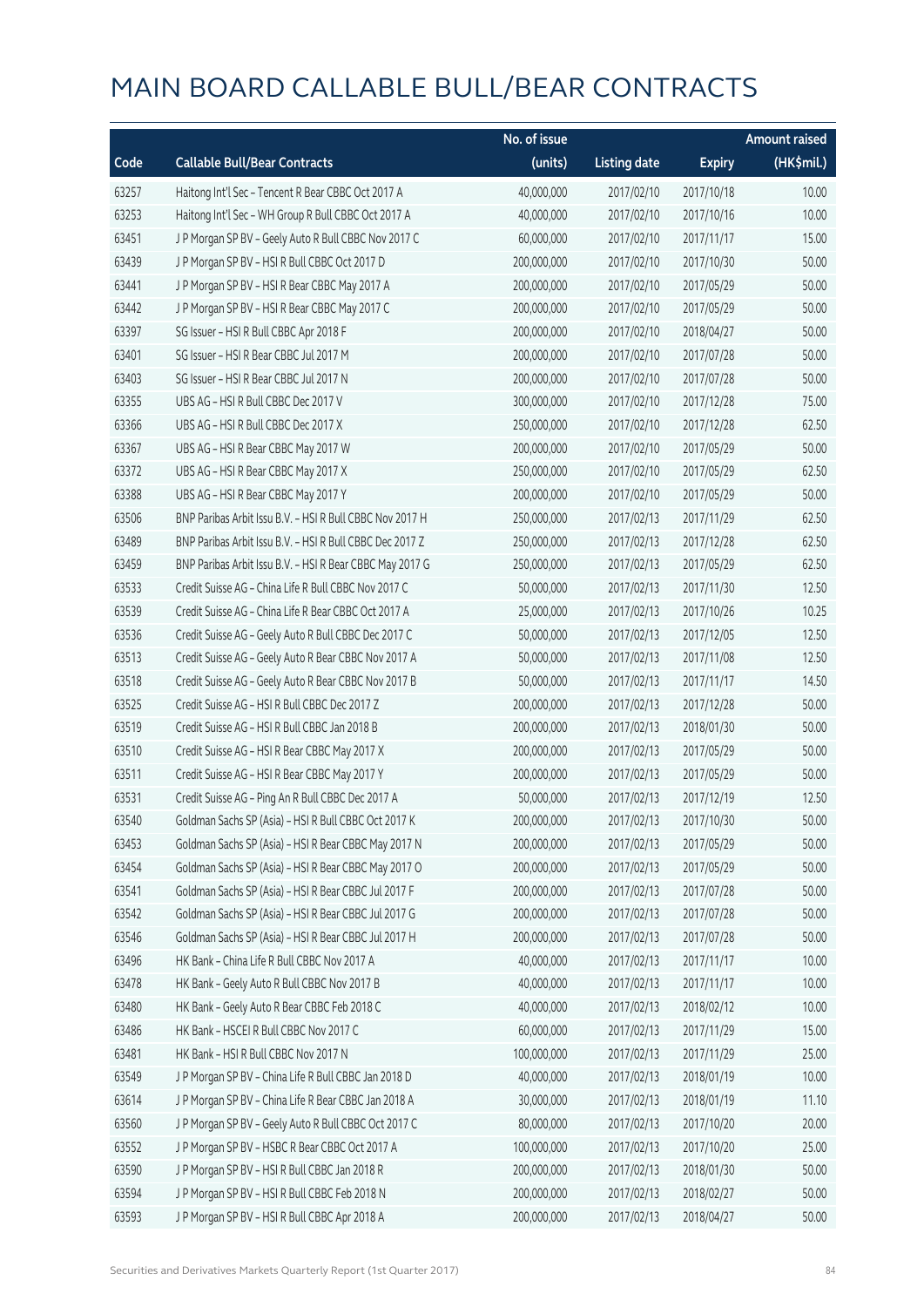|       |                                                       | No. of issue |                     |               | <b>Amount raised</b> |
|-------|-------------------------------------------------------|--------------|---------------------|---------------|----------------------|
| Code  | <b>Callable Bull/Bear Contracts</b>                   | (units)      | <b>Listing date</b> | <b>Expiry</b> | (HK\$mil.)           |
| 63548 | J P Morgan SP BV - HSI R Bear CBBC May 2017 H         | 200,000,000  | 2017/02/13          | 2017/05/29    | 50.00                |
| 63580 | J P Morgan SP BV - HSI R Bear CBBC Jul 2017 A         | 200,000,000  | 2017/02/13          | 2017/07/28    | 50.00                |
| 63582 | J P Morgan SP BV - HSI R Bear CBBC Jul 2017 B         | 200,000,000  | 2017/02/13          | 2017/07/28    | 50.00                |
| 63587 | J P Morgan SP BV - HSI R Bear CBBC Jul 2017 C         | 200,000,000  | 2017/02/13          | 2017/07/28    | 50.00                |
| 63550 | J P Morgan SP BV - Ping An R Bull CBBC Jan 2018 A     | 150,000,000  | 2017/02/13          | 2018/01/19    | 37.50                |
| 63551 | J P Morgan SP BV - Ping An R Bear CBBC Jan 2018 A     | 150,000,000  | 2017/02/13          | 2018/01/19    | 37.50                |
| 63563 | J P Morgan SP BV - Tencent R Bull CBBC Nov 2017 M     | 40,000,000   | 2017/02/13          | 2017/11/17    | 10.00                |
| 63467 | SG Issuer - China Life R Bull CBBC Jan 2018 A         | 40,000,000   | 2017/02/13          | 2018/01/30    | 10.00                |
| 63461 | SG Issuer - China Life R Bull CBBC Feb 2018 A         | 40,000,000   | 2017/02/13          | 2018/02/27    | 10.00                |
| 63473 | SG Issuer - Geely Auto R Bull CBBC Nov 2017 C         | 40,000,000   | 2017/02/13          | 2017/11/29    | 10.00                |
| 63469 | SG Issuer - Geely Auto R Bull CBBC Jan 2018 A         | 40,000,000   | 2017/02/13          | 2018/01/30    | 10.00                |
| 63603 | SG Issuer - HSI R Bull CBBC May 2018 A                | 200,000,000  | 2017/02/13          | 2018/05/30    | 50.00                |
| 63605 | SG Issuer - HSI R Bull CBBC May 2018 B                | 200,000,000  | 2017/02/13          | 2018/05/30    | 50.00                |
| 63606 | SG Issuer - HSI R Bear CBBC Aug 2017 A                | 200,000,000  | 2017/02/13          | 2017/08/30    | 50.00                |
| 63611 | SG Issuer - HSI R Bear CBBC Aug 2017 B                | 200,000,000  | 2017/02/13          | 2017/08/30    | 50.00                |
| 63474 | SG Issuer - Ping An R Bull CBBC May 2018 A            | 100,000,000  | 2017/02/13          | 2018/05/30    | 25.00                |
| 63504 | UBS AG - HSI R Bull CBBC Nov 2017 M                   | 200,000,000  | 2017/02/13          | 2017/11/29    | 50.00                |
| 63501 | UBS AG - HSI R Bull CBBC Dec 2017 M                   | 250,000,000  | 2017/02/13          | 2017/12/28    | 62.50                |
| 63498 | UBS AG - HSI R Bear CBBC May 2017 A                   | 200,000,000  | 2017/02/13          | 2017/05/29    | 50.00                |
| 63497 | UBS AG - HSI R Bear CBBC May 2017 Z                   | 200,000,000  | 2017/02/13          | 2017/05/29    | 50.00                |
| 63505 | UBS AG - Ping An R Bull CBBC Oct 2017 C               | 50,000,000   | 2017/02/13          | 2017/10/23    | 12.50                |
| 63692 | Credit Suisse AG - China Life R Bear CBBC Dec 2017 A  | 50,000,000   | 2017/02/14          | 2017/12/21    | 12.50                |
| 63691 | Credit Suisse AG - Galaxy Ent R Bull CBBC Dec 2017 B  | 50,000,000   | 2017/02/14          | 2017/12/07    | 12.50                |
| 63678 | Credit Suisse AG - HSI R Bull CBBC Jan 2018 C         | 200,000,000  | 2017/02/14          | 2018/01/30    | 50.00                |
| 63686 | Credit Suisse AG - HSI R Bear CBBC Jul 2017 A         | 300,000,000  | 2017/02/14          | 2017/07/28    | 75.00                |
| 63690 | Credit Suisse AG - Sands China R Bear CBBC Dec 2017 C | 50,000,000   | 2017/02/14          | 2017/12/21    | 12.50                |
| 63657 | Bank of East Asia - CUni R Bull CBBC Feb 2018 A       | 40,000,000   | 2017/02/14          | 2018/02/07    | 10.00                |
| 63646 | Bank of East Asia - China Life R Bull CBBC Feb 2018 A | 30,000,000   | 2017/02/14          | 2018/02/07    | 10.50                |
| 63639 | Bank of East Asia - Galaxy Ent R Bull CBBC Feb 2018 A | 20,000,000   | 2017/02/14          | 2018/02/07    | 10.00                |
| 63649 | Bank of East Asia - Ping An R Bull CBBC Feb 2018 A    | 16,000,000   | 2017/02/14          | 2018/02/07    | 10.40                |
| 63652 | Bank of East Asia - Ping An R Bull CBBC Feb 2018 B    | 16,000,000   | 2017/02/14          | 2018/02/07    | 10.40                |
| 63724 | Goldman Sachs SP (Asia) - HSI R Bear CBBC May 2017 P  | 200,000,000  | 2017/02/14          | 2017/05/29    | 50.00                |
| 63661 | HK Bank - China Life R Bear CBBC Mar 2018 A           | 80,000,000   | 2017/02/14          | 2018/03/05    | 20.00                |
| 63619 | HK Bank - HSI R Bull CBBC Dec 2017 G                  | 100,000,000  | 2017/02/14          | 2017/12/28    | 25.00                |
| 63615 | HK Bank - Ping An R Bull CBBC Nov 2017 D              | 60,000,000   | 2017/02/14          | 2017/11/17    | 15.00                |
| 63616 | HK Bank - Tencent R Bull CBBC Nov 2017 E              | 50,000,000   | 2017/02/14          | 2017/11/17    | 12.50                |
| 63720 | J P Morgan SP BV - CUni R Bull CBBC Jan 2018 A        | 60,000,000   | 2017/02/14          | 2018/01/19    | 15.00                |
| 63725 | J P Morgan SP BV - China Life R Bull CBBC Oct 2017 C  | 40,000,000   | 2017/02/14          | 2017/10/20    | 10.00                |
| 63722 | J P Morgan SP BV - Galaxy Ent R Bull CBBC Dec 2017 F  | 150,000,000  | 2017/02/14          | 2017/12/15    | 37.50                |
| 63704 | J P Morgan SP BV - HSI R Bull CBBC Oct 2017 I         | 200,000,000  | 2017/02/14          | 2017/10/30    | 50.00                |
| 63711 | J P Morgan SP BV - HSI R Bear CBBC May 2017 I         | 200,000,000  | 2017/02/14          | 2017/05/29    | 50.00                |
| 63712 | J P Morgan SP BV - HSI R Bear CBBC Jul 2017 D         | 200,000,000  | 2017/02/14          | 2017/07/28    | 50.00                |
| 63718 | J P Morgan SP BV - Ping An R Bull CBBC Oct 2017 D     | 100,000,000  | 2017/02/14          | 2017/10/20    | 25.00                |
| 63658 | SG Issuer - China Life R Bull CBBC Feb 2018 B         | 40,000,000   | 2017/02/14          | 2018/02/27    | 10.00                |
| 63700 | SG Issuer - HSI R Bull CBBC May 2018 C                | 200,000,000  | 2017/02/14          | 2018/05/30    | 50.00                |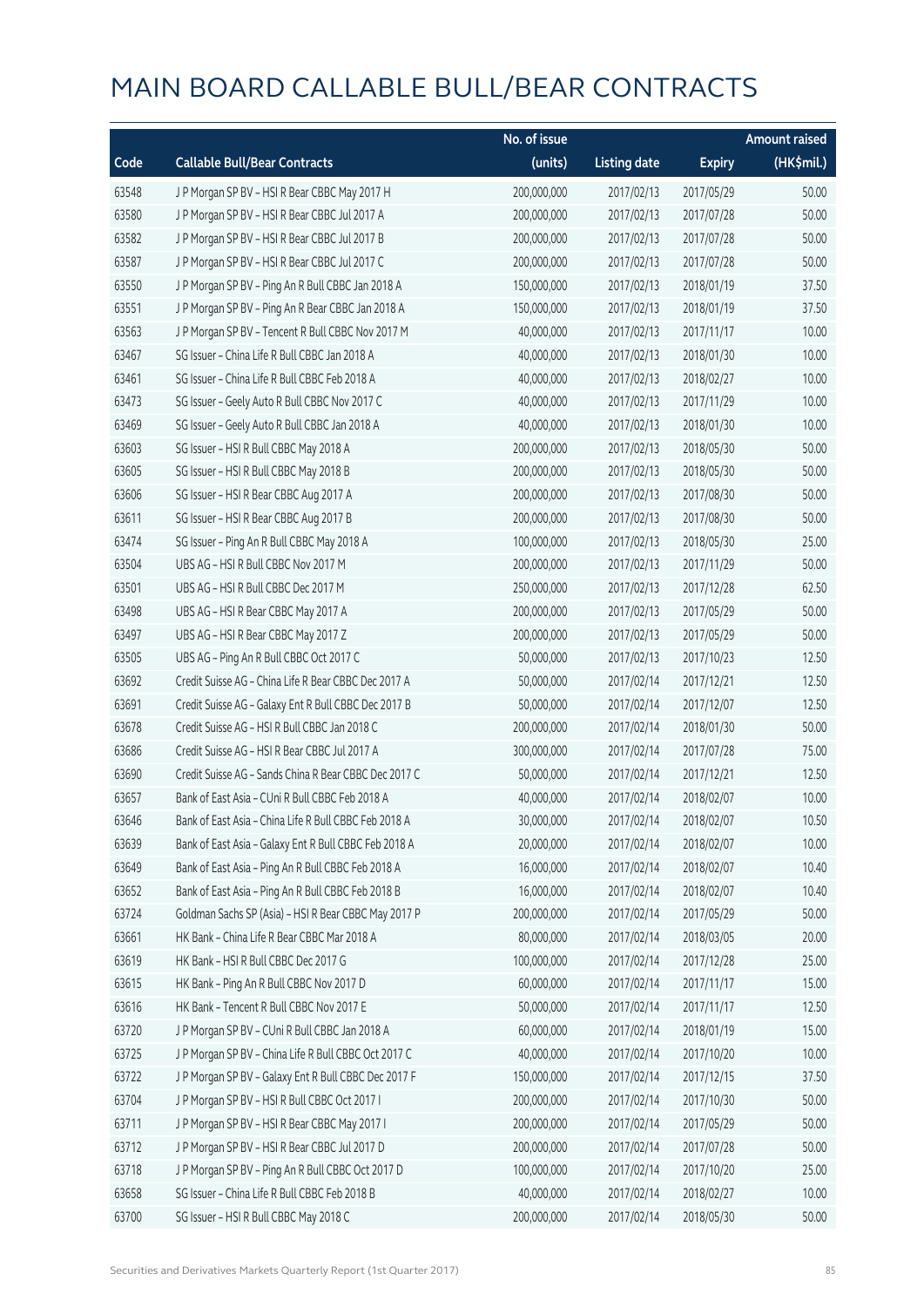|       |                                                          | No. of issue |                     |               | <b>Amount raised</b> |
|-------|----------------------------------------------------------|--------------|---------------------|---------------|----------------------|
| Code  | <b>Callable Bull/Bear Contracts</b>                      | (units)      | <b>Listing date</b> | <b>Expiry</b> | (HK\$mil.)           |
| 63701 | SG Issuer - HSI R Bear CBBC Aug 2017 C                   | 200,000,000  | 2017/02/14          | 2017/08/30    | 50.00                |
| 63638 | UBS AG - HSBC R Bull CBBC Dec 2017 B                     | 50,000,000   | 2017/02/14          | 2017/12/04    | 12.50                |
| 63694 | UBS AG - HSI R Bull CBBC Nov 2017 R                      | 250,000,000  | 2017/02/14          | 2017/11/29    | 62.50                |
| 63695 | UBS AG - HSI R Bear CBBC May 2017 B                      | 250,000,000  | 2017/02/14          | 2017/05/29    | 62.50                |
| 63698 | UBS AG - HSI R Bear CBBC May 2017 C                      | 250,000,000  | 2017/02/14          | 2017/05/29    | 62.50                |
| 63620 | UBS AG - Tencent R Bull CBBC Nov 2017 E                  | 50,000,000   | 2017/02/14          | 2017/11/27    | 12.50                |
| 63796 | BNP Paribas Arbit Issu B.V. - HSI R Bull CBBC Dec 2017 A | 250,000,000  | 2017/02/15          | 2017/12/28    | 62.50                |
| 63758 | BNP Paribas Arbit Issu B.V. - HSI R Bear CBBC May 2017 H | 250,000,000  | 2017/02/15          | 2017/05/29    | 62.50                |
| 63795 | Credit Suisse AG - HKEX R Bull CBBC Dec 2017 C           | 50,000,000   | 2017/02/15          | 2017/12/07    | 12.50                |
| 63771 | Credit Suisse AG - HSI R Bull CBBC Jan 2018 D            | 200,000,000  | 2017/02/15          | 2018/01/30    | 50.00                |
| 63772 | Credit Suisse AG - HSI R Bull CBBC Jan 2018 E            | 200,000,000  | 2017/02/15          | 2018/01/30    | 50.00                |
| 63765 | Credit Suisse AG - HSI R Bear CBBC May 2017 B            | 200,000,000  | 2017/02/15          | 2017/05/29    | 50.00                |
| 63760 | Credit Suisse AG - HSI R Bear CBBC May 2017 Z            | 200,000,000  | 2017/02/15          | 2017/05/29    | 50.00                |
| 63768 | Credit Suisse AG - SMIC R Bull CBBC Dec 2017 A           | 50,000,000   | 2017/02/15          | 2017/12/28    | 12.50                |
| 63731 | Goldman Sachs SP (Asia) - HSI R Bull CBBC Nov 2017 T     | 200,000,000  | 2017/02/15          | 2017/11/29    | 50.00                |
| 63797 | Goldman Sachs SP (Asia) - HSI R Bull CBBC Nov 2017 W     | 200,000,000  | 2017/02/15          | 2017/11/29    | 50.00                |
| 63801 | Goldman Sachs SP (Asia) - HSI R Bear CBBC May 2017 Q     | 200,000,000  | 2017/02/15          | 2017/05/29    | 50.00                |
| 63735 | HK Bank - China Life R Bull CBBC Feb 2018 A              | 40,000,000   | 2017/02/15          | 2018/02/12    | 10.00                |
| 63733 | HK Bank - China Shenhua R Bull CBBC Feb 2018 B           | 40,000,000   | 2017/02/15          | 2018/02/12    | 10.00                |
| 63737 | HK Bank - Geely Auto R Bull CBBC Nov 2017 C              | 40,000,000   | 2017/02/15          | 2017/11/17    | 10.00                |
| 63742 | HK Bank - Galaxy Ent R Bull CBBC Jan 2018 B              | 80,000,000   | 2017/02/15          | 2018/01/15    | 20.00                |
| 63747 | HK Bank - Galaxy Ent R Bear CBBC Jan 2018 C              | 40,000,000   | 2017/02/15          | 2018/01/15    | 10.00                |
| 63751 | HK Bank - Sands China R Bear CBBC Jan 2018 B             | 40,000,000   | 2017/02/15          | 2018/01/15    | 10.00                |
| 63755 | HK Bank - SMIC R Bull CBBC Feb 2018 B                    | 40,000,000   | 2017/02/15          | 2018/02/12    | 10.00                |
| 63849 | J P Morgan SP BV - BOCL R Bull CBBC Dec 2017 A           | 200,000,000  | 2017/02/15          | 2017/12/15    | 50.00                |
| 63846 | J P Morgan SP BV - CC Bank R Bull CBBC Mar 2018 A        | 100,000,000  | 2017/02/15          | 2018/03/16    | 25.00                |
| 63830 | J P Morgan SP BV - China Life R Bull CBBC Dec 2017 D     | 40,000,000   | 2017/02/15          | 2017/12/15    | 10.00                |
| 63833 | J P Morgan SP BV - China Life R Bull CBBC Feb 2018 E     | 40,000,000   | 2017/02/15          | 2018/02/15    | 12.00                |
| 63845 | J P Morgan SP BV - HKEX R Bull CBBC Dec 2017 J           | 40,000,000   | 2017/02/15          | 2017/12/15    | 10.00                |
| 63837 | J P Morgan SP BV - HKEX R Bull CBBC Jan 2018 A           | 40,000,000   | 2017/02/15          | 2018/01/19    | 10.00                |
| 63823 | J P Morgan SP BV - HSI R Bull CBBC Jan 2018 W            | 200,000,000  | 2017/02/15          | 2018/01/30    | 50.00                |
| 63827 | J P Morgan SP BV - HSI R Bear CBBC May 2017 J            | 200,000,000  | 2017/02/15          | 2017/05/29    | 50.00                |
| 63851 | J P Morgan SP BV - HSI R Bear CBBC May 2017 N            | 200,000,000  | 2017/02/15          | 2017/05/29    | 56.00                |
| 63853 | J P Morgan SP BV - HSI R Bear CBBC May 2017 O            | 200,000,000  | 2017/02/15          | 2017/05/29    | 50.00                |
| 63850 | J P Morgan SP BV - HSI R Bear CBBC Jul 2017 E            | 200,000,000  | 2017/02/15          | 2017/07/28    | 50.00                |
| 63855 | J P Morgan SP BV - SMIC R Bull CBBC Dec 2017 A           | 40,000,000   | 2017/02/15          | 2017/12/15    | 10.00                |
| 63756 | SG Issuer - COVS R Bull CBBC Dec 2017 C                  | 40,000,000   | 2017/02/15          | 2017/12/28    | 10.00                |
| 63757 | SG Issuer - HKEX R Bull CBBC Jan 2018 B                  | 100,000,000  | 2017/02/15          | 2018/01/30    | 25.00                |
| 63822 | SG Issuer - HKEX R Bull CBBC Feb 2018 B                  | 100,000,000  | 2017/02/15          | 2018/02/27    | 25.00                |
| 63811 | SG Issuer - HKEX R Bull CBBC Mar 2018 A                  | 100,000,000  | 2017/02/15          | 2018/03/28    | 25.00                |
| 63802 | SG Issuer - HSI R Bull CBBC May 2018 D                   | 200,000,000  | 2017/02/15          | 2018/05/30    | 50.00                |
| 63803 | SG Issuer - HSI R Bull CBBC May 2018 E                   | 200,000,000  | 2017/02/15          | 2018/05/30    | 50.00                |
| 63805 | SG Issuer - HSI R Bull CBBC May 2018 F                   | 200,000,000  | 2017/02/15          | 2018/05/30    | 50.00                |
| 63808 | SG Issuer - HSI R Bear CBBC Jul 2017 O                   | 200,000,000  | 2017/02/15          | 2017/07/28    | 50.00                |
| 63809 | SG Issuer - HSI R Bear CBBC Jul 2017 P                   | 200,000,000  | 2017/02/15          | 2017/07/28    | 50.00                |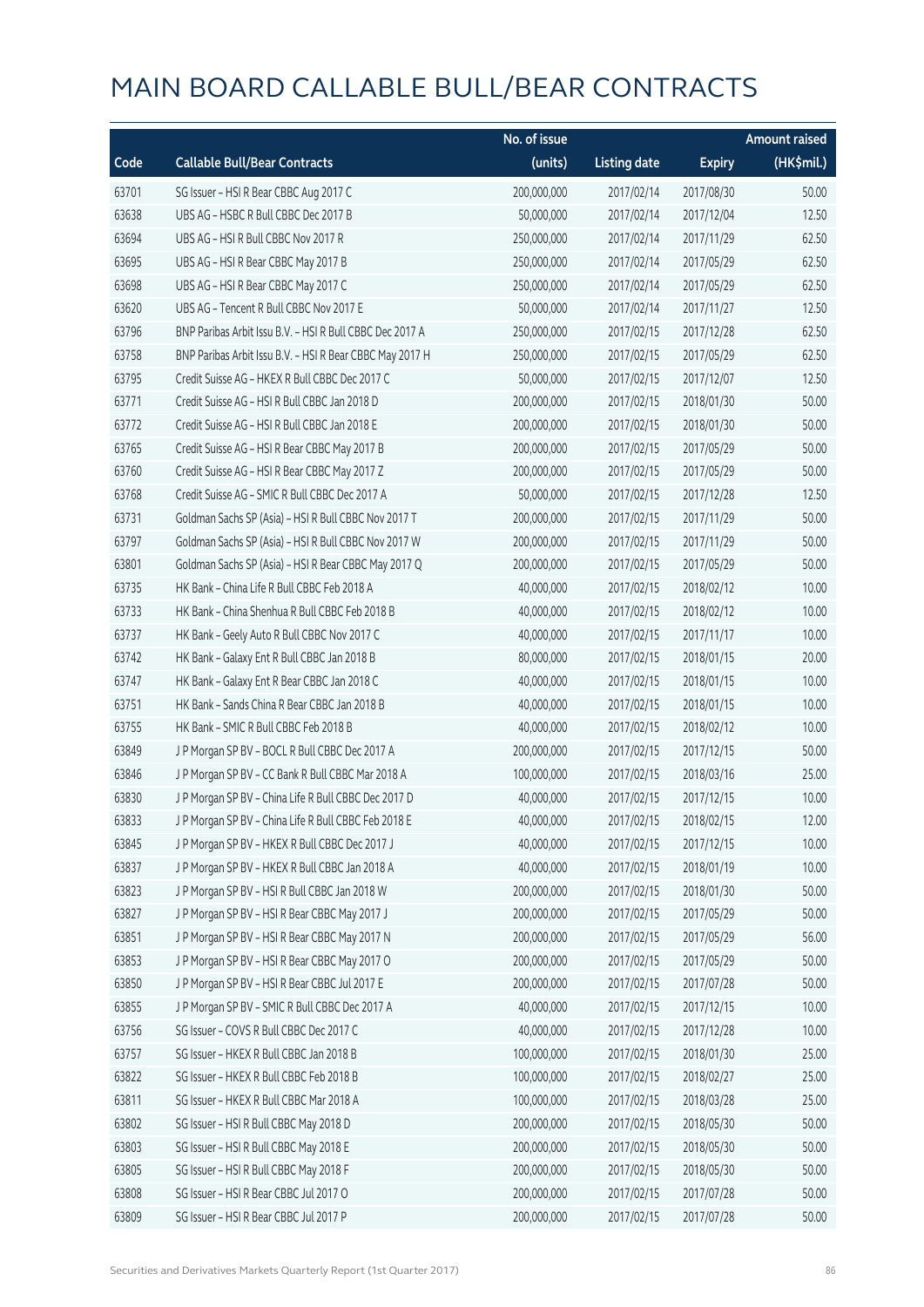|       |                                                            | No. of issue |                     |               | <b>Amount raised</b> |
|-------|------------------------------------------------------------|--------------|---------------------|---------------|----------------------|
| Code  | <b>Callable Bull/Bear Contracts</b>                        | (units)      | <b>Listing date</b> | <b>Expiry</b> | (HK\$mil.)           |
| 63790 | UBS AG - HKEX R Bull CBBC Sep 2017 E                       | 40,000,000   | 2017/02/15          | 2017/09/18    | 10.00                |
| 63793 | UBS AG - HKEX R Bear CBBC May 2017 A                       | 40,000,000   | 2017/02/15          | 2017/05/29    | 10.00                |
| 63789 | UBS AG - HSI R Bull CBBC Oct 2017 N                        | 200,000,000  | 2017/02/15          | 2017/10/30    | 50.00                |
| 63786 | UBS AG - HSI R Bull CBBC Nov 2017 Y                        | 250,000,000  | 2017/02/15          | 2017/11/29    | 62.50                |
| 63780 | UBS AG - HSI R Bear CBBC May 2017 D                        | 250,000,000  | 2017/02/15          | 2017/05/29    | 62.50                |
| 63777 | UBS AG - HSI R Bear CBBC May 2017 E                        | 200,000,000  | 2017/02/15          | 2017/05/29    | 50.00                |
| 63778 | UBS AG - HSI R Bear CBBC May 2017 F                        | 200,000,000  | 2017/02/15          | 2017/05/29    | 50.00                |
| 63784 | UBS AG - HSI R Bear CBBC May 2017 J                        | 250,000,000  | 2017/02/15          | 2017/05/29    | 62.50                |
| 63895 | BNP Paribas Arbit Issu B.V. - HSCEI R Bull CBBC Dec 2017 E | 100,000,000  | 2017/02/16          | 2017/12/28    | 25.00                |
| 63896 | BNP Paribas Arbit Issu B.V. - HSI R Bull CBBC Nov 2017 I   | 250,000,000  | 2017/02/16          | 2017/11/29    | 62.50                |
| 63857 | BNP Paribas Arbit Issu B.V. - HSI R Bear CBBC May 2017 I   | 250,000,000  | 2017/02/16          | 2017/05/29    | 62.50                |
| 63942 | Credit Suisse AG - CUni R Bull CBBC Nov 2017 B             | 50,000,000   | 2017/02/16          | 2017/11/29    | 12.50                |
| 63945 | Credit Suisse AG - HSCEI R Bull CBBC Dec 2017 C            | 100,000,000  | 2017/02/16          | 2017/12/28    | 25.00                |
| 63936 | Credit Suisse AG - HSI R Bull CBBC Jan 2018 F              | 200,000,000  | 2017/02/16          | 2018/01/30    | 50.00                |
| 63944 | Credit Suisse AG - HSI R Bull CBBC Jan 2018 G              | 200,000,000  | 2017/02/16          | 2018/01/30    | 50.00                |
| 63934 | Credit Suisse AG - HSI R Bear CBBC May 2017 C              | 200,000,000  | 2017/02/16          | 2017/05/29    | 50.00                |
| 63915 | Bank of East Asia - CUni R Bull CBBC Feb 2018 B            | 40,000,000   | 2017/02/16          | 2018/02/09    | 10.00                |
| 63914 | Bank of East Asia - HKEX R Bull CBBC Feb 2018 A            | 40,000,000   | 2017/02/16          | 2018/02/09    | 10.00                |
| 63912 | Goldman Sachs SP (Asia) - HSI R Bull CBBC Nov 2017 I       | 200,000,000  | 2017/02/16          | 2017/11/29    | 50.00                |
| 63908 | Goldman Sachs SP (Asia) - HSI R Bear CBBC May 2017 R       | 200,000,000  | 2017/02/16          | 2017/05/29    | 50.00                |
| 63904 | HK Bank - COVS R Bull CBBC Nov 2017 C                      | 40,000,000   | 2017/02/16          | 2017/11/17    | 10.00                |
| 63903 | HK Bank - CNOOC R Bear CBBC Nov 2017 B                     | 40,000,000   | 2017/02/16          | 2017/11/17    | 10.00                |
| 63881 | HK Bank - Geely Auto R Bear CBBC Mar 2018 A                | 40,000,000   | 2017/02/16          | 2018/03/05    | 10.00                |
| 63890 | HK Bank - HKEX R Bull CBBC Nov 2017 F                      | 50,000,000   | 2017/02/16          | 2017/11/17    | 12.50                |
| 63885 | HK Bank - HKEX R Bull CBBC Jan 2018 D                      | 50,000,000   | 2017/02/16          | 2018/01/08    | 12.50                |
| 63891 | HK Bank - HKEX R Bull CBBC Feb 2018 B                      | 50,000,000   | 2017/02/16          | 2018/02/12    | 12.50                |
| 63887 | HK Bank - HKEX R Bull CBBC Mar 2018 A                      | 50,000,000   | 2017/02/16          | 2018/03/05    | 12.50                |
| 63869 | HK Bank - HSCEI R Bull CBBC Dec 2017 C                     | 60,000,000   | 2017/02/16          | 2017/12/28    | 15.00                |
| 63867 | HK Bank - HSI R Bull CBBC Oct 2017 N                       | 100,000,000  | 2017/02/16          | 2017/10/30    | 25.00                |
| 63866 | HK Bank - HSI R Bull CBBC Nov 2017 O                       | 100,000,000  | 2017/02/16          | 2017/11/29    | 25.00                |
| 63858 | HK Bank - HSI R Bull CBBC Dec 2017 H                       | 100,000,000  | 2017/02/16          | 2017/12/28    | 25.00                |
| 63877 | HK Bank - Tencent R Bull CBBC Jan 2018 E                   | 50,000,000   | 2017/02/16          | 2018/01/22    | 12.50                |
| 63897 | HK Bank - WH Group R Bull CBBC Feb 2018 B                  | 40,000,000   | 2017/02/16          | 2018/02/12    | 10.00                |
| 63951 | J P Morgan SP BV - BOCL R Bull CBBC Nov 2017 A             | 100,000,000  | 2017/02/16          | 2017/11/17    | 25.00                |
| 63958 | J P Morgan SP BV - COVS R Bull CBBC Dec 2017 A             | 40,000,000   | 2017/02/16          | 2017/12/15    | 10.00                |
| 63947 | J P Morgan SP BV - China Life R Bull CBBC Nov 2017 D       | 40,000,000   | 2017/02/16          | 2017/11/17    | 10.00                |
| 63960 | J P Morgan SP BV - CNOOC R Bull CBBC Dec 2017 A            | 100,000,000  | 2017/02/16          | 2017/12/15    | 25.00                |
| 63962 | J P Morgan SP BV - HKEX R Bull CBBC Oct 2017 I             | 40,000,000   | 2017/02/16          | 2017/10/20    | 10.00                |
| 63946 | J P Morgan SP BV - HKEX R Bull CBBC Nov 2017 K             | 40,000,000   | 2017/02/16          | 2017/11/17    | 10.00                |
| 63907 | J P Morgan SP BV - HSI R Bear CBBC May 2017 W              | 200,000,000  | 2017/02/16          | 2017/05/29    | 50.00                |
| 63956 | J P Morgan SP BV - ICBC R Bull CBBC Dec 2017 A             | 100,000,000  | 2017/02/16          | 2017/12/15    | 25.00                |
| 63950 | J P Morgan SP BV - Tencent R Bull CBBC Jul 2017 I          | 40,000,000   | 2017/02/16          | 2017/07/21    | 10.00                |
| 63963 | SG Issuer - HSI R Bull CBBC May 2018 G                     | 200,000,000  | 2017/02/16          | 2018/05/30    | 50.00                |
| 63966 | SG Issuer - HSI R Bull CBBC May 2018 H                     | 200,000,000  | 2017/02/16          | 2018/05/30    | 50.00                |
| 63918 | UBS AG - China Life R Bull CBBC Oct 2017 A                 | 40,000,000   | 2017/02/16          | 2017/10/30    | 10.00                |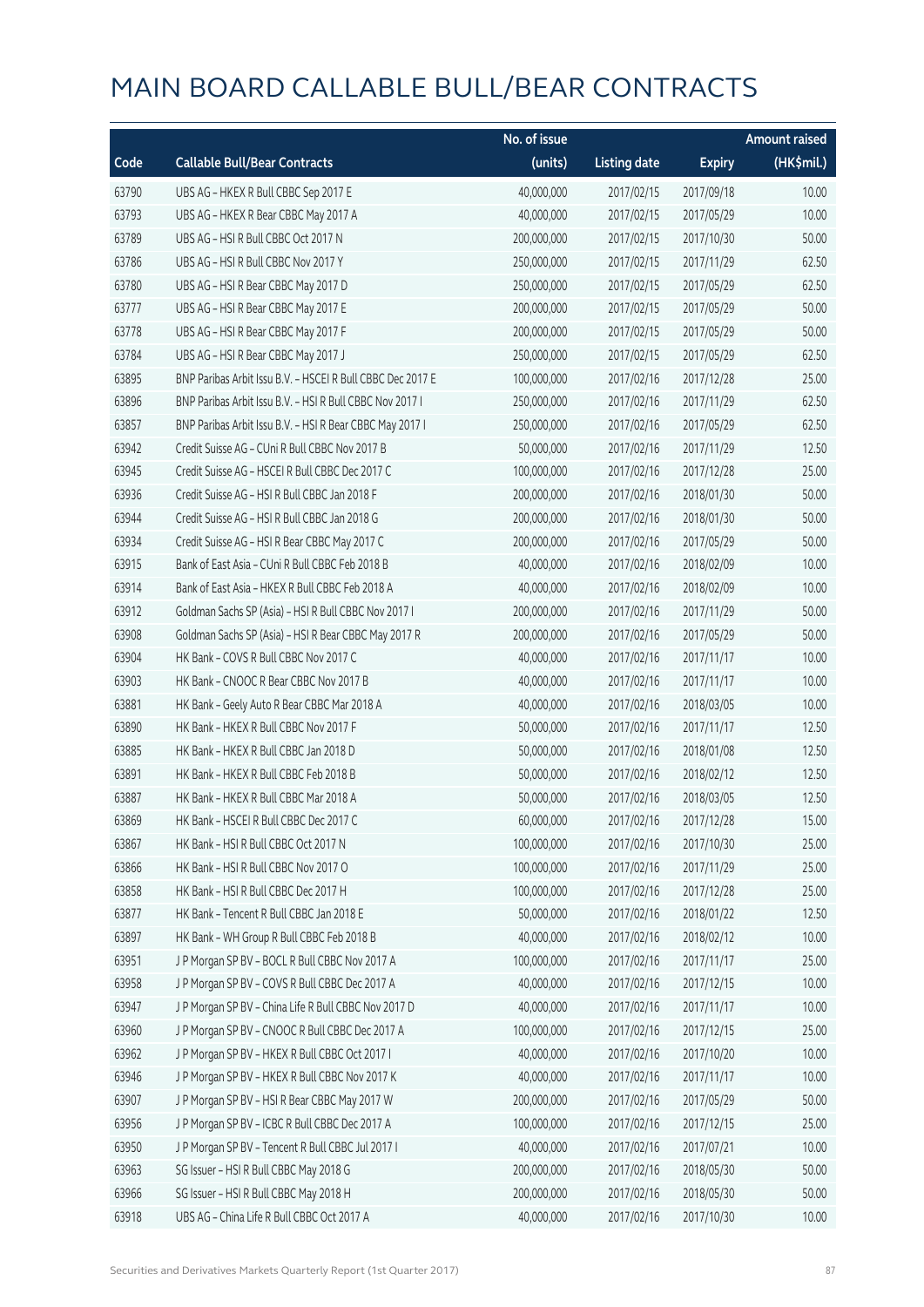|       |                                                          | No. of issue |                     |               | <b>Amount raised</b> |
|-------|----------------------------------------------------------|--------------|---------------------|---------------|----------------------|
| Code  | <b>Callable Bull/Bear Contracts</b>                      | (units)      | <b>Listing date</b> | <b>Expiry</b> | (HK\$mil.)           |
| 63923 | UBS AG - CSOP A50 ETF R Bull CBBC Jan 2018 A             | 40,000,000   | 2017/02/16          | 2018/01/15    | 10.00                |
| 63921 | UBS AG - A50 China R Bull CBBC Jan 2018 A                | 40,000,000   | 2017/02/16          | 2018/01/08    | 10.00                |
| 63925 | UBS AG - HSCEI R Bull CBBC Dec 2017 B                    | 100,000,000  | 2017/02/16          | 2017/12/28    | 25.00                |
| 63926 | UBS AG - HSCEI R Bear CBBC May 2017 A                    | 100,000,000  | 2017/02/16          | 2017/05/29    | 25.00                |
| 63927 | UBS AG - HSI R Bull CBBC Sep 2017 M                      | 250,000,000  | 2017/02/16          | 2017/09/28    | 62.50                |
| 63928 | UBS AG - HSI R Bull CBBC Sep 2017 X                      | 200,000,000  | 2017/02/16          | 2017/09/28    | 50.00                |
| 63931 | UBS AG - HSI R Bull CBBC Jan 2018 D                      | 200,000,000  | 2017/02/16          | 2018/01/30    | 50.00                |
| 63917 | UBS AG - HSI R Bear CBBC May 2017 M                      | 250,000,000  | 2017/02/16          | 2017/05/29    | 62.50                |
| 64018 | BNP Paribas Arbit Issu B.V. - HSI R Bull CBBC Dec 2017 B | 250,000,000  | 2017/02/17          | 2017/12/28    | 62.50                |
| 64019 | BNP Paribas Arbit Issu B.V. - HSI R Bear CBBC May 2017 J | 250,000,000  | 2017/02/17          | 2017/05/29    | 62.50                |
| 64020 | BNP Paribas Arbit Issu B.V. - HSI R Bear CBBC May 2017 K | 250,000,000  | 2017/02/17          | 2017/05/29    | 62.50                |
| 64025 | BNP Paribas Arbit Issu B.V. - HSI R Bear CBBC May 2017 L | 250,000,000  | 2017/02/17          | 2017/05/29    | 62.50                |
| 64028 | BNP Paribas Arbit Issu B.V. - HSI R Bear CBBC May 2017 M | 250,000,000  | 2017/02/17          | 2017/05/29    | 62.50                |
| 64049 | Credit Suisse AG - HKEX R Bull CBBC Dec 2017 D           | 50,000,000   | 2017/02/17          | 2017/12/15    | 12.50                |
| 64050 | Credit Suisse AG - HSBC R Bull CBBC Dec 2017 F           | 50,000,000   | 2017/02/17          | 2017/12/07    | 12.50                |
| 64042 | Credit Suisse AG - HSI R Bull CBBC Dec 2017 E            | 200,000,000  | 2017/02/17          | 2017/12/28    | 50.00                |
| 64043 | Credit Suisse AG - HSI R Bull CBBC Jan 2018 H            | 200,000,000  | 2017/02/17          | 2018/01/30    | 50.00                |
| 64039 | Credit Suisse AG - HSI R Bear CBBC May 2017 D            | 200,000,000  | 2017/02/17          | 2017/05/29    | 50.00                |
| 64047 | Credit Suisse AG - Sands China R Bull CBBC Nov 2017 D    | 50,000,000   | 2017/02/17          | 2017/11/24    | 12.50                |
| 64036 | Goldman Sachs SP (Asia) - HSI R Bull CBBC Nov 2017 A     | 200,000,000  | 2017/02/17          | 2017/11/29    | 50.80                |
| 64030 | Goldman Sachs SP (Asia) - HSI R Bull CBBC Nov 2017 R     | 200,000,000  | 2017/02/17          | 2017/11/29    | 50.20                |
| 63969 | Goldman Sachs SP (Asia) - HSI R Bear CBBC May 2017 S     | 200,000,000  | 2017/02/17          | 2017/05/29    | 50.00                |
| 63983 | HK Bank - BOCL R Bull CBBC Nov 2017 A                    | 50,000,000   | 2017/02/17          | 2017/11/17    | 12.50                |
| 63988 | HK Bank - BOCL R Bear CBBC Mar 2018 A                    | 40,000,000   | 2017/02/17          | 2018/03/05    | 10.00                |
| 63990 | HK Bank - CC Bank R Bull CBBC Feb 2018 B                 | 50,000,000   | 2017/02/17          | 2018/02/12    | 12.50                |
| 63971 | HK Bank - HS H-SH ETF R Bull CBBC Feb 2018 A             | 50,000,000   | 2017/02/17          | 2018/02/12    | 12.50                |
| 63972 | HK Bank - HS H-SH ETF R Bear CBBC Mar 2018 A             | 40,000,000   | 2017/02/17          | 2018/03/05    | 10.00                |
| 63977 | HK Bank - HSCEI R Bull CBBC Nov 2017 D                   | 60,000,000   | 2017/02/17          | 2017/11/29    | 15.00                |
| 63980 | HK Bank - HSCEI R Bear CBBC Dec 2017 B                   | 50,000,000   | 2017/02/17          | 2017/12/28    | 12.50                |
| 63975 | HK Bank - HSI R Bull CBBC Nov 2017 P                     | 100,000,000  | 2017/02/17          | 2017/11/29    | 25.00                |
| 63974 | HK Bank - HSI R Bear CBBC Dec 2017 D                     | 100,000,000  | 2017/02/17          | 2017/12/28    | 25.00                |
| 63992 | HK Bank - Ping An R Bear CBBC Mar 2018 A                 | 40,000,000   | 2017/02/17          | 2018/03/05    | 10.00                |
| 64000 | Haitong Int'l Sec - BOC HK R Bull CBBC Dec 2017 A        | 80,000,000   | 2017/02/17          | 2017/12/22    | 20.00                |
| 63994 | Haitong Int'l Sec - Galaxy Ent R Bull CBBC Nov 2017 C    | 80,000,000   | 2017/02/17          | 2017/11/15    | 20.00                |
| 63998 | Haitong Int'l Sec - HKEX R Bull CBBC Nov 2017 A          | 40,000,000   | 2017/02/17          | 2017/11/06    | 10.00                |
| 64001 | Haitong Int'l Sec - HSBC R Bull CBBC Dec 2017 A          | 40,000,000   | 2017/02/17          | 2017/12/21    | 10.00                |
| 63999 | Haitong Int'l Sec - ICBC R Bull CBBC Nov 2017 A          | 60,000,000   | 2017/02/17          | 2017/11/08    | 15.00                |
| 64096 | J P Morgan SP BV - CSOP A50 ETF R Bull CBBC Mar 2018 A   | 80,000,000   | 2017/02/17          | 2018/03/16    | 20.00                |
| 64103 | J P Morgan SP BV - China Shenhua R Bull CBBC Jan 2018 A  | 40,000,000   | 2017/02/17          | 2018/01/19    | 10.00                |
| 64104 | J P Morgan SP BV - China Shenhua R Bull CBBC Feb 2018 A  | 40,000,000   | 2017/02/17          | 2018/02/15    | 10.00                |
| 64087 | J P Morgan SP BV - HKEX R Bull CBBC Oct 2017 J           | 40,000,000   | 2017/02/17          | 2017/10/20    | 10.00                |
| 64092 | J P Morgan SP BV - HKEX R Bull CBBC Feb 2018 A           | 40,000,000   | 2017/02/17          | 2018/02/15    | 10.00                |
| 64086 | J P Morgan SP BV - HSBC R Bull CBBC Nov 2017 I           | 100,000,000  | 2017/02/17          | 2017/11/17    | 25.00                |
| 64081 | J P Morgan SP BV - HSI R Bull CBBC Nov 2017 L            | 200,000,000  | 2017/02/17          | 2017/11/29    | 56.00                |
| 64080 | J P Morgan SP BV - HSI R Bull CBBC Dec 2017 G            | 200,000,000  | 2017/02/17          | 2017/12/28    | 50.00                |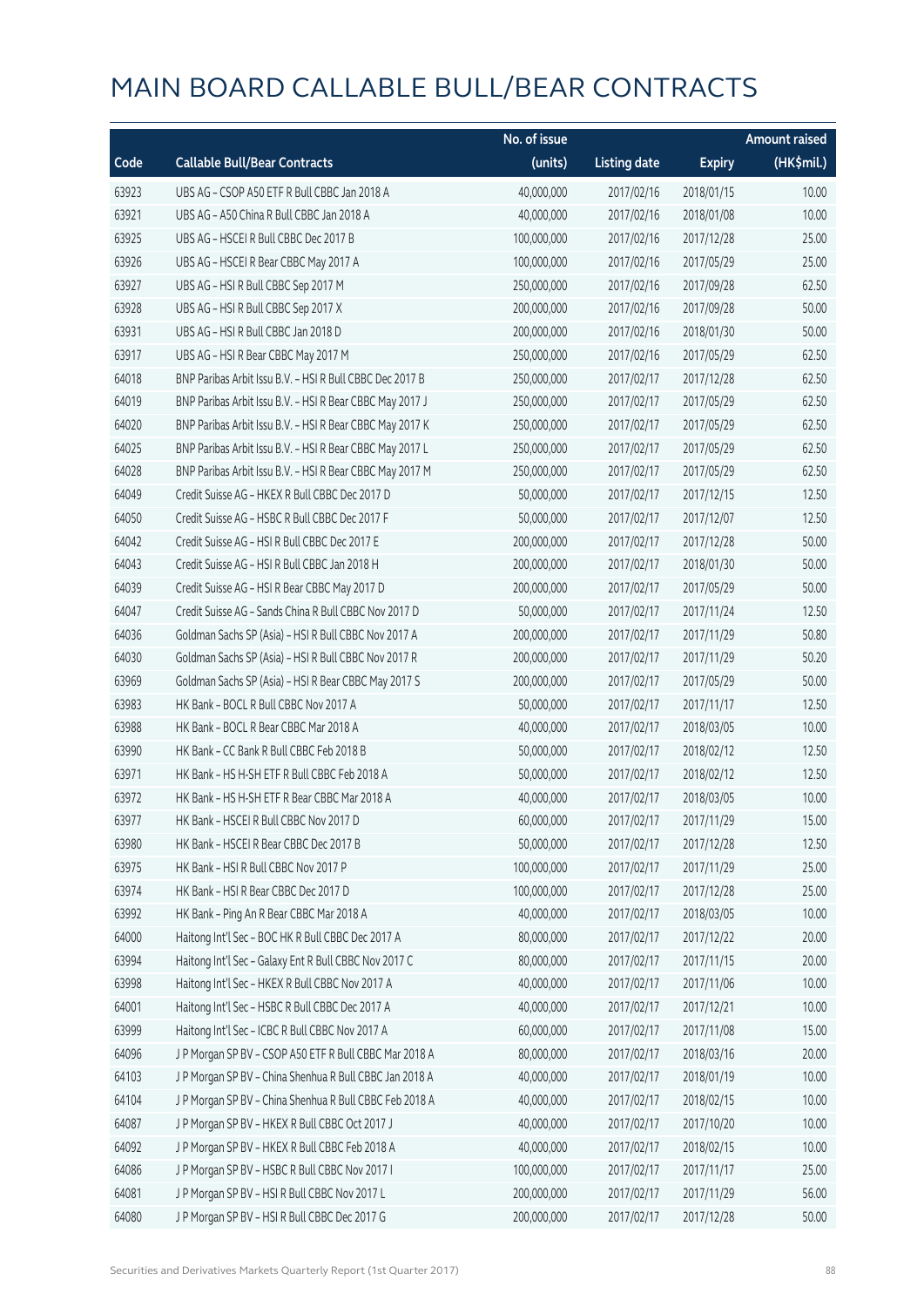|       |                                                            | No. of issue |                     |               | <b>Amount raised</b> |
|-------|------------------------------------------------------------|--------------|---------------------|---------------|----------------------|
| Code  | <b>Callable Bull/Bear Contracts</b>                        | (units)      | <b>Listing date</b> | <b>Expiry</b> | (HK\$mil.)           |
| 64083 | J P Morgan SP BV - HSI R Bull CBBC Apr 2018 B              | 200,000,000  | 2017/02/17          | 2018/04/27    | 56.00                |
| 64074 | J P Morgan SP BV - HSI R Bear CBBC May 2017 X              | 200,000,000  | 2017/02/17          | 2017/05/29    | 50.00                |
| 64076 | J P Morgan SP BV - HSI R Bear CBBC Jul 2017 F              | 200,000,000  | 2017/02/17          | 2017/07/28    | 56.00                |
| 64095 | J P Morgan SP BV - PetCh R Bull CBBC Nov 2017 B            | 100,000,000  | 2017/02/17          | 2017/11/17    | 25.00                |
| 64097 | J P Morgan SP BV - WH Group R Bull CBBC Dec 2017 A         | 60,000,000   | 2017/02/17          | 2017/12/15    | 15.00                |
| 64070 | SG Issuer - HSI R Bull CBBC May 2018 I                     | 200,000,000  | 2017/02/17          | 2018/05/30    | 50.00                |
| 64068 | SG Issuer - HSI R Bear CBBC Jul 2017 Q                     | 200,000,000  | 2017/02/17          | 2017/07/28    | 50.00                |
| 64069 | SG Issuer - HSI R Bear CBBC Jul 2017 R                     | 200,000,000  | 2017/02/17          | 2017/07/28    | 50.00                |
| 64060 | UBS AG - HSI R Bull CBBC Sep 2017 Y                        | 200,000,000  | 2017/02/17          | 2017/09/28    | 50.00                |
| 64057 | UBS AG - HSI R Bull CBBC Dec 2017 R                        | 250,000,000  | 2017/02/17          | 2017/12/28    | 62.50                |
| 64054 | UBS AG - HSI R Bear CBBC May 2017 N                        | 250,000,000  | 2017/02/17          | 2017/05/29    | 62.50                |
| 64056 | UBS AG - HSI R Bear CBBC May 2017 O                        | 250,000,000  | 2017/02/17          | 2017/05/29    | 62.50                |
| 64064 | UBS AG - HSI R Bear CBBC May 2017 P                        | 200,000,000  | 2017/02/17          | 2017/05/29    | 50.00                |
| 64065 | UBS AG - HSI R Bear CBBC May 2017 Q                        | 250,000,000  | 2017/02/17          | 2017/05/29    | 62.50                |
| 64067 | UBS AG - Petrochina R Bull CBBC Oct 2017 C                 | 60,000,000   | 2017/02/17          | 2017/10/16    | 15.00                |
| 64066 | UBS AG - Sands China R Bull CBBC Dec 2017 A                | 60,000,000   | 2017/02/17          | 2017/12/11    | 15.00                |
| 64105 | BNP Paribas Arbit Issu B.V. - HSCEI R Bull CBBC Nov 2017 E | 100,000,000  | 2017/02/20          | 2017/11/29    | 25.00                |
| 64106 | BNP Paribas Arbit Issu B.V. - HSCEI R Bear CBBC May 2017 A | 100,000,000  | 2017/02/20          | 2017/05/29    | 25.00                |
| 64107 | BNP Paribas Arbit Issu B.V. - HSCEI R Bear CBBC May 2017 B | 100,000,000  | 2017/02/20          | 2017/05/29    | 25.00                |
| 64112 | BNP Paribas Arbit Issu B.V. - HSCEI R Bear CBBC May 2017 C | 100,000,000  | 2017/02/20          | 2017/05/29    | 25.00                |
| 64241 | BNP Paribas Arbit Issu B.V. - HSI R Bull CBBC Nov 2017 M   | 250,000,000  | 2017/02/20          | 2017/11/29    | 62.50                |
| 64175 | Credit Suisse AG - China Life R Bull CBBC Dec 2017 A       | 50,000,000   | 2017/02/20          | 2017/12/29    | 12.50                |
| 64151 | Credit Suisse AG - HSI R Bull CBBC Jan 2018 J              | 200,000,000  | 2017/02/20          | 2018/01/30    | 50.00                |
| 64176 | Credit Suisse AG - HSI R Bull CBBC Jan 2018 K              | 200,000,000  | 2017/02/20          | 2018/01/30    | 50.00                |
| 64138 | Credit Suisse AG - HSI R Bear CBBC May 2017 E              | 200,000,000  | 2017/02/20          | 2017/05/29    | 50.00                |
| 64152 | Credit Suisse AG - HSI R Bear CBBC May 2017 F              | 200,000,000  | 2017/02/20          | 2017/05/29    | 50.00                |
| 64153 | Credit Suisse AG - HSI R Bear CBBC May 2017 G              | 200,000,000  | 2017/02/20          | 2017/05/29    | 50.00                |
| 64158 | Credit Suisse AG - HSI R Bear CBBC May 2017 H              | 200,000,000  | 2017/02/20          | 2017/05/29    | 50.00                |
| 64172 | Credit Suisse AG - HSI R Bear CBBC Jun 2017 C              | 200,000,000  | 2017/02/20          | 2017/06/29    | 50.00                |
| 64169 | Credit Suisse AG - HSI R Bear CBBC Jul 2017 B              | 200,000,000  | 2017/02/20          | 2017/07/28    | 50.00                |
| 64174 | Credit Suisse AG - HSI R Bear CBBC Jul 2017 C              | 200,000,000  | 2017/02/20          | 2017/07/28    | 50.00                |
| 64221 | Goldman Sachs SP (Asia) - HSI R Bull CBBC Oct 2017 L       | 200,000,000  | 2017/02/20          | 2017/10/30    | 50.00                |
| 64225 | Goldman Sachs SP (Asia) - HSI R Bear CBBC Aug 2017 A       | 200,000,000  | 2017/02/20          | 2017/08/30    | 50.00                |
| 64226 | Goldman Sachs SP (Asia) - HSI R Bear CBBC Aug 2017 B       | 200,000,000  | 2017/02/20          | 2017/08/30    | 50.00                |
| 64116 | HK Bank - CKP R Bull CBBC Jan 2018 A                       | 40,000,000   | 2017/02/20          | 2018/01/22    | 10.00                |
| 64122 | HK Bank - China Life R Bear CBBC Jan 2018 A                | 80,000,000   | 2017/02/20          | 2018/01/15    | 20.00                |
| 64119 | HK Bank - CSOP A50 ETF R Bull CBBC Nov 2017 A              | 50,000,000   | 2017/02/20          | 2017/11/17    | 12.50                |
| 64120 | HK Bank - A50 R Bull CBBC Nov 2017 A                       | 40,000,000   | 2017/02/20          | 2017/11/17    | 10.00                |
| 64114 | HK Bank - Geely Auto R Bull CBBC Nov 2017 D                | 40,000,000   | 2017/02/20          | 2017/11/17    | 10.00                |
| 64113 | HK Bank - HSCEI R Bear CBBC Dec 2017 C                     | 50,000,000   | 2017/02/20          | 2017/12/28    | 12.50                |
| 64118 | HK Bank - Ping An R Bull CBBC Nov 2017 E                   | 60,000,000   | 2017/02/20          | 2017/11/17    | 15.00                |
| 64265 | J P Morgan SP BV - China Life R Bull CBBC Nov 2017 E       | 40,000,000   | 2017/02/20          | 2017/11/17    | 10.00                |
| 64257 | J P Morgan SP BV - Geely Auto R Bull CBBC Oct 2017 D       | 80,000,000   | 2017/02/20          | 2017/10/20    | 20.00                |
| 64268 | J P Morgan SP BV - HSI R Bull CBBC Oct 2017 F              | 200,000,000  | 2017/02/20          | 2017/10/30    | 50.00                |
| 64271 | J P Morgan SP BV - HSI R Bull CBBC Nov 2017 H              | 200,000,000  | 2017/02/20          | 2017/11/29    | 50.00                |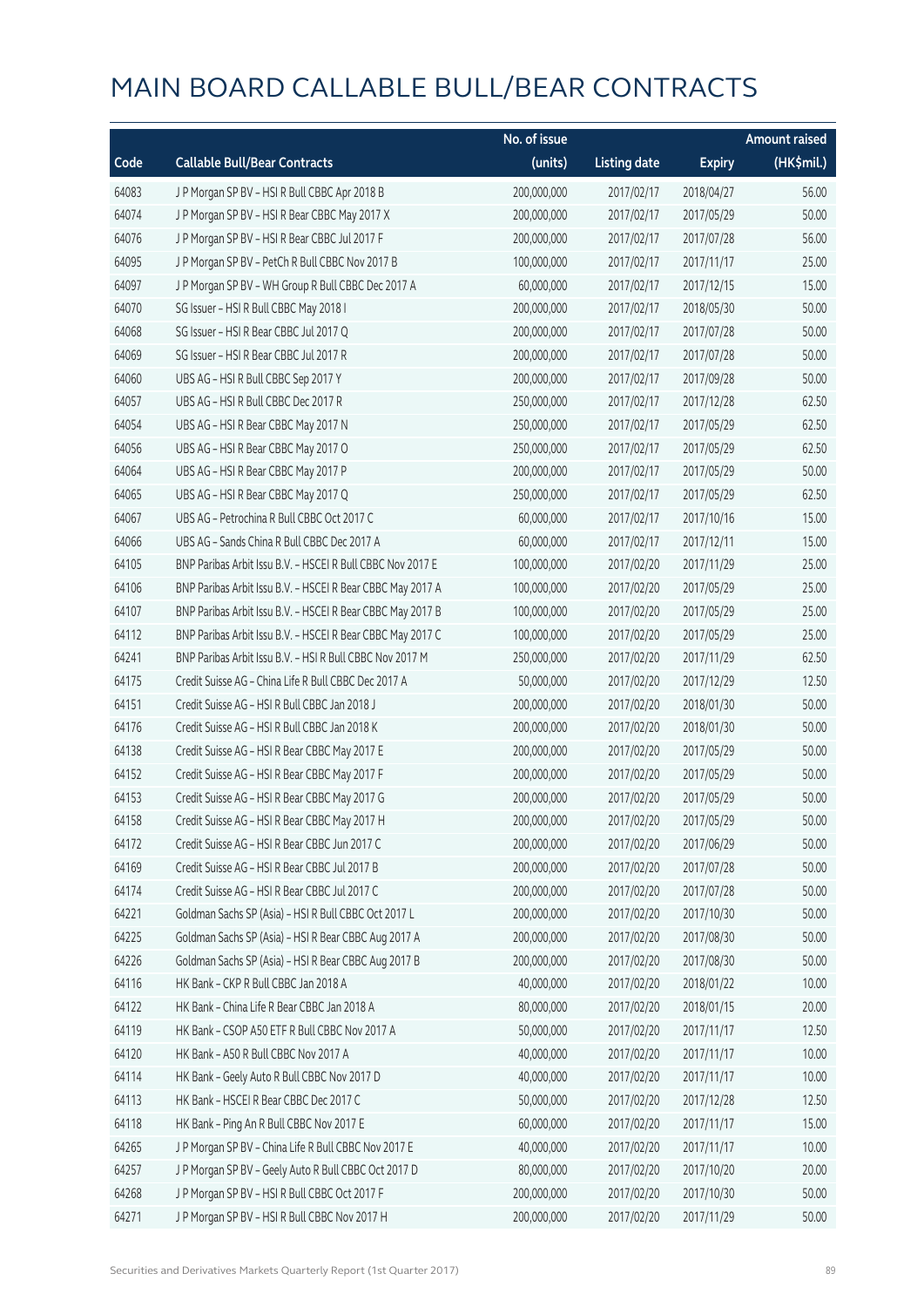|       |                                                          | No. of issue |                     |               | <b>Amount raised</b> |
|-------|----------------------------------------------------------|--------------|---------------------|---------------|----------------------|
| Code  | <b>Callable Bull/Bear Contracts</b>                      | (units)      | <b>Listing date</b> | <b>Expiry</b> | (HK\$mil.)           |
| 64256 | J P Morgan SP BV - HSI R Bear CBBC May 2017 Y            | 200,000,000  | 2017/02/20          | 2017/05/29    | 50.00                |
| 64267 | J P Morgan SP BV - Ping An R Bull CBBC Nov 2017 F        | 150,000,000  | 2017/02/20          | 2017/11/17    | 37.50                |
| 64131 | SG Issuer - HS H-SH ETF R Bull CBBC Feb 2018 A           | 100,000,000  | 2017/02/20          | 2018/02/27    | 25.00                |
| 64132 | SG Issuer - HS H-SH ETF R Bull CBBC Feb 2018 B           | 100,000,000  | 2017/02/20          | 2018/02/27    | 25.00                |
| 64134 | SG Issuer - HS H-SH ETF R Bull CBBC Mar 2018 A           | 100,000,000  | 2017/02/20          | 2018/03/28    | 25.00                |
| 64137 | SG Issuer - HS H-SH ETF R Bull CBBC Apr 2018 A           | 100,000,000  | 2017/02/20          | 2018/04/27    | 25.00                |
| 64123 | SG Issuer - HS H-SH ETF R Bear CBBC Aug 2017 A           | 100,000,000  | 2017/02/20          | 2017/08/30    | 25.00                |
| 64127 | SG Issuer - HS H-SH ETF R Bear CBBC Oct 2017 A           | 100,000,000  | 2017/02/20          | 2017/10/30    | 25.00                |
| 64235 | SG Issuer - HSI R Bull CBBC May 2018 J                   | 200,000,000  | 2017/02/20          | 2018/05/30    | 50.00                |
| 64238 | SG Issuer - HSI R Bull CBBC May 2018 K                   | 200,000,000  | 2017/02/20          | 2018/05/30    | 50.00                |
| 64230 | SG Issuer - HSI R Bear CBBC Jun 2017 A                   | 200,000,000  | 2017/02/20          | 2017/06/29    | 50.00                |
| 64231 | SG Issuer - HSI R Bear CBBC Jun 2017 B                   | 200,000,000  | 2017/02/20          | 2017/06/29    | 50.00                |
| 64232 | SG Issuer - HSI R Bear CBBC Jun 2017 C                   | 200,000,000  | 2017/02/20          | 2017/06/29    | 50.00                |
| 64233 | SG Issuer - HSI R Bear CBBC Jun 2017 D                   | 200,000,000  | 2017/02/20          | 2017/06/29    | 50.00                |
| 64218 | UBS AG - China Life R Bull CBBC Jul 2018 A               | 100,000,000  | 2017/02/20          | 2018/07/16    | 25.00                |
| 64204 | UBS AG - Geely Auto R Bull CBBC Aug 2017 A               | 40,000,000   | 2017/02/20          | 2017/08/21    | 10.00                |
| 64206 | UBS AG - Geely Auto R Bull CBBC Sep 2017 A               | 40,000,000   | 2017/02/20          | 2017/09/11    | 10.00                |
| 64199 | UBS AG - HKEX R Bull CBBC Sep 2017 F                     | 40,000,000   | 2017/02/20          | 2017/09/11    | 10.00                |
| 64203 | UBS AG - HKEX R Bull CBBC Sep 2017 G                     | 40,000,000   | 2017/02/20          | 2017/09/25    | 10.00                |
| 64248 | UBS AG - HSCEI R Bull CBBC Aug 2017 A                    | 100,000,000  | 2017/02/20          | 2017/08/30    | 25.00                |
| 64254 | UBS AG - HSCEI R Bull CBBC Sep 2017 G                    | 100,000,000  | 2017/02/20          | 2017/09/28    | 25.00                |
| 64255 | UBS AG - HSCEI R Bear CBBC May 2017 B                    | 100,000,000  | 2017/02/20          | 2017/05/29    | 25.00                |
| 64215 | UBS AG - HSI R Bull CBBC Dec 2017 T                      | 250,000,000  | 2017/02/20          | 2017/12/28    | 62.50                |
| 64217 | UBS AG - HSI R Bull CBBC Dec 2017 W                      | 250,000,000  | 2017/02/20          | 2017/12/28    | 62.50                |
| 64186 | UBS AG - HSI R Bear CBBC May 2017 R                      | 200,000,000  | 2017/02/20          | 2017/05/29    | 50.00                |
| 64187 | UBS AG - HSI R Bear CBBC May 2017 S                      | 250,000,000  | 2017/02/20          | 2017/05/29    | 62.50                |
| 64196 | UBS AG - HSI R Bear CBBC May 2017 T                      | 250,000,000  | 2017/02/20          | 2017/05/29    | 62.50                |
| 64198 | UBS AG - HSI R Bear CBBC May 2017 U                      | 200,000,000  | 2017/02/20          | 2017/05/29    | 50.00                |
| 64358 | Credit Suisse AG - Geely Auto R Bear CBBC Dec 2017 C     | 50,000,000   | 2017/02/21          | 2017/12/22    | 12.50                |
| 64363 | Credit Suisse AG - Galaxy Ent R Bull CBBC Dec 2017 C     | 50,000,000   | 2017/02/21          | 2017/12/14    | 12.50                |
| 64359 | Credit Suisse AG - Galaxy Ent R Bear CBBC Sep 2017 A     | 50,000,000   | 2017/02/21          | 2017/09/01    | 12.50                |
| 64355 | Credit Suisse AG - HKEX R Bear CBBC Nov 2017 A           | 50,000,000   | 2017/02/21          | 2017/11/24    | 13.50                |
| 64365 | Credit Suisse AG - HSCEI R Bear CBBC May 2017 B          | 100,000,000  | 2017/02/21          | 2017/05/29    | 25.00                |
| 64354 | Credit Suisse AG - HSI R Bull CBBC Jan 2018 L            | 200,000,000  | 2017/02/21          | 2018/01/30    | 50.00                |
| 64366 | Credit Suisse AG - HSI R Bear CBBC May 2017 I            | 200,000,000  | 2017/02/21          | 2017/05/29    | 50.00                |
| 64299 | Bank of East Asia - AIA R Bull CBBC Feb 2018 A           | 15,000,000   | 2017/02/21          | 2018/02/20    | 10.20                |
| 64300 | Bank of East Asia - China Life R Bull CBBC Feb 2018 B    | 30,000,000   | 2017/02/21          | 2018/02/20    | 10.50                |
| 64298 | Bank of East Asia - China Shenhua R Bull CBBC Feb 2018 A | 40,000,000   | 2017/02/21          | 2018/02/20    | 10.00                |
| 64304 | Bank of East Asia - Galaxy Ent R Bull CBBC Feb 2018 B    | 20,000,000   | 2017/02/21          | 2018/02/20    | 10.00                |
| 64294 | Bank of East Asia - Tencent R Bull CBBC Feb 2018 A       | 40,000,000   | 2017/02/21          | 2018/02/20    | 10.00                |
| 64350 | Goldman Sachs SP (Asia) - HSI R Bull CBBC Jan 2018 Y     | 200,000,000  | 2017/02/21          | 2018/01/30    | 50.00                |
| 64353 | Goldman Sachs SP (Asia) - HSI R Bear CBBC May 2017 T     | 200,000,000  | 2017/02/21          | 2017/05/29    | 50.00                |
| 64293 | HK Bank - China Shenhua R Bull CBBC Nov 2017 A           | 40,000,000   | 2017/02/21          | 2017/11/17    | 10.00                |
| 64277 | HK Bank - China Shenhua R Bear CBBC Mar 2018 A           | 40,000,000   | 2017/02/21          | 2018/03/05    | 10.00                |
| 64289 | HK Bank - Geely Auto R Bear CBBC Mar 2018 B              | 40,000,000   | 2017/02/21          | 2018/03/05    | 10.00                |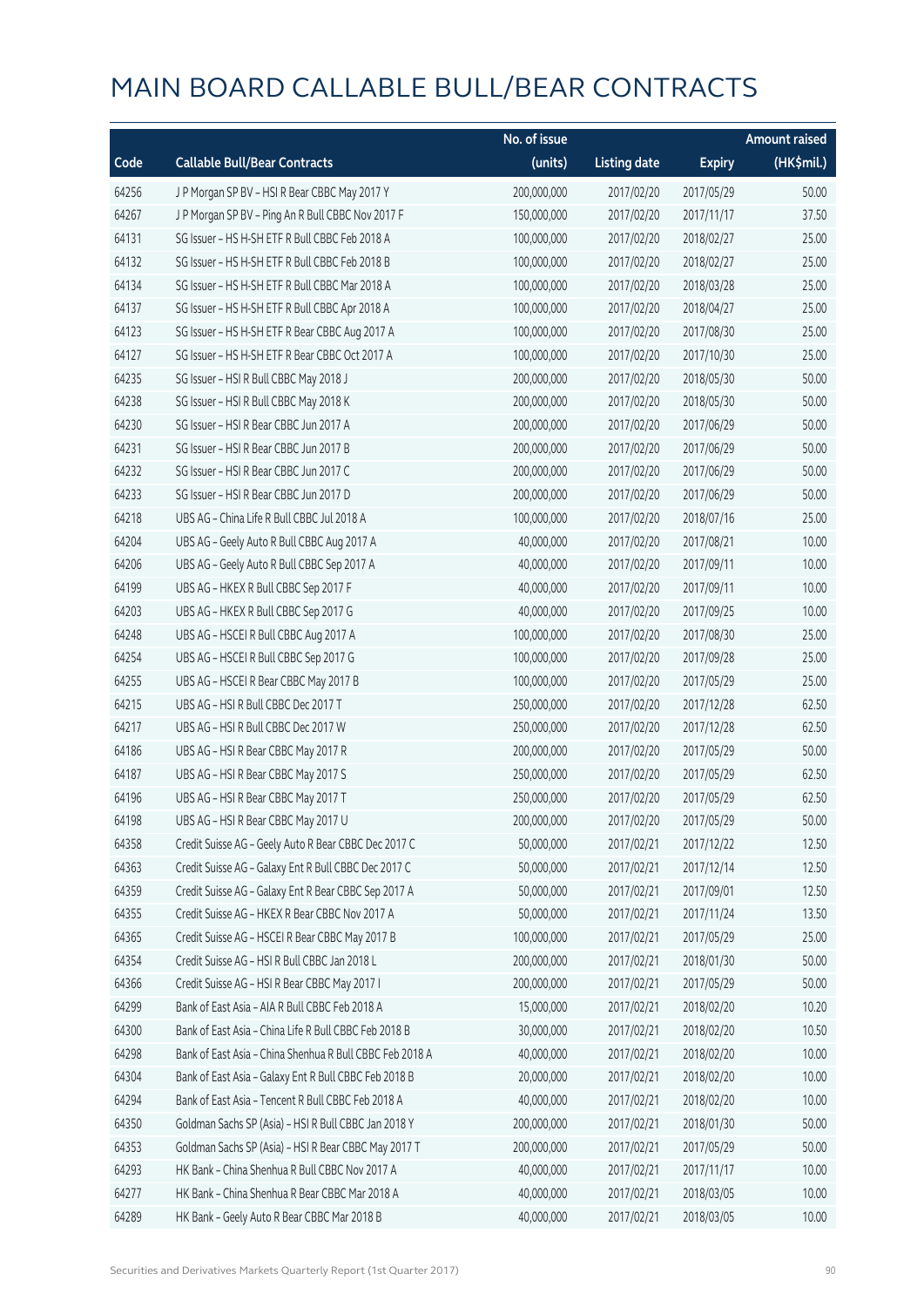|       |                                                            | No. of issue |                     |               | <b>Amount raised</b> |
|-------|------------------------------------------------------------|--------------|---------------------|---------------|----------------------|
| Code  | <b>Callable Bull/Bear Contracts</b>                        | (units)      | <b>Listing date</b> | <b>Expiry</b> | (HK\$mil.)           |
| 64292 | HK Bank - HSI R Bull CBBC Dec 2017 I                       | 100,000,000  | 2017/02/21          | 2017/12/28    | 25.00                |
| 64290 | HK Bank - HSI R Bear CBBC Dec 2017 E                       | 100,000,000  | 2017/02/21          | 2017/12/28    | 25.00                |
| 64286 | HK Bank - Tencent R Bull CBBC Mar 2018 A                   | 40,000,000   | 2017/02/21          | 2018/03/05    | 10.00                |
| 64337 | J P Morgan SP BV - CC Bank R Bull CBBC Dec 2017 A          | 100,000,000  | 2017/02/21          | 2017/12/15    | 25.00                |
| 64339 | J P Morgan SP BV - Geely Auto R Bull CBBC Dec 2017 E       | 60,000,000   | 2017/02/21          | 2017/12/15    | 15.00                |
| 64326 | J P Morgan SP BV - Galaxy Ent R Bull CBBC Nov 2017 E       | 150,000,000  | 2017/02/21          | 2017/11/17    | 37.50                |
| 64343 | J P Morgan SP BV - HSCEI R Bull CBBC Dec 2017 D            | 100,000,000  | 2017/02/21          | 2017/12/28    | 25.00                |
| 64345 | J P Morgan SP BV - HSI R Bull CBBC Jan 2018 T              | 200,000,000  | 2017/02/21          | 2018/01/30    | 50.00                |
| 64349 | J P Morgan SP BV - HSI R Bear CBBC May 2017 K              | 200,000,000  | 2017/02/21          | 2017/05/29    | 50.00                |
| 64331 | J P Morgan SP BV - Sands China R Bull CBBC Dec 2017 B      | 150,000,000  | 2017/02/21          | 2017/12/15    | 37.50                |
| 64306 | SG Issuer - CP&CC R Bull CBBC Feb 2018 A                   | 40,000,000   | 2017/02/21          | 2018/02/27    | 10.00                |
| 64305 | SG Issuer - CP&CC R Bear CBBC Jul 2017 A                   | 40,000,000   | 2017/02/21          | 2017/07/28    | 10.00                |
| 64307 | SG Issuer - CShen R Bull CBBC Dec 2017 A                   | 40,000,000   | 2017/02/21          | 2017/12/28    | 10.00                |
| 64308 | SG Issuer - CShen R Bull CBBC Jul 2018 A                   | 40,000,000   | 2017/02/21          | 2018/07/30    | 10.00                |
| 64313 | SG Issuer - HKEX R Bull CBBC Dec 2017 D                    | 100,000,000  | 2017/02/21          | 2017/12/28    | 25.00                |
| 64318 | SG Issuer - HKEX R Bull CBBC May 2018 A                    | 100,000,000  | 2017/02/21          | 2018/05/30    | 25.00                |
| 64371 | SG Issuer - HSI R Bull CBBC Apr 2018 K                     | 200,000,000  | 2017/02/21          | 2018/04/27    | 50.00                |
| 64370 | SG Issuer - HSI R Bear CBBC Jun 2017 E                     | 200,000,000  | 2017/02/21          | 2017/06/29    | 50.00                |
| 64325 | UBS AG - HS H-SH ETF R Bull CBBC Feb 2018 A                | 40,000,000   | 2017/02/21          | 2018/02/05    | 10.00                |
| 64319 | UBS AG - HSI R Bull CBBC Nov 2017 P                        | 200,000,000  | 2017/02/21          | 2017/11/29    | 50.00                |
| 64321 | UBS AG - HSI R Bear CBBC May 2017 G                        | 200,000,000  | 2017/02/21          | 2017/05/29    | 50.00                |
| 64320 | UBS AG - HSI R Bear CBBC May 2017 V                        | 250,000,000  | 2017/02/21          | 2017/05/29    | 62.50                |
| 64322 | UBS AG - HSI R Bear CBBC May 2017 W                        | 250,000,000  | 2017/02/21          | 2017/05/29    | 62.50                |
| 64323 | UBS AG - HSI R Bear CBBC Jun 2017 B                        | 250,000,000  | 2017/02/21          | 2017/06/29    | 62.50                |
| 64387 | BNP Paribas Arbit Issu B.V. - HSCEI R Bull CBBC Dec 2017 F | 100,000,000  | 2017/02/22          | 2017/12/28    | 25.00                |
| 64374 | BNP Paribas Arbit Issu B.V. - HSI R Bear CBBC May 2017 N   | 250,000,000  | 2017/02/22          | 2017/05/29    | 62.50                |
| 64378 | BNP Paribas Arbit Issu B.V. - HSI R Bear CBBC May 2017 O   | 250,000,000  | 2017/02/22          | 2017/05/29    | 62.50                |
| 64618 | Credit Suisse AG - BOCL R Bull CBBC Nov 2017 A             | 70,000,000   | 2017/02/22          | 2017/11/30    | 17.50                |
| 64612 | Credit Suisse AG - BOCL R Bull CBBC Dec 2017 A             | 70,000,000   | 2017/02/22          | 2017/12/22    | 17.50                |
| 64629 | Credit Suisse AG - China Mobile R Bull CBBC Dec 2017 B     | 50,000,000   | 2017/02/22          | 2017/12/19    | 12.50                |
| 64636 | Credit Suisse AG - China Mobile R Bull CBBC Dec 2017 C     | 50,000,000   | 2017/02/22          | 2017/12/22    | 12.50                |
| 64607 | Credit Suisse AG - CCB R Bull CBBC Dec 2017 A              | 70,000,000   | 2017/02/22          | 2017/12/29    | 17.50                |
| 64611 | Credit Suisse AG - CCB R Bull CBBC Dec 2017 B              | 70,000,000   | 2017/02/22          | 2017/12/06    | 17.50                |
| 64628 | Credit Suisse AG - HKEX R Bull CBBC Nov 2017 E             | 50,000,000   | 2017/02/22          | 2017/11/30    | 12.50                |
| 64651 | Credit Suisse AG - HSCEI R Bear CBBC Jul 2017 A            | 100,000,000  | 2017/02/22          | 2017/07/28    | 25.00                |
| 64639 | Credit Suisse AG - HSI R Bull CBBC Jan 2018 M              | 200,000,000  | 2017/02/22          | 2018/01/30    | 50.00                |
| 64640 | Credit Suisse AG - HSI R Bull CBBC Jan 2018 N              | 200,000,000  | 2017/02/22          | 2018/01/30    | 50.00                |
| 64648 | Credit Suisse AG - HSI R Bull CBBC Jan 2018 O              | 300,000,000  | 2017/02/22          | 2018/01/30    | 75.00                |
| 64601 | Credit Suisse AG - HSI R Bear CBBC May 2017 L              | 200,000,000  | 2017/02/22          | 2017/05/29    | 50.00                |
| 64603 | Credit Suisse AG - HSI R Bear CBBC May 2017 M              | 200,000,000  | 2017/02/22          | 2017/05/29    | 50.00                |
| 64652 | Credit Suisse AG - HSI R Bear CBBC May 2017 N              | 200,000,000  | 2017/02/22          | 2017/05/29    | 50.00                |
| 64655 | Credit Suisse AG - HSI R Bear CBBC May 2017 O              | 200,000,000  | 2017/02/22          | 2017/05/29    | 50.00                |
| 64658 | Credit Suisse AG - HSI R Bear CBBC May 2017 P              | 200,000,000  | 2017/02/22          | 2017/05/29    | 50.00                |
| 64659 | Credit Suisse AG - HSI R Bear CBBC Jul 2017 D              | 200,000,000  | 2017/02/22          | 2017/07/28    | 50.00                |
| 64664 | Credit Suisse AG - HSI R Bear CBBC Jul 2017 E              | 200,000,000  | 2017/02/22          | 2017/07/28    | 50.00                |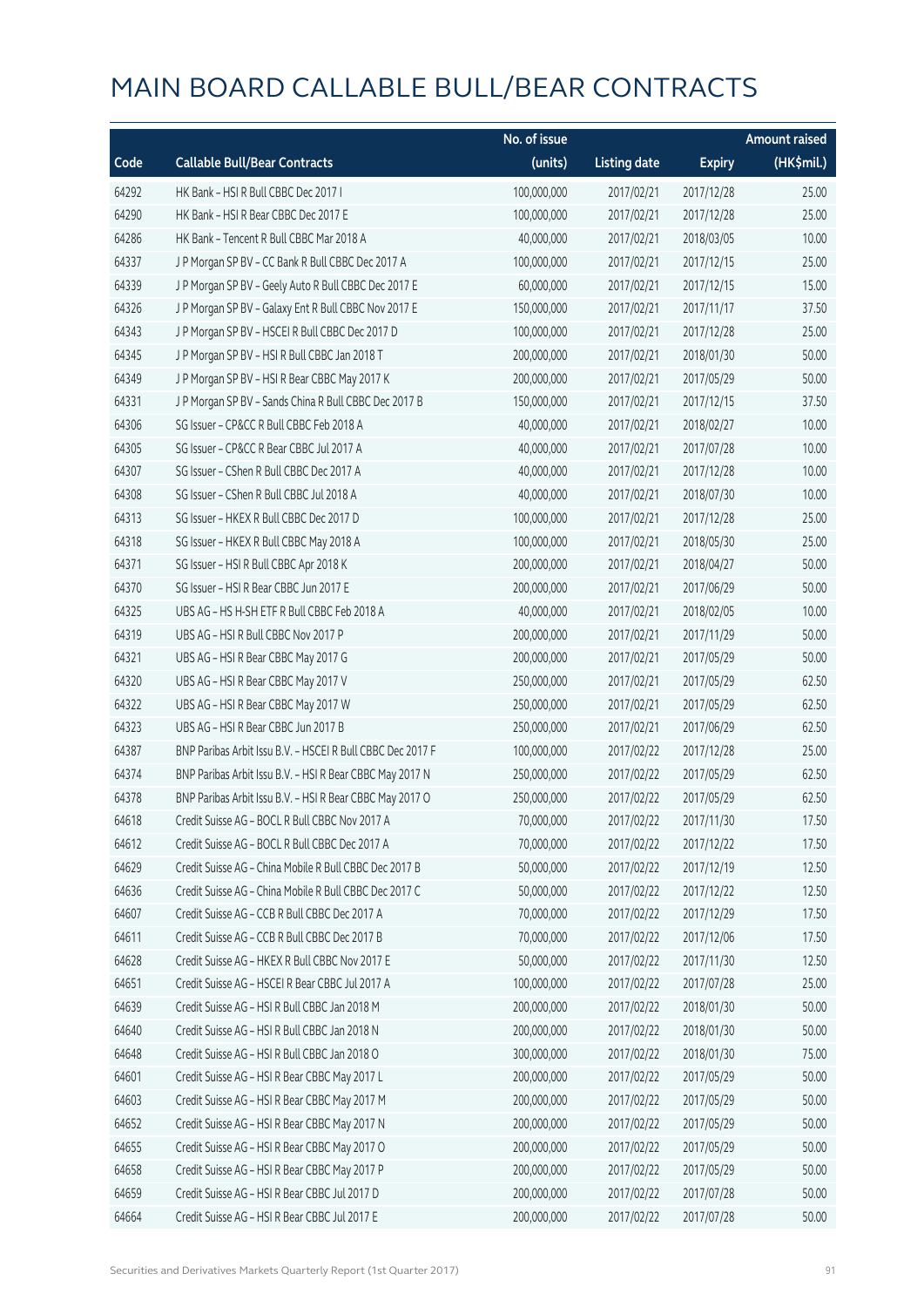|       |                                                         | No. of issue |                     |               | <b>Amount raised</b> |
|-------|---------------------------------------------------------|--------------|---------------------|---------------|----------------------|
| Code  | <b>Callable Bull/Bear Contracts</b>                     | (units)      | <b>Listing date</b> | <b>Expiry</b> | (HK\$mil.)           |
| 64665 | Credit Suisse AG - HSI R Bear CBBC Jul 2017 F           | 200,000,000  | 2017/02/22          | 2017/07/28    | 50.00                |
| 64621 | Credit Suisse AG - ICBC R Bull CBBC Dec 2017 A          | 50,000,000   | 2017/02/22          | 2017/12/07    | 12.50                |
| 64623 | Credit Suisse AG - ICBC R Bull CBBC Dec 2017 B          | 50,000,000   | 2017/02/22          | 2017/12/28    | 12.50                |
| 64626 | Credit Suisse AG - Tencent R Bull CBBC Dec 2017 A       | 50,000,000   | 2017/02/22          | 2017/12/29    | 12.50                |
| 64477 | Goldman Sachs SP (Asia) - HSI R Bull CBBC Jan 2018 Z    | 200,000,000  | 2017/02/22          | 2018/01/30    | 50.00                |
| 64385 | Goldman Sachs SP (Asia) - HSI R Bear CBBC May 2017 U    | 200,000,000  | 2017/02/22          | 2017/05/29    | 50.00                |
| 64386 | Goldman Sachs SP (Asia) - HSI R Bear CBBC May 2017 V    | 200,000,000  | 2017/02/22          | 2017/05/29    | 50.00                |
| 64471 | HK Bank - Galaxy Ent R Bull CBBC Nov 2017 F             | 80,000,000   | 2017/02/22          | 2017/11/17    | 20.00                |
| 64460 | HK Bank - Galaxy Ent R Bull CBBC Jan 2018 C             | 80,000,000   | 2017/02/22          | 2018/01/15    | 20.00                |
| 64454 | HK Bank - HKEX R Bull CBBC Nov 2017 G                   | 50,000,000   | 2017/02/22          | 2017/11/17    | 12.50                |
| 64451 | HK Bank - HSCEI R Bull CBBC Oct 2017 F                  | 60,000,000   | 2017/02/22          | 2017/10/30    | 15.00                |
| 64452 | HK Bank - HSCEI R Bear CBBC Dec 2017 D                  | 50,000,000   | 2017/02/22          | 2017/12/28    | 12.50                |
| 64400 | HK Bank - HSI R Bull CBBC Oct 2017 O                    | 100,000,000  | 2017/02/22          | 2017/10/30    | 25.00                |
| 64394 | HK Bank - HSI R Bull CBBC Nov 2017 Q                    | 100,000,000  | 2017/02/22          | 2017/11/29    | 25.00                |
| 64475 | HK Bank - HSI R Bull CBBC Dec 2017 J                    | 150,000,000  | 2017/02/22          | 2017/12/28    | 37.50                |
| 64461 | HK Bank - Tencent R Bull CBBC Nov 2017 F                | 40,000,000   | 2017/02/22          | 2017/11/17    | 10.00                |
| 64457 | HK Bank - Tencent R Bull CBBC Jan 2018 F                | 50,000,000   | 2017/02/22          | 2018/01/15    | 12.50                |
| 64561 | J P Morgan SP BV - BOCL R Bull CBBC Jan 2018 A          | 100,000,000  | 2017/02/22          | 2018/01/19    | 25.00                |
| 64562 | J P Morgan SP BV - CC Bank R Bull CBBC Jan 2018 A       | 100,000,000  | 2017/02/22          | 2018/01/19    | 25.00                |
| 64585 | J P Morgan SP BV - CKH R Bull CBBC Nov 2017 A           | 100,000,000  | 2017/02/22          | 2017/11/17    | 25.00                |
| 64582 | J P Morgan SP BV - China Shenhua R Bull CBBC Dec 2017 A | 40,000,000   | 2017/02/22          | 2017/12/15    | 10.00                |
| 64559 | J P Morgan SP BV - A50 China R Bull CBBC Jan 2018 B     | 80,000,000   | 2017/02/22          | 2018/01/19    | 20.00                |
| 64574 | J P Morgan SP BV - Geely Auto R Bear CBBC Sep 2017 A    | 40,000,000   | 2017/02/22          | 2017/09/15    | 10.00                |
| 64581 | J P Morgan SP BV - Geely Auto R Bear CBBC Nov 2017 A    | 40,000,000   | 2017/02/22          | 2017/11/17    | 10.00                |
| 64573 | J P Morgan SP BV - Geely Auto R Bear CBBC Aug 2018 A    | 40,000,000   | 2017/02/22          | 2018/08/17    | 10.00                |
| 64583 | J P Morgan SP BV - HKEX R Bull CBBC Dec 2017 K          | 40,000,000   | 2017/02/22          | 2017/12/15    | 10.00                |
| 64556 | J P Morgan SP BV - HS H-SH ETF R Bull CBBC Jan 2018 A   | 80,000,000   | 2017/02/22          | 2018/01/19    | 20.00                |
| 64558 | J P Morgan SP BV - HS H-SH ETF R Bull CBBC Jul 2018 A   | 80,000,000   | 2017/02/22          | 2018/07/20    | 20.00                |
| 64586 | J P Morgan SP BV - HSI R Bull CBBC Oct 2017 Z           | 200,000,000  | 2017/02/22          | 2017/10/30    | 50.00                |
| 64587 | J P Morgan SP BV - HSI R Bull CBBC Nov 2017 R           | 200,000,000  | 2017/02/22          | 2017/11/29    | 50.00                |
| 64555 | J P Morgan SP BV - HSI R Bull CBBC Jan 2018 L           | 200,000,000  | 2017/02/22          | 2018/01/30    | 50.00                |
| 64554 | J P Morgan SP BV - HSI R Bear CBBC May 2017 A           | 200,000,000  | 2017/02/22          | 2017/05/29    | 50.00                |
| 64592 | J P Morgan SP BV - HSI R Bear CBBC May 2017 C           | 200,000,000  | 2017/02/22          | 2017/05/29    | 50.00                |
| 64598 | J P Morgan SP BV - HSI R Bear CBBC May 2017 D           | 200,000,000  | 2017/02/22          | 2017/05/29    | 50.00                |
| 64600 | J P Morgan SP BV - HSI R Bear CBBC May 2017 E           | 200,000,000  | 2017/02/22          | 2017/05/29    | 50.00                |
| 64599 | J P Morgan SP BV - HSI R Bear CBBC May 2017 P           | 200,000,000  | 2017/02/22          | 2017/05/29    | 50.00                |
| 64552 | J P Morgan SP BV - HSI R Bear CBBC May 2017 Z           | 200,000,000  | 2017/02/22          | 2017/05/29    | 50.00                |
| 64560 | J P Morgan SP BV - ICBC R Bull CBBC Jan 2018 A          | 100,000,000  | 2017/02/22          | 2018/01/19    | 25.00                |
| 64584 | J P Morgan SP BV - Tencent R Bull CBBC Aug 2017 F       | 40,000,000   | 2017/02/22          | 2017/08/18    | 10.00                |
| 64489 | SG Issuer - COVS R Bull CBBC Nov 2017 A                 | 40,000,000   | 2017/02/22          | 2017/11/29    | 10.00                |
| 64478 | SG Issuer - CCB R Bull CBBC Nov 2017 A                  | 40,000,000   | 2017/02/22          | 2017/11/29    | 10.00                |
| 64479 | SG Issuer - CCB R Bull CBBC Dec 2017 B                  | 40,000,000   | 2017/02/22          | 2017/12/28    | 10.00                |
| 64486 | SG Issuer - China Life R Bull CBBC Nov 2017 B           | 40,000,000   | 2017/02/22          | 2017/11/29    | 10.00                |
| 64484 | SG Issuer - China Life R Bear CBBC Sep 2017 B           | 40,000,000   | 2017/02/22          | 2017/09/28    | 10.80                |
| 64488 | SG Issuer - China Life R Bear CBBC Nov 2017 A           | 100,000,000  | 2017/02/22          | 2017/11/29    | 25.00                |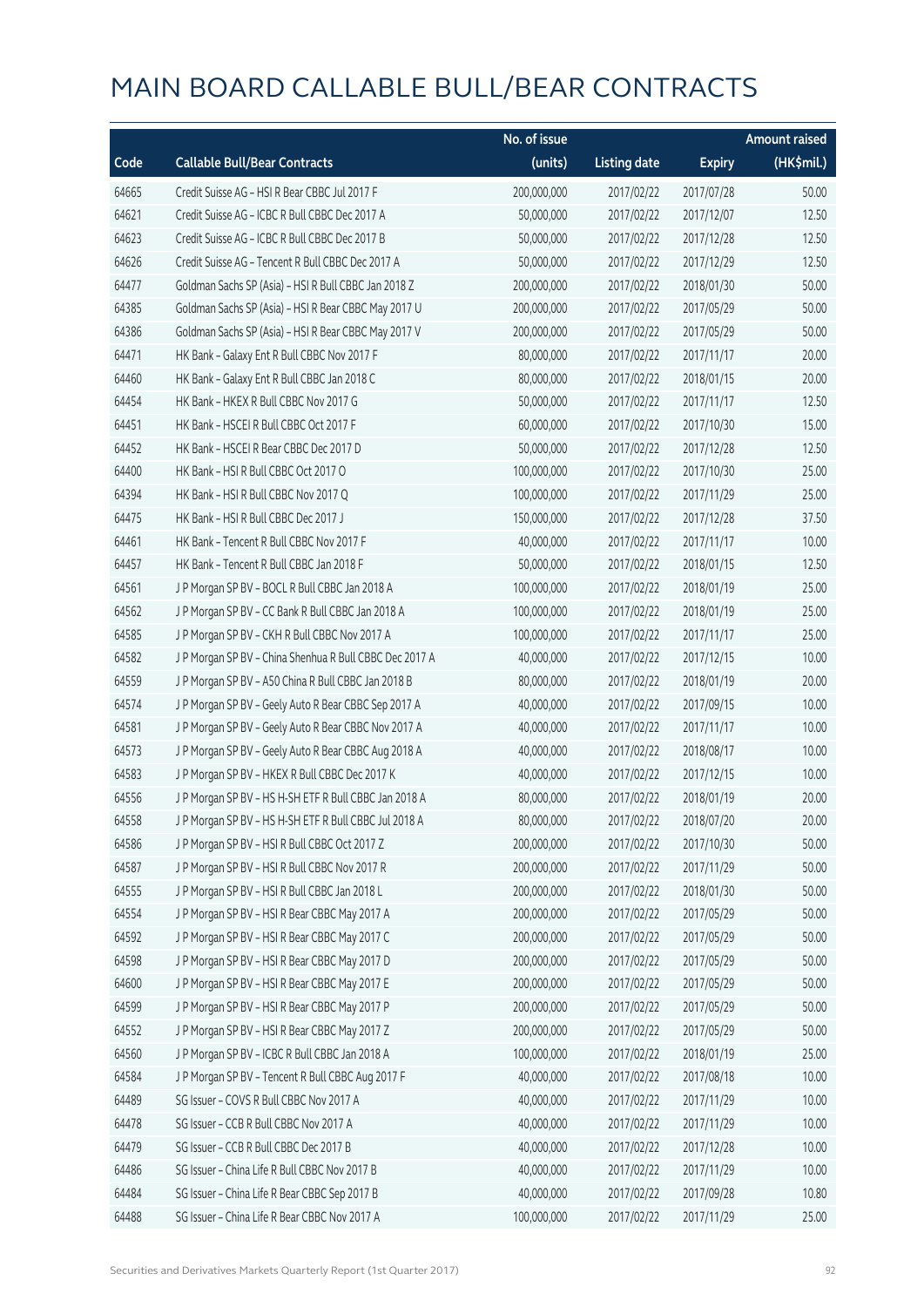|       |                                                          | No. of issue |                     |               | <b>Amount raised</b> |
|-------|----------------------------------------------------------|--------------|---------------------|---------------|----------------------|
| Code  | <b>Callable Bull/Bear Contracts</b>                      | (units)      | <b>Listing date</b> | <b>Expiry</b> | (HK\$mil.)           |
| 64491 | SG Issuer - CNOOC R Bear CBBC Sep 2017 A                 | 40,000,000   | 2017/02/22          | 2017/09/28    | 10.00                |
| 64496 | SG Issuer - Galaxy R Bull CBBC Jan 2018 A                | 100,000,000  | 2017/02/22          | 2018/01/30    | 25.00                |
| 64500 | SG Issuer - Galaxy R Bull CBBC Jan 2018 B                | 100,000,000  | 2017/02/22          | 2018/01/30    | 25.00                |
| 64495 | SG Issuer - Galaxy R Bear CBBC Sep 2017 C                | 100,000,000  | 2017/02/22          | 2017/09/28    | 25.00                |
| 64505 | SG Issuer - HSBC R Bear CBBC Aug 2017 D                  | 100,000,000  | 2017/02/22          | 2017/08/30    | 25.00                |
| 64547 | SG Issuer - HSI R Bull CBBC Apr 2018 L                   | 200,000,000  | 2017/02/22          | 2018/04/27    | 50.00                |
| 64548 | SG Issuer - HSI R Bull CBBC Apr 2018 S                   | 200,000,000  | 2017/02/22          | 2018/04/27    | 50.00                |
| 64550 | SG Issuer - HSI R Bull CBBC Apr 2018 T                   | 200,000,000  | 2017/02/22          | 2018/04/27    | 50.00                |
| 64531 | SG Issuer - HSI R Bear CBBC Jun 2017 F                   | 200,000,000  | 2017/02/22          | 2017/06/29    | 50.00                |
| 64533 | SG Issuer - HSI R Bear CBBC Jun 2017 G                   | 200,000,000  | 2017/02/22          | 2017/06/29    | 50.00                |
| 64536 | SG Issuer - HSI R Bear CBBC Jun 2017 H                   | 200,000,000  | 2017/02/22          | 2017/06/29    | 50.00                |
| 64537 | SG Issuer - HSI R Bear CBBC Jun 2017 I                   | 200,000,000  | 2017/02/22          | 2017/06/29    | 50.00                |
| 64539 | SG Issuer - HSI R Bear CBBC Jun 2017 J                   | 200,000,000  | 2017/02/22          | 2017/06/29    | 50.00                |
| 64545 | SG Issuer - HSI R Bear CBBC Jun 2017 K                   | 200,000,000  | 2017/02/22          | 2017/06/29    | 50.00                |
| 64510 | SG Issuer - ICBC R Bull CBBC Dec 2017 C                  | 40,000,000   | 2017/02/22          | 2017/12/28    | 10.00                |
| 64511 | SG Issuer - Sands R Bull CBBC Jan 2018 C                 | 100,000,000  | 2017/02/22          | 2018/01/30    | 25.00                |
| 64529 | UBS AG - HKEX R Bull CBBC Oct 2017 C                     | 40,000,000   | 2017/02/22          | 2017/10/23    | 10.00                |
| 64528 | UBS AG - HKEX R Bull CBBC Nov 2017 A                     | 40,000,000   | 2017/02/22          | 2017/11/13    | 10.00                |
| 64526 | UBS AG - HSCEI R Bear CBBC Jun 2017 A                    | 100,000,000  | 2017/02/22          | 2017/06/29    | 25.00                |
| 64522 | UBS AG - HSI R Bull CBBC Dec 2017 P                      | 250,000,000  | 2017/02/22          | 2017/12/28    | 62.50                |
| 64523 | UBS AG - HSI R Bull CBBC Jan 2018 E                      | 250,000,000  | 2017/02/22          | 2018/01/30    | 62.50                |
| 64524 | UBS AG - HSI R Bull CBBC Jan 2018 F                      | 200,000,000  | 2017/02/22          | 2018/01/30    | 50.00                |
| 64516 | UBS AG - HSI R Bear CBBC May 2017 I                      | 200,000,000  | 2017/02/22          | 2017/05/29    | 50.00                |
| 64514 | UBS AG - HSI R Bear CBBC May 2017 X                      | 200,000,000  | 2017/02/22          | 2017/05/29    | 50.00                |
| 64515 | UBS AG - HSI R Bear CBBC May 2017 Y                      | 250,000,000  | 2017/02/22          | 2017/05/29    | 62.50                |
| 64518 | UBS AG - HSI R Bear CBBC May 2017 Z                      | 250,000,000  | 2017/02/22          | 2017/05/29    | 62.50                |
| 64513 | UBS AG - HSI R Bear CBBC Jun 2017 C                      | 300,000,000  | 2017/02/22          | 2017/06/29    | 75.00                |
| 64519 | UBS AG - HSI R Bear CBBC Jun 2017 D                      | 250,000,000  | 2017/02/22          | 2017/06/29    | 62.50                |
| 64520 | UBS AG - HSI R Bear CBBC Jun 2017 E                      | 250,000,000  | 2017/02/22          | 2017/06/29    | 62.50                |
| 64521 | UBS AG - HSI R Bear CBBC Jul 2017 A                      | 250,000,000  | 2017/02/22          | 2017/07/28    | 77.50                |
| 64530 | UBS AG - Tencent R Bull CBBC Jul 2017 A                  | 50,000,000   | 2017/02/22          | 2017/07/10    | 12.50                |
| 64668 | BNP Paribas Arbit Issu B.V. - HSI R Bull CBBC Nov 2017 L | 250,000,000  | 2017/02/23          | 2017/11/29    | 62.50                |
| 64855 | BNP Paribas Arbit Issu B.V. - HSI R Bull CBBC Nov 2017 N | 250,000,000  | 2017/02/23          | 2017/11/29    | 62.50                |
| 64673 | BNP Paribas Arbit Issu B.V. - HSI R Bull CBBC Dec 2017 F | 250,000,000  | 2017/02/23          | 2017/12/28    | 62.50                |
| 64707 | BNP Paribas Arbit Issu B.V. - HSI R Bull CBBC Dec 2017 I | 250,000,000  | 2017/02/23          | 2017/12/28    | 62.50                |
| 64666 | BNP Paribas Arbit Issu B.V. - HSI R Bear CBBC May 2017 P | 250,000,000  | 2017/02/23          | 2017/05/29    | 62.50                |
| 64802 | Credit Suisse AG - CCB R Bull CBBC Jan 2018 A            | 70,000,000   | 2017/02/23          | 2018/01/17    | 17.50                |
| 64779 | Credit Suisse AG - China Shenhua R Bull CBBC Nov 2017 A  | 50,000,000   | 2017/02/23          | 2017/11/30    | 12.50                |
| 64778 | Credit Suisse AG - China Shenhua R Bull CBBC Dec 2017 B  | 50,000,000   | 2017/02/23          | 2017/12/08    | 12.50                |
| 64798 | Credit Suisse AG - HKEX R Bear CBBC Nov 2017 B           | 50,000,000   | 2017/02/23          | 2017/11/30    | 20.00                |
| 64796 | Credit Suisse AG - HSBC R Bear CBBC Dec 2017 A           | 50,000,000   | 2017/02/23          | 2017/12/13    | 12.50                |
| 64803 | Credit Suisse AG - HSCEI R Bear CBBC Sep 2017 A          | 100,000,000  | 2017/02/23          | 2017/09/28    | 25.00                |
| 64775 | Credit Suisse AG - HSI R Bull CBBC Jan 2018 P            | 200,000,000  | 2017/02/23          | 2018/01/30    | 50.00                |
| 64777 | Credit Suisse AG - HSI R Bull CBBC Jan 2018 Q            | 200,000,000  | 2017/02/23          | 2018/01/30    | 50.00                |
| 64804 | Credit Suisse AG - HSI R Bull CBBC Jan 2018 R            | 200,000,000  | 2017/02/23          | 2018/01/30    | 50.00                |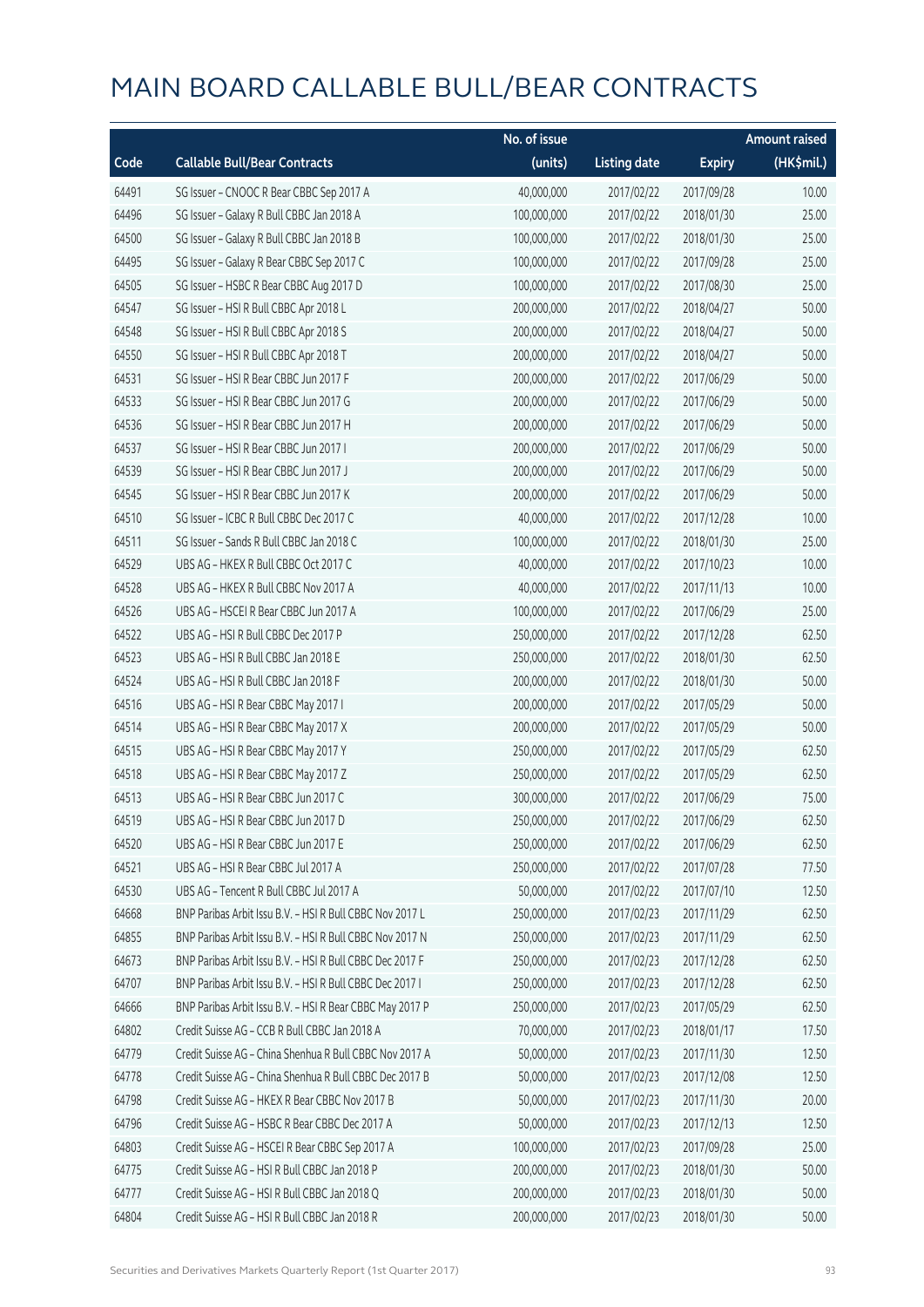|       |                                                       | No. of issue |                     |               | <b>Amount raised</b> |
|-------|-------------------------------------------------------|--------------|---------------------|---------------|----------------------|
| Code  | <b>Callable Bull/Bear Contracts</b>                   | (units)      | <b>Listing date</b> | <b>Expiry</b> | (HK\$mil.)           |
| 64772 | Credit Suisse AG - HSI R Bear CBBC May 2017 Q         | 200,000,000  | 2017/02/23          | 2017/05/29    | 50.00                |
| 64773 | Credit Suisse AG - HSI R Bear CBBC May 2017 T         | 200,000,000  | 2017/02/23          | 2017/05/29    | 50.00                |
| 64782 | Credit Suisse AG - Tencent R Bull CBBC Dec 2017 B     | 50,000,000   | 2017/02/23          | 2017/12/13    | 12.50                |
| 64785 | Credit Suisse AG - Tencent R Bull CBBC Dec 2017 C     | 50,000,000   | 2017/02/23          | 2017/12/06    | 12.50                |
| 64786 | Credit Suisse AG - Tencent R Bear CBBC Nov 2017 A     | 50,000,000   | 2017/02/23          | 2017/11/15    | 12.50                |
| 64791 | Credit Suisse AG - Tencent R Bear CBBC Nov 2017 B     | 50,000,000   | 2017/02/23          | 2017/11/23    | 20.00                |
| 64739 | Bank of East Asia - CC Bank R Bull CBBC Feb 2018 A    | 40,000,000   | 2017/02/23          | 2018/02/22    | 10.00                |
| 64744 | Bank of East Asia - CNOOC R Bull CBBC Feb 2018 A      | 40,000,000   | 2017/02/23          | 2018/02/22    | 10.00                |
| 64743 | Bank of East Asia - Geely Auto R Bull CBBC Feb 2018 A | 40,000,000   | 2017/02/23          | 2018/02/22    | 10.00                |
| 64735 | Bank of East Asia - HKEX R Bull CBBC Feb 2018 B       | 40,000,000   | 2017/02/23          | 2018/02/22    | 10.00                |
| 64738 | Bank of East Asia - Tencent R Bull CBBC Feb 2018 B    | 40,000,000   | 2017/02/23          | 2018/02/22    | 10.00                |
| 64838 | Goldman Sachs SP (Asia) - HSI R Bull CBBC Jan 2018 A  | 200,000,000  | 2017/02/23          | 2018/01/30    | 50.00                |
| 64841 | Goldman Sachs SP (Asia) - HSI R Bull CBBC Jan 2018 B  | 200,000,000  | 2017/02/23          | 2018/01/30    | 50.00                |
| 64745 | Goldman Sachs SP (Asia) - HSI R Bear CBBC May 2017 W  | 200,000,000  | 2017/02/23          | 2017/05/29    | 50.00                |
| 64746 | Goldman Sachs SP (Asia) - HSI R Bear CBBC May 2017 X  | 200,000,000  | 2017/02/23          | 2017/05/29    | 50.00                |
| 64722 | HK Bank - BOCL R Bull CBBC Jan 2018 A                 | 50,000,000   | 2017/02/23          | 2018/01/22    | 12.50                |
| 64721 | HK Bank - BOCL R Bull CBBC Mar 2018 A                 | 50,000,000   | 2017/02/23          | 2018/03/05    | 12.50                |
| 64712 | HK Bank - CC Bank R Bull CBBC Jan 2018 A              | 50,000,000   | 2017/02/23          | 2018/01/22    | 12.50                |
| 64733 | HK Bank - CC Bank R Bull CBBC Mar 2018 A              | 50,000,000   | 2017/02/23          | 2018/03/05    | 12.50                |
| 64718 | HK Bank - CC Bank R Bear CBBC Mar 2018 A              | 40,000,000   | 2017/02/23          | 2018/03/05    | 10.00                |
| 64729 | HK Bank - HKEX R Bull CBBC Jan 2018 E                 | 50,000,000   | 2017/02/23          | 2018/01/22    | 12.50                |
| 64724 | HK Bank - ICBC R Bull CBBC Jan 2018 B                 | 50,000,000   | 2017/02/23          | 2018/01/22    | 12.50                |
| 64725 | HK Bank - ICBC R Bear CBBC Mar 2018 A                 | 40,000,000   | 2017/02/23          | 2018/03/05    | 10.00                |
| 64731 | HK Bank - Tencent R Bull CBBC Jan 2018 G              | 50,000,000   | 2017/02/23          | 2018/01/22    | 12.50                |
| 64727 | HK Bank - Tencent R Bull CBBC Mar 2018 B              | 50,000,000   | 2017/02/23          | 2018/03/05    | 12.50                |
| 64678 | Haitong Int'l Sec - HSI R Bull CBBC Jan 2018 A        | 150,000,000  | 2017/02/23          | 2018/01/30    | 37.95                |
| 64680 | Haitong Int'l Sec - HSI R Bull CBBC Jan 2018 B        | 150,000,000  | 2017/02/23          | 2018/01/30    | 37.80                |
| 64692 | Haitong Int'l Sec - HSI R Bear CBBC May 2017 A        | 150,000,000  | 2017/02/23          | 2017/05/29    | 37.65                |
| 64693 | Haitong Int'l Sec - HSI R Bear CBBC May 2017 B        | 150,000,000  | 2017/02/23          | 2017/05/29    | 37.50                |
| 64836 | J P Morgan SP BV - BOCL R Bull CBBC Feb 2018 A        | 100,000,000  | 2017/02/23          | 2018/02/15    | 25.00                |
| 64835 | J P Morgan SP BV - HKEX R Bull CBBC Oct 2017 K        | 40,000,000   | 2017/02/23          | 2017/10/20    | 10.00                |
| 64842 | J P Morgan SP BV - HSCEI R Bull CBBC Apr 2018 A       | 100,000,000  | 2017/02/23          | 2018/04/27    | 25.00                |
| 64843 | J P Morgan SP BV - HSCEI R Bear CBBC May 2017 C       | 100,000,000  | 2017/02/23          | 2017/05/29    | 25.00                |
| 64847 | J P Morgan SP BV - HSI R Bull CBBC Jan 2018 M         | 200,000,000  | 2017/02/23          | 2018/01/30    | 50.00                |
| 64844 | J P Morgan SP BV - HSI R Bull CBBC Feb 2018 O         | 200,000,000  | 2017/02/23          | 2018/02/27    | 50.00                |
| 64851 | J P Morgan SP BV - HSI R Bear CBBC May 2017 B         | 200,000,000  | 2017/02/23          | 2017/05/29    | 50.00                |
| 64822 | J P Morgan SP BV - HSI R Bear CBBC May 2017 H         | 200,000,000  | 2017/02/23          | 2017/05/29    | 50.00                |
| 64849 | J P Morgan SP BV - HSI R Bear CBBC May 2017 I         | 200,000,000  | 2017/02/23          | 2017/05/29    | 50.00                |
| 64852 | J P Morgan SP BV - HSI R Bear CBBC May 2017 J         | 200,000,000  | 2017/02/23          | 2017/05/29    | 50.00                |
| 64853 | J P Morgan SP BV - HSI R Bear CBBC May 2017 L         | 200,000,000  | 2017/02/23          | 2017/05/29    | 50.00                |
| 64854 | J P Morgan SP BV - HSI R Bear CBBC Jul 2017 G         | 200,000,000  | 2017/02/23          | 2017/07/28    | 54.00                |
| 64825 | J P Morgan SP BV - Tencent R Bull CBBC Nov 2017 N     | 40,000,000   | 2017/02/23          | 2017/11/17    | 10.00                |
| 64827 | J P Morgan SP BV - Tencent R Bull CBBC Dec 2017 M     | 40,000,000   | 2017/02/23          | 2017/12/15    | 10.00                |
| 64834 | J P Morgan SP BV - Tencent R Bear CBBC Nov 2017 J     | 40,000,000   | 2017/02/23          | 2017/11/17    | 12.00                |
| 64817 | SG Issuer - HSI R Bull CBBC Apr 2018 U                | 200,000,000  | 2017/02/23          | 2018/04/27    | 50.00                |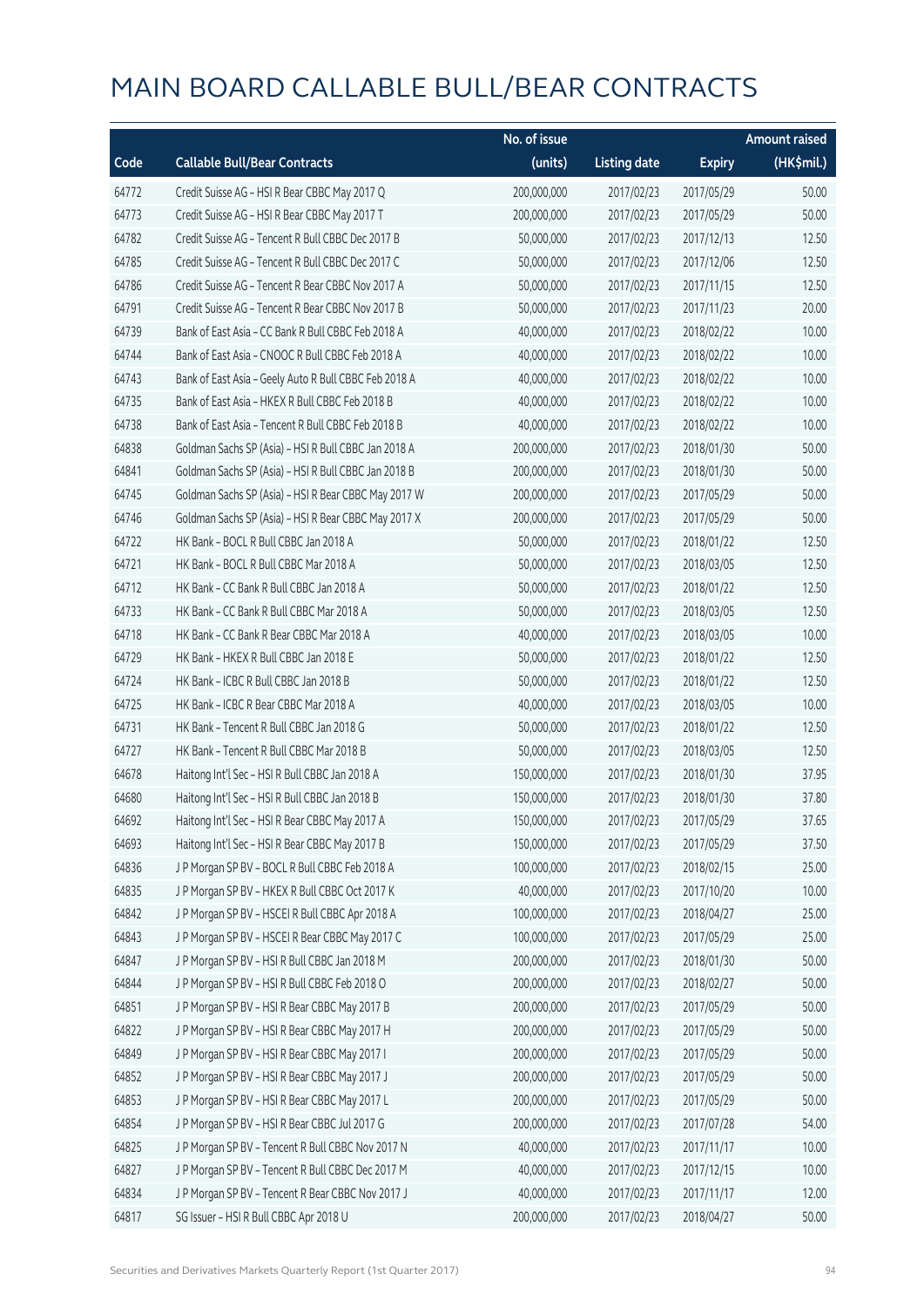|       |                                                      | No. of issue |                     |               | <b>Amount raised</b> |
|-------|------------------------------------------------------|--------------|---------------------|---------------|----------------------|
| Code  | <b>Callable Bull/Bear Contracts</b>                  | (units)      | <b>Listing date</b> | <b>Expiry</b> | (HK\$mil.)           |
| 64819 | SG Issuer - HSI R Bull CBBC Apr 2018 V               | 200,000,000  | 2017/02/23          | 2018/04/27    | 50.00                |
| 64821 | SG Issuer - HSI R Bull CBBC Apr 2018 X               | 200,000,000  | 2017/02/23          | 2018/04/27    | 50.00                |
| 64747 | SG Issuer - HSI R Bear CBBC Jun 2017 L               | 200,000,000  | 2017/02/23          | 2017/06/29    | 50.00                |
| 64748 | SG Issuer - HSI R Bear CBBC Jun 2017 M               | 200,000,000  | 2017/02/23          | 2017/06/29    | 50.00                |
| 64750 | SG Issuer - HSI R Bear CBBC Jun 2017 N               | 200,000,000  | 2017/02/23          | 2017/06/29    | 50.00                |
| 64753 | SG Issuer - HSI R Bear CBBC Jun 2017 O               | 200,000,000  | 2017/02/23          | 2017/06/29    | 50.00                |
| 64754 | SG Issuer - HSI R Bear CBBC Jun 2017 P               | 200,000,000  | 2017/02/23          | 2017/06/29    | 50.00                |
| 64805 | SG Issuer - HSI R Bear CBBC Jun 2017 Q               | 200,000,000  | 2017/02/23          | 2017/06/29    | 50.00                |
| 64807 | SG Issuer - HSI R Bear CBBC Jun 2017 R               | 200,000,000  | 2017/02/23          | 2017/06/29    | 50.00                |
| 64808 | SG Issuer - HSI R Bear CBBC Jun 2017 S               | 200,000,000  | 2017/02/23          | 2017/06/29    | 50.00                |
| 64809 | SG Issuer - HSI R Bear CBBC Jun 2017 T               | 200,000,000  | 2017/02/23          | 2017/06/29    | 50.00                |
| 64767 | UBS AG - HKEX R Bull CBBC Oct 2017 D                 | 50,000,000   | 2017/02/23          | 2017/10/30    | 12.50                |
| 64769 | UBS AG - HKEX R Bull CBBC Nov 2017 B                 | 50,000,000   | 2017/02/23          | 2017/11/27    | 12.50                |
| 64757 | UBS AG - HSI R Bull CBBC Sep 2017 O                  | 200,000,000  | 2017/02/23          | 2017/09/28    | 50.00                |
| 64764 | UBS AG - HSI R Bull CBBC Sep 2017 R                  | 200,000,000  | 2017/02/23          | 2017/09/28    | 50.00                |
| 64765 | UBS AG - HSI R Bull CBBC Jan 2018 H                  | 250,000,000  | 2017/02/23          | 2018/01/30    | 62.50                |
| 64758 | UBS AG - HSI R Bear CBBC May 2017 B                  | 200,000,000  | 2017/02/23          | 2017/05/29    | 50.00                |
| 64759 | UBS AG - HSI R Bear CBBC May 2017 E                  | 200,000,000  | 2017/02/23          | 2017/05/29    | 50.00                |
| 64760 | UBS AG - HSI R Bear CBBC May 2017 F                  | 250,000,000  | 2017/02/23          | 2017/05/29    | 62.50                |
| 64761 | UBS AG - HSI R Bear CBBC Jun 2017 F                  | 250,000,000  | 2017/02/23          | 2017/06/29    | 62.50                |
| 64762 | UBS AG - HSI R Bear CBBC Jul 2017 B                  | 250,000,000  | 2017/02/23          | 2017/07/28    | 62.50                |
| 64892 | Credit Suisse AG - AIA R Bull CBBC Nov 2017 C        | 50,000,000   | 2017/02/24          | 2017/11/29    | 12.50                |
| 64895 | Credit Suisse AG - AIA R Bull CBBC Nov 2017 D        | 50,000,000   | 2017/02/24          | 2017/11/15    | 12.50                |
| 64897 | Credit Suisse AG - HSCEI R Bull CBBC Dec 2017 D      | 100,000,000  | 2017/02/24          | 2017/12/28    | 25.00                |
| 64890 | Credit Suisse AG - HSI R Bull CBBC Jan 2018 S        | 200,000,000  | 2017/02/24          | 2018/01/30    | 50.00                |
| 64891 | Credit Suisse AG - HSI R Bull CBBC Jan 2018 T        | 200,000,000  | 2017/02/24          | 2018/01/30    | 50.00                |
| 64896 | Credit Suisse AG - HSI R Bear CBBC May 2017 U        | 200,000,000  | 2017/02/24          | 2017/05/29    | 50.00                |
| 64898 | Goldman Sachs SP (Asia) - HSI R Bull CBBC Jan 2018 C | 200,000,000  | 2017/02/24          | 2018/01/30    | 50.00                |
| 64903 | Goldman Sachs SP (Asia) - HSI R Bear CBBC May 2017 A | 200,000,000  | 2017/02/24          | 2017/05/29    | 50.00                |
| 64904 | Goldman Sachs SP (Asia) - HSI R Bear CBBC May 2017 B | 200,000,000  | 2017/02/24          | 2017/05/29    | 50.00                |
| 64899 | Goldman Sachs SP (Asia) - HSI R Bear CBBC May 2017 Y | 200,000,000  | 2017/02/24          | 2017/05/29    | 50.00                |
| 64902 | Goldman Sachs SP (Asia) - HSI R Bear CBBC May 2017 Z | 200,000,000  | 2017/02/24          | 2017/05/29    | 50.00                |
| 64922 | J P Morgan SP BV - AIA R Bull CBBC Dec 2017 B        | 100,000,000  | 2017/02/24          | 2017/12/15    | 25.00                |
| 64926 | J P Morgan SP BV - HSI R Bull CBBC Oct 2017 Q        | 200,000,000  | 2017/02/24          | 2017/10/30    | 50.00                |
| 64919 | J P Morgan SP BV - HSI R Bull CBBC Nov 2017 I        | 200,000,000  | 2017/02/24          | 2017/11/29    | 50.00                |
| 64925 | J P Morgan SP BV - HSI R Bear CBBC May 2017 M        | 200,000,000  | 2017/02/24          | 2017/05/29    | 50.00                |
| 64920 | J P Morgan SP BV - Tencent R Bull CBBC Oct 2017 K    | 40,000,000   | 2017/02/24          | 2017/10/20    | 10.00                |
| 64910 | SG Issuer - AIA R Bull CBBC Dec 2017 A               | 100,000,000  | 2017/02/24          | 2017/12/28    | 25.00                |
| 64914 | SG Issuer - Geely Auto R Bull CBBC Nov 2017 D        | 40,000,000   | 2017/02/24          | 2017/11/29    | 10.00                |
| 64915 | SG Issuer - Geely Auto R Bull CBBC Dec 2017 A        | 40,000,000   | 2017/02/24          | 2017/12/28    | 10.00                |
| 64912 | SG Issuer - Geely Auto R Bear CBBC Aug 2017 B        | 40,000,000   | 2017/02/24          | 2017/08/30    | 10.00                |
| 64913 | SG Issuer - Geely Auto R Bear CBBC Sep 2017 A        | 40,000,000   | 2017/02/24          | 2017/09/28    | 10.00                |
| 64908 | SG Issuer - HSI R Bull CBBC Apr 2018 Y               | 200,000,000  | 2017/02/24          | 2018/04/27    | 50.00                |
| 64906 | SG Issuer - HSI R Bear CBBC Jun 2017 U               | 200,000,000  | 2017/02/24          | 2017/06/29    | 50.00                |
| 64917 | SG Issuer - Sands R Bear CBBC Feb 2018 C             | 100,000,000  | 2017/02/24          | 2018/02/27    | 25.00                |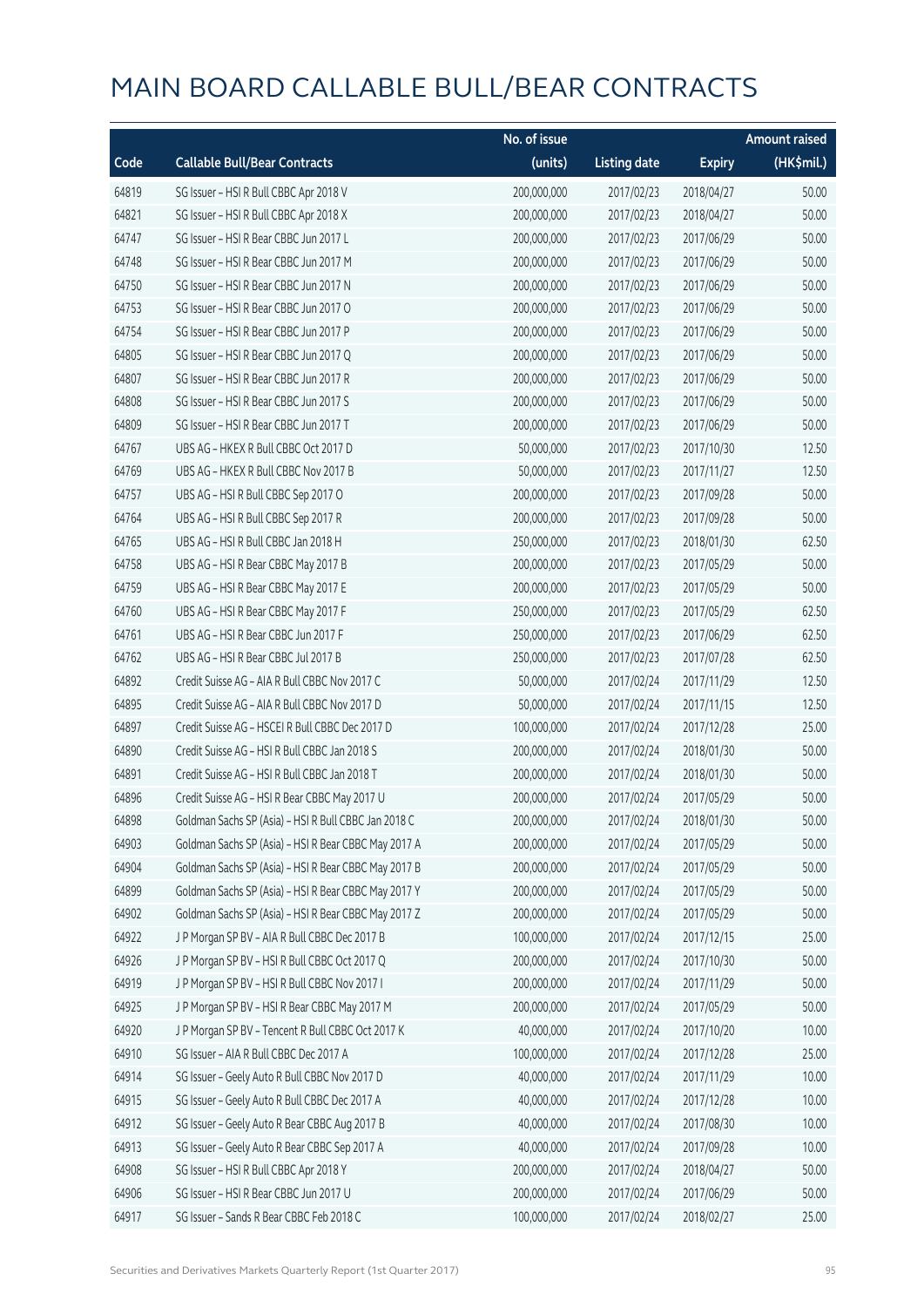|       |                                                          | No. of issue |                     |               | <b>Amount raised</b> |
|-------|----------------------------------------------------------|--------------|---------------------|---------------|----------------------|
| Code  | <b>Callable Bull/Bear Contracts</b>                      | (units)      | <b>Listing date</b> | <b>Expiry</b> | (HK\$mil.)           |
| 64873 | UBS AG - CC Bank R Bull CBBC Oct 2017 A                  | 40,000,000   | 2017/02/24          | 2017/10/23    | 10.00                |
| 64859 | UBS AG - HSBC R Bull CBBC Dec 2017 C                     | 50,000,000   | 2017/02/24          | 2017/12/04    | 12.50                |
| 64875 | UBS AG - HSCEI R Bull CBBC Nov 2017 E                    | 100,000,000  | 2017/02/24          | 2017/11/29    | 25.00                |
| 64876 | UBS AG - HSCEI R Bear CBBC May 2017 C                    | 100,000,000  | 2017/02/24          | 2017/05/29    | 25.00                |
| 64857 | UBS AG - HSI R Bull CBBC Sep 2017 Z                      | 250,000,000  | 2017/02/24          | 2017/09/28    | 62.50                |
| 64856 | UBS AG - HSI R Bull CBBC Jan 2018 I                      | 200,000,000  | 2017/02/24          | 2018/01/30    | 50.00                |
| 64858 | UBS AG - HSI R Bull CBBC Jan 2018 J                      | 250,000,000  | 2017/02/24          | 2018/01/30    | 62.50                |
| 64878 | UBS AG - HSI R Bear CBBC May 2017 A                      | 250,000,000  | 2017/02/24          | 2017/05/29    | 62.50                |
| 64885 | UBS AG - HSI R Bear CBBC May 2017 D                      | 250,000,000  | 2017/02/24          | 2017/05/29    | 62.50                |
| 64877 | UBS AG - HSI R Bear CBBC May 2017 H                      | 200,000,000  | 2017/02/24          | 2017/05/29    | 50.00                |
| 64882 | UBS AG - HSI R Bear CBBC Jun 2017 G                      | 250,000,000  | 2017/02/24          | 2017/06/29    | 62.50                |
| 64872 | UBS AG - Tencent R Bull CBBC Sep 2017 D                  | 50,000,000   | 2017/02/24          | 2017/09/25    | 12.50                |
| 64869 | UBS AG - Tencent R Bull CBBC Oct 2017 C                  | 50,000,000   | 2017/02/24          | 2017/10/30    | 12.50                |
| 64929 | BNP Paribas Arbit Issu B.V. - HSI R Bear CBBC May 2017 Q | 250,000,000  | 2017/02/27          | 2017/05/29    | 62.50                |
| 64942 | Credit Suisse AG - HSBC R Bull CBBC Mar 2018 A           | 50,000,000   | 2017/02/27          | 2018/03/23    | 12.50                |
| 64941 | Credit Suisse AG - HSI R Bull CBBC Jan 2018 U            | 200,000,000  | 2017/02/27          | 2018/01/30    | 50.00                |
| 64940 | Credit Suisse AG - HSI R Bear CBBC May 2017 V            | 200,000,000  | 2017/02/27          | 2017/05/29    | 50.00                |
| 64951 | Goldman Sachs SP (Asia) - HSI R Bull CBBC Jan 2018 D     | 200,000,000  | 2017/02/27          | 2018/01/30    | 50.00                |
| 64927 | Goldman Sachs SP (Asia) - HSI R Bear CBBC May 2017 C     | 200,000,000  | 2017/02/27          | 2017/05/29    | 50.00                |
| 64948 | Goldman Sachs SP (Asia) - HSI R Bear CBBC May 2017 D     | 200,000,000  | 2017/02/27          | 2017/05/29    | 50.00                |
| 64936 | HK Bank - AIA R Bull CBBC Oct 2017 A                     | 60,000,000   | 2017/02/27          | 2017/10/17    | 15.00                |
| 64934 | HK Bank - AIA R Bear CBBC Mar 2018 A                     | 40,000,000   | 2017/02/27          | 2018/03/05    | 10.00                |
| 64937 | HK Bank - CUni R Bear CBBC Mar 2018 A                    | 40,000,000   | 2017/02/27          | 2018/03/05    | 10.00                |
| 64933 | HK Bank - HKEX R Bear CBBC Mar 2018 A                    | 40,000,000   | 2017/02/27          | 2018/03/05    | 10.00                |
| 64938 | HK Bank - HS H-SH ETF R Bull CBBC Mar 2018 A             | 50,000,000   | 2017/02/27          | 2018/03/05    | 12.50                |
| 64939 | HK Bank - HS H-SH ETF R Bear CBBC Apr 2018 A             | 40,000,000   | 2017/02/27          | 2018/04/16    | 10.00                |
| 64930 | HK Bank - Tencent R Bull CBBC Oct 2017 G                 | 50,000,000   | 2017/02/27          | 2017/10/17    | 12.50                |
| 64981 | JP Morgan SP BV - AIA R Bull CBBC Oct 2017 C             | 120,000,000  | 2017/02/27          | 2017/10/20    | 30.00                |
| 64977 | J P Morgan SP BV - HSBC R Bull CBBC Jan 2018 D           | 100,000,000  | 2017/02/27          | 2018/01/19    | 25.00                |
| 64978 | J P Morgan SP BV - HSBC R Bear CBBC Sep 2017 B           | 100,000,000  | 2017/02/27          | 2017/09/15    | 25.00                |
| 64965 | JP Morgan SP BV - HSIR Bull CBBC Oct 2017 B              | 200,000,000  | 2017/02/27          | 2017/10/30    | 50.00                |
| 64966 | J P Morgan SP BV - HSI R Bull CBBC Oct 2017 E            | 200,000,000  | 2017/02/27          | 2017/10/30    | 50.00                |
| 64964 | J P Morgan SP BV - HSI R Bear CBBC May 2017 Q            | 200,000,000  | 2017/02/27          | 2017/05/29    | 50.00                |
| 64967 | J P Morgan SP BV - HSI R Bear CBBC May 2017 W            | 200,000,000  | 2017/02/27          | 2017/05/29    | 50.00                |
| 64972 | J P Morgan SP BV - HSI R Bear CBBC May 2017 X            | 200,000,000  | 2017/02/27          | 2017/05/29    | 50.00                |
| 64974 | J P Morgan SP BV - HSI R Bear CBBC May 2017 Y            | 200,000,000  | 2017/02/27          | 2017/05/29    | 50.00                |
| 64979 | J P Morgan SP BV - Tencent R Bull CBBC Dec 2017 N        | 40,000,000   | 2017/02/27          | 2017/12/15    | 10.00                |
| 64963 | SG Issuer - HSI R Bull CBBC May 2018 L                   | 200,000,000  | 2017/02/27          | 2018/05/30    | 50.00                |
| 64953 | SG Issuer - HSI R Bear CBBC Jun 2017 V                   | 200,000,000  | 2017/02/27          | 2017/06/29    | 50.00                |
| 64956 | SG Issuer - HSI R Bear CBBC Jun 2017 W                   | 200,000,000  | 2017/02/27          | 2017/06/29    | 50.00                |
| 64959 | SG Issuer - HSI R Bear CBBC Jun 2017 X                   | 200,000,000  | 2017/02/27          | 2017/06/29    | 50.00                |
| 64961 | SG Issuer - HSI R Bear CBBC Jun 2017 Y                   | 200,000,000  | 2017/02/27          | 2017/06/29    | 50.00                |
| 64962 | SG Issuer - HSI R Bear CBBC Jul 2017 S                   | 200,000,000  | 2017/02/27          | 2017/07/28    | 50.00                |
| 64946 | UBS AG - HSBC R Bear CBBC Jun 2017 A                     | 40,000,000   | 2017/02/27          | 2017/06/12    | 10.00                |
| 64945 | UBS AG - HSI R Bull CBBC Dec 2017 D                      | 250,000,000  | 2017/02/27          | 2017/12/28    | 62.50                |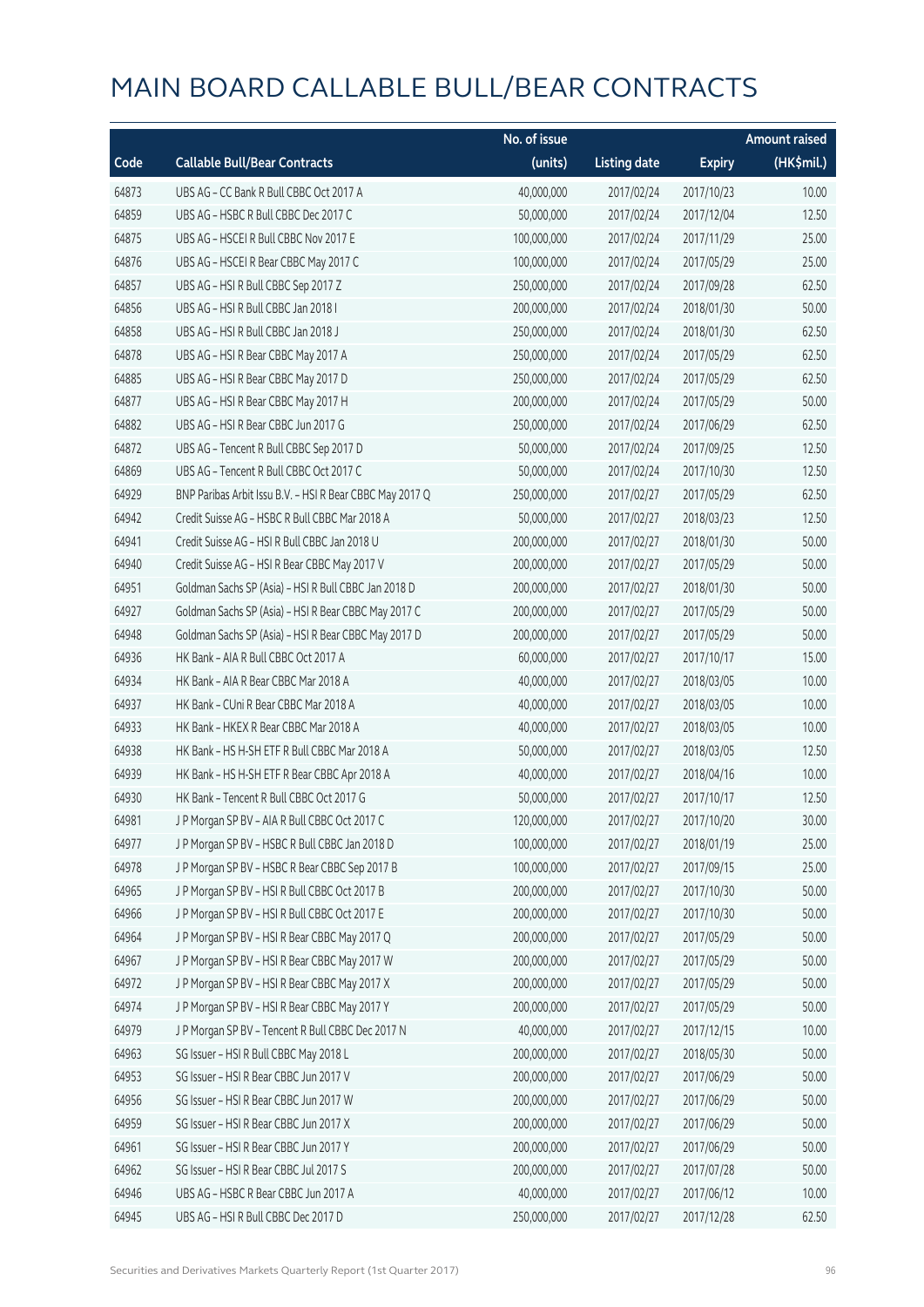|       |                                                          | No. of issue |                     |               | <b>Amount raised</b> |
|-------|----------------------------------------------------------|--------------|---------------------|---------------|----------------------|
| Code  | <b>Callable Bull/Bear Contracts</b>                      | (units)      | <b>Listing date</b> | <b>Expiry</b> | (HK\$mil.)           |
| 64944 | UBS AG - HSI R Bear CBBC May 2017 M                      | 200,000,000  | 2017/02/27          | 2017/05/29    | 50.00                |
| 64943 | UBS AG - HSI R Bear CBBC Jun 2017 H                      | 300,000,000  | 2017/02/27          | 2017/06/29    | 75.00                |
| 65005 | BNP Paribas Arbit Issu B.V. - HSI R Bear CBBC May 2017 R | 250,000,000  | 2017/02/28          | 2017/05/29    | 62.50                |
| 64995 | Credit Suisse AG - Geely Auto R Bull CBBC Dec 2017 D     | 40,000,000   | 2017/02/28          | 2017/12/14    | 10.00                |
| 64994 | Credit Suisse AG - HSI R Bull CBBC Jan 2018 V            | 200,000,000  | 2017/02/28          | 2018/01/30    | 50.00                |
| 64996 | Credit Suisse AG - HSI R Bear CBBC May 2017 W            | 200,000,000  | 2017/02/28          | 2017/05/29    | 50.00                |
| 64998 | Credit Suisse AG - HSI R Bear CBBC Jul 2017 G            | 300,000,000  | 2017/02/28          | 2017/07/28    | 75.00                |
| 65001 | Goldman Sachs SP (Asia) - HSI R Bull CBBC Jan 2018 E     | 200,000,000  | 2017/02/28          | 2018/01/30    | 50.00                |
| 65000 | Goldman Sachs SP (Asia) - HSI R Bear CBBC May 2017 E     | 200,000,000  | 2017/02/28          | 2017/05/29    | 50.00                |
| 65020 | J P Morgan SP BV - HSBC R Bear CBBC Sep 2017 C           | 100,000,000  | 2017/02/28          | 2017/09/15    | 25.00                |
| 65021 | J P Morgan SP BV - HSBC R Bear CBBC Oct 2017 B           | 100,000,000  | 2017/02/28          | 2017/10/20    | 25.00                |
| 65018 | J P Morgan SP BV - HSI R Bull CBBC Oct 2017 R            | 200,000,000  | 2017/02/28          | 2017/10/30    | 50.00                |
| 65019 | J P Morgan SP BV - HSI R Bull CBBC Jan 2018 N            | 200,000,000  | 2017/02/28          | 2018/01/30    | 50.00                |
| 65006 | J P Morgan SP BV - HSI R Bear CBBC May 2017 K            | 200,000,000  | 2017/02/28          | 2017/05/29    | 50.00                |
| 65025 | J P Morgan SP BV - Tencent R Bear CBBC Nov 2017 K        | 40,000,000   | 2017/02/28          | 2017/11/17    | 10.00                |
| 64982 | SG Issuer - Geely Auto R Bear CBBC Aug 2017 C            | 40,000,000   | 2017/02/28          | 2017/08/30    | 10.00                |
| 65062 | SG Issuer - HSI R Bull CBBC Jul 2018 A                   | 200,000,000  | 2017/02/28          | 2018/07/30    | 50.00                |
| 65064 | SG Issuer - HSI R Bull CBBC Aug 2018 A                   | 200,000,000  | 2017/02/28          | 2018/08/30    | 50.00                |
| 65048 | SG Issuer - HSI R Bear CBBC Jul 2017 T                   | 200,000,000  | 2017/02/28          | 2017/07/28    | 50.00                |
| 65049 | SG Issuer - HSI R Bear CBBC Jul 2017 U                   | 200,000,000  | 2017/02/28          | 2017/07/28    | 50.00                |
| 65054 | SG Issuer - HSI R Bear CBBC Jul 2017 V                   | 200,000,000  | 2017/02/28          | 2017/07/28    | 50.00                |
| 65055 | SG Issuer - HSI R Bear CBBC Jul 2017 W                   | 200,000,000  | 2017/02/28          | 2017/07/28    | 50.00                |
| 65056 | SG Issuer - HSI R Bear CBBC Jul 2017 X                   | 200,000,000  | 2017/02/28          | 2017/07/28    | 58.00                |
| 65057 | SG Issuer - HSI R Bear CBBC Aug 2017 D                   | 200,000,000  | 2017/02/28          | 2017/08/30    | 50.00                |
| 65058 | SG Issuer - HSI R Bear CBBC Aug 2017 E                   | 200,000,000  | 2017/02/28          | 2017/08/30    | 50.00                |
| 65060 | SG Issuer - HSI R Bear CBBC Aug 2017 F                   | 200,000,000  | 2017/02/28          | 2017/08/30    | 50.00                |
| 65061 | SG Issuer - HSI R Bear CBBC Aug 2017 G                   | 200,000,000  | 2017/02/28          | 2017/08/30    | 50.00                |
| 64985 | SG Issuer - Ping An R Bull CBBC Nov 2017 E               | 100,000,000  | 2017/02/28          | 2017/11/29    | 25.00                |
| 64989 | SG Issuer - Tencent R Bull CBBC Nov 2017 F               | 100,000,000  | 2017/02/28          | 2017/11/29    | 25.00                |
| 64991 | SG Issuer - Tencent R Bull CBBC Nov 2017 G               | 100,000,000  | 2017/02/28          | 2017/11/29    | 25.00                |
| 64992 | SG Issuer - Tencent R Bull CBBC Dec 2017 B               | 100,000,000  | 2017/02/28          | 2017/12/28    | 25.00                |
| 65027 | UBS AG - HSCEI R Bear CBBC Jun 2017 B                    | 100,000,000  | 2017/02/28          | 2017/06/29    | 25.00                |
| 65031 | UBS AG - HSI R Bull CBBC Jan 2018 K                      | 250,000,000  | 2017/02/28          | 2018/01/30    | 62.50                |
| 65043 | UBS AG - HSI R Bear CBBC May 2017 N                      | 250,000,000  | 2017/02/28          | 2017/05/29    | 62.50                |
| 65047 | UBS AG - HSI R Bear CBBC May 2017 O                      | 250,000,000  | 2017/02/28          | 2017/05/29    | 62.50                |
| 65122 | Credit Suisse AG - HSBC R Bear CBBC Sep 2017 B           | 50,000,000   | 2017/03/01          | 2017/09/28    | 12.50                |
| 65114 | Credit Suisse AG - HSI R Bull CBBC Jan 2018 W            | 200,000,000  | 2017/03/01          | 2018/01/30    | 50.00                |
| 65119 | Credit Suisse AG - HSI R Bull CBBC Jan 2018 X            | 200,000,000  | 2017/03/01          | 2018/01/30    | 50.00                |
| 65125 | Credit Suisse AG - HSI R Bull CBBC Jan 2018 Y            | 200,000,000  | 2017/03/01          | 2018/01/30    | 50.00                |
| 65117 | Credit Suisse AG - HSI R Bear CBBC Jun 2017 D            | 200,000,000  | 2017/03/01          | 2017/06/29    | 50.00                |
| 65118 | Credit Suisse AG - HSI R Bear CBBC Jun 2017 E            | 200,000,000  | 2017/03/01          | 2017/06/29    | 50.00                |
| 65073 | Bank of East Asia - China Mobile R Bull CBBC Dec 2017 D  | 40,000,000   | 2017/03/01          | 2017/12/22    | 10.00                |
| 65074 | Bank of East Asia - COVS R Bull CBBC Dec 2017 C          | 25,000,000   | 2017/03/01          | 2017/12/22    | 10.00                |
| 65076 | Bank of East Asia - Sands China R Bull CBBC Dec 2017 A   | 15,000,000   | 2017/03/01          | 2017/12/22    | 10.20                |
| 65077 | Goldman Sachs SP (Asia) - HSI R Bull CBBC Jan 2018 G     | 200,000,000  | 2017/03/01          | 2018/01/30    | 50.00                |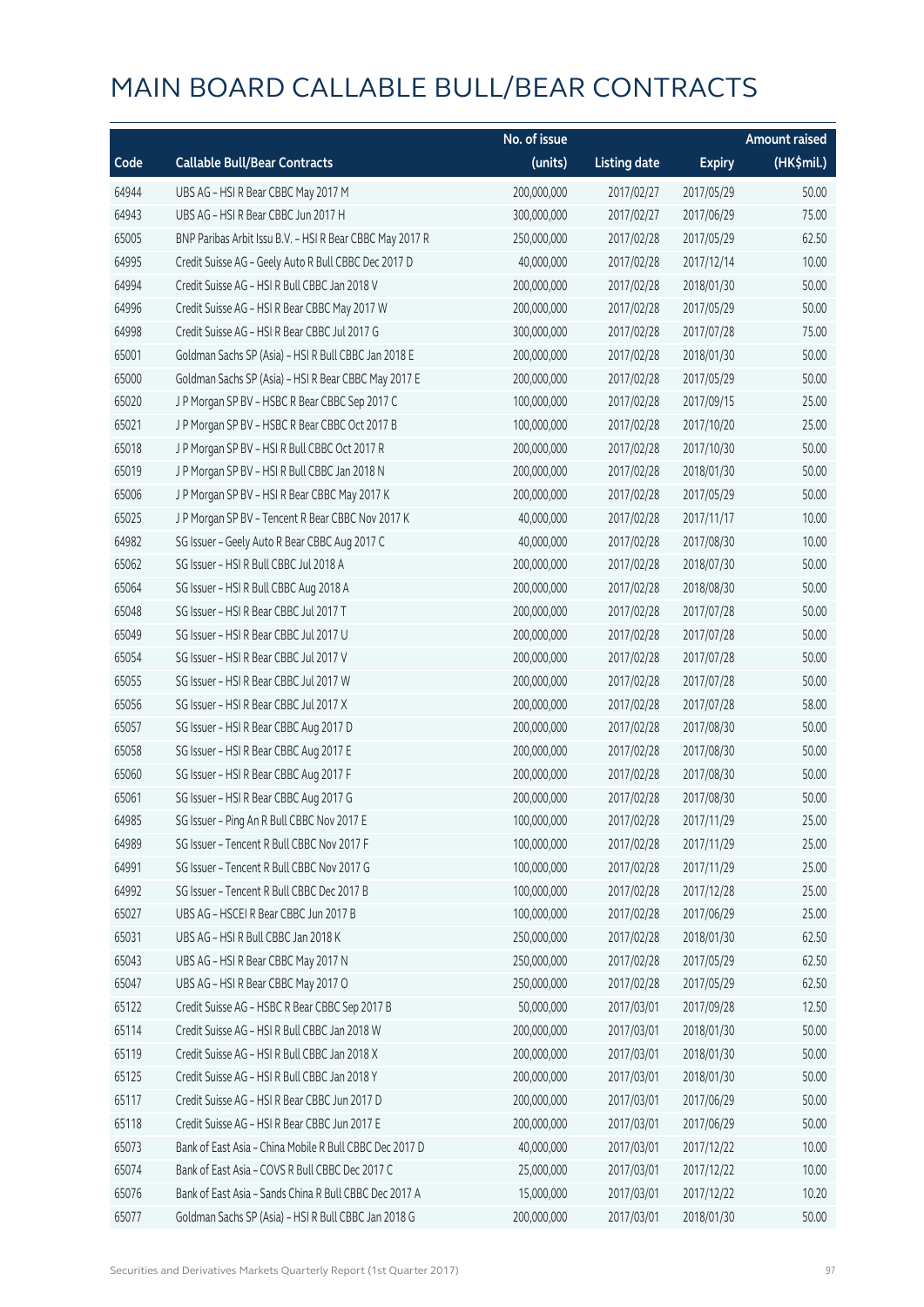|       |                                                          | No. of issue |                     |               | <b>Amount raised</b> |
|-------|----------------------------------------------------------|--------------|---------------------|---------------|----------------------|
| Code  | <b>Callable Bull/Bear Contracts</b>                      | (units)      | <b>Listing date</b> | <b>Expiry</b> | (HK\$mil.)           |
| 65084 | Goldman Sachs SP (Asia) - HSI R Bull CBBC Jan 2018 H     | 200,000,000  | 2017/03/01          | 2018/01/30    | 50.00                |
| 65071 | HK Bank - Sands China R Bear CBBC Dec 2017 C             | 40,000,000   | 2017/03/01          | 2017/12/08    | 10.00                |
| 65065 | HK Bank - SHK Ppt R Bull CBBC Jan 2018 D                 | 40,000,000   | 2017/03/01          | 2018/01/22    | 10.00                |
| 65068 | HK Bank - SHK Ppt R Bear CBBC Jan 2018 A                 | 40,000,000   | 2017/03/01          | 2018/01/22    | 10.00                |
| 65112 | J P Morgan SP BV - COVS R Bull CBBC Dec 2017 B           | 40,000,000   | 2017/03/01          | 2017/12/15    | 10.00                |
| 65102 | J P Morgan SP BV - HSI R Bull CBBC Feb 2018 P            | 200,000,000  | 2017/03/01          | 2018/02/27    | 50.00                |
| 65098 | J P Morgan SP BV - HSI R Bear CBBC Jul 2017 H            | 200,000,000  | 2017/03/01          | 2017/07/28    | 50.00                |
| 65109 | J P Morgan SP BV - HSI R Bear CBBC Jul 2017 I            | 200,000,000  | 2017/03/01          | 2017/07/28    | 54.00                |
| 65110 | J P Morgan SP BV - HSI R Bear CBBC Jul 2017 J            | 200,000,000  | 2017/03/01          | 2017/07/28    | 50.00                |
| 65113 | J P Morgan SP BV - Tencent R Bull CBBC Oct 2017 L        | 40,000,000   | 2017/03/01          | 2017/10/20    | 10.00                |
| 65086 | SG Issuer - CSA50 R Bull CBBC Nov 2017 A                 | 40,000,000   | 2017/03/01          | 2017/11/29    | 10.00                |
| 65075 | SG Issuer - A50 R Bull CBBC Nov 2017 B                   | 40,000,000   | 2017/03/01          | 2017/11/29    | 10.00                |
| 65093 | SG Issuer - HSI R Bull CBBC Jul 2018 B                   | 200,000,000  | 2017/03/01          | 2018/07/30    | 50.00                |
| 65097 | SG Issuer - HSI R Bull CBBC Aug 2018 B                   | 200,000,000  | 2017/03/01          | 2018/08/30    | 50.00                |
| 65087 | SG Issuer - HSI R Bear CBBC Jul 2017 Y                   | 200,000,000  | 2017/03/01          | 2017/07/28    | 50.00                |
| 65088 | SG Issuer - HSI R Bear CBBC Jul 2017 Z                   | 200,000,000  | 2017/03/01          | 2017/07/28    | 50.00                |
| 65090 | SG Issuer - HSI R Bear CBBC Aug 2017 H                   | 200,000,000  | 2017/03/01          | 2017/08/30    | 50.00                |
| 65091 | SG Issuer - HSI R Bear CBBC Aug 2017 I                   | 200,000,000  | 2017/03/01          | 2017/08/30    | 50.00                |
| 65136 | UBS AG - HSBC R Bull CBBC Dec 2017 D                     | 50,000,000   | 2017/03/01          | 2017/12/11    | 12.50                |
| 65137 | UBS AG - HSI R Bull CBBC Nov 2017 L                      | 200,000,000  | 2017/03/01          | 2017/11/29    | 50.00                |
| 65135 | UBS AG - HSI R Bull CBBC Dec 2017 E                      | 250,000,000  | 2017/03/01          | 2017/12/28    | 62.50                |
| 65126 | UBS AG - HSI R Bear CBBC Jun 2017 I                      | 250,000,000  | 2017/03/01          | 2017/06/29    | 62.50                |
| 65132 | UBS AG - HSI R Bear CBBC Jun 2017 J                      | 250,000,000  | 2017/03/01          | 2017/06/29    | 62.50                |
| 65134 | UBS AG - HSI R Bear CBBC Jun 2017 K                      | 250,000,000  | 2017/03/01          | 2017/06/29    | 62.50                |
| 65138 | BNP Paribas Arbit Issu B.V. - HSI R Bull CBBC Nov 2017 O | 250,000,000  | 2017/03/02          | 2017/11/29    | 62.50                |
| 65141 | BNP Paribas Arbit Issu B.V. - HSI R Bull CBBC Dec 2017 E | 250,000,000  | 2017/03/02          | 2017/12/28    | 62.50                |
| 65143 | BNP Paribas Arbit Issu B.V. - HSI R Bear CBBC Feb 2018 A | 250,000,000  | 2017/03/02          | 2018/02/27    | 62.50                |
| 65144 | BNP Paribas Arbit Issu B.V. - HSI R Bear CBBC Feb 2018 B | 250,000,000  | 2017/03/02          | 2018/02/27    | 62.50                |
| 65148 | BNP Paribas Arbit Issu B.V. - HSI R Bear CBBC Feb 2018 C | 250,000,000  | 2017/03/02          | 2018/02/27    | 62.50                |
| 65151 | BNP Paribas Arbit Issu B.V. - HSI R Bear CBBC Feb 2018 D | 250,000,000  | 2017/03/02          | 2018/02/27    | 62.50                |
| 65156 | BNP Paribas Arbit Issu B.V. - HSI R Bear CBBC Feb 2018 E | 250,000,000  | 2017/03/02          | 2018/02/27    | 62.50                |
| 65157 | BNP Paribas Arbit Issu B.V. - HSI R Bear CBBC Feb 2018 F | 250,000,000  | 2017/03/02          | 2018/02/27    | 62.50                |
| 65158 | BNP Paribas Arbit Issu B.V. - HSI R Bear CBBC Feb 2018 G | 250,000,000  | 2017/03/02          | 2018/02/27    | 62.50                |
| 65159 | BNP Paribas Arbit Issu B.V. - HSI R Bear CBBC Feb 2018 H | 250,000,000  | 2017/03/02          | 2018/02/27    | 62.50                |
| 65165 | Credit Suisse AG - HSI R Bull CBBC Jan 2018 Z            | 200,000,000  | 2017/03/02          | 2018/01/30    | 50.00                |
| 65167 | Credit Suisse AG - HSI R Bear CBBC Jun 2017 F            | 200,000,000  | 2017/03/02          | 2017/06/29    | 50.00                |
| 65161 | Goldman Sachs SP (Asia) - HSI R Bull CBBC Jan 2018 I     | 200,000,000  | 2017/03/02          | 2018/01/30    | 50.00                |
| 65160 | Goldman Sachs SP (Asia) - HSI R Bear CBBC Jun 2017 A     | 200,000,000  | 2017/03/02          | 2017/06/29    | 50.00                |
| 65176 | J P Morgan SP BV - China Mobile R Bull CBBC Jan 2018 A   | 100,000,000  | 2017/03/02          | 2018/01/19    | 25.00                |
| 65168 | J P Morgan SP BV - Galaxy Ent R Bull CBBC Nov 2017 F     | 150,000,000  | 2017/03/02          | 2017/11/17    | 37.50                |
| 65171 | J P Morgan SP BV - HSI R Bull CBBC Feb 2018 Q            | 200,000,000  | 2017/03/02          | 2018/02/27    | 50.00                |
| 65173 | J P Morgan SP BV - HSI R Bear CBBC Jul 2017 K            | 200,000,000  | 2017/03/02          | 2017/07/28    | 54.00                |
| 65175 | J P Morgan SP BV - HSI R Bear CBBC Jul 2017 L            | 200,000,000  | 2017/03/02          | 2017/07/28    | 50.00                |
| 65180 | SG Issuer - HSI R Bull CBBC Jul 2018 C                   | 200,000,000  | 2017/03/02          | 2018/07/30    | 50.00                |
| 65178 | SG Issuer - HSI R Bear CBBC Jul 2017 B                   | 200,000,000  | 2017/03/02          | 2017/07/28    | 50.00                |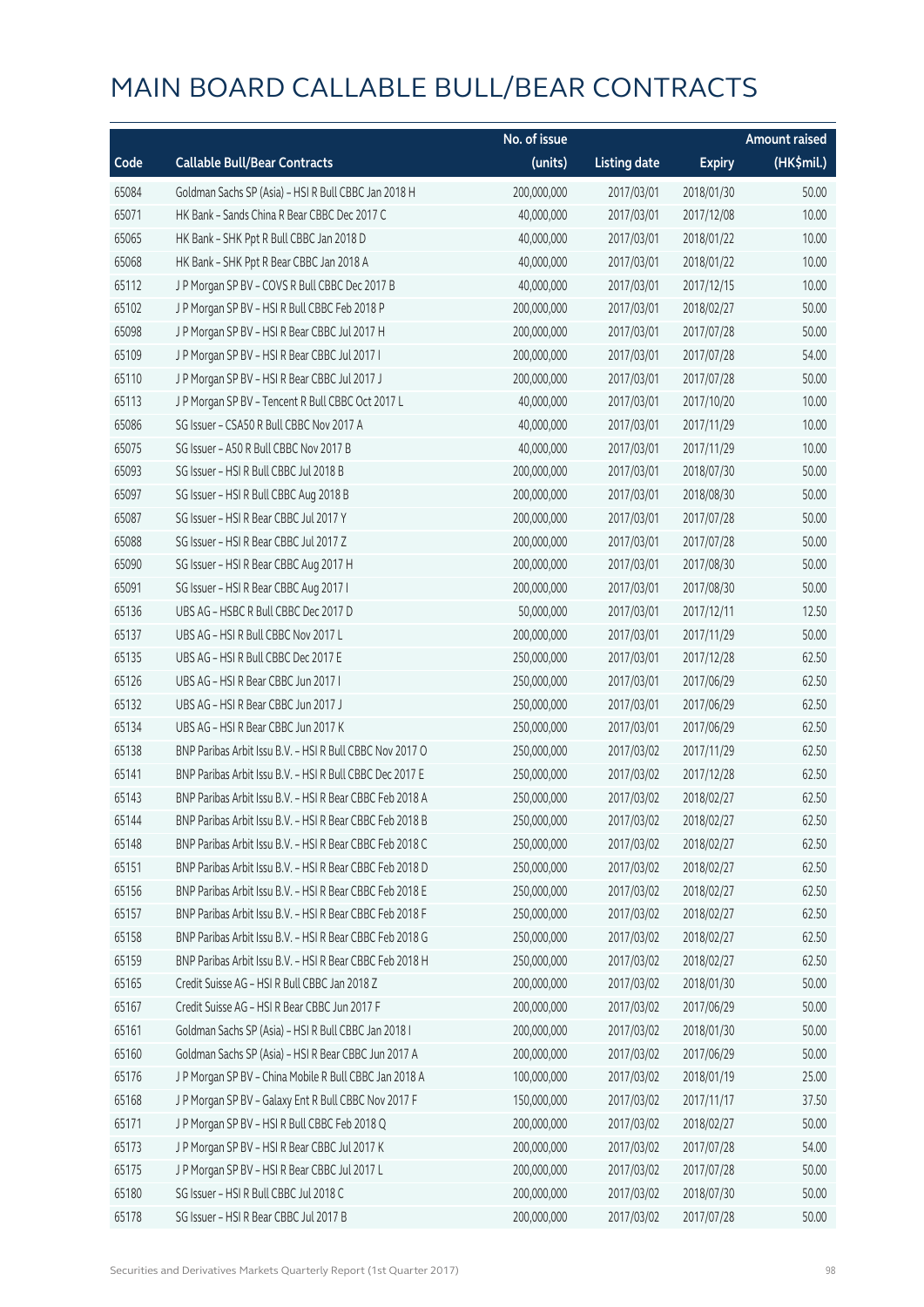|       |                                                          | No. of issue |                     |               | <b>Amount raised</b> |
|-------|----------------------------------------------------------|--------------|---------------------|---------------|----------------------|
| Code  | <b>Callable Bull/Bear Contracts</b>                      | (units)      | <b>Listing date</b> | <b>Expiry</b> | (HK\$mil.)           |
| 65163 | UBS AG - HSI R Bull CBBC Jan 2018 L                      | 250,000,000  | 2017/03/02          | 2018/01/30    | 62.50                |
| 65164 | UBS AG - HSI R Bear CBBC Jun 2017 L                      | 200,000,000  | 2017/03/02          | 2017/06/29    | 50.00                |
| 65181 | BNP Paribas Arbit Issu B.V. - HSI R Bull CBBC May 2018 A | 250,000,000  | 2017/03/03          | 2018/05/30    | 62.50                |
| 65200 | Credit Suisse AG - HSI R Bull CBBC Jan 2018 I            | 200,000,000  | 2017/03/03          | 2018/01/30    | 50.00                |
| 65202 | Credit Suisse AG - HSI R Bear CBBC Jun 2017 G            | 200,000,000  | 2017/03/03          | 2017/06/29    | 50.00                |
| 65198 | Goldman Sachs SP (Asia) - HSI R Bull CBBC Jan 2018 F     | 200,000,000  | 2017/03/03          | 2018/01/30    | 50.00                |
| 65191 | Goldman Sachs SP (Asia) - HSI R Bear CBBC Jun 2017 B     | 200,000,000  | 2017/03/03          | 2017/06/29    | 50.00                |
| 65199 | Goldman Sachs SP (Asia) - HSI R Bear CBBC Jun 2017 C     | 200,000,000  | 2017/03/03          | 2017/06/29    | 50.00                |
| 65205 | Goldman Sachs SP (Asia) - HSI R Bear CBBC Jun 2017 D     | 200,000,000  | 2017/03/03          | 2017/06/29    | 50.00                |
| 65185 | HK Bank - China Mobile R Bear CBBC Jan 2018 A            | 40,000,000   | 2017/03/03          | 2018/01/15    | 10.00                |
| 65186 | HK Bank - China Mobile R Bear CBBC Mar 2018 A            | 40,000,000   | 2017/03/03          | 2018/03/19    | 10.00                |
| 65189 | HK Bank - HSI R Bear CBBC Oct 2017 H                     | 100,000,000  | 2017/03/03          | 2017/10/30    | 25.00                |
| 65190 | HK Bank - HSI R Bear CBBC Nov 2017 G                     | 100,000,000  | 2017/03/03          | 2017/11/29    | 25.00                |
| 65187 | HK Bank - SMIC R Bull CBBC Mar 2018 A                    | 40,000,000   | 2017/03/03          | 2018/03/19    | 10.00                |
| 65183 | HK Bank - Tencent R Bear CBBC Oct 2017 C                 | 40,000,000   | 2017/03/03          | 2017/10/17    | 10.00                |
| 65222 | J P Morgan SP BV - CUni R Bull CBBC Nov 2017 B           | 60,000,000   | 2017/03/03          | 2017/11/17    | 15.00                |
| 65225 | J P Morgan SP BV - Galaxy Ent R Bull CBBC Jan 2018 B     | 150,000,000  | 2017/03/03          | 2018/01/19    | 37.50                |
| 65211 | J P Morgan SP BV - HSI R Bull CBBC Feb 2018 R            | 200,000,000  | 2017/03/03          | 2018/02/27    | 50.00                |
| 65214 | J P Morgan SP BV - HSI R Bear CBBC Jul 2017 M            | 200,000,000  | 2017/03/03          | 2017/07/28    | 50.00                |
| 65217 | J P Morgan SP BV - HSI R Bear CBBC Jul 2017 N            | 200,000,000  | 2017/03/03          | 2017/07/28    | 50.00                |
| 65233 | SG Issuer - HSI R Bull CBBC Apr 2018 X                   | 200,000,000  | 2017/03/03          | 2018/04/27    | 50.00                |
| 65232 | SG Issuer - HSI R Bear CBBC Jul 2017 C                   | 200,000,000  | 2017/03/03          | 2017/07/28    | 50.00                |
| 65226 | UBS AG - HSI R Bull CBBC Jan 2018 M                      | 200,000,000  | 2017/03/03          | 2018/01/30    | 50.00                |
| 65231 | UBS AG - HSI R Bear CBBC Jun 2017 M                      | 200,000,000  | 2017/03/03          | 2017/06/29    | 50.00                |
| 65234 | BNP Paribas Arbit Issu B.V. - HSI R Bull CBBC May 2018 B | 250,000,000  | 2017/03/06          | 2018/05/30    | 62.50                |
| 65238 | BNP Paribas Arbit Issu B.V. - HSI R Bear CBBC Feb 2018 I | 250,000,000  | 2017/03/06          | 2018/02/27    | 62.50                |
| 65292 | Credit Suisse AG - HSI R Bull CBBC Jan 2018 M            | 200,000,000  | 2017/03/06          | 2018/01/30    | 50.00                |
| 65286 | Credit Suisse AG - HSI R Bear CBBC Jun 2017 H            | 200,000,000  | 2017/03/06          | 2017/06/29    | 50.00                |
| 65293 | Credit Suisse AG - HSI R Bear CBBC Jun 2017 I            | 200,000,000  | 2017/03/06          | 2017/06/29    | 50.00                |
| 65259 | Goldman Sachs SP (Asia) - HSI R Bull CBBC Feb 2018 C     | 200,000,000  | 2017/03/06          | 2018/02/27    | 50.00                |
| 65321 | Goldman Sachs SP (Asia) - HSI R Bear CBBC Jun 2017 E     | 200,000,000  | 2017/03/06          | 2017/06/29    | 50.00                |
| 65324 | Goldman Sachs SP (Asia) - HSI R Bear CBBC Jun 2017 F     | 200,000,000  | 2017/03/06          | 2017/06/29    | 50.00                |
| 65253 | HK Bank - CNOOC R Bull CBBC Mar 2018 A                   | 50,000,000   | 2017/03/06          | 2018/03/26    | 12.50                |
| 65258 | HK Bank - HKEX R Bear CBBC Mar 2018 B                    | 40,000,000   | 2017/03/06          | 2018/03/05    | 10.00                |
| 65254 | HK Bank - HSI R Bear CBBC Nov 2017 H                     | 100,000,000  | 2017/03/06          | 2017/11/29    | 25.00                |
| 65257 | HK Bank - Sands China R Bull CBBC Mar 2018 C             | 80,000,000   | 2017/03/06          | 2018/03/26    | 20.00                |
| 65252 | Haitong Int'l Sec - BOCL R Bull CBBC Feb 2018 A          | 60,000,000   | 2017/03/06          | 2018/02/28    | 15.48                |
| 65251 | Haitong Int'l Sec - China Mobile R Bull CBBC Feb 2018 A  | 40,000,000   | 2017/03/06          | 2018/02/27    | 10.28                |
| 65241 | Haitong Int'l Sec - CC Bank R Bull CBBC Feb 2018 A       | 60,000,000   | 2017/03/06          | 2018/02/22    | 15.06                |
| 65243 | Haitong Int'l Sec - CKH R Bull CBBC Feb 2018 A           | 40,000,000   | 2017/03/06          | 2018/02/23    | 10.08                |
| 65250 | Haitong Int'l Sec - SHK Ppt R Bull CBBC Feb 2018 A       | 40,000,000   | 2017/03/06          | 2018/02/26    | 10.20                |
| 65240 | Haitong Int'l Sec - Tencent R Bull CBBC Feb 2018 A       | 40,000,000   | 2017/03/06          | 2018/02/21    | 10.04                |
| 65299 | J P Morgan SP BV - CNOOC R Bull CBBC Jan 2018 A          | 100,000,000  | 2017/03/06          | 2018/01/19    | 25.00                |
| 65297 | J P Morgan SP BV - HKEX R Bear CBBC Dec 2017 A           | 40,000,000   | 2017/03/06          | 2017/12/15    | 10.00                |
| 65294 | J P Morgan SP BV - HSI R Bull CBBC Jan 2018 O            | 200,000,000  | 2017/03/06          | 2018/01/30    | 50.00                |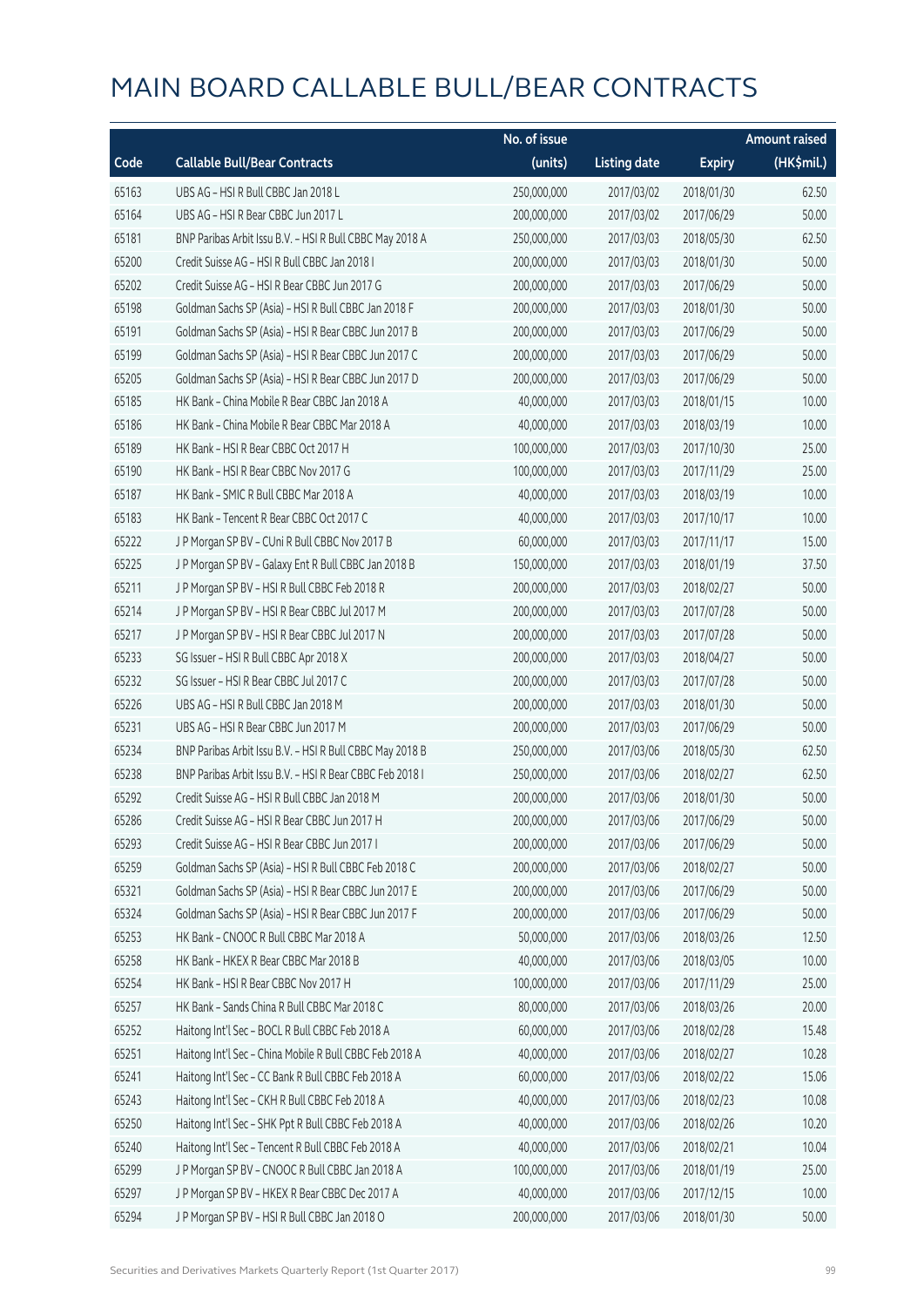|       |                                                          | No. of issue |                     |               | <b>Amount raised</b> |
|-------|----------------------------------------------------------|--------------|---------------------|---------------|----------------------|
| Code  | <b>Callable Bull/Bear Contracts</b>                      | (units)      | <b>Listing date</b> | <b>Expiry</b> | (HK\$mil.)           |
| 65300 | J P Morgan SP BV - HSI R Bear CBBC Jul 2017 O            | 200,000,000  | 2017/03/06          | 2017/07/28    | 50.00                |
| 65319 | SG Issuer - HSI R Bull CBBC Apr 2018 V                   | 200,000,000  | 2017/03/06          | 2018/04/27    | 50.00                |
| 65280 | SG Issuer - HSI R Bull CBBC Jul 2018 D                   | 200,000,000  | 2017/03/06          | 2018/07/30    | 50.00                |
| 65281 | SG Issuer - HSI R Bull CBBC Jul 2018 E                   | 200,000,000  | 2017/03/06          | 2018/07/30    | 50.00                |
| 65283 | SG Issuer - HSI R Bull CBBC Jul 2018 F                   | 200,000,000  | 2017/03/06          | 2018/07/30    | 50.00                |
| 65320 | SG Issuer - HSI R Bull CBBC Jul 2018 G                   | 200,000,000  | 2017/03/06          | 2018/07/30    | 50.00                |
| 65317 | SG Issuer - HSI R Bear CBBC Jul 2017 D                   | 200,000,000  | 2017/03/06          | 2017/07/28    | 50.00                |
| 65318 | SG Issuer - HSI R Bear CBBC Aug 2017 J                   | 200,000,000  | 2017/03/06          | 2017/08/30    | 50.00                |
| 65262 | SG Issuer - HSI R Bear CBBC Sep 2017 A                   | 200,000,000  | 2017/03/06          | 2017/09/28    | 50.00                |
| 65265 | SG Issuer - HSI R Bear CBBC Sep 2017 B                   | 200,000,000  | 2017/03/06          | 2017/09/28    | 50.00                |
| 65276 | SG Issuer - HSI R Bear CBBC Oct 2017 A                   | 200,000,000  | 2017/03/06          | 2017/10/30    | 50.00                |
| 65301 | UBS AG - HSI R Bull CBBC Oct 2017 J                      | 200,000,000  | 2017/03/06          | 2017/10/30    | 50.00                |
| 65304 | UBS AG - HSI R Bull CBBC Dec 2017 S                      | 200,000,000  | 2017/03/06          | 2017/12/28    | 50.00                |
| 65312 | UBS AG - HSI R Bull CBBC Jan 2018 N                      | 200,000,000  | 2017/03/06          | 2018/01/30    | 50.00                |
| 65305 | UBS AG - HSI R Bear CBBC Jun 2017 N                      | 200,000,000  | 2017/03/06          | 2017/06/29    | 50.00                |
| 65306 | UBS AG - HSI R Bear CBBC Jun 2017 O                      | 200,000,000  | 2017/03/06          | 2017/06/29    | 50.00                |
| 65315 | UBS AG - HSI R Bear CBBC Jun 2017 P                      | 200,000,000  | 2017/03/06          | 2017/06/29    | 50.00                |
| 65334 | BNP Paribas Arbit Issu B.V. - HSI R Bull CBBC May 2018 C | 250,000,000  | 2017/03/07          | 2018/05/30    | 62.50                |
| 65327 | BNP Paribas Arbit Issu B.V. - HSI R Bear CBBC Feb 2018 J | 250,000,000  | 2017/03/07          | 2018/02/27    | 62.50                |
| 65403 | BNP Paribas Arbit Issu B.V. - HSI R Bear CBBC Feb 2018 K | 250,000,000  | 2017/03/07          | 2018/02/27    | 62.50                |
| 65405 | BNP Paribas Arbit Issu B.V. - HSI R Bear CBBC Feb 2018 L | 250,000,000  | 2017/03/07          | 2018/02/27    | 62.50                |
| 65348 | Credit Suisse AG - HKEX R Bear CBBC Dec 2017 A           | 50,000,000   | 2017/03/07          | 2017/12/14    | 12.50                |
| 65344 | Credit Suisse AG - HSI R Bull CBBC Jan 2018 R            | 200,000,000  | 2017/03/07          | 2018/01/30    | 50.00                |
| 65350 | Credit Suisse AG - HSI R Bull CBBC Jan 2018 S            | 200,000,000  | 2017/03/07          | 2018/01/30    | 50.00                |
| 65351 | Credit Suisse AG - HSI R Bear CBBC Jun 2017 J            | 200,000,000  | 2017/03/07          | 2017/06/29    | 50.00                |
| 65364 | Credit Suisse AG - HSI R Bear CBBC Jun 2017 K            | 200,000,000  | 2017/03/07          | 2017/06/29    | 50.00                |
| 65347 | Credit Suisse AG - Tencent R Bear CBBC Nov 2017 C        | 50,000,000   | 2017/03/07          | 2017/11/24    | 12.50                |
| 65335 | Bank of East Asia - CKH R Bull CBBC Nov 2017 B           | 40,000,000   | 2017/03/07          | 2017/11/30    | 10.00                |
| 65340 | Bank of East Asia - HKEX R Bull CBBC Nov 2017 C          | 40,000,000   | 2017/03/07          | 2017/11/30    | 10.00                |
| 65338 | Bank of East Asia - Tencent R Bull CBBC Nov 2017 B       | 40,000,000   | 2017/03/07          | 2017/11/30    | 10.00                |
| 65343 | Goldman Sachs SP (Asia) - HSI R Bull CBBC Feb 2018 D     | 200,000,000  | 2017/03/07          | 2018/02/27    | 50.00                |
| 65390 | Goldman Sachs SP (Asia) - HSI R Bear CBBC Jun 2017 G     | 200,000,000  | 2017/03/07          | 2017/06/29    | 50.00                |
| 65330 | HK Bank - CKH R Bull CBBC Mar 2018 A                     | 40,000,000   | 2017/03/07          | 2018/03/12    | 10.00                |
| 65332 | HK Bank - Geely Auto R Bear CBBC Mar 2018 C              | 40,000,000   | 2017/03/07          | 2018/03/12    | 10.00                |
| 65329 | HK Bank - HSCEI R Bear CBBC Dec 2017 E                   | 50,000,000   | 2017/03/07          | 2017/12/28    | 12.50                |
| 65328 | HK Bank - HSI R Bear CBBC Dec 2017 F                     | 100,000,000  | 2017/03/07          | 2017/12/28    | 25.00                |
| 65331 | HK Bank - Tencent R Bear CBBC Mar 2018 A                 | 40,000,000   | 2017/03/07          | 2018/03/12    | 12.00                |
| 65375 | J P Morgan SP BV - HKEX R Bear CBBC Dec 2017 B           | 40,000,000   | 2017/03/07          | 2017/12/15    | 10.00                |
| 65365 | J P Morgan SP BV - HSI R Bull CBBC Nov 2017 I            | 200,000,000  | 2017/03/07          | 2017/11/29    | 50.00                |
| 65377 | J P Morgan SP BV - HSI R Bear CBBC Jul 2017 P            | 200,000,000  | 2017/03/07          | 2017/07/28    | 50.00                |
| 65380 | J P Morgan SP BV - HSI R Bear CBBC Jul 2017 Q            | 200,000,000  | 2017/03/07          | 2017/07/28    | 50.00                |
| 65376 | J P Morgan SP BV - Tencent R Bear CBBC Dec 2017 C        | 40,000,000   | 2017/03/07          | 2017/12/15    | 10.00                |
| 65398 | SG Issuer - HSI R Bull CBBC Apr 2018 S                   | 200,000,000  | 2017/03/07          | 2018/04/27    | 50.00                |
| 65402 | SG Issuer - HSI R Bull CBBC Jul 2018 H                   | 200,000,000  | 2017/03/07          | 2018/07/30    | 50.00                |
| 65391 | SG Issuer - HSI R Bear CBBC Jul 2017 E                   | 200,000,000  | 2017/03/07          | 2017/07/28    | 50.00                |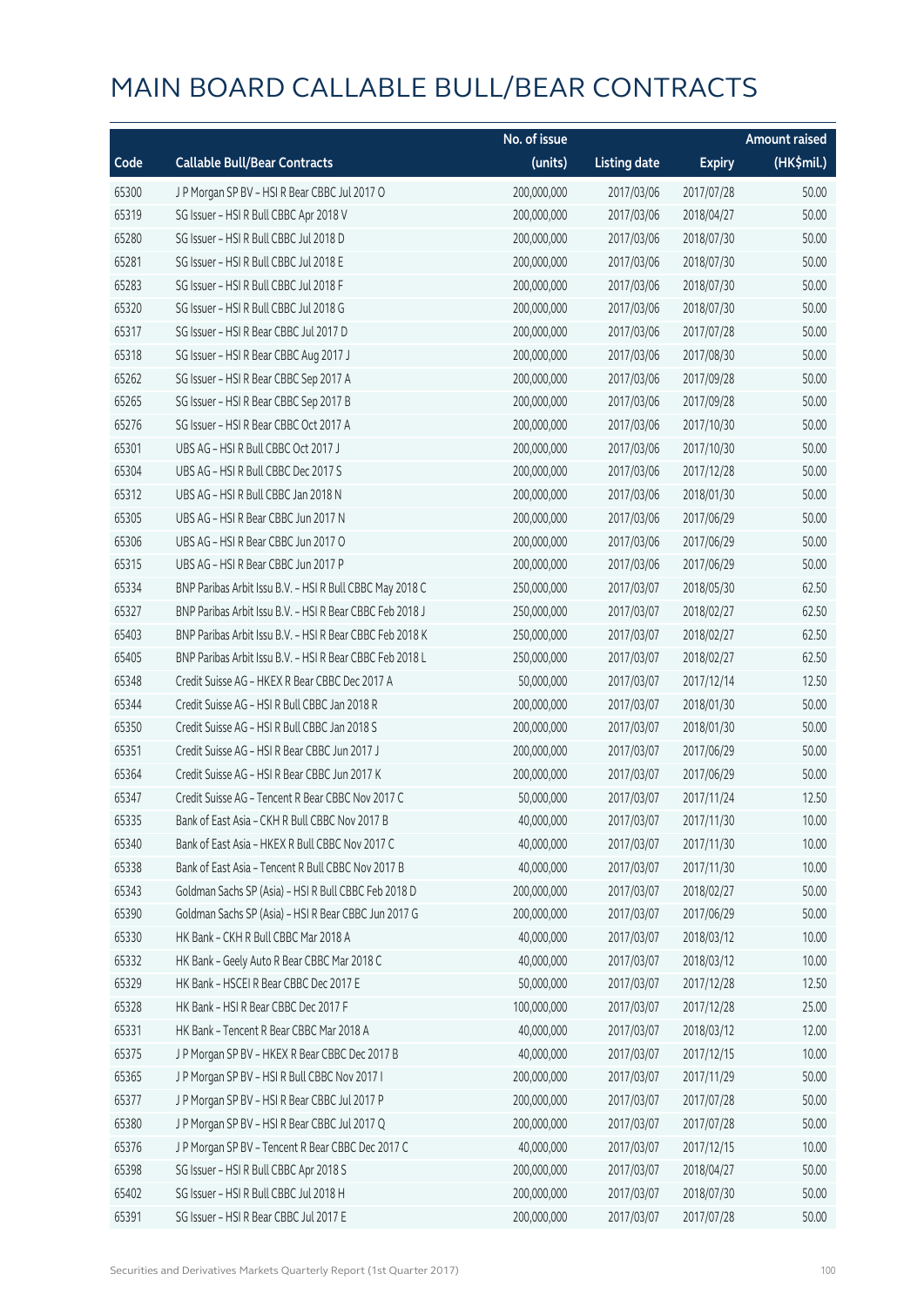|       |                                                          | No. of issue |                     |               | <b>Amount raised</b> |
|-------|----------------------------------------------------------|--------------|---------------------|---------------|----------------------|
| Code  | <b>Callable Bull/Bear Contracts</b>                      | (units)      | <b>Listing date</b> | <b>Expiry</b> | (HK\$mil.)           |
| 65392 | SG Issuer - HSI R Bear CBBC Aug 2017 K                   | 200,000,000  | 2017/03/07          | 2017/08/30    | 50.00                |
| 65382 | UBS AG - HSI R Bull CBBC Dec 2017 P                      | 250,000,000  | 2017/03/07          | 2017/12/28    | 62.50                |
| 65383 | UBS AG - HSI R Bull CBBC Jan 2018 O                      | 200,000,000  | 2017/03/07          | 2018/01/30    | 50.00                |
| 65385 | UBS AG - HSI R Bear CBBC Jun 2017 Q                      | 250,000,000  | 2017/03/07          | 2017/06/29    | 62.50                |
| 65388 | UBS AG - HSI R Bear CBBC Jun 2017 R                      | 250,000,000  | 2017/03/07          | 2017/06/29    | 62.50                |
| 65423 | Credit Suisse AG - Galaxy Ent R Bull CBBC Dec 2017 D     | 50,000,000   | 2017/03/08          | 2017/12/14    | 12.50                |
| 65420 | Credit Suisse AG - HSI R Bull CBBC Jan 2018 N            | 200,000,000  | 2017/03/08          | 2018/01/30    | 50.00                |
| 65419 | Credit Suisse AG - HSI R Bear CBBC Jun 2017 L            | 200,000,000  | 2017/03/08          | 2017/06/29    | 50.00                |
| 65425 | Goldman Sachs SP (Asia) - HSI R Bull CBBC Feb 2018 E     | 200,000,000  | 2017/03/08          | 2018/02/27    | 50.00                |
| 65426 | Goldman Sachs SP (Asia) - HSI R Bear CBBC Jun 2017 H     | 200,000,000  | 2017/03/08          | 2017/06/29    | 50.00                |
| 65418 | HK Bank - AIA R Bear CBBC Mar 2018 B                     | 40,000,000   | 2017/03/08          | 2018/03/19    | 10.00                |
| 65415 | HK Bank - CNOOC R Bear CBBC Mar 2018 A                   | 40,000,000   | 2017/03/08          | 2018/03/19    | 10.00                |
| 65416 | HK Bank - Galaxy Ent R Bull CBBC Feb 2018 A              | 80,000,000   | 2017/03/08          | 2018/02/12    | 20.00                |
| 65408 | HK Bank - HKEX R Bear CBBC Mar 2018 C                    | 40,000,000   | 2017/03/08          | 2018/03/19    | 10.00                |
| 65407 | HK Bank - HSI R Bear CBBC Oct 2017 I                     | 100,000,000  | 2017/03/08          | 2017/10/30    | 25.00                |
| 65414 | HK Bank - Tencent R Bear CBBC Mar 2018 B                 | 40,000,000   | 2017/03/08          | 2018/03/19    | 10.00                |
| 65435 | J P Morgan SP BV - HSI R Bull CBBC Apr 2018 C            | 200,000,000  | 2017/03/08          | 2018/04/27    | 50.00                |
| 65434 | J P Morgan SP BV - HSI R Bear CBBC Jul 2017 R            | 200,000,000  | 2017/03/08          | 2017/07/28    | 50.00                |
| 65433 | SG Issuer - HSI R Bull CBBC Aug 2018 C                   | 200,000,000  | 2017/03/08          | 2018/08/30    | 50.00                |
| 65432 | SG Issuer - HSI R Bear CBBC Aug 2017 L                   | 200,000,000  | 2017/03/08          | 2017/08/30    | 50.00                |
| 65428 | UBS AG - HSI R Bull CBBC Jan 2018 P                      | 250,000,000  | 2017/03/08          | 2018/01/30    | 62.50                |
| 65427 | UBS AG - HSI R Bear CBBC Jun 2017 S                      | 200,000,000  | 2017/03/08          | 2017/06/29    | 50.00                |
| 65429 | UBS AG - HSI R Bear CBBC Jun 2017 T                      | 250,000,000  | 2017/03/08          | 2017/06/29    | 62.50                |
| 65473 | BNP Paribas Arbit Issu B.V. - HSI R Bull CBBC May 2018 D | 250,000,000  | 2017/03/09          | 2018/05/30    | 62.50                |
| 65466 | Credit Suisse AG - HSI R Bull CBBC Jan 2018 Q            | 200,000,000  | 2017/03/09          | 2018/01/30    | 50.00                |
| 65467 | Credit Suisse AG - HSI R Bull CBBC Jan 2018 T            | 200,000,000  | 2017/03/09          | 2018/01/30    | 50.00                |
| 65468 | Credit Suisse AG - HSI R Bear CBBC Jun 2017 M            | 200,000,000  | 2017/03/09          | 2017/06/29    | 50.00                |
| 65470 | Credit Suisse AG - HSI R Bear CBBC Aug 2017 E            | 300,000,000  | 2017/03/09          | 2017/08/30    | 75.00                |
| 65478 | Bank of East Asia - AIA R Bull CBBC Nov 2017 C           | 40,000,000   | 2017/03/09          | 2017/11/27    | 10.00                |
| 65475 | Bank of East Asia - Galaxy Ent R Bull CBBC Nov 2017 A    | 18,000,000   | 2017/03/09          | 2017/11/27    | 10.08                |
| 65471 | Goldman Sachs SP (Asia) - HSI R Bull CBBC Jan 2018 J     | 200,000,000  | 2017/03/09          | 2018/01/30    | 50.00                |
| 65472 | Goldman Sachs SP (Asia) - HSI R Bear CBBC Jun 2017 I     | 200,000,000  | 2017/03/09          | 2017/06/29    | 50.00                |
| 65459 | HK Bank - Galaxy Ent R Bull CBBC Mar 2018 A              | 80,000,000   | 2017/03/09          | 2018/03/12    | 20.00                |
| 65457 | HK Bank - HKEX R Bull CBBC Mar 2018 B                    | 50,000,000   | 2017/03/09          | 2018/03/12    | 12.50                |
| 65450 | HK Bank - HSI R Bull CBBC Oct 2017 P                     | 100,000,000  | 2017/03/09          | 2017/10/30    | 25.00                |
| 65460 | HK Bank - Sands China R Bull CBBC Mar 2018 D             | 80,000,000   | 2017/03/09          | 2018/03/12    | 20.00                |
| 65453 | HK Bank - Tencent R Bull CBBC Mar 2018 C                 | 50,000,000   | 2017/03/09          | 2018/03/19    | 12.50                |
| 65456 | HK Bank - Tencent R Bull CBBC Mar 2018 D                 | 50,000,000   | 2017/03/09          | 2018/03/12    | 12.50                |
| 65490 | J P Morgan SP BV - Galaxy Ent R Bull CBBC Dec 2017 G     | 150,000,000  | 2017/03/09          | 2017/12/15    | 37.50                |
| 65491 | J P Morgan SP BV - HSBC R Bull CBBC Dec 2017 F           | 100,000,000  | 2017/03/09          | 2017/12/15    | 25.00                |
| 65483 | J P Morgan SP BV - HSI R Bull CBBC Feb 2018 S            | 200,000,000  | 2017/03/09          | 2018/02/27    | 50.00                |
| 65481 | J P Morgan SP BV - HSI R Bear CBBC Jul 2017 S            | 200,000,000  | 2017/03/09          | 2017/07/28    | 50.00                |
| 65463 | SG Issuer - Galaxy R Bull CBBC Dec 2017 A                | 100,000,000  | 2017/03/09          | 2017/12/28    | 25.00                |
| 65461 | SG Issuer - Galaxy R Bear CBBC Sep 2017 D                | 100,000,000  | 2017/03/09          | 2017/09/28    | 25.00                |
| 65464 | SG Issuer - HKEX R Bear CBBC Aug 2017 D                  | 100,000,000  | 2017/03/09          | 2017/08/30    | 25.00                |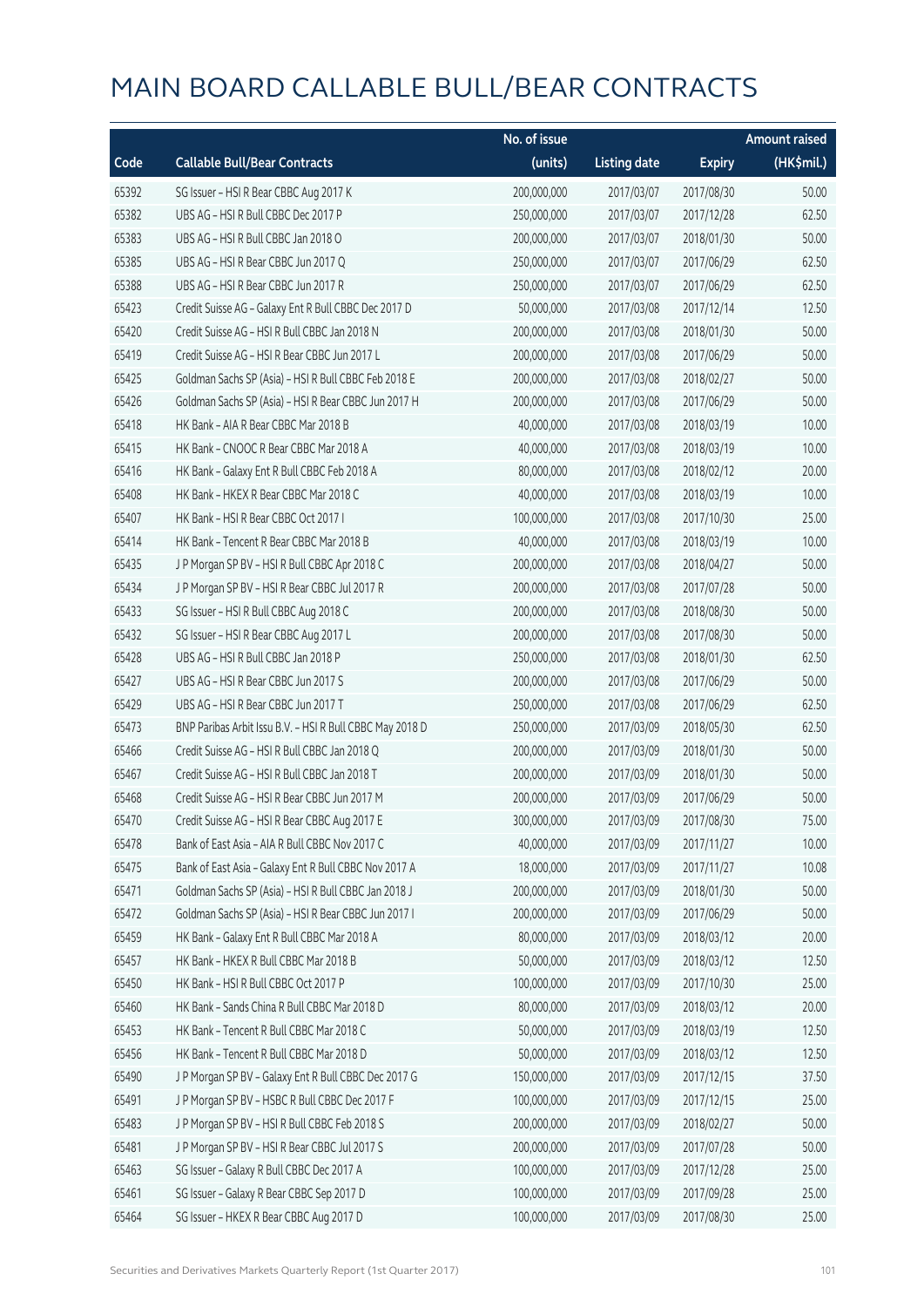|       |                                                            | No. of issue |                     |               | <b>Amount raised</b> |
|-------|------------------------------------------------------------|--------------|---------------------|---------------|----------------------|
| Code  | <b>Callable Bull/Bear Contracts</b>                        | (units)      | <b>Listing date</b> | <b>Expiry</b> | (HK\$mil.)           |
| 65503 | SG Issuer - HSI R Bull CBBC May 2018 M                     | 200,000,000  | 2017/03/09          | 2018/05/30    | 50.00                |
| 65444 | SG Issuer - HSI R Bull CBBC Aug 2018 D                     | 200,000,000  | 2017/03/09          | 2018/08/30    | 50.00                |
| 65446 | SG Issuer - HSI R Bull CBBC Oct 2018 A                     | 200,000,000  | 2017/03/09          | 2018/10/30    | 50.00                |
| 65449 | SG Issuer - HSI R Bull CBBC Oct 2018 B                     | 200,000,000  | 2017/03/09          | 2018/10/30    | 50.00                |
| 65500 | SG Issuer - HSI R Bear CBBC Jul 2017 F                     | 200,000,000  | 2017/03/09          | 2017/07/28    | 50.00                |
| 65502 | SG Issuer - HSI R Bear CBBC Aug 2017 M                     | 200,000,000  | 2017/03/09          | 2017/08/30    | 50.00                |
| 65436 | SG Issuer - HSI R Bear CBBC Oct 2017 B                     | 200,000,000  | 2017/03/09          | 2017/10/30    | 50.00                |
| 65438 | SG Issuer - HSI R Bear CBBC Oct 2017 C                     | 200,000,000  | 2017/03/09          | 2017/10/30    | 50.00                |
| 65443 | SG Issuer - HSI R Bear CBBC Nov 2017 A                     | 200,000,000  | 2017/03/09          | 2017/11/29    | 50.00                |
| 65465 | SG Issuer - Sands R Bull CBBC Mar 2018 A                   | 100,000,000  | 2017/03/09          | 2018/03/28    | 25.00                |
| 65497 | UBS AG - HSCEI R Bear CBBC Jun 2017 C                      | 100,000,000  | 2017/03/09          | 2017/06/29    | 25.00                |
| 65495 | UBS AG - HSI R Bull CBBC Sep 2017 A                        | 250,000,000  | 2017/03/09          | 2017/09/28    | 62.50                |
| 65492 | UBS AG - HSI R Bear CBBC Jun 2017 U                        | 250,000,000  | 2017/03/09          | 2017/06/29    | 62.50                |
| 65493 | UBS AG - HSI R Bear CBBC Jun 2017 V                        | 250,000,000  | 2017/03/09          | 2017/06/29    | 62.50                |
| 65498 | UBS AG - HSI R Bear CBBC Jun 2017 W                        | 250,000,000  | 2017/03/09          | 2017/06/29    | 62.50                |
| 65508 | BNP Paribas Arbit Issu B.V. - HSCEI R Bull CBBC Dec 2017 G | 100,000,000  | 2017/03/10          | 2017/12/28    | 25.00                |
| 65505 | BNP Paribas Arbit Issu B.V. - HSI R Bull CBBC May 2018 E   | 250,000,000  | 2017/03/10          | 2018/05/30    | 62.50                |
| 65529 | BNP Paribas Arbit Issu B.V. - HSI R Bear CBBC Feb 2018 M   | 250,000,000  | 2017/03/10          | 2018/02/27    | 62.50                |
| 65530 | BNP Paribas Arbit Issu B.V. - HSI R Bear CBBC Feb 2018 N   | 250,000,000  | 2017/03/10          | 2018/02/27    | 62.50                |
| 65546 | Credit Suisse AG - BOCL R Bull CBBC Nov 2017 B             | 50,000,000   | 2017/03/10          | 2017/11/23    | 12.50                |
| 65543 | Credit Suisse AG - CCB R Bull CBBC Dec 2017 C              | 50,000,000   | 2017/03/10          | 2017/12/28    | 12.50                |
| 65535 | Credit Suisse AG - HSI R Bull CBBC Jan 2018 U              | 200,000,000  | 2017/03/10          | 2018/01/30    | 50.00                |
| 65537 | Credit Suisse AG - HSI R Bear CBBC Jun 2017 N              | 200,000,000  | 2017/03/10          | 2017/06/29    | 50.00                |
| 65547 | Credit Suisse AG - HSI R Bear CBBC Jun 2017 O              | 200,000,000  | 2017/03/10          | 2017/06/29    | 50.00                |
| 65544 | Credit Suisse AG - ICBC R Bull CBBC Dec 2017 C             | 50,000,000   | 2017/03/10          | 2017/12/06    | 12.50                |
| 65518 | Goldman Sachs SP (Asia) - HSI R Bull CBBC Jan 2018 K       | 200,000,000  | 2017/03/10          | 2018/01/30    | 50.00                |
| 65548 | Goldman Sachs SP (Asia) - HSI R Bear CBBC Jun 2017 J       | 200,000,000  | 2017/03/10          | 2017/06/29    | 50.00                |
| 65549 | Goldman Sachs SP (Asia) - HSI R Bear CBBC Jun 2017 K       | 200,000,000  | 2017/03/10          | 2017/06/29    | 50.00                |
| 65527 | HK Bank - Galaxy Ent R Bear CBBC Jan 2018 D                | 40,000,000   | 2017/03/10          | 2018/01/08    | 10.00                |
| 65526 | HK Bank - HSCEI R Bear CBBC Sep 2017 B                     | 60,000,000   | 2017/03/10          | 2017/09/28    | 15.00                |
| 65524 | HK Bank - HSI R Bear CBBC Sep 2017 F                       | 100,000,000  | 2017/03/10          | 2017/09/28    | 25.00                |
| 65519 | HK Bank - HSI R Bear CBBC Oct 2017 J                       | 100,000,000  | 2017/03/10          | 2017/10/30    | 25.00                |
| 65528 | HK Bank - Tencent R Bull CBBC Jan 2018 H                   | 50,000,000   | 2017/03/10          | 2018/01/08    | 12.50                |
| 65555 | J P Morgan SP BV - Sinopec Corp R Bull CBBC Jan 2018 A     | 100,000,000  | 2017/03/10          | 2018/01/19    | 25.00                |
| 65553 | J P Morgan SP BV - HKEX R Bear CBBC Jan 2018 A             | 40,000,000   | 2017/03/10          | 2018/01/19    | 10.00                |
| 65550 | J P Morgan SP BV - HSI R Bull CBBC Feb 2018 T              | 200,000,000  | 2017/03/10          | 2018/02/27    | 50.00                |
| 65558 | J P Morgan SP BV - HSI R Bear CBBC Jul 2017 T              | 200,000,000  | 2017/03/10          | 2017/07/28    | 50.00                |
| 65559 | J P Morgan SP BV - HSI R Bear CBBC Jul 2017 U              | 200,000,000  | 2017/03/10          | 2017/07/28    | 50.00                |
| 65560 | J P Morgan SP BV - HSI R Bear CBBC Jul 2017 V              | 200,000,000  | 2017/03/10          | 2017/07/28    | 50.00                |
| 65556 | J P Morgan SP BV - Sands China R Bull CBBC Dec 2017 C      | 150,000,000  | 2017/03/10          | 2017/12/15    | 37.50                |
| 65564 | SG Issuer - HSI R Bull CBBC Jul 2018 I                     | 200,000,000  | 2017/03/10          | 2018/07/30    | 50.00                |
| 65566 | SG Issuer - HSI R Bull CBBC Aug 2018 E                     | 200,000,000  | 2017/03/10          | 2018/08/30    | 50.00                |
| 65562 | SG Issuer - HSI R Bear CBBC Jul 2017 G                     | 200,000,000  | 2017/03/10          | 2017/07/28    | 50.00                |
| 65563 | SG Issuer - HSI R Bear CBBC Aug 2017 N                     | 200,000,000  | 2017/03/10          | 2017/08/30    | 50.00                |
| 65569 | UBS AG - HSI R Bull CBBC Sep 2017 O                        | 300,000,000  | 2017/03/10          | 2017/09/28    | 75.00                |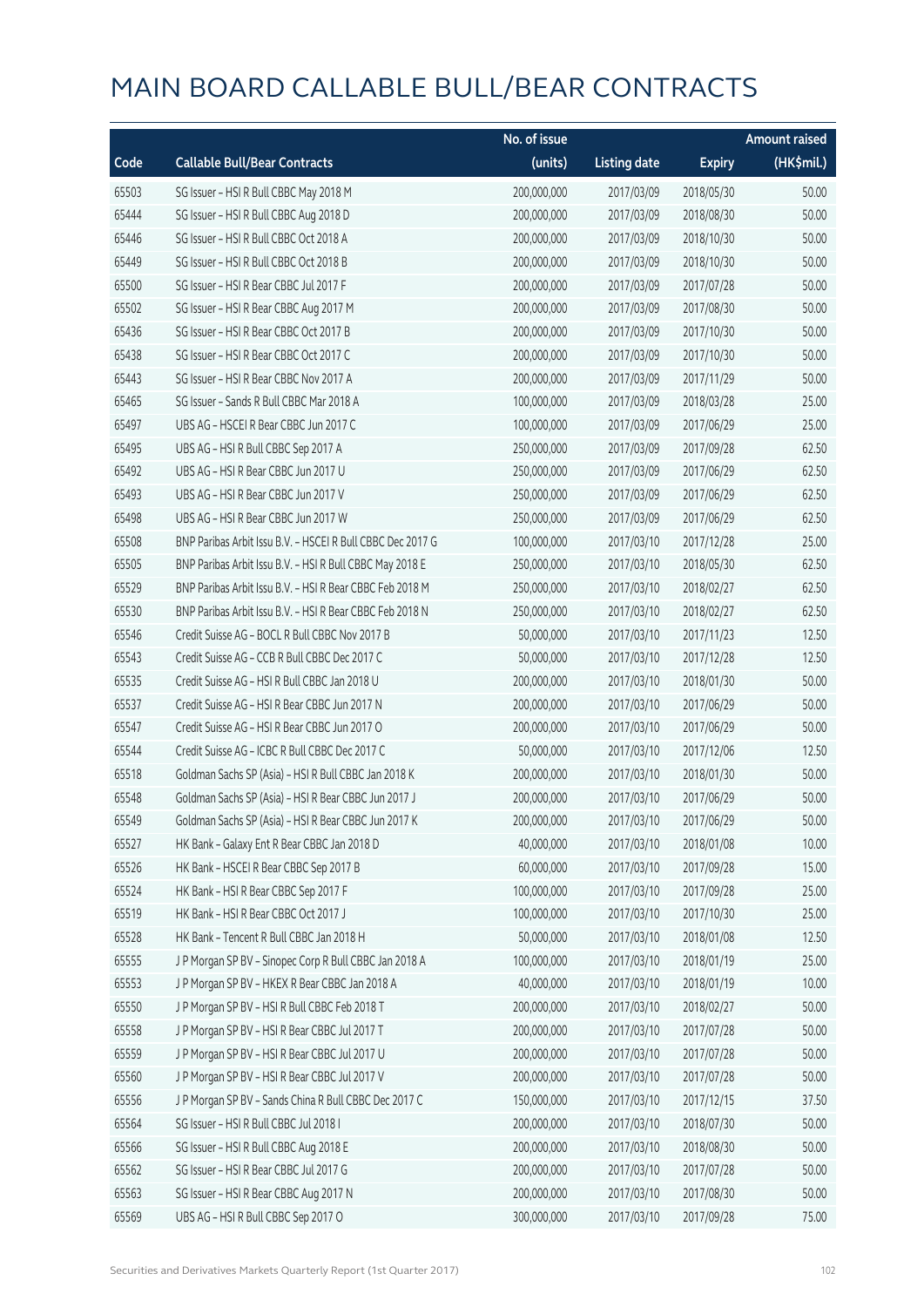|       |                                                          | No. of issue |                     |               | <b>Amount raised</b> |
|-------|----------------------------------------------------------|--------------|---------------------|---------------|----------------------|
| Code  | <b>Callable Bull/Bear Contracts</b>                      | (units)      | <b>Listing date</b> | <b>Expiry</b> | (HK\$mil.)           |
| 65574 | UBS AG - HSI R Bull CBBC Jan 2018 Q                      | 250,000,000  | 2017/03/10          | 2018/01/30    | 62.50                |
| 65582 | UBS AG - HSI R Bear CBBC Jun 2017 X                      | 250,000,000  | 2017/03/10          | 2017/06/29    | 62.50                |
| 65583 | UBS AG - HSI R Bear CBBC Jun 2017 Y                      | 200,000,000  | 2017/03/10          | 2017/06/29    | 50.00                |
| 65604 | Credit Suisse AG - Geely Auto R Bear CBBC Nov 2017 C     | 50,000,000   | 2017/03/13          | 2017/11/16    | 12.50                |
| 65599 | Credit Suisse AG - HSI R Bull CBBC Jan 2018 P            | 200,000,000  | 2017/03/13          | 2018/01/30    | 50.00                |
| 65602 | Credit Suisse AG - HSI R Bear CBBC Jun 2017 P            | 200,000,000  | 2017/03/13          | 2017/06/29    | 50.00                |
| 65603 | Credit Suisse AG - HSI R Bear CBBC Jun 2017 Q            | 200,000,000  | 2017/03/13          | 2017/06/29    | 50.00                |
| 65605 | Credit Suisse AG - Tencent R Bull CBBC Dec 2017 D        | 50,000,000   | 2017/03/13          | 2017/12/13    | 12.50                |
| 65595 | Goldman Sachs SP (Asia) - HSI R Bull CBBC Jan 2018 L     | 200,000,000  | 2017/03/13          | 2018/01/30    | 50.00                |
| 65598 | Goldman Sachs SP (Asia) - HSI R Bear CBBC Jul 2017 I     | 200,000,000  | 2017/03/13          | 2017/07/28    | 50.00                |
| 65590 | HK Bank - China Shenhua R Bull CBBC Jul 2018 A           | 40,000,000   | 2017/03/13          | 2018/07/31    | 16.00                |
| 65593 | HK Bank - HSI R Bull CBBC Oct 2017 Q                     | 100,000,000  | 2017/03/13          | 2017/10/30    | 25.00                |
| 65637 | J P Morgan SP BV - CNOOC R Bull CBBC Feb 2018 A          | 80,000,000   | 2017/03/13          | 2018/02/15    | 20.00                |
| 65636 | J P Morgan SP BV - Geely Auto R Bear CBBC Dec 2017 A     | 40,000,000   | 2017/03/13          | 2017/12/15    | 10.00                |
| 65631 | J P Morgan SP BV - HSI R Bull CBBC Jan 2018 P            | 200,000,000  | 2017/03/13          | 2018/01/30    | 50.00                |
| 65627 | J P Morgan SP BV - HSI R Bear CBBC Jul 2017 W            | 200,000,000  | 2017/03/13          | 2017/07/28    | 50.00                |
| 65629 | J P Morgan SP BV - HSI R Bear CBBC Jul 2017 X            | 200,000,000  | 2017/03/13          | 2017/07/28    | 50.00                |
| 65638 | J P Morgan SP BV - PetCh R Bull CBBC Jan 2018 A          | 100,000,000  | 2017/03/13          | 2018/01/19    | 25.00                |
| 65635 | J P Morgan SP BV - Tencent R Bull CBBC Nov 2017 O        | 40,000,000   | 2017/03/13          | 2017/11/17    | 10.00                |
| 65622 | SG Issuer - HSI R Bull CBBC Aug 2018 F                   | 200,000,000  | 2017/03/13          | 2018/08/30    | 50.00                |
| 65619 | SG Issuer - HSI R Bear CBBC Aug 2017 O                   | 200,000,000  | 2017/03/13          | 2017/08/30    | 50.00                |
| 65610 | UBS AG - HSI R Bull CBBC Oct 2017 J                      | 200,000,000  | 2017/03/13          | 2017/10/30    | 50.00                |
| 65606 | UBS AG - HSI R Bear CBBC Jul 2017 C                      | 200,000,000  | 2017/03/13          | 2017/07/28    | 50.00                |
| 65647 | Credit Suisse AG - HSI R Bull CBBC Jan 2018 V            | 200,000,000  | 2017/03/14          | 2018/01/30    | 50.00                |
| 65646 | Credit Suisse AG - HSI R Bear CBBC Jul 2017 H            | 200,000,000  | 2017/03/14          | 2017/07/28    | 50.00                |
| 65661 | Credit Suisse AG - SMIC R Bull CBBC Jan 2018 A           | 40,000,000   | 2017/03/14          | 2018/01/11    | 10.00                |
| 65662 | Credit Suisse AG - Tencent R Bull CBBC Jan 2018 A        | 50,000,000   | 2017/03/14          | 2018/01/05    | 12.50                |
| 65663 | Credit Suisse AG - Tencent R Bear CBBC Nov 2017 D        | 50,000,000   | 2017/03/14          | 2017/11/08    | 12.50                |
| 65664 | Goldman Sachs SP (Asia) - HSI R Bear CBBC Jun 2017 L     | 200,000,000  | 2017/03/14          | 2017/06/29    | 50.00                |
| 65669 | J P Morgan SP BV - COVS R Bull CBBC Jan 2018 A           | 40,000,000   | 2017/03/14          | 2018/01/19    | 10.00                |
| 65667 | J P Morgan SP BV - HSI R Bull CBBC Mar 2018 A            | 200,000,000  | 2017/03/14          | 2018/03/28    | 50.00                |
| 65670 | J P Morgan SP BV - Tencent R Bull CBBC Dec 2017 O        | 40,000,000   | 2017/03/14          | 2017/12/15    | 10.00                |
| 65644 | SG Issuer - CSA50 R Bull CBBC Feb 2018 B                 | 40,000,000   | 2017/03/14          | 2018/02/27    | 10.00                |
| 65639 | SG Issuer - HKEX R Bear CBBC Sep 2017 C                  | 100,000,000  | 2017/03/14          | 2017/09/28    | 25.00                |
| 65666 | SG Issuer - HSI R Bull CBBC Jul 2018 J                   | 200,000,000  | 2017/03/14          | 2018/07/30    | 50.00                |
| 65665 | SG Issuer - HSI R Bear CBBC Jul 2017 H                   | 200,000,000  | 2017/03/14          | 2017/07/28    | 50.00                |
| 65641 | SG Issuer - Tencent R Bear CBBC Oct 2017 A               | 100,000,000  | 2017/03/14          | 2017/10/30    | 25.00                |
| 65672 | UBS AG - HSI R Bull CBBC Nov 2017 L                      | 250,000,000  | 2017/03/14          | 2017/11/29    | 62.50                |
| 65674 | UBS AG - HSI R Bull CBBC Dec 2017 D                      | 250,000,000  | 2017/03/14          | 2017/12/28    | 62.50                |
| 65671 | UBS AG - HSI R Bear CBBC Jun 2017 Z                      | 250,000,000  | 2017/03/14          | 2017/06/29    | 62.50                |
| 65680 | BNP Paribas Arbit Issu B.V. - HSI R Bear CBBC Feb 2018 O | 250,000,000  | 2017/03/15          | 2018/02/27    | 62.50                |
| 65702 | Credit Suisse AG - Geely Auto R Bull CBBC Dec 2017 E     | 50,000,000   | 2017/03/15          | 2017/12/07    | 12.50                |
| 65705 | Credit Suisse AG - HSBC R Bull CBBC Dec 2017 G           | 50,000,000   | 2017/03/15          | 2017/12/05    | 12.50                |
| 65704 | Credit Suisse AG - HSBC R Bull CBBC Jan 2018 A           | 50,000,000   | 2017/03/15          | 2018/01/11    | 12.50                |
| 65701 | Credit Suisse AG - HSI R Bull CBBC Jan 2018 O            | 200,000,000  | 2017/03/15          | 2018/01/30    | 50.00                |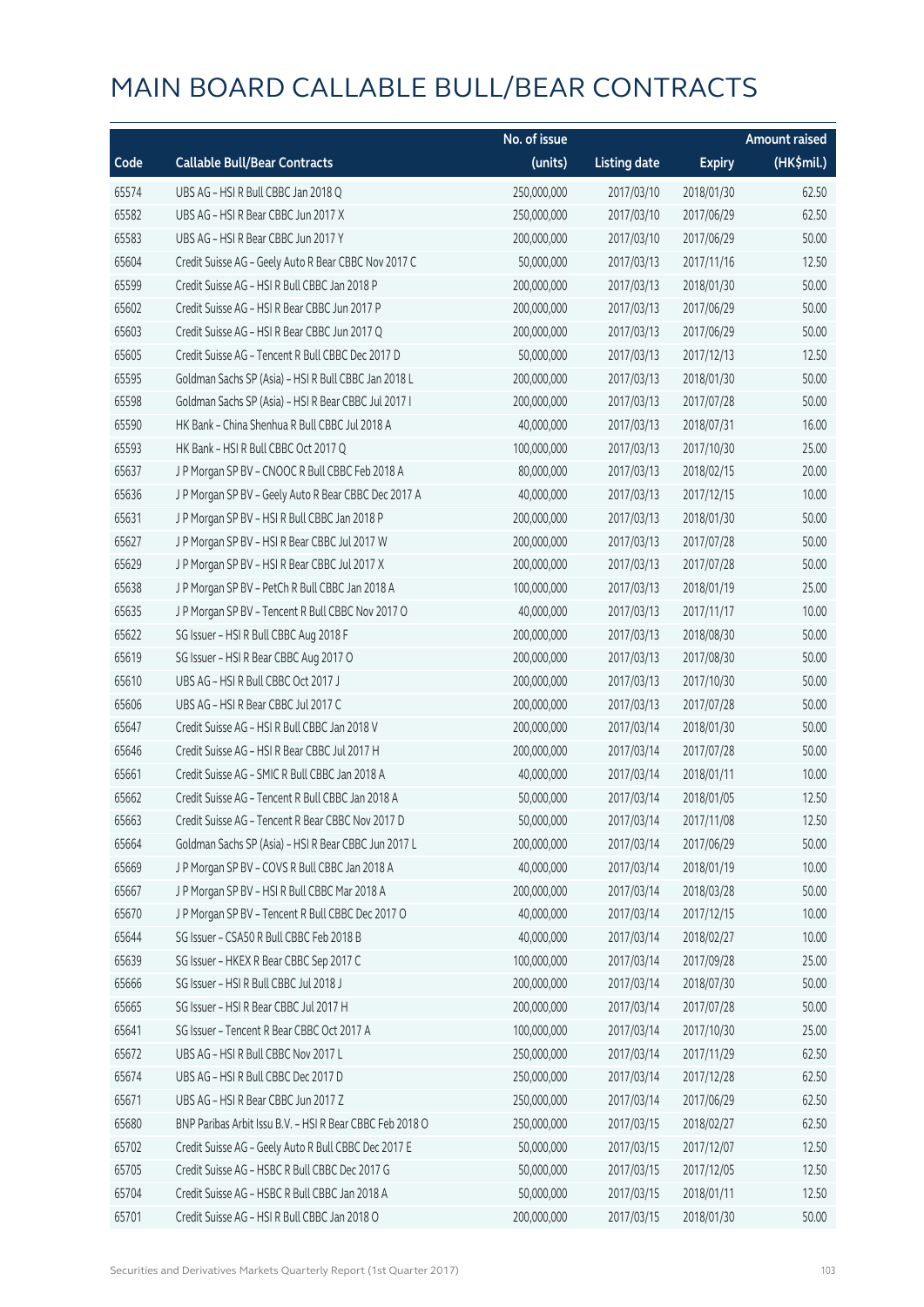|       |                                                          | No. of issue |                     |               | <b>Amount raised</b> |
|-------|----------------------------------------------------------|--------------|---------------------|---------------|----------------------|
| Code  | <b>Callable Bull/Bear Contracts</b>                      | (units)      | <b>Listing date</b> | <b>Expiry</b> | (HK\$mil.)           |
| 65700 | Credit Suisse AG - HSI R Bear CBBC Jun 2017 R            | 200,000,000  | 2017/03/15          | 2017/06/29    | 50.00                |
| 65703 | Credit Suisse AG - Sands China R Bull CBBC Jan 2018 A    | 50,000,000   | 2017/03/15          | 2018/01/12    | 12.50                |
| 65710 | Credit Suisse AG - Tencent R Bull CBBC Dec 2017 E        | 50,000,000   | 2017/03/15          | 2017/12/20    | 12.50                |
| 65717 | Goldman Sachs SP (Asia) - HSI R Bull CBBC Jan 2018 M     | 200,000,000  | 2017/03/15          | 2018/01/30    | 50.00                |
| 65693 | HK Bank - Geely Auto R Bull CBBC Jan 2018 C              | 40,000,000   | 2017/03/15          | 2018/01/15    | 10.00                |
| 65699 | HK Bank - Geely Auto R Bear CBBC Mar 2018 D              | 40,000,000   | 2017/03/15          | 2018/03/26    | 12.00                |
| 65692 | HK Bank - Tencent R Bull CBBC Jan 2018 I                 | 50,000,000   | 2017/03/15          | 2018/01/15    | 12.50                |
| 65683 | Haitong Int'l Sec - Sinopec Corp R Bull CBBC Mar 2018 A  | 40,000,000   | 2017/03/15          | 2018/03/08    | 10.00                |
| 65686 | Haitong Int'l Sec - China Shenhua R Bull CBBC Mar 2018 A | 40,000,000   | 2017/03/15          | 2018/03/06    | 10.00                |
| 65682 | Haitong Int'l Sec - Galaxy Ent R Bull CBBC May 2018 A    | 60,000,000   | 2017/03/15          | 2018/05/03    | 15.00                |
| 65685 | Haitong Int'l Sec - PetCh R Bull CBBC Mar 2018 A         | 40,000,000   | 2017/03/15          | 2018/03/07    | 10.00                |
| 65687 | Haitong Int'l Sec - Ping An R Bull CBBC Mar 2018 A       | 60,000,000   | 2017/03/15          | 2018/03/05    | 15.00                |
| 65681 | Haitong Int'l Sec - Sands China R Bull CBBC Mar 2018 A   | 60,000,000   | 2017/03/15          | 2018/03/09    | 15.00                |
| 65726 | J P Morgan SP BV - Geely Auto R Bull CBBC Jan 2018 B     | 60,000,000   | 2017/03/15          | 2018/01/19    | 15.00                |
| 65724 | J P Morgan SP BV - HSI R Bull CBBC Jan 2018 X            | 200,000,000  | 2017/03/15          | 2018/01/30    | 50.00                |
| 65728 | J P Morgan SP BV - HSI R Bull CBBC Feb 2018 U            | 200,000,000  | 2017/03/15          | 2018/02/27    | 50.00                |
| 65722 | J P Morgan SP BV - HSI R Bear CBBC Jun 2017 B            | 200,000,000  | 2017/03/15          | 2017/06/29    | 50.00                |
| 65727 | J P Morgan SP BV - Tencent R Bull CBBC Jan 2018 C        | 40,000,000   | 2017/03/15          | 2018/01/19    | 10.00                |
| 65688 | Macquarie Bank Ltd. - HSI R Bull CBBC Mar 2018 A         | 40,000,000   | 2017/03/15          | 2018/03/28    | 10.00                |
| 65689 | Macquarie Bank Ltd. - HSI R Bull CBBC Mar 2018 B         | 40,000,000   | 2017/03/15          | 2018/03/28    | 10.00                |
| 65691 | Macquarie Bank Ltd. - HSI R Bull CBBC Mar 2018 C         | 40,000,000   | 2017/03/15          | 2018/03/28    | 10.00                |
| 65735 | SG Issuer - HSI R Bull CBBC Jul 2018 K                   | 200,000,000  | 2017/03/15          | 2018/07/30    | 50.00                |
| 65738 | SG Issuer - HSI R Bull CBBC Aug 2018 G                   | 200,000,000  | 2017/03/15          | 2018/08/30    | 50.00                |
| 65730 | SG Issuer - HSI R Bear CBBC Jul 2017 J                   | 200,000,000  | 2017/03/15          | 2017/07/28    | 50.00                |
| 65715 | UBS AG - HSI R Bull CBBC Jan 2018 R                      | 200,000,000  | 2017/03/15          | 2018/01/30    | 50.00                |
| 65712 | UBS AG - HSI R Bear CBBC Jun 2017 C                      | 300,000,000  | 2017/03/15          | 2017/06/29    | 75.00                |
| 65713 | UBS AG - HSI R Bear CBBC Jun 2017 H                      | 250,000,000  | 2017/03/15          | 2017/06/29    | 62.50                |
| 65740 | BNP Paribas Arbit Issu B.V. - HSI R Bull CBBC Aug 2018 A | 250,000,000  | 2017/03/16          | 2018/08/30    | 62.50                |
| 65741 | BNP Paribas Arbit Issu B.V. - HSI R Bull CBBC Aug 2018 B | 250,000,000  | 2017/03/16          | 2018/08/30    | 62.50                |
| 65798 | Credit Suisse AG - CNOOC R Bull CBBC Jan 2018 A          | 50,000,000   | 2017/03/16          | 2018/01/11    | 12.50                |
| 65797 | Credit Suisse AG - CNOOC R Bull CBBC Feb 2018 A          | 50,000,000   | 2017/03/16          | 2018/02/22    | 12.50                |
| 65799 | Credit Suisse AG - CNOOC R Bull CBBC Mar 2018 A          | 50,000,000   | 2017/03/16          | 2018/03/14    | 12.50                |
| 65791 | Credit Suisse AG - HSI R Bull CBBC Jan 2018 X            | 200,000,000  | 2017/03/16          | 2018/01/30    | 50.00                |
| 65794 | Credit Suisse AG - HSI R Bull CBBC Jan 2018 Y            | 200,000,000  | 2017/03/16          | 2018/01/30    | 50.00                |
| 65827 | Credit Suisse AG - HSI R Bear CBBC Jun 2017 S            | 200,000,000  | 2017/03/16          | 2017/06/29    | 50.00                |
| 65822 | Credit Suisse AG - Tencent R Bull CBBC Dec 2017 F        | 50,000,000   | 2017/03/16          | 2017/12/14    | 12.50                |
| 65819 | Credit Suisse AG - Tencent R Bull CBBC Jan 2018 B        | 50,000,000   | 2017/03/16          | 2018/01/10    | 12.50                |
| 65788 | Bank of East Asia - China Shenhua R Bull CBBC Dec 2017 A | 30,000,000   | 2017/03/16          | 2017/12/20    | 10.50                |
| 65786 | Bank of East Asia - Geely Auto R Bull CBBC Dec 2017 B    | 40,000,000   | 2017/03/16          | 2017/12/20    | 10.00                |
| 65782 | Bank of East Asia - Tencent R Bull CBBC Dec 2017 F       | 40,000,000   | 2017/03/16          | 2017/12/20    | 10.00                |
| 65781 | Goldman Sachs SP (Asia) - HSI R Bull CBBC Feb 2018 F     | 200,000,000  | 2017/03/16          | 2018/02/27    | 50.00                |
| 65835 | Goldman Sachs SP (Asia) - HSI R Bear CBBC Jun 2017 M     | 200,000,000  | 2017/03/16          | 2017/06/29    | 50.00                |
| 65836 | Goldman Sachs SP (Asia) - HSI R Bear CBBC Jun 2017 N     | 200,000,000  | 2017/03/16          | 2017/06/29    | 50.00                |
| 65765 | HK Bank - HSI R Bear CBBC Oct 2017 K                     | 100,000,000  | 2017/03/16          | 2017/10/30    | 25.00                |
| 65851 | J P Morgan SP BV - CNOOC R Bull CBBC Mar 2018 A          | 80,000,000   | 2017/03/16          | 2018/03/16    | 20.00                |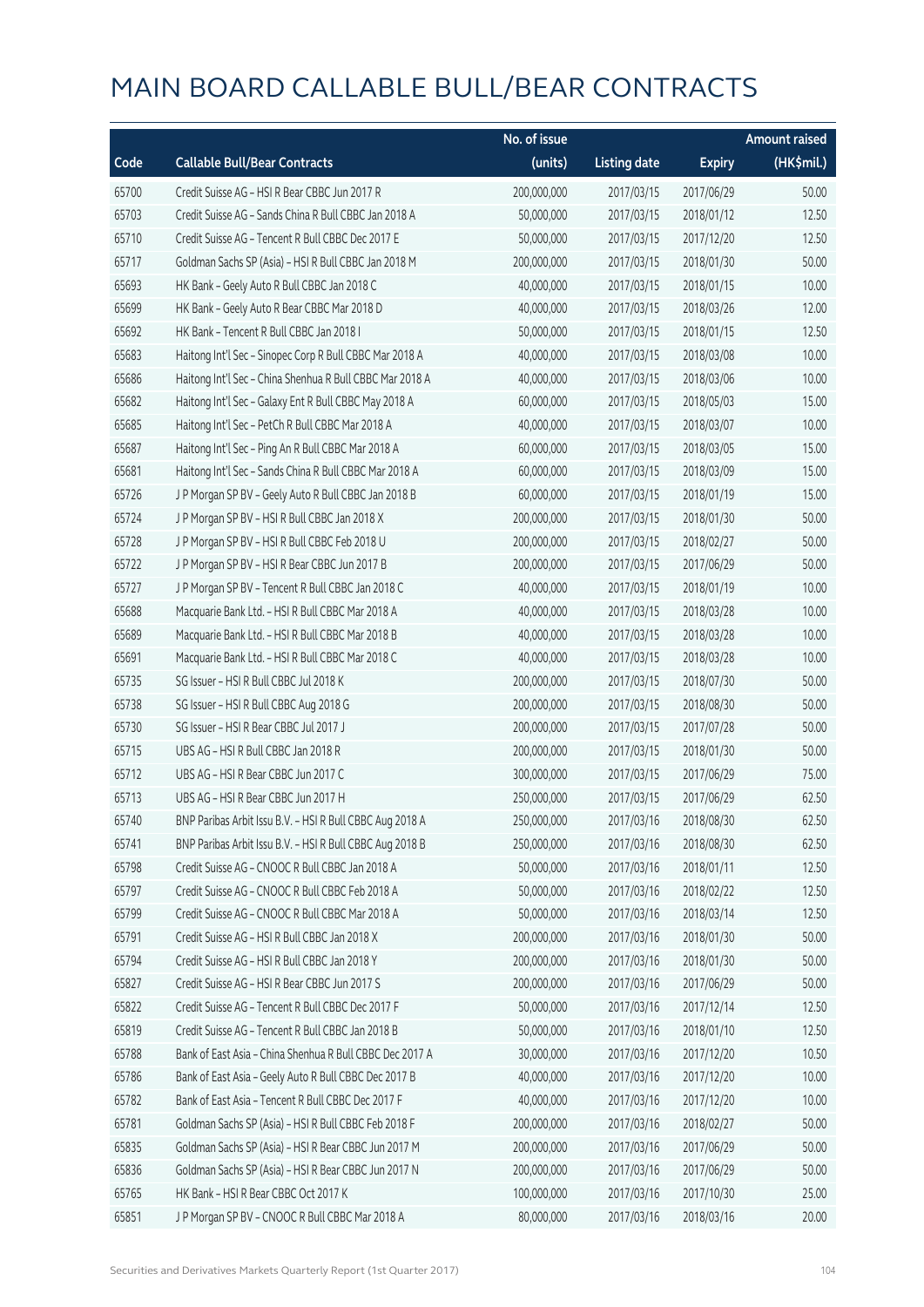|       |                                                          | No. of issue |                     |               | <b>Amount raised</b> |
|-------|----------------------------------------------------------|--------------|---------------------|---------------|----------------------|
| Code  | <b>Callable Bull/Bear Contracts</b>                      | (units)      | <b>Listing date</b> | <b>Expiry</b> | (HK\$mil.)           |
| 65852 | J P Morgan SP BV - HSCEI R Bear CBBC Dec 2017 A          | 100,000,000  | 2017/03/16          | 2017/12/28    | 25.00                |
| 65850 | J P Morgan SP BV - HSI R Bull CBBC Nov 2017 R            | 200,000,000  | 2017/03/16          | 2017/11/29    | 50.00                |
| 65854 | J P Morgan SP BV - HSI R Bear CBBC Jun 2017 C            | 200,000,000  | 2017/03/16          | 2017/06/29    | 50.00                |
| 65855 | J P Morgan SP BV - HSI R Bear CBBC Jun 2017 D            | 200,000,000  | 2017/03/16          | 2017/06/29    | 50.00                |
| 65771 | Macquarie Bank Ltd. - Tencent R Bull CBBC Oct 2017 A     | 40,000,000   | 2017/03/16          | 2017/10/30    | 10.00                |
| 65780 | Macquarie Bank Ltd. - Tencent R Bear CBBC Oct 2017 A     | 40,000,000   | 2017/03/16          | 2017/10/30    | 10.00                |
| 65841 | SG Issuer - HSI R Bull CBBC Jul 2018 L                   | 200,000,000  | 2017/03/16          | 2018/07/30    | 50.00                |
| 65843 | SG Issuer - HSI R Bull CBBC Aug 2018 H                   | 200,000,000  | 2017/03/16          | 2018/08/30    | 50.00                |
| 65838 | SG Issuer - HSI R Bear CBBC Jul 2017 K                   | 200,000,000  | 2017/03/16          | 2017/07/28    | 50.00                |
| 65840 | SG Issuer - HSI R Bear CBBC Aug 2017 P                   | 200,000,000  | 2017/03/16          | 2017/08/30    | 50.00                |
| 65845 | UBS AG - HSI R Bull CBBC Sep 2017 R                      | 200,000,000  | 2017/03/16          | 2017/09/28    | 50.00                |
| 65844 | UBS AG - HSI R Bull CBBC Sep 2017 Z                      | 250,000,000  | 2017/03/16          | 2017/09/28    | 62.50                |
| 65847 | UBS AG - HSI R Bear CBBC Jun 2017 I                      | 250,000,000  | 2017/03/16          | 2017/06/29    | 62.50                |
| 65857 | BNP Paribas Arbit Issu B.V. - HSI R Bear CBBC Feb 2018 P | 250,000,000  | 2017/03/17          | 2018/02/27    | 62.50                |
| 65858 | BNP Paribas Arbit Issu B.V. - HSI R Bear CBBC Feb 2018 Q | 250,000,000  | 2017/03/17          | 2018/02/27    | 62.50                |
| 65872 | Credit Suisse AG - AIA R Bull CBBC Dec 2017 A            | 50,000,000   | 2017/03/17          | 2017/12/14    | 12.50                |
| 65871 | Credit Suisse AG - China Shenhua R Bull CBBC Dec 2017 C  | 50,000,000   | 2017/03/17          | 2017/12/08    | 12.50                |
| 65873 | Credit Suisse AG - Geely Auto R Bull CBBC Jan 2018 A     | 50,000,000   | 2017/03/17          | 2018/01/12    | 12.50                |
| 65875 | Credit Suisse AG - Geely Auto R Bear CBBC Nov 2017 D     | 50,000,000   | 2017/03/17          | 2017/11/23    | 14.00                |
| 65863 | Credit Suisse AG - HSI R Bull CBBC Jan 2018 K            | 200,000,000  | 2017/03/17          | 2018/01/30    | 50.00                |
| 65869 | Credit Suisse AG - HSI R Bear CBBC Jun 2017 T            | 200,000,000  | 2017/03/17          | 2017/06/29    | 50.00                |
| 65893 | Goldman Sachs SP (Asia) - HSI R Bull CBBC Jan 2018 N     | 200,000,000  | 2017/03/17          | 2018/01/30    | 50.00                |
| 65897 | Goldman Sachs SP (Asia) - HSI R Bear CBBC Jul 2017 J     | 200,000,000  | 2017/03/17          | 2017/07/28    | 50.00                |
| 65918 | J P Morgan SP BV - AIA R Bull CBBC Oct 2017 D            | 100,000,000  | 2017/03/17          | 2017/10/20    | 25.00                |
| 65912 | J P Morgan SP BV - Geely Auto R Bull CBBC Feb 2018 B     | 60,000,000   | 2017/03/17          | 2018/02/15    | 15.00                |
| 65917 | J P Morgan SP BV - Geely Auto R Bear CBBC Sep 2017 B     | 40,000,000   | 2017/03/17          | 2017/09/15    | 10.00                |
| 65907 | J P Morgan SP BV - HSI R Bull CBBC Mar 2018 B            | 200,000,000  | 2017/03/17          | 2018/03/28    | 50.00                |
| 65909 | J P Morgan SP BV - HSI R Bear CBBC Jun 2017 E            | 200,000,000  | 2017/03/17          | 2017/06/29    | 50.00                |
| 65903 | SG Issuer - HSI R Bull CBBC Sep 2018 A                   | 200,000,000  | 2017/03/17          | 2018/09/27    | 50.00                |
| 65905 | SG Issuer - HSI R Bull CBBC Oct 2018 C                   | 200,000,000  | 2017/03/17          | 2018/10/30    | 50.00                |
| 65898 | SG Issuer - HSI R Bear CBBC Jul 2017 L                   | 200,000,000  | 2017/03/17          | 2017/07/28    | 50.00                |
| 65899 | SG Issuer - HSI R Bear CBBC Sep 2017 C                   | 200,000,000  | 2017/03/17          | 2017/09/28    | 50.00                |
| 65891 | UBS AG - HSI R Bull CBBC Nov 2017 P                      | 300,000,000  | 2017/03/17          | 2017/11/29    | 75.00                |
| 65880 | UBS AG - HSI R Bull CBBC Jan 2018 S                      | 250,000,000  | 2017/03/17          | 2018/01/30    | 62.50                |
| 65890 | UBS AG - HSI R Bear CBBC Jun 2017 Q                      | 250,000,000  | 2017/03/17          | 2017/06/29    | 62.50                |
| 65886 | UBS AG - Petrochina R Bull CBBC Dec 2017 A               | 40,000,000   | 2017/03/17          | 2017/12/04    | 10.00                |
| 65931 | BNP Paribas Arbit Issu B.V. - HSI R Bull CBBC Aug 2018 C | 250,000,000  | 2017/03/20          | 2018/08/30    | 62.50                |
| 65929 | BNP Paribas Arbit Issu B.V. - HSI R Bear CBBC Feb 2018 R | 250,000,000  | 2017/03/20          | 2018/02/27    | 62.50                |
| 65975 | Credit Suisse AG - HSI R Bull CBBC Jan 2018 G            | 200,000,000  | 2017/03/20          | 2018/01/30    | 50.00                |
| 65974 | Credit Suisse AG - HSI R Bull CBBC Jan 2018 Z            | 200,000,000  | 2017/03/20          | 2018/01/30    | 50.00                |
| 65963 | Credit Suisse AG - HSI R Bear CBBC Jun 2017 U            | 200,000,000  | 2017/03/20          | 2017/06/29    | 50.00                |
| 65965 | Credit Suisse AG - HSI R Bear CBBC Jun 2017 V            | 200,000,000  | 2017/03/20          | 2017/06/29    | 50.00                |
| 65973 | Credit Suisse AG - Ping An R Bear CBBC Dec 2017 A        | 40,000,000   | 2017/03/20          | 2017/12/20    | 10.00                |
| 65970 | Credit Suisse AG - Tencent R Bull CBBC Dec 2017 G        | 50,000,000   | 2017/03/20          | 2017/12/28    | 12.50                |
| 65968 | Credit Suisse AG - Tencent R Bear CBBC Nov 2017 E        | 50,000,000   | 2017/03/20          | 2017/11/29    | 24.00                |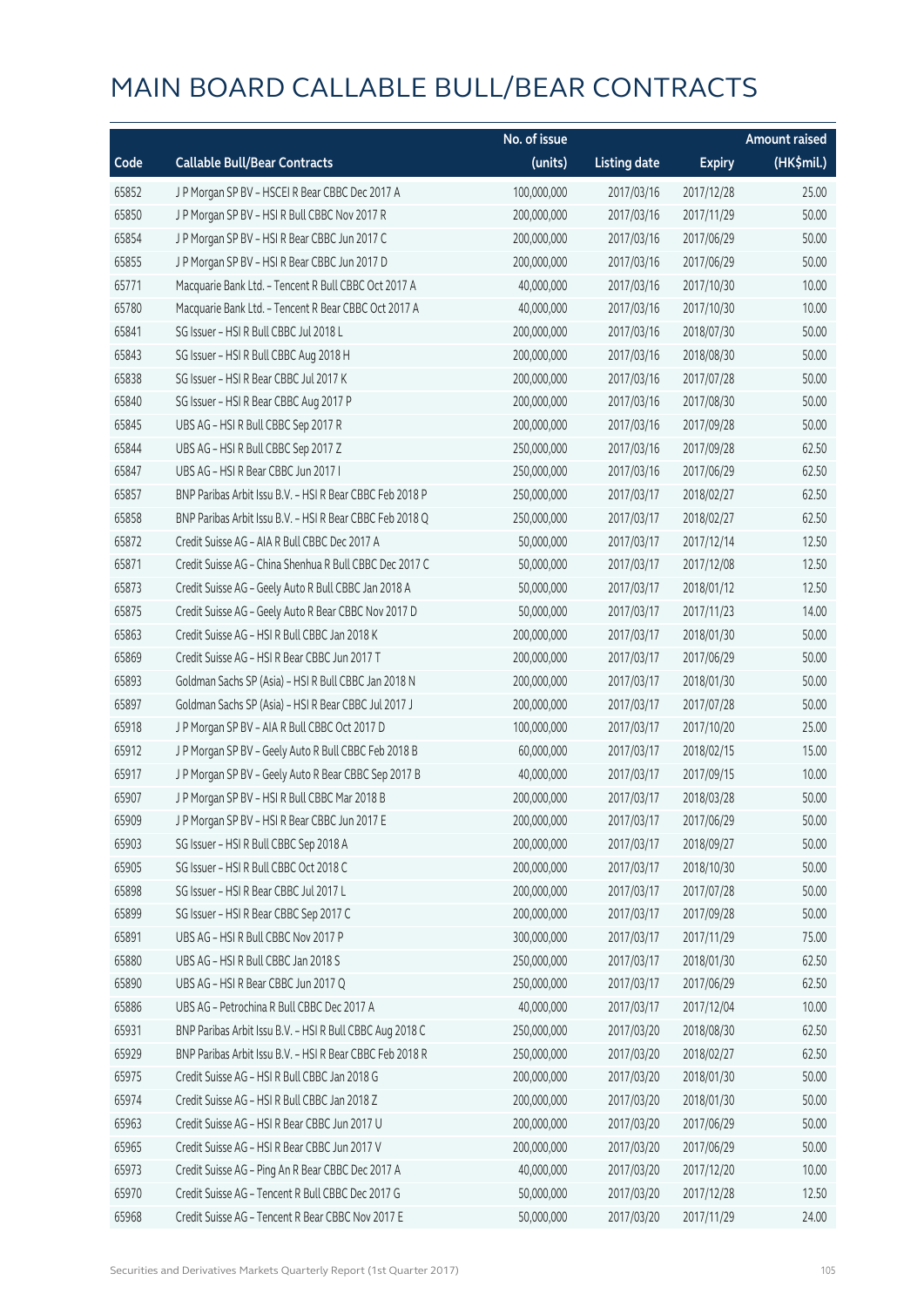|       |                                                          | No. of issue |                     |               | <b>Amount raised</b> |
|-------|----------------------------------------------------------|--------------|---------------------|---------------|----------------------|
| Code  | <b>Callable Bull/Bear Contracts</b>                      | (units)      | <b>Listing date</b> | <b>Expiry</b> | (HK\$mil.)           |
| 65984 | Goldman Sachs SP (Asia) - HSI R Bull CBBC Jan 2018 O     | 200,000,000  | 2017/03/20          | 2018/01/30    | 50.00                |
| 66013 | Goldman Sachs SP (Asia) - HSI R Bull CBBC Feb 2018 G     | 200,000,000  | 2017/03/20          | 2018/02/27    | 50.00                |
| 65930 | Goldman Sachs SP (Asia) - HSI R Bear CBBC Jul 2017 K     | 200,000,000  | 2017/03/20          | 2017/07/28    | 50.00                |
| 66014 | Goldman Sachs SP (Asia) - HSI R Bear CBBC Jul 2017 L     | 200,000,000  | 2017/03/20          | 2017/07/28    | 50.00                |
| 65937 | HK Bank - CNOOC R Bull CBBC Jan 2018 A                   | 50,000,000   | 2017/03/20          | 2018/01/22    | 12.50                |
| 65941 | HK Bank - CNOOC R Bull CBBC Jul 2018 A                   | 50,000,000   | 2017/03/20          | 2018/07/31    | 12.50                |
| 65944 | HK Bank - Geely Auto R Bull CBBC Dec 2017 C              | 40,000,000   | 2017/03/20          | 2017/12/22    | 10.00                |
| 65951 | HK Bank - Geely Auto R Bull CBBC Dec 2017 D              | 40,000,000   | 2017/03/20          | 2017/12/15    | 10.00                |
| 65945 | HK Bank - Geely Auto R Bear CBBC Apr 2018 A              | 40,000,000   | 2017/03/20          | 2018/04/23    | 10.00                |
| 65952 | HK Bank - Geely Auto R Bear CBBC Apr 2018 B              | 40,000,000   | 2017/03/20          | 2018/04/30    | 12.00                |
| 65934 | HK Bank - HKEX R Bull CBBC Jan 2018 F                    | 50,000,000   | 2017/03/20          | 2018/01/19    | 12.50                |
| 65938 | HK Bank - HSI R Bull CBBC Oct 2017 R                     | 80,000,000   | 2017/03/20          | 2017/10/30    | 20.00                |
| 65933 | HK Bank - HSI R Bull CBBC Nov 2017 R                     | 100,000,000  | 2017/03/20          | 2017/11/29    | 25.00                |
| 65953 | HK Bank - Tencent R Bull CBBC Dec 2017 E                 | 50,000,000   | 2017/03/20          | 2017/12/22    | 12.50                |
| 65982 | J P Morgan SP BV - HSI R Bull CBBC Dec 2017 G            | 200,000,000  | 2017/03/20          | 2017/12/28    | 50.00                |
| 65983 | JP Morgan SP BV - HSIR Bull CBBC Jan 2018 S              | 200,000,000  | 2017/03/20          | 2018/01/30    | 50.00                |
| 65977 | J P Morgan SP BV - HSI R Bear CBBC Jun 2017 F            | 200,000,000  | 2017/03/20          | 2017/06/29    | 50.00                |
| 65978 | J P Morgan SP BV - HSI R Bear CBBC Jun 2017 G            | 200,000,000  | 2017/03/20          | 2017/06/29    | 50.00                |
| 65979 | J P Morgan SP BV - Tencent R Bull CBBC Oct 2017 M        | 40,000,000   | 2017/03/20          | 2017/10/20    | 10.00                |
| 65989 | SG Issuer - HSI R Bull CBBC Aug 2018 I                   | 200,000,000  | 2017/03/20          | 2018/08/30    | 50.00                |
| 65991 | SG Issuer - HSI R Bull CBBC Sep 2018 B                   | 200,000,000  | 2017/03/20          | 2018/09/27    | 50.00                |
| 65988 | SG Issuer - HSI R Bear CBBC Jul 2017 M                   | 200,000,000  | 2017/03/20          | 2017/07/28    | 50.00                |
| 65999 | UBS AG - HSI R Bull CBBC Nov 2017 Y                      | 200,000,000  | 2017/03/20          | 2017/11/29    | 50.00                |
| 66009 | UBS AG - HSI R Bull CBBC Dec 2017 E                      | 200,000,000  | 2017/03/20          | 2017/12/28    | 50.00                |
| 65992 | UBS AG - HSI R Bear CBBC Jun 2017 S                      | 200,000,000  | 2017/03/20          | 2017/06/29    | 50.00                |
| 65995 | UBS AG - HSI R Bear CBBC Jun 2017 X                      | 200,000,000  | 2017/03/20          | 2017/06/29    | 50.00                |
| 65994 | UBS AG - HSI R Bear CBBC Jul 2017 D                      | 250,000,000  | 2017/03/20          | 2017/07/28    | 62.50                |
| 66015 | BNP Paribas Arbit Issu B.V. - HSI R Bear CBBC Feb 2018 S | 250,000,000  | 2017/03/21          | 2018/02/27    | 62.50                |
| 66051 | Credit Suisse AG - CCB R Bull CBBC Jan 2018 B            | 50,000,000   | 2017/03/21          | 2018/01/11    | 12.50                |
| 66056 | Credit Suisse AG - Galaxy Ent R Bull CBBC Dec 2017 E     | 50,000,000   | 2017/03/21          | 2017/12/15    | 12.50                |
| 66053 | Credit Suisse AG - Galaxy Ent R Bear CBBC Nov 2017 A     | 50,000,000   | 2017/03/21          | 2017/11/10    | 12.50                |
| 66059 | Credit Suisse AG - HSI R Bull CBBC Nov 2017 I            | 300,000,000  | 2017/03/21          | 2017/11/29    | 75.00                |
| 66058 | Credit Suisse AG - HSI R Bull CBBC Jan 2018 I            | 200,000,000  | 2017/03/21          | 2018/01/30    | 50.00                |
| 66044 | Credit Suisse AG - HSI R Bear CBBC Jul 2017 I            | 200,000,000  | 2017/03/21          | 2017/07/28    | 50.00                |
| 66060 | Credit Suisse AG - ICBC R Bull CBBC Feb 2018 A           | 50,000,000   | 2017/03/21          | 2018/02/28    | 12.50                |
| 66057 | Credit Suisse AG - Tencent R Bull CBBC Jan 2018 C        | 50,000,000   | 2017/03/21          | 2018/01/12    | 12.50                |
| 66041 | Bank of East Asia - China Shenhua R Bull CBBC Mar 2018 A | 30,000,000   | 2017/03/21          | 2018/03/22    | 10.50                |
| 66043 | Bank of East Asia - Geely Auto R Bull CBBC Mar 2018 A    | 40,000,000   | 2017/03/21          | 2018/03/22    | 10.00                |
| 66030 | Bank of East Asia - PetCh R Bull CBBC Mar 2018 A         | 40,000,000   | 2017/03/21          | 2018/03/22    | 10.00                |
| 66026 | Bank of East Asia - Tencent R Bull CBBC Mar 2018 A       | 40,000,000   | 2017/03/21          | 2018/03/22    | 10.00                |
| 66075 | Goldman Sachs SP (Asia) - HSI R Bull CBBC Jan 2018 R     | 200,000,000  | 2017/03/21          | 2018/01/30    | 50.00                |
| 66019 | HK Bank - HSCEI R Bull CBBC Oct 2017 G                   | 60,000,000   | 2017/03/21          | 2017/10/30    | 15.00                |
| 66018 | HK Bank - HSI R Bull CBBC Nov 2017 S                     | 100,000,000  | 2017/03/21          | 2017/11/29    | 25.00                |
| 66020 | HK Bank - HSI R Bull CBBC Nov 2017 T                     | 100,000,000  | 2017/03/21          | 2017/11/29    | 25.00                |
| 66071 | J P Morgan SP BV - HSI R Bull CBBC Jan 2018 Z            | 200,000,000  | 2017/03/21          | 2018/01/30    | 50.00                |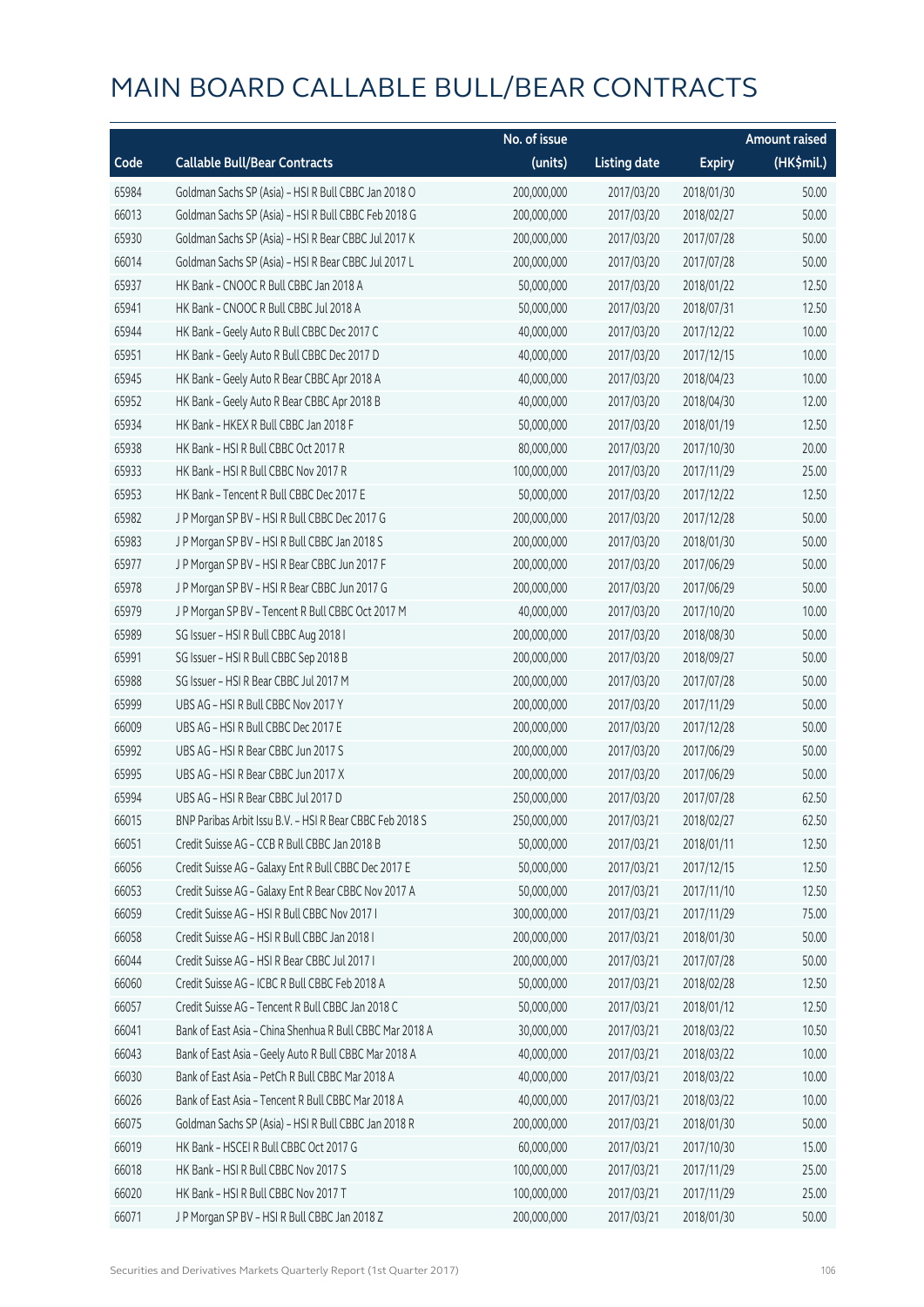|       |                                                          | No. of issue |                     |               | <b>Amount raised</b> |
|-------|----------------------------------------------------------|--------------|---------------------|---------------|----------------------|
| Code  | <b>Callable Bull/Bear Contracts</b>                      | (units)      | <b>Listing date</b> | <b>Expiry</b> | (HK\$mil.)           |
| 66072 | JP Morgan SP BV - HSIR Bear CBBC Jun 2017 H              | 200,000,000  | 2017/03/21          | 2017/06/29    | 50.00                |
| 66074 | J P Morgan SP BV - SHK Ppt R Bear CBBC Oct 2017 A        | 40,000,000   | 2017/03/21          | 2017/10/20    | 10.00                |
| 66061 | UBS AG - HSI R Bull CBBC Sep 2017 M                      | 250,000,000  | 2017/03/21          | 2017/09/28    | 62.50                |
| 66063 | UBS AG - HSI R Bear CBBC Jun 2017 U                      | 200,000,000  | 2017/03/21          | 2017/06/29    | 50.00                |
| 66067 | UBS AG - Tencent R Bull CBBC Jun 2017 H                  | 50,000,000   | 2017/03/21          | 2017/06/26    | 12.50                |
| 66068 | UBS AG - Tencent R Bear CBBC Jun 2017 A                  | 50,000,000   | 2017/03/21          | 2017/06/26    | 12.50                |
| 66104 | BNP Paribas Arbit Issu B.V. - HSI R Bear CBBC Feb 2018 T | 250,000,000  | 2017/03/22          | 2018/02/27    | 62.50                |
| 66088 | Credit Suisse AG - HKEX R Bull CBBC Nov 2017 F           | 50,000,000   | 2017/03/22          | 2017/11/30    | 12.50                |
| 66086 | Credit Suisse AG - HSI R Bull CBBC Jan 2018 J            | 200,000,000  | 2017/03/22          | 2018/01/30    | 50.00                |
| 66087 | Credit Suisse AG - HSI R Bear CBBC Aug 2017 F            | 300,000,000  | 2017/03/22          | 2017/08/30    | 75.00                |
| 66084 | Goldman Sachs SP (Asia) - HSI R Bull CBBC Jan 2018 P     | 200,000,000  | 2017/03/22          | 2018/01/30    | 50.00                |
| 66083 | HK Bank - HKEX R Bull CBBC Jan 2018 G                    | 50,000,000   | 2017/03/22          | 2018/01/12    | 12.50                |
| 66080 | HK Bank - HSI R Bear CBBC Sep 2017 G                     | 100,000,000  | 2017/03/22          | 2017/09/28    | 25.00                |
| 66078 | HK Bank - Tencent R Bear CBBC Jan 2018 A                 | 40,000,000   | 2017/03/22          | 2018/01/12    | 10.00                |
| 66109 | J P Morgan SP BV - HKEX R Bull CBBC Dec 2017 L           | 40,000,000   | 2017/03/22          | 2017/12/15    | 10.00                |
| 66110 | J P Morgan SP BV - HSI R Bull CBBC Nov 2017 I            | 200,000,000  | 2017/03/22          | 2017/11/29    | 50.00                |
| 66106 | J P Morgan SP BV - Tencent R Bull CBBC Nov 2017 P        | 40,000,000   | 2017/03/22          | 2017/11/17    | 10.00                |
| 66093 | Macquarie Bank Ltd. - HSBC R Bull CBBC Mar 2018 A        | 40,000,000   | 2017/03/22          | 2018/03/28    | 10.00                |
| 66098 | Macquarie Bank Ltd. - HSBC R Bear CBBC Mar 2018 A        | 40,000,000   | 2017/03/22          | 2018/03/28    | 10.00                |
| 66089 | Macquarie Bank Ltd. - Ping An R Bull CBBC Mar 2018 A     | 40,000,000   | 2017/03/22          | 2018/03/28    | 10.00                |
| 66113 | UBS AG - HSI R Bull CBBC Oct 2017 J                      | 200,000,000  | 2017/03/22          | 2017/10/30    | 50.00                |
| 66112 | UBS AG - HSI R Bull CBBC Dec 2017 W                      | 200,000,000  | 2017/03/22          | 2017/12/28    | 50.00                |
| 66115 | UBS AG - HSI R Bear CBBC Jun 2017 W                      | 250,000,000  | 2017/03/22          | 2017/06/29    | 62.50                |
| 66174 | BNP Paribas Arbit Issu B.V. - HSI R Bull CBBC Aug 2018 D | 250,000,000  | 2017/03/23          | 2018/08/30    | 62.50                |
| 66177 | BNP Paribas Arbit Issu B.V. - HSI R Bull CBBC Aug 2018 E | 250,000,000  | 2017/03/23          | 2018/08/30    | 62.50                |
| 66178 | BNP Paribas Arbit Issu B.V. - HSI R Bull CBBC Aug 2018 F | 250,000,000  | 2017/03/23          | 2018/08/30    | 62.50                |
| 66182 | BNP Paribas Arbit Issu B.V. - HSI R Bull CBBC Aug 2018 G | 250,000,000  | 2017/03/23          | 2018/08/30    | 62.50                |
| 66183 | BNP Paribas Arbit Issu B.V. - HSI R Bull CBBC Aug 2018 H | 250,000,000  | 2017/03/23          | 2018/08/30    | 62.50                |
| 66196 | BNP Paribas Arbit Issu B.V. - HSI R Bear CBBC Feb 2018 K | 250,000,000  | 2017/03/23          | 2018/02/27    | 62.50                |
| 66197 | BNP Paribas Arbit Issu B.V. - HSI R Bear CBBC Feb 2018 N | 250,000,000  | 2017/03/23          | 2018/02/27    | 62.50                |
| 66117 | BNP Paribas Arbit Issu B.V. - HSI R Bear CBBC Feb 2018 U | 250,000,000  | 2017/03/23          | 2018/02/27    | 62.50                |
| 66122 | BNP Paribas Arbit Issu B.V. - HSI R Bear CBBC Feb 2018 V | 250,000,000  | 2017/03/23          | 2018/02/27    | 62.50                |
| 66155 | BNP Paribas Arbit Issu B.V. - HSI R Bear CBBC Feb 2018 W | 250,000,000  | 2017/03/23          | 2018/02/27    | 62.50                |
| 66184 | BNP Paribas Arbit Issu B.V. - HSI R Bear CBBC Feb 2018 X | 250,000,000  | 2017/03/23          | 2018/02/27    | 62.50                |
| 66185 | BNP Paribas Arbit Issu B.V. - HSI R Bear CBBC Feb 2018 Y | 250,000,000  | 2017/03/23          | 2018/02/27    | 62.50                |
| 66195 | BNP Paribas Arbit Issu B.V. - HSI R Bear CBBC Feb 2018 Z | 250,000,000  | 2017/03/23          | 2018/02/27    | 62.50                |
| 66253 | Credit Suisse AG - China Mobile R Bull CBBC Jan 2018 A   | 50,000,000   | 2017/03/23          | 2018/01/25    | 12.50                |
| 66256 | Credit Suisse AG - CUni R Bull CBBC Feb 2018 A           | 50,000,000   | 2017/03/23          | 2018/02/08    | 12.50                |
| 66251 | Credit Suisse AG - CNOOC R Bull CBBC Dec 2017 A          | 50,000,000   | 2017/03/23          | 2017/12/13    | 12.50                |
| 66250 | Credit Suisse AG - China Shenhua R Bull CBBC Jan 2018 A  | 50,000,000   | 2017/03/23          | 2018/01/05    | 12.50                |
| 66266 | Credit Suisse AG - HSI R Bull CBBC Feb 2018 A            | 200,000,000  | 2017/03/23          | 2018/02/27    | 50.00                |
| 66267 | Credit Suisse AG - HSI R Bull CBBC Feb 2018 B            | 200,000,000  | 2017/03/23          | 2018/02/27    | 50.00                |
| 66271 | Credit Suisse AG - HSI R Bull CBBC Feb 2018 C            | 150,000,000  | 2017/03/23          | 2018/02/27    | 37.50                |
| 66273 | Credit Suisse AG - HSI R Bull CBBC Feb 2018 D            | 200,000,000  | 2017/03/23          | 2018/02/27    | 50.00                |
| 66279 | Credit Suisse AG - HSI R Bull CBBC Feb 2018 E            | 150,000,000  | 2017/03/23          | 2018/02/27    | 37.50                |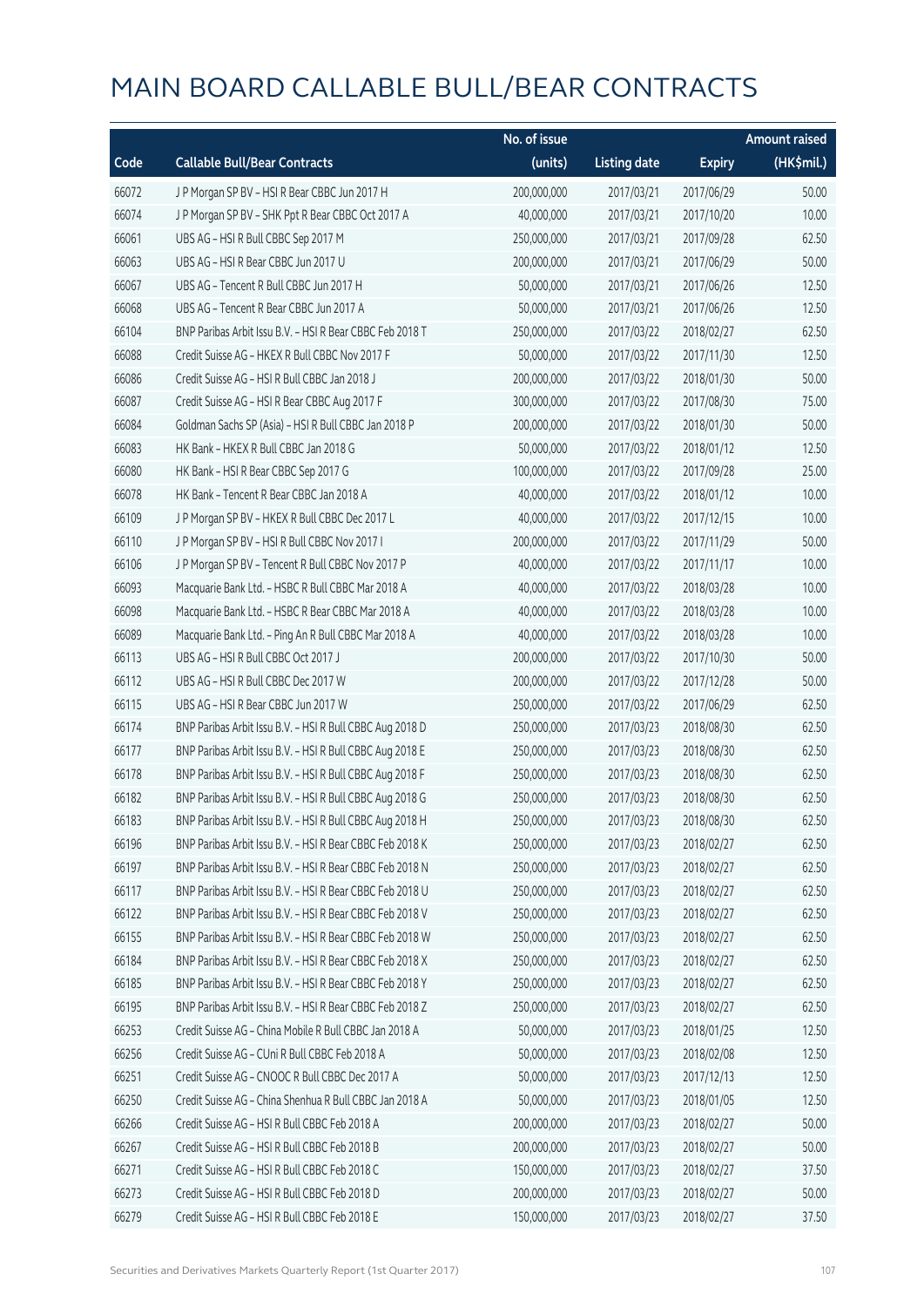|       |                                                      | No. of issue |                     |               | <b>Amount raised</b> |
|-------|------------------------------------------------------|--------------|---------------------|---------------|----------------------|
| Code  | <b>Callable Bull/Bear Contracts</b>                  | (units)      | <b>Listing date</b> | <b>Expiry</b> | (HK\$mil.)           |
| 66248 | Credit Suisse AG - HSI R Bear CBBC Jun 2017 W        | 200,000,000  | 2017/03/23          | 2017/06/29    | 50.00                |
| 66249 | Credit Suisse AG - HSI R Bear CBBC Jun 2017 X        | 200,000,000  | 2017/03/23          | 2017/06/29    | 50.00                |
| 66258 | Credit Suisse AG - HSI R Bear CBBC Jun 2017 Y        | 200,000,000  | 2017/03/23          | 2017/06/29    | 50.00                |
| 66263 | Credit Suisse AG - HSI R Bear CBBC Jun 2017 Z        | 200,000,000  | 2017/03/23          | 2017/06/29    | 50.00                |
| 66260 | Credit Suisse AG - HSI R Bear CBBC Jul 2017 J        | 200,000,000  | 2017/03/23          | 2017/07/28    | 50.00                |
| 66262 | Credit Suisse AG - HSI R Bear CBBC Jul 2017 K        | 200,000,000  | 2017/03/23          | 2017/07/28    | 50.00                |
| 66272 | Credit Suisse AG - HSI R Bear CBBC Aug 2017 G        | 150,000,000  | 2017/03/23          | 2017/08/30    | 37.50                |
| 66278 | Credit Suisse AG - HSI R Bear CBBC Aug 2017 H        | 150,000,000  | 2017/03/23          | 2017/08/30    | 37.50                |
| 66257 | Credit Suisse AG - Tencent R Bull CBBC Jan 2018 D    | 50,000,000   | 2017/03/23          | 2018/01/11    | 12.50                |
| 66269 | Credit Suisse AG - Tencent R Bear CBBC Nov 2017 F    | 50,000,000   | 2017/03/23          | 2017/11/29    | 27.00                |
| 66208 | Goldman Sachs SP (Asia) - HSI R Bull CBBC Jan 2018 Q | 200,000,000  | 2017/03/23          | 2018/01/30    | 50.00                |
| 66201 | Goldman Sachs SP (Asia) - HSI R Bull CBBC Jan 2018 S | 200,000,000  | 2017/03/23          | 2018/01/30    | 50.00                |
| 66123 | Goldman Sachs SP (Asia) - HSI R Bear CBBC Jun 2017 O | 200,000,000  | 2017/03/23          | 2017/06/29    | 50.00                |
| 66125 | Goldman Sachs SP (Asia) - HSI R Bear CBBC Jul 2017 M | 200,000,000  | 2017/03/23          | 2017/07/28    | 50.00                |
| 66130 | HK Bank - HSCEI R Bull CBBC Oct 2017 H               | 60,000,000   | 2017/03/23          | 2017/10/30    | 15.00                |
| 66128 | HK Bank - HSI R Bull CBBC Oct 2017 S                 | 100,000,000  | 2017/03/23          | 2017/10/30    | 25.00                |
| 66127 | HK Bank - HSI R Bull CBBC Nov 2017 U                 | 100,000,000  | 2017/03/23          | 2017/11/29    | 25.00                |
| 66126 | HK Bank - HSI R Bull CBBC Dec 2017 K                 | 100,000,000  | 2017/03/23          | 2017/12/28    | 25.00                |
| 66129 | HK Bank - HSI R Bear CBBC Oct 2017 L                 | 150,000,000  | 2017/03/23          | 2017/10/30    | 37.50                |
| 66132 | HK Bank - Tencent R Bull CBBC Mar 2018 E             | 50,000,000   | 2017/03/23          | 2018/03/12    | 12.50                |
| 66133 | HK Bank - Tencent R Bull CBBC Mar 2018 F             | 50,000,000   | 2017/03/23          | 2018/03/26    | 12.50                |
| 66138 | Haitong Int'l Sec - HSI R Bull CBBC Dec 2017 N       | 200,000,000  | 2017/03/23          | 2017/12/28    | 50.20                |
| 66139 | Haitong Int'l Sec - HSI R Bull CBBC Dec 2017 O       | 200,000,000  | 2017/03/23          | 2017/12/28    | 50.00                |
| 66142 | Haitong Int'l Sec - HSI R Bull CBBC Dec 2017 P       | 200,000,000  | 2017/03/23          | 2017/12/28    | 50.00                |
| 66134 | Haitong Int'l Sec - HSI R Bull CBBC Jan 2018 C       | 200,000,000  | 2017/03/23          | 2018/01/30    | 50.20                |
| 66147 | Haitong Int'l Sec - HSI R Bear CBBC Jun 2017 A       | 200,000,000  | 2017/03/23          | 2017/06/29    | 50.00                |
| 66152 | Haitong Int'l Sec - HSI R Bear CBBC Jul 2017 A       | 200,000,000  | 2017/03/23          | 2017/07/28    | 50.20                |
| 66154 | Haitong Int'l Sec - HSI R Bear CBBC Aug 2017 A       | 200,000,000  | 2017/03/23          | 2017/08/30    | 50.20                |
| 66151 | Haitong Int'l Sec - HSI R Bear CBBC Nov 2017 A       | 200,000,000  | 2017/03/23          | 2017/11/29    | 50.40                |
| 66236 | J P Morgan SP BV - BOCL R Bull CBBC Jan 2018 B       | 150,000,000  | 2017/03/23          | 2018/01/19    | 37.50                |
| 66237 | J P Morgan SP BV - CC Bank R Bull CBBC Jan 2018 B    | 100,000,000  | 2017/03/23          | 2018/01/19    | 25.00                |
| 66240 | J P Morgan SP BV - China Life R Bull CBBC Nov 2017 F | 40,000,000   | 2017/03/23          | 2017/11/17    | 10.00                |
| 66234 | J P Morgan SP BV - CNOOC R Bull CBBC Dec 2017 B      | 80,000,000   | 2017/03/23          | 2017/12/15    | 20.00                |
| 66229 | J P Morgan SP BV - HKEX R Bull CBBC Nov 2017 L       | 40,000,000   | 2017/03/23          | 2017/11/17    | 10.00                |
| 66235 | J P Morgan SP BV - HSBC R Bull CBBC Jan 2018 E       | 100,000,000  | 2017/03/23          | 2018/01/19    | 25.00                |
| 66243 | J P Morgan SP BV - HSI R Bull CBBC Feb 2018 V        | 200,000,000  | 2017/03/23          | 2018/02/27    | 50.00                |
| 66245 | J P Morgan SP BV - HSI R Bull CBBC Mar 2018 C        | 200,000,000  | 2017/03/23          | 2018/03/28    | 50.00                |
| 66244 | J P Morgan SP BV - HSI R Bull CBBC Aug 2018 A        | 200,000,000  | 2017/03/23          | 2018/08/30    | 50.00                |
| 66247 | J P Morgan SP BV - HSI R Bull CBBC Aug 2018 B        | 200,000,000  | 2017/03/23          | 2018/08/30    | 50.00                |
| 66220 | JP Morgan SP BV - HSIR Bear CBBC Jun 2017 I          | 200,000,000  | 2017/03/23          | 2017/06/29    | 50.00                |
| 66221 | J P Morgan SP BV - HSI R Bear CBBC Jun 2017 J        | 200,000,000  | 2017/03/23          | 2017/06/29    | 50.00                |
| 66225 | J P Morgan SP BV - HSI R Bear CBBC Jun 2017 K        | 200,000,000  | 2017/03/23          | 2017/06/29    | 50.00                |
| 66232 | J P Morgan SP BV - Tencent R Bull CBBC Dec 2017 P    | 40,000,000   | 2017/03/23          | 2017/12/15    | 10.00                |
| 66233 | J P Morgan SP BV - Tencent R Bear CBBC Mar 2018 A    | 40,000,000   | 2017/03/23          | 2018/03/16    | 10.00                |
| 66286 | SG Issuer - HSI R Bull CBBC Aug 2018 J               | 200,000,000  | 2017/03/23          | 2018/08/30    | 50.00                |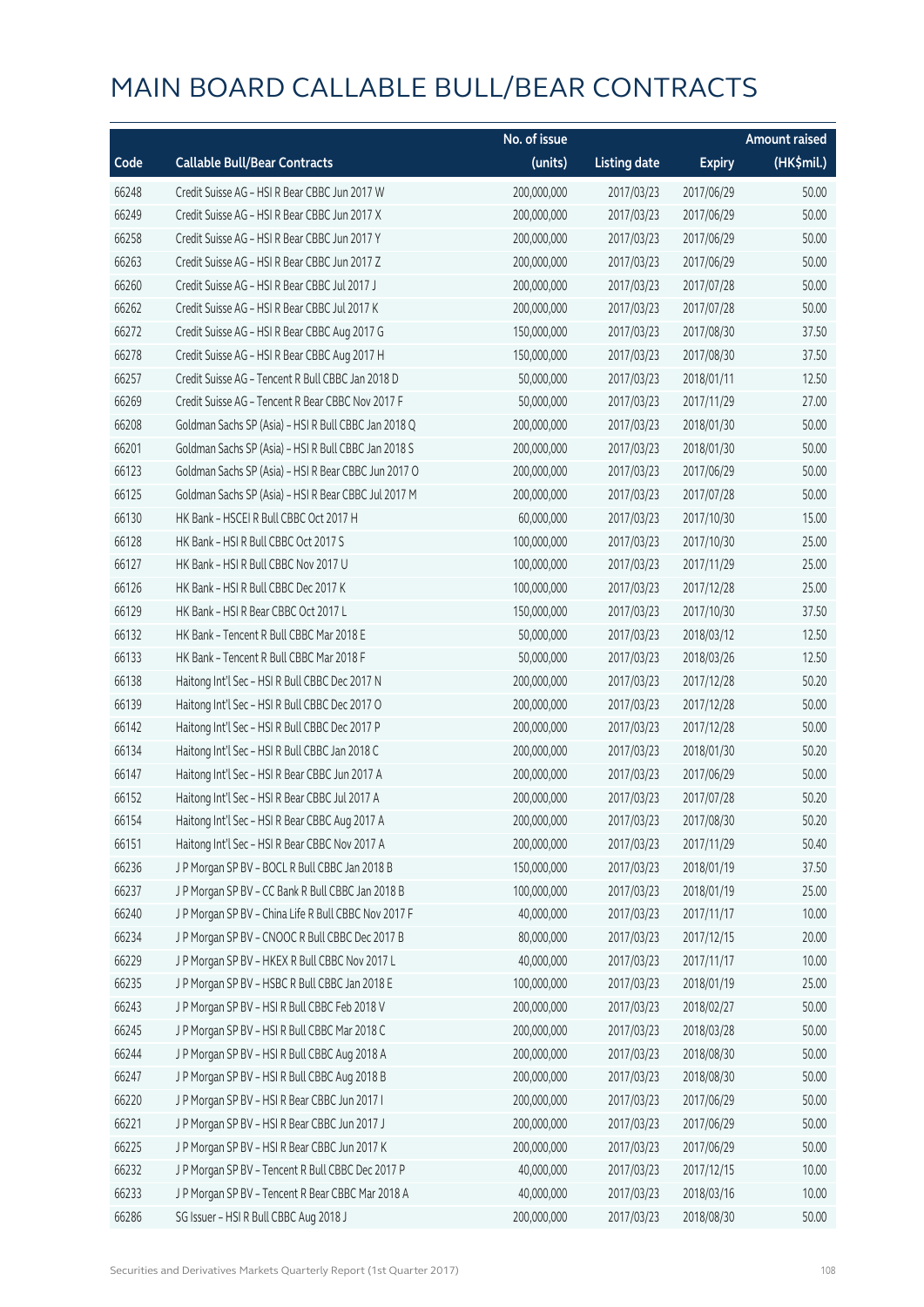|       |                                                              | No. of issue |                     |               | <b>Amount raised</b> |
|-------|--------------------------------------------------------------|--------------|---------------------|---------------|----------------------|
| Code  | <b>Callable Bull/Bear Contracts</b>                          | (units)      | <b>Listing date</b> | <b>Expiry</b> | (HK\$mil.)           |
| 66287 | SG Issuer - HSI R Bull CBBC Aug 2018 K                       | 200,000,000  | 2017/03/23          | 2018/08/30    | 50.00                |
| 66288 | SG Issuer - HSI R Bull CBBC Sep 2018 C                       | 200,000,000  | 2017/03/23          | 2018/09/27    | 50.00                |
| 66292 | SG Issuer - HSI R Bull CBBC Sep 2018 D                       | 200,000,000  | 2017/03/23          | 2018/09/27    | 50.00                |
| 66293 | SG Issuer - HSI R Bull CBBC Sep 2018 E                       | 200,000,000  | 2017/03/23          | 2018/09/27    | 50.00                |
| 66294 | SG Issuer - HSI R Bull CBBC Oct 2018 D                       | 200,000,000  | 2017/03/23          | 2018/10/30    | 50.00                |
| 66280 | SG Issuer - HSI R Bear CBBC Jul 2017 N                       | 200,000,000  | 2017/03/23          | 2017/07/28    | 50.00                |
| 66281 | SG Issuer - HSI R Bear CBBC Jul 2017 O                       | 200,000,000  | 2017/03/23          | 2017/07/28    | 50.00                |
| 66283 | SG Issuer - HSI R Bear CBBC Aug 2017 Q                       | 200,000,000  | 2017/03/23          | 2017/08/30    | 50.00                |
| 66284 | SG Issuer - HSI R Bear CBBC Aug 2017 R                       | 200,000,000  | 2017/03/23          | 2017/08/30    | 50.00                |
| 66217 | UBS AG - HSI R Bull CBBC Dec 2017 P                          | 250,000,000  | 2017/03/23          | 2017/12/28    | 62.50                |
| 66209 | UBS AG - HSI R Bull CBBC Dec 2017 R                          | 250,000,000  | 2017/03/23          | 2017/12/28    | 62.50                |
| 66215 | UBS AG - HSI R Bull CBBC Jan 2018 T                          | 200,000,000  | 2017/03/23          | 2018/01/30    | 50.00                |
| 66157 | UBS AG - HSI R Bear CBBC Jun 2017 R                          | 200,000,000  | 2017/03/23          | 2017/06/29    | 50.00                |
| 66156 | UBS AG - HSI R Bear CBBC Jun 2017 Y                          | 250,000,000  | 2017/03/23          | 2017/06/29    | 62.50                |
| 66162 | UBS AG - HSI R Bear CBBC Jun 2017 Z                          | 250,000,000  | 2017/03/23          | 2017/06/29    | 62.50                |
| 66164 | UBS AG - Tencent R Bull CBBC Jul 2017 B                      | 40,000,000   | 2017/03/23          | 2017/07/04    | 10.00                |
| 66168 | UBS AG - Tencent R Bull CBBC Jul 2017 C                      | 40,000,000   | 2017/03/23          | 2017/07/11    | 10.00                |
| 66170 | UBS AG - Tencent R Bull CBBC Jul 2017 D                      | 40,000,000   | 2017/03/23          | 2017/07/18    | 10.00                |
| 66171 | UBS AG - Tencent R Bear CBBC Jun 2017 B                      | 40,000,000   | 2017/03/23          | 2017/06/28    | 10.00                |
| 66299 | BNP Paribas Arbit Issu B.V. - HSI R Bear CBBC Feb 2018 M     | 250,000,000  | 2017/03/24          | 2018/02/27    | 62.50                |
| 66344 | BNP Paribas Arbit Issu B.V. - Tencent R Bull CBBC Aug 2018 A | 50,000,000   | 2017/03/24          | 2018/08/30    | 12.50                |
| 66424 | Credit Suisse AG - CUni R Bull CBBC Jan 2018 A               | 50,000,000   | 2017/03/24          | 2018/01/18    | 12.50                |
| 66423 | Credit Suisse AG - China Life R Bull CBBC Nov 2017 D         | 50,000,000   | 2017/03/24          | 2017/11/23    | 12.50                |
| 66425 | Credit Suisse AG - China Life R Bear CBBC Jan 2018 A         | 50,000,000   | 2017/03/24          | 2018/01/18    | 12.50                |
| 66422 | Credit Suisse AG - HSCEI R Bull CBBC Dec 2017 E              | 100,000,000  | 2017/03/24          | 2017/12/28    | 25.00                |
| 66409 | Credit Suisse AG - HSI R Bull CBBC Feb 2018 F                | 200,000,000  | 2017/03/24          | 2018/02/27    | 50.00                |
| 66410 | Credit Suisse AG - HSI R Bull CBBC Feb 2018 G                | 200,000,000  | 2017/03/24          | 2018/02/27    | 50.00                |
| 66413 | Credit Suisse AG - HSI R Bull CBBC Feb 2018 H                | 200,000,000  | 2017/03/24          | 2018/02/27    | 50.00                |
| 66420 | Credit Suisse AG - HSI R Bull CBBC Feb 2018 I                | 150,000,000  | 2017/03/24          | 2018/02/27    | 37.50                |
| 66428 | Credit Suisse AG - HSI R Bear CBBC Jun 2017 A                | 200,000,000  | 2017/03/24          | 2017/06/29    | 50.00                |
| 66414 | Credit Suisse AG - HSI R Bear CBBC Jul 2017 L                | 200,000,000  | 2017/03/24          | 2017/07/28    | 50.00                |
| 66418 | Credit Suisse AG - HSI R Bear CBBC Aug 2017 I                | 150,000,000  | 2017/03/24          | 2017/08/30    | 37.50                |
| 66427 | Credit Suisse AG - Ping An R Bull CBBC Jan 2018 A            | 50,000,000   | 2017/03/24          | 2018/01/18    | 12.50                |
| 66426 | Credit Suisse AG - Sands China R Bull CBBC Dec 2018 A        | 50,000,000   | 2017/03/24          | 2018/12/21    | 12.50                |
| 66460 | Credit Suisse AG - Tencent R Bull CBBC Jan 2018 E            | 50,000,000   | 2017/03/24          | 2018/01/18    | 12.50                |
| 66346 | Bank of East Asia - Galaxy Ent R Bull CBBC Dec 2017 F        | 18,000,000   | 2017/03/24          | 2017/12/22    | 10.08                |
| 66351 | Bank of East Asia - HKEX R Bull CBBC Dec 2017 D              | 40,000,000   | 2017/03/24          | 2017/12/22    | 10.00                |
| 66352 | Bank of East Asia - Ping An R Bull CBBC Dec 2017 E           | 16,000,000   | 2017/03/24          | 2017/12/22    | 10.40                |
| 66350 | Bank of East Asia - Tencent R Bull CBBC Dec 2017 G           | 40,000,000   | 2017/03/24          | 2017/12/22    | 10.00                |
| 66335 | Goldman Sachs SP (Asia) - HSI R Bull CBBC Jan 2018 T         | 200,000,000  | 2017/03/24          | 2018/01/30    | 50.00                |
| 66336 | Goldman Sachs SP (Asia) - HSI R Bull CBBC Jan 2018 U         | 200,000,000  | 2017/03/24          | 2018/01/30    | 50.00                |
| 66337 | Goldman Sachs SP (Asia) - HSI R Bull CBBC Jan 2018 V         | 200,000,000  | 2017/03/24          | 2018/01/30    | 50.00                |
| 66300 | Goldman Sachs SP (Asia) - HSI R Bear CBBC Jun 2017 P         | 200,000,000  | 2017/03/24          | 2017/06/29    | 50.00                |
| 66301 | Goldman Sachs SP (Asia) - HSI R Bear CBBC Jun 2017 Q         | 200,000,000  | 2017/03/24          | 2017/06/29    | 50.00                |
| 66303 | Goldman Sachs SP (Asia) - HSI R Bear CBBC Jun 2017 R         | 200,000,000  | 2017/03/24          | 2017/06/29    | 50.00                |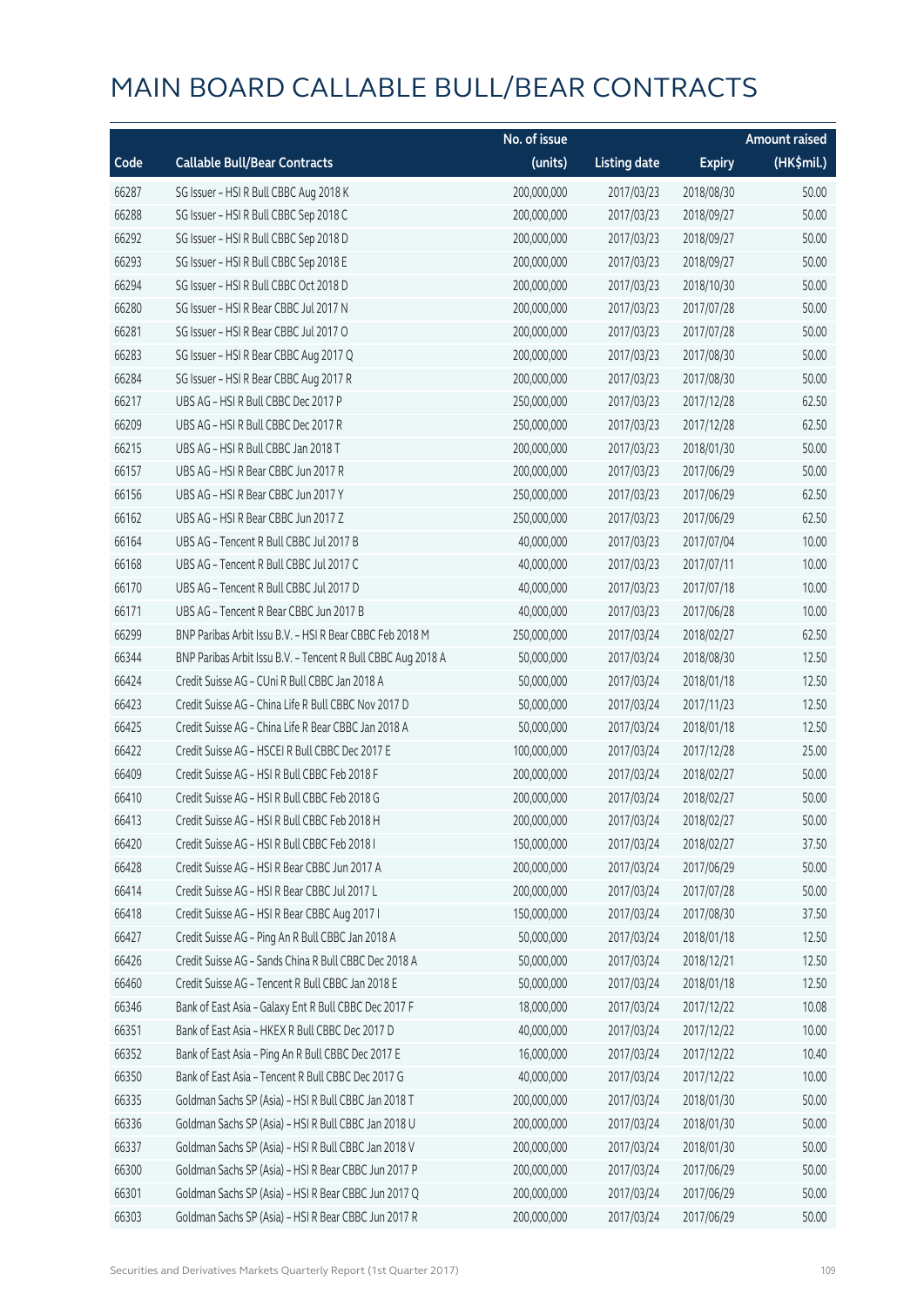|       |                                                        | No. of issue |                     |               | <b>Amount raised</b> |
|-------|--------------------------------------------------------|--------------|---------------------|---------------|----------------------|
| Code  | <b>Callable Bull/Bear Contracts</b>                    | (units)      | <b>Listing date</b> | <b>Expiry</b> | (HK\$mil.)           |
| 66305 | Goldman Sachs SP (Asia) - HSI R Bear CBBC Jul 2017 N   | 200,000,000  | 2017/03/24          | 2017/07/28    | 50.00                |
| 66309 | Goldman Sachs SP (Asia) - HSI R Bear CBBC Jul 2017 O   | 200,000,000  | 2017/03/24          | 2017/07/28    | 50.00                |
| 66310 | Goldman Sachs SP (Asia) - HSI R Bear CBBC Jul 2017 P   | 200,000,000  | 2017/03/24          | 2017/07/28    | 50.00                |
| 66330 | HK Bank - China Mobile R Bull CBBC Mar 2018 A          | 50,000,000   | 2017/03/24          | 2018/03/12    | 12.50                |
| 66321 | HK Bank - CUni R Bull CBBC Mar 2018 B                  | 40,000,000   | 2017/03/24          | 2018/03/12    | 10.00                |
| 66334 | HK Bank - Geely Auto R Bear CBBC Mar 2018 E            | 40,000,000   | 2017/03/24          | 2018/03/12    | 10.00                |
| 66322 | HK Bank - Galaxy Ent R Bull CBBC Mar 2018 B            | 80,000,000   | 2017/03/24          | 2018/03/12    | 20.00                |
| 66311 | HK Bank - HSCEI R Bull CBBC Oct 2017 I                 | 60,000,000   | 2017/03/24          | 2017/10/30    | 15.00                |
| 66313 | HK Bank - HSI R Bull CBBC Oct 2017 T                   | 100,000,000  | 2017/03/24          | 2017/10/30    | 25.00                |
| 66312 | HK Bank - HSI R Bull CBBC Nov 2017 V                   | 100,000,000  | 2017/03/24          | 2017/11/29    | 25.00                |
| 66333 | HK Bank - PetCh R Bear CBBC Mar 2018 A                 | 40,000,000   | 2017/03/24          | 2018/03/12    | 10.00                |
| 66319 | HK Bank - Tencent R Bull CBBC Mar 2018 G               | 60,000,000   | 2017/03/24          | 2018/03/26    | 15.00                |
| 66320 | HK Bank - Tencent R Bull CBBC Mar 2018 H               | 60,000,000   | 2017/03/24          | 2018/03/12    | 15.00                |
| 66450 | J P Morgan SP BV - China Mobile R Bull CBBC Jan 2018 B | 60,000,000   | 2017/03/24          | 2018/01/19    | 15.00                |
| 66447 | J P Morgan SP BV - CUni R Bull CBBC Feb 2018 A         | 60,000,000   | 2017/03/24          | 2018/02/15    | 15.00                |
| 66446 | J P Morgan SP BV - Geely Auto R Bull CBBC Dec 2017 F   | 60,000,000   | 2017/03/24          | 2017/12/15    | 15.00                |
| 66457 | J P Morgan SP BV - Galaxy Ent R Bull CBBC Feb 2018 A   | 150,000,000  | 2017/03/24          | 2018/02/15    | 37.50                |
| 66438 | J P Morgan SP BV - HSI R Bull CBBC Jan 2018 Q          | 200,000,000  | 2017/03/24          | 2018/01/30    | 50.00                |
| 66440 | J P Morgan SP BV - HSI R Bull CBBC Feb 2018 W          | 200,000,000  | 2017/03/24          | 2018/02/27    | 50.00                |
| 66439 | J P Morgan SP BV - HSI R Bull CBBC Aug 2018 C          | 200,000,000  | 2017/03/24          | 2018/08/30    | 50.00                |
| 66441 | J P Morgan SP BV - HSI R Bull CBBC Aug 2018 D          | 200,000,000  | 2017/03/24          | 2018/08/30    | 50.00                |
| 66432 | J P Morgan SP BV - HSI R Bear CBBC Jun 2017 L          | 200,000,000  | 2017/03/24          | 2017/06/29    | 50.00                |
| 66453 | J P Morgan SP BV - ICBC R Bull CBBC Jan 2018 B         | 100,000,000  | 2017/03/24          | 2018/01/19    | 25.00                |
| 66452 | J P Morgan SP BV - Ping An R Bull CBBC Feb 2018 A      | 150,000,000  | 2017/03/24          | 2018/02/15    | 37.50                |
| 66459 | J P Morgan SP BV - Sands China R Bull CBBC Jan 2018 A  | 150,000,000  | 2017/03/24          | 2018/01/19    | 37.50                |
| 66443 | J P Morgan SP BV - Tencent R Bull CBBC Nov 2017 Q      | 40,000,000   | 2017/03/24          | 2017/11/17    | 10.00                |
| 66442 | J P Morgan SP BV - Tencent R Bull CBBC Jan 2018 D      | 40,000,000   | 2017/03/24          | 2018/01/19    | 10.00                |
| 66455 | J P Morgan SP BV - Tencent R Bear CBBC Apr 2018 A      | 40,000,000   | 2017/03/24          | 2018/04/20    | 12.80                |
| 66356 | SG Issuer - HSI R Bull CBBC Aug 2018 L                 | 200,000,000  | 2017/03/24          | 2018/08/30    | 50.00                |
| 66360 | SG Issuer - HSI R Bull CBBC Sep 2018 F                 | 200,000,000  | 2017/03/24          | 2018/09/27    | 50.00                |
| 66377 | SG Issuer - HSI R Bull CBBC Sep 2018 G                 | 200,000,000  | 2017/03/24          | 2018/09/27    | 50.00                |
| 66379 | SG Issuer - HSI R Bull CBBC Oct 2018 E                 | 200,000,000  | 2017/03/24          | 2018/10/30    | 50.00                |
| 66380 | SG Issuer - HSI R Bull CBBC Oct 2018 F                 | 200,000,000  | 2017/03/24          | 2018/10/30    | 50.00                |
| 66353 | SG Issuer - HSI R Bear CBBC Jul 2017 P                 | 200,000,000  | 2017/03/24          | 2017/07/28    | 50.00                |
| 66355 | SG Issuer - HSI R Bear CBBC Aug 2017 S                 | 200,000,000  | 2017/03/24          | 2017/08/30    | 50.00                |
| 66394 | UBS AG - HKEX R Bull CBBC Sep 2017 H                   | 40,000,000   | 2017/03/24          | 2017/09/05    | 10.00                |
| 66395 | UBS AG - HKEX R Bull CBBC Sep 2017 I                   | 40,000,000   | 2017/03/24          | 2017/09/11    | 10.00                |
| 66398 | UBS AG - HKEX R Bull CBBC Sep 2017 J                   | 40,000,000   | 2017/03/24          | 2017/09/20    | 10.00                |
| 66400 | UBS AG - HSI R Bull CBBC Sep 2017 A                    | 250,000,000  | 2017/03/24          | 2017/09/28    | 62.50                |
| 66401 | UBS AG - HSI R Bull CBBC Sep 2017 Y                    | 250,000,000  | 2017/03/24          | 2017/09/28    | 62.50                |
| 66399 | UBS AG - HSI R Bull CBBC Nov 2017 L                    | 200,000,000  | 2017/03/24          | 2017/11/29    | 50.00                |
| 66405 | UBS AG - HSI R Bull CBBC Jan 2018 U                    | 250,000,000  | 2017/03/24          | 2018/01/30    | 62.50                |
| 66383 | UBS AG - HSI R Bear CBBC Jun 2017 C                    | 250,000,000  | 2017/03/24          | 2017/06/29    | 62.50                |
| 66384 | UBS AG - HSI R Bear CBBC Jun 2017 H                    | 200,000,000  | 2017/03/24          | 2017/06/29    | 50.00                |
| 66385 | UBS AG - HSI R Bear CBBC Jun 2017 I                    | 200,000,000  | 2017/03/24          | 2017/06/29    | 50.00                |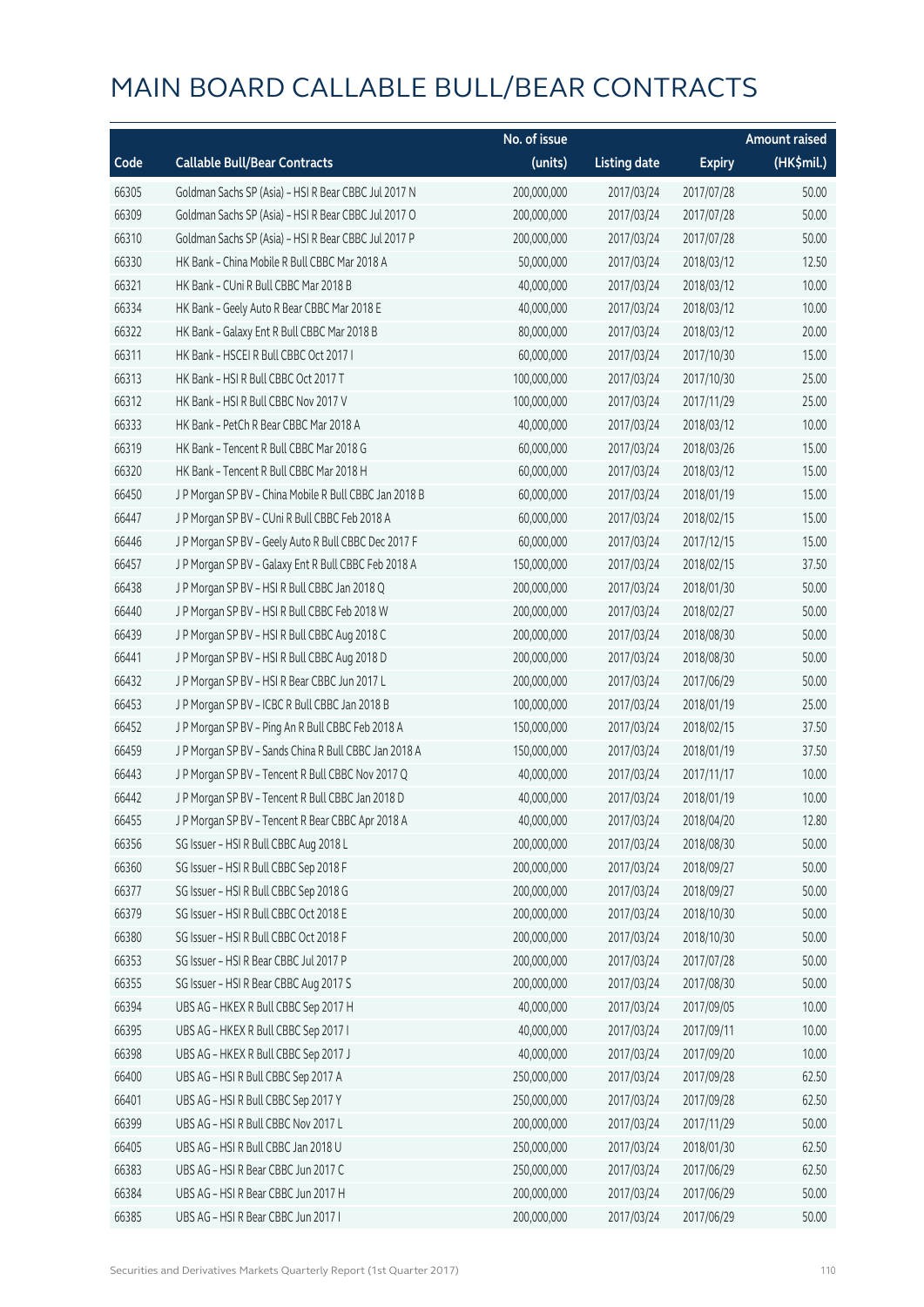|       |                                                            | No. of issue |                     |               | <b>Amount raised</b> |
|-------|------------------------------------------------------------|--------------|---------------------|---------------|----------------------|
| Code  | <b>Callable Bull/Bear Contracts</b>                        | (units)      | <b>Listing date</b> | <b>Expiry</b> | (HK\$mil.)           |
| 66386 | UBS AG - HSI R Bear CBBC Jun 2017 L                        | 200,000,000  | 2017/03/24          | 2017/06/29    | 50.00                |
| 66388 | UBS AG - HSI R Bear CBBC Jun 2017 M                        | 200,000,000  | 2017/03/24          | 2017/06/29    | 50.00                |
| 66391 | UBS AG - HSI R Bear CBBC Aug 2017 A                        | 250,000,000  | 2017/03/24          | 2017/08/30    | 82.50                |
| 66406 | UBS AG - Ping An R Bull CBBC Oct 2017 D                    | 40,000,000   | 2017/03/24          | 2017/10/10    | 10.00                |
| 66574 | BNP Paribas Arbit Issu B.V. - HSCEI R Bear CBBC Feb 2018 A | 100,000,000  | 2017/03/27          | 2018/02/27    | 25.00                |
| 66575 | BNP Paribas Arbit Issu B.V. - HSCEI R Bear CBBC Feb 2018 B | 100,000,000  | 2017/03/27          | 2018/02/27    | 25.00                |
| 66576 | BNP Paribas Arbit Issu B.V. - HSCEI R Bear CBBC Feb 2018 C | 100,000,000  | 2017/03/27          | 2018/02/27    | 25.00                |
| 66509 | BNP Paribas Arbit Issu B.V. - HSI R Bull CBBC Aug 2018 I   | 250,000,000  | 2017/03/27          | 2018/08/30    | 62.50                |
| 66510 | BNP Paribas Arbit Issu B.V. - HSI R Bull CBBC Aug 2018 J   | 250,000,000  | 2017/03/27          | 2018/08/30    | 62.50                |
| 66512 | BNP Paribas Arbit Issu B.V. - HSI R Bull CBBC Aug 2018 K   | 250,000,000  | 2017/03/27          | 2018/08/30    | 62.50                |
| 66468 | BNP Paribas Arbit Issu B.V. - HSI R Bear CBBC Feb 2018 A   | 250,000,000  | 2017/03/27          | 2018/02/27    | 62.50                |
| 66466 | BNP Paribas Arbit Issu B.V. - HSI R Bear CBBC Feb 2018 L   | 250,000,000  | 2017/03/27          | 2018/02/27    | 62.50                |
| 66467 | BNP Paribas Arbit Issu B.V. - HSI R Bear CBBC Feb 2018 O   | 250,000,000  | 2017/03/27          | 2018/02/27    | 62.50                |
| 66635 | Credit Suisse AG - China Mobile R Bull CBBC Dec 2017 D     | 50,000,000   | 2017/03/27          | 2017/12/08    | 12.50                |
| 66638 | Credit Suisse AG - China Shenhua R Bull CBBC Dec 2017 D    | 50,000,000   | 2017/03/27          | 2017/12/15    | 12.50                |
| 66642 | Credit Suisse AG - Geely Auto R Bear CBBC Dec 2017 D       | 50,000,000   | 2017/03/27          | 2017/12/14    | 12.50                |
| 66627 | Credit Suisse AG - Galaxy Ent R Bull CBBC Jan 2018 A       | 50,000,000   | 2017/03/27          | 2018/01/18    | 12.50                |
| 66628 | Credit Suisse AG - Galaxy Ent R Bear CBBC Dec 2017 D       | 50,000,000   | 2017/03/27          | 2017/12/08    | 12.50                |
| 66631 | Credit Suisse AG - HKEX R Bull CBBC Dec 2017 E             | 50,000,000   | 2017/03/27          | 2017/12/14    | 12.50                |
| 66623 | Credit Suisse AG - HSI R Bull CBBC Feb 2018 J              | 200,000,000  | 2017/03/27          | 2018/02/27    | 50.00                |
| 66624 | Credit Suisse AG - HSI R Bull CBBC Feb 2018 K              | 200,000,000  | 2017/03/27          | 2018/02/27    | 50.00                |
| 66640 | Credit Suisse AG - HSI R Bull CBBC Feb 2018 L              | 200,000,000  | 2017/03/27          | 2018/02/27    | 50.00                |
| 66614 | Credit Suisse AG - HSI R Bear CBBC Jun 2017 B              | 200,000,000  | 2017/03/27          | 2017/06/29    | 50.00                |
| 66619 | Credit Suisse AG - HSI R Bear CBBC Jun 2017 K              | 200,000,000  | 2017/03/27          | 2017/06/29    | 50.00                |
| 66613 | Credit Suisse AG - HSI R Bear CBBC Jul 2017 M              | 200,000,000  | 2017/03/27          | 2017/07/28    | 50.00                |
| 66615 | Credit Suisse AG - HSI R Bear CBBC Jul 2017 N              | 200,000,000  | 2017/03/27          | 2017/07/28    | 50.00                |
| 66622 | Credit Suisse AG - HSI R Bear CBBC Jul 2017 O              | 200,000,000  | 2017/03/27          | 2017/07/28    | 54.00                |
| 66639 | Credit Suisse AG - HSI R Bear CBBC Jul 2017 P              | 200,000,000  | 2017/03/27          | 2017/07/28    | 50.00                |
| 66641 | Credit Suisse AG - HSI R Bear CBBC Jul 2017 Q              | 200,000,000  | 2017/03/27          | 2017/07/28    | 50.00                |
| 66620 | Credit Suisse AG - HSI R Bear CBBC Aug 2017 J              | 200,000,000  | 2017/03/27          | 2017/08/30    | 50.00                |
| 66629 | Credit Suisse AG - Tencent R Bull CBBC Jan 2018 F          | 50,000,000   | 2017/03/27          | 2018/01/19    | 12.50                |
| 66483 | Bank of East Asia - China Mobile R Bull CBBC Mar 2018 A    | 40,000,000   | 2017/03/27          | 2018/03/08    | 10.00                |
| 66482 | Bank of East Asia - China Shenhua R Bull CBBC Mar 2018 B   | 30,000,000   | 2017/03/27          | 2018/03/08    | 10.50                |
| 66480 | Bank of East Asia - HKEX R Bull CBBC Mar 2018 A            | 40,000,000   | 2017/03/27          | 2018/03/08    | 10.00                |
| 66579 | Goldman Sachs SP (Asia) - HSI R Bull CBBC Jan 2018 W       | 200,000,000  | 2017/03/27          | 2018/01/30    | 50.00                |
| 66580 | Goldman Sachs SP (Asia) - HSI R Bull CBBC Jan 2018 X       | 200,000,000  | 2017/03/27          | 2018/01/30    | 50.00                |
| 66462 | Goldman Sachs SP (Asia) - HSI R Bear CBBC Jun 2017 S       | 200,000,000  | 2017/03/27          | 2017/06/29    | 50.00                |
| 66463 | Goldman Sachs SP (Asia) - HSI R Bear CBBC Jun 2017 T       | 200,000,000  | 2017/03/27          | 2017/06/29    | 50.00                |
| 66465 | Goldman Sachs SP (Asia) - HSI R Bear CBBC Jun 2017 U       | 200,000,000  | 2017/03/27          | 2017/06/29    | 50.00                |
| 66525 | HK Bank - China Mobile R Bull CBBC Dec 2017 C              | 50,000,000   | 2017/03/27          | 2017/12/15    | 12.50                |
| 66526 | HK Bank - China Shenhua R Bull CBBC Dec 2017 A             | 40,000,000   | 2017/03/27          | 2017/12/22    | 14.00                |
| 66527 | HK Bank - China Shenhua R Bull CBBC Dec 2017 B             | 40,000,000   | 2017/03/27          | 2017/12/15    | 10.00                |
| 66513 | HK Bank - Geely Auto R Bull CBBC Dec 2017 E                | 40,000,000   | 2017/03/27          | 2017/12/22    | 10.00                |
| 66521 | HK Bank - HKEX R Bull CBBC Dec 2017 H                      | 50,000,000   | 2017/03/27          | 2017/12/22    | 12.50                |
| 66523 | HK Bank - HKEX R Bull CBBC Dec 2017 I                      | 50,000,000   | 2017/03/27          | 2017/12/15    | 12.50                |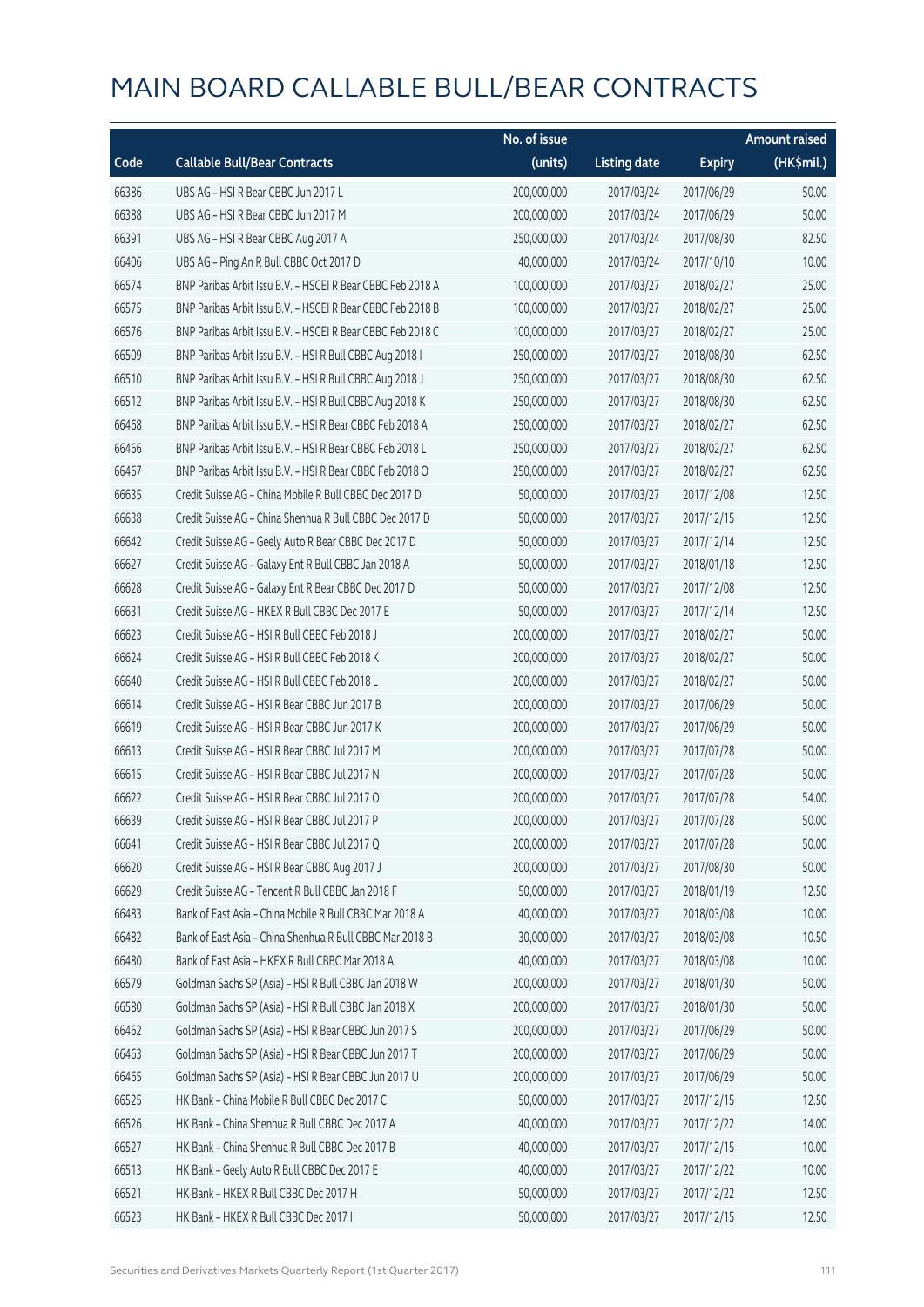|       |                                                        | No. of issue |                     |               | <b>Amount raised</b> |
|-------|--------------------------------------------------------|--------------|---------------------|---------------|----------------------|
| Code  | <b>Callable Bull/Bear Contracts</b>                    | (units)      | <b>Listing date</b> | <b>Expiry</b> | (HK\$mil.)           |
| 66524 | HK Bank - HSI R Bull CBBC Dec 2017 L                   | 100,000,000  | 2017/03/27          | 2017/12/28    | 25.00                |
| 66517 | HK Bank - Tencent R Bull CBBC Dec 2017 F               | 60,000,000   | 2017/03/27          | 2017/12/22    | 15.00                |
| 66519 | HK Bank - Tencent R Bull CBBC Dec 2017 G               | 60,000,000   | 2017/03/27          | 2017/12/15    | 15.00                |
| 66477 | Haitong Int'l Sec - Geely Auto R Bull CBBC Feb 2018 A  | 40,000,000   | 2017/03/27          | 2018/02/08    | 10.00                |
| 66474 | Haitong Int'l Sec - HKEX R Bull CBBC Feb 2018 A        | 40,000,000   | 2017/03/27          | 2018/02/06    | 10.00                |
| 66478 | Haitong Int'l Sec - HSBC R Bull CBBC Feb 2018 A        | 60,000,000   | 2017/03/27          | 2018/02/09    | 15.00                |
| 66476 | Haitong Int'l Sec - SMIC R Bull CBBC Feb 2018 A        | 40,000,000   | 2017/03/27          | 2018/02/07    | 10.00                |
| 66473 | Haitong Int'l Sec - Tencent R Bull CBBC Feb 2018 B     | 40,000,000   | 2017/03/27          | 2018/02/05    | 10.00                |
| 66607 | J P Morgan SP BV - China Mobile R Bull CBBC Feb 2018 A | 100,000,000  | 2017/03/27          | 2018/02/15    | 25.00                |
| 66611 | J P Morgan SP BV - CUni R Bull CBBC Mar 2018 A         | 100,000,000  | 2017/03/27          | 2018/03/16    | 25.00                |
| 66603 | J P Morgan SP BV - HKEX R Bull CBBC Feb 2018 B         | 40,000,000   | 2017/03/27          | 2018/02/15    | 10.00                |
| 66601 | J P Morgan SP BV - HKEX R Bull CBBC Mar 2018 A         | 40,000,000   | 2017/03/27          | 2018/03/16    | 10.00                |
| 66605 | J P Morgan SP BV - HKEX R Bear CBBC Mar 2018 A         | 40,000,000   | 2017/03/27          | 2018/03/16    | 10.80                |
| 66612 | J P Morgan SP BV - HSCEI R Bull CBBC Jul 2018 A        | 100,000,000  | 2017/03/27          | 2018/07/30    | 25.00                |
| 66592 | J P Morgan SP BV - HSI R Bull CBBC Feb 2018 X          | 200,000,000  | 2017/03/27          | 2018/02/27    | 66.00                |
| 66582 | J P Morgan SP BV - HSI R Bull CBBC Mar 2018 D          | 200,000,000  | 2017/03/27          | 2018/03/28    | 50.00                |
| 66584 | J P Morgan SP BV - HSI R Bull CBBC Aug 2018 E          | 200,000,000  | 2017/03/27          | 2018/08/30    | 50.00                |
| 66581 | J P Morgan SP BV - HSI R Bear CBBC Jun 2017 M          | 200,000,000  | 2017/03/27          | 2017/06/29    | 50.00                |
| 66586 | J P Morgan SP BV - HSI R Bear CBBC Jun 2017 N          | 200,000,000  | 2017/03/27          | 2017/06/29    | 50.00                |
| 66587 | J P Morgan SP BV - HSI R Bear CBBC Jul 2017 Y          | 200,000,000  | 2017/03/27          | 2017/07/28    | 50.00                |
| 66589 | J P Morgan SP BV - HSI R Bear CBBC Jul 2017 Z          | 200,000,000  | 2017/03/27          | 2017/07/28    | 66.00                |
| 66594 | J P Morgan SP BV - Tencent R Bull CBBC Jan 2018 E      | 40,000,000   | 2017/03/27          | 2018/01/19    | 10.00                |
| 66595 | J P Morgan SP BV - Tencent R Bull CBBC Feb 2018 A      | 40,000,000   | 2017/03/27          | 2018/02/15    | 10.00                |
| 66596 | J P Morgan SP BV - Tencent R Bull CBBC Feb 2018 B      | 40,000,000   | 2017/03/27          | 2018/02/15    | 10.00                |
| 66597 | J P Morgan SP BV - Tencent R Bear CBBC Mar 2018 B      | 40,000,000   | 2017/03/27          | 2018/03/16    | 12.00                |
| 66598 | J P Morgan SP BV - Tencent R Bear CBBC Apr 2018 B      | 40,000,000   | 2017/03/27          | 2018/04/20    | 13.60                |
| 66479 | Macquarie Bank Ltd. - Tencent R Bear CBBC Oct 2017 B   | 40,000,000   | 2017/03/27          | 2017/10/31    | 10.00                |
| 66486 | SG Issuer - Galaxy R Bull CBBC Dec 2017 B              | 100,000,000  | 2017/03/27          | 2017/12/28    | 25.00                |
| 66487 | SG Issuer - Galaxy R Bull CBBC Jan 2018 C              | 100,000,000  | 2017/03/27          | 2018/01/30    | 25.00                |
| 66491 | SG Issuer - HKEX R Bull CBBC Dec 2017 E                | 100,000,000  | 2017/03/27          | 2017/12/28    | 25.00                |
| 66492 | SG Issuer - HKEX R Bull CBBC Jan 2018 C                | 100,000,000  | 2017/03/27          | 2018/01/30    | 25.00                |
| 66493 | SG Issuer - HKEX R Bull CBBC Jan 2018 D                | 100,000,000  | 2017/03/27          | 2018/01/30    | 25.00                |
| 66570 | SG Issuer - HSI R Bull CBBC Aug 2018 M                 | 200,000,000  | 2017/03/27          | 2018/08/30    | 50.00                |
| 66571 | SG Issuer - HSI R Bull CBBC Sep 2018 H                 | 200,000,000  | 2017/03/27          | 2018/09/27    | 50.00                |
| 66572 | SG Issuer - HSI R Bull CBBC Sep 2018 I                 | 200,000,000  | 2017/03/27          | 2018/09/27    | 50.00                |
| 66573 | SG Issuer - HSI R Bull CBBC Oct 2018 G                 | 200,000,000  | 2017/03/27          | 2018/10/30    | 50.00                |
| 66561 | SG Issuer - HSI R Bear CBBC Jul 2017 Q                 | 200,000,000  | 2017/03/27          | 2017/07/28    | 50.00                |
| 66562 | SG Issuer - HSI R Bear CBBC Jul 2017 R                 | 200,000,000  | 2017/03/27          | 2017/07/28    | 50.00                |
| 66563 | SG Issuer - HSI R Bear CBBC Aug 2017 T                 | 200,000,000  | 2017/03/27          | 2017/08/30    | 50.00                |
| 66564 | SG Issuer - HSI R Bear CBBC Aug 2017 U                 | 200,000,000  | 2017/03/27          | 2017/08/30    | 50.00                |
| 66565 | SG Issuer - HSI R Bear CBBC Aug 2017 V                 | 200,000,000  | 2017/03/27          | 2017/08/30    | 50.00                |
| 66567 | SG Issuer - HSI R Bear CBBC Aug 2017 W                 | 200,000,000  | 2017/03/27          | 2017/08/30    | 50.00                |
| 66496 | SG Issuer - Tencent R Bull CBBC Dec 2017 C             | 100,000,000  | 2017/03/27          | 2017/12/28    | 25.00                |
| 66498 | SG Issuer - Tencent R Bull CBBC Dec 2017 D             | 100,000,000  | 2017/03/27          | 2017/12/28    | 25.00                |
| 66500 | SG Issuer - Tencent R Bull CBBC Dec 2017 E             | 100,000,000  | 2017/03/27          | 2017/12/28    | 25.00                |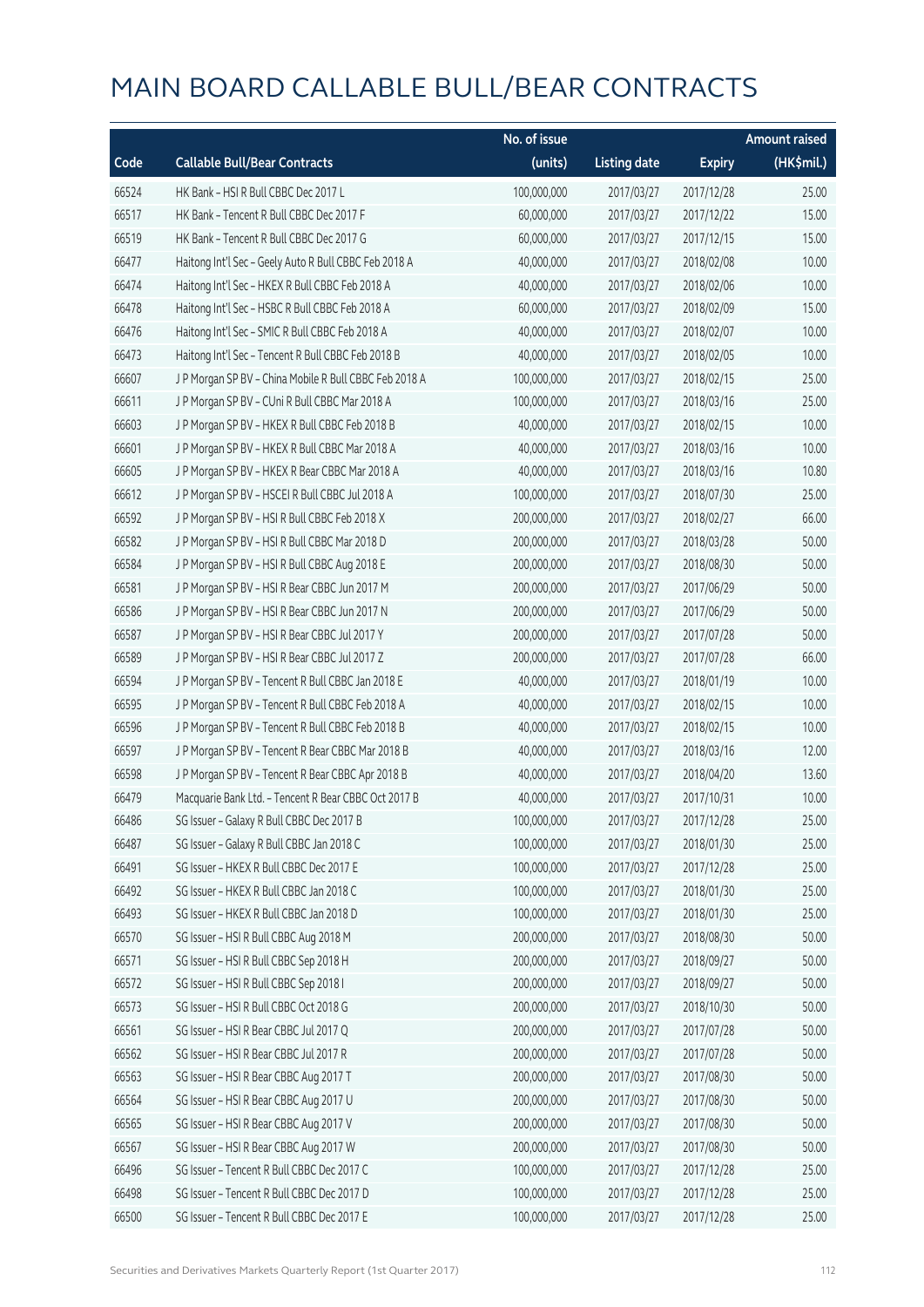|       |                                                            | No. of issue |                     |               | <b>Amount raised</b> |
|-------|------------------------------------------------------------|--------------|---------------------|---------------|----------------------|
| Code  | <b>Callable Bull/Bear Contracts</b>                        | (units)      | <b>Listing date</b> | <b>Expiry</b> | (HK\$mil.)           |
| 66502 | SG Issuer - Tencent R Bull CBBC Jan 2018 D                 | 100,000,000  | 2017/03/27          | 2018/01/30    | 25.00                |
| 66503 | SG Issuer - Tencent R Bull CBBC Jan 2018 E                 | 100,000,000  | 2017/03/27          | 2018/01/30    | 25.00                |
| 66506 | SG Issuer - Tencent R Bull CBBC Jan 2018 F                 | 100,000,000  | 2017/03/27          | 2018/01/30    | 25.00                |
| 66577 | UBS AG - China Mobile R Bull CBBC Sep 2017 A               | 40,000,000   | 2017/03/27          | 2017/09/25    | 10.00                |
| 66538 | UBS AG - HSCEI R Bull CBBC Sep 2017 H                      | 100,000,000  | 2017/03/27          | 2017/09/28    | 25.00                |
| 66540 | UBS AG - HSCEI R Bull CBBC Sep 2017 I                      | 100,000,000  | 2017/03/27          | 2017/09/28    | 25.00                |
| 66548 | UBS AG - HSI R Bull CBBC Sep 2017 O                        | 200,000,000  | 2017/03/27          | 2017/09/28    | 50.00                |
| 66550 | UBS AG - HSI R Bull CBBC Sep 2017 X                        | 250,000,000  | 2017/03/27          | 2017/09/28    | 62.50                |
| 66559 | UBS AG - HSI R Bull CBBC Jan 2018 V                        | 200,000,000  | 2017/03/27          | 2018/01/30    | 50.00                |
| 66560 | UBS AG - HSI R Bull CBBC Jan 2018 W                        | 250,000,000  | 2017/03/27          | 2018/01/30    | 62.50                |
| 66530 | UBS AG - HSI R Bear CBBC Jun 2017 P                        | 200,000,000  | 2017/03/27          | 2017/06/29    | 50.00                |
| 66537 | UBS AG - HSI R Bear CBBC Jun 2017 Q                        | 200,000,000  | 2017/03/27          | 2017/06/29    | 50.00                |
| 66531 | UBS AG - HSI R Bear CBBC Jun 2017 T                        | 250,000,000  | 2017/03/27          | 2017/06/29    | 62.50                |
| 66532 | UBS AG - HSI R Bear CBBC Jun 2017 V                        | 250,000,000  | 2017/03/27          | 2017/06/29    | 62.50                |
| 66543 | UBS AG - Tencent R Bull CBBC Sep 2017 E                    | 40,000,000   | 2017/03/27          | 2017/09/26    | 10.00                |
| 66544 | UBS AG - Tencent R Bear CBBC Jul 2017 A                    | 40,000,000   | 2017/03/27          | 2017/07/10    | 10.00                |
| 66547 | UBS AG - Tencent R Bear CBBC Aug 2017 A                    | 40,000,000   | 2017/03/27          | 2017/08/21    | 10.00                |
| 66646 | BNP Paribas Arbit Issu B.V. - HSCEI R Bear CBBC Feb 2018 D | 100,000,000  | 2017/03/28          | 2018/02/27    | 25.00                |
| 66643 | BNP Paribas Arbit Issu B.V. - HSI R Bear CBBC Feb 2018 J   | 250,000,000  | 2017/03/28          | 2018/02/27    | 62.50                |
| 66768 | Credit Suisse AG - BOCL R Bull CBBC Jan 2018 A             | 50,000,000   | 2017/03/28          | 2018/01/17    | 12.50                |
| 66772 | Credit Suisse AG - China Mobile R Bull CBBC Dec 2017 E     | 50,000,000   | 2017/03/28          | 2017/12/29    | 12.50                |
| 66770 | Credit Suisse AG - China Shenhua R Bull CBBC Jan 2018 B    | 50,000,000   | 2017/03/28          | 2018/01/12    | 12.50                |
| 66764 | Credit Suisse AG - Geely Auto R Bull CBBC Dec 2017 F       | 50,000,000   | 2017/03/28          | 2017/12/08    | 12.50                |
| 66739 | Credit Suisse AG - HSCEI R Bull CBBC Feb 2018 A            | 100,000,000  | 2017/03/28          | 2018/02/27    | 25.00                |
| 66731 | Credit Suisse AG - HSI R Bull CBBC Sep 2017 H              | 300,000,000  | 2017/03/28          | 2017/09/28    | 75.00                |
| 66734 | Credit Suisse AG - HSI R Bull CBBC Feb 2018 M              | 200,000,000  | 2017/03/28          | 2018/02/27    | 50.00                |
| 66733 | Credit Suisse AG - HSI R Bull CBBC Aug 2018 A              | 200,000,000  | 2017/03/28          | 2018/08/30    | 50.00                |
| 66721 | Credit Suisse AG - HSI R Bear CBBC Jul 2017 R              | 200,000,000  | 2017/03/28          | 2017/07/28    | 50.00                |
| 66723 | Credit Suisse AG - HSI R Bear CBBC Jul 2017 S              | 200,000,000  | 2017/03/28          | 2017/07/28    | 50.00                |
| 66728 | Credit Suisse AG - HSI R Bear CBBC Jul 2017 T              | 200,000,000  | 2017/03/28          | 2017/07/28    | 50.00                |
| 66729 | Credit Suisse AG - HSI R Bear CBBC Aug 2017 K              | 150,000,000  | 2017/03/28          | 2017/08/30    | 37.50                |
| 66767 | Credit Suisse AG - Ping An R Bull CBBC Dec 2017 B          | 50,000,000   | 2017/03/28          | 2017/12/07    | 12.50                |
| 66766 | Credit Suisse AG - Tencent R Bull CBBC Jan 2018 G          | 50,000,000   | 2017/03/28          | 2018/01/12    | 12.50                |
| 66736 | Goldman Sachs SP (Asia) - HSI R Bull CBBC Jan 2018 Z       | 200,000,000  | 2017/03/28          | 2018/01/30    | 50.00                |
| 66689 | Goldman Sachs SP (Asia) - HSI R Bear CBBC Jun 2017 V       | 200,000,000  | 2017/03/28          | 2017/06/29    | 50.00                |
| 66690 | Goldman Sachs SP (Asia) - HSI R Bear CBBC Jun 2017 W       | 200,000,000  | 2017/03/28          | 2017/06/29    | 50.00                |
| 66735 | Goldman Sachs SP (Asia) - HSI R Bear CBBC Jun 2017 X       | 200,000,000  | 2017/03/28          | 2017/06/29    | 50.00                |
| 66693 | HK Bank - Geely Auto R Bear CBBC Dec 2017 A                | 40,000,000   | 2017/03/28          | 2017/12/22    | 10.00                |
| 66696 | HK Bank - HSI R Bull CBBC Oct 2017 U                       | 100,000,000  | 2017/03/28          | 2017/10/30    | 25.00                |
| 66700 | HK Bank - HSI R Bear CBBC Dec 2017 G                       | 100,000,000  | 2017/03/28          | 2017/12/28    | 25.00                |
| 66701 | HK Bank - HSI R Bear CBBC Dec 2017 H                       | 200,000,000  | 2017/03/28          | 2017/12/28    | 50.00                |
| 66750 | J P Morgan SP BV - Geely Auto R Bear CBBC Mar 2018 A       | 40,000,000   | 2017/03/28          | 2018/03/16    | 10.00                |
| 66755 | J P Morgan SP BV - HKEX R Bull CBBC Apr 2018 A             | 40,000,000   | 2017/03/28          | 2018/04/20    | 10.00                |
| 66757 | J P Morgan SP BV - HSI R Bull CBBC Jan 2018 A              | 200,000,000  | 2017/03/28          | 2018/01/30    | 50.00                |
| 66742 | J P Morgan SP BV - HSI R Bull CBBC Mar 2018 E              | 200,000,000  | 2017/03/28          | 2018/03/28    | 50.00                |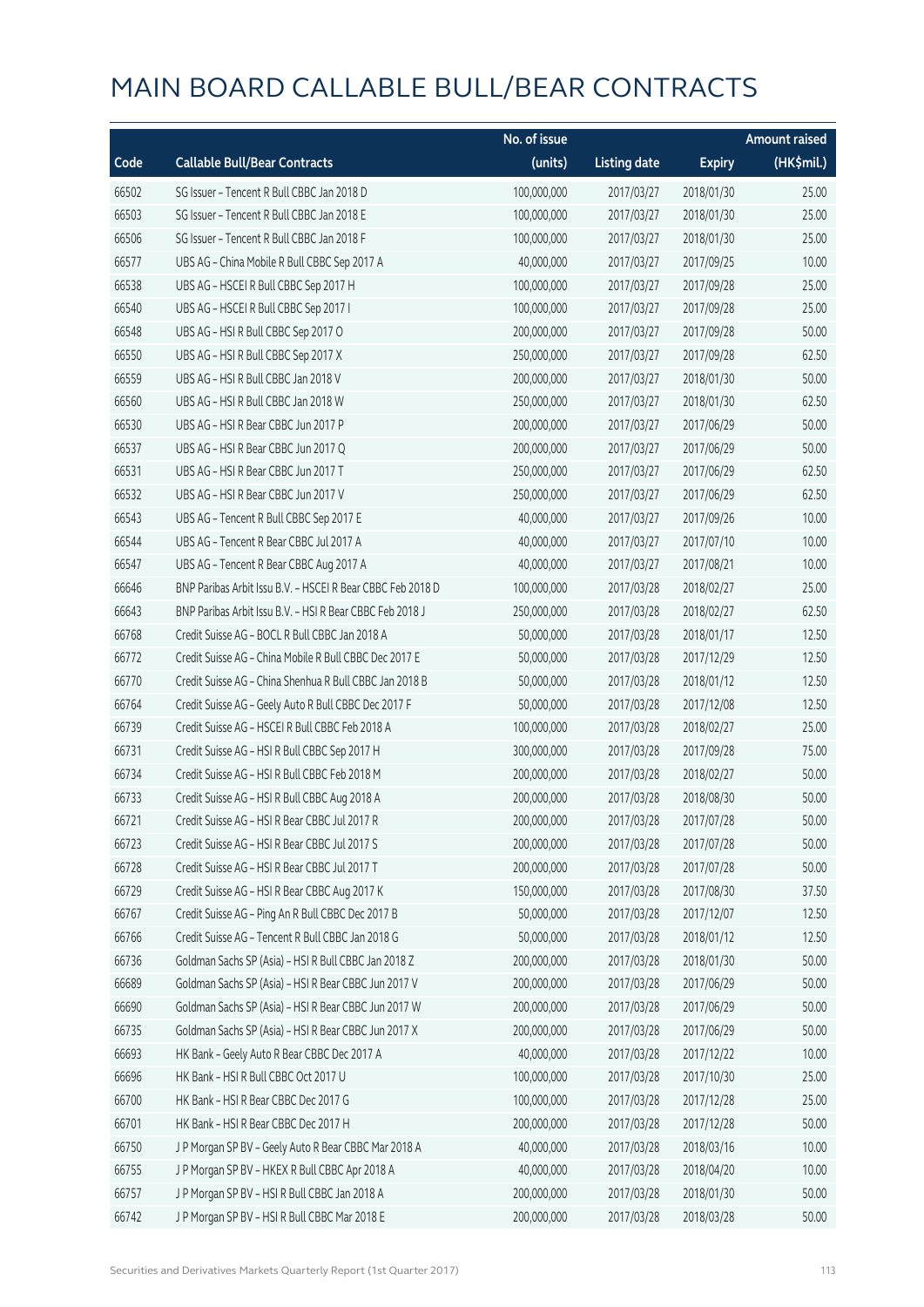|       |                                                          | No. of issue |                     |               | <b>Amount raised</b> |
|-------|----------------------------------------------------------|--------------|---------------------|---------------|----------------------|
| Code  | <b>Callable Bull/Bear Contracts</b>                      | (units)      | <b>Listing date</b> | <b>Expiry</b> | (HK\$mil.)           |
| 66741 | J P Morgan SP BV - HSI R Bull CBBC Aug 2018 F            | 200,000,000  | 2017/03/28          | 2018/08/30    | 50.00                |
| 66740 | J P Morgan SP BV - HSI R Bear CBBC Jun 2017 O            | 200,000,000  | 2017/03/28          | 2017/06/29    | 50.00                |
| 66745 | J P Morgan SP BV - HSI R Bear CBBC Jun 2017 P            | 200,000,000  | 2017/03/28          | 2017/06/29    | 50.00                |
| 66746 | J P Morgan SP BV - HSI R Bear CBBC Jul 2017 H            | 200,000,000  | 2017/03/28          | 2017/07/28    | 50.00                |
| 66748 | J P Morgan SP BV - HSI R Bear CBBC Jul 2017 P            | 200,000,000  | 2017/03/28          | 2017/07/28    | 58.00                |
| 66751 | J P Morgan SP BV - Ping An R Bull CBBC Feb 2018 B        | 150,000,000  | 2017/03/28          | 2018/02/15    | 37.50                |
| 66756 | J P Morgan SP BV - Tencent R Bull CBBC Apr 2018 A        | 40,000,000   | 2017/03/28          | 2018/04/20    | 10.00                |
| 66653 | SG Issuer - AIA R Bull CBBC Jan 2018 B                   | 100,000,000  | 2017/03/28          | 2018/01/30    | 25.00                |
| 66661 | SG Issuer - CMob R Bull CBBC Dec 2017 D                  | 100,000,000  | 2017/03/28          | 2017/12/28    | 25.00                |
| 66662 | SG Issuer - CMob R Bull CBBC Jan 2018 A                  | 100,000,000  | 2017/03/28          | 2018/01/30    | 25.00                |
| 66658 | SG Issuer - CMob R Bear CBBC Oct 2017 A                  | 100,000,000  | 2017/03/28          | 2017/10/30    | 25.00                |
| 66656 | SG Issuer - China Life R Bull CBBC Jan 2018 B            | 40,000,000   | 2017/03/28          | 2018/01/30    | 10.00                |
| 66655 | SG Issuer - China Life R Bear CBBC Sep 2017 C            | 40,000,000   | 2017/03/28          | 2017/09/28    | 16.80                |
| 66688 | SG Issuer - CSA50 R Bull CBBC Jan 2018 A                 | 40,000,000   | 2017/03/28          | 2018/01/30    | 10.00                |
| 66663 | SG Issuer - Galaxy R Bear CBBC Sep 2017 E                | 100,000,000  | 2017/03/28          | 2017/09/28    | 25.00                |
| 66672 | SG Issuer - HKEX R Bull CBBC Jan 2018 E                  | 100,000,000  | 2017/03/28          | 2018/01/30    | 25.00                |
| 66792 | SG Issuer - HSI R Bull CBBC Sep 2018 J                   | 200,000,000  | 2017/03/28          | 2018/09/27    | 50.00                |
| 66794 | SG Issuer - HSI R Bull CBBC Sep 2018 K                   | 200,000,000  | 2017/03/28          | 2018/09/27    | 50.00                |
| 66795 | SG Issuer - HSI R Bull CBBC Oct 2018 H                   | 200,000,000  | 2017/03/28          | 2018/10/30    | 50.00                |
| 66782 | SG Issuer - HSI R Bear CBBC Aug 2017 X                   | 200,000,000  | 2017/03/28          | 2017/08/30    | 50.00                |
| 66787 | SG Issuer - HSI R Bear CBBC Aug 2017 Y                   | 200,000,000  | 2017/03/28          | 2017/08/30    | 50.00                |
| 66674 | SG Issuer - Ping An R Bull CBBC Jan 2018 B               | 100,000,000  | 2017/03/28          | 2018/01/30    | 25.00                |
| 66683 | SG Issuer - Sands R Bull CBBC Jan 2018 D                 | 100,000,000  | 2017/03/28          | 2018/01/30    | 25.00                |
| 66687 | SG Issuer - Tencent R Bull CBBC Jan 2018 G               | 100,000,000  | 2017/03/28          | 2018/01/30    | 25.00                |
| 66684 | SG Issuer - Tencent R Bear CBBC Sep 2017 A               | 100,000,000  | 2017/03/28          | 2017/09/28    | 25.00                |
| 66685 | SG Issuer - Tencent R Bear CBBC Oct 2017 B               | 100,000,000  | 2017/03/28          | 2017/10/30    | 25.00                |
| 66704 | UBS AG - CC Bank R Bull CBBC Jan 2018 A                  | 40,000,000   | 2017/03/28          | 2018/01/08    | 10.00                |
| 66706 | UBS AG - HSI R Bull CBBC Jan 2018 X                      | 200,000,000  | 2017/03/28          | 2018/01/30    | 50.00                |
| 66708 | UBS AG - HSI R Bull CBBC Jan 2018 Y                      | 200,000,000  | 2017/03/28          | 2018/01/30    | 50.00                |
| 66717 | UBS AG - HSI R Bull CBBC Jan 2018 Z                      | 250,000,000  | 2017/03/28          | 2018/01/30    | 62.50                |
| 66773 | UBS AG - HSI R Bull CBBC Feb 2018 A                      | 250,000,000  | 2017/03/28          | 2018/02/27    | 62.50                |
| 66703 | UBS AG - HSI R Bear CBBC Jun 2017 A                      | 250,000,000  | 2017/03/28          | 2017/06/29    | 62.50                |
| 66716 | UBS AG - HSI R Bear CBBC Jun 2017 N                      | 200,000,000  | 2017/03/28          | 2017/06/29    | 50.00                |
| 66709 | UBS AG - HSI R Bear CBBC Jun 2017 S                      | 200,000,000  | 2017/03/28          | 2017/06/29    | 50.00                |
| 66715 | UBS AG - HSI R Bear CBBC Jun 2017 X                      | 200,000,000  | 2017/03/28          | 2017/06/29    | 50.00                |
| 66705 | UBS AG - Sands China R Bull CBBC Jan 2018 A              | 40,000,000   | 2017/03/28          | 2018/01/08    | 10.00                |
| 66819 | BNP Paribas Arbit Issu B.V. - HSI R Bear CBBC Feb 2018 B | 250,000,000  | 2017/03/29          | 2018/02/27    | 62.50                |
| 66831 | Credit Suisse AG - HSI R Bull CBBC Feb 2018 N            | 200,000,000  | 2017/03/29          | 2018/02/27    | 50.00                |
| 66841 | Credit Suisse AG - HSI R Bull CBBC Feb 2018 O            | 200,000,000  | 2017/03/29          | 2018/02/27    | 50.00                |
| 66845 | Credit Suisse AG - HSI R Bull CBBC Feb 2018 P            | 150,000,000  | 2017/03/29          | 2018/02/27    | 37.50                |
| 66847 | Credit Suisse AG - HSI R Bear CBBC Jul 2017 U            | 200,000,000  | 2017/03/29          | 2017/07/28    | 50.00                |
| 66848 | Credit Suisse AG - HSI R Bear CBBC Jul 2017 V            | 200,000,000  | 2017/03/29          | 2017/07/28    | 50.00                |
| 66854 | Credit Suisse AG - HSI R Bear CBBC Jul 2017 W            | 200,000,000  | 2017/03/29          | 2017/07/28    | 50.00                |
| 66850 | Credit Suisse AG - HSI R Bear CBBC Aug 2017 L            | 150,000,000  | 2017/03/29          | 2017/08/30    | 37.50                |
| 66855 | Goldman Sachs SP (Asia) - HSI R Bull CBBC Jan 2018 B     | 200,000,000  | 2017/03/29          | 2018/01/30    | 50.00                |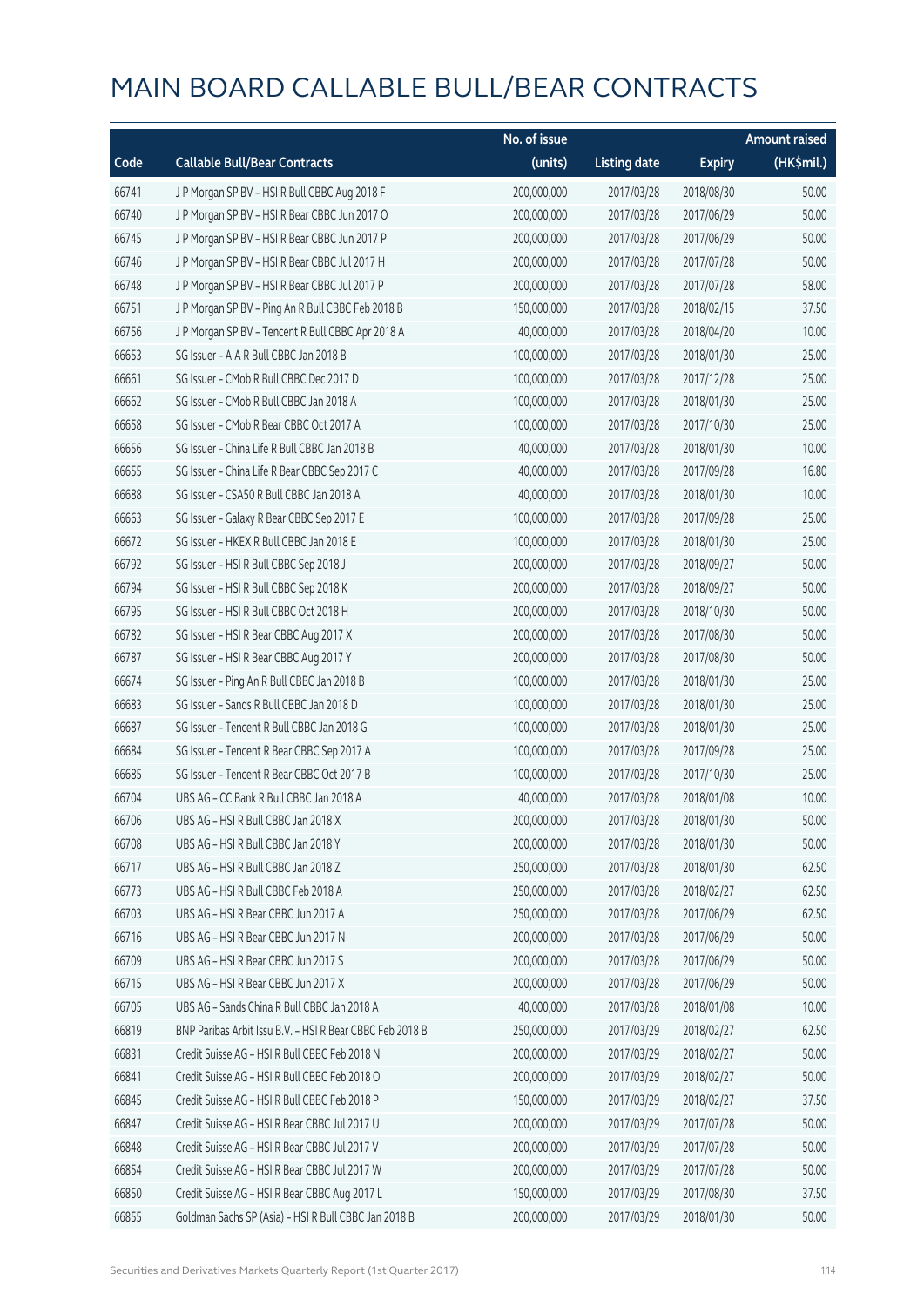|       |                                                      | No. of issue |                     |               | <b>Amount raised</b> |
|-------|------------------------------------------------------|--------------|---------------------|---------------|----------------------|
| Code  | <b>Callable Bull/Bear Contracts</b>                  | (units)      | <b>Listing date</b> | <b>Expiry</b> | (HK\$mil.)           |
| 66857 | Goldman Sachs SP (Asia) - HSI R Bull CBBC Jan 2018 C | 200,000,000  | 2017/03/29          | 2018/01/30    | 50.00                |
| 66829 | Goldman Sachs SP (Asia) - HSI R Bear CBBC Jun 2017 Y | 200,000,000  | 2017/03/29          | 2017/06/29    | 50.00                |
| 66811 | HK Bank - China Mobile R Bear CBBC Apr 2018 A        | 40,000,000   | 2017/03/29          | 2018/04/30    | 10.00                |
| 66797 | HK Bank - Sinopec Corp R Bull CBBC Nov 2017 A        | 50,000,000   | 2017/03/29          | 2017/11/27    | 12.50                |
| 66813 | HK Bank - CSOP A50 ETF R Bull CBBC Jan 2018 F        | 50,000,000   | 2017/03/29          | 2018/01/15    | 12.50                |
| 66814 | HK Bank - A50 R Bull CBBC Jan 2018 F                 | 50,000,000   | 2017/03/29          | 2018/01/15    | 12.50                |
| 66799 | HK Bank - Galaxy Ent R Bear CBBC Jan 2018 E          | 40,000,000   | 2017/03/29          | 2018/01/22    | 10.00                |
| 66817 | HK Bank - HSCEI R Bear CBBC Nov 2017 A               | 50,000,000   | 2017/03/29          | 2017/11/29    | 12.50                |
| 66815 | HK Bank - HSI R Bear CBBC Sep 2017 H                 | 100,000,000  | 2017/03/29          | 2017/09/28    | 25.00                |
| 66816 | HK Bank - HSI R Bear CBBC Oct 2017 M                 | 100,000,000  | 2017/03/29          | 2017/10/30    | 25.00                |
| 66809 | HK Bank - Sands China R Bear CBBC Apr 2018 A         | 40,000,000   | 2017/03/29          | 2018/04/30    | 10.00                |
| 66798 | HK Bank - Tencent R Bear CBBC Jan 2018 B             | 40,000,000   | 2017/03/29          | 2018/01/15    | 16.00                |
| 66910 | JP Morgan SP BV - HSIR Bull CBBC Mar 2018 F          | 200,000,000  | 2017/03/29          | 2018/03/28    | 50.00                |
| 66909 | J P Morgan SP BV - HSI R Bull CBBC Aug 2018 G        | 200,000,000  | 2017/03/29          | 2018/08/30    | 50.00                |
| 66912 | J P Morgan SP BV - HSI R Bear CBBC Jun 2017 Q        | 200,000,000  | 2017/03/29          | 2017/06/29    | 50.00                |
| 66913 | J P Morgan SP BV - HSI R Bear CBBC Jun 2017 R        | 200,000,000  | 2017/03/29          | 2017/06/29    | 50.00                |
| 66921 | SG Issuer - HSI R Bull CBBC Sep 2018 L               | 200,000,000  | 2017/03/29          | 2018/09/27    | 50.00                |
| 66915 | SG Issuer - HSI R Bear CBBC Jul 2017 T               | 200,000,000  | 2017/03/29          | 2017/07/28    | 50.00                |
| 66920 | SG Issuer - HSI R Bear CBBC Aug 2017 A               | 200,000,000  | 2017/03/29          | 2017/08/30    | 50.00                |
| 66916 | SG Issuer - HSI R Bear CBBC Aug 2017 Z               | 200,000,000  | 2017/03/29          | 2017/08/30    | 50.00                |
| 66890 | UBS AG - HKEX R Bull CBBC Oct 2017 E                 | 50,000,000   | 2017/03/29          | 2017/10/23    | 12.50                |
| 66892 | UBS AG - HKEX R Bull CBBC Nov 2017 C                 | 50,000,000   | 2017/03/29          | 2017/11/13    | 12.50                |
| 66895 | UBS AG - HKEX R Bull CBBC Nov 2017 D                 | 50,000,000   | 2017/03/29          | 2017/11/20    | 12.50                |
| 66862 | UBS AG - HSI R Bull CBBC Jan 2018 A                  | 250,000,000  | 2017/03/29          | 2018/01/30    | 62.50                |
| 66864 | UBS AG - HSI R Bull CBBC Jan 2018 B                  | 200,000,000  | 2017/03/29          | 2018/01/30    | 50.00                |
| 66861 | UBS AG - HSI R Bull CBBC Feb 2018 B                  | 200,000,000  | 2017/03/29          | 2018/02/27    | 50.00                |
| 66867 | UBS AG - HSI R Bull CBBC Feb 2018 C                  | 250,000,000  | 2017/03/29          | 2018/02/27    | 62.50                |
| 66876 | UBS AG - HSI R Bear CBBC Jun 2017 U                  | 250,000,000  | 2017/03/29          | 2017/06/29    | 62.50                |
| 66887 | UBS AG - HSI R Bear CBBC Jun 2017 W                  | 250,000,000  | 2017/03/29          | 2017/06/29    | 62.50                |
| 66870 | UBS AG - HSI R Bear CBBC Jul 2017 E                  | 200,000,000  | 2017/03/29          | 2017/07/28    | 50.00                |
| 66873 | UBS AG - HSI R Bear CBBC Jul 2017 F                  | 200,000,000  | 2017/03/29          | 2017/07/28    | 50.00                |
| 66886 | UBS AG - HSI R Bear CBBC Jul 2017 G                  | 250,000,000  | 2017/03/29          | 2017/07/28    | 62.50                |
| 66954 | Credit Suisse AG - Geely Auto R Bull CBBC Jan 2018 B | 50,000,000   | 2017/03/30          | 2018/01/05    | 12.50                |
| 66952 | Credit Suisse AG - HSI R Bull CBBC Aug 2018 B        | 200,000,000  | 2017/03/30          | 2018/08/30    | 50.00                |
| 66938 | Credit Suisse AG - HSI R Bear CBBC Jul 2017 X        | 200,000,000  | 2017/03/30          | 2017/07/28    | 50.00                |
| 66942 | Credit Suisse AG - HSI R Bear CBBC Sep 2017 B        | 300,000,000  | 2017/03/30          | 2017/09/28    | 75.00                |
| 66946 | Credit Suisse AG - Tencent R Bear CBBC Dec 2017 A    | 50,000,000   | 2017/03/30          | 2017/12/07    | 12.50                |
| 66989 | Goldman Sachs SP (Asia) - HSI R Bull CBBC Feb 2018 H | 200,000,000  | 2017/03/30          | 2018/02/27    | 50.00                |
| 66991 | Goldman Sachs SP (Asia) - HSI R Bear CBBC Jul 2017 Q | 200,000,000  | 2017/03/30          | 2017/07/28    | 50.00                |
| 66932 | HK Bank - Galaxy Ent R Bull CBBC Jan 2018 D          | 80,000,000   | 2017/03/30          | 2018/01/15    | 20.00                |
| 66933 | HK Bank - Link REIT R Bull CBBC Jul 2018 A           | 40,000,000   | 2017/03/30          | 2018/07/31    | 10.00                |
| 66934 | HK Bank - Sands China R Bull CBBC Mar 2018 E         | 80,000,000   | 2017/03/30          | 2018/03/01    | 20.00                |
| 66981 | J P Morgan SP BV - HSI R Bull CBBC Feb 2018 Y        | 200,000,000  | 2017/03/30          | 2018/02/27    | 50.00                |
| 66979 | J P Morgan SP BV - HSI R Bear CBBC Jun 2017 S        | 200,000,000  | 2017/03/30          | 2017/06/29    | 50.00                |
| 66983 | J P Morgan SP BV - HSI R Bear CBBC Jun 2017 T        | 200,000,000  | 2017/03/30          | 2017/06/29    | 50.00                |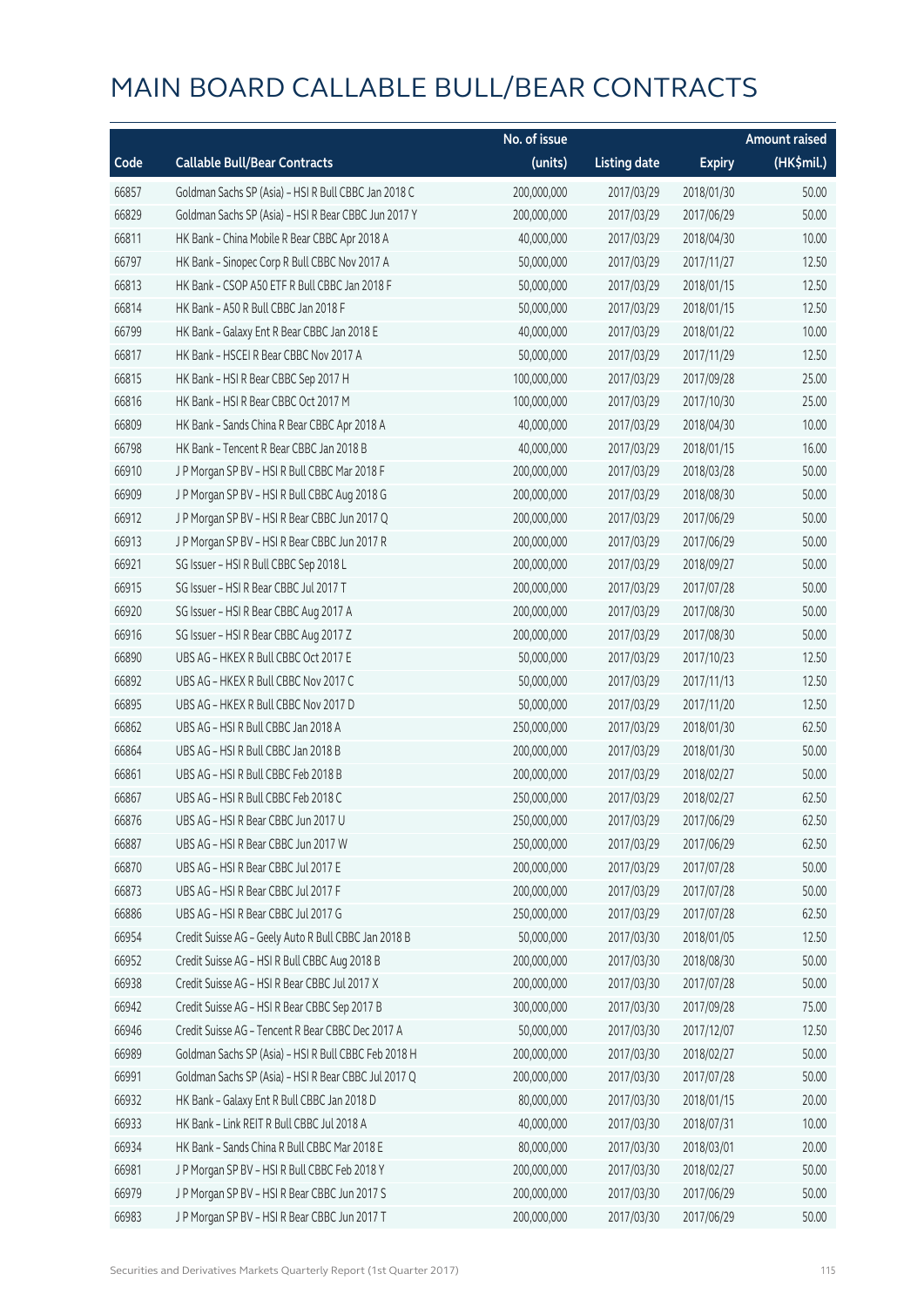|       |                                                        | No. of issue |                     |               | Amount raised |
|-------|--------------------------------------------------------|--------------|---------------------|---------------|---------------|
| Code  | <b>Callable Bull/Bear Contracts</b>                    | (units)      | <b>Listing date</b> | <b>Expiry</b> | (HK\$mil.)    |
| 66922 | SG Issuer - AIA R Bear CBBC Oct 2017 A                 | 100,000,000  | 2017/03/30          | 2017/10/30    | 25.00         |
| 66928 | SG Issuer - Geely Auto R Bull CBBC Dec 2017 B          | 40,000,000   | 2017/03/30          | 2017/12/28    | 10.00         |
| 66925 | SG Issuer - Geely Auto R Bear CBBC Oct 2017 A          | 40,000,000   | 2017/03/30          | 2017/10/30    | 10.00         |
| 66929 | SG Issuer - HSBC R Bear CBBC Nov 2017 B                | 100,000,000  | 2017/03/30          | 2017/11/29    | 25.00         |
| 66993 | SG Issuer - HSI R Bull CBBC Sep 2018 M                 | 200,000,000  | 2017/03/30          | 2018/09/27    | 50.00         |
| 66994 | SG Issuer - HSI R Bull CBBC Oct 2018 I                 | 200,000,000  | 2017/03/30          | 2018/10/30    | 50.00         |
| 66992 | SG Issuer - HSI R Bear CBBC Jul 2017 E                 | 200,000,000  | 2017/03/30          | 2017/07/28    | 50.00         |
| 66930 | SG Issuer - Tencent R Bear CBBC Sep 2017 B             | 100,000,000  | 2017/03/30          | 2017/09/28    | 25.00         |
| 66955 | UBS AG - HSI R Bull CBBC Aug 2017 W                    | 250,000,000  | 2017/03/30          | 2017/08/30    | 62.50         |
| 66956 | UBS AG - HSI R Bear CBBC Jun 2017 R                    | 250,000,000  | 2017/03/30          | 2017/06/29    | 62.50         |
| 66966 | UBS AG - HSI R Bear CBBC Jun 2017 Y                    | 250,000,000  | 2017/03/30          | 2017/06/29    | 62.50         |
| 66972 | UBS AG - HSI R Bear CBBC Jun 2017 Z                    | 200,000,000  | 2017/03/30          | 2017/06/29    | 50.00         |
| 66978 | UBS AG - HSI R Bear CBBC Jul 2017 H                    | 200,000,000  | 2017/03/30          | 2017/07/28    | 50.00         |
| 67010 | Credit Suisse AG - CUni R Bull CBBC Jan 2018 B         | 50,000,000   | 2017/03/31          | 2018/01/18    | 12.50         |
| 67009 | Credit Suisse AG - CNOOC R Bull CBBC Dec 2017 B        | 50,000,000   | 2017/03/31          | 2017/12/21    | 12.50         |
| 67011 | Credit Suisse AG - HSI R Bull CBBC Feb 2018 Q          | 200,000,000  | 2017/03/31          | 2018/02/27    | 50.00         |
| 67004 | Credit Suisse AG - HSI R Bear CBBC Jul 2017 Y          | 200,000,000  | 2017/03/31          | 2017/07/28    | 50.00         |
| 67005 | Credit Suisse AG - HSI R Bear CBBC Jul 2017 Z          | 200,000,000  | 2017/03/31          | 2017/07/28    | 50.00         |
| 67015 | Bank of East Asia - Galaxy Ent R Bull CBBC Dec 2017 G  | 18,000,000   | 2017/03/31          | 2017/12/28    | 10.08         |
| 67017 | Bank of East Asia - Ping An R Bull CBBC Dec 2017 F     | 16,000,000   | 2017/03/31          | 2017/12/28    | 10.40         |
| 67019 | Bank of East Asia - Tencent R Bull CBBC Dec 2017 H     | 40,000,000   | 2017/03/31          | 2017/12/28    | 10.00         |
| 67020 | Bank of East Asia - Tencent R Bull CBBC Dec 2017 I     | 40,000,000   | 2017/03/31          | 2017/12/28    | 10.00         |
| 67001 | Goldman Sachs SP (Asia) - HSI R Bull CBBC Jan 2018 D   | 200,000,000  | 2017/03/31          | 2018/01/30    | 50.00         |
| 67003 | Goldman Sachs SP (Asia) - HSI R Bear CBBC Jul 2017 R   | 200,000,000  | 2017/03/31          | 2017/07/28    | 50.00         |
| 66996 | HK Bank - HSI R Bear CBBC Nov 2017 I                   | 100,000,000  | 2017/03/31          | 2017/11/29    | 25.00         |
| 67025 | J P Morgan SP BV - CUni R Bull CBBC Jan 2018 B         | 60,000,000   | 2017/03/31          | 2018/01/19    | 15.00         |
| 67024 | J P Morgan SP BV - CNOOC R Bull CBBC Feb 2018 B        | 80,000,000   | 2017/03/31          | 2018/02/15    | 20.00         |
| 67026 | J P Morgan SP BV - Sinopec Corp R Bull CBBC Feb 2018 A | 100,000,000  | 2017/03/31          | 2018/02/15    | 25.00         |
| 67029 | J P Morgan SP BV - HSI R Bull CBBC Feb 2018 Z          | 200,000,000  | 2017/03/31          | 2018/02/27    | 50.00         |
| 67032 | J P Morgan SP BV - HSI R Bear CBBC Jul 2017 R          | 200,000,000  | 2017/03/31          | 2017/07/28    | 50.00         |
| 67023 | SG Issuer - HSI R Bull CBBC Aug 2018 N                 | 200,000,000  | 2017/03/31          | 2018/08/30    | 50.00         |
| 67022 | SG Issuer - HSI R Bear CBBC Jul 2017 G                 | 200,000,000  | 2017/03/31          | 2017/07/28    | 50.00         |
| 67012 | UBS AG - HSI R Bull CBBC Dec 2017 R                    | 200,000,000  | 2017/03/31          | 2017/12/28    | 50.00         |
| 67013 | UBS AG - HSI R Bear CBBC Jul 2017 I                    | 250,000,000  | 2017/03/31          | 2017/07/28    | 62.50         |
| 67014 | UBS AG - HSI R Bear CBBC Jul 2017 J                    | 250,000,000  | 2017/03/31          | 2017/07/28    | 62.50         |
| Total |                                                        |              |                     |               | 90,548.83     |

# Further issue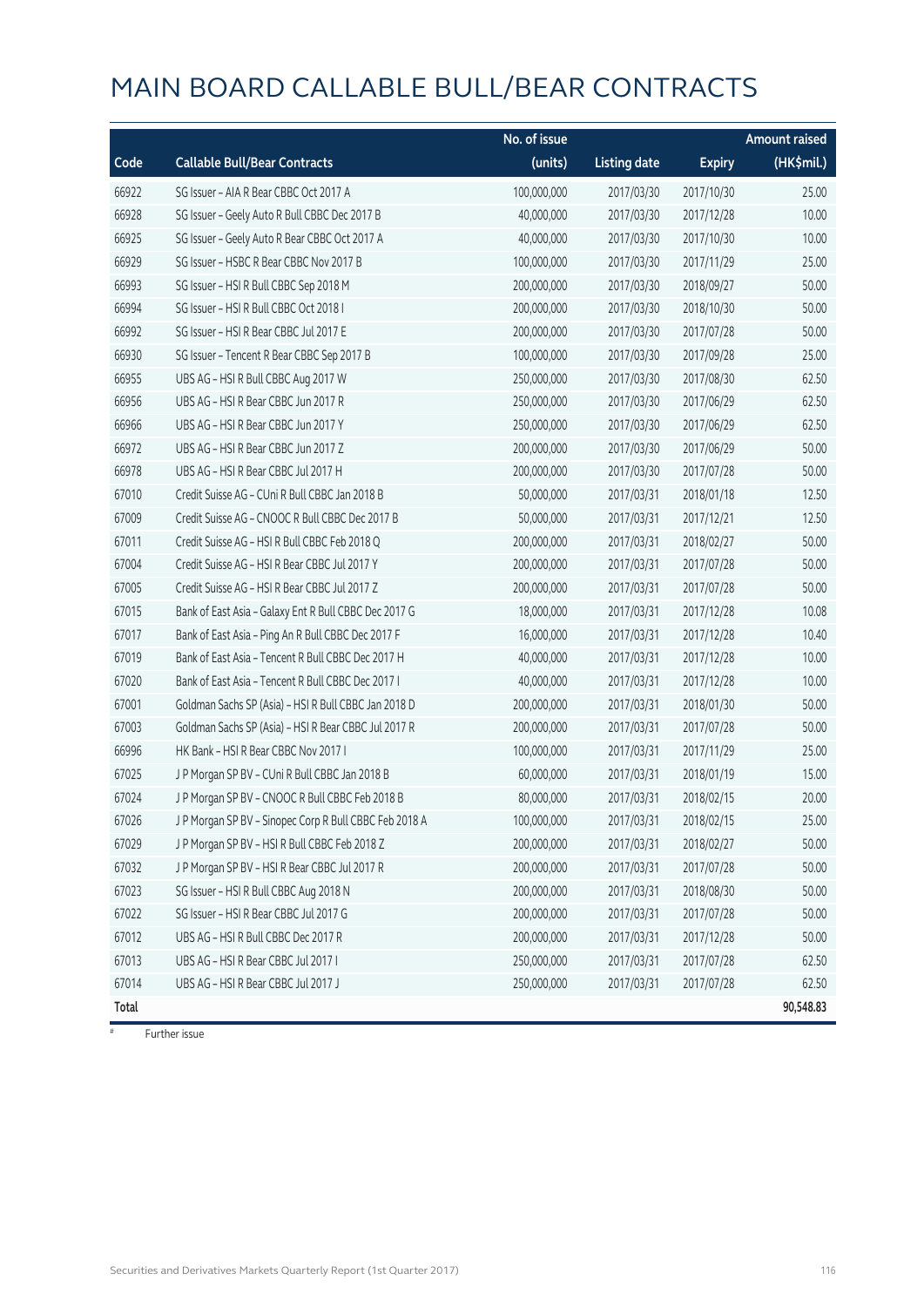# DR/ELI/TRADING ONLY STOCKS TRADING STATISTICS

### **Depositary Receipt Trading Statistics**

|      |                | No. of issues | Turnover value (HK\$mil.) |
|------|----------------|---------------|---------------------------|
| 2016 | Q1             | 4             | 29.99                     |
|      | Q <sub>2</sub> | 4             | 54.20                     |
|      | Q <sub>3</sub> |               | 22.02                     |
|      | Q4             |               | 12.84                     |
| 2017 | Q1             |               | 15.32                     |

## **Equity Linked Instrument Trading Statistics**

|      |                | No. of issues            | Turnover value (HK\$mil.) |
|------|----------------|--------------------------|---------------------------|
| 2016 | Q1             | $\overline{\phantom{0}}$ |                           |
|      | Q <sub>2</sub> | $\overline{\phantom{0}}$ | -                         |
|      | Q3             | $\overline{\phantom{0}}$ | -                         |
|      | Q4             | $\overline{\phantom{0}}$ |                           |
| 2017 | 01             | $\overline{\phantom{0}}$ | -                         |

### **NASDAQ Stocks**

|      |    | No. of issues | Turnover value (HK\$mil.) |
|------|----|---------------|---------------------------|
| 2016 | Q1 | 6             | 0.04                      |
|      | Q2 | 6             | 0.10                      |
|      | Q3 | 6             | 0.29                      |
|      | Q4 | 6             | 0.03                      |
| 2017 | Ο1 | 6             | 0.00                      |

### **iShares**

|      |                | No. of issues | Turnover value (HK\$mil.) |
|------|----------------|---------------|---------------------------|
| 2016 | Q1             |               | -                         |
|      | Q <sub>2</sub> |               | $\overline{\phantom{0}}$  |
|      | Q3             |               | $\overline{\phantom{0}}$  |
|      | Q4             |               | -                         |
| 2017 | Q1             |               | $\overline{\phantom{0}}$  |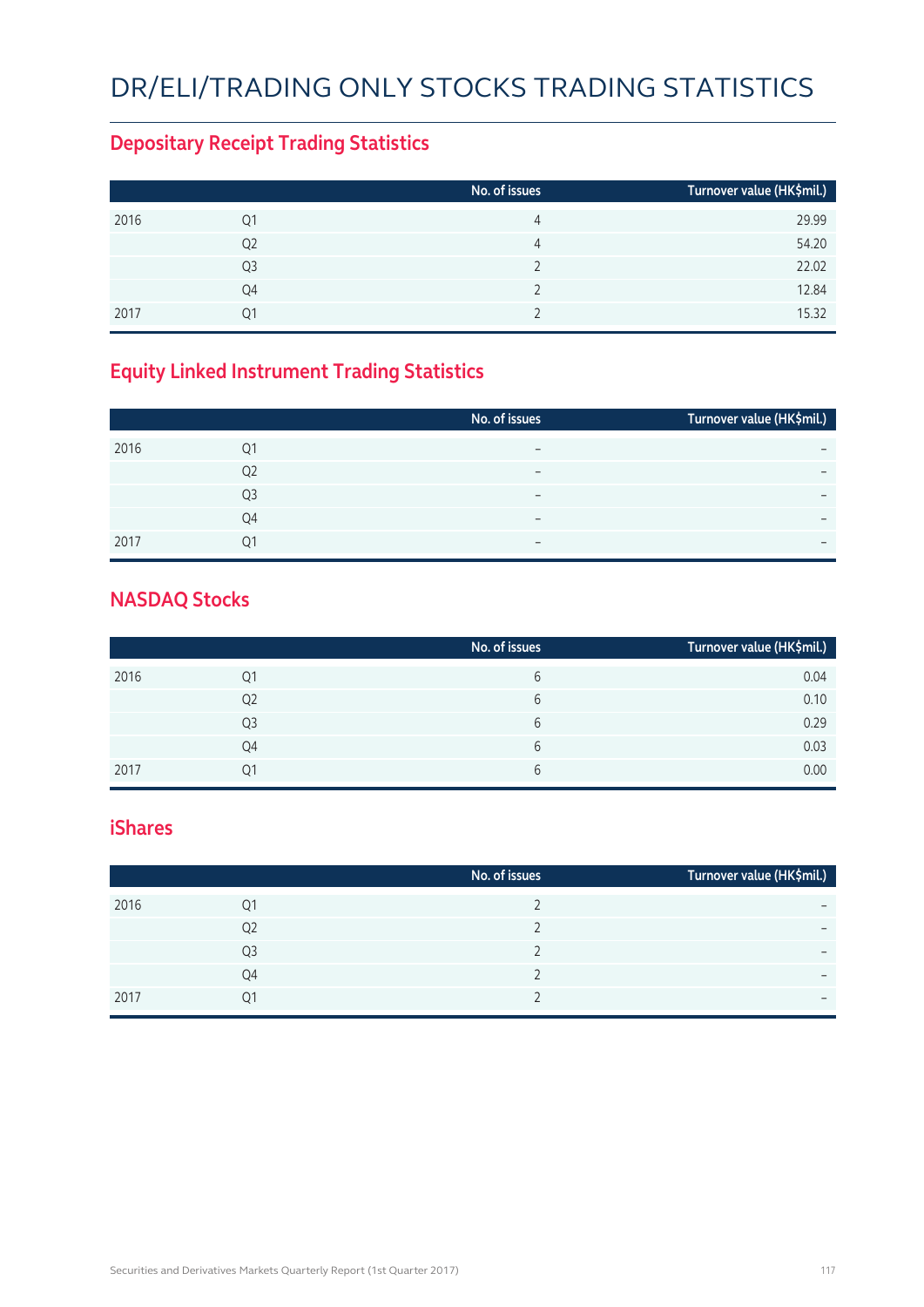### **Equity Turnover – GEM**

|      |    | Share (mil. shs) | Value (HK\$mil.) | No. of deals |
|------|----|------------------|------------------|--------------|
| 2016 | Q1 | 85,420.86        | 25,666.83        | 730,890      |
|      | Q2 | 107,905.65       | 31,516.06        | 917,745      |
|      | Q3 | 135,466.80       | 32,617.31        | 1,028,333    |
|      | Q4 | 101,583.21       | 26,606.56        | 769,681      |
| 2017 | Q1 | 97,529.59        | 28,022.82        | 829,314      |

## **Equity Trading Statistics – GEM**

|      |                | No. of<br>trading days | Average daily turnover<br>(HK\$mil.) | <b>Average value</b><br>per deal |
|------|----------------|------------------------|--------------------------------------|----------------------------------|
| 2016 | Q1             | 59                     | 435.03                               | 35,117                           |
|      | Q <sub>2</sub> | 62                     | 508.32                               | 34,341                           |
|      | Q <sub>3</sub> | 63                     | 517.74                               | 31,719                           |
|      | Q4             | 61                     | 436.17                               | 34,568                           |
| 2017 | Q1             | 62                     | 451.98                               | 33,790                           |

#### **20 Most Advanced GEM Stocks**

for 1st quarter 2017

|                |       |                        |                 | <b>Closing price</b> |        |  |
|----------------|-------|------------------------|-----------------|----------------------|--------|--|
| Rank           | Code  | <b>Stock</b>           | End of Mar 2017 | End of Dec 2016      | $%$ up |  |
| 1              | 08352 | SING ON HLDGS          | 10.820          | 4.550                | 137.80 |  |
| $\overline{2}$ | 08059 | <b>GLORY FLAME</b>     | 0.800           | 0.385                | 107.79 |  |
| 3              | 08156 | CHINA VANGUARD         | 0.660           | 0.325                | 103.08 |  |
| 4              | 08173 | <b>UNION ASIA ENT</b>  | 0.027           | 0.014                | 92.86  |  |
| 5              | 08027 | <b>KPM HOLDING</b>     | 0.900           | 0.510                | 76.47  |  |
| 6              | 08102 | LI BAO GE GP           | 5.990           | 3.600                | 66.39  |  |
| 7              | 08046 | <b>HENG XIN CHINA</b>  | 0.074           | 0.046                | 60.87  |  |
| 8              | 08137 | <b>HONBRIDGE</b>       | 1.030           | 0.650                | 58.46  |  |
| 9              | 08058 | <b>LUOXIN PHARMA</b>   | 16.340          | 10.580               | 54.44  |  |
| 10             | 08093 | ODELLALEATHER          | 1.550           | 1.010                | 53.47  |  |
| 11             | 08166 | CHINA ECO-FARM         | 0.167           | 0.113                | 47.79  |  |
| 12             | 08018 | <b>FINSOFT FIN</b>     | 0.295           | 0.203                | 45.32  |  |
| 13             | 08190 | <b>COMBEST HOLD</b>    | 0.179           | 0.126                | 42.06  |  |
| 14             | 08248 | <b>FDB HOLDINGS</b>    | 0.335           | 0.236                | 41.95  |  |
| 15             | 08258 | <b>NW INDUSTRY</b>     | 0.375           | 0.265                | 41.51  |  |
| 16             | 08318 | <b>CHING LEE</b>       | 0.470           | 0.340                | 38.24  |  |
| 17             | 08071 | CH NETCOMTECH          | 0.120           | 0.087                | 37.93  |  |
| 18             | 08366 | <b>FRASER HLDGS</b>    | 0.206           | 0.150                | 37.33  |  |
| 19             | 08049 | <b>JILIN CHANGLONG</b> | 2.190           | 1.620                | 35.19  |  |
| 20             | 08301 | MINGWAH HI TECH        | 1.020           | 0.760                | 34.21  |  |

A Adjusted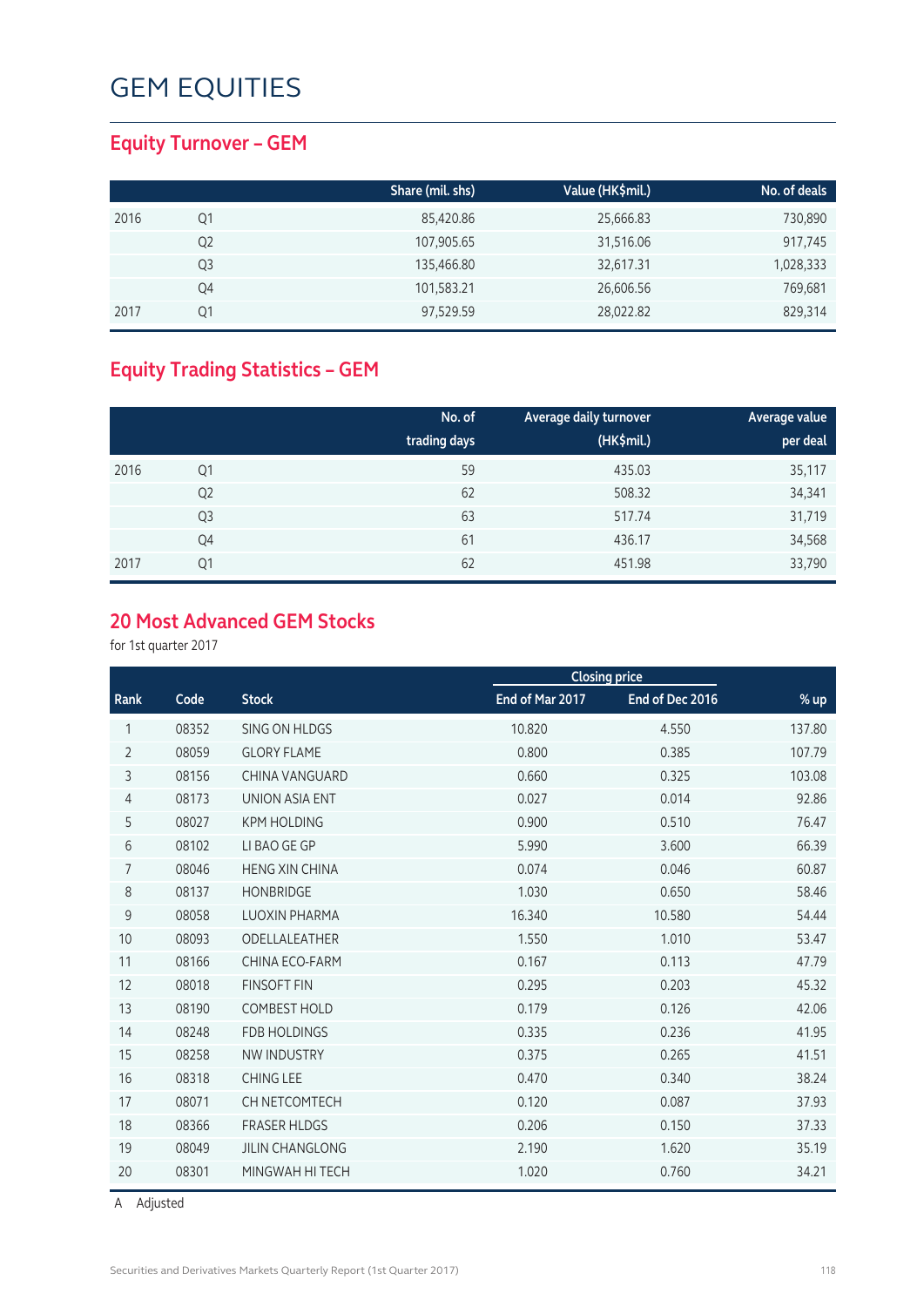### **20 Most Declined GEM Stocks**

for 1st quarter 2017

|                |       |                        |                 | <b>Closing price</b>    |          |
|----------------|-------|------------------------|-----------------|-------------------------|----------|
| Rank           | Code  | <b>Stock</b>           | End of Mar 2017 | End of Dec 2016         | % down   |
| 1              | 08411 | K W NELSON GP          | 0.180           | 5.550                   | $-96.76$ |
| $\overline{2}$ | 08052 | <b>LUK HING ENT</b>    | 0.147           | 1.800                   | $-91.83$ |
| 3              | 08127 | <b>SEASON PACIFIC</b>  | 2.300           | 13.460                  | $-82.91$ |
| $\overline{4}$ | 08262 | <b>SUPER STRONG</b>    | 0.350           | 1.930                   | $-81.87$ |
| 5              | 08218 | ECHO INT HOLD          | 0.400           | 1.270                   | $-68.50$ |
| 6              | 08272 | C FOOD&BEV GP          | 0.031           | 0.095                   | $-67.37$ |
| $\overline{7}$ | 08087 | CHINA 33MEDIA          | 0.043           | 0.113                   | $-61.95$ |
| 8              | 08081 | <b>IE CHINA</b>        | 0.042           | 0.107                   | $-60.75$ |
| 9              | 08356 | <b>CNC HOLDINGS</b>    | 0.078           | 0.169                   | $-53.85$ |
| 10             | 08315 | <b>KING FORCE GP</b>   | 0.024           | 0.044                   | $-45.45$ |
| 11             | 08340 | <b>VINCO FINANCIAL</b> | 0.790           | 1.440                   | $-45.14$ |
| 12             | 08360 | AL GROUP               | 0.240           | 0.385                   | $-37.66$ |
| 13             | 08062 | <b>EFT SOLUTIONS</b>   | 0.290           | 0.455                   | $-36.26$ |
| 14             | 08089 | <b>CHINESE STRAT</b>   | 0.154           | 0.235                   | $-34.47$ |
| 15             | 08228 | <b>NATIONAL ARTS</b>   | 0.142           | 0.212                   | $-33.02$ |
| 16             | 08153 | <b>CODE AGRI</b>       | 0.700           | 1.030                   | $-32.04$ |
| 17             | 08186 | <b>IR RESOURCES</b>    | 0.200           | 0.290<br>$\overline{A}$ | $-31.03$ |
| 18             | 08060 | <b>GLOBAL LINK</b>     | 0.168           | 0.243                   | $-30.86$ |
| 19             | 08133 | <b>JETE POWER</b>      | 0.270           | 0.385                   | $-29.87$ |
| 20             | 08353 | ANACLE                 | 0.390           | 0.540                   | $-27.78$ |
|                |       |                        |                 |                         |          |

A Adjusted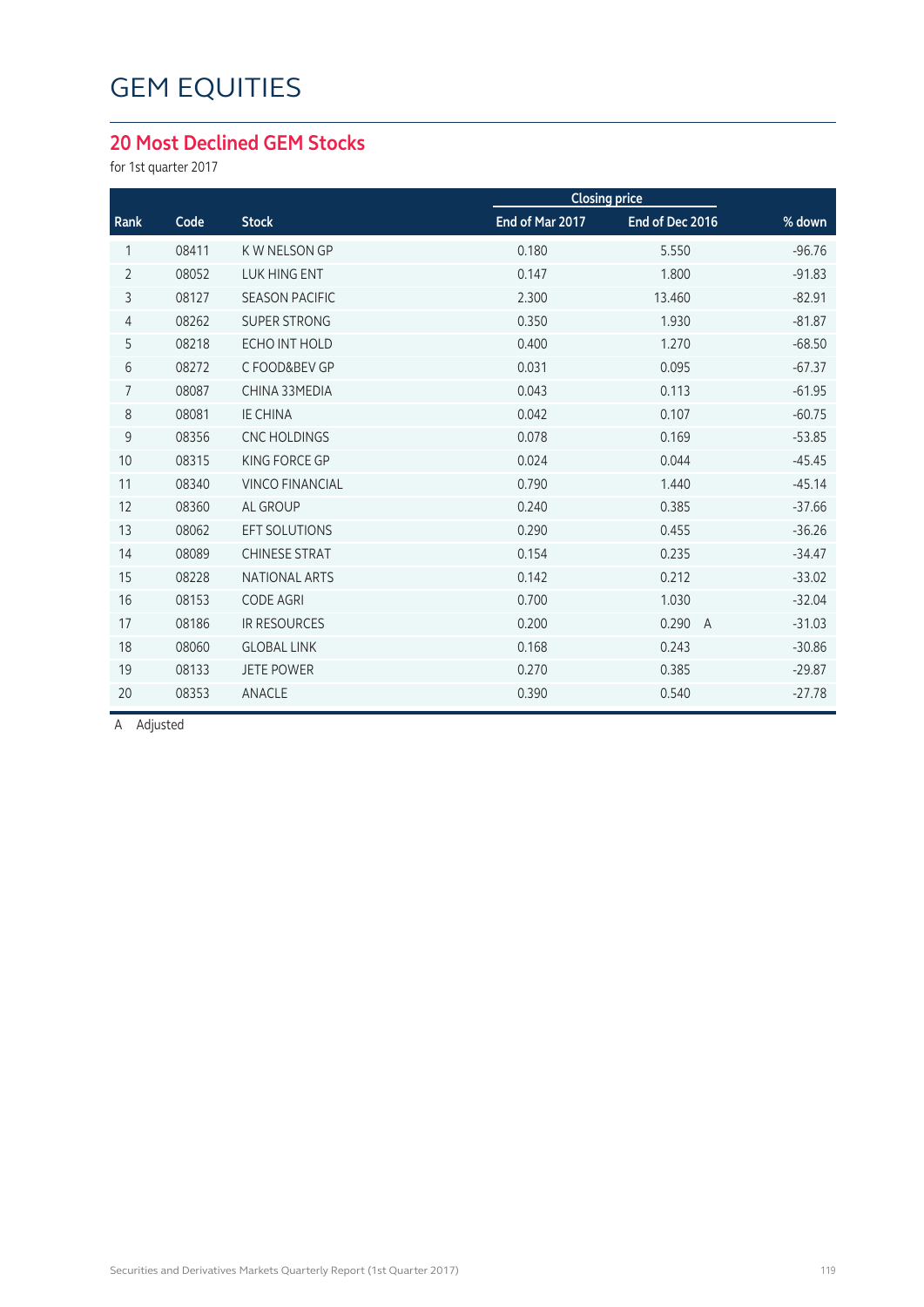## **20 Most Active GEM Stocks by Value**

for 1st quarter 2017

| Rank           | Code  | <b>Stock</b>           | Turnover (HK\$mil.) | % of total |
|----------------|-------|------------------------|---------------------|------------|
| 1              | 08207 | <b>CREDIT CHINA</b>    | 2,037.88            | 7.27       |
| $\overline{2}$ | 08188 | <b>GME GROUP</b>       | 1,290.97            | 4.61       |
| 3              | 08133 | <b>JETE POWER</b>      | 903.83              | 3.23       |
| $\overline{4}$ | 08058 | <b>LUOXIN PHARMA</b>   | 614.68              | 2.19       |
| 5              | 08059 | <b>GLORY FLAME</b>     | 613.21              | 2.19       |
| 6              | 08127 | <b>SEASON PACIFIC</b>  | 451.46              | 1.61       |
| 7              | 08279 | <b>AGTECH HOLDINGS</b> | 451.05              | 1.61       |
| $\,8\,$        | 08083 | INNOVATIONPAY          | 448.39              | 1.60       |
| $\mathsf g$    | 08417 | <b>DADI EDU</b>        | 435.94              | 1.56       |
| 10             | 08200 | <b>SAU SAN TONG</b>    | 428.73              | 1.53       |
| 11             | 08081 | <b>IE CHINA</b>        | 425.90              | 1.52       |
| 12             | 08331 | <b>FS NONMETAL</b>     | 420.66              | 1.50       |
| 13             | 08087 | CHINA 33MEDIA          | 413.89              | 1.48       |
| 14             | 08217 | <b>LUEN WONG GP</b>    | 389.38              | 1.39       |
| 15             | 08102 | LI BAO GE GP           | 373.36              | 1.33       |
| 16             | 08078 | <b>HMV DIGIT CHINA</b> | 366.17              | 1.31       |
| 17             | 08158 | CRMI                   | 354.50              | 1.27       |
| 18             | 08138 | TONGRENTANGCM          | 351.61              | 1.25       |
| 19             | 08069 | <b>WWPKG HOLDINGS</b>  | 344.64              | 1.23       |
| 20             | 08432 | <b>BAR PACIFIC</b>     | 342.23              | 1.22       |
| Total          |       |                        | 11,458.49           | 40.89      |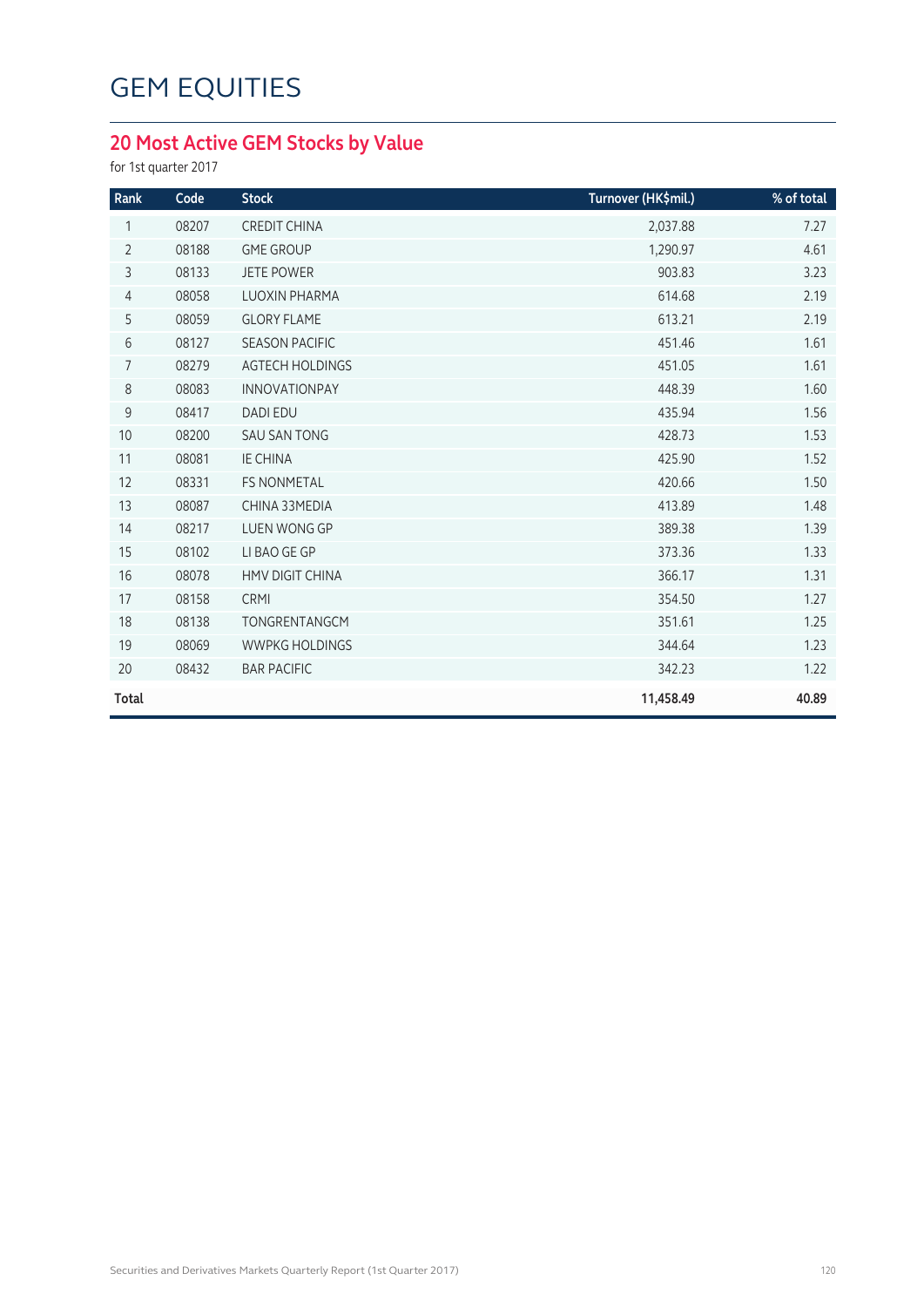## **20 Most Active GEM Stock by Shares**

for 1st quarter 2017

| Rank           | Code  | <b>Stock</b>             | Turnover (mil. shs) | % of total |
|----------------|-------|--------------------------|---------------------|------------|
| 1              | 08272 | C FOOD&BEV GP            | 7,976.64            | 8.18       |
| $\overline{2}$ | 08087 | CHINA 33MEDIA            | 6,315.79            | 6.48       |
| 3              | 08315 | KING FORCE GP            | 6,189.03            | 6.35       |
| $\overline{4}$ | 08081 | <b>IE CHINA</b>          | 5,498.34            | 5.64       |
| 5              | 08171 | <b>CHINA TRENDS</b>      | 5,103.86            | 5.23       |
| 6              | 08238 | <b>WINTO GROUP</b>       | 4,982.92            | 5.11       |
| 7              | 08195 | <b>L&amp;A INTL HOLD</b> | 4,256.12            | 4.36       |
| $\,8\,$        | 08200 | <b>SAU SAN TONG</b>      | 4,060.23            | 4.16       |
| 9              | 08133 | <b>JETE POWER</b>        | 2,067.69            | 2.12       |
| 10             | 08207 | <b>CREDIT CHINA</b>      | 2,018.94            | 2.07       |
| 11             | 08086 | DX.COM HOLDINGS          | 1,649.91            | 1.69       |
| 12             | 08188 | <b>GME GROUP</b>         | 1,296.97            | 1.33       |
| 13             | 08158 | <b>CRMI</b>              | 1,294.18            | 1.33       |
| 14             | 08173 | UNION ASIA ENT           | 1,245.84            | 1.28       |
| 15             | 08166 | CHINA ECO-FARM           | 1,236.68            | 1.27       |
| 16             | 08047 | <b>CHINAOCEAN FISH</b>   | 1,075.13            | 1.10       |
| 17             | 08078 | <b>HMV DIGIT CHINA</b>   | 1,060.45            | 1.09       |
| 18             | 08411 | K W NELSON GP            | 997.33              | 1.02       |
| 19             | 08059 | <b>GLORY FLAME</b>       | 984.73              | 1.01       |
| 20             | 08021 | <b>WLS HOLDINGS</b>      | 931.16              | 0.95       |
| <b>Total</b>   |       |                          | 60,241.94           | 61.77      |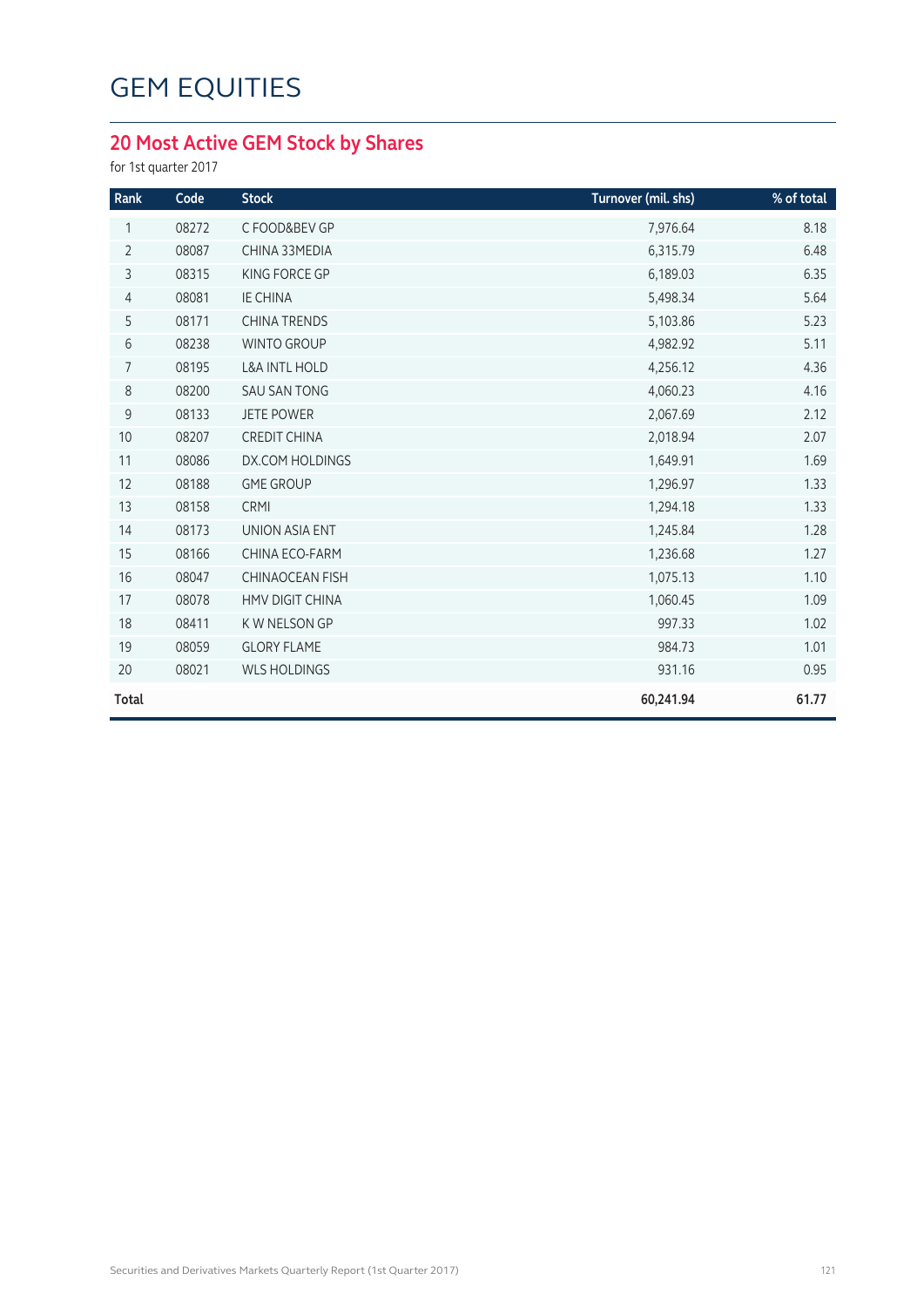#### **Market Capitalisation of Listed Companies for GEM**

as at the quarter end

|      |                | HK\$mil.   |
|------|----------------|------------|
| 2016 | Q1             | 248,978.34 |
|      | Q <sub>2</sub> | 266,315.62 |
|      | Q <sub>3</sub> | 277,457.32 |
|      | Q4             | 310,871.86 |
| 2017 | O <sub>1</sub> | 324,082.25 |

### **Market Capitalisation by Hang Seng Industry Classification System\* – GEM**

Quarter-end figures



\* Hang Seng Industry Classification System (HSICS) is provided by Hang Seng Indexes Company Limited.

Note: New Hang Seng Industry Classification System took effect on 9 September 2013.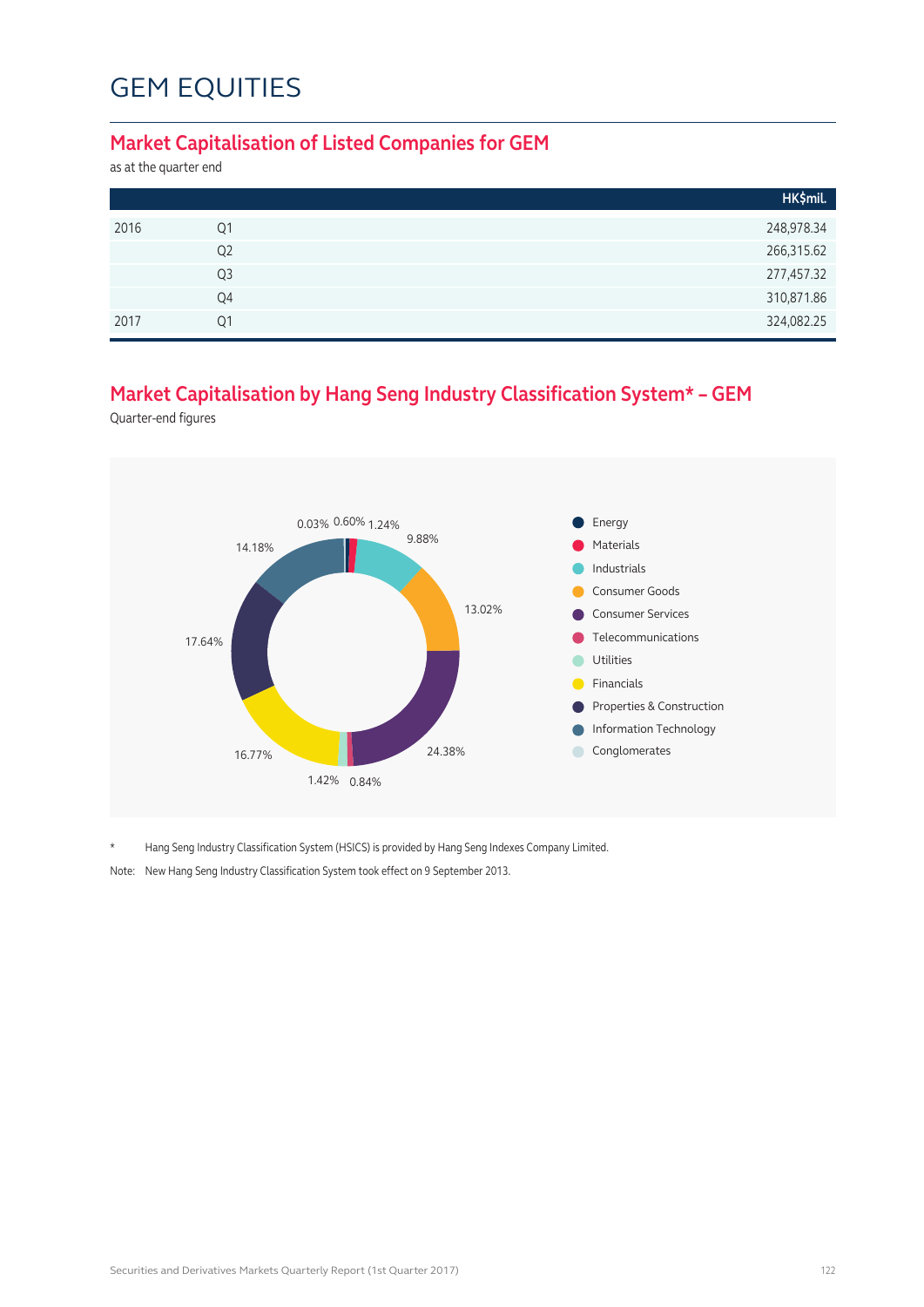## **50 Leading Companies by Market Capitalisation – GEM**

as at the 1st quarter end 2017

|              | <b>Market capitalisation</b> |                                                              |            |                   |
|--------------|------------------------------|--------------------------------------------------------------|------------|-------------------|
| Rank         |                              | Company                                                      | (HK\$mil.) | % of market total |
| 1            | 08217                        | Luen Wong Group Holdings Ltd.                                | 23,712.00  | 7.32              |
| 2            | 08207                        | Credit China FinTech Holdings Ltd.                           | 22,804.57  | 7.04              |
| 3            | 08279                        | AGTech Holdings Ltd.                                         | 15,876.46  | 4.90              |
| 4            | 08321                        | Tai Kam Holdings Ltd.                                        | 10,400.00  | 3.21              |
| 5            | 08008                        | Sunevision Holdings Ltd.                                     | 9,498.52   | 2.93              |
| 6            | 08221                        | PF Group Holdings Ltd.                                       | 8,760.00   | 2.70              |
| 7            | 08138                        | Beijing Tong Ren Tang Chinese Medicine Co. Ltd.              | 8,722.58   | 2.69              |
| 8            | 08137                        | Honbridge Holdings Ltd.                                      | 8,097.68   | 2.50              |
| 9            | 08032                        | Viva China Holdings Ltd.                                     | 8,063.21   | 2.49              |
| $10$         | 08057                        | Madison Wine Holdings Ltd.                                   | 8,000.00   | 2.47              |
| 11           | 08352                        | Sing On Holdings Ltd.                                        | 7,271.04   | 2.24              |
| 12           | 08265                        | Powerwell Pacific Holdings Ltd.                              | 6,686.94   | 2.06              |
| 13           | 08407                        | China Industrial Securities Int'l Financial Group Ltd.       | 5,040.00   | 1.56              |
| 14           | 08102                        | Li Bao Ge Group Ltd.                                         | 4,792.00   | 1.48              |
| 15           | 08158                        | China Regenerative Medicine International Ltd.               | 4,660.23   | 1.44              |
| 16           | 08078                        | HMV Digital China Group Ltd.                                 | 3,522.87   | 1.09              |
| 17           | 08083                        | China Innovationpay Group Ltd.                               | 3,476.61   | 1.07              |
| 18           | 08176                        | SkyNet Group Ltd.                                            | 3,414.15   | 1.05              |
| 19           | 08283                        | Zheng Li Holdings Ltd.                                       | 3,150.00   | 0.97              |
| 20           | 08167                        | Neo Telemedia Ltd.                                           | 3,144.52   | 0.97              |
| 21           | 08237                        | Link Holdings Ltd.                                           | 3,141.00   | 0.97              |
| 22           | 08193                        | GreaterChina Professional Services Ltd.                      | 3,060.52   | 0.94              |
| 23           | 08027                        | KPM Holding Ltd.                                             | 2,880.00   | 0.89              |
| 24           | 08021                        | WLS Holdings Ltd.                                            | 2,796.00   | 0.86              |
| 25           | 08058                        | Shandong Luoxin Pharmaceutical Group Stock Co., Ltd. - H Shs | 2,688.91   | 0.83              |
| 26           | 08005                        | Yuxing InfoTech Investment Holdings Ltd.                     | 2,596.45   | 0.80              |
| 27           | 08361                        | China Parenting Network Holdings Ltd.                        | 2,523.13   | 0.78              |
| 28           | 08261                        | Haitian Energy International Ltd.                            | 2,466.72   | 0.76              |
| 29           | 08416                        | HM International Holdings Ltd.                               | 2,460.00   | 0.76              |
| 30           | 08370                        | Zhi Sheng Group Holdings Ltd.                                | 2,398.60   | 0.74              |
| 31           | 08127                        | Season Pacific Holdings Ltd.                                 | 2,300.00   | 0.71              |
| 32           | 08432                        | Bar Pacific Group Holdings Ltd.                              | 2,141.40   | 0.66              |
| 33           | 08156                        | China Vanguard Group Ltd.                                    | 2,134.72   | 0.66              |
| 34           | 08172                        | Lajin Entertainment Network Group Ltd.                       | 2,104.57   | 0.65              |
| 35           | 08417                        | Dadi Education Holdings Ltd.                                 | 2,100.48   | 0.65              |
| 36           | 08325                        | China Smartpay Group Holdings Ltd.                           | 2,060.24   | 0.64              |
| 37           | 08326                        | Tonking New Energy Group Holdings Ltd.                       | 1,799.60   | 0.56              |
| 38           | 08233                        | CIG Yangtze Ports PLC                                        | 1,742.32   | 0.54              |
| 39           | 08295                        | ZZ Capital International Ltd.                                | 1,739.74   | 0.54              |
| 40           | 08029                        | Sun International Resources Ltd.                             | 1,725.34   | 0.53              |
| 41           | 08090                        | China Assurance Finance Group Ltd.                           | 1,708.48   | 0.53              |
| 42           | 08310                        | Dafeng Port Heshun Technology Co. Ltd.                       | 1,648.64   | 0.51              |
| 43           | 08030                        | Flying Financial Service Holdings Ltd.                       | 1,644.86   | 0.51              |
| 44           | 08215                        | First Credit Finance Group Ltd.                              | 1,596.67   | 0.49              |
| 45           | 08016                        | Changhong Jiahua Holdings Ltd.                               | 1,585.57   | 0.49              |
| 46           | 08245                        | On Real International Holdings Ltd.                          | 1,459.20   | 0.45              |
| 47           | 08097                        | Pinestone Captial Ltd.                                       | 1,448.45   | 0.45              |
| 48           | 08316                        | Pak Wing Group (Holdings) Ltd.                               | 1,440.00   | 0.44              |
| 49           | 08012                        | World-Link Logistics (Asia) Holding Ltd.                     | 1,305.60   | 0.40              |
| 50           | 08246                        | Northern New Energy Holdings Ltd.                            | 1,253.15   | 0.39              |
| <b>Total</b> |                              |                                                              | 231,043.72 | 71.29             |
|              | Market Total                 |                                                              | 324,082.25 | 100.00            |

Securities and Derivatives Markets Quarterly Report (1st Quarter 2017) 123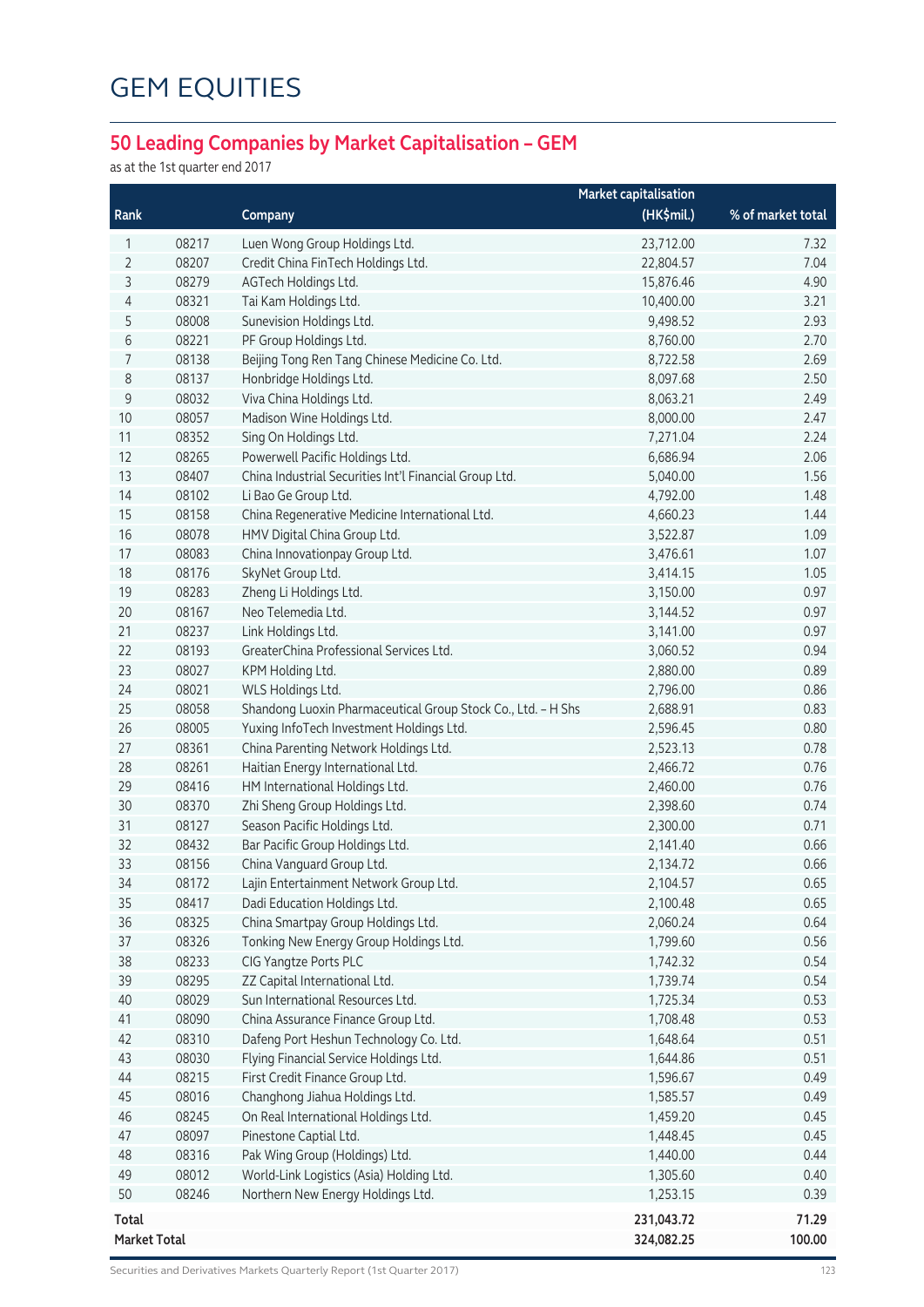#### **New Listing Statistics – equities for GEM**

|      |    | No. of newly listed companies | Funds raised (HK\$mil.) |
|------|----|-------------------------------|-------------------------|
| 2016 | Q1 | $\mathfrak b$                 | 344.80                  |
|      | Q2 | 9                             | 801.32                  |
|      | Q3 | 10                            | 775.30                  |
|      | Q4 | 20                            | 2,669.32                |
| 2017 | 01 | 19                            | 1,324.56                |

### **Newly Listed Companies for GEM**

for 1st quarter 2017

| Code  | Company                             | <b>Listing date</b> | No. of issued shares | Funds raised (HK\$mil.) |
|-------|-------------------------------------|---------------------|----------------------|-------------------------|
| 08091 | OOH Holdings Ltd.                   | 2017/01/05          | 720,000,000          | 48.60                   |
| 08221 | PF Group Holdings Ltd.              | 2017/01/06          | 2,000,000,000        | 75.00                   |
| 08358 | Miricor Enterprises Holdings Ltd.   | 2017/01/10          | 400,000,000          | 80.00                   |
| 08432 | Bar Pacific Group Holdings Ltd.     | 2017/01/11          | 860,000,000          | 62.35                   |
| 08416 | HM International Holdings Ltd.      | 2017/01/11          | 400,000,000          | 60.00                   |
| 08415 | LKS Holding Group Ltd.              | 2017/01/12          | 1,120,000,000        | 71.40                   |
| 08069 | WWPKG Holdings Co. Ltd.             | 2017/01/12          | 400,000,000          | 80.00                   |
| 08341 | Aeso Holding Ltd.                   | 2017/01/13          | 200,000,000          | 42.00                   |
| 08349 | MEIGU Technology Holding Group Ltd. | 2017/01/13          | 400,000,000          | 35.00                   |
| 08370 | Zhi Sheng Group Holdings Ltd.       | 2017/01/20          | 670,000,000          | 83.08                   |
| 08428 | CBK Holdings Ltd.                   | 2017/02/15          | 1,200,000,000        | 75.00                   |
| 08417 | Dadi Education Holdings Ltd.        | 2017/02/16          | 1,750,400,000        | 148.78                  |
| 08188 | GME Group Holdings Ltd.             | 2017/02/22          | 500,000,000          | 67.50                   |
| 08013 | ECI Technology Holdings Ltd.        | 2017/03/10          | 1,600,000,000        | 60.00                   |
| 08423 | Chi Ho Development Holdings Ltd.    | 2017/03/13          | 800,000,000          | 80.10                   |
| 08425 | Hing Ming Holdings Ltd.             | 2017/03/15          | 400,000,000          | 75.00                   |
| 08421 | Winson Holdings Hong Kong Ltd.      | 2017/03/16          | 600,000,000          | 63.00                   |
| 08442 | SG Group Holdings Ltd.              | 2017/03/21          | 32,000,000           | 46.00                   |
| 08439 | Somerley Capital Holdings Ltd.      | 2017/03/28          | 135,000,000          | 71.75                   |
| Total |                                     |                     |                      | 1,324.56                |

### **Withdrawal of Listed Companies – GEM**

for 1st quarter 2017

| Code  | Company                                  | Last trading date | Delisted date |
|-------|------------------------------------------|-------------------|---------------|
| 08096 | Ruifeng Petroleum Chemical Holdings Ltd. | 2013/03/28        | 2017/02/06    |
| 08216 | Bamboos Health Care Holdings Ltd. *      | 2017/02/28        | 2017/03/01    |

\* Transfers of listing from GEM to Main Board pursuant to the revised Rule 9.24 of the GEM Listing Rules and to the new Chapter 9A of the Main Board Listing Rules effective from 1 July 2008.

§ Effective date of the transfer of listing from GEM to Main Board.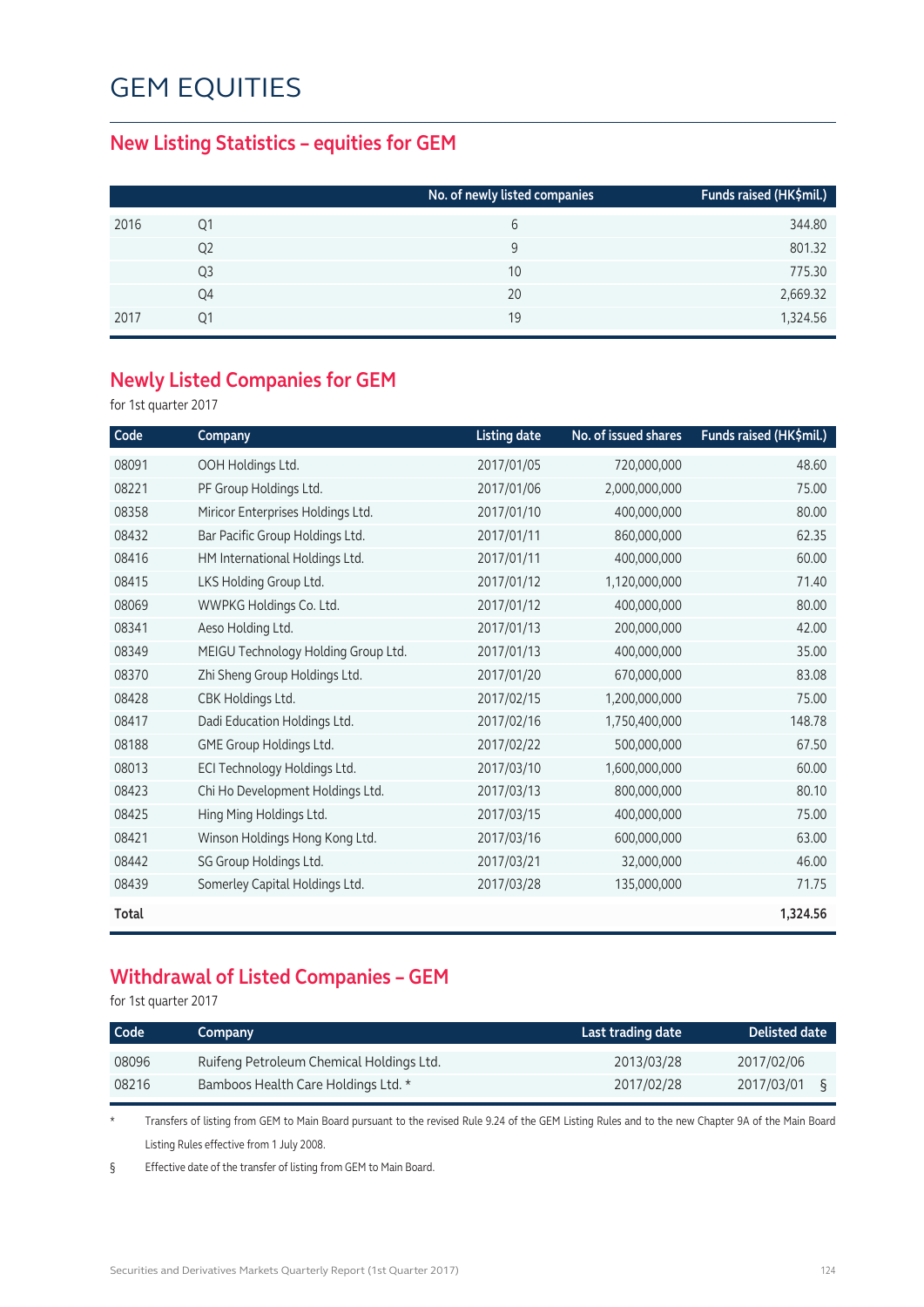#### **Company Name Changes for GEM**

for 1st quarter 2017

| Code  | Old name                                   | New name                                                     | <b>Effective date</b> | <b>Adoption date</b> |
|-------|--------------------------------------------|--------------------------------------------------------------|-----------------------|----------------------|
| 08249 | Ningbo WanHao Holdings Co. Ltd. - H Shares | Zhejiang RuiYuan Intelligent Control Technology Co. Ltd-H Sh | 2016/12/15            | 2017/01/11           |
| 08120 | China Demeter Investments Ltd.             | China Demeter Financial Investments Ltd.                     | 2016/12/05            | 2017/01/13           |
| 08125 | Kate China Holdings Ltd.                   | Royal Century Resources Holdings Ltd.                        | 2017/02/17            | 2017/03/01           |

## **Bonus Issues / Bonus Warrants for GEM**

for 1st quarter 2017

| Code  | Company                      | <b>Particulars</b> | Ex-date    |
|-------|------------------------------|--------------------|------------|
| 08078 | HMV Digital China Group Ltd. | 1 for $1$          | 2017/02/06 |

## **Share Split / Consolidation for GEM**

for 1st quarter 2017

| Code  | Company                               | <b>Particulars</b>      | <b>Effective date</b> |
|-------|---------------------------------------|-------------------------|-----------------------|
| 08186 | IR Resources Ltd.                     | Consolidation 5 into 1  | 2017/01/13            |
| 08066 | Phoenitron Holdings Ltd.              | Consolidation 10 into 1 | 2017/01/19            |
| 08051 | CircuTech International Holdings Ltd. | Consolidation 50 into 1 | 2017/02/06            |
| 08203 | Kaisun Energy Group Ltd.              | Consolidation 10 into 1 | 2017/02/16            |

### **Rights Issues & Open Offers for GEM**

for 1st quarter 2017

| Month | Code  | Company                               | <b>Ratio</b>               | Funds raised (HK\$mil.) |
|-------|-------|---------------------------------------|----------------------------|-------------------------|
| Jan   | 08203 | Kaisun Energy Group Ltd.              | Rts 1 for 2 @\$0.048       | 90.44                   |
| Feb   | 08100 | <b>GET Holdings Ltd.</b>              | Rts 1 for 2 @\$0.52        | 77.04                   |
|       | 08201 | PPS International (Holdings) Ltd.     | Rts 1 for 2 @\$0.054       | 48.60                   |
|       | 08363 | SDM Group Holdings Ltd.               | Open offer 1 for 2 @\$0.40 | 40.48                   |
|       | 08226 | Sunrise (China) Technology Group Ltd. | Open offer 1 for 2 @\$0.14 | 114.66                  |
|       | 08165 | Jian ePayment Systems Ltd.            | Rts 1 for 8 @\$0.086       | 22.21                   |
|       | 08200 | Sau San Tong Holdings Ltd.            | Rts 2 for 1 @\$0.10        | 364.23                  |
| Total |       |                                       |                            | 757.66                  |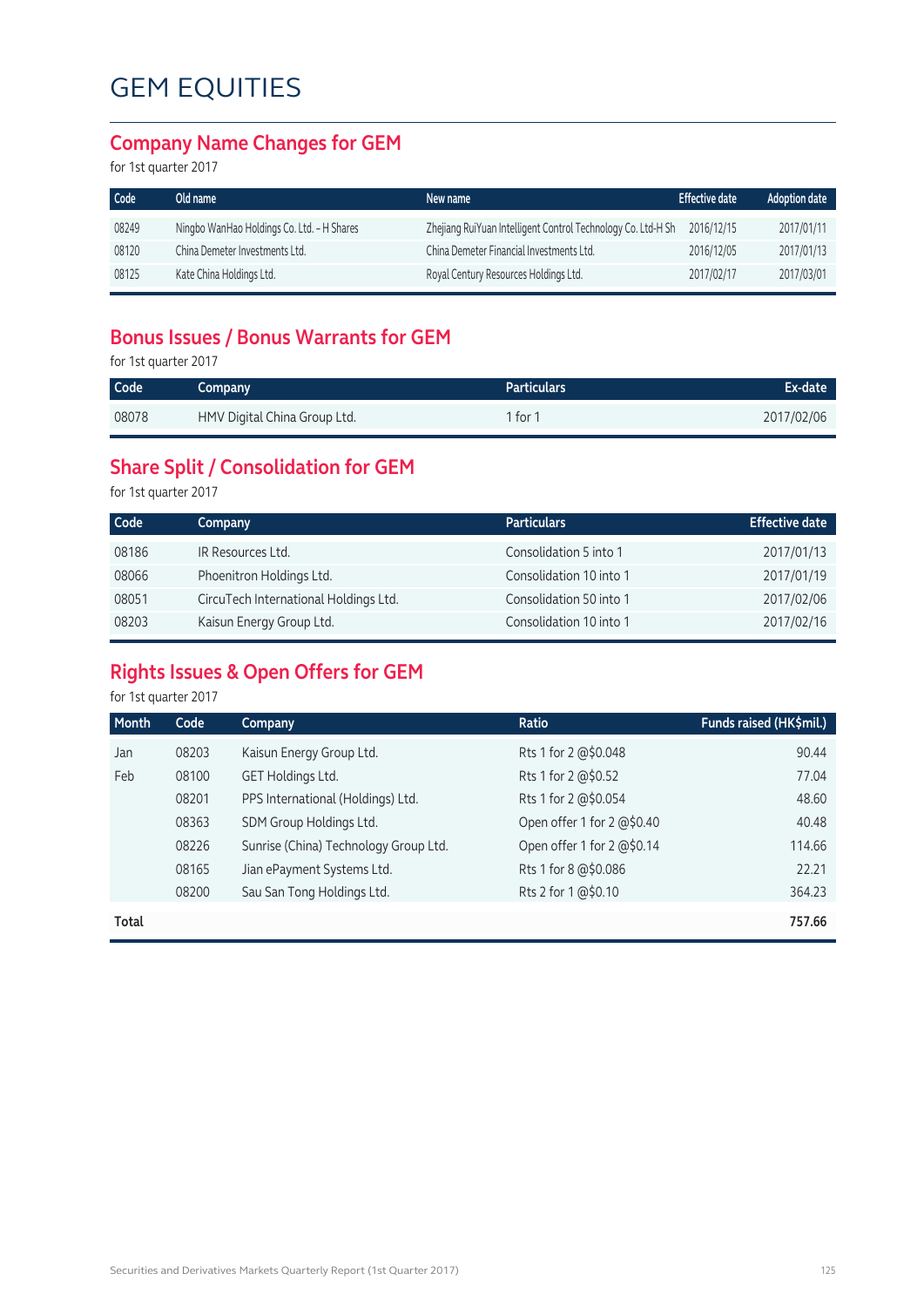## **Placing\***

|       |       |                        | No. of        |                      |                     |
|-------|-------|------------------------|---------------|----------------------|---------------------|
|       |       |                        | new shares    | <b>Placing price</b> | <b>Funds raised</b> |
| Month | Code  | Company                | placed        | $(HK\$               | (HK\$mil.)          |
| 2017  |       |                        |               |                      |                     |
| Jan   | 08148 | <b>AURUM PACIFIC</b>   | 181,440,000   | 0.1600               | 29.03               |
|       | 08368 | <b>CREATIVE CHINA</b>  | 200,000,000   | 0.2650               | 53.00               |
|       | 08022 | <b>EVERSHINE GP</b>    | 100,000,000   | 0.4200               | 42.00               |
|       | 08179 | <b>FOOD IDEA</b>       | 159,744,000   | 0.1440               | 23.00               |
|       | 08192 | <b>GLOBAL ENERGY</b>   | 115, 153, 225 | 0.3290               | 37.89               |
|       | 08085 | <b>HK LIFE SCI</b>     | 948,064,000   | 0.1300               | 123.25              |
|       | 08256 | <b>NETEL</b>           | 12,000,000    | 0.1000               | 1.20                |
|       |       |                        |               |                      |                     |
| Feb   | 08095 | <b>BEIDA JADE BIRD</b> | 96,960,000    | 1.4300               | 138.65              |
|       | 08018 | <b>FINSOFT FIN</b>     | 210,090,000   | 0.1460               | 30.67               |
|       | 08019 | <b>HAO WEN HLDGS</b>   | 357,740,000   | 0.1250               | 44.72               |
|       | 08186 | <b>IR RESOURCES</b>    | 138,540,000   | 0.2000               | 27.71               |
|       | 08001 | ORIENTSEC INT          | 18,000,000    | 0.6100               | 10.98               |
|       |       |                        |               |                      |                     |
| Mar   | 08182 | <b>CHINA CANDY</b>     | 268,000,000   | 0.1480               | 39.66               |
|       | 08078 | <b>HMV DIGIT CHINA</b> | 490,200,000   | 0.2500               | 122.55              |
|       | 08315 | KING FORCE GP          | 553,153,409   | 0.0220               | 12.17               |
|       | 08300 | <b>ROYALCATERING</b>   | 202,800,000   | 0.1500               | 30.42               |
|       | 08082 | SAGE INT'L GP          | 165,000,000   | 0.1600               | 26.40               |
| Total |       |                        |               |                      | 793.30              |

\* Due to the reporting time-lag, placing figures for the quarter are provisional.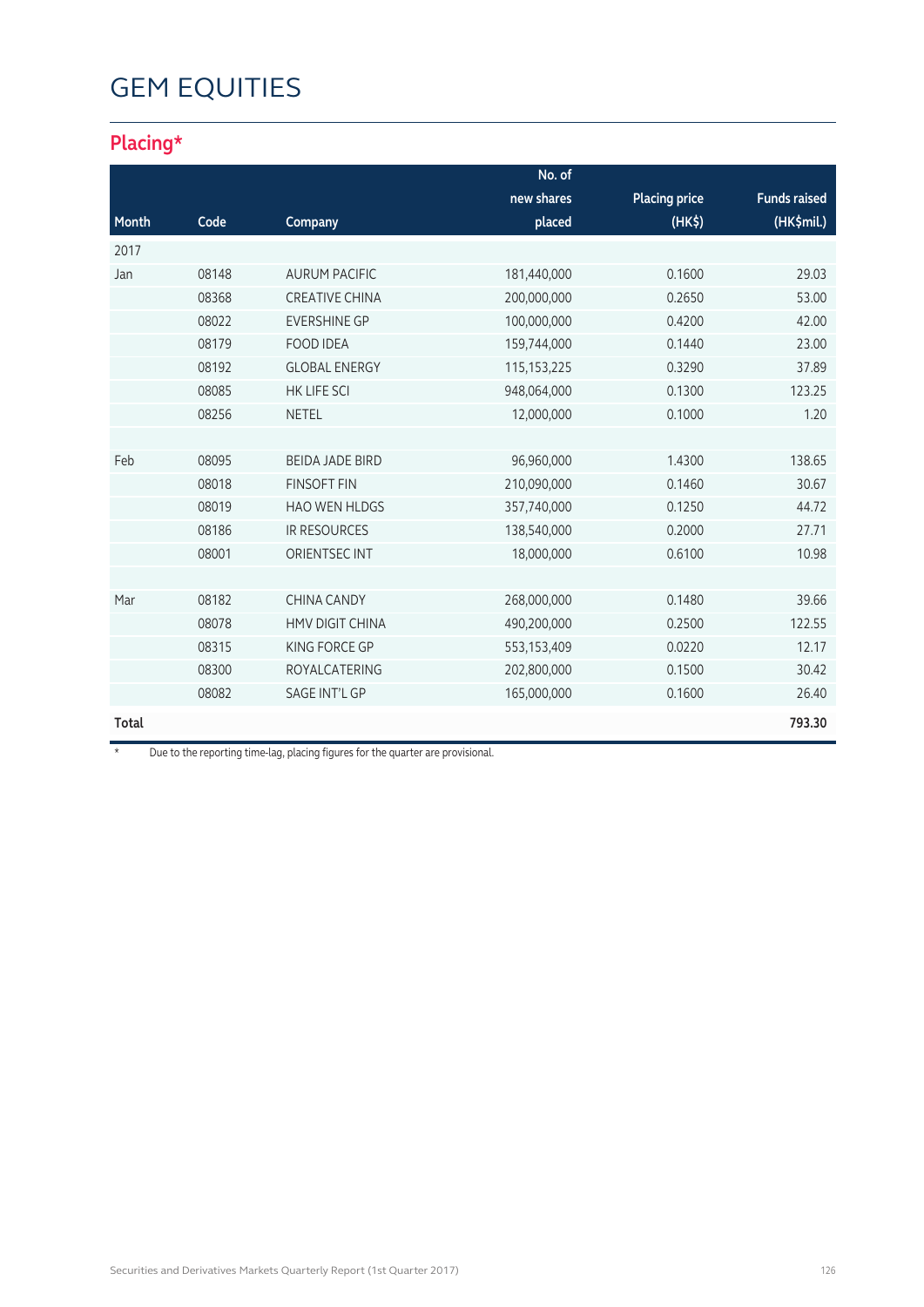## GEM WARRANTS

## **Warrant Trading and Market Value Statistics – GEM**

|      |    | Number | Turnover value (HK\$mil.) | Market value (HK\$mil.) |
|------|----|--------|---------------------------|-------------------------|
| 2016 | Q1 |        | 2.64                      | 99.62                   |
|      | Q2 |        | 31.57                     | 72.78                   |
|      | Q3 |        | 5.98                      | 62.92                   |
|      | Q4 |        | 2.54                      | 62.90                   |
| 2017 | า1 |        | 0.54                      | 62.85                   |

## **Newly Listed Equity GEM Warrants**

for 1st quarter 2017

|       |                        | Initial issued |              |               | <b>Amount raised</b> |
|-------|------------------------|----------------|--------------|---------------|----------------------|
| Code  | <b>Equity warrants</b> | amount (HK)    | Listing date | <b>Expiry</b> | (HK\$mil.)           |
| Nil   |                        |                |              |               |                      |
| Total |                        |                |              |               | $\sim$               |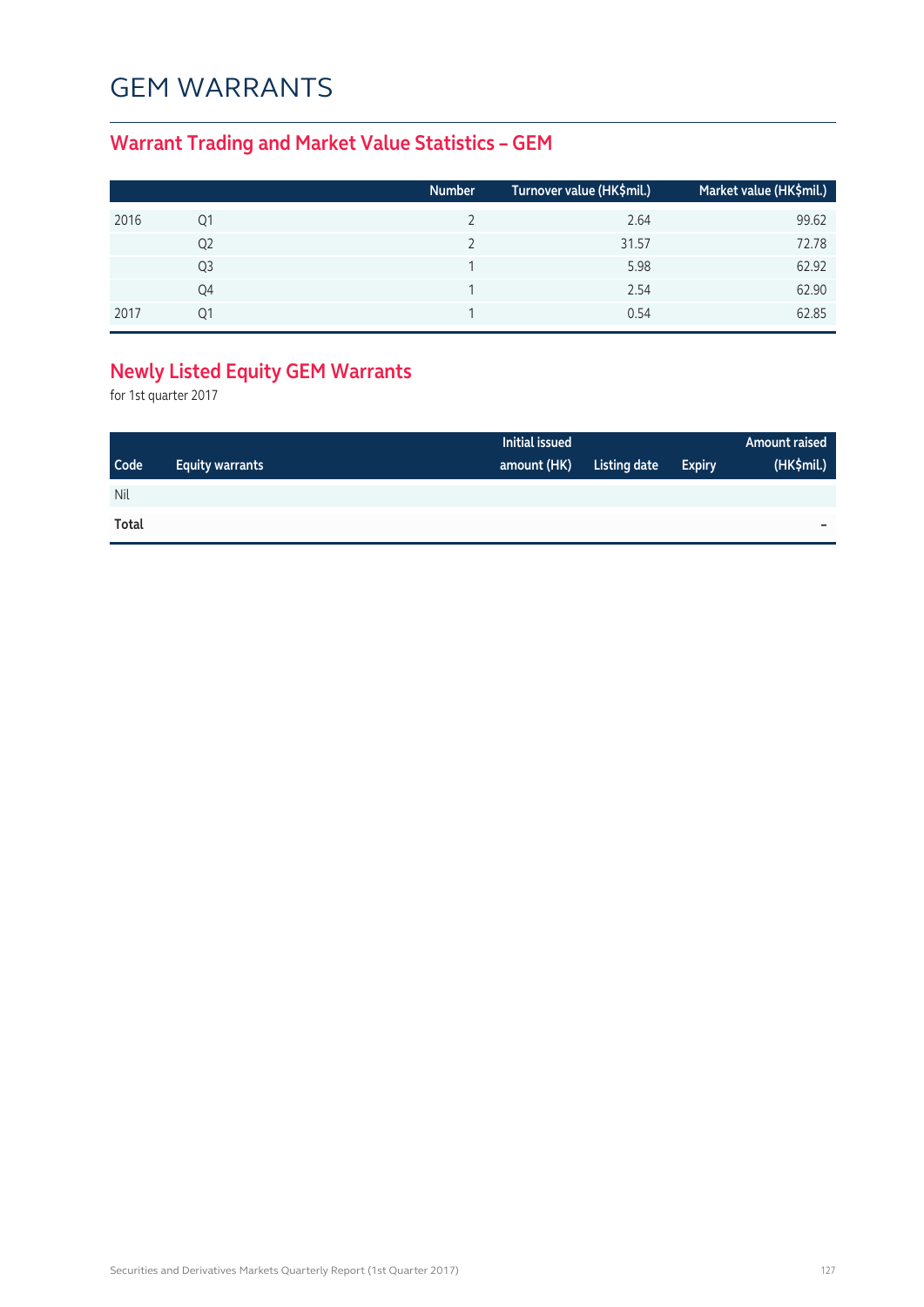## STOCK MARKET INDICES



#### **S&P/HKEX LargeCap Index**



#### **S&P/HKEX GEM Index**

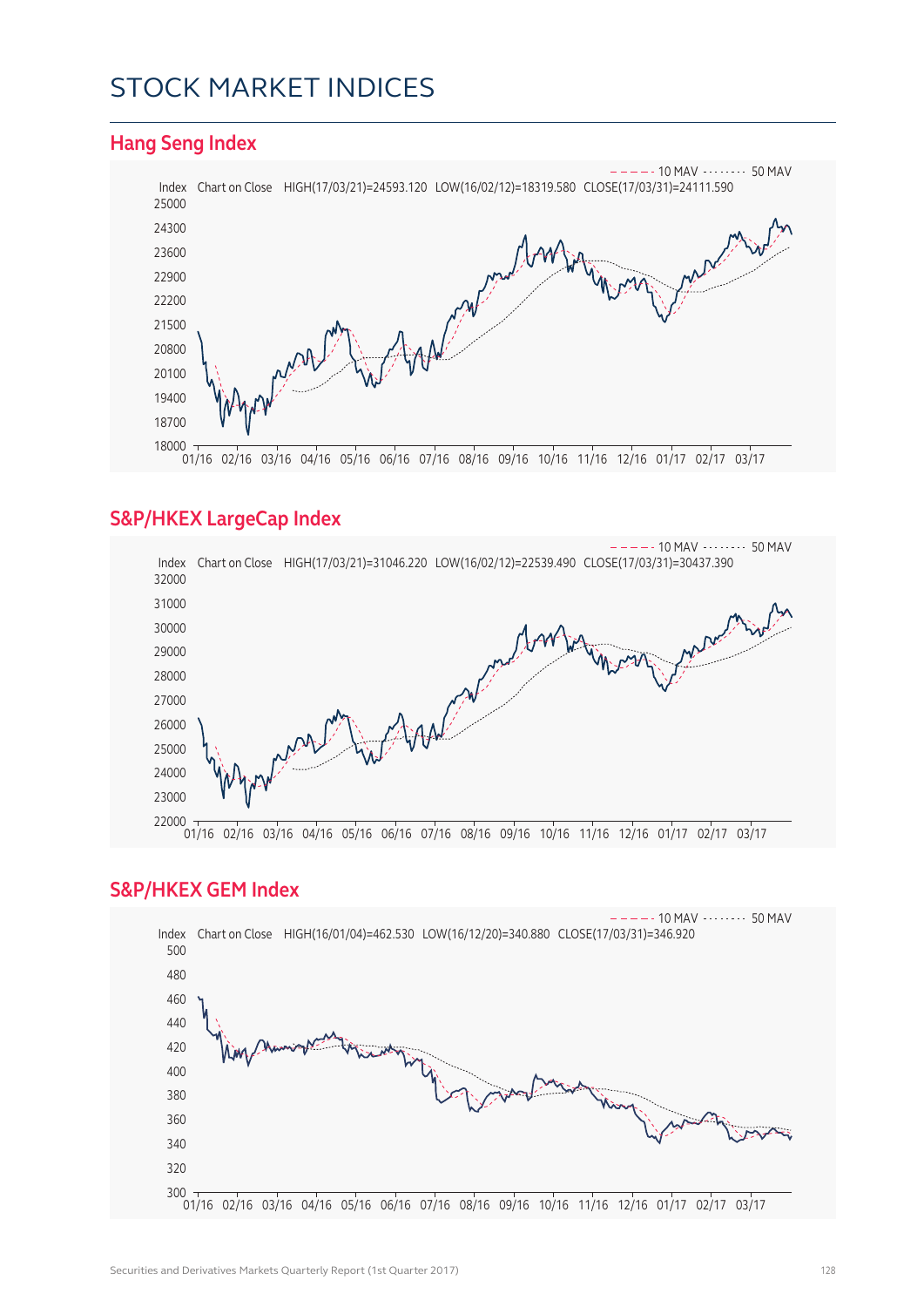## STOCK MARKET INDICES

## **Hong Kong Stock Market Indices**

|                                               | End of Mar 2017 | End of Dec 2016 |                                   |
|-----------------------------------------------|-----------------|-----------------|-----------------------------------|
| <b>Index</b>                                  | <b>Close</b>    | Close           | Change %                          |
| S&P/HKEX LargeCap Index                       | 30437.39        | 27926.13        | 8.99%<br>$+$                      |
|                                               |                 |                 |                                   |
| S&P/HKEX GEM Index                            | 346.92          | 358.53          | 3.24%<br>$\overline{\phantom{0}}$ |
|                                               |                 |                 |                                   |
| <b>HANG SENG INDEX</b>                        | 24111.59        | 22000.56        | 9.60%<br>$+$                      |
| <b>SECTORIAL INDICES</b>                      |                 |                 |                                   |
| Finance                                       | 32696.38        | 30308.31        | 7.88%<br>$+$                      |
| <b>Utilities</b>                              | 54250.48        | 50037.47        | 8.42%<br>$+$                      |
| Properties                                    | 33316.25        | 28991.74        | + 14.92%                          |
| Commerce & Industry                           | 14241.47        | 12884.63        | + 10.53%                          |
|                                               |                 |                 |                                   |
| HANG SENG CHINA-AFFILIATED CORPORATIONS INDEX | 3938.32         | 3587.99         | 9.76%<br>$+$                      |
| HANG SENG CHINA ENTERPRISES INDEX             | 10273.67        | 9394.87         | 9.35%<br>$^{+}$                   |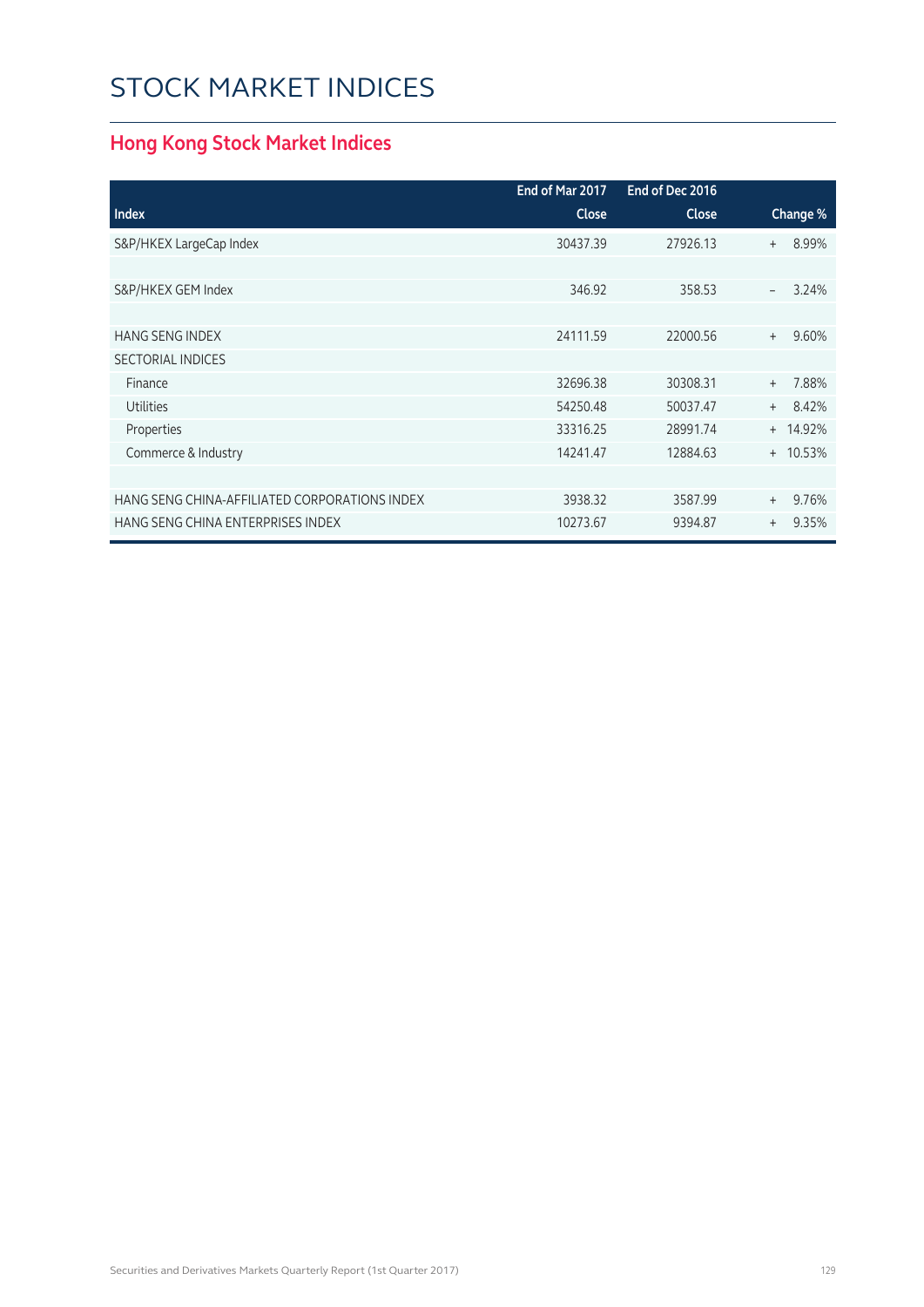# STOCK MARKET INDICES

### **World Indices**

|                             | End of Mar 2017 | End of Dec 2016 |                                  |          |
|-----------------------------|-----------------|-----------------|----------------------------------|----------|
| Index                       | Close           | Close           |                                  | Change % |
| <b>HONG KONG</b>            |                 |                 |                                  |          |
| S&P/HKEX LargeCap Index     | 30437.39        | 27926.13        | $\begin{array}{c} + \end{array}$ | 8.99%    |
| Hang Seng Index             | 24111.59        | 22000.56        | $\begin{array}{c} + \end{array}$ | 9.60%    |
| <b>AUSTRALIA</b>            |                 |                 |                                  |          |
| All Ordinaries Index        | 5903.84         | 5719.14         | $\, +$                           | 3.23%    |
| <b>JAKARTA</b>              |                 |                 |                                  |          |
| Composite Index             | 5568.11         | 5296.71         | $\begin{array}{c} + \end{array}$ | 5.12%    |
| <b>JAPAN</b>                |                 |                 |                                  |          |
| Nikkei (225)                | 18909.26        | 19114.37        | $\overline{\phantom{a}}$         | 1.07%    |
| <b>KOREA</b>                |                 |                 |                                  |          |
| KOSPI Index                 | 2160.23         | 2026.46         | $\begin{array}{c} + \end{array}$ | 6.60%    |
| <b>KUALA LUMPUR</b>         |                 |                 |                                  |          |
| Composite Index             | 1740.09         | 1641.73         | $\begin{array}{c} + \end{array}$ | 5.99%    |
| <b>MANILA</b>               |                 |                 |                                  |          |
| Composite Index             | 7311.72         | 6840.64         | $\begin{array}{c} + \end{array}$ | 6.89%    |
| <b>NEW ZEALAND</b>          |                 |                 |                                  |          |
| <b>NZSE (50)</b>            | 7196.78         | 6881.22         | $\begin{array}{c} + \end{array}$ | 4.59%    |
| SHANGHAI                    |                 |                 |                                  |          |
| A Shares Index              | 3374.67         | 3249.59         | $\begin{array}{c} + \end{array}$ | 3.85%    |
| <b>B Shares Index</b>       | 337.41          | 341.80          | $\overline{\phantom{a}}$         | 1.28%    |
| <b>SHENZHEN</b>             |                 |                 |                                  |          |
| A Shares Index              | 2078.06         | 2059.91         | $\begin{array}{c} + \end{array}$ | 0.88%    |
| <b>B Shares Index</b>       | 1138.73         | 1127.70         | $^+$                             | 0.98%    |
| <b>SINGAPORE</b>            |                 |                 |                                  |          |
| <b>Straits Times Index</b>  | 3175.11         | 2880.76         |                                  | + 10.22% |
| <b>TAIWAN</b>               |                 |                 |                                  |          |
| Taipei Weighted Stock Index | 9811.52         | 9253.50         | $^{+}$                           | 6.03%    |
| THAILAND                    |                 |                 |                                  |          |
| SET Index                   | 1575.11         | 1542.94         | $^{+}$                           | 2.08%    |
| <b>NEW YORK</b>             |                 |                 |                                  |          |
| <b>DJIA</b>                 | 20663.22        | 19762.60        | $\begin{array}{c} + \end{array}$ | 4.56%    |
| Nasdaq Composite Index      | 5911.74         | 5383.12         | $^{+}$                           | 9.82%    |
| <b>TORONTO</b>              |                 |                 |                                  |          |
| S&P/TSX Composite Index     | 15547.75        | 15287.59        | $^{+}$                           | 1.70%    |
| <b>GERMANY</b>              |                 |                 |                                  |          |
| DAX Kursindex               | 5953.44         | 5588.27         | $^{+}$                           | 6.53%    |
| LONDON                      |                 |                 |                                  |          |
| FTSE 100 Index              | 7322.92         | 7142.83         | $^{+}$                           | 2.52%    |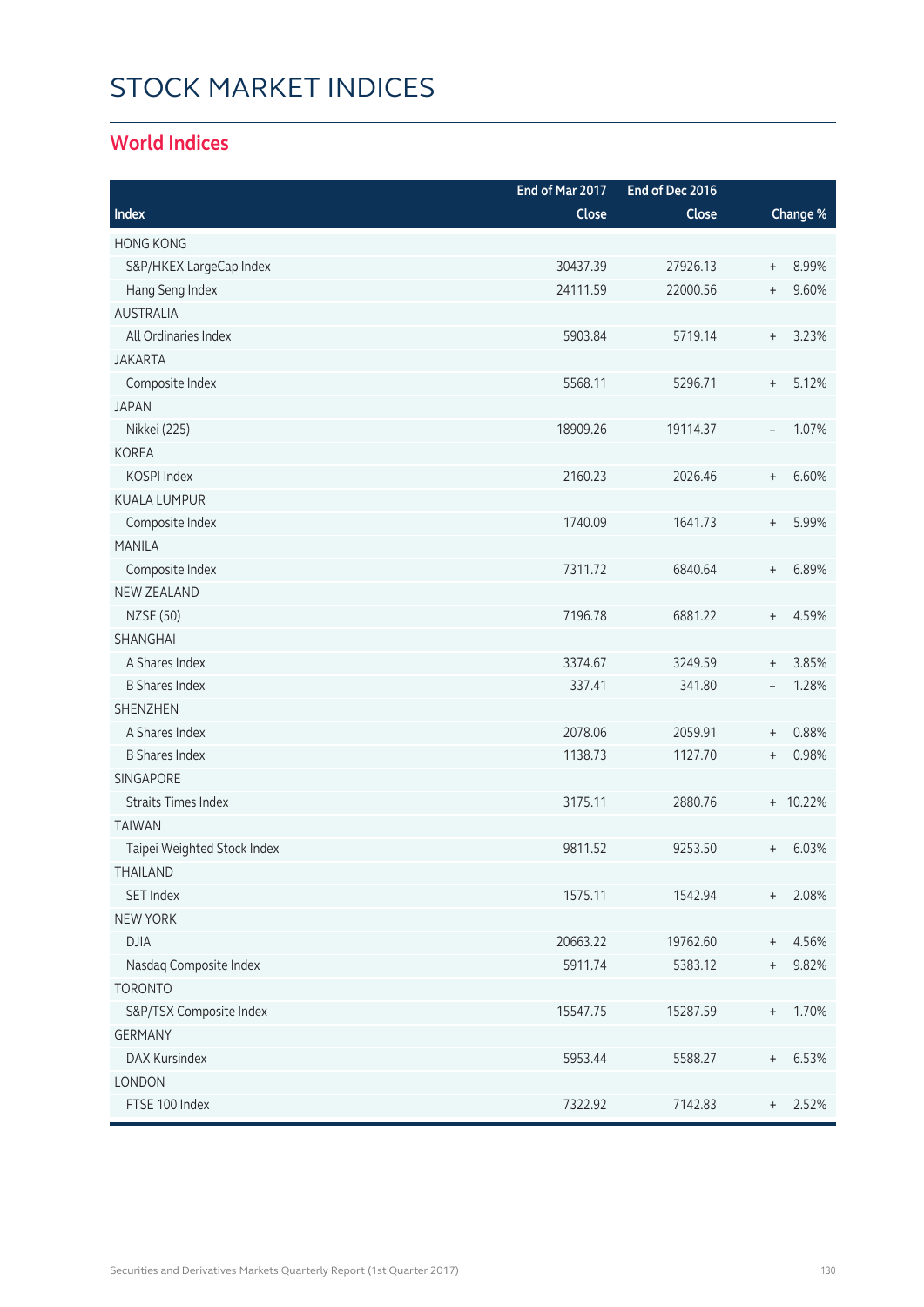#### **Contract Volume by Derivatives Products**

| <b>Contracts</b>                                         |                  |                     |
|----------------------------------------------------------|------------------|---------------------|
| <b>Derivatives product</b>                               | 1st Quarter 2017 | 1st Quarter 2016    |
| Hang Seng Index Futures                                  | 6,657,327        | 8,344,875           |
| Hang Seng Index Options                                  | 2,312,202        | 2,255,893           |
| Mini-Hang Seng Index Futures                             | 2,454,731        | 3,087,080           |
| Mini-Hang Seng Index Options                             | 366,765          | 290,886             |
| H-shares Index Futures                                   | 7,299,370        | 9,089,155           |
| H-shares Index Options                                   | 5,573,706        | 5,126,599           |
| Mini H-shares Index Futures                              | 832,884          | 1,501,592           |
| Mini H-shares Index Options <sup>1</sup>                 | 83,647           |                     |
| Flexible Hang Seng Index Options                         | 0                | $\mathbf{0}$        |
| Flexible H-shares Index Options                          | $\mathbf 0$      | 5,700               |
| <b>HSI Dividend Point Index Futures</b>                  | 2,677            | 7,502               |
| <b>HSCEI Dividend Point Index Futures</b>                | 266,930          | 230,097             |
| HSI Volatility Index Futures                             | 50               | 30                  |
| CES China 120 Index Futures                              | 172              | 143                 |
| CES Gaming Top 10 Index Futures <sup>2</sup>             | $\Omega$         |                     |
| Hang Seng Mainland Oil & Gas Index Futures <sup>3</sup>  | 13               |                     |
| Hang Seng Mainland Banks Index Futures <sup>4</sup>      | 375              |                     |
| Hang Seng Mainland Healthcare Index Futures <sup>5</sup> | $\Omega$         |                     |
| Hang Seng Mainland Properties Index Futures <sup>6</sup> | 10               |                     |
| Hang Seng IT Hardware Index Futures7                     | $\Omega$         |                     |
| Hang Seng Software & Services Index Futures <sup>8</sup> | $\Omega$         |                     |
| <b>IBOVESPA Futures</b>                                  | $\overline{0}$   | $\mathsf{O}\xspace$ |
| <b>MICEX Index Futures</b>                               | $\mathbf 0$      | $\mathsf{O}\xspace$ |
| S&P BSE Sensex Index Futures                             | $\mathbf{0}$     | $\mathbf 0$         |
| FTSE/JSE Top40 Futures                                   | $\Omega$         | $\Omega$            |
| <b>Stock Futures</b>                                     | 39,870           | 92,936              |
| <b>Stock Options</b>                                     | 21,003,818       | 17,289,771          |
| Three-month HIBOR Futures                                | $\Omega$         | 12                  |
| One-month HIBOR Futures                                  | 20               | $\mathbf{0}$        |
| RMB Currency Futures - USD/CNH Futures                   | 218,658          | 184,531             |
| RMB Currency Futures - USD/CNH Options <sup>9</sup>      | 1,224            |                     |
| RMB Currency Futures - EUR/CNH Futures <sup>10</sup>     | 271              |                     |
| RMB Currency Futures - JPY/CNH Futures <sup>11</sup>     | 13               |                     |
| RMB Currency Futures - AUD/CNH Futures <sup>12</sup>     | 24               |                     |
| RMB Currency Futures - CNH/USD Futures <sup>13</sup>     | 4,106            |                     |
| London Aluminium Mini Futures                            | 149              | 374                 |
| London Zinc Mini Futures                                 | 63               | 2,346               |
| London Copper Mini Futures                               | 44               | 1,105               |
| London Lead Mini Futures                                 | $\overline{2}$   | $\mathbf{0}$        |
| London Nickel Mini Futures                               | 152              | 637                 |
| London Tin Mini Futures                                  | $\Omega$         | 6                   |
| Total                                                    | 47,119,273       | 47,511,270          |

1 Trading in Mini H-shares Index Options commenced on 05 Sep 2016

- 2 Trading in CES Gaming Top 10 Index Futures commenced on 09 May 2016
- 3 Trading in Hang Seng Mainland Oil & Gas Index Futures commenced on 09 May 2016
- 4 Trading in Hang Seng Mainland Banks Index Futures commenced on 09 May 2016
- 5 Trading in Hang Seng Mainland Healthcare Index Futures commenced on 09 May 2016
- 6 Trading in Hang Seng Mainland Properties Index Futures commenced on 09 May 2016
- 7 Trading in Hang Seng IT Hardware Index Futures commenced on 09 May 2016
- 8 Trading in Hang Seng Software & Services Index Futures commenced on 09 May 2016
- 9 Trading in RMB Currency Futures USD/CNH Options commenced on 20 Mar 2017
- 10 Trading in RMB Currency Futures EUR/CNH Futures commenced on 30 May 2016
- 11 Trading in RMB Currency Futures JPY/CNH Futures commenced on 30 May 2016
- <sup>12</sup> Trading in RMB Currency Futures AUD/CNH Futures commenced on 30 May 2016
- 13 Trading in RMB Currency Futures CNH/USD Futures commenced on 30 May 2016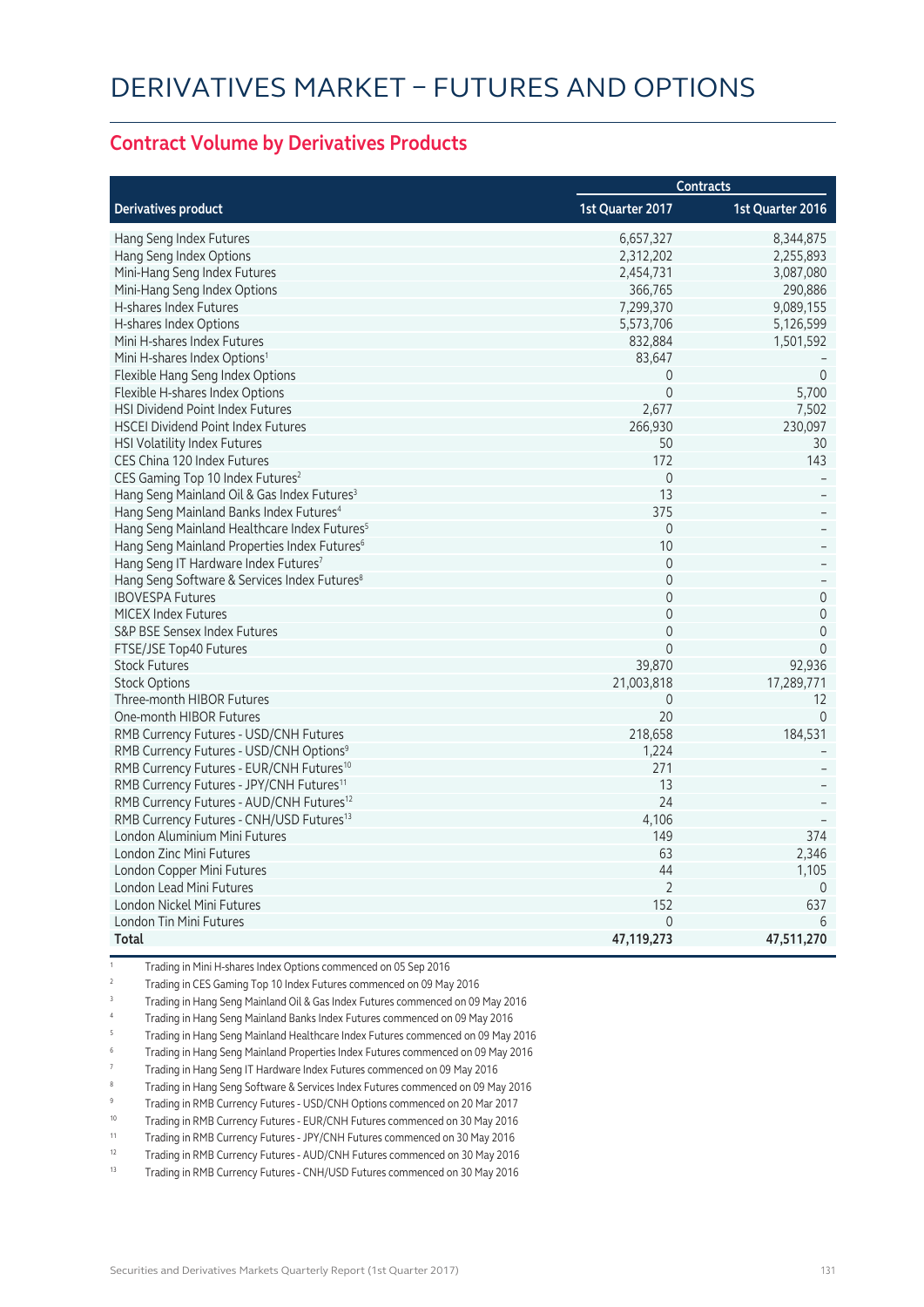## DERIVATIVES MARKET – FUTURES AND OPTIONS

### **Hang Seng Index Futures – Contract Volume and Open Interest (contracts)**

|      |                | <b>Total</b>    | Quarter-end   |
|------|----------------|-----------------|---------------|
|      |                | contract volume | open interest |
| 2016 | Q1             | 8,344,875       | 105,887       |
|      | Q <sub>2</sub> | 8,405,492       | 104,573       |
|      | Q <sub>3</sub> | 8,184,656       | 157,669       |
|      | Q4             | 7,378,971       | 123,004       |
| 2017 | Q1             | 6,657,327       | 158,358       |

### **Mini Hang Seng Index Futures – Contract Volume and Open Interest (contracts)**

|      |                | <b>Total</b><br>contract volume | Quarter-end<br>open interest |
|------|----------------|---------------------------------|------------------------------|
| 2016 | Q1             | 3,087,080                       | 9,138                        |
|      | Q <sub>2</sub> | 3,282,211                       | 10,857                       |
|      | Q <sub>3</sub> | 3,138,473                       | 9,151                        |
|      | Q4             | 2,969,788                       | 9,572                        |
| 2017 | Q1             | 2,454,731                       | 9,241                        |

### **Hang Seng Index Options – Contract Volume and Open Interest (contracts)**

|      |                | <b>Total</b>    | Quarter-end   |
|------|----------------|-----------------|---------------|
|      |                | contract volume | open interest |
| 2016 | Q1             | 2,255,893       | 243,225       |
|      | Q <sub>2</sub> | 2,405,701       | 226,187       |
|      | Q <sub>3</sub> | 2,379,876       | 280,913       |
|      | Q4             | 2,312,279       | 249,699       |
| 2017 | Q <sub>1</sub> | 2,312,202       | 327,038       |

### **H-Share Index Futures – Contract Volume and Open Interest (contracts)**

|      |                | <b>Total</b><br>contract volume | Quarter-end<br>open interest |
|------|----------------|---------------------------------|------------------------------|
| 2016 | Q1             | 9,089,155                       | 357,894                      |
|      | Q <sub>2</sub> | 8,563,874                       | 366,688                      |
|      | Q <sub>3</sub> | 7,820,556                       | 349,588                      |
|      | Q4             | 7,557,545                       | 322,024                      |
| 2017 | Q1             | 7,299,370                       | 329,224                      |

### **Stock Options Market Turnover and Open Interest (contracts)**

|      |                | <b>Total</b><br>Premium (HK\$mil.) | <b>Total</b><br>contract volume | Quarter-end<br>open interest |
|------|----------------|------------------------------------|---------------------------------|------------------------------|
| 2016 | Q1             | 11,846.68                          | 17,289,771                      | 5,368,449                    |
|      | Q <sub>2</sub> | 8,723.16                           | 18,146,397                      | 5,550,885                    |
|      | Q3             | 8,985.98                           | 19,509,020                      | 6,045,816                    |
|      | Q4             | 9,144.11                           | 18,636,926                      | 6,327,503                    |
| 2017 | Q1             | 8,727.09                           | 21,003,818                      | 6,673,563                    |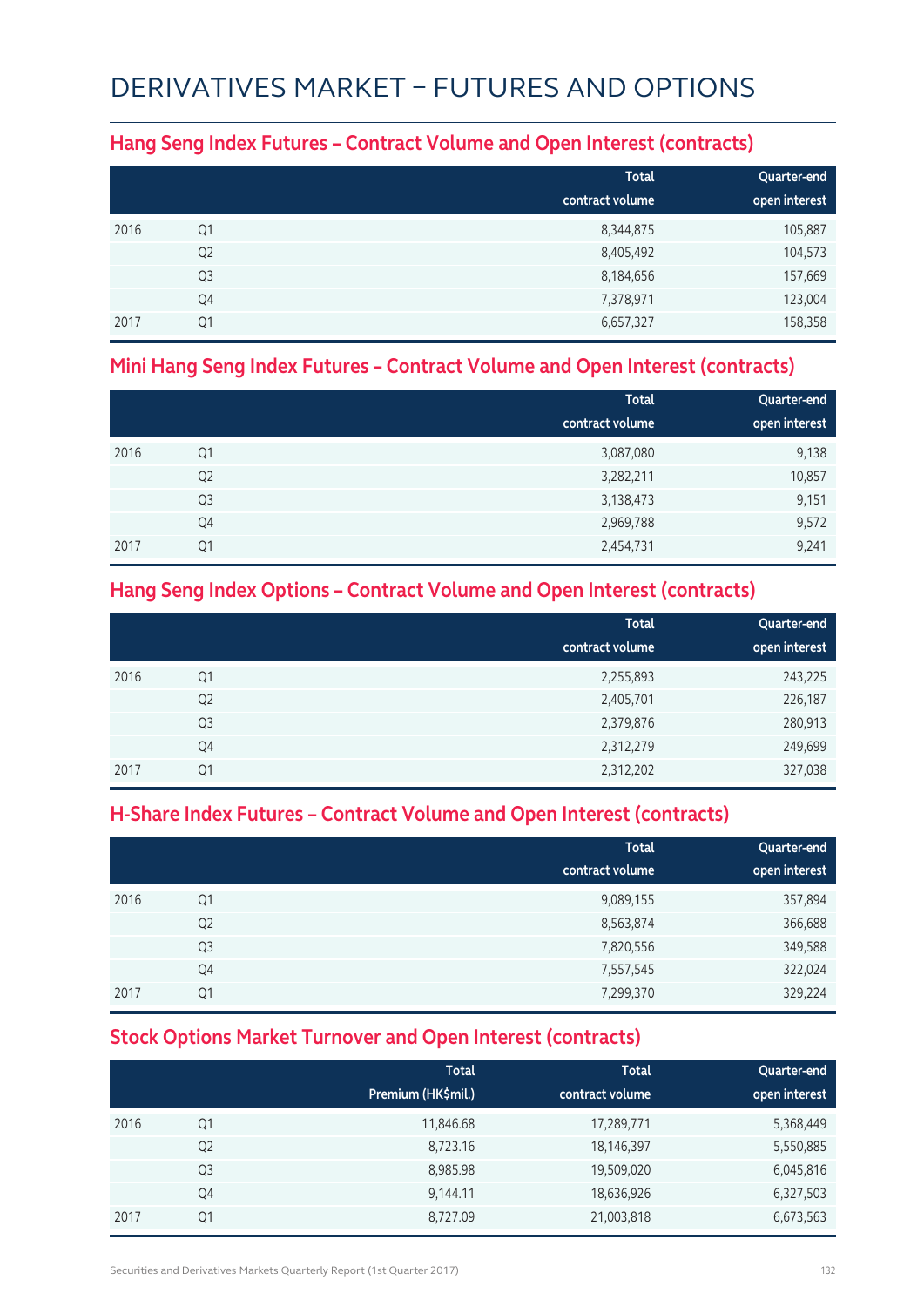## **Stock Options Premium by Class**

for 1st Quarter 2017

|                        |                 | Premium    |            |
|------------------------|-----------------|------------|------------|
| <b>Options class</b>   |                 | (HK\$mil.) | % of total |
| X ISHARES A50          | A50             | 149.38     | 1.71%      |
| <b>ANHUI CONCH</b>     | ACC             | 50.18      | 0.57%      |
| AIA                    | AIA             | 307.19     | 3.52%      |
| CHALCO                 | <b>ALC</b>      | 10.72      | 0.12%      |
| CAM CSI300             | AMC             | 96.95      | 1.11%      |
| <b>BANKCOMM</b>        | <b>BCM</b>      | 18.36      | 0.21%      |
| <b>BANK OF E ASIA</b>  | <b>BEA</b>      | 9.47       | 0.11%      |
| <b>BELLE INT'L</b>     | <b>BIH</b>      | 7.64       | 0.09%      |
| <b>BOC HONG KONG</b>   | <b>BOC</b>      | 32.50      | 0.37%      |
| <b>BYD COMPANY</b>     |                 |            |            |
|                        | <b>BYD</b>      | 19.25      | 0.22%      |
| <b>CHINA COMM CONS</b> | CCC             | 43.48      | 0.50%      |
| <b>CHINA COAL</b>      | CCE             | 4.11       | 0.05%      |
| <b>COSCO SHIP HOLD</b> | CCS             | 3.26       | 0.04%      |
| <b>CHINA CINDA</b>     | CDA             | 9.28       | 0.11%      |
| <b>CGN POWER</b>       | <b>CGN</b>      | 9.45       | 0.11%      |
| <b>CHINA MOBILE</b>    | <b>CHT</b>      | 623.52     | 7.14%      |
| <b>CHINA UNICOM</b>    | <b>CHU</b>      | 179.23     | 2.05%      |
| <b>CITIC</b>           | <b>CIT</b>      | 10.45      | 0.12%      |
| <b>CKH HOLDINGS</b>    | <b>CKH</b>      | 164.48     | 1.88%      |
| <b>CK PROPERTY</b>     | <b>CKP</b>      | 52.22      | 0.60%      |
| <b>CHINA LIFE</b>      | <b>CLI</b>      | 558.40     | 6.40%      |
| <b>CLP HOLDINGS</b>    | <b>CLP</b>      | 14.19      | 0.16%      |
| <b>CM BANK</b>         | <b>CMB</b>      | 42.92      | 0.49%      |
| <b>CNOOC</b>           | <b>CNC</b>      | 245.13     | 2.81%      |
| <b>CHINA OVERSEAS</b>  | COL             | 234.11     | 2.68%      |
| <b>CATHAY PAC AIR</b>  | <b>CPA</b>      | 5.73       | 0.07%      |
| <b>SINOPEC CORP</b>    | <b>CPC</b>      | 106.39     | 1.22%      |
| <b>CPIC</b>            | <b>CPI</b>      | 45.13      | 0.52%      |
| <b>CHINA RAIL CONS</b> | CRC             | 7.63       | 0.09%      |
| <b>CHINA RAILWAY</b>   | CRG             | 8.11       | 0.09%      |
| <b>CHINA RES LAND</b>  | <b>CRL</b>      | 69.74      | 0.80%      |
| X WISECSI300ETF        | CS <sub>3</sub> | 0.06       | 0.00%      |
| CSOP A50 ETF           | <b>CSA</b>      | 222.65     | 2.55%      |
| CHINA SHENHUA          | <b>CSE</b>      | 92.97      | 1.07%      |
| <b>CITIC BANK</b>      | <b>CTB</b>      | 35.55      | 0.41%      |
| CHINA TELECOM          | <b>CTC</b>      | 26.25      | 0.30%      |
| <b>CITIC SEC</b>       | <b>CTS</b>      | 24.20      | 0.28%      |
| <b>DONGFENG GROUP</b>  | <b>DFM</b>      | 15.47      | 0.18%      |
| <b>ESPRIT HOLDINGS</b> | <b>ESP</b>      | 0.44       | 0.01%      |
| <b>FIH</b>             | <b>FIH</b>      | 0.58       | 0.01%      |
| <b>GALAXY ENT</b>      | GLX             | 259.90     | 2.98%      |
| <b>GREATWALL MOTOR</b> | <b>GWM</b>      | 69.46      | 0.80%      |
| <b>HAITONG SEC</b>     | HAI             | 24.74      | 0.28%      |
| HS H ETF               | <b>HCF</b>      | 26.23      | 0.30%      |
| POWER ASSETS           | <b>HEH</b>      | 40.61      | 0.47%      |
| <b>HKEX</b>            | <b>HEX</b>      | 521.59     | 5.98%      |
| <b>HENGAN INT'L</b>    | <b>HGN</b>      | 17.24      | 0.20%      |
| <b>HSBC HOLDINGS</b>   | <b>HKB</b>      | 679.82     | 7.79%      |
| HK & CHINA GAS         | <b>HKG</b>      | 6.04       | 0.07%      |
| <b>HENDERSON LAND</b>  | <b>HLD</b>      | 23.83      | 0.27%      |
| <b>HUANENG POWER</b>   | <b>HNP</b>      | 24.63      | 0.28%      |
| <b>HANG SENG BANK</b>  | <b>HSB</b>      | 29.61      | 0.34%      |
| <b>JIANGXI COPPER</b>  | JXC             | 60.17      | 0.69%      |
| <b>KUNLUN ENERGY</b>   | <b>KLE</b>      | 9.66       | 0.11%      |
| <b>KINGSOFT</b>        | <b>KSO</b>      | 34.11      | 0.39%      |
| LENOVO GROUP           | LEN             | 92.26      | 1.06%      |
| LI & FUNG              | LIF             | 17.00      | 0.19%      |
| MENGNIU DAIRY          | MEN             | 5.60       | 0.06%      |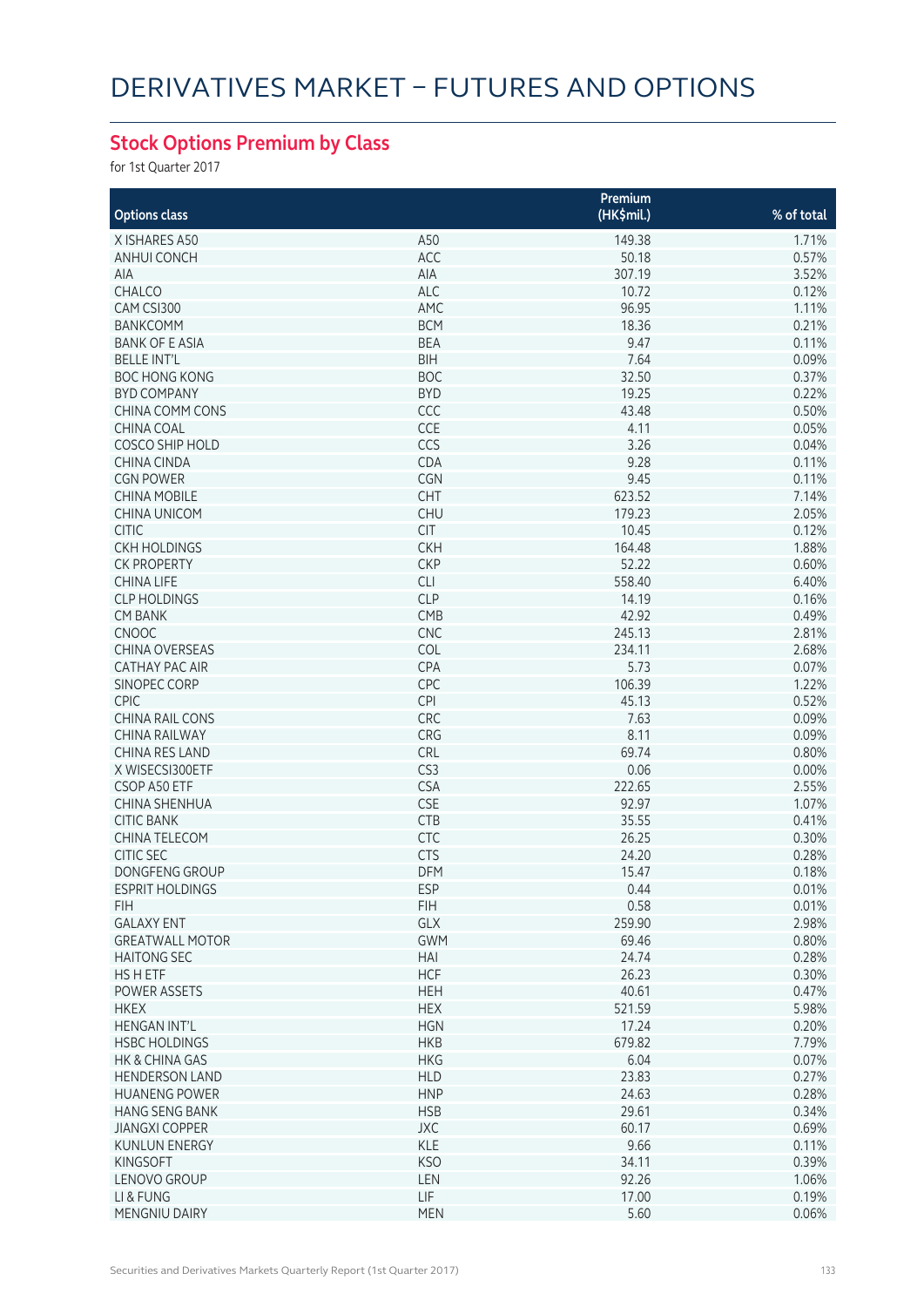## DERIVATIVES MARKET – FUTURES AND OPTIONS

|                           |            | Premium    |            |
|---------------------------|------------|------------|------------|
| <b>Options class</b>      |            | (HK\$mil.) | % of total |
| MGM CHINA                 | <b>MGM</b> | 3.82       | 0.04%      |
| <b>MINSHENG BANK</b>      | <b>MSB</b> | 82.33      | 0.94%      |
| MTR CORPORATION           | <b>MTR</b> | 15.41      | 0.18%      |
| <b>CNBM</b>               | <b>NBM</b> | 57.47      | 0.66%      |
| <b>NCI</b>                | <b>NCL</b> | 17.17      | 0.20%      |
| NEW WORLD DEV             | <b>NWD</b> | 16.92      | 0.19%      |
| PING AN                   | PAI        | 395.82     | 4.54%      |
| PETROCHINA                | PEC        | 141.93     | 1.63%      |
| PICC P&C                  | <b>PIC</b> | 77.06      | 0.88%      |
| PICC GROUP                | PIN        | 4.74       | 0.05%      |
| <b>GCL-POLY ENERGY</b>    | PLE        | 3.57       | 0.04%      |
| <b>R&amp;F PROPERTIES</b> | <b>RFP</b> | 4.75       | 0.05%      |
| <b>SANDS CHINA LTD</b>    | <b>SAN</b> | 170.31     | 1.95%      |
| <b>SHK PPT</b>            | <b>SHK</b> | 354.04     | 4.06%      |
| <b>STANCHART</b>          | <b>STC</b> | 8.53       | 0.10%      |
| SWIRE PACIFIC A           | <b>SWA</b> | 29.62      | 0.34%      |
| <b>TENCENT</b>            | <b>TCH</b> | 1,209.12   | 13.85%     |
| <b>TRACKER FUND</b>       | <b>TRF</b> | 3.87       | 0.04%      |
| <b>WHARF HOLDINGS</b>     | WHL        | 72.31      | 0.83%      |
| WANT WANT CHINA           | <b>WWC</b> | 3.08       | 0.04%      |
| <b>ABC</b>                | <b>XAB</b> | 70.62      | 0.81%      |
| <b>BANK OF CHINA</b>      | XBC        | 126.04     | 1.44%      |
| <b>CCB</b>                | <b>XCC</b> | 233.31     | 2.67%      |
| <b>ICBC</b>               | <b>XIC</b> | 102.15     | 1.17%      |
| YANZHOU COAL              | <b>YZC</b> | 14.68      | 0.17%      |
| <b>ZIJIN MINING</b>       | <b>ZJM</b> | 9.15       | 0.10%      |
| <b>Total</b>              |            | 8,727.09   | 100.00%    |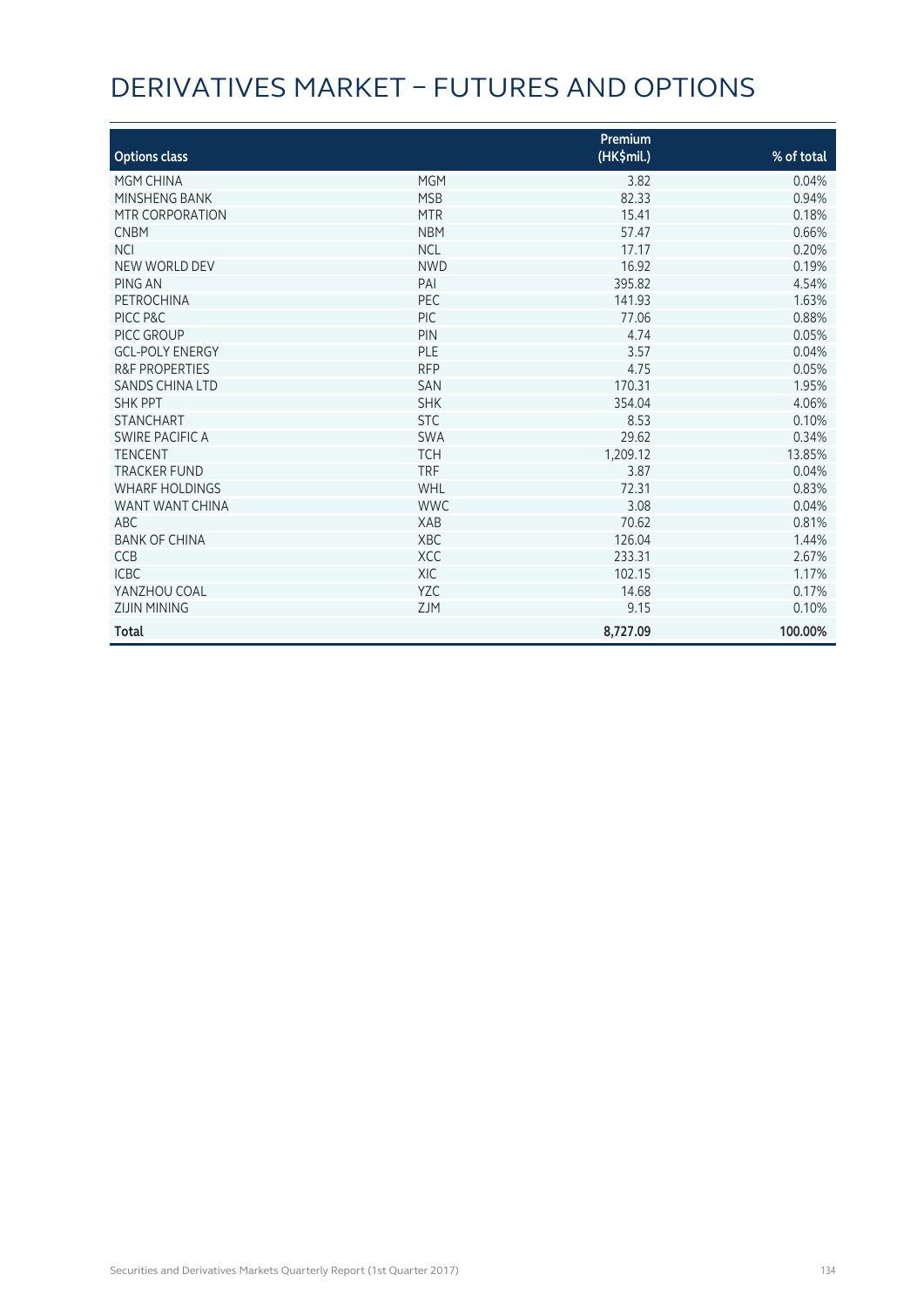## **Stock Options Contract Volume by Class**

for 1st Quarter 2017

|                        |            | Contract  |            |
|------------------------|------------|-----------|------------|
| <b>Options class</b>   |            | volume    | % of total |
| X ISHARES A50          | A50        | 158,272   | 0.75%      |
| <b>ANHUI CONCH</b>     | ACC        | 150,757   | 0.72%      |
|                        |            |           |            |
| AIA                    | AIA        | 359,765   | 1.71%      |
| CHALCO                 | <b>ALC</b> | 36,086    | 0.17%      |
| CAM CSI300             | AMC        | 88,882    | 0.42%      |
| <b>BANKCOMM</b>        | <b>BCM</b> | 80,305    | 0.38%      |
| <b>BANK OF E ASIA</b>  | <b>BEA</b> | 42,369    | 0.20%      |
| <b>BELLE INT'L</b>     | <b>BIH</b> | 41,550    | 0.20%      |
| <b>BOC HONG KONG</b>   | <b>BOC</b> | 118,697   | 0.57%      |
| <b>BYD COMPANY</b>     | <b>BYD</b> | 30,573    | 0.15%      |
| CHINA COMM CONS        | CCC        | 181,632   | 0.86%      |
| <b>CHINA COAL</b>      | CCE        | 27,178    | 0.13%      |
| <b>COSCO SHIP HOLD</b> | CCS        | 32,832    | 0.16%      |
| CHINA CINDA            | CDA        | 21,820    | 0.10%      |
| <b>CGN POWER</b>       | CGN        | 13,381    | 0.06%      |
| <b>CHINA MOBILE</b>    | <b>CHT</b> | 849,710   | 4.05%      |
| <b>CHINA UNICOM</b>    | <b>CHU</b> | 292,153   | 1.39%      |
| <b>CITIC</b>           | <b>CIT</b> | 33,105    | 0.16%      |
| <b>CKH HOLDINGS</b>    | <b>CKH</b> | 227,212   | 1.08%      |
| <b>CK PROPERTY</b>     | <b>CKP</b> | 51,480    | 0.25%      |
| <b>CHINA LIFE</b>      | <b>CLI</b> | 945,304   | 4.50%      |
| <b>CLP HOLDINGS</b>    | <b>CLP</b> | 24,567    | 0.12%      |
| <b>CM BANK</b>         | CMB        | 146,827   | 0.70%      |
| <b>CNOOC</b>           | <b>CNC</b> | 883,217   | 4.21%      |
| <b>CHINA OVERSEAS</b>  | COL        | 211,645   | 1.01%      |
| <b>CATHAY PAC AIR</b>  | CPA        | 15,127    | 0.07%      |
| SINOPEC CORP           | CPC        | 281,659   | 1.34%      |
| <b>CPIC</b>            | <b>CPI</b> | 66,511    | 0.32%      |
| <b>CHINA RAIL CONS</b> | CRC        | 36,898    | 0.18%      |
|                        |            |           |            |
| <b>CHINA RAILWAY</b>   | CRG        | 43,878    | 0.21%      |
| CHINA RES LAND         | CRL        | 61,304    | 0.29%      |
| X WISECSI300ETF        | CS3        | 72        | 0.00%      |
| CSOP A50 ETF           | <b>CSA</b> | 206,684   | 0.98%      |
| CHINA SHENHUA          | <b>CSE</b> | 339,942   | 1.62%      |
| <b>CITIC BANK</b>      | CTB        | 221,666   | 1.06%      |
| CHINA TELECOM          | CTC        | 131,803   | 0.63%      |
| <b>CITIC SEC</b>       | <b>CTS</b> | 57,146    | 0.27%      |
| <b>DONGFENG GROUP</b>  | <b>DFM</b> | 40,638    | 0.19%      |
| <b>ESPRIT HOLDINGS</b> | ESP        | 14,280    | 0.07%      |
| <b>FIH</b>             | <b>FIH</b> | 2,658     | 0.01%      |
| <b>GALAXY ENT</b>      | GLX        | 307,566   | 1.46%      |
| <b>GREATWALL MOTOR</b> | <b>GWM</b> | 415,159   | 1.98%      |
| <b>HAITONG SEC</b>     | HAI        | 33,615    | 0.16%      |
| HS H ETF               | <b>HCF</b> | 21,569    | 0.10%      |
| POWER ASSETS           | <b>HEH</b> | 63,506    | 0.30%      |
| <b>HKEX</b>            | <b>HEX</b> | 1,624,287 | 7.73%      |
| <b>HENGAN INT'L</b>    | <b>HGN</b> | 25,658    | 0.12%      |
| <b>HSBC HOLDINGS</b>   | <b>HKB</b> | 1,380,273 | 6.57%      |
| HK & CHINA GAS         | <b>HKG</b> | 21,016    | 0.10%      |
| <b>HENDERSON LAND</b>  | <b>HLD</b> | 26,019    | 0.12%      |
| <b>HUANENG POWER</b>   | <b>HNP</b> | 81,045    | 0.39%      |
| <b>HANG SENG BANK</b>  | <b>HSB</b> | 120,239   | 0.57%      |
| <b>JIANGXI COPPER</b>  | <b>JXC</b> | 127,694   | 0.61%      |
| <b>KUNLUN ENERGY</b>   | KLE        | 33,389    | 0.16%      |
| <b>KINGSOFT</b>        | <b>KSO</b> | 60,390    | 0.29%      |
| LENOVO GROUP           | LEN        | 305,294   | 1.45%      |
| LI & FUNG              | LIF        | 73,443    | 0.35%      |
|                        | MEN        |           |            |
| MENGNIU DAIRY          |            | 14,801    | 0.07%      |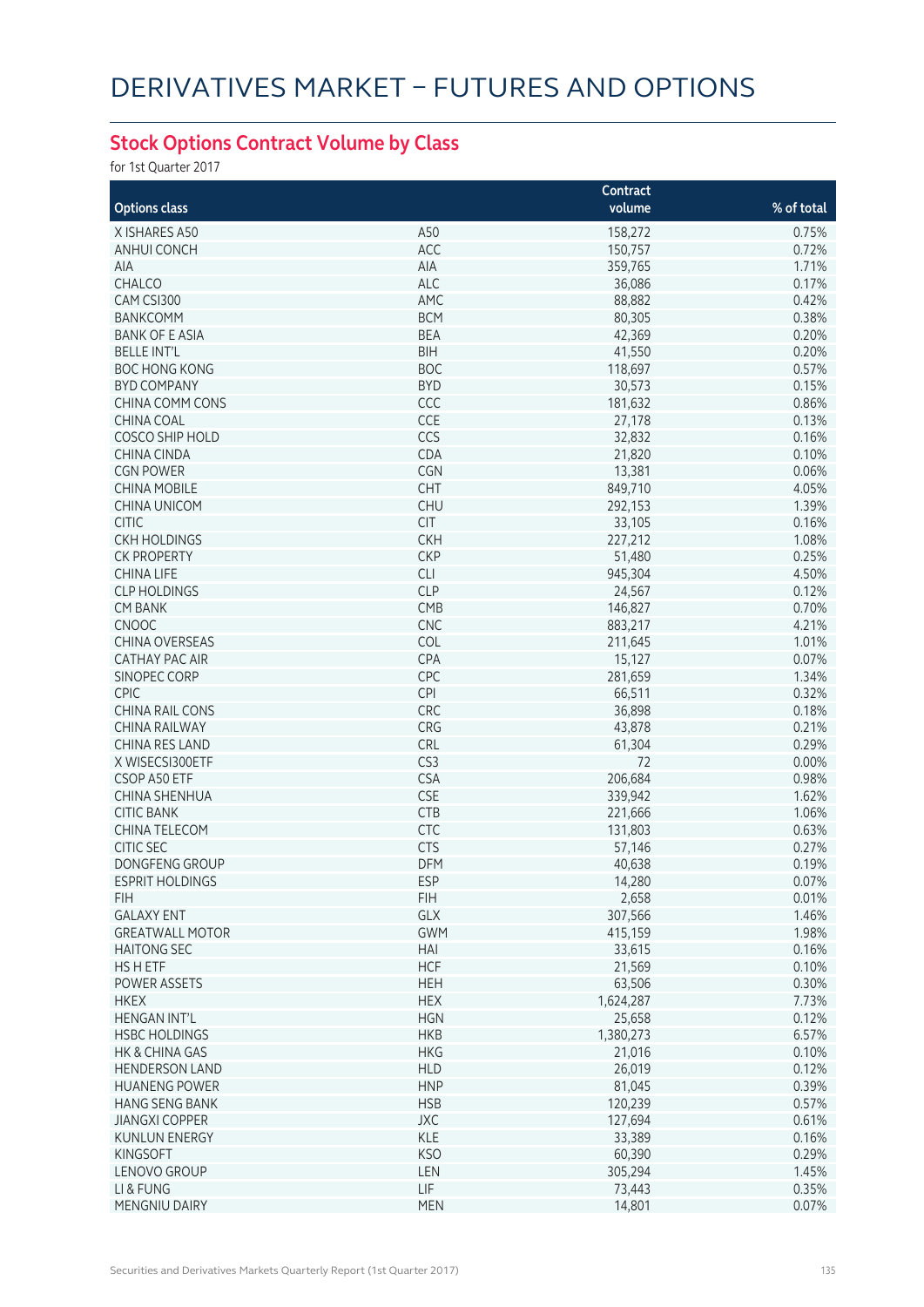## DERIVATIVES MARKET – FUTURES AND OPTIONS

|                           |            | Contract   |            |
|---------------------------|------------|------------|------------|
| <b>Options class</b>      |            | volume     | % of total |
| MGM CHINA                 | <b>MGM</b> | 23,671     | 0.11%      |
| MINSHENG BANK             | <b>MSB</b> | 105,835    | 0.50%      |
| MTR CORPORATION           | <b>MTR</b> | 45,990     | 0.22%      |
| <b>CNBM</b>               | <b>NBM</b> | 187,143    | 0.89%      |
| <b>NCI</b>                | <b>NCL</b> | 19,449     | 0.09%      |
| NEW WORLD DEV             | <b>NWD</b> | 61,500     | 0.29%      |
| PING AN                   | PAI        | 947,836    | 4.51%      |
| PETROCHINA                | PEC        | 425,645    | 2.03%      |
| PICC P&C                  | <b>PIC</b> | 109,670    | 0.52%      |
| PICC GROUP                | PIN        | 14,310     | 0.07%      |
| <b>GCL-POLY ENERGY</b>    | PLE        | 14,610     | 0.07%      |
| <b>R&amp;F PROPERTIES</b> | <b>RFP</b> | 23,079     | 0.11%      |
| <b>SANDS CHINA LTD</b>    | <b>SAN</b> | 461,734    | 2.20%      |
| <b>SHK PPT</b>            | <b>SHK</b> | 131,341    | 0.63%      |
| <b>STANCHART</b>          | <b>STC</b> | 81,854     | 0.39%      |
| SWIRE PACIFIC A           | SWA        | 26,878     | 0.13%      |
| <b>TENCENT</b>            | <b>TCH</b> | 2,953,411  | 14.06%     |
| <b>TRACKER FUND</b>       | <b>TRF</b> | 18,302     | 0.09%      |
| <b>WHARF HOLDINGS</b>     | WHL        | 47,472     | 0.23%      |
| WANT WANT CHINA           | <b>WWC</b> | 18,875     | 0.09%      |
| ABC                       | <b>XAB</b> | 87,337     | 0.42%      |
| <b>BANK OF CHINA</b>      | XBC        | 1,139,738  | 5.43%      |
| <b>CCB</b>                | <b>XCC</b> | 1,703,762  | 8.11%      |
| <b>ICBC</b>               | XIC        | 976,207    | 4.65%      |
| YANZHOU COAL              | <b>YZC</b> | 33,311     | 0.16%      |
| <b>ZIJIN MINING</b>       | <b>ZJM</b> | 40,310     | 0.19%      |
| Total                     |            | 21,003,818 | 100.00%    |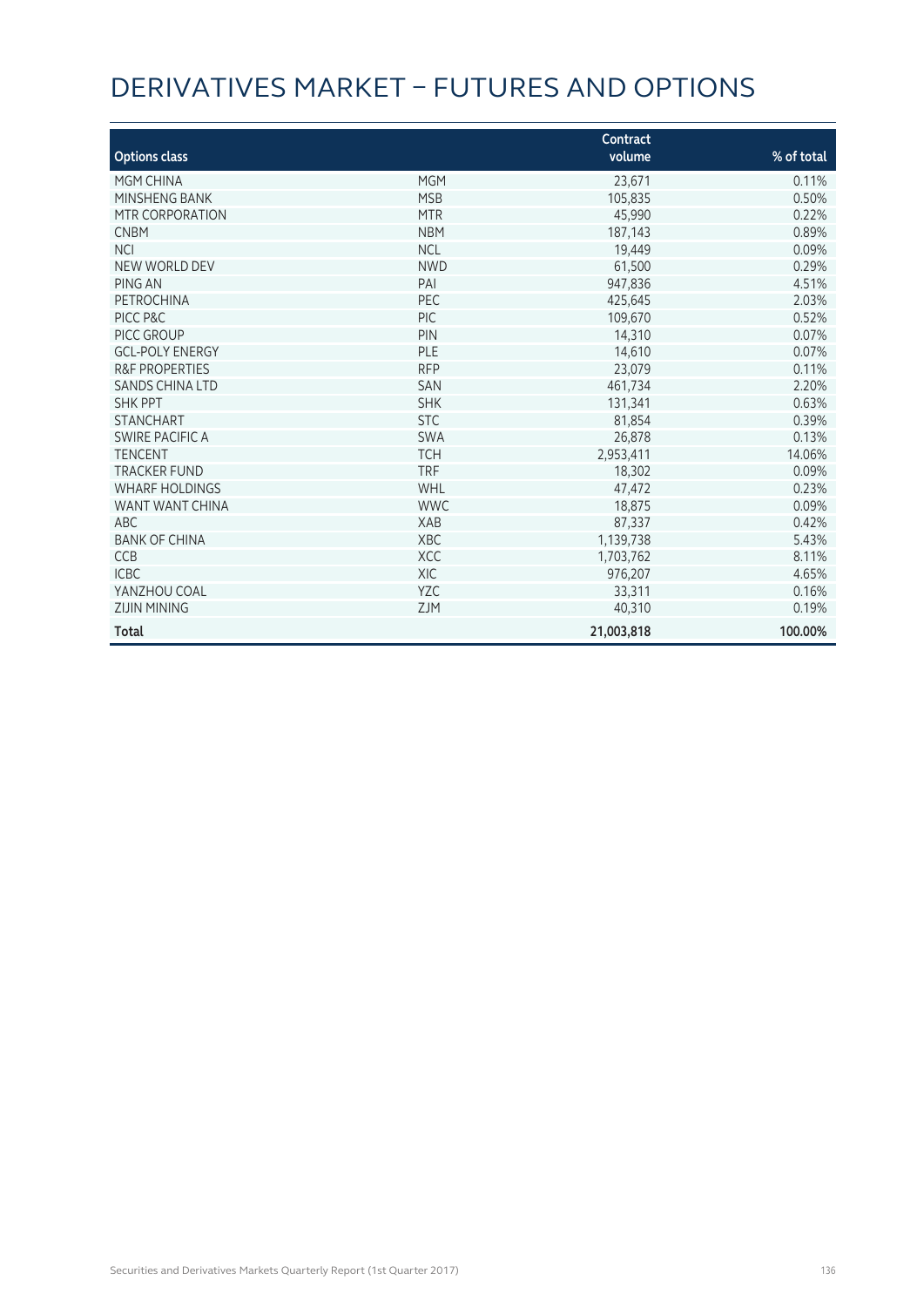### **Average Daily Settlement Instructions (SIs) Settled in CCASS**

(both delivering and receiving SIs are counted)

|            |                |               | SIs by shares | SIs by value |
|------------|----------------|---------------|---------------|--------------|
| Year/Month |                | Number of SIs | (bil. shs)    | (HK\$bil.)   |
| 2016       | Q1             | 85,208        | 47.09         | 170.11       |
|            | Q <sub>2</sub> | 81,388        | 47.01         | 183.39       |
|            | Q <sub>3</sub> | 82,516        | 47.08         | 190.09       |
|            | Q4             | 83,191        | 45.76         | 181.31       |
| 2017       | Q1             | 86,101        | 44.09         | 183.38       |

## **Average Daily Investor Settlement Instructions (ISIs) settled in CCASS**

(one sided ISIs are counted)

| Year/month |                | <b>Number of ISIs</b> | ISIs by shares (Mil shs) | ISIs by value (HK\$mil.) |
|------------|----------------|-----------------------|--------------------------|--------------------------|
| 2016       | Q1             | 249                   | 129.91                   | 89.17                    |
|            | Q <sub>2</sub> | 272                   | 102.77                   | 169.31                   |
|            | Q <sub>3</sub> | 314                   | 61.95                    | 148.35                   |
|            | Q4             | 266                   | 55.54                    | 133.74                   |
| 2017       | Q1             | 294                   | 279.49                   | 184.39                   |

### **Securities under CCASS Custody**

(balances at quarter end)

|            |                |            | % of issued       |                     | % of market       |
|------------|----------------|------------|-------------------|---------------------|-------------------|
|            |                | Number of  | shares of         |                     | capitalisation of |
|            |                | shares     | admitted          | <b>Market value</b> | admitted          |
| Year/Month |                | (bil. shs) | <b>securities</b> | (HK\$ bil.)         | <b>securities</b> |
| 2016       | Q1             | 5,558.03   | 74.67             | 14,395.88           | 56.61             |
|            | Q <sub>2</sub> | 5,694.08   | 73.49             | 14,309.49           | 49.13             |
|            | Q <sub>3</sub> | 5,865.26   | 74.21             | 15,979.62           | 57.22             |
|            | Q4             | 5,878.89   | 74.27             | 15,381.54           | 56.60             |
| 2017       | Q1             | 6,015.72   | 74.42             | 16,988.34           | 57.10             |

Share quantity and market value of securities in non-HKD currency are included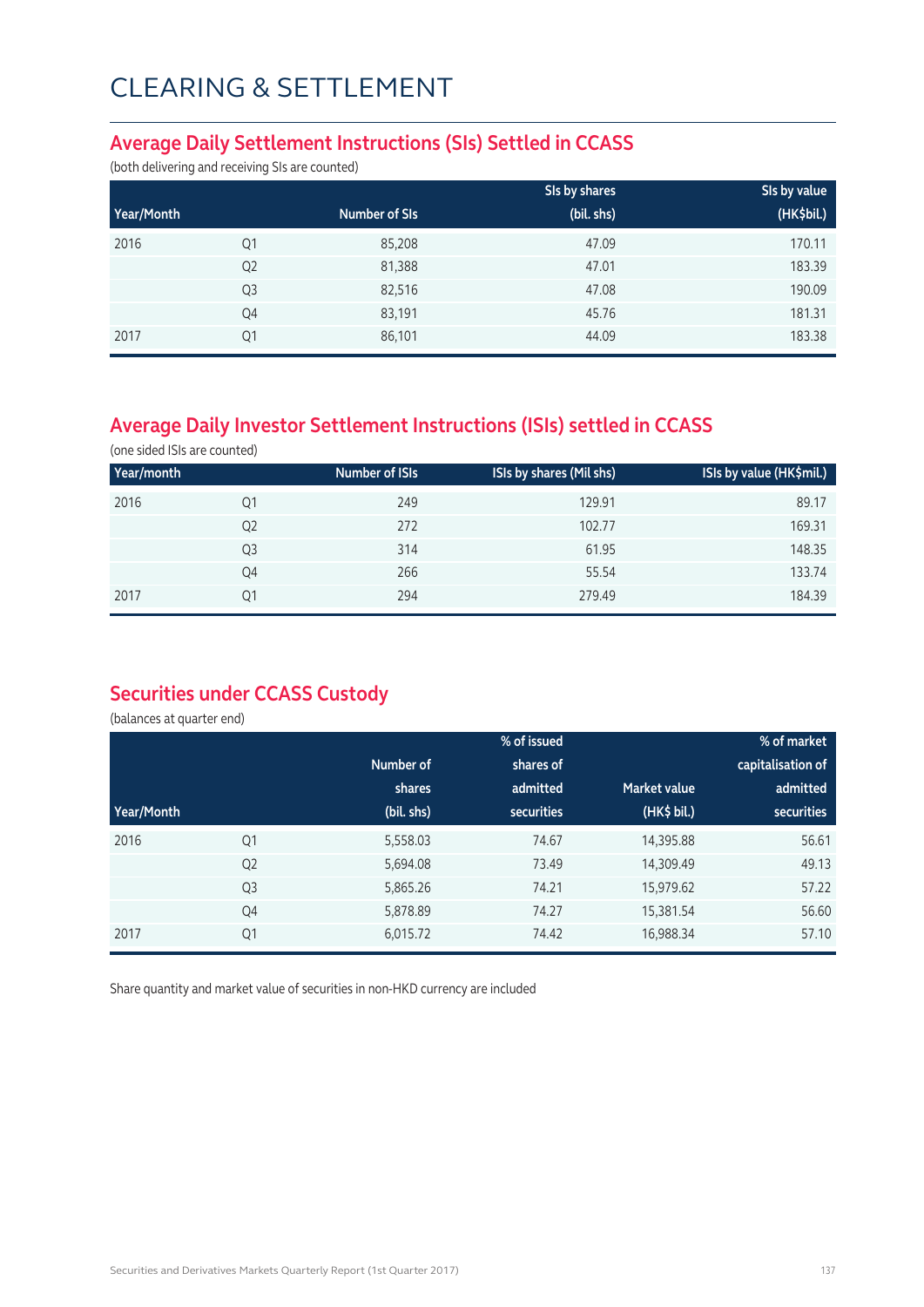#### **Average Daily Stock Exchange Trades Processed in CCASS**

(including CNS trades, isolated trades and cross trades)

|            |                | No. of CCASS | % of Exchange | No. of shares | % of market | Value of trades | % of market |
|------------|----------------|--------------|---------------|---------------|-------------|-----------------|-------------|
| Year/Month |                | trades       | trades        | (mil. shs)    | turnover    | (HK\$mil.)      | turnover    |
| 2016       | Q1             | 1,196,563    | 100           | 221,073.88    | 100         | 72.576.98       | 100         |
|            | Q <sub>2</sub> | 1,030,032    | 100           | 191,095.88    | 100         | 62.524.66       | 100         |
|            | Q <sub>3</sub> | 1,047,611    | 100           | 174,563.55    | 100         | 68,188.97       | 100         |
|            | Q4             | 1,052,858    | 100           | 159.370.39    | 100         | 64,205.68       | 100         |
| 2017       | Q1             | 1,125,959    | 100           | 202,641.72    | 100         | 74,176.32       | 100         |

## **Average Daily Netting Efficiency of CNS Trades**

(in stock positions and share quantity)

|            |                |                 | <b>Netting</b> | No. of shares due | <b>Netting</b> |
|------------|----------------|-----------------|----------------|-------------------|----------------|
|            |                | No. of CNS      | efficiency     | for settlement    | efficiency     |
| Year/Month |                | stock positions | $(\%)$         | (mil. shs)        | (%)            |
| 2016       | Q1             | 69,511          | 96.91          | 24,993.76         | 94.24          |
|            | Q <sub>2</sub> | 66,419          | 96.57          | 23,875.24         | 93.49          |
|            | Q <sub>3</sub> | 70,706          | 96.36          | 23,634.05         | 92.51          |
|            | Q4             | 71,738          | 96.37          | 16,416.17         | 91.57          |
| 2017       | Q1             | 75,873          | 96.41          | 27,626.91         | 93.13          |

## **Average Daily Settlement Efficiency of CNS Stock Positions**

|            |                | Settlement efficiency (%) |             |  |
|------------|----------------|---------------------------|-------------|--|
| Year/Month |                | S day                     | $S + 1$ day |  |
| 2016       | Q1             | 99.93                     | 99.99       |  |
|            | Q <sub>2</sub> | 99.92                     | 99.99       |  |
|            | Q3             | 99.91                     | 99.99       |  |
|            | Q4             | 99.90                     | 99.99       |  |
| 2017       | Q1             | 99.92                     | 99.99       |  |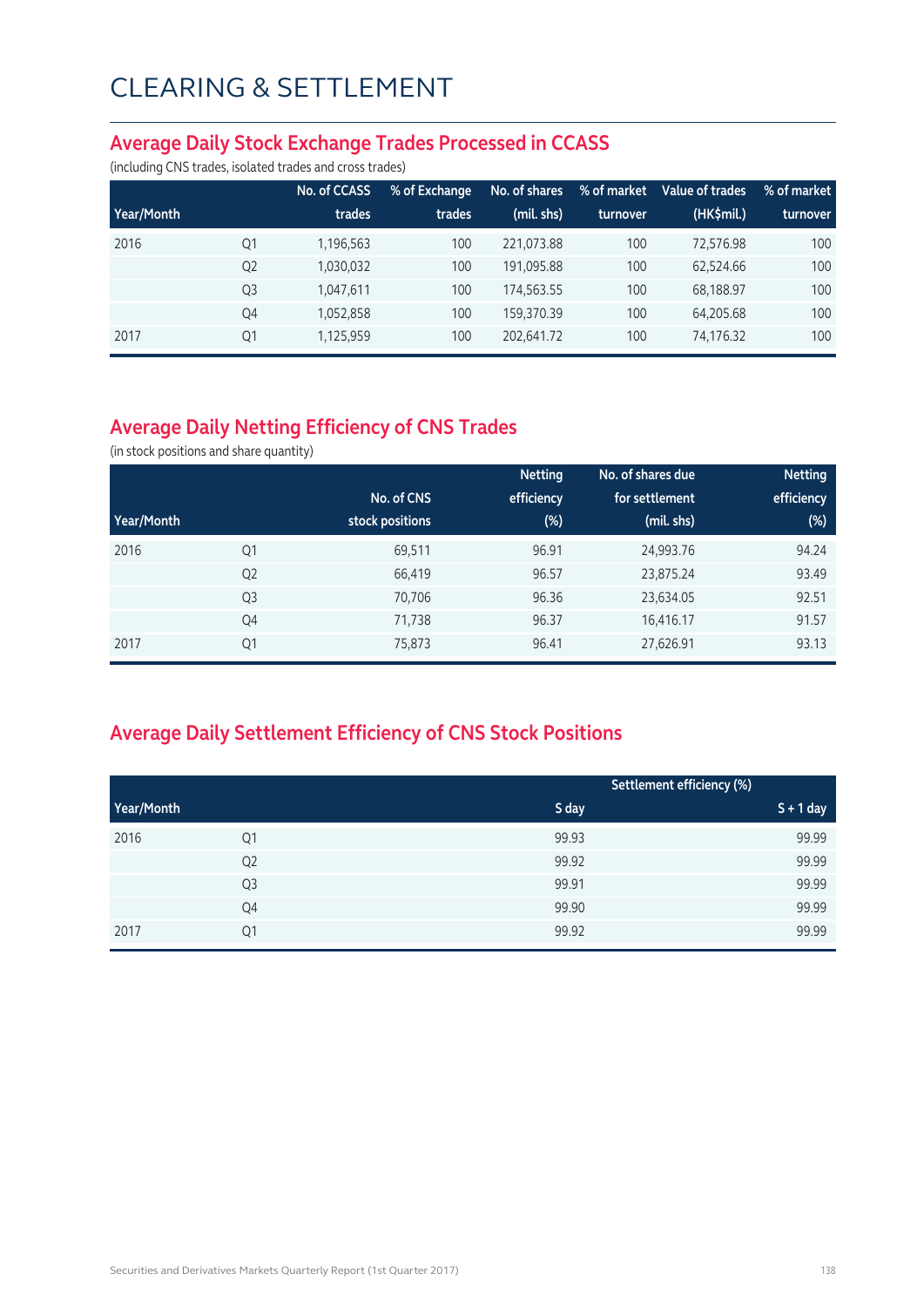#### **Open Interest by Derivatives Products**

| <b>Contracts</b>                                         |                  |                     |
|----------------------------------------------------------|------------------|---------------------|
| <b>Derivatives product</b>                               | 1st Quarter 2017 | 1st Quarter 2016    |
| Hang Seng Index Futures                                  | 158,358          | 105,887             |
| Hang Seng Index Options                                  | 327,038          | 243,225             |
| Mini-Hang Seng Index Futures                             | 9,241            | 9,138               |
| Mini-Hang Seng Index Options                             | 11,064           | 9,008               |
| H-shares Index Futures                                   | 329,224          | 357,894             |
| H-shares Index Options                                   | 2,633,448        | 2,214,952           |
| Mini H-shares Index Futures                              | 4,799            | 5,122               |
| Mini H-shares Index Options <sup>1</sup>                 | 5,602            |                     |
| Flexible Hang Seng Index Options                         | 0                | 2,975               |
| Flexible H-shares Index Options                          | 11,930           | 20,731              |
| HSI Dividend Point Index Futures                         | 6,071            | 5,875               |
| <b>HSCEI Dividend Point Index Futures</b>                | 114,305          | 160,528             |
| HSI Volatility Index Futures                             | $\mathbf 0$      | 3                   |
| CES China 120 Index Futures                              | 17               | 9                   |
| CES Gaming Top 10 Index Futures <sup>2</sup>             | $\mathbf 0$      |                     |
| Hang Seng Mainland Oil & Gas Index Futures <sup>3</sup>  | $\mathbf 0$      |                     |
| Hang Seng Mainland Banks Index Futures <sup>4</sup>      | 22               |                     |
| Hang Seng Mainland Healthcare Index Futures <sup>5</sup> | $\Omega$         |                     |
| Hang Seng Mainland Properties Index Futures <sup>6</sup> | $\Omega$         |                     |
| Hang Seng IT Hardware Index Futures7                     | $\mathbf 0$      |                     |
| Hang Seng Software & Services Index Futures <sup>8</sup> | $\mathbf 0$      |                     |
| <b>IBOVESPA Futures</b>                                  | $\Omega$         | $\mathsf{O}\xspace$ |
| MICEX Index Futures                                      | $\Omega$         | $\mathbf 0$         |
| S&P BSE Sensex Index Futures                             | $\Omega$         | $\mathbf 0$         |
| FTSE/JSE Top40 Futures                                   | $\Omega$         | $\Omega$            |
| <b>Stock Futures</b>                                     | 5,250            | 7,121               |
| <b>Stock Options</b>                                     | 6,673,563        | 5,368,449           |
| Three-month HIBOR Futures                                | 40               | $\Omega$            |
| One-month HIBOR Futures                                  | $\Omega$         | $\Omega$            |
| RMB Currency Futures - USD/CNH Futures                   | 40,103           | 28,215              |
| RMB Currency Futures - USD/CNH Options <sup>9</sup>      | 111              |                     |
| RMB Currency Futures - EUR/CNH Futures <sup>10</sup>     | 80               |                     |
| RMB Currency Futures - JPY/CNH Futures <sup>11</sup>     | 6                |                     |
| RMB Currency Futures - AUD/CNH Futures <sup>12</sup>     | 19               |                     |
| RMB Currency Futures - CNH/USD Futures <sup>13</sup>     | 1,483            |                     |
| London Aluminium Mini Futures                            | 14               | 33                  |
| London Zinc Mini Futures                                 | 16               | 136                 |
| London Copper Mini Futures                               | $\mathbf 0$      | 42                  |
| London Lead Mini Futures                                 | $\overline{2}$   | $\mathbf{0}$        |
| London Nickel Mini Futures                               | 14               | 6                   |
| London Tin Mini Futures                                  | $\Omega$         | 6                   |
| Total                                                    | 10,331,820       | 8,539,355           |

1 Trading in Mini H-shares Index Options commenced on 05 Sep 2016

- 2 Trading in CES Gaming Top 10 Index Futures commenced on 09 May 2016
- 3 Trading in Hang Seng Mainland Oil & Gas Index Futures commenced on 09 May 2016
- 4 Trading in Hang Seng Mainland Banks Index Futures commenced on 09 May 2016
- 5 Trading in Hang Seng Mainland Healthcare Index Futures commenced on 09 May 2016

6 Trading in Hang Seng Mainland Properties Index Futures commenced on 09 May 2016

- 7 Trading in Hang Seng IT Hardware Index Futures commenced on 09 May 2016
- 8 Trading in Hang Seng Software & Services Index Futures commenced on 09 May 2016
- <sup>9</sup> Trading in RMB Currency Futures USD/CNH Options commenced on 20 Mar 2017<br>Trading in RMB Currency Futures FUB/CNH Futures commenced on 20 May 2016
- <sup>10</sup> Trading in RMB Currency Futures EUR/CNH Futures commenced on 30 May 2016<br><sup>11</sup> Trading in RMB Currency Futures IPY/CNH Futures commenced on 30 May 2016
- <sup>11</sup> Trading in RMB Currency Futures JPY/CNH Futures commenced on 30 May 2016<br><sup>12</sup> Trading in RMB Currency Futures ALID/CNH Futures commenced on 30 May 2011
- 12 Trading in RMB Currency Futures AUD/CNH Futures commenced on 30 May 2016

13 Trading in RMB Currency Futures – CNH/USD Futures commenced on 30 May 2016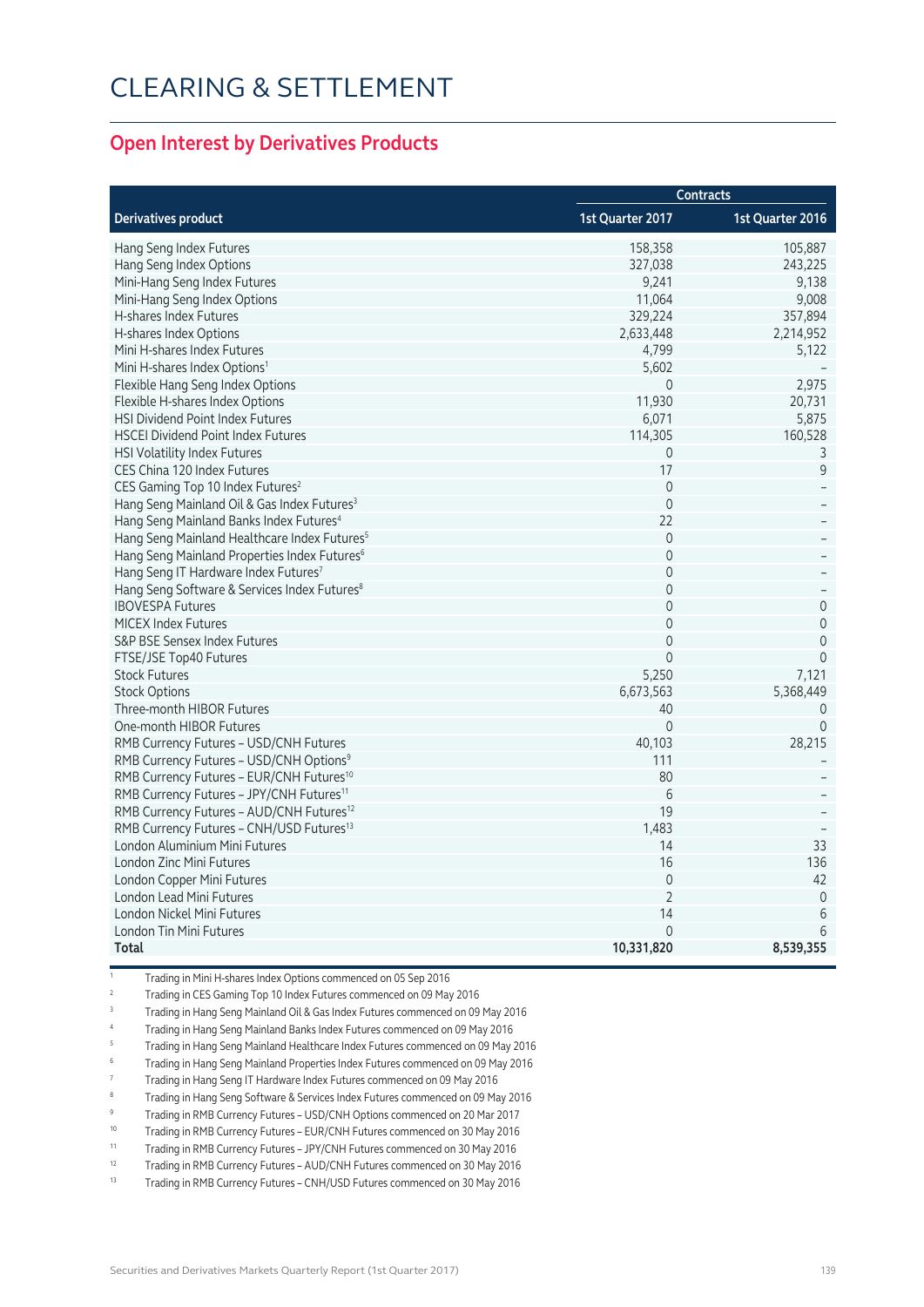### **Stock Options Open Interest by Class**

as at the end of 1st Quarter 2017

|                        |                       | Open interest |            |  |
|------------------------|-----------------------|---------------|------------|--|
| <b>Options class</b>   |                       | (contracts)   | % of total |  |
| X ISHARES A50          | A50                   | 72,658        | 1.09       |  |
| <b>ANHUI CONCH</b>     | ACC                   | 38,075        | 0.57       |  |
| AIA                    | AIA                   | 86,906        | 1.30       |  |
| CHALCO                 | ALC                   | 6,692         | 0.10       |  |
| CAM CSI300             | AMC                   | 26,050        | 0.39       |  |
| <b>BANKCOMM</b>        | <b>BCM</b>            | 41,815        | 0.63       |  |
| <b>BANK OF E ASIA</b>  | <b>BEA</b>            | 13,520        | 0.20       |  |
| <b>BELLE INT'L</b>     | <b>BIH</b>            | 14,115        | 0.21       |  |
| <b>BOC HONG KONG</b>   | <b>BOC</b>            | 44,281        | 0.66       |  |
| <b>BYD COMPANY</b>     | <b>BYD</b>            | 14,383        | 0.22       |  |
| <b>CHINA COMM CONS</b> | CCC                   | 31,014        | 0.46       |  |
| CHINA COAL             | CCE                   | 9,921         | 0.15       |  |
| COSCO SHIP HOLD        | CCS                   | 9,860         | 0.15       |  |
| CHINA CINDA            | CDA                   | 9,053         | 0.14       |  |
| <b>CGN POWER</b>       | CGN                   | 2,072         | 0.03       |  |
| <b>CHINA MOBILE</b>    | CHT                   | 198,549       | 2.98       |  |
| <b>CHINA UNICOM</b>    | CHU                   | 89,423        | 1.34       |  |
| <b>CITIC</b>           | CIT                   | 13,773        | 0.21       |  |
| <b>CKH HOLDINGS</b>    | <b>CKH</b>            | 65,821        | 0.99       |  |
| <b>CK PROPERTY</b>     | <b>CKP</b>            | 17,150        | 0.26       |  |
| <b>CHINA LIFE</b>      | CLI                   | 225,838       | 3.38       |  |
| <b>CLP HOLDINGS</b>    | <b>CLP</b>            | 5,336         | 0.08       |  |
| <b>CM BANK</b>         | CMB                   | 62,997        | 0.94       |  |
| CNOOC                  | CNC                   | 272,849       | 4.09       |  |
| <b>CHINA OVERSEAS</b>  | COL                   | 51,325        | 0.77       |  |
| <b>CATHAY PAC AIR</b>  | CPA                   | 4,322         | 0.06       |  |
| SINOPEC CORP           | CPC                   | 112,406       | 1.68       |  |
| CPIC.                  | <b>CPI</b>            | 28,771        | 0.43       |  |
| CHINA RAIL CONS        | CRC                   | 23,350        | 0.35       |  |
| CHINA RAILWAY          | CRG                   | 15,265        | 0.23       |  |
| CHINA RES LAND         | CRL                   | 15,358        | 0.23       |  |
| X WISECSI300ETF        | CS3                   | 6             | 0.00       |  |
| CSOP A50 ETF           | <b>CSA</b>            | 55,449        | 0.83       |  |
| CHINA SHENHUA          | $\mathsf{CSE}\xspace$ | 136,519       | 2.05       |  |
| <b>CITIC BANK</b>      | <b>CTB</b>            | 109,255       | 1.64       |  |
| CHINA TELECOM          | <b>CTC</b>            | 86,401        | 1.29       |  |
| CITIC SEC              | <b>CTS</b>            | 13,078        | 0.20       |  |
| DONGFENG GROUP         | DFM                   | 7,386         | 0.11       |  |
| <b>ESPRIT HOLDINGS</b> | <b>ESP</b>            | 2,416         | 0.04       |  |
| <b>FIH</b>             | <b>FIH</b>            | 748           | 0.01       |  |
| <b>GALAXY ENT</b>      | GLX                   | 58,388        | 0.87       |  |
| <b>GREATWALL MOTOR</b> | <b>GWM</b>            | 144,288       | 2.16       |  |
| <b>HAITONG SEC</b>     | HAI                   | 13,412        | 0.20       |  |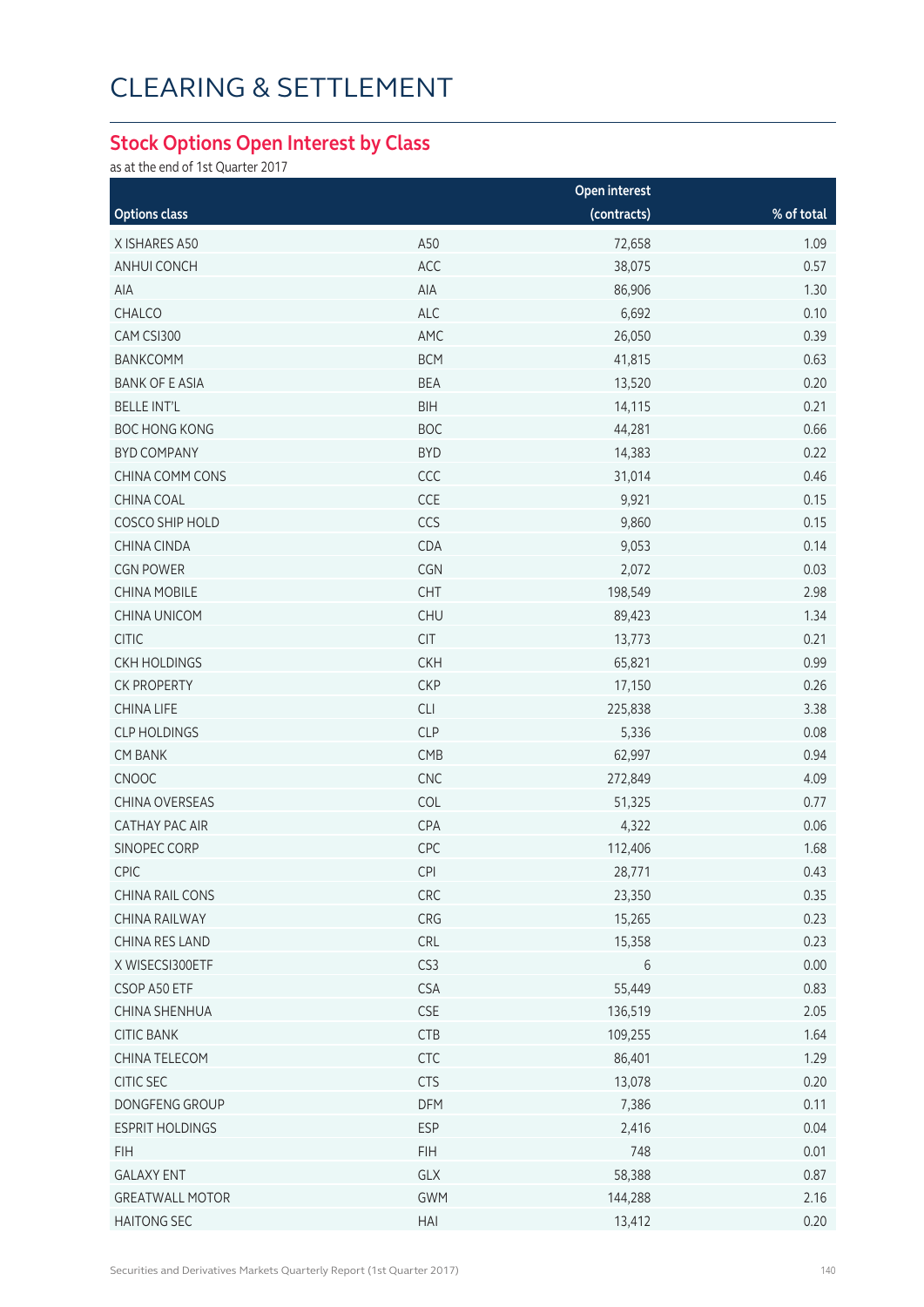|                           | <b>Open interest</b> |             |            |
|---------------------------|----------------------|-------------|------------|
| <b>Options class</b>      |                      | (contracts) | % of total |
| HS H ETF                  | <b>HCF</b>           | 4,953       | 0.07       |
| POWER ASSETS              | <b>HEH</b>           | 13,227      | 0.20       |
| <b>HKEX</b>               | <b>HEX</b>           | 359,696     | 5.39       |
| HENGAN INT'L              | <b>HGN</b>           | 5,483       | 0.08       |
| <b>HSBC HOLDINGS</b>      | <b>HKB</b>           | 419,636     | 6.29       |
| HK & CHINA GAS            | <b>HKG</b>           | 8,556       | 0.13       |
| <b>HENDERSON LAND</b>     | <b>HLD</b>           | 7,966       | 0.12       |
| <b>HUANENG POWER</b>      | <b>HNP</b>           | 23,564      | 0.35       |
| <b>HANG SENG BANK</b>     | <b>HSB</b>           | 48,911      | 0.73       |
| <b>JIANGXI COPPER</b>     | <b>JXC</b>           | 22,148      | 0.33       |
| <b>KUNLUN ENERGY</b>      | <b>KLE</b>           | 10,778      | 0.16       |
| <b>KINGSOFT</b>           | <b>KSO</b>           | 18,665      | 0.28       |
| LENOVO GROUP              | LEN                  | 144,384     | 2.16       |
| LI & FUNG                 | LIF                  | 23,136      | 0.35       |
| MENGNIU DAIRY             | <b>MEN</b>           | 2,329       | 0.03       |
| MGM CHINA                 | <b>MGM</b>           | 4,147       | 0.06       |
| MINSHENG BANK             | <b>MSB</b>           | 60,757      | 0.91       |
| MTR CORPORATION           | <b>MTR</b>           | 15,082      | 0.23       |
| <b>CNBM</b>               | <b>NBM</b>           | 18,004      | 0.27       |
| <b>NCI</b>                | <b>NCL</b>           | 3,861       | 0.06       |
| NEW WORLD DEV             | <b>NWD</b>           | 14,335      | 0.21       |
| PING AN                   | PAI                  | 365,301     | 5.47       |
| PETROCHINA                | PEC                  | 147,622     | 2.21       |
| PICC P&C                  | PIC                  | 37,912      | 0.57       |
| PICC GROUP                | PIN                  | 6,586       | 0.10       |
| <b>GCL-POLY ENERGY</b>    | PLE                  | 6,375       | 0.10       |
| <b>R&amp;F PROPERTIES</b> | <b>RFP</b>           | 5,661       | 0.08       |
| SANDS CHINA LTD           | SAN                  | 125,047     | 1.87       |
| <b>SHK PPT</b>            | <b>SHK</b>           | 23,787      | 0.36       |
| STANCHART                 | <b>STC</b>           | 22,482      | 0.34       |
| <b>SWIRE PACIFIC A</b>    | SWA                  | 12,091      | 0.18       |
| <b>TENCENT</b>            | <b>TCH</b>           | 783,958     | 11.75      |
| <b>TRACKER FUND</b>       | <b>TRF</b>           | 11,105      | 0.17       |
| <b>WHARF HOLDINGS</b>     | WHL                  | 8,676       | 0.13       |
| WANT WANT CHINA           | <b>WWC</b>           | 5,813       | 0.09       |
| ABC                       | XAB                  | 34,104      | 0.51       |
| <b>BANK OF CHINA</b>      | XBC                  | 526,502     | 7.89       |
| CCB                       | XCC                  | 577,897     | 8.66       |
| ICBC                      | XIC                  | 469,539     | 7.04       |
| YANZHOU COAL              | YZC                  | 4,496       | 0.07       |
| <b>ZIJIN MINING</b>       | ZJM                  | 18,697      | 0.28       |
| <b>Total</b>              |                      | 6,673,563   | 100.00     |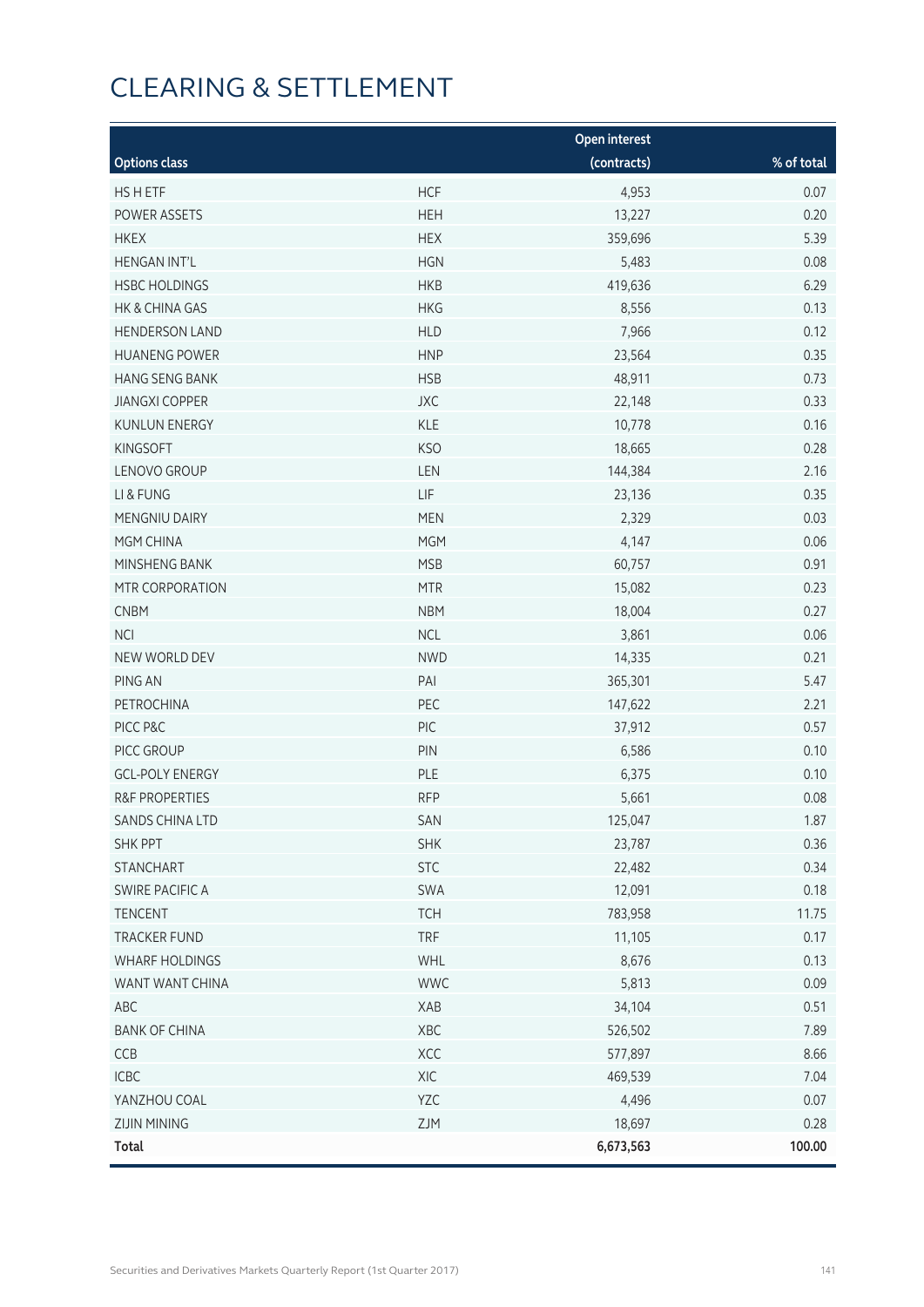## EXCHANGE PARTICIPANTS STATISTICS

### **Stock Exchange**

|      |                | No. of Trading<br><b>Right Holders</b> | Exchange<br><b>Participants -</b><br><b>Trading</b> | Exchange<br><b>Participants -</b><br>Non-Trading | Non-Exchange<br><b>Participants</b> |
|------|----------------|----------------------------------------|-----------------------------------------------------|--------------------------------------------------|-------------------------------------|
| 2016 | Q1             | 575 (981)                              | 526 (925)                                           | 33(40)                                           | 16 (16)                             |
|      | Q <sub>2</sub> | 582 (985)                              | 530 (924)                                           | 36(45)                                           | 16(16)                              |
|      | Q <sub>3</sub> | 599 (1002)                             | 547 (941)                                           | 36(45)                                           | 16(16)                              |
|      | Q4             | 608 (1011)                             | 556 (950)                                           | 36(45)                                           | 16(16)                              |
| 2017 | Q1             | 626 (1024)                             | 575 (965)                                           | 35(43)                                           | 16(16)                              |

( ) No. of trading rights

## **Futures Exchange**

|      |                | No. of Trading<br><b>Right Holders</b> | Exchange<br><b>Participants -</b><br><b>Trading</b> | <b>Exchange</b><br>Participants -<br>Non-Trading | Non-Exchange<br><b>Participants</b> |
|------|----------------|----------------------------------------|-----------------------------------------------------|--------------------------------------------------|-------------------------------------|
| 2016 | Q <sub>1</sub> | 230 (253)                              | 177 (198)                                           | $\overline{\phantom{m}}$                         | 53 (55)                             |
|      | Q <sub>2</sub> | 229 (252)                              | 176 (197)                                           | $\overline{\phantom{a}}$                         | 53 (55)                             |
|      | Q <sub>3</sub> | 231 (254)                              | 178 (199)                                           | $\overline{\phantom{a}}$                         | 53 (55)                             |
|      | Q4             | 233 (256)                              | 180 (201)                                           | $\overline{\phantom{a}}$                         | 53 (55)                             |
| 2017 | Q1             | 234 (257)                              | 181 (202)                                           |                                                  | 53 (55)                             |

Notes:

(1) The figures in blanket is the number of trading rights held.

(2) An Exchange Participant is a corporation who may trade on or through the Exchange and is licensed under the Securities and Futures Ordinance to carry on securities/futures/options dealing activity.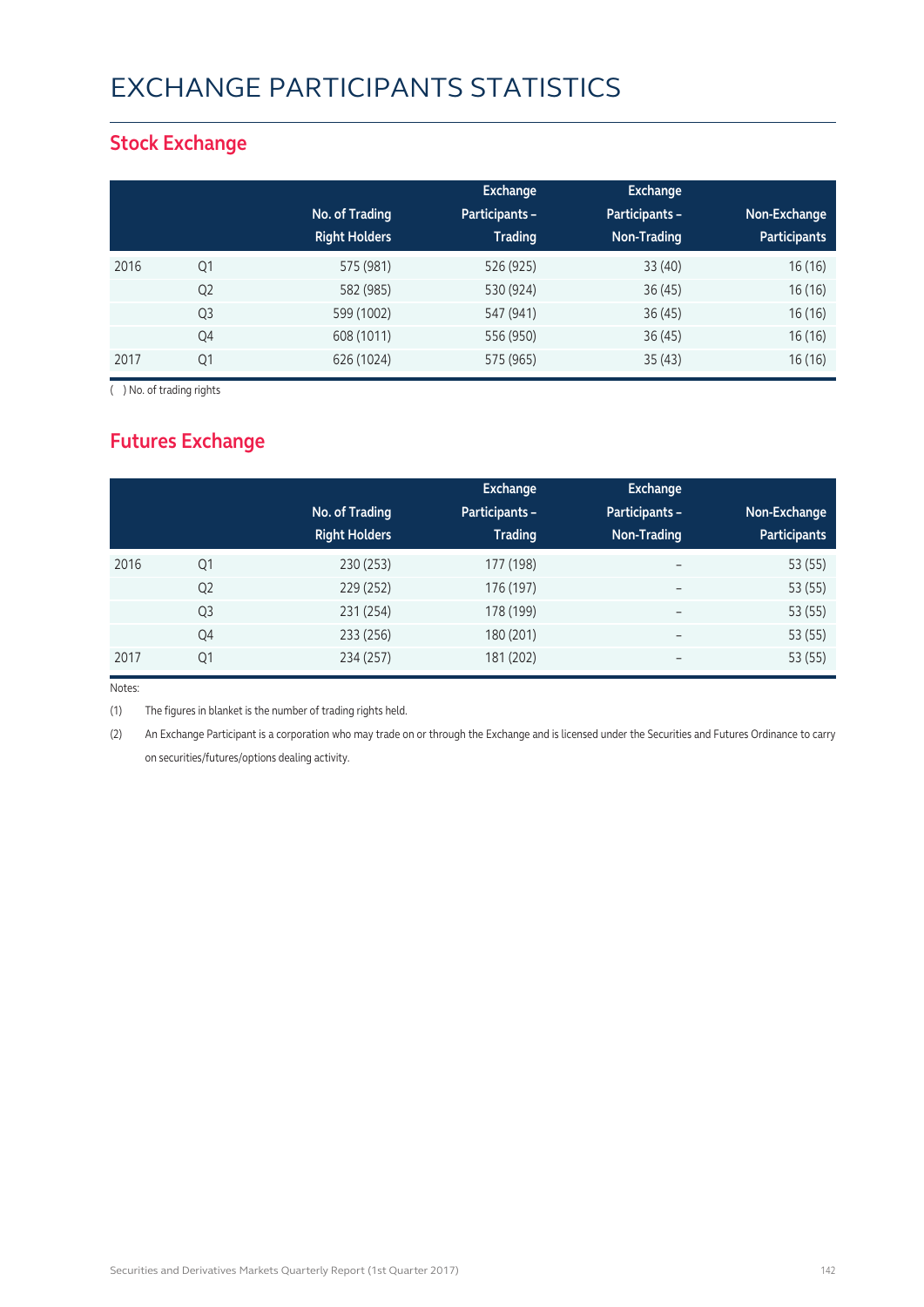## CLEARING PARTICIPANTS STATISTICS

### **HKCC Participants**

|            |                |                              | <b>General Clearing</b> |
|------------|----------------|------------------------------|-------------------------|
| Year/month |                | <b>Clearing Participants</b> | Participants            |
| 2016       | Q1             | 148                          | 10                      |
|            | Q <sub>2</sub> | 148                          | 9                       |
|            | Q <sub>3</sub> | 150                          | $\mathsf{Q}$            |
|            | Q4             | 152                          | $\mathsf{Q}$            |
| 2017       | Q1             | 152                          | $\mathsf{Q}$            |

### **SEOCH Participants**

|            |                |                                     | <b>General Clearing</b> |
|------------|----------------|-------------------------------------|-------------------------|
| Year/month |                | <b>Direct Clearing Participants</b> | Participants            |
| 2016       | Q1             | 66                                  | 10 <sup>°</sup>         |
|            | Q <sub>2</sub> | 66                                  | 9                       |
|            | Q <sub>3</sub> | 65                                  | 9                       |
|            | Q4             | 65                                  | 9                       |
| 2017       | Q1             | 64                                  | 9                       |

## **HKSCC Participants**

|            |                | <b>Direct Clearing</b> | <b>General Clearing</b> | Non-broker     |
|------------|----------------|------------------------|-------------------------|----------------|
| Year/month |                | Participant            | Participant             | Participants * |
| 2016       | Q1             | 503                    | 9                       | 43             |
|            | Q <sub>2</sub> | 507                    | 9                       | 43             |
|            | Q <sub>3</sub> | 525                    | 9                       | 43             |
|            | Q4             | 533                    | 9                       | 42             |
| 2017       | Q1             | 552                    | 9                       | 45             |

\* Non-broker participants include Clearing Agency Participants, Custodian Participants and Stock Pledgee Participants.